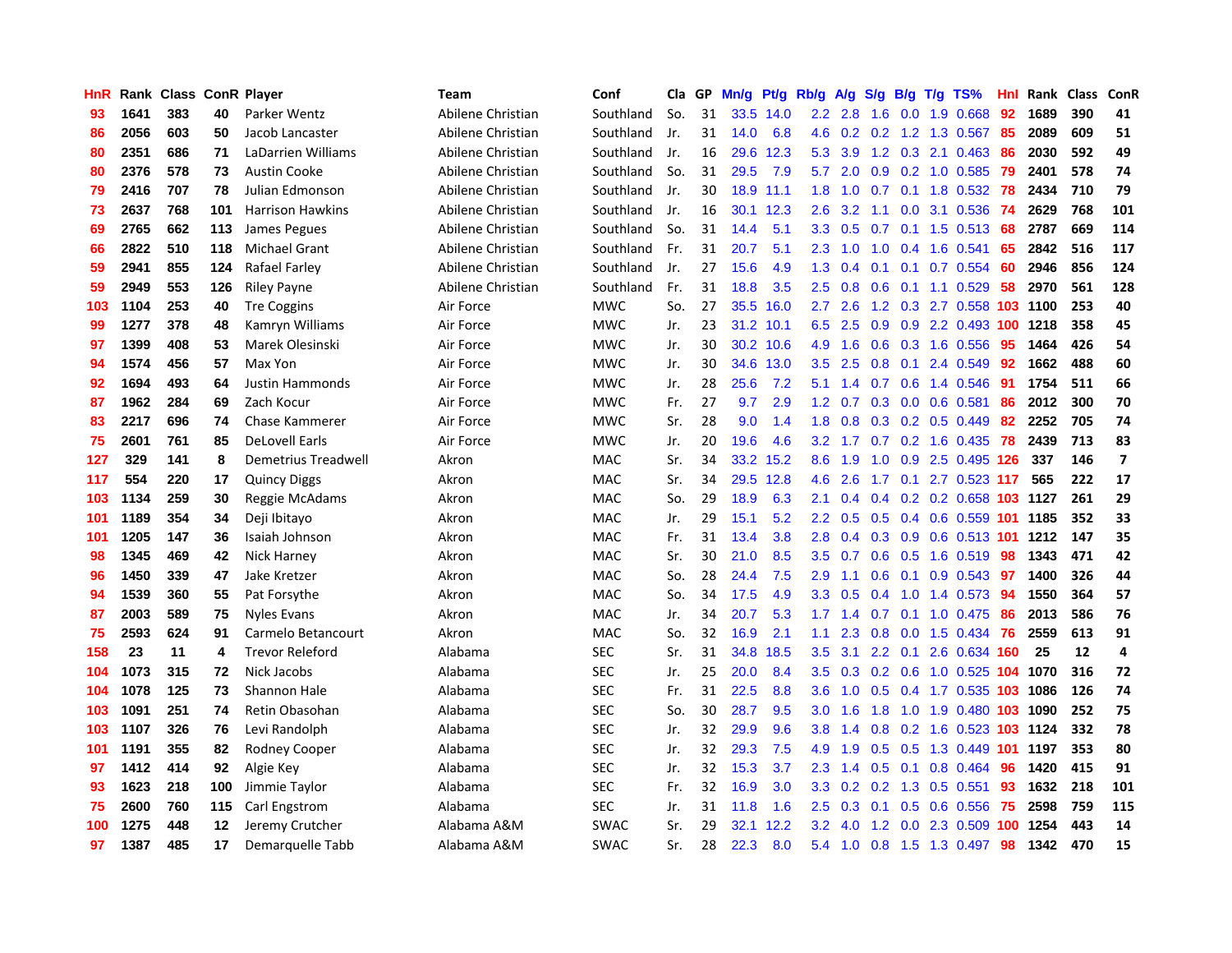| <b>HnR</b> |      | Rank Class |              | <b>ConR Player</b>      | Team          | Conf        | Cla | GР | Mn/g | Pt/g      | Rb/g             | A/g | S/g              | B/g | $T/g$ TS%                  | Hnl | Rank | <b>Class</b> | ConR |
|------------|------|------------|--------------|-------------------------|---------------|-------------|-----|----|------|-----------|------------------|-----|------------------|-----|----------------------------|-----|------|--------------|------|
| 92         | 1678 | 568        | 20           | <b>Justan Banks</b>     | Alabama A&M   | <b>SWAC</b> | Sr. | 28 | 14.6 | 4.3       | 4.3              | 0.2 | 0.3              | 1.1 | $0.7 \quad 0.606$          | 93  | 1642 | 558          | 20   |
| 87         | 1955 | 629        | 29           | <b>Arthur Capers</b>    | Alabama A&M   | <b>SWAC</b> | Sr. | 30 | 18.9 | 7.1       | $2.7^{\circ}$    | 1.0 | 0.8              |     | 0.3 1.3 0.521              | -87 | 1967 | 629          | 28   |
| 86         | 2030 | 643        | 30           | Green Hill              | Alabama A&M   | <b>SWAC</b> | Sr. | 30 | 19.1 | 5.9       | 2.1              | 2.3 |                  |     | $0.4$ 0.0 1.3 0.506        | -86 | 2045 | 645          | 30   |
| 82         | 2248 | 704        | 36           | <b>Brandon Ellis</b>    | Alabama A&M   | <b>SWAC</b> | Sr. | 30 | 23.3 | 8.6       | $2.4^{\circ}$    | 1.3 |                  |     | $0.7$ $0.2$ 1.7 $0.496$    | 82  | 2253 | 706          | 38   |
| 82         | 2257 | 548        | 38           | Nicholas West           | Alabama A&M   | <b>SWAC</b> | So. | 24 | 16.3 | 6.0       | 3.7              | 0.8 | 0.3 <sub>0</sub> |     | 0.8 1.8 0.492              | 82  | 2249 | 547          | 37   |
| 73         | 2660 | 776        | 61           | Jose Long               | Alabama A&M   | SWAC        | Jr. | 30 | 17.7 | 3.4       | 3.4              | 0.6 |                  |     | $0.4$ 0.2 0.5 0.445        | 72  | 2676 | 784          | 61   |
| 72         | 2688 | 784        | 67           | Jerome Hunter           | Alabama A&M   | <b>SWAC</b> | Jr. | 29 | 13.2 | 2.9       | 2.4              | 0.6 | 0.6              |     | 0.3 0.9 0.480              | 72  | 2693 | 789          | 65   |
| 66         | 2832 | 683        | 75           | <b>Tyler Davis</b>      | Alabama A&M   | <b>SWAC</b> | So. | 29 | 14.9 | 3.3       | 0.6              | 0.5 | 0.5              |     | $0.0$ 0.4 0.536            | -66 | 2836 | 683          | 74   |
| 64         | 2865 | 690        | 77           | Justin Colvin           | Alabama A&M   | <b>SWAC</b> | So. | 30 | 10.0 | 3.4       | 0.7              | 0.4 | 0.3              |     | $0.0$ 0.7 0.475            | 63  | 2883 | 694          | 76   |
| 108        | 905  | 210        | 6            | Jamel Waters            | Alabama State | <b>SWAC</b> | So. | 32 | 34.8 | 14.1      | 3.3 <sub>2</sub> | 6.1 |                  |     | 1.8 0.0 2.4 0.488 107      |     | 910  | 209          | 6    |
| 90         | 1833 | 434        | 25           | <b>Bobby Brown</b>      | Alabama State | <b>SWAC</b> | So. | 28 | 23.3 | 9.5       | 4.9              | 0.9 |                  |     | 0.5 0.5 0.9 0.523 91       |     | 1755 | 412          | 22   |
| 83         | 2225 | 639        | 34           | <b>Brandon Graham</b>   | Alabama State | <b>SWAC</b> | Jr. | 32 | 26.5 | 9.0       | 5.0              | 0.8 |                  |     | $0.7$ $0.8$ 1.4 $0.553$    | -82 | 2222 | 640          | 34   |
| 82         | 2252 | 357        | 37           | <b>Tony Armstong</b>    | Alabama State | <b>SWAC</b> | Fr. | 23 | 15.1 | 5.4       | 3.2              | 0.5 | 0.3              |     | 0.4 0.9 0.539              | 82  | 2247 | 354          | 36   |
| 81         | 2296 | 660        | 41           | <b>Maurice Strong</b>   | Alabama State | <b>SWAC</b> | Jr. | 32 | 27.4 | 8.6       | 6.7              | 0.8 | 0.7              |     | 1.0 1.9 0.491              | -81 | 2307 | 662          | 42   |
| 81         | 2330 | 676        | 42           | Demarcus Robinson       | Alabama State | <b>SWAC</b> | Jr. | 32 | 28.1 | 11.5      | 2.1              | 1.7 | 0.8              | 0.1 | 1.2 0.477                  | -80 | 2339 | 678          | 43   |
| 80         | 2381 | 699        | 45           | Luther Page             | Alabama State | <b>SWAC</b> | Jr. | 32 | 25.8 | 6.9       | 5.1              | 0.8 | 1.0              |     | $0.6$ 1.8 $0.526$          | 79  | 2385 | 700          | 46   |
| 66         | 2819 | 508        | 73           | <b>Terrance LeFlore</b> | Alabama State | <b>SWAC</b> | Fr. | 32 | 16.9 | 4.7       | 1.8              | 1.1 | 0.7              |     | 0.1 1.3 0.452              | -66 | 2827 | 510          | 73   |
| 112        | 735  | 163        | 7            | Peter Hooley            | Albany        | <b>AEC</b>  | So. | 33 | 35.1 | 15.5      | $2.7^{\circ}$    | 2.6 | 0.8              |     | $0.0$ 2.0 0.569 112        |     | 728  | 163          | 8    |
| 110        | 794  | 238        | 8            | Sam Rowley              | Albany        | <b>AEC</b>  | Jr. | 34 |      | 29.2 11.1 | 6.9              | 1.8 |                  |     | 1.1 0.6 2.9 0.543 110      |     | 800  | 237          | 10   |
| 103        | 1133 | 407        | 15           | Gary Johnson            | Albany        | <b>AEC</b>  | Sr. | 32 |      | 30.4 11.0 | 4.9              | 1.4 | 0.6              |     | 0.4 1.9 0.576 103 1130     |     |      | 406          | 17   |
| 100        | 1244 | 442        | 19           | DJ Evans                | Albany        | AEC         | Sr. | 34 | 33.8 | 11.8      | $3.4^{\circ}$    | 2.7 | $1.4^{\circ}$    |     | 0.0 1.9 0.515 100 1252     |     |      | 442          | 20   |
| 97         | 1390 | 176        | 21           | Dallas Ennema           | Albany        | <b>AEC</b>  | Fr. | 23 | 12.1 | 3.9       | 2.0              | 0.7 |                  |     | 0.2 0.0 0.7 0.636          | 98  | 1357 | 166          | 22   |
| 91         | 1761 | 589        | 33           | John Puk                | Albany        | <b>AEC</b>  | Sr. | 34 | 28.9 | 6.4       | 4.4              | 0.6 | 0.4              |     | 1.3 1.1 0.479              | 90  | 1773 | 592          | 34   |
| 85         | 2090 | 660        | 39           | Luke Devlin             | Albany        | <b>AEC</b>  | Sr. | 30 | 13.0 | 2.4       | 2.4              | 0.7 | 0.3              |     | $0.2$ 0.5 0.490            | 85  | 2069 | 650          | 39   |
| 71         | 2722 | 801        | 67           | Dave Weigmann           | Albany        | <b>AEC</b>  | Sr. | 29 | 10.4 | 1.6       | 2.3              | 0.4 | 0.2              |     | 0.3 0.6 0.439              | -71 | 2703 | 798          | 65   |
| 64         | 2851 | 521        | 74           | Mike Rowley             | Albany        | <b>AEC</b>  | Fr. | 27 | 10.3 | 1.9       | 2.1              | 0.3 |                  |     | $0.3$ 0.0 0.6 0.440        | -66 | 2825 | 509          | 71   |
| 105        | 1031 | 305        | 7            | <b>Octavius Brown</b>   | Alcorn State  | <b>SWAC</b> | Jr. | 30 | 33.1 | 13.5      | 6.5              | 0.8 |                  |     | 0.7 1.0 1.4 0.568 104 1035 |     |      | 311          | 8    |
| 97         | 1383 | 322        | 16           | LeAntwan Luckett        | Alcorn State  | <b>SWAC</b> | So. | 31 | 29.8 | 16.0      | 2.3              | 2.2 |                  |     | 1.4 0.2 2.6 0.497 96       |     | 1439 | 335          | 18   |
| 88         | 1954 | 281        | 28           | Marquis Vance           | Alcorn State  | SWAC        | Fr. | 30 | 25.7 | 10.0      | 5.1              | 1.1 | 0.5              |     | 0.3 1.4 0.478 87           |     | 1998 | 295          | 29   |
| 83         | 2190 | 688        | 33           | <b>Twan Oakley</b>      | Alcorn State  | <b>SWAC</b> | Sr. | 28 | 15.9 | 5.8       | 1.5              | 0.6 | 0.6              | 0.1 | 0.6 0.544                  | -83 | 2218 | 694          | 33   |
| 78         | 2440 | 741        | 51           | Josh Nicholas           | Alcorn State  | <b>SWAC</b> | Sr. | 24 | 11.6 | 2.1       | 2.8              | 0.3 | 0.3              | 1.1 | $0.6$ 0.459                | 77  | 2487 | 758          | 52   |
| 74         | 2624 | 633        | 58           | Devante Hampton         | Alcorn State  | <b>SWAC</b> | So. | 29 | 24.0 | 5.8       | 3.2 <sub>2</sub> | 1.6 | 0.9              |     | $0.2$ 1.7 $0.471$          | 73  | 2641 | 633          | 57   |
| 72         | 2663 | 789        | 62           | Anthony Evans           | Alcorn State  | <b>SWAC</b> | Sr. | 29 | 15.9 | 2.9       | 1.5              | 1.7 | 0.6              |     | $0.0$ 0.7 0.411            | 72  | 2695 | 795          | 66   |
| 63         | 2870 | 824        | 78           | Marius Myles            | Alcorn State  | <b>SWAC</b> | Sr. | 29 | 16.0 | 2.1       | $2.3^{\circ}$    | 0.3 | 0.5              |     | 0.3 0.5 0.517 63           |     | 2888 | 829          | 77   |
| 56         | 2982 | 842        | 85           | Stephan Raquil          | Alcorn State  | <b>SWAC</b> | Sr. | 31 | 17.4 | 2.0       | 2.5              | 0.2 |                  |     | 0.2 0.7 0.5 0.434 55       |     | 3001 | 844          | 85   |
| 131        | 228  | 103        | $\mathbf{2}$ | Tony Wroblicky          | American      | Patriot     | Sr. | 33 | 32.0 | 12.2      | 7.2              | 3.0 | 1.0              |     | 1.8 3.0 0.613 130          |     | 245  | 110          | 3    |
| 113        | 707  | 211        | 12           | Darius Gardner          | American      | Patriot     | Jr. | 33 |      | 37.0 11.3 | 3.8              | 4.2 | 2.1              |     | $0.2$ 2.8 $0.591$ 112      |     | 730  | 218          | 13   |
| 110        | 805  | 183        | 16           | <b>Jesse Reed</b>       | American      | Patriot     | So. | 31 | 35.3 | 13.8      | 4.4              | 1.7 | 1.2              | 0.5 | 1.8 0.623 110              |     | 793  | 183          | 16   |
| 101        | 1193 | 356        | 29           | John Schoof             | American      | Patriot     | Jr. | 33 |      | 36.6 11.4 | 3.0 <sub>2</sub> | 2.1 |                  |     | 0.5 0.1 1.7 0.562 101 1213 |     |      | 356          | 29   |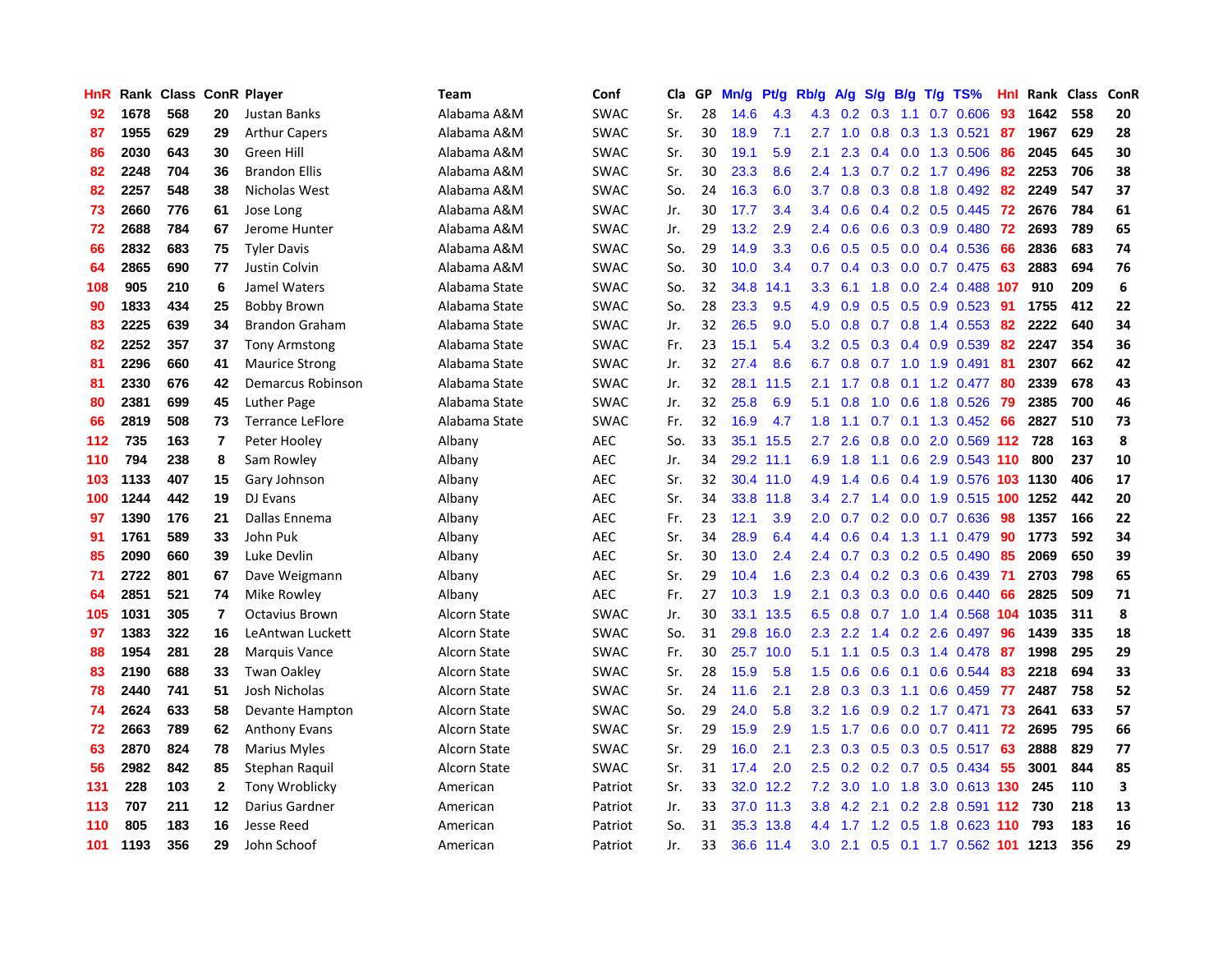| HnR |      | Rank Class ConR Player |     |                         | Team              | Conf       | Cla | GP | Mn/g | Pt/g | Rb/g          | A/g | S/g              | B/g | $T/g$ TS%                      | Hnl | Rank Class |                         | ConR |
|-----|------|------------------------|-----|-------------------------|-------------------|------------|-----|----|------|------|---------------|-----|------------------|-----|--------------------------------|-----|------------|-------------------------|------|
| 97  | 1409 | 412                    | 34  | Kyle Kager              | American          | Patriot    | Jr. | 33 | 17.8 | 5.8  | 3.4           | 0.9 | 0.5              |     | 0.2 1.3 0.574                  | 96  | 1432       | 419                     | 34   |
| 88  | 1946 | 469                    | 51  | Marko Vasic             | American          | Patriot    | So. | 32 | 15.5 | 3.9  | $2.4^{\circ}$ | 1.3 |                  |     | $0.2$ 0.2 0.8 0.525 87         |     | 1956       | 472                     | 50   |
| 73  | 2656 | 458                    | 74  | Charlie Jones           | American          | Patriot    | Fr. | 26 | 13.4 | 2.0  | 1.8           | 0.8 |                  |     | 0.3 0.2 0.6 0.486 75           |     | 2587       | 438                     | 71   |
| 96  | 1472 | 513                    | 25  | Tommy Spagnolo          | Appalachian State | Southern   | Sr. | 30 | 24.1 | 8.5  | 6.9           | 0.9 |                  |     | $0.5$ 0.8 1.3 0.587            | -95 | 1517       | 530                     | 26   |
| 80  | 2369 | 573                    | 58  | Michael Obacha          | Appalachian State | Southern   | So. | 30 | 27.3 | 5.4  | 8.7           | 0.5 | 1.0              |     | 0.4 1.0 0.457                  | 79  | 2404       | 581                     | 59   |
| 78  | 2438 | 713                    | 60  | <b>Tab Hamilton</b>     | Appalachian State | Southern   | Jr. | 30 | 31.9 | 12.7 | 2.6           | 1.2 | 1.2              |     | $0.1$ 1.6 0.462                | -77 | 2478       | 725                     | 60   |
| 78  | 2466 | 721                    | 61  | Mike Neal               | Appalachian State | Southern   | Jr. | 26 | 28.3 | 9.7  | 2.0           | 3.3 | 1.0              |     | 0.3 2.2 0.449                  | 77  | 2489       | 729                     | 62   |
| 76  | 2570 | 435                    | 66  | <b>Ty Toney</b>         | Appalachian State | Southern   | Fr. | 22 | 19.4 | 6.2  | 2.0           | 1.7 | 0.7              |     | 0.1 1.3 0.479                  | 75  | 2570       | 431                     | 66   |
| 75  | 2580 | 621                    | 67  | <b>Chris Burgess</b>    | Appalachian State | Southern   | So. | 30 | 25.1 | 7.1  | 1.5           | 2.3 | 0.6              |     | $0.0$ 1.4 $0.526$              | 74  | 2605       | 625                     | 67   |
| 74  | 2617 | 777                    | 69  | <b>Tevin Baskin</b>     | Appalachian State | Southern   | Sr. | 25 | 20.9 | 8.3  | 3.8           | 0.6 | 0.7              |     | $0.6$ 1.7 0.461                | -74 | 2616       | 782                     | 68   |
| 63  | 2877 | 693                    | 87  | <b>Frank Eaves</b>      | Appalachian State | Southern   | So. | 26 | 16.2 | 5.0  | 1.7           | 0.7 |                  |     | 0.5 0.0 0.6 0.421              | 64  | 2874       | 693                     | 86   |
| 154 | 29   | 6                      | 4   | Nick Johnson            | Arizona           | Pac 12     | Jr. | 38 | 33.1 | 16.3 | 4.1           | 2.8 |                  |     | 1.1 0.7 1.7 0.544 154          |     | 36         | 8                       | 5    |
| 148 | 62   | 5                      | 7   | Aaron Gordon            | Arizona           | Pac 12     | Fr. | 38 | 31.2 | 12.4 | 8.0           | 2.0 |                  |     | 0.9 1.0 1.4 0.498 147          |     | 69         | 5                       | 8    |
| 143 | 104  | 7                      | 11  | Rondae Hollis-Jefferson | Arizona           | Pac 12     | Fr. | 38 | 25.3 | 9.1  | 5.7           | 1.4 | 0.7              |     | 1.1 1.2 0.538 142              |     | 110        | 8                       | 13   |
| 141 | 114  | 31                     | 12  | T.J. McConnell          | Arizona           | Pac 12     | Jr. | 38 | 32.2 | 8.4  | 3.6           | 5.3 | 1.7              |     | 0.2 1.8 0.526 140              |     | 121        | 33                      | 14   |
| 137 | 150  | 33                     | 18  | <b>Brandon Ashley</b>   | Arizona           | Pac 12     | So. | 22 | 27.7 | 11.5 | 5.8           | 1.0 | 0.6              |     | 0.7 1.7 0.588 137              |     | 155        | 34                      | 19   |
| 132 | 205  | 45                     | 22  | Kaleb Tarczewski        | Arizona           | Pac 12     | So. | 36 | 28.3 | 9.9  | 6.3           | 0.5 |                  |     | 0.1 1.0 1.8 0.625 132          |     | 204        | 47                      | 23   |
| 124 | 389  | 86                     | 32  | Gabe York               | Arizona           | Pac 12     | So. | 38 | 21.8 | 6.7  | 2.2           | 1.6 | 0.5              | 0.1 | 0.6 0.518 124                  |     | 394        | 87                      | 30   |
| 140 | 120  | 51                     | 14  | Jordan Bachynski        | Arizona State     | Pac 12     | Sr. | 33 | 30.9 | 11.5 | 8.2           | 0.5 |                  |     | 0.4 4.0 1.5 0.582 140 127      |     |            | 56                      | 16   |
| 128 | 304  | 68                     | 25  | Jahii Carson            | Arizona State     | Pac 12     | So. | 33 | 35.4 | 18.6 | 4.0           | 4.6 |                  |     | 0.7 0.1 3.5 0.516 127          |     | 311        | 73                      | 25   |
| 126 | 350  | 150                    | 27  | Shaquielle McKissic     | Arizona State     | Pac 12     | Sr. | 32 | 28.7 | 9.0  | 5.4           | 2.6 | 1.3              |     | $0.0$ $0.9$ $0.561$ <b>126</b> |     | 350        | 154                     | 27   |
| 120 | 479  | 189                    | 37  | Jermaine Marshall       | Arizona State     | Pac 12     | Sr. | 32 | 31.7 | 15.1 | 3.1           | 1.4 | 0.8              |     | 0.5 1.5 0.584 120              |     | 496        | 192                     | 37   |
| 114 | 673  | 196                    | 48  | Jonathan Gilling        | Arizona State     | Pac 12     | Jr. | 33 | 28.5 | 7.7  | 3.8           | 2.7 | 0.5              |     | 0.2 1.3 0.597 113              |     | 693        | 206                     | 48   |
| 105 | 1010 | 300                    | 61  | <b>Bo Barnes</b>        | Arizona State     | Pac 12     | Jr. | 25 | 13.8 | 4.5  | 2.0           | 0.6 | $0.4^{\circ}$    | 0.1 | 0.6 0.605 106                  |     | 952        | 283                     | 60   |
| 98  | 1342 | 168                    | 71  | Egor Koulechov          | Arizona State     | Pac 12     | Fr. | 27 | 14.0 | 3.7  | 2.8           | 0.6 | 0.4              |     | $0.2$ 0.8 0.532                | -99 | 1270       | 152                     | 66   |
| 83  | 2228 | 543                    | 92  | Eric Jacobsen           | Arizona State     | Pac 12     | So. | 32 | 10.4 | 2.4  | 2.3           | 0.3 | 0.2              |     | $0.4$ 0.7 0.524                | 83  | 2212       | 541                     | 92   |
| 143 | 101  | 6                      | 9   | <b>Bobby Portis</b>     | Arkansas          | <b>SEC</b> | Fr. | 34 | 27.0 | 12.3 | 6.8           | 1.5 |                  |     | 1.0 1.6 1.2 0.557 142 108      |     |            | $\overline{\mathbf{z}}$ | 10   |
| 138 | 144  | 68                     | 14  | Coty Clarke             | Arkansas          | <b>SEC</b> | Sr. | 34 | 22.3 | 9.4  | 5.6           | 2.4 | 1.5              |     | 0.5 1.3 0.551 137 152          |     |            | 70                      | 14   |
| 128 | 305  | 69                     | 28  | Michael Qualls          | Arkansas          | <b>SEC</b> | So. | 33 | 24.7 | 11.6 | 4.5           | 1.9 | 0.9              |     | 0.5 1.5 0.529 128              |     | 304        | 72                      | 25   |
| 127 | 326  | 27                     | 30  | Moses Kingsley          | Arkansas          | <b>SEC</b> | Fr. | 32 | 11.5 | 4.0  | 3.2           | 0.2 | 0.4              |     | 1.5 0.4 0.569 127              |     | 315        | 24                      | 29   |
| 125 | 362  | 102                    | 34  | Rashad Madden           | Arkansas          | <b>SEC</b> | Jr. | 33 | 26.3 | 12.7 | 2.8           | 2.8 | 0.8              |     | 0.3 2.3 0.603 125              |     | 364        | 98                      | 34   |
| 120 | 477  | 147                    | 41  | <b>Alandise Harris</b>  | Arkansas          | <b>SEC</b> | Jr. | 33 | 18.8 | 9.0  | 3.3           | 1.2 | 0.8              |     | 0.9 1.6 0.520 120              |     | 492        | 155                     | 43   |
| 103 | 1127 | 404                    | 77  | <b>Fred Gulley</b>      | Arkansas          | <b>SEC</b> | Sr. | 34 | 18.5 | 3.9  | 1.8           | 1.9 | 0.8              | 0.1 | 0.5 0.493 102 1140             |     |            | 411                     | 79   |
| 100 | 1239 | 285                    | 86  | Anthlon Bell            | Arkansas          | <b>SEC</b> | So. | 32 | 16.1 | 7.2  | 1.3           | 0.7 | 0.3              | 0.1 | $0.7$ 0.501 101                |     | 1200       | 277                     | 81   |
| 95  | 1529 | 531                    | 95  | Mardracus Wade          | Arkansas          | <b>SEC</b> | Sr. | 31 | 14.7 | 3.9  | 0.8           | 0.9 | 0.8              |     | $0.0$ 0.5 0.587                | 96  | 1456       | 511                     | 95   |
| 94  | 1560 | 543                    | 97  | Kikko Haydar            | Arkansas          | <b>SEC</b> | Sr. | 34 | 12.3 | 3.0  | 1.3           | 0.8 | 0.6              |     | $0.0$ 0.4 0.604                | -94 | 1564       | 541                     | 96   |
| 86  | 2042 | 495                    | 108 | Jacorey Williams        | Arkansas          | <b>SEC</b> | So. | 30 | 9.3  | 3.2  | 2.1           | 0.5 | 0.3 <sub>0</sub> |     | 0.2 0.8 0.427 87               |     | 1984       | 479                     | 108  |
| 120 | 473  | 187                    | 11  | Kirk Van Slyke          | Arkansas State    | Sun Belt   | Sr. | 32 | 30.8 | 14.9 | 5.9           | 1.0 | 0.8              |     | 1.2 1.7 0.622 120              |     | 484        | 187                     | 10   |
| 111 | 752  | 292                    | 15  | Melvin Johnson III      | Arkansas State    | Sun Belt   | Sr. | 32 | 29.6 | 15.2 | 4.4           | 1.3 | 0.8              |     | 0.1 2.0 0.628 111              |     | 766        | 297                     | 16   |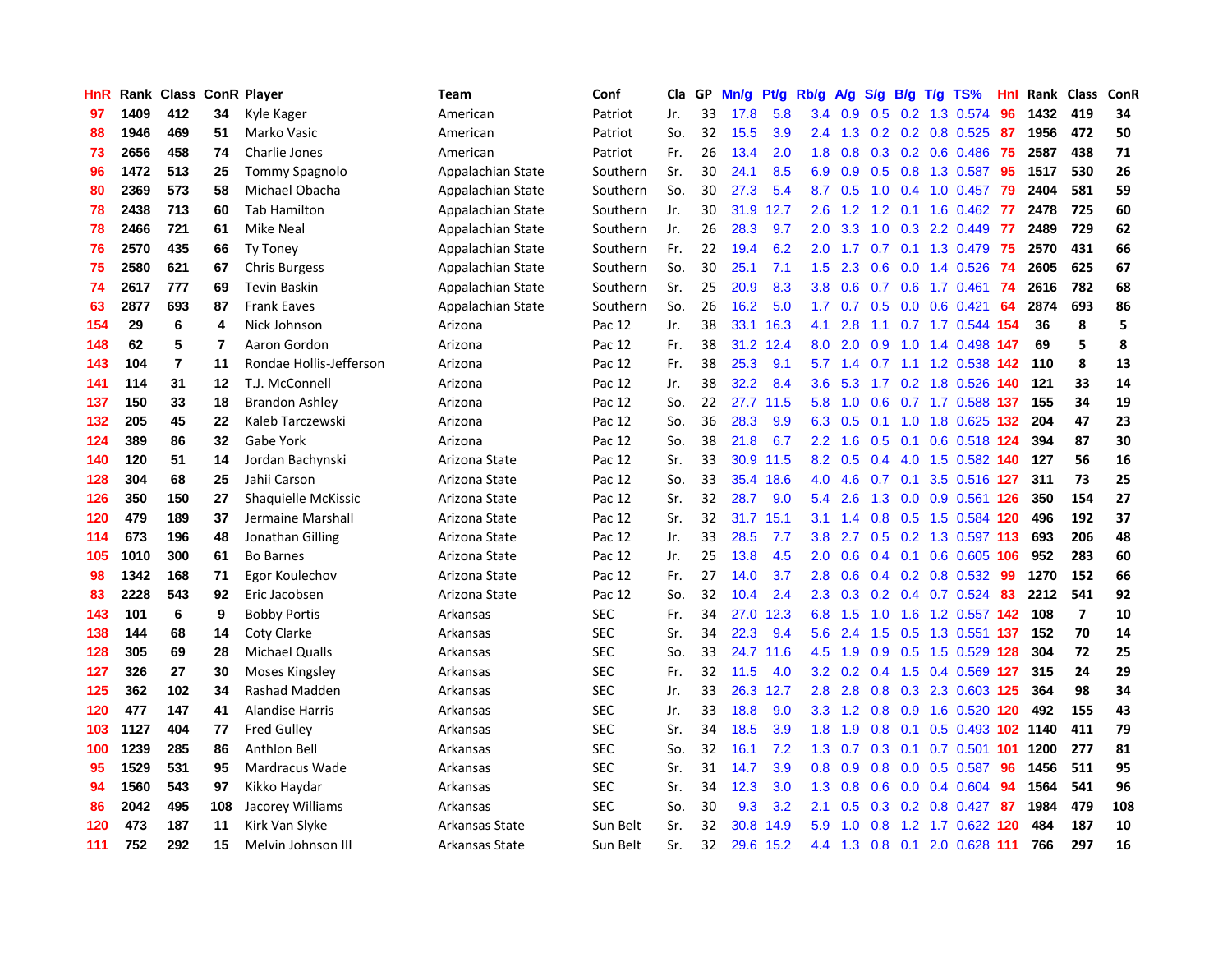| HnR |      | Rank Class ConR Player |    |                         | <b>Team</b>          | Conf        | Cla | GP | Mn/g | Pt/g | Rb/g             | A/g | S/g              | B/g | $T/g$ TS%                      | Hnl | Rank | <b>Class</b> | ConR                    |
|-----|------|------------------------|----|-------------------------|----------------------|-------------|-----|----|------|------|------------------|-----|------------------|-----|--------------------------------|-----|------|--------------|-------------------------|
| 97  | 1380 | 482                    | 28 | <b>Edward Townsel</b>   | Arkansas State       | Sun Belt    | Sr. | 32 | 28.1 | 9.7  | 3.7              | 2.2 | 1.2              | 0.1 | 1.4 0.534                      | 97  | 1379 | 484          | 27                      |
| 96  | 1426 | 497                    | 31 | Kendrick Washington     | Arkansas State       | Sun Belt    | Sr. | 30 | 31.1 | 10.1 | 6.6              | 1.6 | 0.8              |     | 0.6 1.9 0.561                  | 97  | 1406 | 494          | 30                      |
| 96  | 1432 | 501                    | 32 | <b>Brandon Reed</b>     | Arkansas State       | Sun Belt    | Sr. | 32 | 24.9 | 9.6  | $2.4^{\circ}$    | 2.0 |                  |     | 0.7 0.0 1.0 0.521              | 96  | 1430 | 503          | 33                      |
| 93  | 1617 | 373                    | 39 | Cameron Golden          | Arkansas State       | Sun Belt    | So. | 32 | 24.0 | 7.6  | $2.5^{\circ}$    | 2.5 | 1.1              |     | $0.1$ 1.6 $0.477$              | -93 | 1612 | 375          | 39                      |
| 90  | 1819 | 535                    | 42 | Rakeem Dickerson        | Arkansas State       | Sun Belt    | Jr. | 32 | 18.4 | 4.5  | 1.8              | 2.0 | 0.9              |     | $0.1$ 1.1 $0.520$              | 90  | 1808 | 525          | 43                      |
| 58  | 2957 | 701                    | 87 | Kelvin Downs            | Arkansas State       | Sun Belt    | So. | 32 | 13.1 | 2.2  | 2.2              | 0.5 |                  |     | $0.2$ 0.6 1.0 0.434            | 58  | 2971 | 704          | 87                      |
| 125 | 363  | 155                    | 6  | Will Neighbour          | Arkansas-Little Rock | Sun Belt    | Sr. | 25 | 31.0 | 16.3 | 7.0              | 1.4 | 1.3              |     | 1.1 2.6 0.597 133              |     | 195  | 91           | 6                       |
| 115 | 614  | 135                    | 14 | Josh Hagins             | Arkansas-Little Rock | Sun Belt    | So. | 31 | 28.3 | 12.5 | 4.5              | 3.7 | 1.2              |     | 0.7 2.3 0.497 113              |     | 698  | 153          | 14                      |
| 106 | 956  | 224                    | 21 | James White             | Arkansas-Little Rock | Sun Belt    | So. | 28 | 23.5 | 11.6 | 6.1              | 0.5 | 0.4              |     | 0.9 2.0 0.554 106              |     | 966  | 222          | 21                      |
| 90  | 1841 | 540                    | 45 | DeVonte Smith           | Arkansas-Little Rock | Sun Belt    | Jr. | 32 | 28.0 | 5.4  | 2.3              | 3.0 | 1.1              |     | $0.0$ 1.1 0.491                | -87 | 1959 | 575          | 50                      |
| 85  | 2110 | 617                    | 59 | <b>Ben Dillard</b>      | Arkansas-Little Rock | Sun Belt    | Jr. | 29 | 24.6 | 7.3  | 2.1              | 0.9 |                  |     | $0.7$ 0.1 1.2 0.601            | -84 | 2160 | 630          | 62                      |
| 83  | 2191 | 689                    | 66 | Leroy Isler             | Arkansas-Little Rock | Sun Belt    | Sr. | 30 | 26.2 | 7.1  | 3.4              | 1.4 |                  |     | 0.5 0.2 1.6 0.487 82           |     | 2240 | 702          | 68                      |
| 83  | 2196 | 339                    | 67 | Mareik Isom             | Arkansas-Little Rock | Sun Belt    | Fr. | 30 | 12.5 | 4.6  | $2.2\phantom{0}$ | 0.2 | 0.3 <sub>0</sub> |     | $0.2$ 0.3 0.458                | -81 | 2289 | 361          | 69                      |
| 76  | 2545 | 612                    | 77 | Kemy Osse               | Arkansas-Little Rock | Sun Belt    | So. | 24 | 14.4 | 4.9  | 2.1              | 0.5 | 0.5              |     | $0.1$ 0.9 0.474                | 76  | 2543 | 606          | 77                      |
| 70  | 2729 | 656                    | 79 | <b>Stetson Billings</b> | Arkansas-Little Rock | Sun Belt    | So. | 32 | 9.7  | 2.1  | 2.4              | 0.3 | 0.1              |     | $0.1$ 0.4 0.411                | 68  | 2777 | 667          | 82                      |
| 69  | 2746 | 799                    | 80 | <b>Gus Leeper</b>       | Arkansas-Little Rock | Sun Belt    | Jr. | 32 | 15.9 | 4.2  | 2.8              | 0.2 | 0.3              |     | $0.7$ 1.3 0.465                | 67  | 2797 | 814          | 83                      |
| 104 | 1076 | 316                    | 9  | <b>Tevin Hammond</b>    | Arkansas-Pine Bluff  | <b>SWAC</b> | Jr. | 31 | 35.5 | 13.1 | 2.9              | 4.7 | 2.7              | 0.1 | 3.8 0.517 102 1143             |     |      | 339          | 10                      |
| 103 | 1118 | 331                    | 10 | <b>Marcel Mosley</b>    | Arkansas-Pine Bluff  | <b>SWAC</b> | Jr. | 26 | 30.7 | 13.6 | 2.7              | 2.6 | 2.3              |     | 0.0 2.8 0.568 107              |     | 941  | 279          | $\overline{\mathbf{z}}$ |
| 98  | 1336 | 392                    | 14 | Davon Haynes            | Arkansas-Pine Bluff  | <b>SWAC</b> | Jr. | 31 | 31.2 | 12.8 | 6.2              | 1.1 |                  |     | 1.1 0.8 2.2 0.532 97           |     | 1403 | 409          | 16                      |
| 73  | 2644 | 635                    | 60 | <b>Trent Whiting</b>    | Arkansas-Pine Bluff  | <b>SWAC</b> | So. | 31 | 12.9 | 3.0  | 1.9              | 0.3 | 0.4              |     | 0.4 0.5 0.505 72               |     | 2684 | 643          | 63                      |
| 72  | 2671 | 790                    | 64 | Daniel Broughton        | Arkansas-Pine Bluff  | <b>SWAC</b> | Sr. | 29 | 25.6 | 8.0  | 4.6              | 0.8 | 0.6              |     | 0.5 2.0 0.454                  | 72  | 2679 | 793          | 62                      |
| 69  | 2760 | 491                    | 69 | Ghiavonni Robinson      | Arkansas-Pine Bluff  | <b>SWAC</b> | Fr. | 29 | 24.9 | 6.2  | 2.3              | 0.9 | 0.9              |     | 0.1 1.2 0.432                  | 69  | 2760 | 487          | 70                      |
| 66  | 2813 | 816                    | 72 | DeAndre McIntyre        | Arkansas-Pine Bluff  | <b>SWAC</b> | Jr. | 16 | 18.1 | 5.3  | 2.4              | 0.4 | 0.8              |     | 0.1 1.3 0.491                  | 69  | 2756 | 803          | 69                      |
| 64  | 2860 | 831                    | 76 | <b>Chandler Savage</b>  | Arkansas-Pine Bluff  | <b>SWAC</b> | Jr. | 31 | 15.7 | 2.1  | 1.8              | 0.9 | 0.9              |     | $0.1$ 1.0 0.458                | 63  | 2903 | 846          | 78                      |
| 59  | 2946 | 856                    | 82 | Jaylon Floyd            | Arkansas-Pine Bluff  | <b>SWAC</b> | Jr. | 30 | 9.9  | 1.5  | 1.6              | 0.1 | 0.3              |     | 0.2 0.4 0.561                  | 58  | 2973 | 865          | 82                      |
| 115 | 637  | 140                    | 9  | Dylan Cox               | Army                 | Patriot     | So. | 31 | 23.0 | 9.6  | 4.2              | 2.8 | 0.5              |     | 0.4 1.8 0.589 114              |     | 660  | 141          | 10                      |
| 114 | 648  | 58                     | 10 | <b>Tanner Omlid</b>     | Army                 | Patriot     | Fr. | 31 | 18.0 | 6.0  | 4.5              | 1.6 |                  |     | 2.0 0.4 1.1 0.521 114          |     | 672  | 58           | 11                      |
| 111 | 762  | 172                    | 14 | Kevin Ferguson          | Army                 | Patriot     | So. | 31 | 27.1 | 9.1  | 5.8              | 1.7 |                  |     | $0.2$ 2.5 2.0 0.647 111        |     | 778  | 179          | 15                      |
| 111 | 781  | 178                    | 15 | <b>Tanner Plomb</b>     | Army                 | Patriot     | So. | 27 | 19.5 | 10.4 | 4.2              | 1.2 | 0.4              |     | 0.3 1.3 0.581 113              |     | 703  | 157          | 12                      |
| 108 | 907  | 211                    | 19 | Kyle Wilson             | Army                 | Patriot     | So. | 31 | 30.9 | 18.4 | $2.6\,$          | 1.5 | 0.5              |     | $0.1$ 2.1 0.560 107            |     | 918  | 212          | 19                      |
| 83  | 2185 | 532                    | 61 | Larry Toomey            | Army                 | Patriot     | So. | 31 | 17.5 | 4.3  | 3.6              | 1.3 | 0.5              |     | $0.3$ 1.1 0.418                | -83 | 2199 | 537          | 59                      |
| 83  | 2226 | 541                    | 63 | <b>Matt Gramling</b>    | Army                 | Patriot     | So. | 31 | 17.9 | 4.2  | 1.9              | 1.6 | 0.7              | 0.1 | $0.8$ 0.410                    | -82 | 2236 | 545          | 61                      |
| 80  | 2385 | 728                    | 67 | Josh Herbeck            | Army                 | Patriot     | Sr. | 31 | 14.5 | 5.3  | 1.0              | 0.7 | 0.4              | 0.0 | 0.6 0.484                      | -79 | 2396 | 734          | 66                      |
| 65  | 2836 | 821                    | 79 | Mo Williams             | Army                 | Patriot     | Jr. | 31 | 17.1 | 3.6  | 1.0              | 0.7 | 0.4              |     | $0.0$ $0.9$ $0.528$            | 65  | 2850 | 826          | 79                      |
| 42  | 3058 | 722                    | 87 | <b>Travis Rollo</b>     | Army                 | Patriot     | So. | 28 | 10.1 | 1.2  | 1.0              | 0.4 |                  |     | 0.2 0.1 0.6 0.493 43           |     | 3055 | 722          | 87                      |
| 139 | 126  | 56                     | 12 | Chris Denson            | Auburn               | <b>SEC</b>  | Sr. | 30 | 32.0 | 19.1 | 4.3              | 2.4 | 1.0              |     | 0.1 1.8 0.530 138              |     | 133  | 58           | 12                      |
| 126 | 339  | 94                     | 32 | <b>KT Harrell</b>       | Auburn               | <b>SEC</b>  | Jr. | 30 | 32.6 | 18.3 | 4.0              | 2.1 | 0.8              |     | 0.2 2.9 0.573 126              |     | 351  | 93           | 32                      |
| 110 | 795  | 302                    | 63 | Asauhn Dixon-Tatum      | Auburn               | <b>SEC</b>  | Sr. | 30 | 22.5 | 6.0  | 6.0              | 0.4 | 0.3              | 2.1 | 1.4 0.594 110                  |     | 808  | 307          | 64                      |
| 104 | 1068 | 385                    | 71 | Allen Payne             | Auburn               | <b>SEC</b>  | Sr. | 30 | 28.1 | 7.6  | 5.4              |     |                  |     | 1.7 1.2 0.2 1.7 0.523 103 1079 |     |      | 387          | 73                      |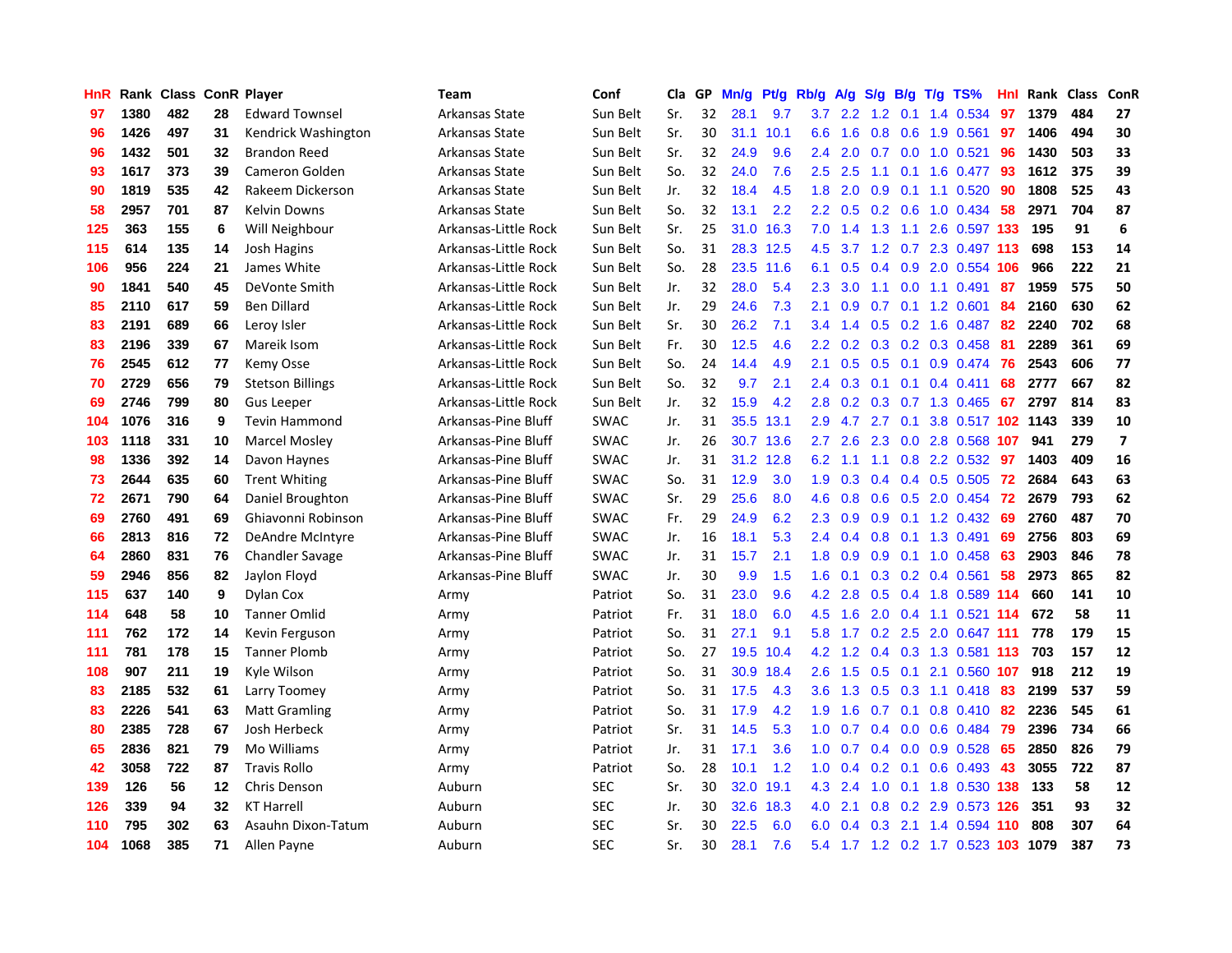| HnR |      | Rank Class |              | <b>ConR Player</b>    | Team               | Conf          | Cla | <b>GP</b> | Mn/g | Pt/g      | Rb/g             | A/g | S/g              | B/g | $T/g$ TS%                 | Hnl | Rank | <b>Class</b> | ConR         |
|-----|------|------------|--------------|-----------------------|--------------------|---------------|-----|-----------|------|-----------|------------------|-----|------------------|-----|---------------------------|-----|------|--------------|--------------|
| 103 | 1092 | 127        | 75           | Tahi Shamsid-Deen     | Auburn             | <b>SEC</b>    | Fr. | 30        | 29.3 | 9.5       | 1.5              | 2.9 | 0.8              |     | 0.1 1.3 0.528 103 1114    |     |      | 129          | 76           |
| 90  | 1822 | 258        | 105          | Dion Wade             | Auburn             | <b>SEC</b>    | Fr. | 30        | 10.9 | 3.0       | 1.3              | 0.5 |                  |     | $0.6$ $0.3$ $0.3$ $0.453$ | -90 | 1835 | 265          | 106          |
| 88  | 1931 | 567        | 107          | Malcolm Canada        | Auburn             | <b>SEC</b>    | Jr. | 30        | 11.8 | 2.8       | 1.7              | 1.0 |                  |     | $0.7$ 0.1 0.9 0.475       | -87 | 1948 | 572          | 107          |
| 75  | 2573 | 437        | 113          | <b>Matthew Atewe</b>  | Auburn             | <b>SEC</b>    | Fr. | 24        | 14.4 | 1.5       | $3.4^{\circ}$    | 0.3 | 0.3 <sub>0</sub> |     | 1.1 0.8 0.468 78          |     | 2438 | 396          | 112          |
| 50  | 3028 | 715        | 119          | Jordon Granger        | Auburn             | <b>SEC</b>    | So. | 24        | 10.0 | 1.3       | 1.8              | 0.2 | 0.1              |     | $0.2$ 0.5 0.462           | -53 | 3011 | 714          | 119          |
| 117 | 575  | 126        | $12 \,$      | Chris Horton          | <b>Austin Peay</b> | <b>OVC</b>    | So. | 30        | 30.6 | 13.2      | 9.5              | 0.7 | 0.9              |     | 3.0 1.2 0.591 116         |     | 588  | 129          | 13           |
| 87  | 2006 | 638        | 50           | <b>Will Triggs</b>    | <b>Austin Peay</b> | <b>OVC</b>    | Sr. | 30        | 29.1 | 12.0      | 5.2              | 1.3 | 0.6              |     | 0.4 1.9 0.598             | 86  | 2017 | 639          | 49           |
| 85  | 2111 | 511        | 53           | Zavion Williams       | <b>Austin Peay</b> | <b>OVC</b>    | So. | 30        | 20.1 | 8.3       | 2.1              | 2.5 | 1.2              |     | 0.2 2.4 0.530             | 84  | 2112 | 512          | 53           |
| 85  | 2114 | 667        | 55           | <b>Travis Betran</b>  | <b>Austin Peay</b> | <b>OVC</b>    | Sr. | 30        | 33.3 | 15.9      | 1.4              | 2.3 | 0.7              |     | $0.1$ 2.5 $0.546$         | -84 | 2120 | 670          | 56           |
| 84  | 2154 | 628        | 60           | Damarius Smith        | <b>Austin Peay</b> | <b>OVC</b>    | Jr. | 25        | 29.5 | 8.0       | 3.3 <sub>2</sub> | 5.6 |                  |     | 1.3 0.2 3.8 0.556 84      |     | 2142 | 627          | 58           |
| 83  | 2234 | 642        | 65           | Ed Dyson              | Austin Peay        | <b>OVC</b>    | Jr. | 27        | 24.8 | 9.8       | 3.1              | 1.5 |                  |     | 0.9 0.0 1.7 0.592 83      |     | 2217 | 637          | 63           |
| 80  | 2374 | 696        | 77           | Chris Freeman         | Austin Peay        | <b>OVC</b>    | Jr. | 29        | 9.7  | 3.5       | 2.1              | 0.2 |                  |     | 0.2 0.4 0.8 0.612 80      |     | 2381 | 698          | 76           |
| 77  | 2517 | 602        | 87           | Cory Arentsen         | Austin Peay        | <b>OVC</b>    | So. | 27        | 10.1 | 3.0       | 1.6              | 0.7 | $0.4^{\circ}$    |     | $0.1$ 0.3 0.476           | -77 | 2518 | 601          | 86           |
| 49  | 3039 | 877        | 105          | <b>Fred Garmon</b>    | <b>Austin Peay</b> | <b>OVC</b>    | Jr. | 23        | 13.4 | 1.9       | 1.3              | 1.2 | 0.8              |     | $0.0$ 1.0 0.415           | -53 | 3018 | 873          | 104          |
| 108 | 869  | 328        | 19           | Majok Majok           | <b>Ball State</b>  | <b>MAC</b>    | Sr. | 29        | 29.8 | 11.2      | 10.0             | 1.1 | 0.3              |     | 0.8 2.6 0.555 109         |     | 849  | 324          | 19           |
| 103 | 1131 | 406        | 29           | Chris Bond            | <b>Ball State</b>  | MAC           | Sr. | 30        | 31.4 | 12.2      | 5.9              | 1.9 | 1.0              |     | 0.5 2.4 0.515 102 1152    |     |      | 414          | 30           |
| 84  | 2152 | 325        | 80           | Zavier Turner         | <b>Ball State</b>  | <b>MAC</b>    | Fr. | 30        | 32.7 | 12.1      | 1.7              | 3.7 | 0.8              |     | 0.0 3.9 0.560             | 83  | 2175 | 334          | 80           |
| 83  | 2195 | 338        | 81           | Franko House          | <b>Ball State</b>  | MAC           | Fr. | 30        | 22.4 | 6.0       | 5.2              | 1.2 |                  |     | $0.4$ 0.2 1.3 0.493       | -83 | 2216 | 346          | 81           |
| 80  | 2353 | 722        | 84           | <b>Jesse Berry</b>    | <b>Ball State</b>  | MAC           | Sr. | 30        | 28.5 | 11.2      | 1.3              | 1.3 |                  |     | $0.6$ 0.1 2.0 0.504       | 80  | 2374 | 731          | 84           |
| 74  | 2636 | 452        | 92           | Mark Alstork          | <b>Ball State</b>  | MAC           | Fr. | 30        | 22.6 | 5.6       | 3.1              | 1.5 |                  |     | $0.5$ 0.4 1.9 0.450       | -73 | 2655 | 454          | 92           |
| 71  | 2711 | 649        | 95           | <b>Bo Calhoun</b>     | <b>Ball State</b>  | MAC           | So. | 27        | 9.4  | 2.4       | 3.1              | 0.3 | 0.2              |     | 0.2 0.8 0.395             | -71 | 2721 | 652          | 95           |
| 54  | 3002 | 844        | 100          | Tyler Koch            | <b>Ball State</b>  | <b>MAC</b>    | Sr. | 20        | 14.5 | 2.3       | 2.6              | 0.7 | 0.3              |     | $0.1$ 1.0 0.455           | 58  | 2972 | 843          | 99           |
| 42  | 3056 | 603        | 101          | <b>Quinten Payne</b>  | <b>Ball State</b>  | <b>MAC</b>    | Fr. | 29        | 11.9 | 1.8       | 0.6              | 0.7 | 0.3              |     | $0.1$ 0.7 0.380           | 42  | 3058 | 603          | 101          |
| 143 | 95   | 40         | 8            | Cory Jefferson        | Baylor             | <b>Big 12</b> | Sr. | 38        | 29.0 | 13.7      | 8.2              | 1.0 |                  |     | 0.4 1.3 1.3 0.546 143     |     | 97   | 39           | 8            |
| 132 | 198  | 51         | 17           | Kenny Chery           | Baylor             | <b>Big 12</b> | Jr. | 37        | 28.9 | 11.5      | $2.6^{\circ}$    | 4.7 | 0.9              | 0.1 | 2.1 0.539 132             |     | 201  | 50           | 17           |
| 131 | 220  | 49         | 18           | <b>Isaiah Austin</b>  | Baylor             | <b>Big 12</b> | So. | 38        |      | 28.0 11.2 | 5.5              | 1.4 |                  |     | 0.4 3.1 1.8 0.508 131     |     | 221  | 50           | 18           |
| 128 | 298  | 67         | 23           | <b>Rico Gathers</b>   | Baylor             | <b>Big 12</b> | So. | 38        | 17.8 | 6.4       | 6.4              | 0.2 |                  |     | 0.7 0.5 0.8 0.506 128     |     | 297  | 69           | 23           |
| 123 | 404  | 117        | 30           | Royce O'Neale         | Baylor             | <b>Big 12</b> | Jr. | 38        | 27.3 | 7.1       | 5.4              | 2.9 | 0.9              |     | 0.2 1.7 0.601 123         |     | 403  | 116          | 26           |
| 123 | 413  | 171        | 31           | <b>Brady Heslip</b>   | Baylor             | <b>Big 12</b> | Sr. | 38        | 27.4 | 11.7      | 1.3              | 0.9 | 0.5              |     | 0.0 0.4 0.668 123         |     | 412  | 170          | 28           |
| 115 | 610  | 133        | 45           | <b>Taurean Prince</b> | Baylor             | <b>Big 12</b> | So. | 38        | 14.2 | 6.2       | 2.8              | 0.6 | 0.5              |     | 0.2 1.3 0.549 115         |     | 613  | 134          | 44           |
| 106 | 987  | 360        | 59           | <b>Gary Franklin</b>  | Baylor             | <b>Big 12</b> | Sr. | 38        | 21.8 | 5.3       | 1.6              | 2.4 | 0.5              |     | 0.0 1.4 0.502 106         |     | 981  | 360          | 59           |
| 136 | 163  | 75         | $\mathbf{2}$ | J.J. Mann             | Belmont            | <b>OVC</b>    | Sr. | 36        | 35.2 | 18.3      | 4.8              | 2.6 | 2.1              |     | 0.1 1.7 0.598 135         |     | 167  | 77           | $\mathbf{2}$ |
| 124 | 388  | 85         | 8            | Craig Bradshaw        | Belmont            | <b>OVC</b>    | So. | 35        | 30.9 | 15.7      | 3.5              | 3.2 | 1.3              |     | 0.2 2.7 0.622 124         |     | 381  | 83           | 8            |
| 118 | 526  | 205        | 10           | Drew Windler          | Belmont            | <b>OVC</b>    | Sr. | 36        | 23.2 | 10.4      | 4.1              | 1.2 | 0.8              |     | 0.9 1.3 0.658 118         |     | 538  | 208          | 10           |
| 115 | 613  | 181        | 13           | Reece Chamberlain     | Belmont            | <b>OVC</b>    | Jr. | 31        | 32.4 | 10.9      | 3.7              | 5.5 |                  |     | 1.4 0.2 2.6 0.579 116     |     | 583  | 177          | 12           |
| 108 | 911  | 92         | 18           | Evan Bradds           | Belmont            | <b>OVC</b>    | Fr. | 35        | 22.1 | 8.8       | 4.1              | 0.9 |                  |     | $0.4$ 0.2 1.1 0.663 107   |     | 912  | 90           | 19           |
| 105 | 1007 | 369        | 22           | <b>Blake Jenkins</b>  | Belmont            | OVC           | Sr. | 35        | 21.5 | 8.1       | 4.7              | 0.8 | 0.2              |     | 0.5 1.3 0.621 105 1006    |     |      | 368          | 23           |
| 69  | 2764 | 494        | 93           | Caleb Chowbay         | Belmont            | <b>OVC</b>    | Fr. | 36        | 13.9 | 3.0       | 0.9              | 1.2 | 0.3              | 0.1 | 1.0 0.467                 | 68  | 2775 | 493          | 93           |
| 85  | 2070 | 653        | 48           | Malik Jackson         | Bethune-Cookman    | <b>MEAC</b>   | Sr. | 32        | 25.9 | 10.8      | 4.3              | 0.7 |                  |     | 0.8 0.6 1.3 0.519         | 85  | 2085 | 655          | 48           |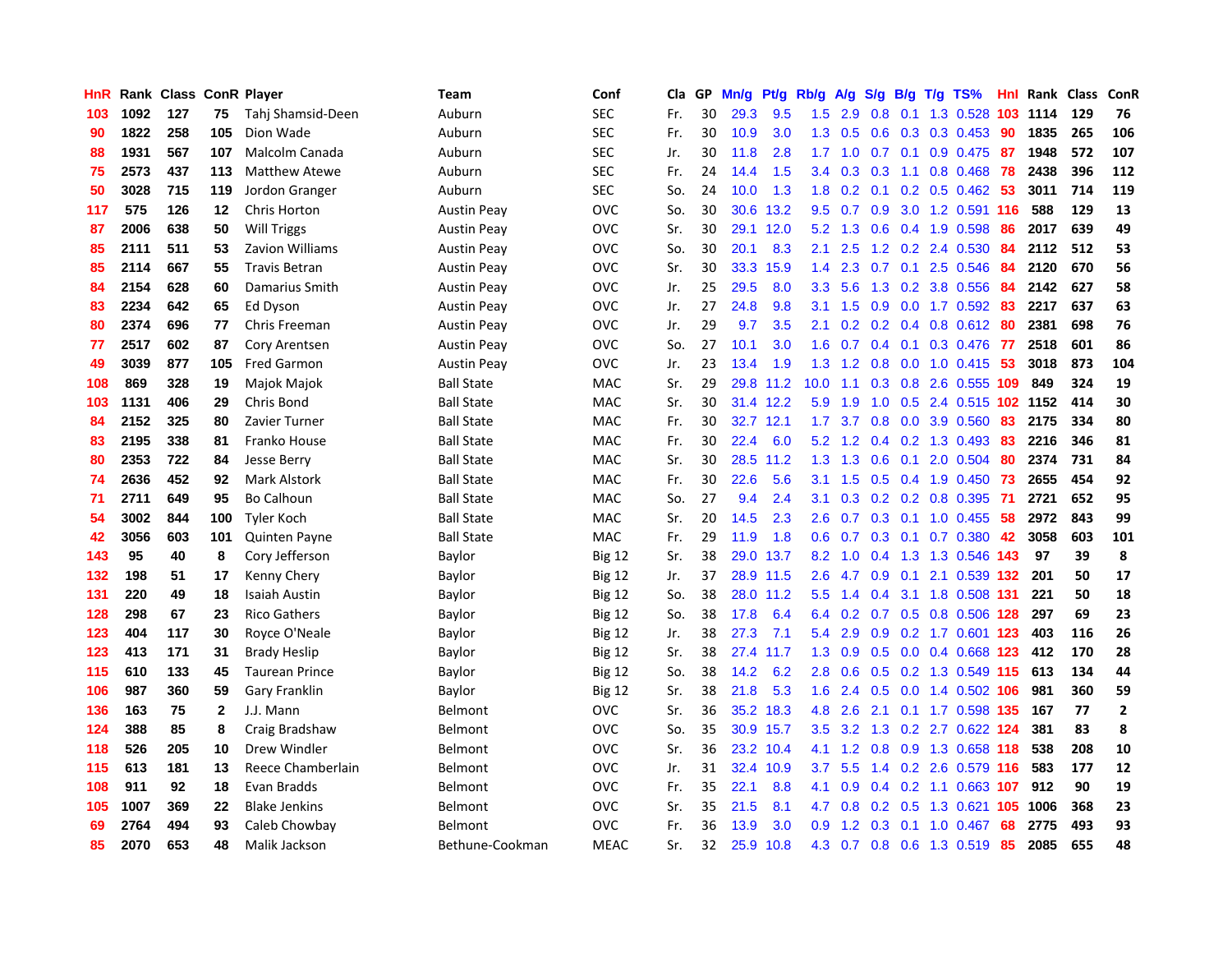| HnR | Rank |     |             | <b>Class ConR Player</b> | Team                     | Conf        | Cla | GP | Mn/g | Pt/g      | Rb/g             | A/g               | S/g              | B/g | $T/g$ TS%                 | Hnl | Rank | Class | ConR                     |
|-----|------|-----|-------------|--------------------------|--------------------------|-------------|-----|----|------|-----------|------------------|-------------------|------------------|-----|---------------------------|-----|------|-------|--------------------------|
| 81  | 2341 | 374 | 60          | <b>Clemmye Owens</b>     | Bethune-Cookman          | <b>MEAC</b> | Fr. | 32 | 29.9 | 11.3      | 1.8              | 1.0               | 1.2              |     | 0.2 1.4 0.536             | -80 | 2365 | 375   | 61                       |
| 80  | 2352 | 375 | 61          | Tony Kynard              | Bethune-Cookman          | <b>MEAC</b> | Fr. | 32 | 20.0 | 5.6       | 2.3              | 3.1               | 1.3              |     | $0.1$ 2.0 0.408           | -80 | 2372 | 376   | 62                       |
| 78  | 2473 | 724 | 69          | Maurice Taylor           | Bethune-Cookman          | <b>MEAC</b> | Jr. | 32 | 20.6 | 7.7       | 3.8              | 0.6               |                  |     | 0.4 0.3 1.4 0.527 77      |     | 2488 | 728   | 70                       |
| 77  | 2485 | 594 | 72          | Allan Dempster           | Bethune-Cookman          | <b>MEAC</b> | So. | 30 | 12.6 | 3.9       | 2.9              | 0.1               |                  |     | $0.5$ $0.3$ $0.7$ $0.532$ | -77 | 2491 | 594   | 71                       |
| 76  | 2534 | 741 | 73          | <b>Barry Smith</b>       | Bethune-Cookman          | <b>MEAC</b> | Jr. | 16 | 18.6 | 5.1       | 3.9              | 0.4               | 0.8              |     | $0.4$ 1.0 0.503           | 78  | 2458 | 720   | 68                       |
| 75  | 2597 | 758 | 79          | Mikel Trapp              | Bethune-Cookman          | <b>MEAC</b> | Jr. | 31 | 31.9 | 11.3      | 2.7              | 1.1               | 0.5              |     | $0.2$ 1.6 0.546           | -74 | 2608 | 762   | 81                       |
| 72  | 2684 | 783 | 87          | <b>Travis Elliott</b>    | Bethune-Cookman          | <b>MEAC</b> | Jr. | 32 | 19.8 | 4.5       | 4.9              | 0.3               | 0.3              |     | $0.5$ 1.0 0.475           | 72  | 2702 | 791   | 88                       |
| 57  | 2969 | 864 | 107         | <b>Troy Simmons</b>      | Bethune-Cookman          | <b>MEAC</b> | Jr. | 30 | 23.5 | 2.4       | 1.1              | 2.4               | 0.7              |     | $0.1$ 1.9 $0.381$         | 58  | 2966 | 863   | 106                      |
| 122 | 429  | 98  | 4           | Jordan Reed              | Binghamton               | <b>AEC</b>  | So. | 29 | 33.1 | 15.4      | 8.9              | 1.2               | 1.6              |     | 0.8 2.7 0.509 121         |     | 444  | 100   | 5                        |
| 83  | 2174 | 331 | 41          | Nick Madray              | Binghamton               | <b>AEC</b>  | Fr. | 21 | 27.9 | 10.8      | 3.7              | 0.5               | 0.6              |     | $0.5$ 1.6 0.565           | -86 | 2054 | 308   | 38                       |
| 82  | 2259 | 549 | 44          | Karon Waller             | Binghamton               | <b>AEC</b>  | So. | 20 | 20.8 | 6.2       | 3.3 <sub>2</sub> | 0.9               |                  |     | 0.5 0.1 1.0 0.589 84      |     | 2147 | 519   | 41                       |
| 80  | 2388 | 730 | 49          | <b>Roland Brown</b>      | Binghamton               | <b>AEC</b>  | Sr. | 29 | 15.6 | 5.3       | 2.8              | 0.4               | 0.3              |     | 0.4 1.3 0.556 78          |     | 2452 | 750   | 50                       |
| 75  | 2581 | 438 | 60          | Marlon Beck II           | Binghamton               | <b>AEC</b>  | Fr. | 29 | 32.8 | 9.2       | 2.1              | 2.9               | 1.1              |     | $0.0$ 2.1 $0.436$         | -74 | 2624 | 445   | 61                       |
| 75  | 2599 | 442 | 63          | <b>Yosef Yacob</b>       | Binghamton               | <b>AEC</b>  | Fr. | 27 | 32.4 | 11.5      | 1.8              | 2.6               | 1.0              |     | $0.0$ 3.3 0.478           | -74 | 2631 | 447   | 62                       |
| 67  | 2797 | 813 | 69          | Rayner Moquete           | Binghamton               | <b>AEC</b>  | Sr. | 29 | 20.4 | 4.5       | 2.1              | 0.6               | 0.6              |     | $0.0$ 0.4 0.438           | 66  | 2832 | 817   | 72                       |
| 66  | 2829 | 815 | 73          | Alex Ogundadegbe         | Binghamton               | <b>AEC</b>  | Sr. | 27 | 11.4 | 2.3       | 1.8              | 0.4               | 0.5              |     | $0.2$ 0.9 0.504           | 65  | 2859 | 821   | 74                       |
| 51  | 3026 | 592 | 82          | Magnus Richards          | Binghamton               | <b>AEC</b>  | Fr. | 29 | 19.7 | 3.0       | 3.4              | 0.7               | 0.4              |     | 0.2 1.8 0.371             | 50  | 3031 | 591   | 82                       |
| 146 | 69   | 26  | 6           | <b>Ryan Watkins</b>      | <b>Boise State</b>       | <b>MWC</b>  | Sr. | 34 | 30.2 | 11.9      | 10.6             | 1.0               | 0.8              |     | 1.1 1.1 0.610 145         |     | 77   | 31    | $\overline{\phantom{a}}$ |
| 120 | 465  | 141 | 19          | <b>Derrick Marks</b>     | <b>Boise State</b>       | <b>MWC</b>  | Jr. | 34 |      | 28.2 14.9 | $3.4^{\circ}$    | 2.6               |                  |     | 1.5 0.3 2.6 0.528 120     |     | 490  | 154   | 20                       |
| 117 | 570  | 170 | 24          | <b>Anthony Drmic</b>     | <b>Boise State</b>       | <b>MWC</b>  | Jr. | 32 | 32.8 | 15.9      | 4.5              |                   |                  |     | 1.7 1.1 0.1 1.9 0.559 117 |     | 570  | 174   | 24                       |
| 115 | 628  | 252 | 26          | Thomas Bropleh           | <b>Boise State</b>       | <b>MWC</b>  | Sr. | 34 | 19.6 | 8.0       | 2.8              | 1.2               | 0.5              |     | $0.2$ 0.7 0.616 114       |     | 652  | 262   | 26                       |
| 103 | 1112 | 257 | 41          | Mikey Thompson           | <b>Boise State</b>       | <b>MWC</b>  | So. | 33 | 25.9 | 8.6       | 1.5              | 2.5               | 0.6              |     | 0.0 1.4 0.541 103         |     | 1102 | 254   | 41                       |
| 102 | 1179 | 417 | 45          | Jeff Elorriaga           | <b>Boise State</b>       | <b>MWC</b>  | Sr. | 31 | 28.2 | 7.7       | 2.1              | 1.2               | 0.7              |     | 0.0 0.5 0.649 103 1106    |     |      | 398   | 42                       |
| 93  | 1604 | 214 | 59          | Nick Duncan              | <b>Boise State</b>       | <b>MWC</b>  | Fr. | 34 | 17.1 | 5.0       | 2.6              | 0.3               | 0.3              |     | $0.2$ 0.5 0.592           | 93  | 1621 | 215   | 58                       |
| 87  | 1968 | 577 | 70          | Igor Hadziomerovic       | <b>Boise State</b>       | <b>MWC</b>  | Jr. | 32 | 18.2 | 3.7       | 2.9              | 1.5               | 0.5              |     | $0.1$ 0.9 0.423           | 88  | 1918 | 564   | 69                       |
| 125 | 368  | 106 | 37          | Ryan Anderson            | <b>Boston College</b>    | <b>ACC</b>  | Jr. | 32 | 31.4 | 14.3      | 7.3              | 1.4               | 0.8              |     | 0.6 1.9 0.558 124         |     | 372  | 104   | 37                       |
| 124 | 381  | 82  | 39          | Olivier Hanlan           | <b>Boston College</b>    | <b>ACC</b>  | So. | 32 | 36.3 | 18.5      | $3.4^{\circ}$    | 2.9               |                  |     | 0.8 0.1 2.4 0.591 124     |     | 391  | 86    | 40                       |
| 97  | 1404 | 327 | 99          | Joe Rahon                | <b>Boston College</b>    | <b>ACC</b>  | So. | 32 | 33.3 | 9.0       | 3.4              | 3.2               | 0.8              |     | $0.1$ 1.8 0.520           | 96  | 1409 | 328   | 98                       |
| 95  | 1504 | 435 | 101         | Lonnie Jackson           | <b>Boston College</b>    | <b>ACC</b>  | Jr. | 29 | 23.6 | 7.0       | $2.2\,$          | 1.8               | 0.7              |     | $0.1$ 1.1 0.557           | -95 | 1490 | 434   | 100                      |
| 95  | 1512 | 438 | 102         | Patrick Heckmann         | <b>Boston College</b>    | <b>ACC</b>  | Jr. | 31 | 16.1 | 6.0       | 2.1              | 0.8               | 0.3 <sub>0</sub> |     | $0.1$ 0.9 0.576           | 95  | 1509 | 439   | 101                      |
| 87  | 1970 | 578 | 113         | Alex Dragicevich         | <b>Boston College</b>    | <b>ACC</b>  | Jr. | 27 | 15.2 | 3.9       | 1.4              | 0.7               | 0.5              |     | 0.4 0.6 0.556             | 88  | 1923 | 565   | 112                      |
| 84  | 2162 | 630 | 116         | <b>Eddie Odio</b>        | <b>Boston College</b>    | <b>ACC</b>  | Jr. | 31 | 21.0 | 4.0       | 2.9              | 0.7               | 0.3              |     | 0.8 0.8 0.595             | 84  | 2135 | 623   | 117                      |
| 79  | 2399 | 383 | 123         | <b>Garland Owens</b>     | <b>Boston College</b>    | <b>ACC</b>  | Fr. | 30 | 15.4 | 3.7       | 1.8              | 0.4               | 0.2              |     | $0.1$ 0.4 0.588           | 80  | 2376 | 377   | 120                      |
| 74  | 2616 | 447 | 125         | <b>Will Magarity</b>     | <b>Boston College</b>    | <b>ACC</b>  | Fr. | 30 | 10.5 | 2.5       | 1.4              | 0.4               | 0.2              |     | 0.3 0.6 0.540             | 74  | 2610 | 441   | 125                      |
| 148 | 64   | 19  | $\mathbf 1$ | Maurice Watson Jr.       | <b>Boston University</b> | Patriot     | So. | 35 | 31.2 | 13.3      | $3.6^{\circ}$    | 7.1               | 2.1              |     | 0.0 2.9 0.542 148         |     | 68   | 19    | $\mathbf{1}$             |
| 105 | 1000 | 366 | 22          | Dom Morris               | <b>Boston University</b> | Patriot     | Sr. | 35 | 28.0 | 11.2      | 6.1              | 0.7               |                  |     | 0.5 0.3 1.5 0.572 105     |     | 999  | 366   | 22                       |
| 105 | 1022 | 114 | 23          | Cedric Hankerson         | <b>Boston University</b> | Patriot     | Fr. | 35 | 14.6 | 6.0       | 2.0 <sub>1</sub> | 0.3               | 0.8              | 0.1 | 0.4 0.573 105 1020        |     |      | 111   | 23                       |
| 102 | 1172 | 416 | 27          | D.J. Irving              | <b>Boston University</b> | Patriot     | Sr. | 34 | 31.1 | 12.4      | 3.4              | 2.3               | 1.2              | 0.1 | 2.0 0.531 102 1159        |     |      | 416   | 28                       |
| 100 | 1257 | 291 | 31          | John Papale              | <b>Boston University</b> | Patriot     | So. | 35 | 30.3 | 9.3       |                  | $1.7$ $1.2$ $0.7$ |                  |     | 0.1 0.5 0.595 100 1243    |     |      | 287   | 30                       |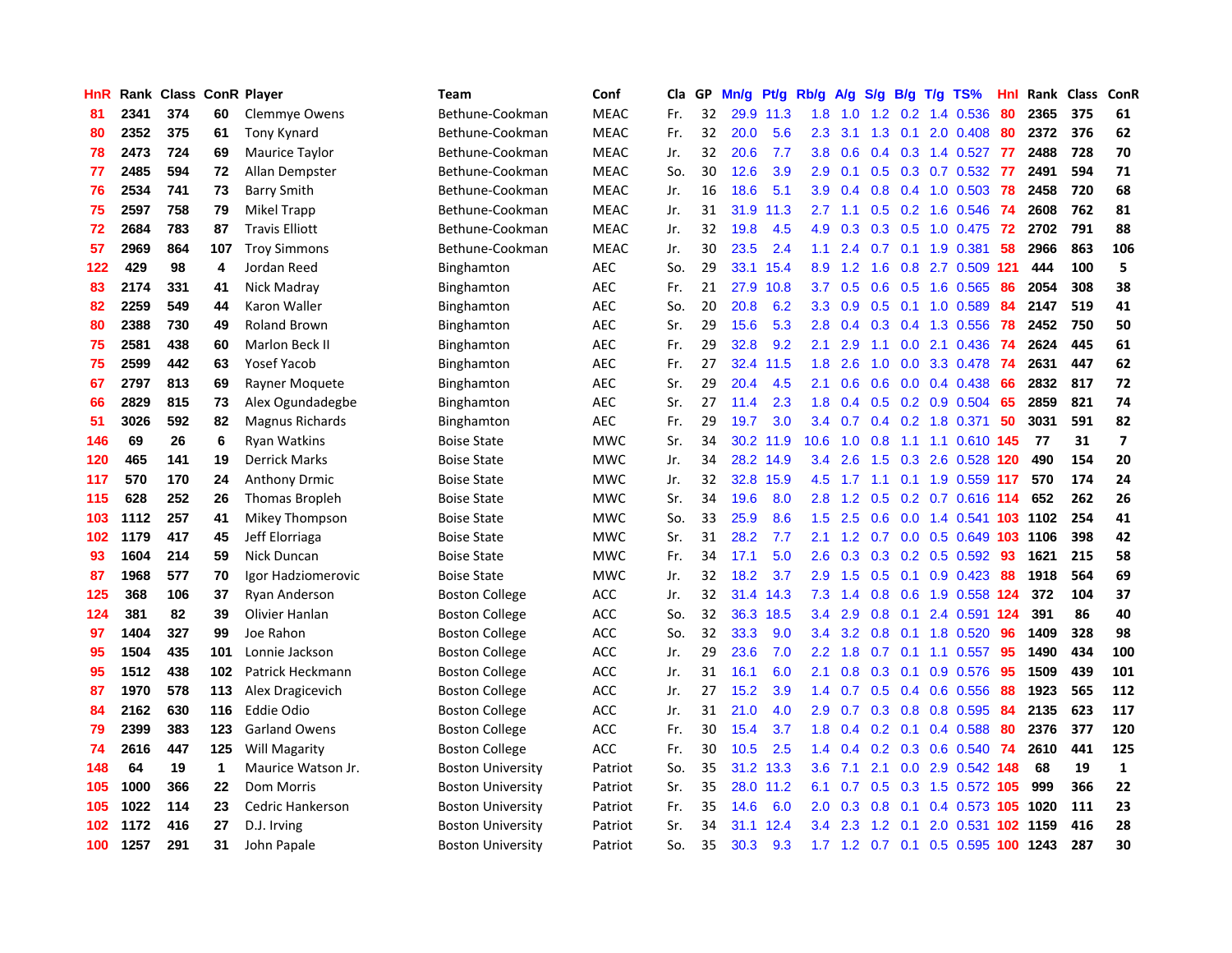| HnR | Rank | Class |    | <b>ConR Player</b>     | Team                     | Conf       | Cla | GP | Mn/g | Pt/g      | Rb/g             | $\mathsf{A/g}$ | S/g | B/g | $T/g$ TS%                  | Hnl | Rank | <b>Class</b> | ConR                    |
|-----|------|-------|----|------------------------|--------------------------|------------|-----|----|------|-----------|------------------|----------------|-----|-----|----------------------------|-----|------|--------------|-------------------------|
| 93  | 1596 | 464   | 40 | <b>Malik Thomas</b>    | <b>Boston University</b> | Patriot    | Jr. | 35 | 19.2 | 5.8       | 4.0              | 1.2            | 0.5 | 0.4 | 1.6 0.486                  | 93  | 1589 | 463          | 42                      |
| 89  | 1874 | 445   | 49 | Nathan Dieudonne       | <b>Boston University</b> | Patriot    | So. | 35 | 20.7 | 5.2       | 4.7              | 0.5            |     |     | $0.2$ 0.3 1.3 0.593        | -89 | 1872 | 447          | 48                      |
| 85  | 2088 | 659   | 56 | <b>Travis Robinson</b> | <b>Boston University</b> | Patriot    | Sr. | 35 | 19.0 | 5.5       | $2.2\phantom{0}$ | 0.6            |     |     | $0.7$ $0.2$ $0.9$ $0.475$  | -85 | 2081 | 652          | 55                      |
| 134 | 177  | 44    | 3  | <b>Richaun Holmes</b>  | <b>Bowling Green</b>     | MAC        | Jr. | 32 | 32.0 | 13.3      | 7.7              | 0.9            | 1.1 |     | 2.8 1.8 0.565 133          |     | 193  | 48           | $\overline{\mathbf{3}}$ |
| 99  | 1309 | 461   | 41 | <b>Cameron Black</b>   | <b>Bowling Green</b>     | MAC        | Sr. | 32 | 29.8 | 7.4       | 7.7              | 1.5            |     |     | $0.7$ 1.7 1.6 0.496        | 98  | 1325 | 466          | 41                      |
| 94  | 1569 | 455   | 57 | Anthony Henderson      | <b>Bowling Green</b>     | MAC        | Jr. | 31 | 33.8 | 10.3      | 3.9              | 1.7            | 2.1 |     | 0.2 1.3 0.496              | 94  | 1585 | 461          | 58                      |
| 91  | 1735 | 407   | 64 | Spencer Parker         | <b>Bowling Green</b>     | <b>MAC</b> | So. | 32 | 35.0 | 12.6      | 5.2              | 1.3            | 0.7 |     | 0.3 3.2 0.542              | 91  | 1757 | 414          | 66                      |
| 91  | 1757 | 514   | 66 | Jehvon Clarke          | <b>Bowling Green</b>     | MAC        | Jr. | 32 | 36.4 | 12.5      | 3.5              | 4.7            | 1.9 | 0.1 | 3.7 0.430                  | 90  | 1777 | 517          | 67                      |
| 56  | 2983 | 568   | 98 | JD Tisdale             | <b>Bowling Green</b>     | MAC        | Fr. | 32 | 16.6 | 2.3       | 2.0              | 1.4            | 0.8 |     | 0.1 1.8 0.328              | 55  | 2996 | 573          | 100                     |
| 124 | 376  | 159   | 13 | Walt Lemon Jr.         | <b>Bradley</b>           | <b>MVC</b> | Sr. | 32 | 35.5 | 18.0      | 3.1              | 3.9            | 2.4 |     | 0.1 3.6 0.496 124          |     | 382  | 163          | 14                      |
| 112 | 724  | 283   | 19 | <b>Tyshon Pickett</b>  | <b>Bradley</b>           | <b>MVC</b> | Sr. | 32 | 33.3 | 12.1      | 7.6              | 1.5            |     |     | 1.3 0.3 1.8 0.509 112      |     | 732  | 289          | 21                      |
| 93  | 1606 | 467   | 50 | <b>Auston Barnes</b>   | <b>Bradley</b>           | <b>MVC</b> | Jr. | 32 | 31.7 | 8.6       | 5.6              | 1.1            | 0.6 |     | $0.3$ 1.1 $0.542$          | -93 | 1600 | 469          | 47                      |
| 90  | 1852 | 441   | 56 | Omari Grier            | <b>Bradley</b>           | <b>MVC</b> | So. | 32 | 26.5 | 10.4      | 2.4              | 0.9            | 0.5 |     | $0.0$ 1.0 0.493            | -89 | 1855 | 442          | 54                      |
| 83  | 2218 | 345   | 73 | Xzavier Taylor         | Bradley                  | <b>MVC</b> | Fr. | 32 | 14.8 | 3.4       | 3.2              | 0.3            | 0.3 |     | 0.7 0.8 0.514 83           |     | 2215 | 345          | 74                      |
| 77  | 2522 | 758   | 81 | Jordan Prosser         | <b>Bradley</b>           | <b>MVC</b> | Sr. | 26 | 15.4 | 3.0       | 2.9              | 0.3            |     |     | $0.2$ 0.4 0.4 0.500        | 78  | 2446 | 747          | 80                      |
| 76  | 2539 | 609   | 82 | Ka'Darryl Bell         | <b>Bradley</b>           | <b>MVC</b> | So. | 32 | 19.7 | 4.8       | 1.9              | 1.1            | 1.3 |     | $0.2$ 1.7 0.465            | -76 | 2539 | 605          | 82                      |
| 69  | 2755 | 802   | 87 | Chris Blake            | <b>Bradley</b>           | <b>MVC</b> | Jr. | 32 | 9.5  | 1.0       | 2.4              | 0.1            | 0.2 |     | $0.4$ 0.4 0.443            | 69  | 2765 | 805          | 87                      |
| 136 | 162  | 38    | 3  | Kyle Collinsworth      | Brigham Young            | <b>WCC</b> | So. | 34 | 33.4 | 14.0      | 8.1              | 4.6            | 1.7 |     | 0.4 2.6 0.524 136          |     | 164  | 37           | 3                       |
| 133 | 186  | 47    | 4  | <b>Tyler Haws</b>      | Brigham Young            | <b>WCC</b> | Jr. | 33 |      | 34.6 23.2 | 3.8              | 1.5            |     |     | 1.0 0.3 1.9 0.572 134      |     | 177  | 45           | 4                       |
| 129 | 269  | 72    | 8  | <b>Matt Carlino</b>    | Brigham Young            | <b>WCC</b> | Jr. | 35 |      | 27.3 13.7 | 3.4              | 4.3            | 1.7 |     | $0.1$ 2.0 0.487 129        |     | 280  | 75           | 8                       |
| 117 | 565  | 45    | 28 | Eric Mika              | Brigham Young            | <b>WCC</b> | Fr. | 33 | 25.5 | 11.8      | 6.4              | 1.0            | 0.5 |     | $0.7$ 1.5 0.549 117        |     | 573  | 46           | 27                      |
| 114 | 653  | 192   | 29 | Anson Winder           | Brigham Young            | <b>WCC</b> | Jr. | 35 | 16.7 | 6.5       | 1.8              | 1.3            | 0.6 |     | $0.1$ $0.5$ $0.650$ 114    |     | 674  | 201          | 31                      |
| 106 | 977  | 291   | 40 | <b>Nate Austin</b>     | Brigham Young            | <b>WCC</b> | Jr. | 35 | 26.7 | 3.8       | 7.9              | 0.9            | 0.7 |     | 0.9 1.1 0.579 106          |     | 986  | 297          | 38                      |
| 105 | 1008 | 299   | 41 | Skyler Halford         | Brigham Young            | <b>WCC</b> | Jr. | 35 | 15.1 | 7.0       | 1.4              | 1.0            | 0.4 |     | $0.0$ 0.8 0.549 105        |     | 1022 | 307          | 41                      |
| 99  | 1304 | 160   | 52 | Frank Bartley IV       | Brigham Young            | <b>WCC</b> | Fr. | 34 | 10.9 | 3.9       | 2.1              | 0.7            | 0.4 |     | 0.2 0.4 0.440              | -99 | 1308 | 160          | 51                      |
| 80  | 2359 | 689   | 79 | Josh Sharp             | Brigham Young            | <b>WCC</b> | Jr. | 32 | 11.0 | 1.4       | 2.4              | 0.4            |     |     | 0.2 0.3 0.2 0.616 81       |     | 2309 | 664          | 78                      |
| 118 | 533  | 209   | 14 | Sean McGonagill        | Brown                    | Ivy        | Sr. | 29 | 37.4 | 17.4      | 4.3              | 3.8            |     |     | 1.3 0.0 1.7 0.546 118      |     | 544  | 210          | 14                      |
| 105 | 1018 | 112   | 23 | Leland King            | Brown                    | Ivy        | Fr. | 29 | 18.2 | 9.6       | 5.2              | 0.6            |     |     | 0.5 0.6 1.3 0.507 105 1029 |     |      | 112          | 22                      |
| 102 | 1155 | 264   | 25 | Cedric Kuakumensah     | Brown                    | Ivy        | So. | 29 | 25.4 | 9.0       | 7.2              | 0.9            | 0.4 |     | 3.2 1.4 0.444 102 1167     |     |      | 266          | 25                      |
| 97  | 1416 | 416   | 33 | Rafael Maia            | Brown                    | Ivy        | Jr. | 22 | 27.2 | 9.5       | 8.1              | 1.2            | 0.9 |     | 0.3 2.1 0.511              | 98  | 1359 | 399          | 30                      |
| 96  | 1468 | 427   | 36 | Dockery Walker         | Brown                    | Ivy        | Jr. | 29 | 13.1 | 6.1       | 4.4              | 0.3            | 0.3 |     | 0.3 1.4 0.520              | 95  | 1472 | 429          | 34                      |
| 93  | 1602 | 213   | 38 | Steven Spieth          | Brown                    | Ivy        | Fr. | 29 | 32.1 | 8.2       | 5.5              | 2.3            | 1.2 |     | 0.3 1.8 0.629              | 93  | 1613 | 212          | 40                      |
| 86  | 2033 | 301   | 50 | <b>Tavon Blackmon</b>  | Brown                    | Ivy        | Fr. | 28 | 29.7 | 7.4       | 1.4              | 3.5            | 0.7 | 0.1 | 2.6 0.439                  | -87 | 1970 | 288          | 49                      |
| 83  | 2189 | 336   | 52 | Norman Hobbie          | Brown                    | Ivy        | Fr. | 27 | 15.0 | 6.0       | 0.8              | 0.3            | 0.1 |     | $0.0$ $0.5$ $0.628$        | -83 | 2176 | 335          | 52                      |
| 52  | 3014 | 586   | 67 | Matty Madigan          | Brown                    | Ivy        | Fr. | 29 | 10.2 | 1.0       | 1.0              | 0.7            |     |     | $0.5$ 0.1 0.5 0.380        | -52 | 3022 | 586          | 67                      |
| 120 | 489  | 193   | 6  | <b>Alex Francis</b>    | Bryant                   | Northeast  | Sr. | 32 | 36.0 | 18.6      | 8.2              | 1.4            |     |     | 1.2 0.8 3.0 0.586 119      |     | 514  | 200          | 6                       |
| 103 | 1100 | 396   | 13 | Corey Maynard          | Bryant                   | Northeast  | Sr. | 31 | 35.2 | 13.3      | 4.9              | 4.3            | 1.3 |     | 0.2 2.7 0.550 103 1104     |     |      | 397          | 15                      |
| 102 | 1170 | 345   | 16 | Dyami Starks           | Bryant                   | Northeast  | Jr. | 30 | 36.3 | 18.8      | 3.3              | 2.0            | 1.1 |     | 0.0 1.9 0.546 102 1155     |     |      | 342          | 16                      |
| 93  | 1665 | 485   | 26 | Joe O'Shea             | <b>Bryant</b>            | Northeast  | Jr. | 32 | 32.2 | 9.1       | 4.4              | 1.6            | 1.1 |     | 0.5 1.1 0.572 92           |     | 1692 | 499          | 27                      |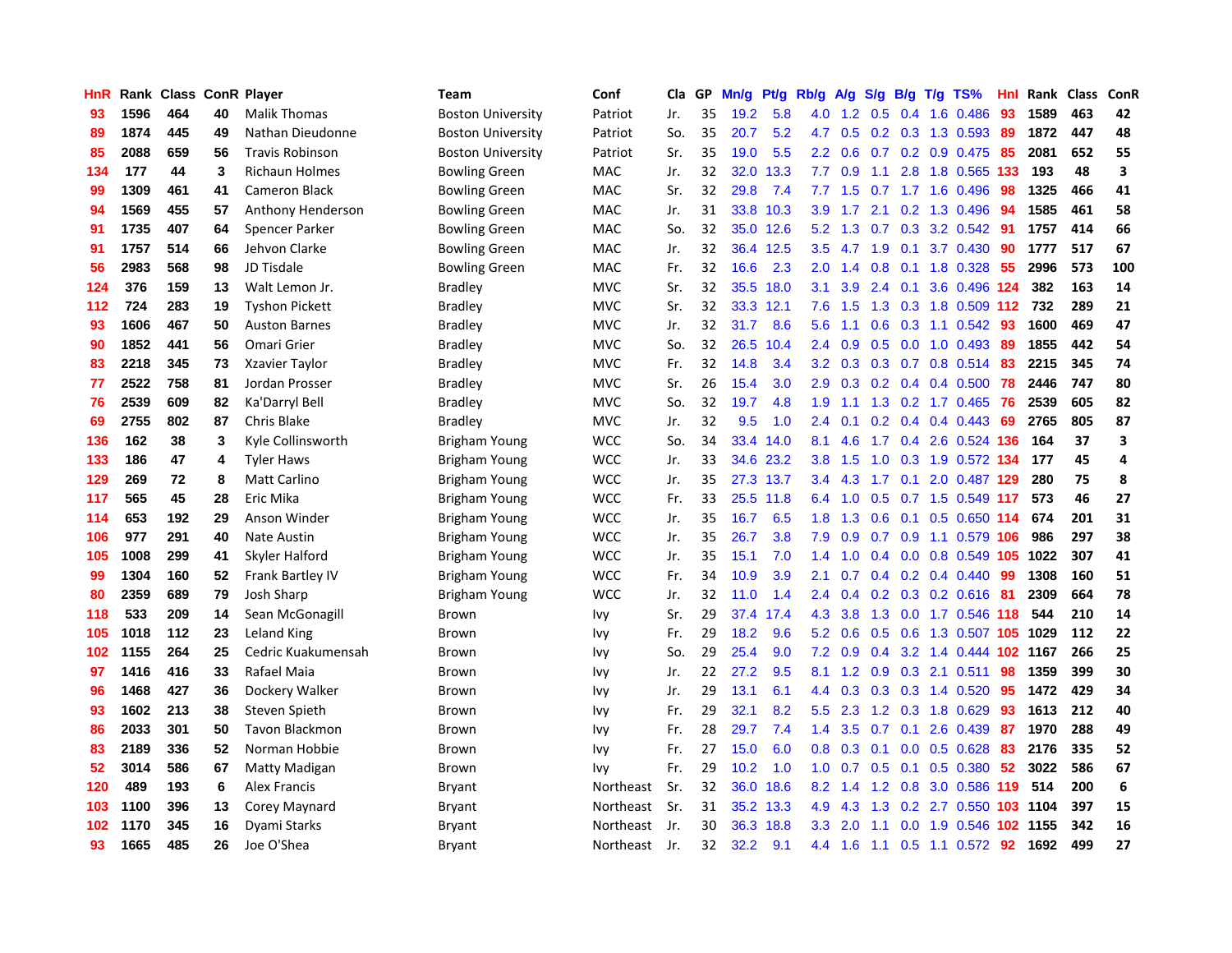| HnR |      | Rank Class ConR Player |              |                          | Team                  | Conf            | Cla | GP | Mn/g | Pt/g | Rb/g             | <b>A/g</b> | S/g              | B/g | $T/g$ TS%                   | Hnl | Rank | <b>Class</b> | ConR         |
|-----|------|------------------------|--------------|--------------------------|-----------------------|-----------------|-----|----|------|------|------------------|------------|------------------|-----|-----------------------------|-----|------|--------------|--------------|
| 92  | 1713 | 235                    | 28           | Dan Garvin               | Bryant                | Northeast       | Fr. | 27 | 20.6 | 6.0  | 4.8              | 0.7        | 0.5              | 1.3 | 1.0 0.492                   | 91  | 1720 | 236          | 29           |
| 87  | 1995 | 482                    | 40           | Shane McLaughlin         | Bryant                | Northeast       | So. | 32 | 20.4 | 4.0  | 1.8              | 2.6        | 0.8              |     | $0.0$ 1.3 0.651             | 86  | 2022 | 490          | 43           |
| 77  | 2521 | 605                    | 64           | Curtis Oakley            | Bryant                | Northeast       | So. | 28 | 11.9 | 3.8  | 1.9              | 0.4        | 0.3              |     | $0.0$ 0.4 0.519 77          |     | 2509 | 598          | 65           |
| 115 | 619  | 249                    | 8            | <b>Cameron Ayers</b>     | Bucknell              | Patriot         | Sr. | 30 | 34.1 | 15.3 | 4.5              | 1.4        | 0.9 <sup>°</sup> |     | 0.1 1.3 0.539 114           |     | 644  | 254          | 9            |
| 113 | 709  | 212                    | 13           | Steven Kaspar            | <b>Bucknell</b>       | Patriot         | Jr. | 30 | 24.4 | 6.5  | 4.2              | 4.6        | 1.1              |     | 0.3 2.4 0.455 112           |     | 733  | 219          | 14           |
| 109 | 846  | 196                    | 18           | <b>Chris Hass</b>        | <b>Bucknell</b>       | Patriot         | So. | 29 | 26.0 | 11.1 | 4.0              | 0.6        | 0.6              |     | 0.4 1.0 0.557 109           |     | 855  | 195          | 17           |
| 106 | 964  | 354                    | 21           | <b>Brian Fitzpatrick</b> | <b>Bucknell</b>       | Patriot         | Sr. | 30 | 24.5 | 9.3  | 5.1              | 0.9        | 0.1              |     | 0.2 1.5 0.619 106           |     | 993  | 362          | 21           |
| 100 | 1249 | 287                    | 30           | Dom Hoffman              | <b>Bucknell</b>       | Patriot         | So. | 30 | 16.3 | 5.6  | 4.0              | 0.6        | 0.1              |     | $0.2$ 0.7 0.497             | 99  | 1273 | 294          | 31           |
| 92  | 1682 | 571                    | 44           | Ben Brackney             | Bucknell              | Patriot         | Sr. | 25 | 23.6 | 7.6  | 3.8              | 0.4        | 0.3              |     | $0.0$ $0.8$ $0.561$         | 93  | 1598 | 548          | 43           |
| 78  | 2467 | 591                    | 70           | Ryan Frazier             | Bucknell              | Patriot         | So. | 30 | 18.4 | 4.2  | 1.3              | 0.9        | 0.5              |     | $0.1$ 0.7 0.488             | -77 | 2486 | 593          | 69           |
| 73  | 2649 | 455                    | 72           | John Azzinaro            | Bucknell              | Patriot         | Fr. | 28 | 12.8 | 3.4  | 0.9 <sub>0</sub> | 0.9        |                  |     | $0.4$ 0.0 0.5 0.441         | -73 | 2639 | 450          | 74           |
| 73  | 2650 | 787                    | 73           | Ryan Hill                | <b>Bucknell</b>       | Patriot         | Sr. | 25 | 14.0 | 2.2  | 1.6              | 1.6        |                  |     | $0.4$ 0.0 1.2 0.451         | -75 | 2593 | 778          | 72           |
| 165 | 13   | 6                      | 1            | Javon McCrea             | <b>Buffalo</b>        | MAC             | Sr. | 29 | 32.3 | 18.5 | 9.9              | 2.2        | 1.5              |     | 2.2 2.4 0.585 164           |     | 16   | 8            | $\mathbf{1}$ |
| 105 | 1030 | 240                    | 23           | <b>Justin Moss</b>       | <b>Buffalo</b>        | MAC             | So. | 29 | 9.1  | 3.8  | 3.2              | 0.1        | 0.2              |     | $0.1$ 0.7 0.553 104 1038    |     |      | 237          | 23           |
| 104 | 1066 | 312                    | 26           | Will Regan               | <b>Buffalo</b>        | MAC             | Jr. | 29 | 29.4 | 10.6 | 5.7              | 0.8        | $0.4^{\circ}$    |     | 0.7 1.3 0.608 103 1074      |     |      | 318          | 26           |
| 104 | 1075 | 387                    | 27           | Jarod Oldham             | <b>Buffalo</b>        | MAC             | Sr. | 29 | 31.2 | 8.5  | 2.8              | 5.3        | 1.7              | 0.4 | 2.9 0.497 103 1081          |     |      | 389          | 27           |
| 103 | 1086 | 391                    | 28           | Josh Freelove            | <b>Buffalo</b>        | MAC             | Sr. | 29 | 29.9 | 13.5 | 2.1              | 1.1        | 0.6              |     | 0.3 1.1 0.582 103 1098      |     |      | 395          | 28           |
| 102 | 1166 | 141                    | 32           | <b>Shannon Evans</b>     | <b>Buffalo</b>        | <b>MAC</b>      | Fr. | 29 | 26.4 | 8.5  | 2.5              | 3.3        | 1.4              |     | 0.4 2.1 0.489 101 1178      |     |      | 138          | 32           |
| 93  | 1651 | 479                    | 61           | Xavier Ford              | <b>Buffalo</b>        | <b>MAC</b>      | Jr. | 29 | 13.5 | 4.0  | 3.2              | 0.4        |                  |     | $0.5$ $0.3$ $0.6$ $0.489$   | 92  | 1670 | 491          | 60           |
| 84  | 2128 | 516                    | 77           | Jarryn Skeete            | <b>Buffalo</b>        | <b>MAC</b>      | So. | 25 | 22.3 | 5.5  | 3.2              | 1.7        |                  |     | 0.4 0.2 1.3 0.457 87        |     | 1945 | 467          | 72           |
| 128 | 286  | 124                    | 11           | Khyle Marshall           | Butler                | Big East        | Sr. | 31 | 28.9 | 14.9 | 4.8              | 0.5        |                  |     | 0.7 0.5 1.1 0.521 128       |     | 290  | 126          | 12           |
| 115 | 621  | 55                     | 31           | Andrew Chrabascz         | <b>Butler</b>         | <b>Big East</b> | Fr. | 31 | 19.3 | 6.3  | 3.0              | 1.1        | 0.6              |     | 0.2 0.7 0.599 115           |     | 627  | 54           | 33           |
| 111 | 787  | 180                    | 42           | Kellen Dunham            | <b>Butler</b>         | <b>Big East</b> | So. | 31 | 36.1 | 16.4 | 4.0              | 1.7        | 0.7              |     | $0.3$ 2.1 $0.525$ 110       |     | 786  | 181          | 43           |
| 109 | 867  | 260                    | 50           | <b>Alex Barlow</b>       | Butler                | <b>Big East</b> | Jr. | 31 | 32.9 | 6.6  | 3.7              | 3.5        | 2.0              |     | 0.3 1.2 0.494 108           |     | 875  | 259          | 50           |
| 107 | 935  | 275                    | 57           | Kameron Woods            | <b>Butler</b>         | <b>Big East</b> | Jr. | 30 | 33.4 | 7.5  | 9.0              | 2.0        | 0.9              |     | 1.0 2.3 0.498 107           |     | 932  | 274          | 54           |
| 94  | 1587 | 550                    | 72           | Erik Fromm               | <b>Butler</b>         | <b>Big East</b> | Sr. | 31 | 21.5 | 5.5  | 3.4              | 0.4        | 0.4              |     | $0.5$ 0.8 0.463             | 93  | 1588 | 546          | 72           |
| 94  | 1590 | 209                    | 73           | Elijah Brown             | <b>Butler</b>         | <b>Big East</b> | Fr. | 30 | 18.6 | 6.8  | $2.2^{\circ}$    | 1.2        |                  |     | $0.4$ 0.1 1.3 0.461         | -94 | 1569 | 205          | 71           |
| 128 | 288  | 65                     | $\mathbf{2}$ | David Nwaba              | Cal Poly              | <b>Big West</b> | So. | 34 | 23.8 | 11.7 | 4.8              | 1.2        |                  |     | 0.8 0.6 1.3 0.567 128       |     | 296  | 68           | 3            |
| 123 | 416  | 173                    | 4            | <b>Chris Eversley</b>    | Cal Poly              | Big West        | Sr. | 34 | 31.1 | 13.5 | 7.1              | 1.6        | 1.3              |     | 0.4 1.4 0.483 123           |     | 424  | 173          | 6            |
| 97  | 1384 | 483                    | 37           | Kyle Odister             | Cal Poly              | Big West        | Sr. | 28 | 24.7 | 9.1  | $2.2\,$          | 1.4        | 0.9              |     | $0.0$ 0.6 0.494             | 97  | 1374 | 483          | 36           |
| 93  | 1607 | 555                    | 40           | Jamal Johnson            | Cal Poly              | <b>Big West</b> | Sr. | 34 | 22.8 | 4.6  | 2.2              | 2.8        | 0.9              |     | $0.1$ 1.1 $0.473$           | -93 | 1609 | 553          | 40           |
| 89  | 1858 | 442                    | 50           | <b>Brian Bennett</b>     | Cal Poly              | <b>Big West</b> | So. | 34 | 18.5 | 6.1  | 3.1              | 0.6        | 0.3              | 0.1 | 0.8 0.489                   | 89  | 1870 | 446          | 50           |
| 89  | 1870 | 267                    | 52           | <b>Ridge Shipley</b>     | Cal Poly              | Big West        | Fr. | 34 | 15.0 | 4.0  | 0.6              | 1.8        | 0.2              |     | $0.0$ 0.7 0.519             | -89 | 1879 | 272          | 51           |
| 86  | 2035 | 494                    | 54           | <b>Joel Awich</b>        | Cal Poly              | <b>Big West</b> | So. | 33 | 17.0 | 4.1  | 2.7              | 0.2        | 0.3              |     | $0.9$ 0.7 0.500             | 86  | 2028 | 493          | 54           |
| 83  | 2183 | 633                    | 59           | Maliik Love              | Cal Poly              | <b>Big West</b> | Jr. | 34 | 16.3 | 3.5  | 1.9              | 1.6        | 0.5              |     | $0.1$ 1.0 0.421             | 83  | 2190 | 633          | 58           |
| 72  | 2668 | 778                    | 70           | Michael Bolden           | Cal Poly              | <b>Big West</b> | Jr. | 26 | 13.4 | 2.6  | $1.4^{\circ}$    | 0.5        |                  |     | 0.3 0.2 0.3 0.475 75        |     | 2591 | 755          | 66           |
| 56  | 2981 | 707                    | 83           | Zach Gordon              | Cal Poly              | <b>Big West</b> | So. | 33 | 10.6 | 1.4  | $2.4^{\circ}$    | 0.1        | 0.3              |     | $0.3 \quad 0.6 \quad 0.380$ | -56 | 2992 | 711          | 83           |
| 133 | 184  | 86                     | $\mathbf{2}$ | Issiah Grayson           | Cal State Bakersfield | <b>WAC</b>      | Sr. | 32 | 31.8 | 17.0 | 2.8              | 3.9        | 1.4              | 0.0 | 2.8 0.645 133               |     | 200  | 93           | 3            |
| 93  | 1628 | 377                    | 32           | Aly Ahmed                | Cal State Bakersfield | <b>WAC</b>      | So. | 24 | 23.6 | 8.9  | 6.6              | 0.5        | 0.5              |     | 0.8 1.7 0.513               | 94  | 1572 | 370          | 29           |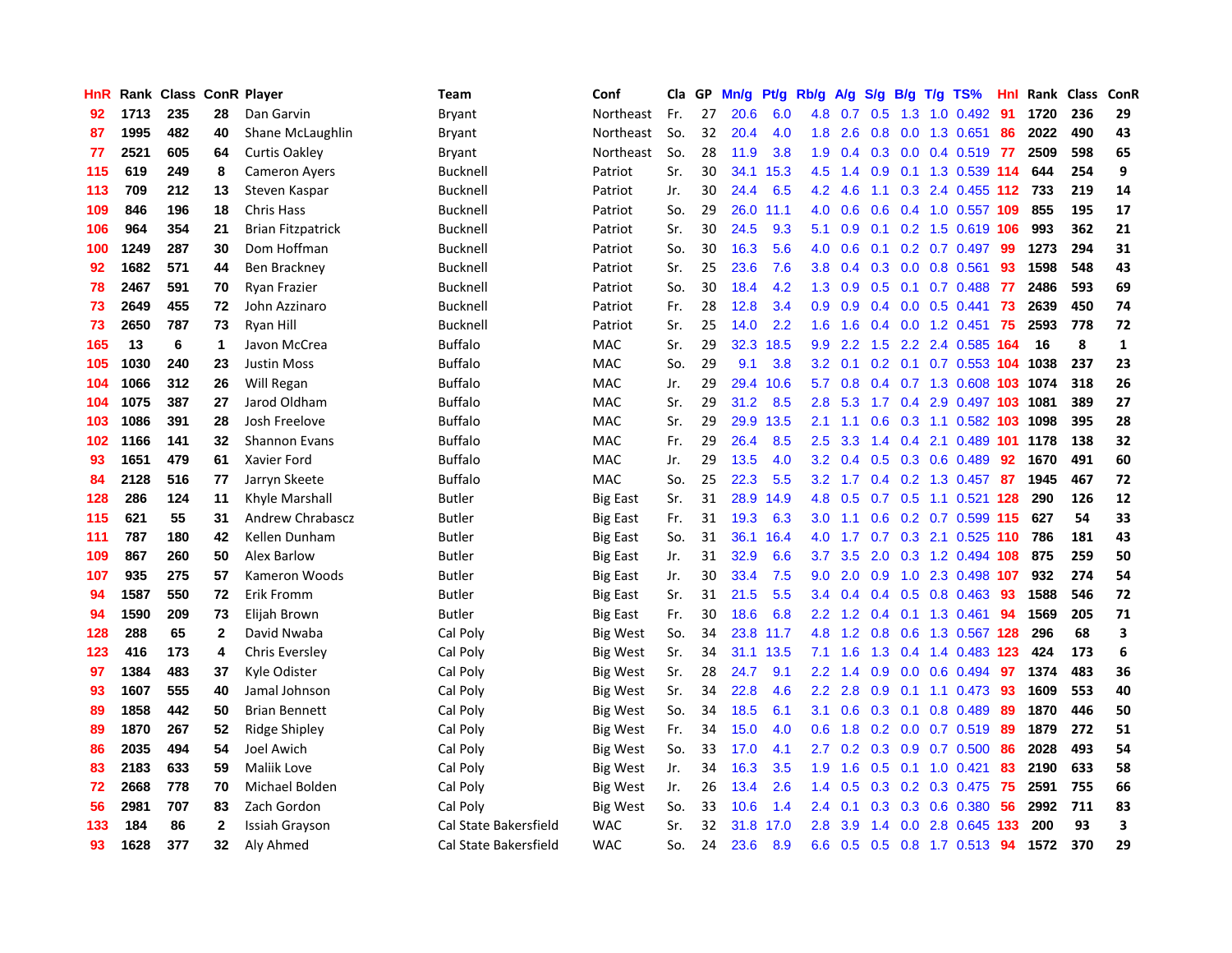| HnR |      | Rank Class |    | <b>ConR Player</b>      | <b>Team</b>                | Conf             | Cla | GP | Mn/g | <b>Pt/g</b> | Rb/g             | A/g | S/g              | B/g | $T/g$ TS%              | Hnl | Rank | <b>Class</b> | ConR |
|-----|------|------------|----|-------------------------|----------------------------|------------------|-----|----|------|-------------|------------------|-----|------------------|-----|------------------------|-----|------|--------------|------|
| 92  | 1725 | 504        | 35 | <b>Tyrell Corbin</b>    | Cal State Bakersfield      | <b>WAC</b>       | Jr. | 32 | 14.0 | 4.8         | 1.9              | 2.0 | 0.5              | 0.0 | 1.4 0.490              | 91  | 1744 | 509          | 34   |
| 88  | 1908 | 618        | 38 | <b>Brandon Barnes</b>   | Cal State Bakersfield      | <b>WAC</b>       | Sr. | 32 | 26.1 | 9.5         | 4.3              | 1.3 | 0.9              |     | 0.2 1.8 0.499          | -88 | 1925 | 618          | 38   |
| 87  | 1994 | 587        | 40 | Javonte Maynor          | Cal State Bakersfield      | <b>WAC</b>       | Jr. | 32 | 28.3 | 8.8         | 1.7 <sub>z</sub> | 0.7 | 1.0              |     | $0.1$ 0.7 0.563        | -86 | 2015 | 588          | 40   |
| 87  | 1997 | 637        | 41 | Stefon Johnson          | Cal State Bakersfield      | <b>WAC</b>       | Sr. | 32 | 25.8 | 6.0         | 5.1              | 1.6 | 0.7              |     | $0.7$ 1.2 0.472        | -86 | 2019 | 640          | 41   |
| 85  | 2086 | 658        | 45 | Zach Lamb               | Cal State Bakersfield      | <b>WAC</b>       | Sr. | 25 | 10.4 | 3.8         | 0.9              | 1.0 | 0.3              |     | $0.0$ 0.5 0.465        | 85  | 2088 | 658          | 43   |
| 83  | 2202 | 691        | 49 | Corey Hall              | Cal State Bakersfield      | <b>WAC</b>       | Sr. | 27 | 12.1 | 3.7         | 2.7              | 0.2 | 0.5              |     | 0.3 0.9 0.549          | 83  | 2194 | 688          | 48   |
| 79  | 2425 | 585        | 52 | Erik Kinney             | Cal State Bakersfield      | <b>WAC</b>       | So. | 30 | 18.8 | 4.3         | 3.9              | 0.8 | 0.6              |     | $0.6$ 1.4 0.453        | 79  | 2403 | 580          | 53   |
| 60  | 2927 | 851        | 73 | Abdul Ahmed             | Cal State Bakersfield      | <b>WAC</b>       | Jr. | 25 | 14.6 | 3.8         | 2.6              | 0.3 | 0.3              |     | $0.2$ 1.0 0.427        | 63  | 2890 | 839          | 72   |
| 115 | 627  | 251        | 11 | Michael Williams        | <b>Cal State Fullerton</b> | <b>Big West</b>  | Sr. | 31 | 34.6 | 17.4        | 4.1              | 2.5 | 0.9              |     | 0.2 2.1 0.527 114      |     | 665  | 268          | 12   |
| 106 | 966  | 285        | 20 | <b>Alex Harris</b>      | <b>Cal State Fullerton</b> | <b>Big West</b>  | Jr. | 27 | 33.1 | 15.6        | 3.3 <sub>2</sub> | 2.4 | 1.3              |     | $0.1$ 2.0 0.515 109    |     | 866  | 256          | 17   |
| 91  | 1778 | 521        | 46 | Steve McClellan         | <b>Cal State Fullerton</b> | <b>Big West</b>  | Jr. | 31 | 22.0 | 6.1         | 5.9              | 0.6 |                  |     | 0.3 0.4 1.6 0.617 90   |     | 1818 | 527          | 46   |
| 90  | 1793 | 598        | 47 | <b>Marquis Horne</b>    | <b>Cal State Fullerton</b> | <b>Big West</b>  | Sr. | 30 | 22.4 | 8.1         | 4.3              | 1.0 | 0.6              |     | $0.3$ 1.3 0.488        | -90 | 1828 | 602          | 47   |
| 85  | 2084 | 611        | 57 | <b>Josh Gentry</b>      | <b>Cal State Fullerton</b> | Big West         | Jr. | 31 | 22.9 | 7.5         | 2.2              | 1.0 | 0.3 <sub>0</sub> |     | 0.2 1.1 0.532 84       |     | 2111 | 616          | 56   |
| 82  | 2241 | 354        | 60 | Sheldon Blackwell       | <b>Cal State Fullerton</b> | <b>Big West</b>  | Fr. | 31 | 23.2 | 4.9         | 3.0              | 2.0 | 0.5              |     | $0.1$ 1.2 0.475        | 82  | 2258 | 357          | 60   |
| 78  | 2447 | 743        | 63 | James Johnson           | Cal State Fullerton        | <b>Big West</b>  | Sr. | 27 | 10.7 | 2.0         | 2.4              | 0.1 | 0.3              |     | $0.4$ 0.4 0.607        | 78  | 2453 | 751          | 62   |
| 69  | 2748 | 659        | 73 | Jared Brandon           | <b>Cal State Fullerton</b> | <b>Big West</b>  | So. | 25 | 13.5 | 3.6         | 2.0              | 0.9 | 0.5              |     | $0.0$ 0.8 0.372        | -70 | 2732 | 655          | 72   |
| 62  | 2906 | 534        | 80 | Joe Boyd                | Cal State Fullerton        | <b>Big West</b>  | Fr. | 28 | 12.0 | 2.1         | $2.5\,$          | 0.1 | 0.2              |     | $0.2$ 0.6 0.462        | 62  | 2920 | 538          | 80   |
| 61  | 2917 | 848        | 81 | Chris Collins           | <b>Cal State Fullerton</b> | <b>Big West</b>  | Jr. | 28 | 14.3 | 3.0         | 1.6              | 1.1 | 0.2              |     | $0.0$ 1.1 $0.442$      | 62  | 2922 | 851          | 81   |
| 113 | 699  | 208        | 12 | <b>Stephan Hicks</b>    | Cal State Northridge       | <b>Big West</b>  | Jr. | 35 |      | 34.2 17.2   | 6.8              | 1.1 |                  |     | 1.3 0.3 1.6 0.594 113  |     | 705  | 211          | 13   |
| 109 | 853  | 253        | 15 | <b>Stephen Maxwell</b>  | Cal State Northridge       | <b>Big West</b>  | Jr. | 35 |      | 34.5 17.5   | 8.8              | 0.6 |                  |     | 0.7 0.1 2.3 0.594 109  |     | 860  | 253          | 16   |
| 101 | 1206 | 428        | 30 | Josh Greene             | Cal State Northridge       | <b>Big West</b>  | Sr. | 35 | 35.9 | 16.0        | 3.0 <sub>2</sub> | 3.3 | 1.1              |     | 0.2 2.0 0.589 101 1205 |     |      | 428          | 29   |
| 92  | 1706 | 399        | 43 | Tre Hale-Edmerson       | Cal State Northridge       | Big West         | So. | 35 | 28.3 | 6.7         | 6.6              | 2.2 | 1.3              |     | 1.8 1.8 0.509          | 92  | 1705 | 395          | 43   |
| 81  | 2314 | 563        | 61 | Landon Drew             | Cal State Northridge       | <b>Big West</b>  | So. | 35 | 23.4 | 5.1         | 1.5              | 3.3 | 0.7              |     | $0.2$ 1.8 0.513        | -81 | 2313 | 558          | 61   |
| 76  | 2540 | 425        | 64 | <b>Aaron Parks</b>      | Cal State Northridge       | <b>Big West</b>  | Fr. | 35 | 18.5 | 6.6         | 1.9              | 1.4 | 0.8              |     | $0.0$ 1.2 $0.454$      | 76  | 2541 | 424          | 64   |
| 65  | 2841 | 685        | 77 | <b>Trevone Williams</b> | Cal State Northridge       | <b>Big West</b>  | So. | 34 | 9.8  | 2.6         | 1.2              | 0.3 | 0.3              |     | $0.0$ 0.4 0.508        | 65  | 2844 | 687          | 77   |
| 64  | 2859 | 830        | 78 | Ben Vozzola             | Cal State Northridge       | <b>Big West</b>  | Jr. | 33 | 9.6  | 2.8         | 1.0              | 1.0 | 0.3              |     | $0.0$ $0.9$ $0.480$    | 64  | 2863 | 831          | 79   |
| 63  | 2873 | 833        | 79 | J.J. Thomas             | Cal State Northridge       | <b>Big West</b>  | Jr. | 28 | 11.5 | 2.8         | $2.2^{\circ}$    | 0.5 |                  |     | 0.5 0.1 0.8 0.479 65   |     | 2848 | 824          | 78   |
| 140 | 121  | 52         | 15 | <b>Justin Cobbs</b>     | California                 | Pac 12           | Sr. | 35 | 34.5 | 15.6        | 2.9              | 5.8 |                  |     | 0.8 0.1 2.4 0.562 138  |     | 138  | 61           | 17   |
| 132 | 206  | 95         | 23 | <b>Richard Solomon</b>  | California                 | Pac 12           | Sr. | 30 | 29.2 | 11.0        | 10.2             | 1.3 |                  |     | 1.1 1.3 1.8 0.540 134  |     | 179  | 83           | 21   |
| 124 | 379  | 110        | 31 | David Kravish           | California                 | Pac 12           | Jr. | 35 | 32.2 | 11.4        | 7.7              | 1.1 | 0.6              |     | 2.1 1.3 0.561 123      |     | 417  | 123          | 32   |
| 114 | 660  | 145        | 47 | <b>Tyrone Wallace</b>   | California                 | Pac 12           | So. | 35 | 31.1 | 11.3        | 4.1              | 2.7 | 1.3              |     | 0.5 1.6 0.514 112      |     | 719  | 159          | 51   |
| 109 | 850  | 82         | 58 | Jordan Mathews          | California                 | Pac 12           | Fr. | 35 | 19.1 | 8.5         | 2.1              | 0.7 | 0.3              | 0.1 | 0.5 0.525 108          |     | 904  | 88           | 58   |
| 106 | 984  | 104        | 60 | Jabari Bird             | California                 | Pac 12           | Fr. | 31 | 20.0 | 8.3         | 2.0              | 1.1 | 0.4              |     | 0.3 1.0 0.526 105      |     | 996  | 107          | 61   |
| 92  | 1679 | 490        | 78 | <b>Ricky Kreklow</b>    | California                 | Pac 12           | Jr. | 24 | 23.7 | 5.5         | 2.6              | 1.8 | 0.7              |     | $0.0$ 1.0 $0.504$      | -99 | 1305 | 383          | 71   |
| 83  | 2194 | 337        | 90 | Sam Singer              | California                 | Pac 12           | Fr. | 32 | 9.4  | 1.4         | 0.8              | 1.3 | 0.3              |     | $0.0$ 0.5 0.436        | -83 | 2198 | 338          | 91   |
| 93  | 1622 | 472        | 32 | <b>Reco McCarter</b>    | Campbell                   | <b>Big South</b> | Jr. | 32 | 28.2 | 12.7        | 5.1              | 2.4 |                  |     | 1.2 0.8 3.0 0.533 92   |     | 1652 | 485          | 34   |
| 90  | 1796 | 424        | 40 | D.J. Mason              | Campbell                   | <b>Big South</b> | So. | 20 | 20.4 | 10.8        | 5.1              | 1.2 | 0.5              | 1.1 | 2.1 0.569              | 97  | 1378 | 321          | 24   |
| 89  | 1871 | 550        | 46 | Darius Leonard          | Campbell                   | <b>Big South</b> | Jr. | 32 | 25.7 | 10.2        | 4.9              | 1.3 | 0.5              |     | 0.4 1.3 0.587          | 88  | 1900 | 555          | 46   |
| 89  | 1889 | 556        | 47 | Andrew Ryan             | Campbell                   | <b>Big South</b> | Jr. | 32 | 29.0 | 9.9         | 4.0              |     |                  |     | 2.2 1.3 0.3 1.4 0.577  | 88  | 1905 | 559          | 47   |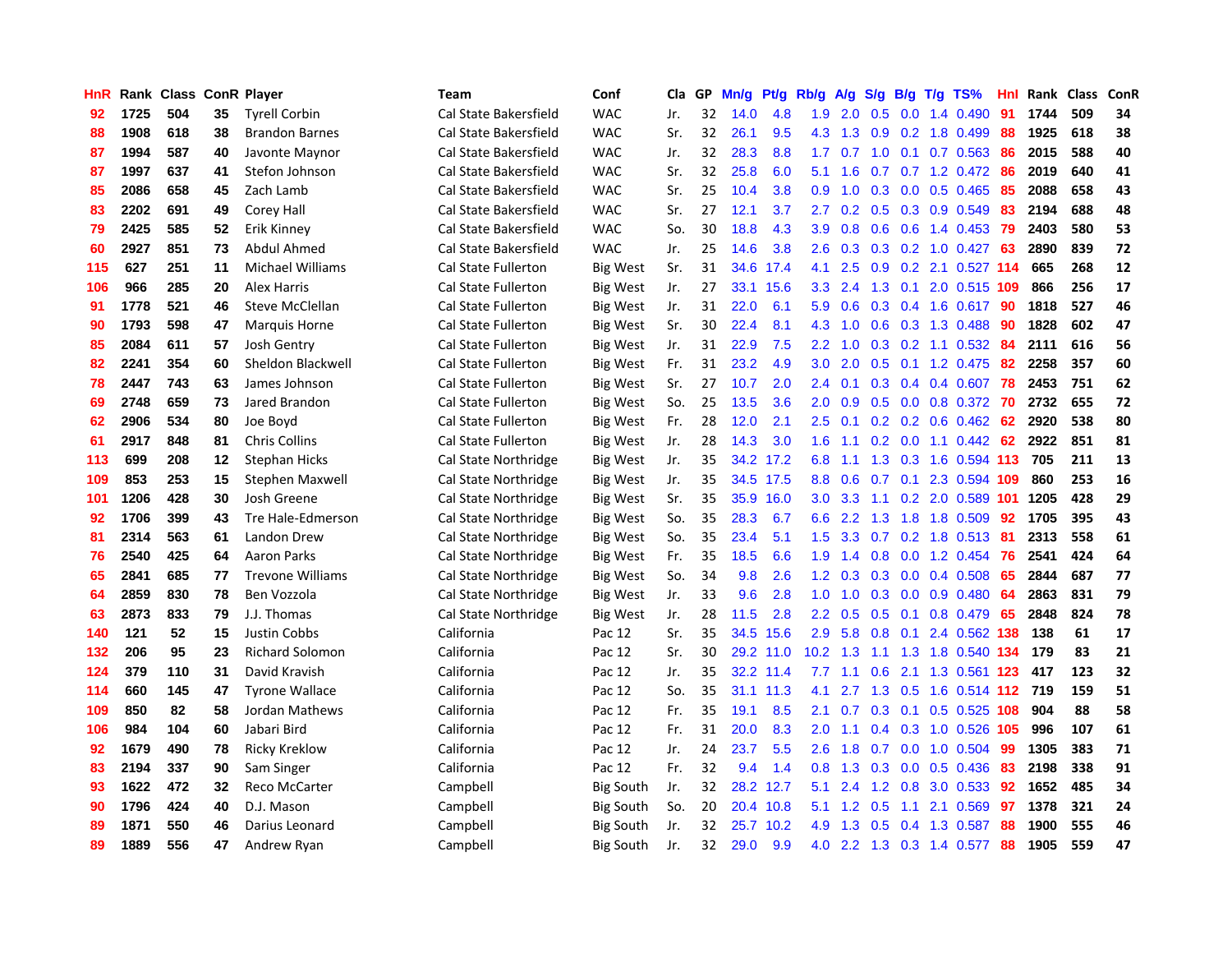| HnR |      | Rank Class ConR Player |     |                          | Team                       | Conf             | Cla  | GP | Mn/g | Pt/g | Rb/g             | A/g | S/g           | B/g | $T/g$ TS%                   | Hnl |      | Rank Class | ConR        |
|-----|------|------------------------|-----|--------------------------|----------------------------|------------------|------|----|------|------|------------------|-----|---------------|-----|-----------------------------|-----|------|------------|-------------|
| 80  | 2357 | 572                    | 73  | Luke Moyer               | Campbell                   | <b>Big South</b> | So.  | 29 | 15.3 | 6.0  | 1.2              | 1.1 | 0.2           | 0.0 | 1.1 0.646                   | 80  | 2378 | 574        | 75          |
| 77  | 2498 | 754                    | 78  | Leek Leek                | Campbell                   | <b>Big South</b> | Sr.  | 32 | 26.0 | 6.5  | 2.9              | 1.3 |               |     | 0.4 1.3 0.9 0.562 77        |     | 2520 | 763        | 77          |
| 77  | 2512 | 421                    | 79  | Kyre' Hamer              | Campbell                   | <b>Big South</b> | Fr.  | 30 | 20.6 | 7.2  | 2.8              | 1.6 |               |     | 0.8 0.1 1.6 0.502 77        |     | 2521 | 417        | 78          |
| 73  | 2651 | 788                    | 81  | Antwon Oliver            | Campbell                   | <b>Big South</b> | Sr.  | 31 | 16.0 | 4.0  | $2.2^{\circ}$    | 0.9 |               |     | $0.7$ 0.7 0.7 0.459 73      |     | 2665 | 792        | 82          |
| 68  | 2777 | 497                    | 90  | <b>Quinton Ray</b>       | Campbell                   | <b>Big South</b> | Fr.  | 32 | 25.1 | 3.2  | 1.9              | 2.8 | 0.6           |     | $0.0$ 1.6 0.393             | -67 | 2800 | 499        | 92          |
| 158 | 25   | 13                     | 1   | <b>Billy Baron</b>       | Canisius                   | <b>MAAC</b>      | Sr.  | 34 | 39.0 | 24.1 | 4.9              | 5.3 | 1.6           |     | 0.0 3.0 0.625 157           |     | 31   | 15         | $\mathbf 1$ |
| 111 | 789  | 235                    | 23  | Jordan Heath             | Canisius                   | <b>MAAC</b>      | Jr.  | 34 | 27.6 | 10.5 | 5.5              | 0.9 | 1.0           |     | 2.1 1.0 0.603 110           |     | 795  | 236        | 22          |
| 97  | 1377 | 481                    | 39  | <b>Chris Perez</b>       | Canisius                   | <b>MAAC</b>      | Sr.  | 34 | 35.1 | 12.9 | 2.8              | 1.7 | 0.8           | 0.0 | 2.1 0.512                   | -97 | 1385 | 486        | 40          |
| 96  | 1449 | 507                    | 41  | Chris Manhertz           | Canisius                   | <b>MAAC</b>      | Sr.  | 31 | 24.1 | 8.4  | 6.9              | 0.8 | 0.5           |     | 0.5 1.4 0.549               | 96  | 1453 | 509        | 41          |
| 94  | 1557 | 205                    | 44  | Zach Lewis               | Canisius                   | <b>MAAC</b>      | Fr.  | 32 | 28.5 | 9.5  | 2.2              | 1.6 | 1.4           |     | 0.3 0.8 0.544               | 94  | 1541 | 196        | 44          |
| 88  | 1926 | 277                    | 62  | Phil Valenti             | Canisius                   | <b>MAAC</b>      | Fr.  | 34 | 18.4 | 5.0  | 3.9 <sup>°</sup> | 0.9 |               |     | $0.6$ $0.3$ 1.2 $0.557$     | -88 | 1932 | 283        | 62          |
| 79  | 2397 | 580                    | 77  | Dominique Raney          | Canisius                   | <b>MAAC</b>      | So.  | 34 | 15.6 | 5.5  | 1.4              | 0.6 |               |     | $0.5$ 0.1 0.8 0.499         | -79 | 2402 | 579        | 77          |
| 63  | 2875 | 834                    | 87  | Josiah Heath             | Canisius                   | MAAC             | Jr.  | 34 | 11.0 | 2.0  | $2.2^{\circ}$    | 0.2 | 0.3           |     | $0.4$ 0.5 0.451             | 63  | 2891 | 840        | 88          |
| 106 | 981  | 358                    | 16  | LaQuentin Miles          | Central Arkansas           | Southland        | Sr.  | 21 | 33.4 | 23.1 | 7.5              | 2.8 | 1.4           |     | 0.4 4.0 0.527 114           |     | 649  | 259        | 10          |
| 95  | 1484 | 189                    | 29  | Jalen Jackson            | <b>Central Arkansas</b>    | Southland        | Fr.  | 25 | 20.6 | 9.6  | 4.2              | 2.1 | 1.4           |     | 0.5 1.9 0.574               | -95 | 1492 | 188        | 29          |
| 89  | 1904 | 617                    | 47  | <b>DeShone McClure</b>   | Central Arkansas           | Southland        | Sr.  | 29 | 29.2 | 13.1 | 2.0              | 2.2 | 1.4           |     | 0.6 1.8 0.535               | 85  | 2059 | 649        | 50          |
| 86  | 2017 | 487                    | 49  | <b>Tirrell Brown</b>     | <b>Central Arkansas</b>    | Southland        | So.  | 20 | 17.7 | 6.1  | 4.6              | 0.8 | 1.0           |     | $0.7$ 1.2 0.617             | -87 | 1989 | 481        | 48          |
| 82  | 2251 | 356                    | 62  | Phabian Glasco           | Central Arkansas           | Southland        | Fr.  | 29 | 21.0 | 5.2  | 3.8              | 0.7 | 0.6           | 1.9 | $0.7$ 0.553                 | 79  | 2390 | 381        | 73          |
| 78  | 2442 | 714                    | 82  | <b>Aubrey Ball</b>       | <b>Central Arkansas</b>    | Southland        | Jr.  | 28 | 12.4 | 5.4  | 1.2              | 0.7 | 0.3           |     | $0.0 \quad 0.6 \quad 0.528$ | -76 | 2562 | 749        | 92          |
| 71  | 2712 | 478                    | 110 | <b>DuShaun Rice</b>      | <b>Central Arkansas</b>    | Southland        | Fr.  | 29 | 16.4 | 4.2  | 1.9              | 1.5 |               |     | 0.6 0.1 1.0 0.473 68        |     | 2769 | 489        | 112         |
| 68  | 2783 | 670                    | 114 | Daouda Berete            | <b>Central Arkansas</b>    | Southland        | So.  | 29 | 20.2 | 4.6  | $3.4^{\circ}$    | 1.3 |               |     | $1.2$ 0.2 1.6 0.443         | -65 | 2843 | 686        | 118         |
| 64  | 2850 | 520                    | 120 | Ethan Lee                | Central Arkansas           | Southland        | Fr.  | 29 | 16.0 | 4.3  | 2.6              | 0.2 | 0.3           |     | 0.3 0.5 0.488               | 62  | 2919 | 537        | 121         |
| 57  | 2963 | 861                    | 127 | Lenell Brown             | <b>Central Arkansas</b>    | Southland        | Jr.  | 29 | 13.8 | 3.9  | 1.2              | 1.0 | $0.4^{\circ}$ |     | $0.1$ 1.2 0.467             | 55  | 2997 | 870        | 130         |
| 99  | 1315 | 306                    | 18  | <b>Brandon Peel</b>      | <b>Central Connecticut</b> | Northeast        | So.  | 30 | 23.0 | 7.1  | 6.3              | 0.7 | 0.7           |     | 2.0 0.9 0.568               | 98  | 1344 | 313        | 19          |
| 92  | 1689 | 491                    | 27  | <b>Kyle Vinales</b>      | <b>Central Connecticut</b> | Northeast        | Jr.  | 20 | 32.5 | 17.3 | 1.7              | 3.9 | 1.5           | 0.0 | 3.0 0.521                   | 98  | 1354 | 398        | 20          |
| 90  | 1795 | 523                    | 33  | Malcolm McMillan         | <b>Central Connecticut</b> | Northeast        | Jr.  | 30 | 30.1 | 10.8 | 3.5              | 3.2 | 0.9           |     | 0.4 2.1 0.561               | 90  | 1838 | 534        | 34          |
| 87  | 1981 | 583                    | 38  | <b>Faronte Drakeford</b> | <b>Central Connecticut</b> | Northeast        | Jr.  | 30 | 26.8 | 13.4 | 5.3              | 1.0 | 1.0           |     | 0.6 2.7 0.515 86            |     | 2016 | 589        | 42          |
| 82  | 2246 | 703                    | 47  | <b>Matt Hunter</b>       | <b>Central Connecticut</b> | Northeast        | -Sr. | 10 | 28.9 | 9.3  | 6.3              | 1.3 |               |     | 1.8 1.3 2.6 0.454 82        |     | 2257 | 708        | 48          |
| 77  | 2503 | 419                    | 63  | Khalen Cumberlander      | <b>Central Connecticut</b> | Northeast        | Fr.  | 30 | 23.5 | 6.6  | 1.8              | 1.7 |               |     | 0.7 0.2 1.0 0.506 76        |     | 2533 | 419        | 67          |
| 74  | 2609 | 443                    | 68  | Matt Mobley              | <b>Central Connecticut</b> | Northeast        | Fr.  | 30 | 24.4 | 6.7  | 2.1              | 1.7 | 0.8           |     | 0.0 1.5 0.493 74            |     | 2633 | 448        | 69          |
| 74  | 2632 | 782                    | 72  | De'Angelo Speech         | <b>Central Connecticut</b> | Northeast        | Sr.  | 28 | 16.7 | 3.7  | 2.6              | 1.2 | 0.8           | 0.1 | $1.1 \quad 0.523$           | 73  | 2637 | 785        | 70          |
| 72  | 2677 | 781                    | 76  | Juwan Newmen             | <b>Central Connecticut</b> | Northeast        | Jr.  | 28 | 12.1 | 3.8  | 3.2              | 0.1 | 0.4           | 0.5 | 1.1 0.486                   | 72  | 2691 | 788        | 77          |
| 70  | 2736 | 802                    | 78  | <b>Terrell Allen</b>     | <b>Central Connecticut</b> | Northeast        | Sr.  | 29 | 15.2 | 4.4  | 2.9              | 0.4 | 0.2           | 0.8 | 0.8 0.437                   | 70  | 2749 | 804        | 78          |
| 127 | 309  | 133                    | 21  | Isaiah Sykes             | Central Florida            | AAC              | Sr.  | 30 | 31.9 | 17.2 | 7.2              | 3.5 | 1.7           |     | 0.2 3.7 0.499 128           |     | 292  | 128        | 20          |
| 112 | 738  | 287                    | 41  | <b>Tristan Spurlock</b>  | Central Florida            | AAC              | Sr.  | 31 | 28.5 | 11.0 | 5.5              | 1.2 | 1.2           |     | 1.1 1.3 0.534 111           |     | 758  | 294        | 42          |
| 99  | 1289 | 383                    | 59  | <b>Eugene McCrory</b>    | Central Florida            | AAC              | Jr.  | 26 | 14.3 | 5.0  | 2.9              | 0.3 |               |     | 0.2 0.6 0.5 0.539           | -99 | 1290 | 379        | 59          |
| 97  | 1375 | 403                    | 61  | Kasey Wilson             | Central Florida            | AAC              | Jr.  | 31 | 26.7 | 9.6  | 5.7              | 0.6 |               |     | $0.8$ 0.5 1.5 0.531         | 97  | 1390 | 407        | 61          |
| 97  | 1420 | 495                    | 63  | Calvin Newell            | Central Florida            | AAC              | Sr.  | 30 | 28.0 | 10.1 | $2.3\phantom{0}$ | 2.9 | 1.7           | 0.1 | 2.4 0.467                   | 96  | 1415 | 499        | 62          |
| 91  | 1730 | 406                    | 66  | Staphon Blair            | Central Florida            | AAC              | So.  | 31 | 18.0 | 4.9  | $3.4^{\circ}$    | 0.1 |               |     | $0.1$ 1.5 0.9 0.558         | 91  | 1746 | 408        | 66          |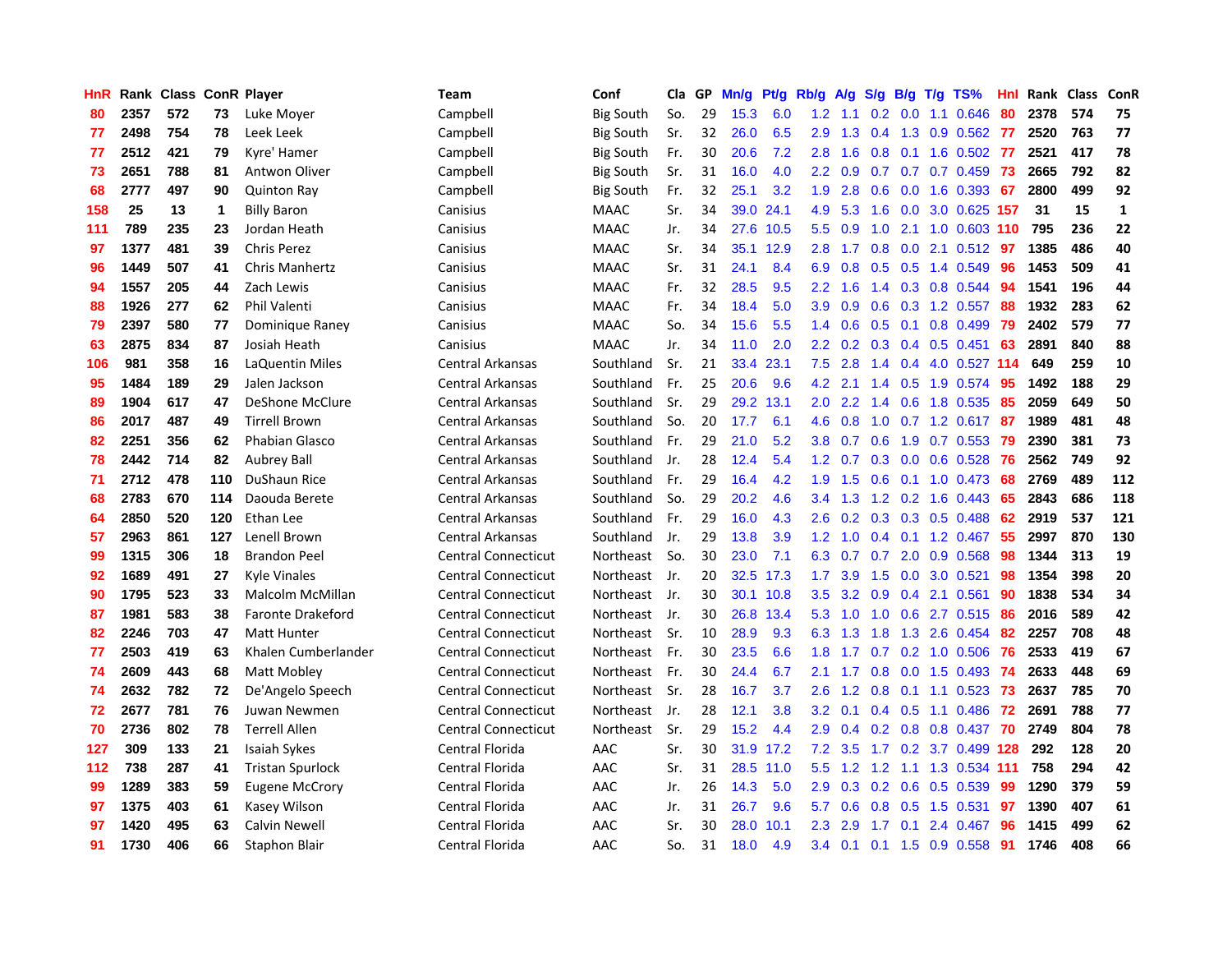| HnR | Rank | <b>Class</b> |     | <b>ConR Player</b>       | Team                       | Conf             | Cla | GP | Mn/g | Pt/g      | Rb/g          | $\mathsf{A/g}$ | S/g           | B/g | $T/g$ TS%                  | Hnl | Rank | <b>Class</b> | ConR |
|-----|------|--------------|-----|--------------------------|----------------------------|------------------|-----|----|------|-----------|---------------|----------------|---------------|-----|----------------------------|-----|------|--------------|------|
| 90  | 1801 | 427          | 68  | <b>Matt Williams</b>     | Central Florida            | AAC              | So. | 31 | 19.6 | 6.0       | 2.4           | 0.9            | 0.4           | 0.1 | 0.8 0.569                  | 90  | 1809 | 428          | 68   |
| 83  | 2201 | 340          | 73  | <b>Brandon Goodwin</b>   | Central Florida            | AAC              | Fr. | 28 | 14.7 | 3.0       | 1.9           | 1.8            |               |     | 0.5 0.0 1.1 0.474 84       |     | 2157 | 328          | 74   |
| 83  | 2214 | 538          | 74  | Daiguan Walker           | Central Florida            | AAC              | So. | 30 | 14.5 | 4.0       | 1.3           | 1.6            |               |     | $0.2$ 0.1 0.9 0.474        | 83  | 2201 | 538          | 75   |
| 123 | 421  | 96           | 10  | <b>Chris Fowler</b>      | Central Michigan           | MAC              | So. | 31 | 33.1 | 17.4      | 3.1           | 5.3            | 1.9           |     | 0.0 2.8 0.567 122          |     | 428  | 97           | 10   |
| 87  | 1961 | 474          | 72  | <b>Austin Stewart</b>    | Central Michigan           | MAC              | So. | 31 | 21.9 | 7.2       | 4.1           | 0.7            | 1.4           |     | $0.1$ 1.3 0.606            | 87  | 1963 | 474          | 74   |
| 87  | 1996 | 483          | 74  | John Simons              | Central Michigan           | MAC              | So. | 31 | 30.9 | 10.8      | 5.7           | 0.8            | 0.6           |     | 0.3 0.8 0.594              | 86  | 2007 | 488          | 75   |
| 84  | 2151 | 324          | 79  | <b>Braylon Rayson</b>    | Central Michigan           | MAC              | Fr. | 31 | 23.0 | 10.7      | 2.4           | 1.4            | 1.1           |     | $0.0$ 1.7 $0.508$          | 84  | 2155 | 327          | 79   |
| 81  | 2308 | 560          | 82  | <b>Blake Hibbitts</b>    | Central Michigan           | <b>MAC</b>       | So. | 31 | 30.7 | 9.2       | 3.6           | 0.5            | $0.4^{\circ}$ |     | 0.4 1.0 0.544              | -81 | 2320 | 560          | 82   |
| 79  | 2430 | 711          | 86  | Austin Keel              | Central Michigan           | <b>MAC</b>       | Jr. | 31 | 17.2 | 6.3       | 2.0           | 0.6            | 0.7           |     | $0.0$ 0.7 0.496            | 78  | 2435 | 711          | 86   |
| 77  | 2486 | 595          | 88  | Rayshawn Simmons         | Central Michigan           | <b>MAC</b>       | So. | 31 | 21.5 | 4.6       | 3.1           | 2.1            |               |     | 0.7 0.0 1.3 0.493 77       |     | 2497 | 597          | 89   |
| 116 | 583  | 235          | 8   | <b>Willis Hall</b>       | Charleston                 | Colonial         | Sr. | 32 | 33.3 | 12.3      | 9.2           | 0.9            |               |     | 0.5 0.3 2.1 0.564 116      |     | 605  | 240          | 9    |
| 110 | 798  | 239          | 15  | Adjehi Baru              | Charleston                 | Colonial         | Jr. | 32 | 28.8 | 9.0       | 7.5           | 1.1            |               |     | 0.6 1.4 1.8 0.534 110      |     | 823  | 242          | 14   |
| 99  | 1317 | 463          | 24  | Nori Johnson             | Charleston                 | Colonial         | Sr. | 26 | 21.6 | 7.5       | 1.8           | 0.8            | 0.7           |     | $0.4$ 0.6 0.611            | 99  | 1266 | 447          | 22   |
| 94  | 1576 | 457          | 36  | <b>Anthony Stitt</b>     | Charleston                 | Colonial         | Jr. | 32 | 34.6 | 10.0      | 2.9           | 3.1            | 1.0           |     | $0.1$ 1.7 0.452            | -93 | 1601 | 470          | 37   |
| 92  | 1681 | 570          | 39  | <b>Anthony Thomas</b>    | Charleston                 | Colonial         | Sr. | 32 | 24.8 | 7.0       | 4.6           | 0.9            | 0.7           |     | 0.6 1.6 0.487              | 92  | 1706 | 577          | 39   |
| 90  | 1799 | 252          | 44  | Joe Chealey              | Charleston                 | Colonial         | Fr. | 27 | 20.7 | 6.9       | 2.0           | 2.0            | 0.7           |     | $0.3$ 1.7 0.472            | 90  | 1787 | 253          | 44   |
| 82  | 2255 | 359          | 59  | Canyon Barry             | Charleston                 | Colonial         | Fr. | 24 | 23.9 | 9.3       | 2.4           | 1.4            | 0.5           | 0.3 | 2.1 0.452                  | 85  | 2079 | 314          | 55   |
| 72  | 2666 | 639          | 68  | Theo Johnson             | Charleston                 | Colonial         | So. | 30 | 9.2  | 1.7       | 1.5           | 0.5            | 0.1           |     | $0.3$ 0.4 0.435            | 72  | 2673 | 638          | 68   |
| 67  | 2796 | 674          | 72  | David Wishon             | Charleston                 | Colonial         | So. | 30 | 12.6 | 2.4       | 2.7           | 0.2            |               |     | $0.1$ $0.7$ 1.1 $0.458$    | 67  | 2798 | 672          | 72   |
| 100 | 1261 | 374          | 18  | Arlon Harper             | <b>Charleston Southern</b> | <b>Big South</b> | Jr. | 29 | 26.7 | 12.6      | 3.6           | 2.2            |               |     | 1.6 0.2 1.6 0.556 100 1240 |     |      | 367          | 17   |
| 98  | 1347 | 396          | 22  | Saah Nimley              | <b>Charleston Southern</b> | <b>Big South</b> | Jr. | 23 | 28.2 | 13.3      | $2.3^{\circ}$ | 5.0            | 1.0           |     | 0.1 2.3 0.513 100 1244     |     |      | 369          | 18   |
| 97  | 1402 | 409          | 24  | <b>Will Saunders</b>     | <b>Charleston Southern</b> | Big South        | Jr. | 31 | 21.6 | 10.5      | 4.9           | 0.8            | 0.4           |     | $0.2$ 1.1 0.597            | 96  | 1419 | 414          | 25   |
| 95  | 1494 | 520          | 27  | Alhaji Fullah            | <b>Charleston Southern</b> | <b>Big South</b> | Sr. | 31 | 13.3 | 4.4       | 3.6           | 0.3            | 0.3           |     | $0.7$ 0.4 0.662            | 95  | 1508 | 527          | 28   |
| 94  | 1559 | 449          | 31  | Cedrick Bowen            | <b>Charleston Southern</b> | <b>Big South</b> | Jr. | 31 | 16.4 | 6.1       | 3.8           | 0.4            | 0.5           | 0.5 | $0.5$ 0.610                | 94  | 1578 | 457          | 31   |
| 91  | 1784 | 595          | 38  | Matt Kennedy             | <b>Charleston Southern</b> | <b>Big South</b> | Sr. | 31 | 30.6 | 12.5      | 1.9           | 1.3            | 0.7           |     | $0.1$ 1.4 $0.642$          | -90 | 1799 | 597          | 39   |
| 91  | 1788 | 596          | 39  | Sheldon Strickland       | <b>Charleston Southern</b> | <b>Big South</b> | Sr. | 31 | 26.9 | 11.4      | $2.4\,$       | 2.6            | 0.8           |     | $0.0$ 1.4 $0.532$          | -90 | 1804 | 599          | 40   |
| 86  | 2029 | 594          | 54  | Paul Gombwer             | <b>Charleston Southern</b> | <b>Big South</b> | Jr. | 31 | 21.3 | 5.8       | 6.6           | 0.8            |               |     | $0.6$ 0.1 1.1 0.528        | -86 | 2047 | 597          | 57   |
| 83  | 2177 | 530          | 66  | <b>Malcolm Bernard</b>   | <b>Charleston Southern</b> | <b>Big South</b> | So. | 28 | 14.5 | 3.4       | 3.5           | 1.3            |               |     | $0.6$ $0.2$ $0.8$ $0.464$  | -83 | 2165 | 524          | 63   |
| 123 | 406  | 118          | 12  | Pierria Henry            | Charlotte                  | Conf. USA        | Jr. | 30 | 33.8 | 12.3      | 5.1           | 5.8            | 2.1           |     | 0.7 3.3 0.503 124          |     | 385  | 111          | 11   |
| 105 | 1001 | 229          | 46  | <b>Willie Clayton</b>    | Charlotte                  | Conf. USA        | So. | 31 | 29.5 | 10.8      | 8.9           | 0.8            | 0.8           |     | 0.6 2.2 0.566 105 1014     |     |      | 228          | 46   |
| 98  | 1332 | 311          | 57  | Shawn Lester             | Charlotte                  | Conf. USA        | So. | 31 | 24.4 | 11.9      | 4.2           | 1.5            | 0.8           |     | $0.1$ 2.5 0.535            | 98  | 1339 | 311          | 57   |
| 94  | 1583 | 369          | 66  | Mike Thorne Jr.          | Charlotte                  | Conf. USA        | So. | 31 | 24.5 | 9.1       | 6.7           | 0.4            | 0.3           |     | $0.7$ 1.6 $0.509$          | 93  | 1597 | 374          | 68   |
| 92  | 1695 | 494          | 75  | <b>Terrence Williams</b> | Charlotte                  | Conf. USA        | Jr. | 31 | 30.2 | 10.5      | 4.9           | 2.3            | 1.0           |     | $0.2$ 2.4 $0.462$          | 92  | 1700 | 501          | 75   |
| 89  | 1892 | 450          | 91  | Denzel Ingram            | Charlotte                  | Conf. USA        | So. | 28 | 27.0 | 8.1       | 2.1           | 1.9            | 0.7           |     | $0.1$ 1.3 0.558            | 90  | 1834 | 434          | 87   |
| 84  | 2160 | 681          | 106 | <b>Ben Cherry</b>        | Charlotte                  | Conf. USA        | Sr. | 31 | 21.7 | 6.3       | 1.0           | 0.7            | 0.3           |     | $0.0$ 0.6 0.645            | -83 | 2171 | 682          | 107  |
| 76  | 2568 | 433          | 121 | Marcus Bryan             | Charlotte                  | Conf. USA        | Fr. | 31 | 12.4 | 3.5       | 2.5           | 0.5            |               |     | $0.2$ 0.1 0.8 0.484        | 75  | 2577 | 435          | 121  |
| 124 | 377  | 160          | 3   | Zaccheus Mason           | Chattanooga                | Southern         | Sr. | 31 | 30.3 | 18.1      | 9.7           | 0.8            | 0.9           |     | 3.0 2.4 0.568 126          |     | 332  | 145          | 3    |
| 100 | 1253 | 290          | 17  | Casey Jones              | Chattanooga                | Southern         | So. | 33 | 29.1 | 12.2      | 6.2           | 1.8            | 1.2           | 1.0 | 2.2 0.570                  | 99  | 1294 | 300          | 17   |
| 88  | 1936 | 466          | 38  | Ronrico White            | Chattanooga                | Southern         | So. | 24 |      | 24.3 10.8 | 2.1           | 2.4            |               |     | 0.7 0.0 1.2 0.552 89       |     | 1889 | 451          | 35   |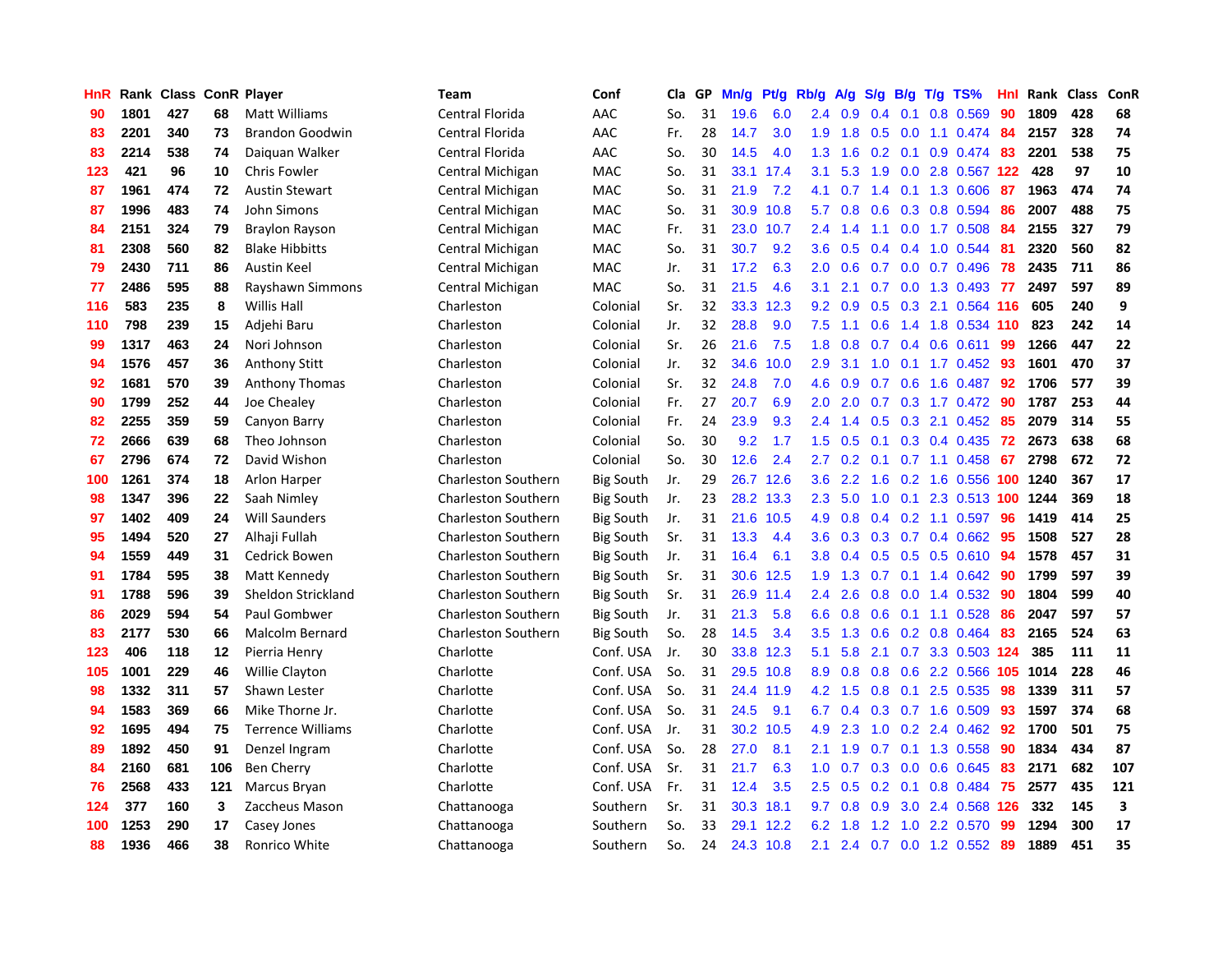| HnR |      | Rank Class ConR Player |              |                     | <b>Team</b>            | Conf       | Cla | GP | Mn/g | Pt/g | Rb/g             | A/g | S/g           | B/g | $T/g$ TS%                  | Hnl | Rank Class |              | ConR         |
|-----|------|------------------------|--------------|---------------------|------------------------|------------|-----|----|------|------|------------------|-----|---------------|-----|----------------------------|-----|------------|--------------|--------------|
| 83  | 2188 | 533                    | 47           | Gee McGhee          | Chattanooga            | Southern   | So. | 33 | 29.6 | 10.0 | 4.8              | 2.7 | 1.2           |     | 0.2 2.0 0.480              | 82  | 2224       | 542          | 50           |
| 83  | 2193 | 634                    | 49           | Martynas Bareika    | Chattanooga            | Southern   | Jr. | 33 | 19.5 | 9.4  | 2.8              | 0.6 | 0.5           |     | 0.1 1.3 0.539              | -82 | 2232       | 641          | 51           |
| 74  | 2603 | 627                    | 68           | Eric Robertson      | Chattanooga            | Southern   | So. | 33 | 16.2 | 4.9  | 2.0              | 1.1 |               |     | 0.5 0.2 0.8 0.506 74       |     | 2627       | 631          | 70           |
| 71  | 2709 | 789                    | 72           | Lance Stokes        | Chattanooga            | Southern   | Jr. | 32 | 24.3 | 3.9  | 3.7              | 0.6 | 0.8           |     | $0.3$ 1.0 $0.525$          | -71 | 2716       | 794          | 72           |
| 70  | 2735 | 483                    | 73           | Greg Pryor          | Chattanooga            | Southern   | Fr. | 33 | 20.7 | 5.5  | 1.8              | 2.0 | 1.0           |     | $0.0$ 1.5 $0.422$          | -69 | 2757       | 485          | 73           |
| 110 | 824  | 310                    | 13           | Quinton Pippen      | Chicago State          | <b>WAC</b> | Sr. | 31 | 31.1 | 15.2 | 3.8 <sub>2</sub> | 2.5 | 1.8           |     | 0.2 2.3 0.542 110          |     | 825        | 314          | 15           |
| 104 | 1053 | 311                    | 19           | Clarke Rosenberg    | Chicago State          | <b>WAC</b> | Jr. | 32 | 30.9 | 14.0 | 3.8              | 2.6 | 1.4           |     | $0.2$ 2.3 0.537 103        |     | 1093       | 321          | 20           |
| 104 | 1054 | 378                    | 20           | Matt Ross           | Chicago State          | <b>WAC</b> | Sr. | 32 | 32.5 | 11.9 | 7.5              | 0.9 |               |     | 1.1 1.3 1.2 0.528 103      |     | 1094       | 394          | 21           |
| 84  | 2143 | 677                    | 47           | Nate Duhon          | Chicago State          | <b>WAC</b> | Sr. | 31 | 24.6 | 9.4  | 3.2              | 1.3 | 1.3           |     | 0.1 1.7 0.499              | 83  | 2178       | 683          | 46           |
| 74  | 2612 | 775                    | 61           | Corey Gray          | Chicago State          | <b>WAC</b> | Sr. | 31 | 21.5 | 5.4  | 1.6              | 1.6 | 0.6           |     | $0.0$ 1.3 0.511            | -74 | 2621       | 783          | 61           |
| 71  | 2718 | 799                    | 63           | <b>Eddie Denard</b> | Chicago State          | <b>WAC</b> | Sr. | 32 | 21.7 | 6.5  | 3.6              | 0.6 |               |     | 0.7 0.3 1.5 0.432 70       |     | 2742       | 803          | 63           |
| 67  | 2791 | 500                    | 66           | Johnny Griffin      | Chicago State          | <b>WAC</b> | Fr. | 31 | 11.0 | 1.8  | 1.4              | 0.4 |               |     | $0.4$ 0.3 0.2 0.482 67     |     | 2807       | 501          | 65           |
| 166 | 11   | 5                      | 3            | Sean Kilpatrick     | Cincinnati             | AAC        | Sr. | 34 | 33.8 | 20.6 | 4.3              | 2.5 | 1.4           |     | 0.0 2.1 0.572 165          |     | 12         | 6            | 3            |
| 158 | 24   | 12                     | 4            | Justin Jackson      | Cincinnati             | AAC        | Sr. | 34 | 27.8 | 11.1 | 7.3              | 1.7 | 1.6           |     | 2.9 2.0 0.519 157          |     | 30         | 14           | 4            |
| 120 | 496  | 198                    | 29           | <b>Titus Rubles</b> | Cincinnati             | AAC        | Sr. | 34 | 29.0 | 7.3  | 6.8              | 2.0 | 1.3           |     | 0.8 1.5 0.481 119          |     | 510        | 198          | 29           |
| 117 | 567  | 46                     | 33           | <b>Troy Caupain</b> | Cincinnati             | AAC        | Fr. | 34 | 19.1 | 5.4  | 2.3              | 2.2 | 0.9           |     | 0.1 1.2 0.517 116          |     | 578        | 47           | 34           |
| 113 | 693  | 203                    | 40           | Jermaine Sanders    | Cincinnati             | AAC        | Jr. | 34 | 21.3 | 5.7  | 3.1              | 1.0 | 0.5           |     | 0.3 0.5 0.545 113          |     | 706        | 212          | 40           |
| 110 | 816  | 188                    | 43           | Shaquille Thomas    | Cincinnati             | AAC        | So. | 34 | 22.9 | 6.8  | 2.8              | 0.9 | 0.9           |     | 0.4 1.1 0.498 109          |     | 832        | 193          | 44           |
| 109 | 862  | 84                     | 48           | Kevin Johnson       | Cincinnati             | AAC        | Fr. | 33 | 10.2 | 3.7  | 1.0              | 0.6 |               |     | 0.4 0.1 0.5 0.521 108      |     | 871        | 84           | 48           |
| 91  | 1768 | 518                    | 67           | Ge'Lawn Guyn        | Cincinnati             | AAC        | Jr. | 34 | 19.0 | 4.5  | 2.0              | 1.0 | 0.6           |     | $0.2$ 1.0 0.427            | -90 | 1776       | 516          | 67           |
| 69  | 2759 | 490                    | 83           | Jermaine Lawrence   | Cincinnati             | AAC        | Fr. | 26 | 15.1 | 2.8  | 2.9              | 0.5 | 0.3           |     | 0.6 1.0 0.356              | 75  | 2572       | 433          | 82           |
| 177 | 4    | 1                      | $\mathbf{2}$ | K.J. McDaniels      | Clemson                | <b>ACC</b> | Jr. | 36 | 33.7 | 17.1 | 7.1              | 1.6 | 1.1           |     | 2.7 2.3 0.563 176          |     | 4          | $\mathbf{1}$ | $\mathbf{2}$ |
| 115 | 612  | 180                    | 50           | Damarcus Harrison   | Clemson                | <b>ACC</b> | Jr. | 36 | 21.8 | 7.8  | 2.7              | 1.3 | 0.6           |     | 0.2 0.9 0.516 115          |     | 624        | 190          | 52           |
| 114 | 668  | 148                    | 54           | Landry Nnoko        | Clemson                | <b>ACC</b> | So. | 35 | 28.1 | 6.5  | 6.2              | 0.5 | 0.3           |     | 1.9 1.1 0.554 113          |     | 692        | 151          | 55           |
| 113 | 683  | 151                    | 57           | Jordan Roper        | Clemson                | <b>ACC</b> | So. | 35 | 19.2 | 7.4  | 1.7              | 1.3 | 0.5           |     | $0.0$ 1.1 $0.522$ 113      |     | 702        | 156          | 57           |
| 113 | 694  | 204                    | 58           | Rod Hall            | Clemson                | <b>ACC</b> | Jr. | 36 | 33.2 | 9.7  | 2.5              | 4.0 | $0.4^{\circ}$ |     | $0.1$ 2.0 0.537 113        |     | 712        | 214          | 59           |
| 100 | 1272 | 155                    | 95           | Jaron Blossomgame   | Clemson                | <b>ACC</b> | Fr. | 33 | 23.4 | 4.9  | 5.0              | 0.4 |               |     | 0.3 0.5 0.8 0.449 101 1195 |     |            | 143          | 90           |
| 90  | 1844 | 439                    | 110          | <b>Adonis Filer</b> | Clemson                | <b>ACC</b> | So. | 35 | 14.7 | 3.9  | 1.3              | 1.2 |               |     | $0.7$ $0.0$ $1.3$ $0.447$  | -90 | 1837       | 435          | 111          |
| 79  | 2398 | 382                    | 122          | Sidy Djitte         | Clemson                | <b>ACC</b> | Fr. | 34 | 8.9  | 1.1  | 2.7              | 0.0 |               |     | $0.2$ 0.3 0.4 0.388        | -79 | 2386       | 379          | 121          |
| 61  | 2908 | 847                    | 128          | Ibrahim Djambo      | Clemson                | ACC        | Jr. | 32 | 9.2  | 1.9  | 1.4              | 0.1 | 0.2           |     | $0.2$ 0.4 0.417            | 63  | 2902       | 845          | 129          |
| 55  | 2990 | 711                    | 130          | Josh Smith          | Clemson                | ACC        | So. | 30 | 10.0 | 1.6  | 2.1              | 0.2 | 0.1           |     | 0.2 0.5 0.373              | 58  | 2974       | 705          | 130          |
| 127 | 331  | 143                    | 4            | Jon Harris          | <b>Cleveland State</b> | Horizon    | Sr. | 32 | 26.7 | 10.2 | 5.8              | 1.4 | 1.0           |     | 0.8 1.2 0.642 127          |     | 326        | 142          | 4            |
| 120 | 482  | 108                    | 5            | Anton Grady         | <b>Cleveland State</b> | Horizon    | So. | 31 | 24.6 | 10.4 | 6.8              | 1.7 | 0.7           |     | 1.0 1.7 0.502 120          |     | 472        | 107          | 5            |
| 112 | 722  | 160                    | 11           | <b>Bryn Forbes</b>  | <b>Cleveland State</b> | Horizon    | So. | 32 | 34.4 | 15.6 | 3.1              | 1.7 | 0.8           |     | $0.0$ 1.6 $0.591$ 112      |     | 735        | 164          | 10           |
| 111 | 761  | 171                    | 13           | <b>Trey Lewis</b>   | <b>Cleveland State</b> | Horizon    | So. | 33 | 31.6 | 13.1 | 3.7              | 3.4 | 0.8           |     | 0.3 2.5 0.531 111          |     | 777        | 178          | 13           |
| 111 | 793  | 237                    | 16           | Marlin Mason        | Cleveland State        | Horizon    | Jr. | 33 | 20.2 | 5.9  | 4.2              | 1.1 |               |     | 0.7 1.0 1.4 0.638 110      |     | 803        | 239          | 16           |
| 110 | 822  | 246                    | 18           | Charlie Lee         | Cleveland State        | Horizon    | Jr. | 30 | 31.8 | 9.8  | $2.4^{\circ}$    | 4.1 | 1.5           |     | 0.0 1.9 0.566 109          |     | 837        | 246          | 19           |
| 103 | 1094 | 323                    | 28           | Sebastian Douglas   | Cleveland State        | Horizon    | Jr. | 26 | 24.2 | 8.1  | 3.3 <sub>2</sub> | 1.3 | 0.7           |     | $0.0$ 1.7 $0.612$ 105 1033 |     |            | 310          | 25           |
| 65  | 2835 | 816                    | 72           | Devon Long          | <b>Cleveland State</b> | Horizon    | Sr. | 32 | 12.0 | 2.3  | 1.7 <sub>z</sub> | 0.3 |               |     | $0.2$ 0.1 0.6 0.507        | 66  | 2835       | 819          | 72           |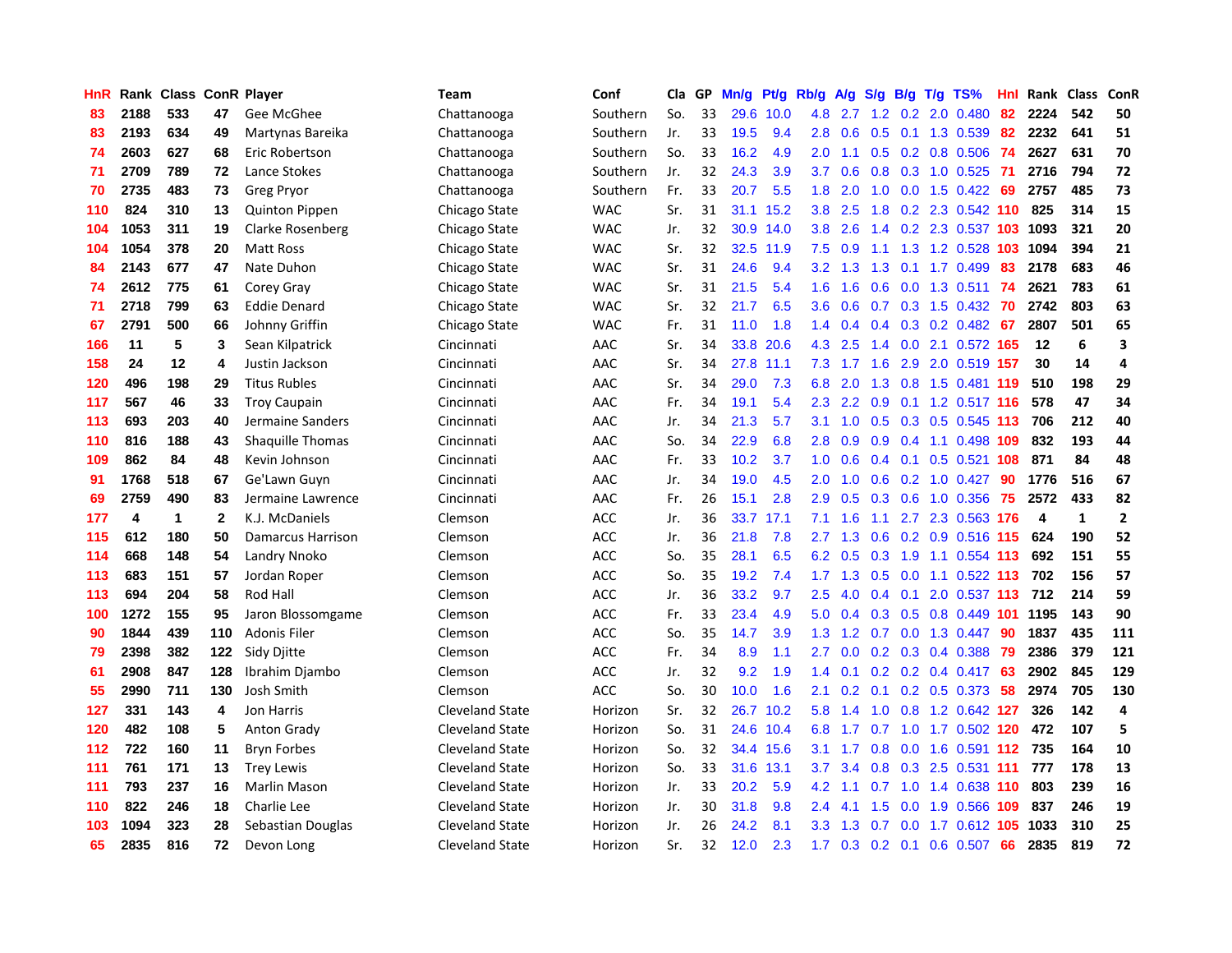| HnR |      | Rank Class ConR Player |         |                         | <b>Team</b>      | Conf             | Cla | GP | Mn/g | Pt/g      | Rb/g             | A/g       | S/g              | B/g | $T/g$ TS%                  | <b>Hnl</b> | Rank | Class | ConR                    |
|-----|------|------------------------|---------|-------------------------|------------------|------------------|-----|----|------|-----------|------------------|-----------|------------------|-----|----------------------------|------------|------|-------|-------------------------|
| 114 | 645  | 189                    | 6       | <b>Warren Gillis</b>    | Coastal Carolina | <b>Big South</b> | Jr. | 34 | 32.8 | 14.7      | 3.5              | 3.1       | 1.6              | 0.1 | 2.8 0.568 114              |            | 661  | 199   | 6                       |
| 104 | 1045 | 243                    | 10      | <b>Badou Diagne</b>     | Coastal Carolina | <b>Big South</b> | So. | 32 | 22.6 | 8.0       | 6.5              | 0.8       | 0.5              |     | 0.7 1.5 0.608 105 1021     |            |      | 232   | 10                      |
| 100 | 1232 | 365                    | 16      | <b>Josh Cameron</b>     | Coastal Carolina | <b>Big South</b> | Jr. | 34 | 27.8 | 13.8      | 2.5              | 2.5       |                  |     | 1.0 0.2 2.7 0.519 100 1238 |            |      | 366   | 16                      |
| 100 | 1263 | 154                    | 19      | Elijah Wilson           | Coastal Carolina | <b>Big South</b> | Fr. | 34 | 32.6 | 15.8      | 4.1              | 0.9       | 0.9              |     | $0.2$ 1.4 $0.511$          | 99         | 1269 | 151   | 20                      |
| 94  | 1555 | 204                    | 30      | Colton Ray-St Cyr       | Coastal Carolina | <b>Big South</b> | Fr. | 28 | 12.2 | 3.9       | 2.0              | 0.8       | 0.4              |     | 0.3 0.8 0.568              | -94        | 1557 | 201   | 29                      |
| 90  | 1848 | 440                    | 45      | Michel Enanga           | Coastal Carolina | <b>Big South</b> | So. | 34 | 21.4 | 5.1       | 5.2              | 1.0       | 0.9              |     | $0.5$ 1.5 0.485            | -89        | 1861 | 445   | 45                      |
| 84  | 2134 | 673                    | 62      | El Hadji Ndieguene      | Coastal Carolina | <b>Big South</b> | Sr. | 32 | 24.2 | 4.4       | 6.8              | 0.6       | 0.3              |     | 0.3 1.2 0.470              | 85         | 2087 | 657   | 58                      |
| 71  | 2707 | 647                    | 87      | Uros Ljeskovic          | Coastal Carolina | <b>Big South</b> | So. | 32 | 11.9 | 3.3       | 2.7              | 0.1       | 0.3              |     | $0.1$ 1.0 $0.512$          | -71        | 2705 | 646   | 86                      |
| 64  | 2863 | 820                    | 95      | Eric Smith              | Coastal Carolina | <b>Big South</b> | Sr. | 33 | 11.6 | 2.5       | 0.8              | 0.7       | 0.4              |     | $0.0$ 0.6 0.443            | 64         | 2875 | 824   | 97                      |
| 118 | 530  | 121                    | 7       | <b>Austin Tillotson</b> | Colgate          | Patriot          | So. | 30 | 34.0 | 13.3      | 2.7              | 4.4       | 1.1              |     | 0.0 2.1 0.675 118          |            | 526  | 120   | $\overline{\mathbf{z}}$ |
| 107 | 919  | 271                    | 20      | Ethan Jacobs            | Colgate          | Patriot          | Jr. | 31 |      | 22.7 11.5 |                  | 4.3 0.7   |                  |     | 0.2 0.7 1.3 0.616 107      |            | 947  | 281   | 20                      |
| 103 | 1114 | 399                    | 25      | Murphy Burnatowski      | Colgate          | Patriot          | Sr. | 30 |      | 32.2 14.2 | 4.2              | 1.6       |                  |     | 1.4 0.4 1.6 0.535 103 1121 |            |      | 401   | 25                      |
| 94  | 1551 | 447                    | 38      | Damon Sherman-Newsome   | Colgate          | Patriot          | Jr. | 31 | 28.9 | 11.3      | 3.1              | 1.6       |                  |     | 0.4 0.3 1.5 0.596          | 94         | 1575 | 454   | 41                      |
| 93  | 1611 | 471                    | 41      | Luke Roh                | Colgate          | Patriot          | Jr. | 31 | 30.3 | 6.2       | 5.4              | 3.2       | 0.8              |     | $0.2$ 1.8 $0.571$          | 93         | 1637 | 479   | 45                      |
| 84  | 2139 | 675                    | 58      | Clayton Graham          | Colgate          | Patriot          | Sr. | 31 | 14.1 | 2.7       | 2.6              | 0.9       | 0.3              |     | 0.3 0.6 0.654              | -84        | 2163 | 681   | 58                      |
| 81  | 2324 | 675                    | 65      | Matt McMullen           | Colgate          | Patriot          | Jr. | 31 | 14.5 | 4.0       | 3.1              | 0.7       |                  |     | $0.2$ $0.3$ $0.8$ $0.468$  | -80        | 2356 | 689   | 64                      |
| 62  | 2900 | 831                    | 83      | Chad Johnson            | Colgate          | Patriot          | Sr. | 27 | 12.6 | 2.7       | 1.3              | 0.8       | 0.2 <sub>0</sub> |     | $0.0$ 0.7 0.511            | 63         | 2884 | 828   | 81                      |
| 152 | 41   | 10                     | 6       | <b>Josh Scott</b>       | Colorado         | Pac 12           | So. | 35 | 31.6 | 14.1      | 8.4              | 0.6       | 0.8              |     | 1.1 1.5 0.588 149          |            | 61   | 17    | $\overline{\mathbf{z}}$ |
| 138 | 147  | 37                     | 17      | Spencer Dinwiddie       | Colorado         | Pac 12           | Jr. | 17 |      | 31.1 14.7 | 3.1              | 3.8       |                  |     | 1.5 0.2 1.8 0.656 165      |            | 14   | 6     | $\overline{\mathbf{2}}$ |
| 125 | 370  | 107                    | 29      | Askia Booker            | Colorado         | Pac 12           | Jr. | 35 | 30.5 | 13.7      | 3.7              | 3.3       |                  |     | 1.3 0.1 2.5 0.485 122      |            | 431  | 128   | 33                      |
| 117 | 558  | 124                    | 40      | Xavier Johnson          | Colorado         | Pac 12           | So. | 33 | 30.1 | 12.0      | 5.9              | 0.8       |                  |     | 0.8 0.3 1.8 0.544 115      |            | 629  | 137   | 45                      |
| 111 | 773  | 73                     | 56      | <b>Wesley Gordon</b>    | Colorado         | Pac 12           | Fr. | 31 | 25.1 | 5.9       | 6.0              | 0.9       |                  |     | 0.4 1.3 1.6 0.513 109      |            | 839  | 80    | 56                      |
| 99  | 1302 | 300                    | 69      | Xavier Talton           | Colorado         | Pac 12           | So. | 35 | 20.7 | 4.9       | 2.2              | 1.6       | 0.6              |     | $0.2$ 1.3 0.523            | -97        | 1398 | 325   | 73                      |
| 96  | 1456 | 185                    | 72      | Jaron Hopkins           | Colorado         | Pac 12           | Fr. | 35 | 18.2 | 4.8       | 2.5              | 1.0       | 0.8              |     | $0.1$ 1.1 0.459            | 94         | 1566 | 204   | 77                      |
| 72  | 2665 | 461                    | 97      | <b>Dustin Thomas</b>    | Colorado         | Pac 12           | Fr. | 35 | 15.1 | 3.6       | 2.5              | 0.5       | 0.2              |     | $0.1$ 1.4 $0.462$          | -71        | 2728 | 480   | 98                      |
| 128 | 293  | 80                     | $12 \,$ | J.J. Avila              | Colorado State   | <b>MWC</b>       | Jr. | 32 | 33.4 | 16.6      | 7.4              | 3.3       | 1.1              |     | 0.5 2.4 0.537 127          |            | 305  | 80    | 12                      |
| 126 | 336  | 92                     | 14      | Daniel Bejarano         | Colorado State   | <b>MWC</b>       | Jr. | 32 | 33.8 | 16.3      | 8.3              | 3.3       |                  |     | 1.1 0.6 1.8 0.489 126      |            | 342  | 91    | 13                      |
| 97  | 1373 | 402                    | 52      | Jon Octeus              | Colorado State   | <b>MWC</b>       | Jr. | 32 | 33.6 | 13.4      | 4.7              | 2.3       |                  |     | 0.9 0.2 1.2 0.519 97       |            | 1384 | 406   | 52                      |
| 92  | 1722 | 404                    | 65      | Joe De Ciman            | Colorado State   | <b>MWC</b>       | So. | 32 | 25.5 | 8.6       | $2.5\,$          | 1.2       | 0.5              |     | $0.4$ 0.9 0.546            | -91        | 1724 | 402   | 63                      |
| 90  | 1837 | 602                    | 67      | <b>Gerson Santo</b>     | Colorado State   | <b>MWC</b>       | Sr. | 31 | 23.5 | 5.6       | 4.1              | 0.4       | 0.5              |     | $0.5$ 0.7 0.600            | 90         | 1815 | 600   | 67                      |
| 83  | 2211 | 636                    | 73      | <b>Marcus Holt</b>      | Colorado State   | <b>MWC</b>       | Jr. | 30 | 12.2 | 3.0       | 2.7              | 0.0       |                  |     | $0.2$ 0.7 0.4 0.552        | -83        | 2192 | 635   | 73                      |
| 80  | 2356 | 376                    | 78      | David Cohn              | Colorado State   | <b>MWC</b>       | Fr. | 31 | 15.0 | 3.9       | 1.2              | 0.9       | 0.4              |     | $0.0$ $0.5$ $0.558$        | 80         | 2344 | 371   | 78                      |
| 76  | 2569 | 434                    | 84      | <b>Carlton Hurst</b>    | Colorado State   | <b>MWC</b>       | Fr. | 30 | 16.4 | 4.2       | 2.2              | 0.8       | 0.2              |     | $0.2$ 0.8 0.500            | 76         | 2536 | 422   | 86                      |
| 131 | 224  | 60                     | 4       | Alex Rosenberg          | Columbia         | Ivy              | Jr. | 34 | 28.9 | 16.0      |                  | $3.7$ 1.3 | 0.7              |     | 0.1 1.6 0.611 131          |            | 237  | 62    | 4                       |
| 126 | 335  | 73                     | 6       | Maodo Lo                | Columbia         | Ivy              | So. | 34 | 32.2 | 14.7      | 3.8 <sub>2</sub> | 2.1       |                  |     | 1.2 0.3 2.0 0.614 126      |            | 347  | 77    | 6                       |
| 108 | 881  | 266                    | 19      | Cory Osetkowski         | Columbia         | Ivy              | Jr. | 33 | 23.9 | 7.5       | 3.9              | 1.8       |                  |     | 0.4 1.0 1.4 0.574 108      |            | 892  | 266   | 19                      |
| 105 | 1003 | 230                    | 22      | <b>Grant Mullins</b>    | Columbia         | Ivy              | So. | 24 | 31.0 | 11.7      | 2.9              | 2.4       | 0.7              |     | 0.2 1.8 0.582 106          |            | 959  | 220   | 21                      |
| 99  | 1312 | 303                    | 28      | <b>Isaac Cohen</b>      | Columbia         | Ivy              | So. | 34 | 27.8 | 3.5       | 5.2              | 3.0       | 0.6              |     | $0.0$ 1.6 $0.556$          | 98         | 1329 | 307   | 29                      |
| 93  | 1610 | 470                    | 39      | Meiko Lyles             | Columbia         | Ivv              | Jr. | 33 | 22.7 | 5.7       | 3.7              | 0.5       |                  |     | $0.6$ $0.2$ $0.9$ $0.577$  | 93         | 1596 | 468   | 39                      |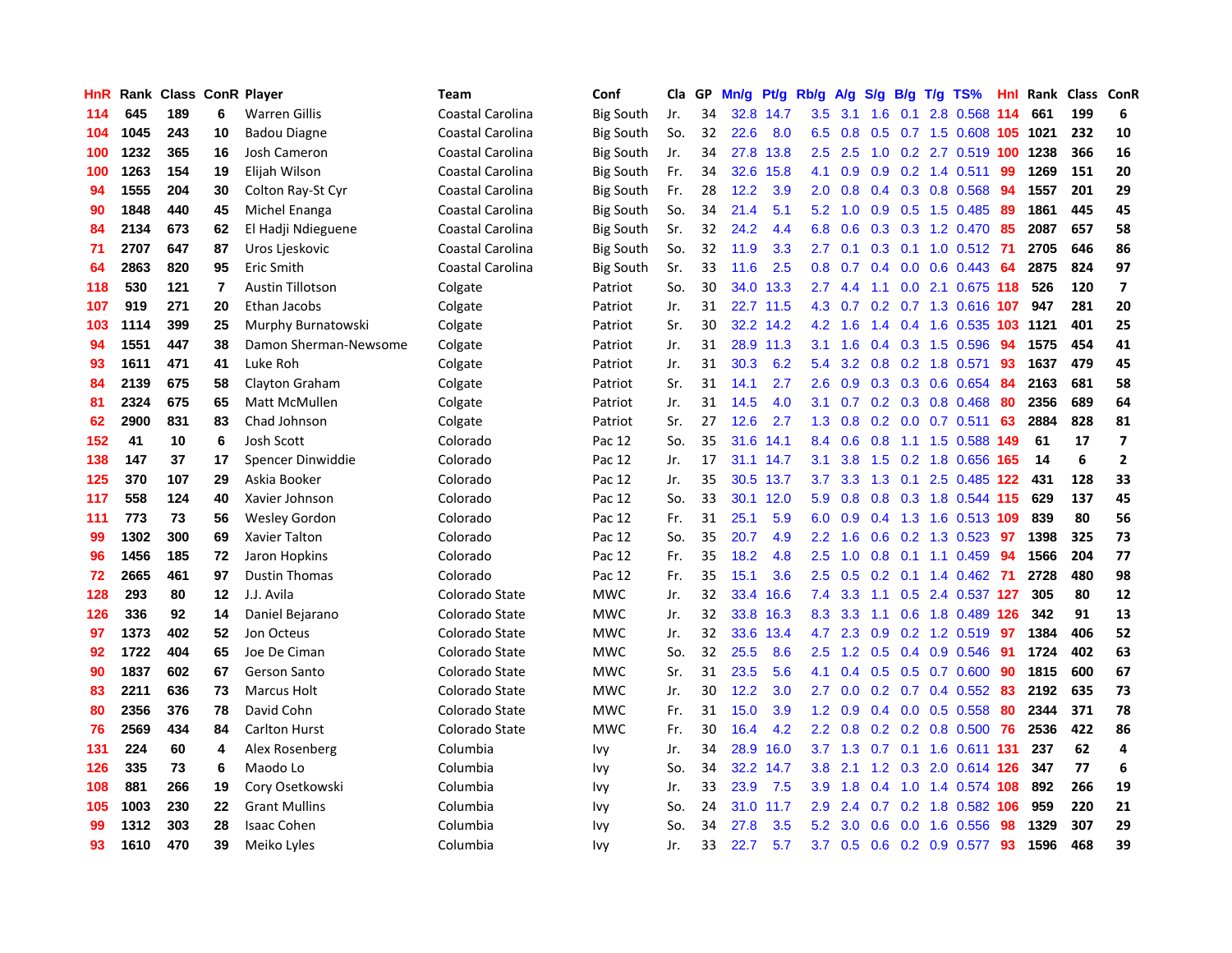| <b>HnR</b> |      | Rank Class ConR Player |     |                        | <b>Team</b>  | Conf            | <b>Cla</b> | GP | Mn/g | Pt/g | Rb/g             | A/g | S/g              |     | $B/g$ T/g TS%            | Hnl | Rank        | <b>Class</b>   | ConR         |
|------------|------|------------------------|-----|------------------------|--------------|-----------------|------------|----|------|------|------------------|-----|------------------|-----|--------------------------|-----|-------------|----------------|--------------|
| 91         | 1777 | 247                    | 44  | Luke Petrasek          | Columbia     | Ivy             | Fr.        | 34 | 18.7 | 5.3  | 3.2              | 0.9 | 0.2              |     | $0.7$ 1.2 0.503          | 90  | 1795        | 256            | 44           |
| 187        | 1    | 1                      | 1   | Shabazz Napier         | Connecticut  | AAC             | Sr.        | 40 | 35.1 | 18.0 | 5.9              | 4.9 |                  |     | 1.8 0.3 2.9 0.585 186    |     | $\mathbf 1$ | $\mathbf{1}$   | 1            |
| 138        | 143  | 35                     | 10  | <b>DeAndre Daniels</b> | Connecticut  | AAC             | Jr.        | 38 | 29.0 | 13.1 | 6.0              | 0.4 |                  |     | 0.7 1.4 1.5 0.557 138    |     | 147         | 38             | 10           |
| 132        | 216  | 56                     | 14  | Ryan Boatright         | Connecticut  | AAC             | Jr.        | 39 | 32.4 | 12.1 | 3.5              | 3.4 | 1.6              |     | 0.2 1.9 0.516 131        |     | 229         | 60             | 14           |
| 131        | 244  | 111                    | 16  | Niels Giffey           | Connecticut  | AAC             | Sr.        | 40 | 24.7 | 8.4  | 3.8 <sub>2</sub> | 0.8 | 0.7              |     | 0.5 0.9 0.683 130        |     | 249         | 112            | 17           |
| 127        | 321  | 25                     | 23  | Amida Brimah           | Connecticut  | AAC             | Fr.        | 40 | 16.2 | 4.1  | 3.0 <sub>2</sub> | 0.3 | 0.1              |     | 2.3 0.7 0.625 126        |     | 335         | 27             | 24           |
| 117        | 569  | 228                    | 34  | Lasan Kromah           | Connecticut  | AAC             | Sr.        | 40 | 22.4 | 6.1  | 2.7              | 1.2 |                  |     | 1.1 0.4 1.3 0.509        | 116 | 580         | 229            | 36           |
| 98         | 1363 | 316                    | 60  | Phillip Nolan          | Connecticut  | AAC             | So.        | 40 | 14.2 | 3.3  | $2.4^{\circ}$    | 0.2 | 0.2              |     | $0.5$ 0.6 0.568          | 97  | 1375        | 320            | 60           |
| 68         | 2771 | 665                    | 84  | Omar Calhoun           | Connecticut  | AAC             | So.        | 32 | 13.4 | 3.8  | 1.4              | 0.4 | 0.2              |     | $0.1$ 1.0 0.418          | -74 | 2618        | 629            | 83           |
| 100        | 1246 | 286                    | 20  | <b>Sterling Smith</b>  | Coppin State | <b>MEAC</b>     | So.        | 32 | 29.7 | 10.9 | 4.2              | 1.6 |                  |     | 1.2 0.4 1.2 0.560        | -99 | 1292        | 298            | 20           |
| 94         | 1579 | 458                    | 29  | <b>Taarig Cephas</b>   | Coppin State | <b>MEAC</b>     | Jr.        | 32 | 27.1 | 9.3  | 3.0              | 4.1 |                  |     | 1.1 0.0 2.8 0.518 93     |     | 1645        | 483            | 31           |
| 93         | 1609 | 469                    | 30  | Daguan Brickhouse      | Coppin State | <b>MEAC</b>     | Jr.        | 30 | 19.6 | 6.8  | $2.2^{\circ}$    | 2.4 | 0.9 <sup>°</sup> |     | $0.0$ 1.0 0.483          | -93 | 1614        | 473            | 28           |
| 92         | 1723 | 581                    | 37  | Michael Murray         | Coppin State | <b>MEAC</b>     | Sr.        | 28 | 35.0 | 14.6 | 6.9              | 1.1 | 1.1              |     | $0.6$ 2.0 0.483          | 92  | 1694        | 575            | 35           |
| 84         | 2135 | 626                    | 50  | Arnold Fripp           | Coppin State | <b>MEAC</b>     | Jr.        | 31 | 19.6 | 7.0  | 3.8              | 0.3 | 0.3              |     | 0.5 0.8 0.513 83         |     | 2182        | 632            | 53           |
| 84         | 2137 | 674                    | 51  | Andre Armstrong        | Coppin State | <b>MEAC</b>     | Sr.        | 28 | 23.0 | 11.8 | 1.5              | 0.7 | 0.5              |     | $0.0$ 1.0 $0.506$        | 83  | 2179        | 684            | 52           |
| 79         | 2405 | 705                    | 63  | Dallas Gary            | Coppin State | <b>MEAC</b>     | Jr.        | 30 | 16.2 | 5.9  | 2.6              | 0.7 | 0.3              |     | $0.0$ 1.2 0.528          | 78  | 2429        | 709            | 67           |
| 68         | 2784 | 808                    | 96  | <b>Charles leans</b>   | Coppin State | <b>MEAC</b>     | Sr.        | 26 | 11.2 | 2.9  | 1.8              | 0.4 | 0.2              |     | 0.2 0.5 0.510            | 68  | 2782        | 811            | 97           |
| 67         | 2807 | 812                    | 98  | Brandon St. Louis      | Coppin State | <b>MEAC</b>     | Jr.        | 24 | 19.6 | 2.8  | 4.5              | 0.4 | 0.5              |     | $0.4$ 0.9 0.430          | 70  | 2743        | 798            | 92           |
| 49         | 3038 | 596                    | 115 | Jerimyjah Batts        | Coppin State | <b>MEAC</b>     | Fr.        | 29 | 10.9 | 1.9  | 1.8              | 0.1 |                  |     | $0.2$ 0.2 0.4 0.458      | -50 | 3038        | 595            | 114          |
| 97         | 1407 | 328                    | 32  | Nolan Cressler         | Cornell      | Ivy             | So.        | 28 | 32.6 | 16.8 | 4.2              | 1.6 |                  |     | $0.5$ 0.1 2.1 0.519      | 96  | 1442        | 336            | 32           |
| 89         | 1867 | 548                    | 47  | Devin Cherry           | Cornell      | Ivy             | Jr.        | 28 | 32.4 | 12.3 | 4.3              | 3.5 | 0.8              |     | 0.2 3.0 0.494            | 88  | 1902        | 557            | 47           |
| 82         | 2254 | 705                    | 53  | Dwight Tarwater        | Cornell      | Ivy             | Sr.        | 28 | 26.1 | 7.1  | 5.5              | 1.0 | 0.3              |     | 0.5 0.8 0.477            | -81 | 2276        | 713            | 53           |
| 78         | 2444 | 401                    | 54  | <b>Robert Hatter</b>   | Cornell      | Ivy             | Fr.        | 20 | 19.9 | 9.0  | 1.6              | 2.1 | 0.3              | 0.1 | 2.0 0.485                | 78  | 2455        | 400            | 55           |
| 76         | 2571 | 436                    | 57  | David Onuorah          | Cornell      | Ivy             | Fr.        | 28 | 18.4 | 3.1  | 3.8 <sub>2</sub> | 0.3 | 0.5              |     | $1.0 \t0.9 \t0.527$      | 75  | 2589        | 439            | 58           |
| 71         | 2702 | 476                    | 62  | Darryl Smith           | Cornell      | Ivy             | Fr.        | 28 | 19.6 | 5.0  | $2.3^{\circ}$    | 0.8 | 0.6              |     | 0.3 1.2 0.507            | -71 | 2726        | 479            | 63           |
| 67         | 2794 | 812                    | 65  | Jake Matthews          | Cornell      | Ivy             | Sr.        | 25 | 17.3 | 4.2  | 1.0 <sub>1</sub> | 0.7 | 0.8              |     | $0.0$ 0.6 0.484          | -68 | 2796        | 814            | 65           |
| 49         | 3041 | 878                    | 69  | Dave LaMore            | Cornell      | Ivy             | Jr.        | 23 | 10.1 | 1.7  | 1.6              |     |                  |     | 0.2 0.1 0.1 0.4 0.452 50 |     | 3037        | 877            | 70           |
| 48         | 3042 | 850                    | 70  | Dominick Scelfo        | Cornell      | Ivy             | Sr.        | 23 | 15.0 | 2.7  | 0.8              | 1.0 |                  |     | 0.3 0.0 0.3 0.358 51     |     | 3026        | 847            | 68           |
| 177        | 3    | $\mathbf{2}$           | 1   | Doug McDermott         | Creighton    | <b>Big East</b> | Sr.        | 35 | 33.7 | 26.7 | 7.0              | 1.6 | 0.2              |     | 0.1 1.8 0.640 177        |     | 3           | $\overline{2}$ | $\mathbf{1}$ |
| 124        | 396  | 114                    | 18  | Devin Brooks           | Creighton    | <b>Big East</b> | Jr.        | 34 | 16.6 | 6.5  | 3.6              | 2.8 | 0.7              |     | 0.1 1.8 0.518 124        |     | 396         | 114            | 18           |
| 119        | 508  | 157                    | 27  | Will Artino            | Creighton    | <b>Big East</b> | Jr.        | 35 | 13.1 | 5.5  | 3.3              | 0.2 | 0.3              |     | 0.3 0.7 0.645 119        |     | 519         | 161            | 27           |
| 116        | 590  | 238                    | 29  | Ethan Wragge           | Creighton    | <b>Big East</b> | Sr.        | 35 | 27.0 | 10.4 | 3.9              | 0.8 | 0.4              | 0.1 | 0.6 0.699 116            |     | 598         | 237            | 29           |
| 116        | 595  | 177                    | 30  | Austin Chatman         | Creighton    | <b>Big East</b> | Jr.        | 35 | 30.3 | 8.1  | $3.4^{\circ}$    | 4.4 | 0.5              |     | $0.0$ 1.7 $0.550$ 116    |     | 603         | 185            | 30           |
| 115        | 634  | 255                    | 33  | Jahenns Manigat        | Creighton    | <b>Big East</b> | Sr.        | 35 | 28.4 | 7.0  | 2.8              | 2.9 | 1.0              |     | $0.0$ 0.7 0.609 114      |     | 648         | 258            | 35           |
| 114        | 670  | 269                    | 37  | <b>Grant Gibbs</b>     | Creighton    | <b>Big East</b> | Sr.        | 29 | 26.1 | 7.2  | 3.3 <sub>2</sub> | 3.9 | 0.6              |     | 0.4 1.9 0.625 115        |     | 626         | 248            | 32           |
| 89         | 1903 | 562                    | 76  | Avery Dingman          | Creighton    | <b>Big East</b> | Jr.        | 35 | 14.3 | 3.2  | 2.3              | 0.8 | 0.3              |     | $0.1$ 0.6 0.541          | 88  | 1904        | 558            | 77           |
| 88         | 1913 | 274                    | 77  | Isaiah Zierden         | Creighton    | Big East        | Fr.        | 28 | 10.9 | 3.2  | 0.8              | 0.9 | 0.1              |     | $0.0$ 0.1 0.514 90       |     | 1782        | 251            | 76           |
| 109        | 838  | 249                    | 18  | Gabas Maldunas         | Dartmouth    | Ivy             | Jr.        | 15 | 25.7 | 11.2 | 8.5              | 2.2 | 0.6              | 2.0 | 2.4 0.523 124            |     | 380         | 109            | 8            |
| 99         | 1323 | 308                    | 29  | Malik Gill             | Dartmouth    | Ivy             | So.        | 20 | 13.7 | 4.5  | 1.5              | 2.3 | 1.6              |     | $0.1$ 1.5 0.473          | 99  | 1267        | 293            | 28           |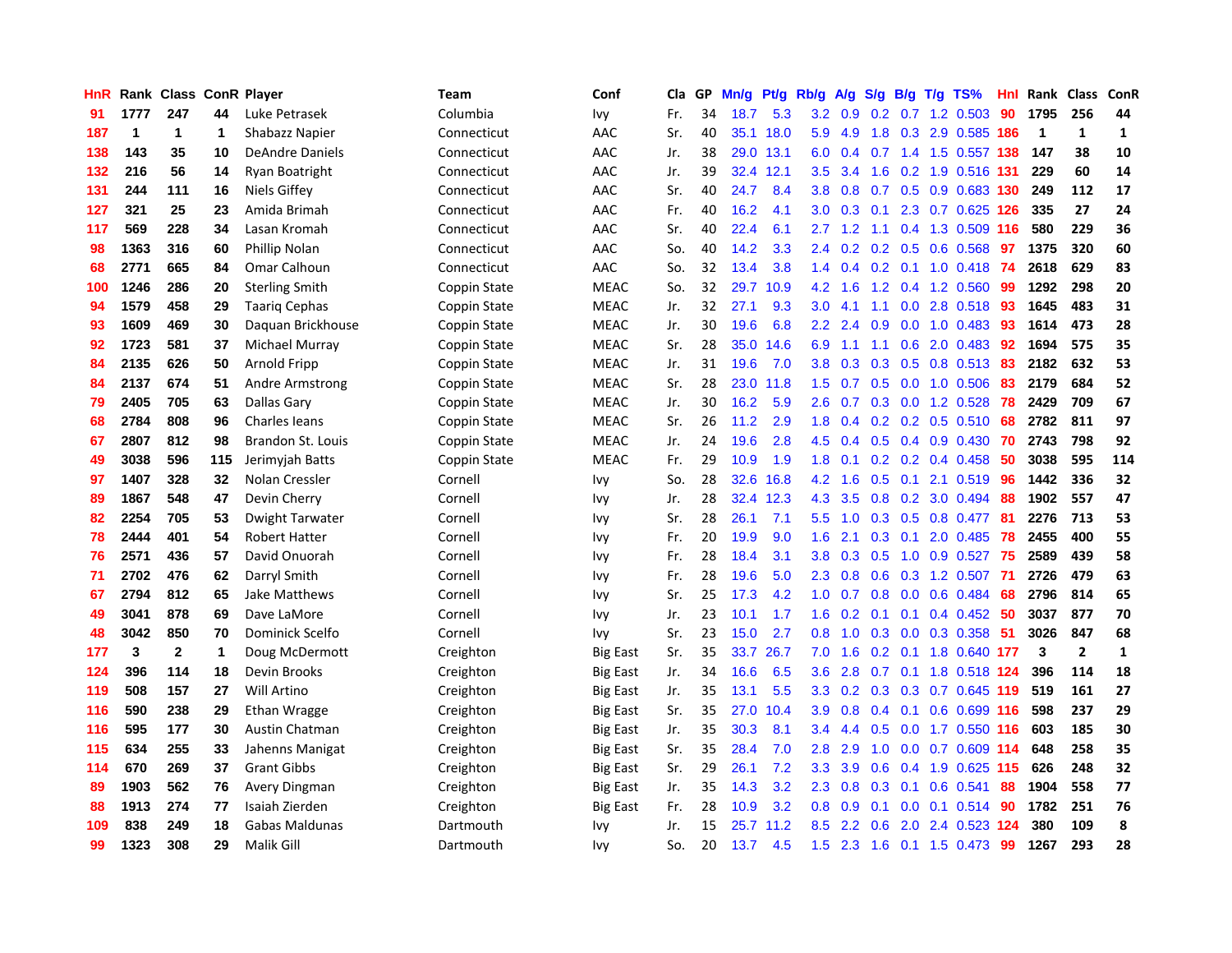| HnR |      | Rank Class ConR Player |    |                          | Team           | Conf        | Cla | GP | Mn/g | Pt/g      | Rb/g             | A/g | S/g              | B/g | $T/g$ TS%                  | Hnl | Rank | <b>Class</b> | ConR                     |
|-----|------|------------------------|----|--------------------------|----------------|-------------|-----|----|------|-----------|------------------|-----|------------------|-----|----------------------------|-----|------|--------------|--------------------------|
| 98  | 1361 | 315                    | 30 | Alex Mitola              | Dartmouth      | Ivy         | So. | 28 | 31.6 | 11.8      | $2.5^{\circ}$    | 2.7 | 0.6              | 0.0 | 1.6 0.581                  | 96  | 1444 | 338          | 33                       |
| 96  | 1436 | 335                    | 35 | Connor Boehm             | Dartmouth      | Ivy         | So. | 28 | 27.2 | 10.9      | 5.6              | 1.0 | 0.5              |     | 0.0 1.8 0.560              | -95 | 1518 | 357          | 37                       |
| 92  | 1672 | 391                    | 40 | <b>Brandon McDonnell</b> | Dartmouth      | Ivy         | So. | 27 | 13.9 | 3.9       | $2.7^{\circ}$    | 0.5 |                  |     | $0.3$ 0.7 0.7 0.561        | -91 | 1761 | 415          | 42                       |
| 92  | 1701 | 496                    | 41 | John Golden              | Dartmouth      | Ivy         | Jr. | 28 | 29.3 | 8.7       | 4.1              | 1.8 | 0.8 <sub>0</sub> |     | $0.3$ 1.2 0.517            | 90  | 1788 | 519          | 43                       |
| 88  | 1921 | 461                    | 49 | Kevin Crescenzi          | Dartmouth      | <b>Ivy</b>  | So. | 27 | 17.6 | 5.2       | 2.6              | 0.9 | 0.8              |     | $0.1$ 0.7 0.507            | 87  | 1992 | 482          | 50                       |
| 86  | 2037 | 646                    | 51 | <b>Tyler Melville</b>    | Dartmouth      | Ivy         | Sr. | 28 | 23.2 | 8.5       | 1.8              | 1.3 | 0.6              |     | 0.3 1.4 0.502              | -84 | 2103 | 664          | 51                       |
| 76  | 2562 | 616                    | 56 | Matt Rennie              | Dartmouth      | Ivy         | So. | 25 | 11.6 | 2.0       | 2.6              | 0.5 | 0.3              |     | $0.2$ 0.4 0.450            | 75  | 2583 | 618          | 57                       |
| 144 | 94   | 39                     | 1  | De'Mon Brooks            | Davidson       | Southern    | Sr. | 27 | 26.8 | 19.0      | 7.1              | 1.4 | 0.7              |     | 0.8 2.2 0.644 152          |     | 44   | 21           | $\mathbf{1}$             |
| 117 | 556  | 168                    | 7  | Tyler Kalinoski          | Davidson       | Southern    | Jr. | 33 | 33.8 | 11.0      | 5.0              | 3.4 | 1.3              |     | 0.3 1.4 0.630 116          |     | 604  | 186          | 8                        |
| 110 | 823  | 189                    | 11 | Jordan Barham            | Davidson       | Southern    | So. | 33 | 12.5 | 5.8       | 3.0 <sub>2</sub> | 0.2 | $0.4^{\circ}$    |     | $0.1$ 0.5 0.610 108        |     | 878  | 199          | 12                       |
| 103 | 1095 | 252                    | 13 | <b>Brian Sullivan</b>    | Davidson       | Southern    | So. | 33 | 31.1 | 12.9      | 2.3              | 2.1 |                  |     | 0.8 0.0 1.3 0.546 102 1154 |     |      | 264          | 13                       |
| 103 | 1121 | 402                    | 14 | <b>Tom Droney</b>        | Davidson       | Southern    | Sr. | 32 | 30.8 | 10.2      | 3.7              | 3.3 | 0.7              |     | 0.1 2.2 0.579 102 1166     |     |      | 418          | 14                       |
| 99  | 1316 | 161                    | 19 | <b>Jack Gibbs</b>        | Davidson       | Southern    | Fr. | 32 | 20.2 | 6.8       | 1.9              | 2.1 | 0.8              |     | 0.0 1.3 0.524              | -97 | 1362 | 167          | 20                       |
| 96  | 1431 | 500                    | 22 | Chris Czerapowicz        | Davidson       | Southern    | Sr. | 33 | 25.3 | 8.8       | 4.3              | 0.7 | 0.5              |     | $0.3$ 0.9 0.497            | 95  | 1497 | 523          | 25                       |
| 94  | 1582 | 368                    | 28 | Jake Belford             | Davidson       | Southern    | So. | 25 | 15.4 | 6.0       | 2.2              | 0.4 | 0.3              |     | $0.1$ 1.2 0.677            | 94  | 1565 | 368          | 28                       |
| 56  | 2977 | 564                    | 92 | Andrew McAuliffe         | Davidson       | Southern    | Fr. | 31 | 9.9  | 2.3       | 1.5              | 0.4 | 0.1              | 0.1 | 0.8 0.483                  | -56 | 2990 | 568          | 92                       |
| 151 | 49   | 21                     | 1  | Devin Oliver             | Dayton         | $A-10$      | Sr. | 37 | 29.9 | 11.9      | 7.4              | 2.3 | 0.9              |     | 0.3 1.4 0.589 150          |     | 50   | 22           | $\mathbf{2}$             |
| 136 | 159  | 37                     | 11 | Dyshawn Pierre           | Dayton         | $A-10$      | So. | 37 | 26.8 | 11.2      | 5.5              | 1.6 | 0.5              |     | 0.4 1.6 0.565 136          |     | 165  | 38           | 12                       |
| 131 | 225  | 61                     | 17 | Jordan Sibert            | Dayton         | $A-10$      | Jr. | 37 |      | 26.1 12.2 | 2.3              | 1.5 | 0.8              |     | 0.1 1.2 0.601 131          |     | 226  | 59           | 17                       |
| 124 | 390  | 163                    | 24 | Vee Sanford              | Dayton         | $A-10$      | Sr. | 37 | 21.6 | 9.6       | 2.7              | 1.8 |                  |     | 0.7 0.3 1.4 0.510 124      |     | 392  | 166          | 23                       |
| 116 | 588  | 237                    | 40 | Matt Kavanaugh           | Dayton         | A-10        | Sr. | 33 | 16.9 | 5.7       | 3.5              | 0.8 | 0.4              |     | $0.4$ 1.0 0.555 116        |     | 577  | 227          | 38                       |
| 110 | 814  | 187                    | 55 | Khari Price              | Dayton         | $A-10$      | So. | 37 | 22.4 | 6.2       | 1.4              | 1.8 | 0.6              |     | $0.1$ 1.1 0.590 110        |     | 812  | 189          | 55                       |
| 105 | 1013 | 233                    | 63 | Jalen Robinson           | Dayton         | $A-10$      | So. | 36 | 12.7 | 4.3       | 2.8              | 0.3 | 0.3              |     | 0.4 0.9 0.483 105 1005     |     |      | 226          | 61                       |
| 98  | 1362 | 173                    | 74 | Scoochie Smith           | Dayton         | $A-10$      | Fr. | 37 | 17.3 | 3.6       | 1.3              | 2.0 | 0.7              |     | $0.1$ 1.1 $0.429$          | 98  | 1351 | 165          | 74                       |
| 93  | 1614 | 372                    | 78 | Devon Scott              | Dayton         | $A-10$      | So. | 35 | 12.6 | 3.4       | 2.7              | 0.4 | 0.2              |     | $0.3$ 1.1 0.575            | 94  | 1559 | 367          | 79                       |
| 84  | 2147 | 323                    | 98 | Kendall Pollard          | Dayton         | $A-10$      | Fr. | 37 | 8.5  | 2.2       | 1.3              | 0.2 | 0.3              |     | $0.3$ 0.6 0.488            | -84 | 2138 | 322          | 98                       |
| 131 | 227  | 102                    | 4  | Davon Usher              | Delaware       | Colonial    | Sr. | 35 | 36.6 | 19.4      | 6.1              | 1.8 |                  |     | 1.8 0.4 2.0 0.577 128      |     | 285  | 124          | 6                        |
| 130 | 249  | 68                     | 5  | Jarvis Threatt           | Delaware       | Colonial    | Jr. | 26 | 37.1 | 18.0      | 5.8              | 5.4 | 2.5              |     | 0.2 2.5 0.502 139          |     | 132  | 35           | 3                        |
| 117 | 547  | 216                    | 6  | Devon Saddler            | Delaware       | Colonial    | Sr. | 28 | 37.0 | 19.7      | 4.3              | 3.6 | 0.9              |     | 0.3 2.2 0.530 119          |     | 512  | 199          | $\overline{\phantom{a}}$ |
| 111 | 759  | 293                    | 12 | Carl Baptiste            | Delaware       | Colonial    | Sr. | 35 | 27.6 | 11.1      | 7.9              | 0.4 | 0.3 <sub>0</sub> |     | 1.4 1.6 0.592 109          |     | 857  | 329          | 15                       |
| 104 | 1042 | 308                    | 19 | Kyle Anderson            | Delaware       | Colonial    | Jr. | 35 | 34.7 | 11.0      | 3.7              | 0.9 | 0.8              |     | 0.3 0.8 0.551 102 1147     |     |      | 341          | 20                       |
| 92  | 1724 | 405                    | 41 | <b>Marvin King-Davis</b> | Delaware       | Colonial    | So. | 27 | 16.3 | 5.1       | 3.7              | 0.1 | 0.1              |     | 0.8 0.5 0.531              | 91  | 1733 | 403          | 41                       |
| 69  | 2757 | 489                    | 69 | Devonne Pinkard          | Delaware       | Colonial    | Fr. | 34 | 17.7 | 2.4       | 2.2              | 0.5 | 0.3              |     | $0.2$ 0.4 0.432            | -68 | 2784 | 495          | 71                       |
| 54  | 3000 | 577                    | 75 | Cazmon Hayes             | Delaware       | Colonial    | Fr. | 32 | 9.8  | 2.0       | 1.1              | 0.2 | 0.1              | 0.1 | $0.3$ 0.463                | 54  | 3009 | 580          | 75                       |
| 112 | 736  | 223                    | 12 | <b>Kendall Gray</b>      | Delaware State | <b>MEAC</b> | Jr. | 30 | 32.1 | 11.5      | 7.9              | 0.8 | 0.4              |     | 2.7 1.6 0.595 111          |     | 760  | 227          | 12                       |
| 93  | 1658 | 482                    | 32 | <b>Tyshawn Bell</b>      | Delaware State | <b>MEAC</b> | Jr. | 29 | 28.6 | 12.1      | 3.9              | 0.9 | 1.0              |     | $0.3$ 1.4 0.564            | 93  | 1646 | 484          | 32                       |
| 88  | 1915 | 621                    | 43 | Casey Walker             | Delaware State | <b>MEAC</b> | Sr. | 30 | 30.1 | 12.6      | 3.8              | 1.0 | 0.6              |     | 0.3 0.9 0.501              | 88  | 1931 | 620          | 43                       |
| 81  | 2281 | 364                    | 57 | DeAndre Haywood          | Delaware State | <b>MEAC</b> | Fr. | 27 | 14.0 | 6.2       | 1.7 <sub>2</sub> | 0.7 | 0.5              |     | $0.0$ 1.0 $0.488$          | -81 | 2297 | 366          | 58                       |
| 81  | 2315 | 670                    | 59 | Kendal Williams          | Delaware State | <b>MEAC</b> | Jr. | 30 | 27.3 | 8.2       | 2.3              | 2.8 |                  |     | 0.7 0.0 1.6 0.503          | 80  | 2334 | 676          | 60                       |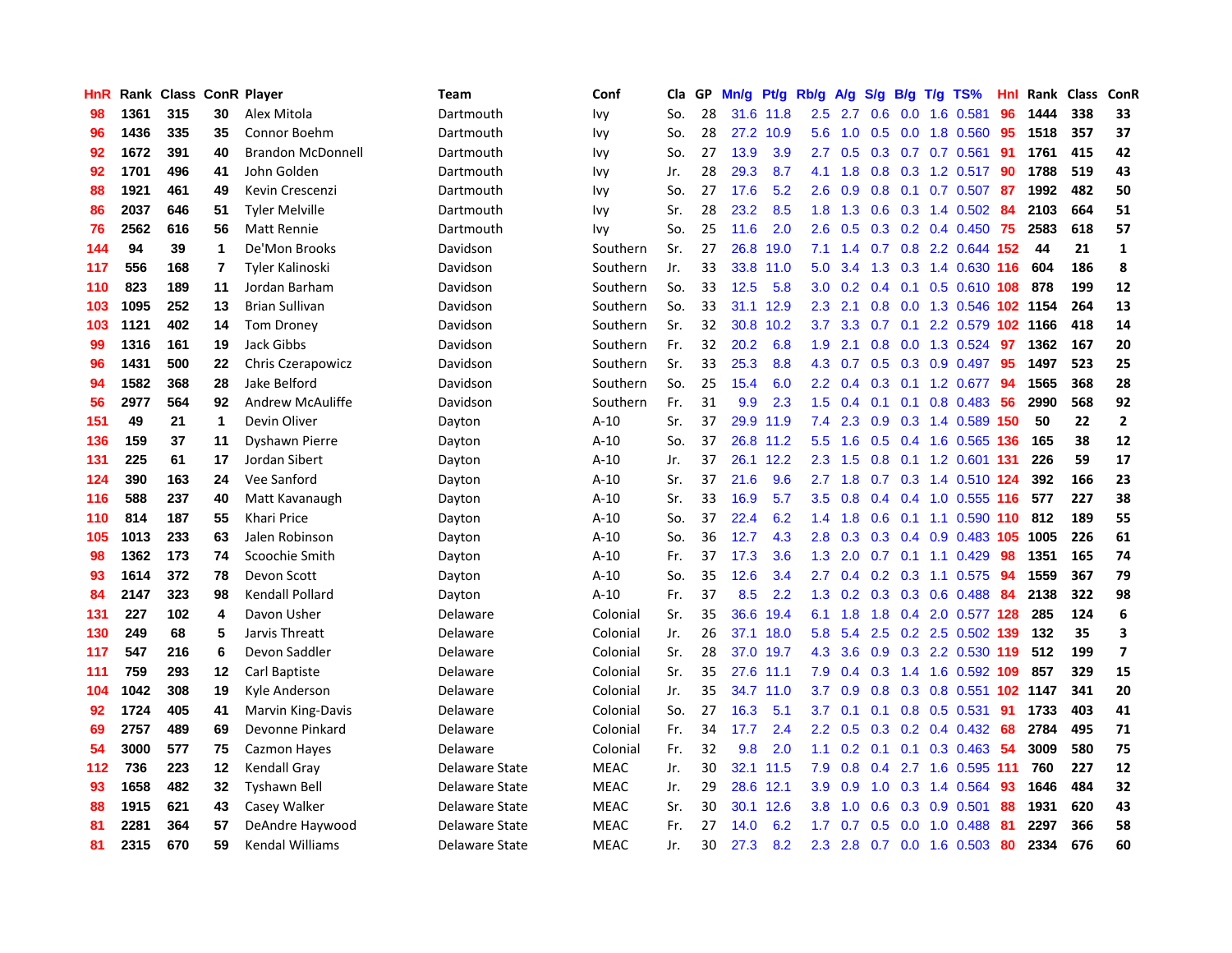| <b>HnR</b> |      | Rank Class ConR Player |              |                         | <b>Team</b>    | Conf            | Cla | GP | Mn/g | Pt/g | Rb/g             | A/g | S/g              | B/g | $T/g$ TS%                 | Hnl | Rank | <b>Class</b> | ConR           |
|------------|------|------------------------|--------------|-------------------------|----------------|-----------------|-----|----|------|------|------------------|-----|------------------|-----|---------------------------|-----|------|--------------|----------------|
| 71         | 2717 | 798                    | 90           | <b>Albert Thomas</b>    | Delaware State | <b>MEAC</b>     | Sr. | 28 | 26.0 | 3.8  | 2.3              | 2.5 | 0.6              | 0.0 | 1.5 0.433                 | 72  | 2698 | 796          | 87             |
| 64         | 2849 | 826                    | 100          | <b>Charles Burley</b>   | Delaware State | <b>MEAC</b>     | Jr. | 30 | 13.7 | 1.2  | 1.5              | 2.3 | 0.5              |     | 0.0 1.5 0.422 64          |     | 2871 | 834          | 100            |
| 49         | 3036 | 717                    | 114          | Jason Owens             | Delaware State | <b>MEAC</b>     | So. | 28 | 9.3  | 2.0  | $2.2\phantom{0}$ | 0.2 |                  |     | 0.2 0.1 0.6 0.381         | -49 | 3040 | 718          | 115            |
| 47         | 3051 | 720                    | 118          | Nick Doyle              | Delaware State | MEAC            | So. | 27 | 10.0 | 2.4  | 0.8 <sub>0</sub> | 0.9 |                  |     | $0.1$ 0.0 0.7 0.395       | 48  | 3052 | 721          | 117            |
| 128        | 307  | 132                    | $\mathbf{2}$ | Chris Udofia            | Denver         | Summit          | Sr. | 31 | 34.4 | 12.3 | 5.4              | 3.9 | 1.5              |     | 2.3 1.8 0.536 127         |     | 324  | 141          | $\overline{2}$ |
| 111        | 779  | 230                    | 12           | <b>Brett Olson</b>      | Denver         | Summit          | Jr. | 31 | 36.8 | 14.5 | 3.4              | 3.5 | 1.1              | 0.1 | 2.0 0.635 110             |     | 792  | 234          | 12             |
| 100        | 1247 | 370                    | 22           | Cam Griffin             | Denver         | Summit          | Jr. | 31 | 28.8 | 8.5  | 5.8              | 2.0 | $1.4^{\circ}$    |     | 0.3 1.6 0.546 100         |     | 1264 | 377          | 23             |
| 98         | 1364 | 317                    | 30           | Nate Engesser           | Denver         | Summit          | So. | 29 | 13.2 | 4.8  | 0.9              | 1.0 | 0.2 <sub>0</sub> |     | $0.0$ $0.5$ $0.626$       | 97  | 1383 | 322          | 30             |
| 95         | 1505 | 354                    | 35           | Marcus Byrd             | Denver         | Summit          | So. | 30 | 24.0 | 7.9  | 2.6              | 1.0 | 0.7              |     | 0.3 0.8 0.623             | 95  | 1512 | 354          | 35             |
| 95         | 1513 | 356                    | 36           | Jalen Love              | Denver         | Summit          | So. | 31 | 32.0 | 9.1  | 2.4              | 1.7 | 1.1              |     | 0.1 1.2 0.510 94          |     | 1526 | 358          | 36             |
| 92         | 1709 | 401                    | 40           | <b>Bryant Rucker</b>    | Denver         | Summit          | So. | 30 | 21.9 | 6.7  | 1.9              |     |                  |     | 1.2 0.7 0.0 0.8 0.626 92  |     | 1714 | 398          | 41             |
| 125        | 361  | 154                    | 15           | <b>Brandon Young</b>    | DePaul         | <b>Big East</b> | Sr. | 32 | 34.8 | 16.3 | 4.2              | 3.5 | 1.8              |     | 0.3 3.1 0.509 123         |     | 416  | 172          | 20             |
| 121        | 451  | 178                    | 24           | <b>Cleveland Melvin</b> | DePaul         | Big East        | Sr. | 20 | 32.6 | 16.7 | 6.4              | 1.0 | 0.6              |     | 1.6 1.8 0.550 135         |     | 169  | 78           | 9              |
| 105        | 1005 | 109                    | 61           | Billy Garrett Jr.       | DePaul         | <b>Big East</b> | Fr. | 31 | 29.4 | 12.4 | 2.4              | 3.0 | 0.9              | 0.1 | 2.2 0.515 103 1096        |     |      | 128          | 63             |
| 98         | 1325 | 390                    | 68           | <b>Charles McKinney</b> | DePaul         | <b>Big East</b> | Jr. | 28 | 16.7 | 3.9  | 1.9              | 1.1 | 1.0              |     | 0.4 1.0 0.560             | 96  | 1441 | 421          | 68             |
| 98         | 1370 | 477                    | 69           | Sandi Marcius           | DePaul         | <b>Big East</b> | Sr. | 33 | 18.6 | 4.8  | 4.6              | 0.2 | 0.3              |     | 1.0 1.3 0.602             | 95  | 1501 | 524          | 69             |
| 95         | 1516 | 357                    | 71           | Durrell McDonald        | DePaul         | <b>Big East</b> | So. | 33 | 19.6 | 5.4  | 1.8              | 1.2 | 1.1              | 0.1 | $0.9$ $0.510$             | -92 | 1659 | 386          | 74             |
| 93         | 1613 | 215                    | 74           | Tommy Hamilton Jr.      | DePaul         | <b>Big East</b> | Fr. | 32 | 24.6 | 7.7  | 4.8              | 0.8 | 0.5              |     | 0.6 1.9 0.484             | 91  | 1736 | 239          | 75             |
| 88         | 1937 | 570                    | 78           | Forrest Robinson        | DePaul         | <b>Big East</b> | Jr. | 22 | 12.2 | 3.7  | 1.8              | 0.4 |                  |     | 0.3 0.1 0.5 0.604 87      |     | 1968 | 577          | 78             |
| 69         | 2749 | 800                    | 83           | <b>Greg Sequele</b>     | DePaul         | <b>Big East</b> | Jr. | 31 | 10.2 | 1.4  | 1.7 <sup>2</sup> | 0.1 |                  |     | $0.2$ 0.4 0.4 0.573       | 68  | 2779 | 809          | 83             |
| 51         | 3024 | 873                    | 85           | Jamee Crockett          | DePaul         | <b>Big East</b> | Jr. | 19 | 14.6 | 3.9  | 1.4              | 0.5 | 0.5              |     | $0.1$ 0.8 0.365           | 59  | 2961 | 862          | 85             |
| 115        | 638  | 185                    | 9            | Juwan Howard Jr.        | Detroit        | Horizon         | Jr. | 32 | 34.5 | 18.3 | 5.3              | 2.2 | 1.0              |     | 0.5 1.9 0.509 114         |     | 636  | 192          | 9              |
| 104        | 1050 | 377                    | 25           | Evan Bruinsma           | Detroit        | Horizon         | Sr. | 32 | 33.3 | 12.5 | 7.7              | 1.9 | 1.1              |     | $0.7$ 2.5 0.544 104       |     | 1043 | 377          | 26             |
| 94         | 1563 | 544                    | 45           | Ugochukwu Njoku         | Detroit        | Horizon         | Sr. | 31 | 21.3 | 4.1  | 5.8              | 0.5 | 1.1              |     | 1.5 1.0 0.487             | 94  | 1556 | 538          | 45             |
| 90         | 1834 | 262                    | 54           | Jarod Williams          | Detroit        | Horizon         | Fr. | 32 | 23.6 | 7.7  | 2.8              | 2.0 | 1.0              |     | $0.3$ 1.7 0.492           | -90 | 1817 | 261          | 54             |
| 88         | 1924 | 276                    | 57           | <b>Matthew Grant</b>    | Detroit        | Horizon         | Fr. | 32 | 22.8 | 7.9  | 2.4              | 1.3 | 0.9              |     | $0.3$ 1.0 0.496           | -88 | 1910 | 277          | 58             |
| 88         | 1951 | 472                    | 58           | Anton Wilson            | Detroit        | Horizon         | So. | 32 | 22.7 | 7.0  | $2.2^{\circ}$    | 1.3 |                  |     | 0.5 0.2 0.8 0.567 88      |     | 1940 | 464          | 59             |
| 87         | 2000 | 588                    | 60           | Patrick Onwenu          | Detroit        | Horizon         | Jr. | 32 | 15.2 | 4.3  | 4.0              | 0.4 |                  |     | 0.4 0.8 1.3 0.476 87      |     | 1993 | 583          | 60             |
| 85         | 2078 | 503                    | 62           | Carlton Brundidge       | Detroit        | Horizon         | So. | 32 | 21.8 | 7.5  | $2.4^{\circ}$    | 1.5 | 0.8              |     | $0.2$ 1.6 0.477           | 85  | 2070 | 505          | 62             |
| 77         | 2523 | 759                    | 68           | Jermaine Lippert        | Detroit        | Horizon         | Sr. | 32 | 8.8  | 1.8  | 1.2 <sub>1</sub> | 0.5 | 0.5              |     | $0.3$ 0.6 0.615           | 77  | 2526 | 765          | 68             |
| 130        | 255  | 114                    | 9            | <b>Richard Carter</b>   | Drake          | <b>MVC</b>      | Sr. | 31 | 31.2 | 16.6 | 3.2              | 3.8 | 1.8              |     | 0.0 2.5 0.542 128         |     | 295  | 130          | 11             |
| 97         | 1374 | 479                    | 37           | Seth VanDeest           | Drake          | <b>MVC</b>      | Sr. | 31 | 18.6 | 4.8  | 5.0              | 0.9 | 0.2 <sub>0</sub> |     | $0.7$ 0.9 0.554           | 96  | 1436 | 505          | 41             |
| 95         | 1499 | 352                    | 44           | Jordan Daniels          | Drake          | <b>MVC</b>      | So. | 23 | 27.3 | 10.2 | $2.2^{\circ}$    | 2.6 | 0.6              |     | 0.0 1.9 0.564             | 94  | 1553 | 366          | 46             |
| 94         | 1543 | 539                    | 47           | Aaron Hawley            | Drake          | <b>MVC</b>      | Sr. | 31 | 26.8 | 10.3 | 3.8              | 0.6 | 0.6              |     | 0.0 1.3 0.574             | -93 | 1610 | 554          | 48             |
| 93         | 1595 | 463                    | 49           | Chris Caird             | Drake          | <b>MVC</b>      | Jr. | 31 | 24.7 | 8.5  | 3.3 <sub>2</sub> | 1.3 |                  |     | 0.3 0.1 1.3 0.588         | -92 | 1677 | 495          | 51             |
| 90         | 1831 | 261                    | 54           | Jacob Jensen            | Drake          | <b>MVC</b>      | Fr. | 30 | 18.8 | 5.1  | 5.1              | 0.4 |                  |     | $0.1$ 0.7 1.1 0.551       | 89  | 1884 | 273          | 57             |
| 87         | 1990 | 585                    | 60           | <b>Trevor Berkeley</b>  | Drake          | <b>MVC</b>      | Jr. | 31 | 18.5 | 4.6  | 2.5              | 0.5 | 0.6              |     | $0.4$ 0.9 0.609           | 86  | 2055 | 600          | 68             |
| 81         | 2309 | 561                    | 75           | Daddy Ugbede            | Drake          | <b>MVC</b>      | So. | 27 | 10.3 | 3.7  | 2.2              | 0.1 | 0.2              |     | $0.0$ 0.8 0.564           | 80  | 2330 | 564          | 76             |
| 73         | 2640 | 770                    | 85           | Karl Madison            | Drake          | <b>MVC</b>      | Jr. | 31 | 16.0 | 2.2  | 1.1              | 1.9 |                  |     | $0.7$ $0.0$ $1.0$ $0.410$ | 72  | 2672 | 781          | 85             |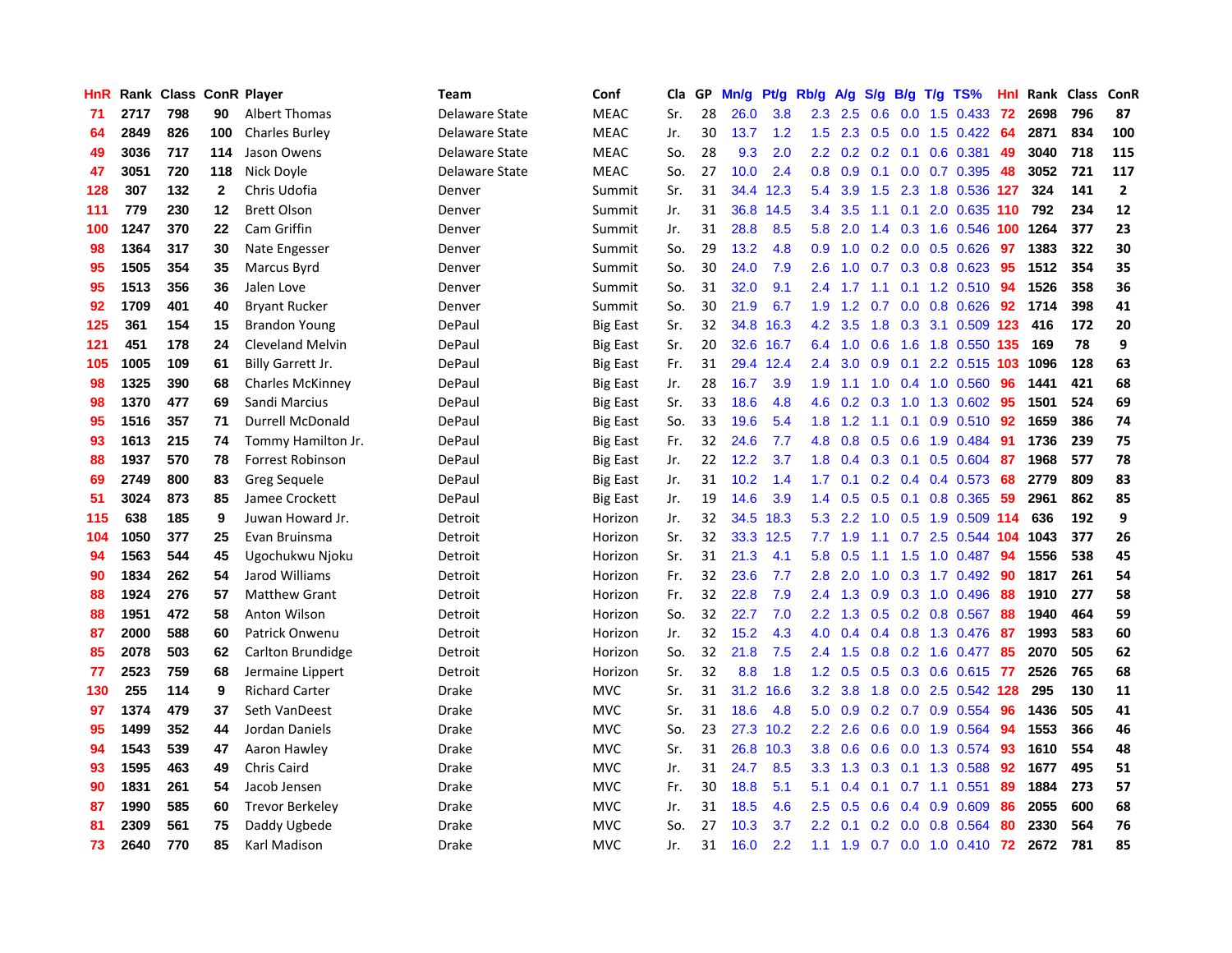| HnR |      | Rank Class ConR Player |                |                         | Team                 | Conf       | Cla | GP | Mn/g | Pt/g | Rb/g          | A/g | S/g           | B/g | $T/g$ TS%                            | <b>Hnl</b> | Rank | Class        | ConR |
|-----|------|------------------------|----------------|-------------------------|----------------------|------------|-----|----|------|------|---------------|-----|---------------|-----|--------------------------------------|------------|------|--------------|------|
| 132 | 201  | 92                     | 3              | <b>Frantz Massenat</b>  | Drexel               | Colonial   | Sr. | 30 | 36.8 | 17.5 | 3.8           | 4.7 | 0.8           |     | 0.4 1.9 0.515 131                    |            | 231  | 104          | 5    |
| 117 | 560  | 224                    | $\overline{7}$ | Chris Fouch             | Drexel               | Colonial   | Sr. | 30 | 35.4 | 18.3 | 3.2           | 2.0 | 0.9           |     | 0.1 1.3 0.518 116                    |            | 590  | 235          | 8    |
| 96  | 1444 | 504                    | 28             | Dartaye Ruffin          | Drexel               | Colonial   | Sr. | 28 | 29.6 | 5.0  | 7.7           | 0.6 |               |     | $0.8$ 0.7 0.9 0.579                  | -96        | 1447 | 506          | 29   |
| 95  | 1496 | 194                    | 31             | Rodney Williams         | Drexel               | Colonial   | Fr. | 30 | 20.8 | 5.4  | 5.0           | 0.4 |               |     | $0.2$ 1.2 0.9 0.547                  | -94        | 1536 | 194          | 34   |
| 95  | 1498 | 351                    | 32             | <b>Tavon Allen</b>      | Drexel               | Colonial   | So. | 28 | 29.5 | 11.7 | 3.0           | 1.9 |               |     | $0.7$ $0.3$ $1.6$ $0.453$            | 95         | 1496 | 350          | 33   |
| 91  | 1739 | 507                    | 42             | Kazembe Abif            | Drexel               | Colonial   | Jr. | 16 | 30.6 | 7.2  | 6.6           | 0.4 | 0.7           |     | $0.4$ 0.9 0.548                      | 95         | 1493 | 435          | 32   |
| 90  | 1814 | 257                    | 45             | Mohamed Bah             | Drexel               | Colonial   | Fr. | 24 | 11.7 | 2.0  | 2.7           | 0.1 | 0.1           |     | $0.5$ 0.1 0.608                      | 90         | 1805 | 257          | 45   |
| 65  | 2839 | 517                    | 73             | Major Canady            | Drexel               | Colonial   | Fr. | 30 | 16.0 | 2.1  | 1.7           | 0.9 | 0.4           |     | $0.0$ 0.6 0.403                      | -65        | 2856 | 521          | 73   |
| 164 | 14   | $\mathbf 1$            | 3              | Jabari Parker           | Duke                 | <b>ACC</b> | Fr. | 35 | 30.7 | 19.1 | 8.7           | 1.2 |               |     | 1.1 1.2 2.3 0.553 163                |            | 17   | $\mathbf{1}$ | 4    |
| 135 | 165  | 41                     | 18             | Quinn Cook              | Duke                 | <b>ACC</b> | Jr. | 35 | 29.8 | 11.6 | 2.2           | 4.4 | 1.3           |     | 0.0 1.6 0.568 135                    |            | 171  | 43           | 19   |
| 132 | 196  | 90                     | 21             | <b>Andre Dawkins</b>    | Duke                 | <b>ACC</b> | Sr. | 33 | 13.7 | 7.9  | 1.3           | 0.4 |               |     | 0.5 0.2 0.5 0.631 132                |            | 202  | 94           | 23   |
| 132 | 212  | 46                     | 24             | Amile Jefferson         | Duke                 | <b>ACC</b> | So. | 35 | 22.7 | 6.5  | 6.9           | 1.0 |               |     | 0.7 0.6 0.7 0.611 131                |            | 219  | 48           | 25   |
| 131 | 233  | 52                     | 25             | Rodney Hood             | Duke                 | <b>ACC</b> | So. | 35 | 32.9 | 16.1 | 3.9           | 2.1 |               |     | $0.7$ $0.3$ $1.5$ $0.586$ <b>131</b> |            | 239  | 56           | 27   |
| 123 | 408  | 93                     | 40             | Rasheed Sulaimon        | Duke                 | <b>ACC</b> | So. | 34 | 25.6 | 9.9  | $2.4\,$       | 2.4 | 0.8           |     | 0.0 1.1 0.546 123                    |            | 404  | 90           | 41   |
| 113 | 701  | 279                    | 60             | <b>Tyler Thornton</b>   | Duke                 | ACC        | Sr. | 35 | 21.3 | 3.1  | 1.8           | 2.4 | 1.3           |     | $0.0$ 0.7 0.637 113                  |            | 708  | 278          | 58   |
| 61  | 2912 | 833                    | 129            | <b>Josh Hairston</b>    | Duke                 | <b>ACC</b> | Sr. | 30 | 9.5  | 1.4  | 1.3           | 0.4 | 0.1           | 0.1 | $0.3$ 0.512                          | -64        | 2869 | 823          | 128  |
| 123 | 414  | 172                    | 25             | Ovie Soko               | Duquesne             | $A-10$     | Sr. | 30 | 31.0 | 18.4 | 8.0           | 1.7 | 0.9           |     | 0.6 2.7 0.540 122                    |            | 429  | 174          | 25   |
| 116 | 584  | 129                    | 39             | Micah Mason             | Duquesne             | $A-10$     | So. | 25 | 28.4 | 10.6 | 2.8           | 3.0 | 0.8           |     | 0.0 0.5 0.775 120                    |            | 475  | 108          | 27   |
| 106 | 963  | 283                    | 61             | Dominique McKoy         | Duquesne             | $A-10$     | Jr. | 30 | 29.5 | 9.7  | 7.2           | 1.1 |               |     | 0.7 1.2 1.3 0.599 106                |            | 990  | 301          | 60   |
| 97  | 1400 | 489                    | 76             | Jerry Jones             | Duquesne             | $A-10$     | Sr. | 28 | 17.3 | 4.8  | 2.4           | 1.5 | 0.7           |     | 0.4 0.6 0.515 96                     |            | 1414 | 498          | 76   |
| 96  | 1478 | 347                    | 77             | Derrick Colter          | Duquesne             | $A-10$     | So. | 30 | 25.8 | 9.1  | 2.5           | 3.4 | 0.7           |     | 0.1 1.8 0.495                        | -95        | 1500 | 353          | 78   |
| 93  | 1631 | 474                    | 79             | Tra'Vaughn White        | Duquesne             | $A-10$     | Jr. | 30 | 16.6 | 7.4  | 1.8           | 1.3 | $0.4^{\circ}$ |     | $0.0$ 1.0 0.503                      | -92        | 1664 | 489          | 84   |
| 89  | 1902 | 452                    | 92             | Jeremiah Jones          | Duquesne             | $A-10$     | So. | 30 | 24.7 | 6.3  | 3.4           | 1.6 | $0.4^{\circ}$ |     | $0.1$ 1.0 0.479                      | 88         | 1922 | 459          | 93   |
| 84  | 2142 | 321                    | 97             | Desmond Ridenour        | Duquesne             | $A-10$     | Fr. | 30 | 15.9 | 4.8  | 1.5           | 2.0 | 0.9           |     | $0.1$ 1.4 0.416                      | 84         | 2161 | 329          | 99   |
| 77  | 2526 | 422                    | 104            | L.G. Gill               | Duquesne             | $A-10$     | Fr. | 29 | 12.2 | 3.6  | 2.0           | 0.3 | 0.2           |     | $0.2$ 0.4 0.512                      | -76        | 2534 | 420          | 104  |
| 104 | 1058 | 380                    | 51             | Akeem Richmond          | East Carolina        | Conf. USA  | Sr. | 34 | 35.3 | 18.0 | 2.8           | 1.6 | 1.3           |     | 0.0 1.7 0.604 104 1050               |            |      | 381          | 50   |
| 93  | 1630 | 220                    | 70             | <b>Brandan Stith</b>    | East Carolina        | Conf. USA  | Fr. | 33 | 19.5 | 4.6  | 6.4           | 0.6 |               |     | 0.6 1.2 0.8 0.514 93                 |            | 1611 | 211          | 70   |
| 91  | 1742 | 409                    | 79             | <b>Prince Williams</b>  | East Carolina        | Conf. USA  | So. | 34 | 26.5 | 9.2  | 3.6           | 3.6 |               |     | 1.0 0.3 2.4 0.542 91                 |            | 1740 | 405          | 79   |
| 90  | 1806 | 525                    | 82             | Paris Roberts-Campbell  | East Carolina        | Conf. USA  | Jr. | 34 | 34.0 | 11.9 | 4.2           | 2.9 | 1.6           |     | $0.6$ 1.9 0.528                      | -90        | 1796 | 520          | 81   |
| 89  | 1877 | 269                    | 89             | Caleb White             | East Carolina        | Conf. USA  | Fr. | 34 | 31.8 | 12.3 | 3.2           | 1.4 | $0.4^{\circ}$ |     | $0.2$ 1.4 0.587                      | -89        | 1875 | 271          | 90   |
| 87  | 2008 | 485                    | 97             | Michael Zangari         | East Carolina        | Conf. USA  | So. | 34 | 23.0 | 8.7  | 5.2           | 0.3 | 0.2           |     | $0.6$ 1.4 $0.552$                    | -86        | 2008 | 489          | 97   |
| 86  | 2044 | 598                    | 99             | Antonio Robinson        | East Carolina        | Conf. USA  | Jr. | 34 | 21.6 | 4.9  | 3.7           | 2.7 | $1.1 -$       |     | $0.2$ 1.5 0.460                      | 86         | 2041 | 596          | 100  |
| 106 | 968  | 287                    | 18             | Jalen Riley             | East Tennessee State | A-Sun      | Jr. | 35 | 21.0 | 13.4 | $2.5\,$       | 1.8 | 0.9           |     | 0.2 1.5 0.528 106                    |            | 970  | 291          | 17   |
| 105 | 1026 | 303                    | 19             | Rashawn Rembert         | East Tennessee State | A-Sun      | Jr. | 35 | 36.1 | 16.8 | 3.1           | 1.7 | 1.2           |     | 0.3 1.5 0.621 105                    |            | 1028 | 309          | 19   |
| 93  | 1597 | 211                    | 36             | A.J. Merriweather       | East Tennessee State | A-Sun      | Fr. | 35 | 26.5 | 9.5  | 6.3           | 1.2 | $1.4^{\circ}$ |     | 0.2 1.9 0.541                        | 93         | 1599 | 209          | 37   |
| 93  | 1637 | 563                    | 38             | <b>Hunter Harris</b>    | East Tennessee State | A-Sun      | Sr. | 34 | 25.1 | 9.1  | 5.4           | 0.4 |               |     | 1.0 1.2 1.2 0.558 93                 |            | 1640 | 557          | 38   |
| 91  | 1781 | 592                    | 41             | Kinard Gadsden-Gilliard | East Tennessee State | A-Sun      | Sr. | 34 | 31.7 | 10.9 | 5.2           | 2.9 | 1.1           |     | $0.5$ 2.4 $0.510$                    | -91        | 1764 | 590          | 41   |
| 88  | 1912 | 456                    | 48             | Lester Wilson           | East Tennessee State | A-Sun      | So. | 35 | 21.8 | 10.1 | 3.5           | 0.5 | 0.4           | 0.1 | 0.6 0.504                            | 88         | 1908 | 457          | 47   |
| 85  | 2083 | 504                    | 53             | Petey McClain           | East Tennessee State | A-Sun      | So. | 33 | 20.9 | 3.4  | $2.2^{\circ}$ |     |               |     | 3.4 1.1 0.0 1.3 0.514 85             |            | 2063 | 503          | 52   |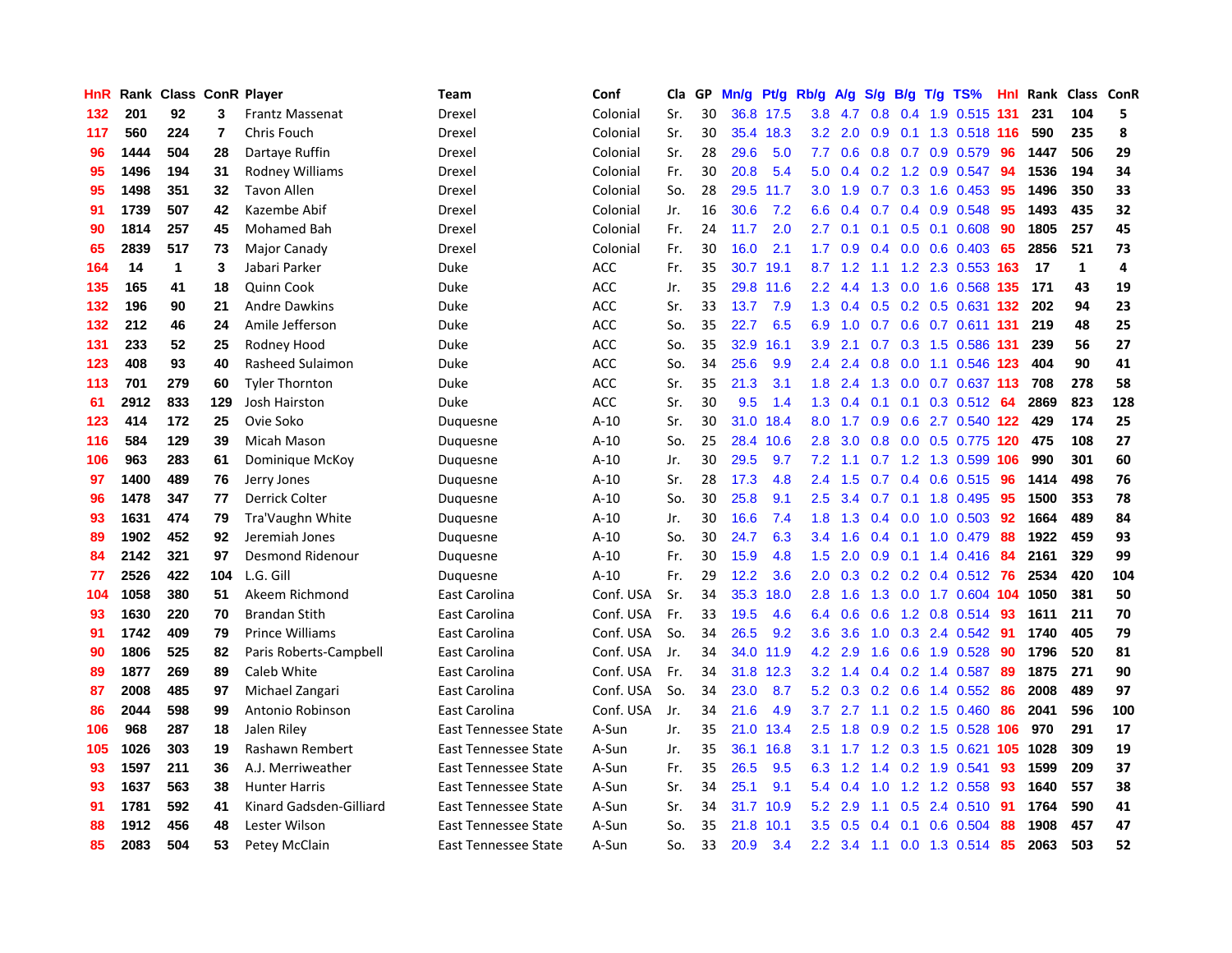| HnR | Rank | <b>Class</b> |     | <b>ConR Player</b>   | <b>Team</b>                 | Conf           | Cla | GP | Mn/g | <b>Pt/g</b> | Rb/g             | <b>A/g</b> | S/g           | B/g | $T/g$ TS%                  | Hnl | Rank | <b>Class</b> | ConR                     |
|-----|------|--------------|-----|----------------------|-----------------------------|----------------|-----|----|------|-------------|------------------|------------|---------------|-----|----------------------------|-----|------|--------------|--------------------------|
| 63  | 2879 | 826          | 83  | Lukas Poderis        | <b>East Tennessee State</b> | A-Sun          | Sr. | 33 | 11.5 | 1.9         | $2.4^{\circ}$    | 0.1        | 0.2           | 0.5 | 0.4 0.473                  | -64 | 2879 | 826          | 84                       |
| 128 | 289  | 126          | 5   | Sherman Blanford     | Eastern Illinois            | <b>OVC</b>     | Sr. | 30 |      | 27.0 14.5   | 8.0              | 1.5        |               |     | 1.0 0.8 1.9 0.568 127      |     | 330  | 143          | 5                        |
| 95  | 1503 | 353          | 37  | Chris Olivier        | Eastern Illinois            | OVC            | So. | 20 | 19.9 | 11.4        | 4.4              | 0.5        |               |     | 0.2 1.7 1.6 0.522 100 1232 |     |      | 286          | 31                       |
| 92  | 1669 | 488          | 41  | Reggie Smith         | Eastern Illinois            | OVC            | Jr. | 26 | 29.4 | 13.1        | 2.4              | 3.3        | 1.3           | 0.1 | 2.8 0.521                  | 93  | 1629 | 476          | 40                       |
| 84  | 2145 | 627          | 59  | Keenan Anderson      | Eastern Illinois            | OVC            | Jr. | 28 | 11.5 | 3.0         | 2.5              | 0.3        | 0.2           |     | 0.5 0.8 0.669              | 83  | 2197 | 636          | 60                       |
| 83  | 2233 | 641          | 64  | Dylan Chatman        | Eastern Illinois            | OVC            | Jr. | 30 | 24.1 | 6.7         | $2.2\phantom{0}$ | 1.9        |               |     | 1.2 0.0 1.3 0.526          | 82  | 2264 | 648          | 66                       |
| 81  | 2318 | 565          | 73  | Alex Austin          | Eastern Illinois            | OVC            | So. | 27 | 22.2 | 7.0         | 2.4              | 1.0        | 0.7           |     | $0.0$ $0.9$ $0.538$        | 80  | 2338 | 567          | 74                       |
| 79  | 2412 | 706          | 79  | Josh Piper           | Eastern Illinois            | OVC            | Jr. | 30 | 17.8 | 4.4         | 2.9              | 1.2        | 0.3           |     | 0.6 0.9 0.491              | 78  | 2451 | 717          | 81                       |
| 73  | 2654 | 457          | 88  | Jake Verhagen        | Eastern Illinois            | OVC            | Fr. | 28 | 9.3  | 2.1         | 0.9              | 0.3        | 0.4           |     | 0.2 0.1 0.556              | -72 | 2677 | 463          | 90                       |
| 72  | 2693 | 642          | 90  | Luke Piotrowski      | Eastern Illinois            | OVC            | So. | 30 | 14.5 | 4.0         | 1.9              | 0.4        |               |     | 0.2 0.9 1.0 0.502 71       |     | 2724 | 653          | 91                       |
| 59  | 2938 | 549          | 101 | Zach Dickerson       | Eastern Illinois            | OVC            | Fr. | 28 | 18.9 | 3.0         | 1.2              | 1.3        |               |     | $0.2$ 0.1 1.1 0.525        | -60 | 2940 | 547          | 101                      |
| 129 | 276  | 120          | 4   | Glenn Cosey          | Eastern Kentucky            | OVC            | Sr. | 34 | 36.3 | 18.7        | 3.2              | 4.2        | 1.2           |     | 0.1 1.9 0.609 129          |     | 274  | 120          | 4                        |
| 117 | 553  | 167          | 11  | Corey Walden         | Eastern Kentucky            | OVC            | Jr. | 34 | 31.5 | 13.8        | 4.1              | 2.9        | 2.2           |     | 0.0 2.0 0.616 117          |     | 553  | 169          | 11                       |
| 107 | 954  | 280          | 20  | <b>Eric Stutz</b>    | Eastern Kentucky            | OVC            | Jr. | 34 | 25.2 | 8.6         | 4.6              | 1.8        | 0.9           |     | 0.7 1.4 0.680 106          |     | 951  | 282          | 21                       |
| 104 | 1070 | 386          | 23  | Orlando Williams     | Eastern Kentucky            | <b>OVC</b>     | Sr. | 34 | 19.9 | 9.5         | 2.0              | 1.2        | 0.7           |     | $0.1$ 1.1 0.616 104        |     | 1059 | 383          | 24                       |
| 101 | 1224 | 436          | 30  | Tarius Johnson       | Eastern Kentucky            | OVC            | Sr. | 34 | 25.4 | 9.7         | 3.6              | 1.2        | 0.9           |     | 0.1 1.0 0.600 100 1215     |     |      | 431          | 28                       |
| 100 | 1274 | 447          | 34  | <b>Marcus Lewis</b>  | Eastern Kentucky            | OVC            | Sr. | 34 | 26.9 | 9.8         | 2.0              | 1.4        | 1.6           |     | 0.3 1.3 0.567              | 99  | 1272 | 449          | 34                       |
| 85  | 2081 | 312          | 52  | <b>Isaac McGlone</b> | Eastern Kentucky            | OVC            | Fr. | 33 | 10.6 | 2.7         | 0.6              | 0.5        | 0.6           |     | 0.0 0.2 0.682 85           |     | 2067 | 313          | 52                       |
| 81  | 2305 | 665          | 70  | <b>Timmy Knipp</b>   | Eastern Kentucky            | OVC            | Jr. | 31 | 10.5 | 3.5         | 1.0              | 0.3        |               |     | 0.3 0.5 0.6 0.600 82       |     | 2255 | 645          | 65                       |
| 79  | 2414 | 736          | 80  | Jeff Johnson         | Eastern Kentucky            | OVC            | Sr. | 34 | 10.3 | 1.9         | 1.4              | 1.1        | 0.1           |     | $0.1$ 0.4 0.556            | 79  | 2408 | 736          | 79                       |
| 130 | 251  | 113          | 4   | Glenn Bryant         | Eastern Michigan            | MAC            | Sr. | 36 | 21.1 | 9.3         | 4.7              | 0.3        | 0.8           |     | 1.5 0.6 0.584 130          |     | 252  | 114          | 4                        |
| 129 | 282  | 76           | 5   | Karrington Ward      | Eastern Michigan            | <b>MAC</b>     | Jr. | 37 | 29.3 | 12.5        | 6.4              | 0.8        | 1.4           |     | 0.7 1.2 0.547 128          |     | 303  | 79           | 6                        |
| 102 | 1139 | 135          | 31  | Ray Lee              | Eastern Michigan            | MAC            | Fr. | 36 | 21.7 | 10.6        | 1.4              | 1.6        | 0.9           |     | 0.1 2.1 0.501 102 1164     |     |      | 136          | 31                       |
| 101 | 1184 | 350          | 33  | <b>Mike Talley</b>   | Eastern Michigan            | <b>MAC</b>     | Jr. | 37 | 29.0 | 10.2        | 1.8              | 3.6        | 1.1           |     | $0.1$ 2.2 0.466 101        |     | 1208 | 355          | 34                       |
| 101 | 1196 | 421          | 35  | Daylen Harrison      | Eastern Michigan            | MAC            | Sr. | 37 | 23.1 | 5.5         | 3.9              | 1.0        | 1.2           |     | 0.6 0.9 0.504 100 1219     |     |      | 433          | 36                       |
| 100 | 1241 | 441          | 38  | DaShonte Riley       | Eastern Michigan            | MAC            | Sr. | 37 | 25.7 | 4.2         | 6.0              | 0.7        | 0.8           |     | 2.6 1.6 0.515 100 1265     |     |      | 446          | 38                       |
| 95  | 1511 | 355          | 52  | Darell Combs         | Eastern Michigan            | MAC            | So. | 36 | 15.1 | 7.5         | 1.3              | 1.4        |               |     | 0.4 0.0 1.6 0.462 94       |     | 1529 | 360          | 54                       |
| 76  | 2563 | 768          | 90  | J.R. Sims            | Eastern Michigan            | <b>MAC</b>     | Sr. | 25 | 13.2 | 3.5         | 1.5              | 0.4        | 0.7           |     | 0.0 0.6 0.429 79           |     | 2399 | 735          | 85                       |
| 55  | 2988 | 709          | 99  | Jalen Ross           | Eastern Michigan            | <b>MAC</b>     | So. | 26 | 13.3 | 1.6         | 1.5              | 1.1        | 0.4           |     | $0.0$ $0.5$ $0.290$        | -61 | 2929 | 699          | 98                       |
| 118 | 538  | 122          | 6   | <b>Tyler Harvey</b>  | Eastern Washington          | <b>Big Sky</b> | So. | 31 | 37.4 | 21.8        | 4.2              | 2.7        | 1.1           |     | 0.3 2.1 0.613 117          |     | 548  | 127          | 6                        |
| 102 | 1168 | 268          | 11  | Venky Jois           | Eastern Washington          | Big Sky        | So. | 31 | 31.8 | 13.4        | 8.0              | 2.5        | 0.9           |     | 1.6 2.6 0.529 101          |     | 1175 | 270          | 12                       |
| 90  | 1790 | 522          | 32  | Drew Brandon         | Eastern Washington          | <b>Big Sky</b> | Jr. | 30 | 33.4 | 10.4        | 6.4              | 5.1        | 1.0           |     | $0.2$ 2.5 0.483            | 90  | 1785 | 518          | 31                       |
| 89  | 1854 | 543          | 34  | Martin Seiferth      | Eastern Washington          | <b>Big Sky</b> | Jr. | 31 | 21.5 | 7.3         | 5.5              | 0.2        | 0.2           |     | 1.4 1.0 0.615              | 89  | 1868 | 545          | 34                       |
| 87  | 1980 | 582          | 46  | Parker Kelly         | Eastern Washington          | <b>Big Sky</b> | Jr. | 31 | 34.5 | 10.0        | 3.1              | 1.4        | 0.7           |     | 0.2 1.1 0.585              | -87 | 1990 | 581          | 46                       |
| 78  | 2445 | 402          | 70  | Ognjen Miljkovic     | Eastern Washington          | <b>Big Sky</b> | Fr. | 25 | 18.6 | 8.5         | 3.3              | 0.6        | $0.4^{\circ}$ |     | $0.2$ 1.5 0.525            | -79 | 2395 | 383          | 68                       |
| 57  | 2970 | 703          | 89  | <b>Thomas Reuter</b> | Eastern Washington          | <b>Big Sky</b> | So. | 28 | 11.5 | 2.3         | 2.3              | 0.8        | 0.1           |     | 0.2 0.7 0.410 58           |     | 2975 | 706          | 88                       |
| 116 | 600  | 241          | 8   | Lucas Troutman       | Elon                        | Southern       | Sr. | 31 | 28.9 | 15.8        | 6.2              | 0.8        |               |     | 0.7 1.8 2.1 0.565 116      |     | 585  | 233          | $\overline{\phantom{a}}$ |
| 102 | 1165 | 267          | 15  | <b>Tanner Samson</b> | Elon                        | Southern       | So. | 32 | 26.3 | 9.4         | 3.6              | 1.6        | 0.9           |     | $0.2$ 0.7 0.658 101        |     | 1174 | 269          | 15                       |
| 101 | 1223 | 435          | 16  | Sebastian Koch       | Elon                        | Southern       | Sr. | 32 |      | 32.4 11.7   | 4.9              | 2.8        | 0.6           |     | 0.2 1.8 0.619 100 1235     |     |      | 437          | 16                       |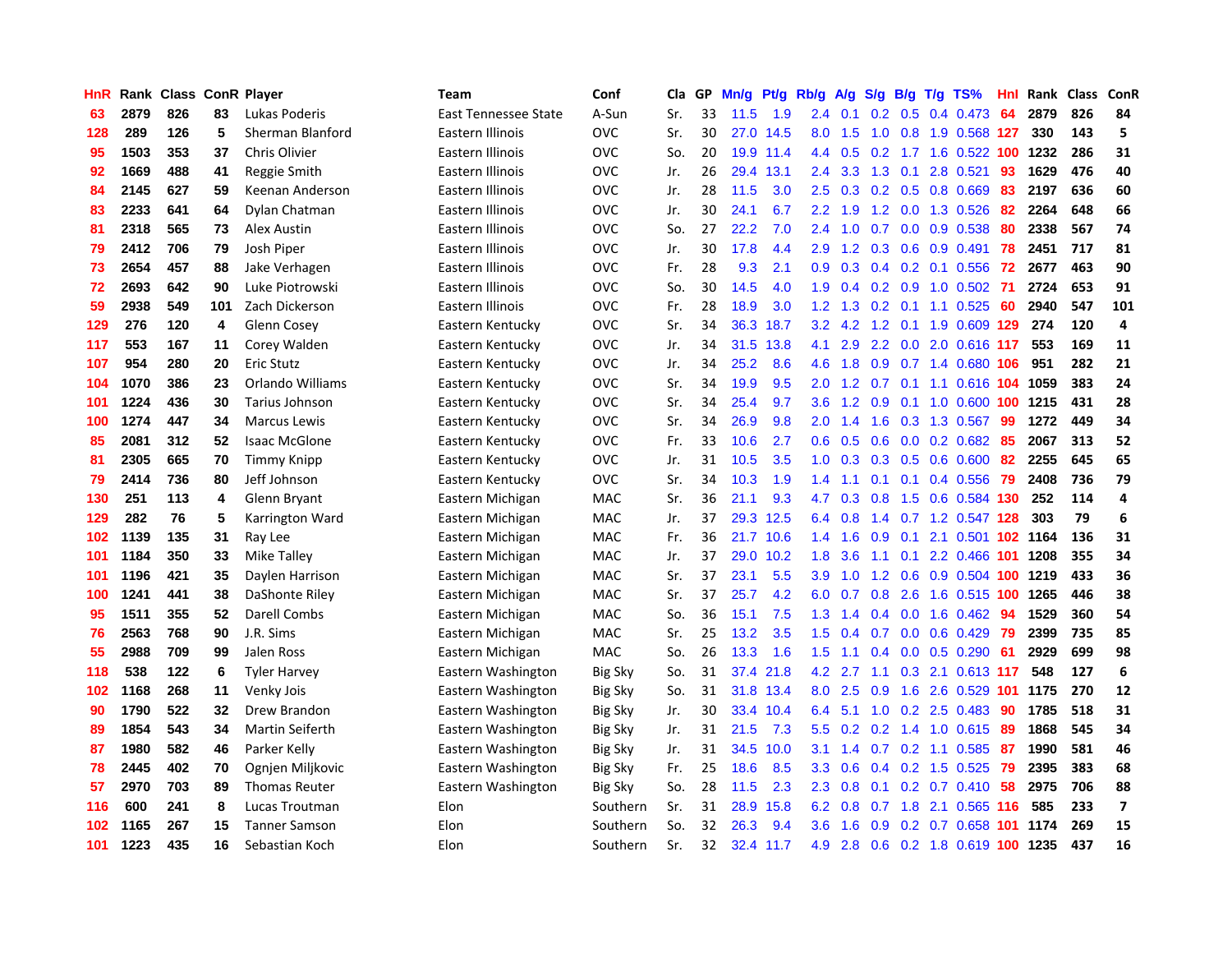| HnR |      | Rank Class ConR Player |              |                        | <b>Team</b>         | Conf        | Cla | GP | Mn/g | Pt/g      | Rb/g             | A/g | S/g              |     | B/g T/g TS%               | Hnl | Rank | <b>Class</b>   | ConR                    |
|-----|------|------------------------|--------------|------------------------|---------------------|-------------|-----|----|------|-----------|------------------|-----|------------------|-----|---------------------------|-----|------|----------------|-------------------------|
| 97  | 1388 | 407                    | 21           | <b>Austin Hamilton</b> | Elon                | Southern    | Jr. | 32 | 18.3 | 6.2       | 1.8              | 2.5 | 0.7              | 0.0 | 1.2 0.565                 | 97  | 1399 | 408            | 21                      |
| 93  | 1601 | 465                    | 29           | Kevin Blake            | Elon                | Southern    | Jr. | 32 | 14.3 | 4.7       | $2.2^{\circ}$    | 1.0 | 0.5              |     | $0.1$ 0.8 0.591           | 93  | 1615 | 474            | 29                      |
| 92  | 1727 | 583                    | 30           | <b>Ryley Beaumont</b>  | Elon                | Southern    | Sr. | 32 | 29.3 | 10.4      | 5.2              | 1.8 |                  |     | 0.4 0.3 1.8 0.503 91      |     | 1735 | 586            | 31                      |
| 91  | 1750 | 586                    | 31           | Jack Isenbarger        | Elon                | Southern    | Sr. | 29 | 25.0 | 9.0       | 2.4              | 2.3 | 0.6              |     | $0.0$ 1.2 0.519           | -91 | 1734 | 585            | 30                      |
| 129 | 274  | 60                     | 11           | D.J. Balentine         | Evansville          | <b>MVC</b>  | So. | 33 | 37.9 | 22.8      | $2.7^{\circ}$    | 4.2 | 0.6              | 0.1 | 2.5 0.574 128             |     | 283  | 65             | 10                      |
| 119 | 516  | 118                    | 16           | Egidijus Mockevicius   | Evansville          | <b>MVC</b>  | So. | 32 | 25.2 | 10.5      | 8.3              | 0.3 | 0.8              |     | 2.0 1.1 0.652 119         |     | 506  | 114            | 16                      |
| 88  | 1930 | 278                    | 57           | <b>Blake Simmons</b>   | Evansville          | <b>MVC</b>  | Fr. | 33 | 32.1 | 9.3       | 3.0 <sub>2</sub> | 2.3 | 0.9 <sub>0</sub> |     | 0.3 1.5 0.525             | 88  | 1942 | 284            | 58                      |
| 86  | 2027 | 492                    | 64           | Adam Wing              | Evansville          | <b>MVC</b>  | So. | 33 | 31.4 | 7.0       | 3.8              | 1.9 | 0.8              |     | $0.2$ 1.6 0.481           | 86  | 2037 | 496            | 65                      |
| 85  | 2097 | 316                    | 69           | Duane Gibson           | Evansville          | <b>MVC</b>  | Fr. | 33 | 25.5 | 6.7       | 3.6 <sup>°</sup> | 3.8 | 0.7              |     | 0.2 3.1 0.518 84          |     | 2104 | 317            | 70                      |
| 80  | 2345 | 681                    | 77           | Jaylon Moore           | Evansville          | <b>MVC</b>  | Jr. | 33 | 13.8 | 4.2       | 1.8              | 0.2 |                  |     | 0.3 0.4 0.4 0.568 80      |     | 2362 | 692            | 77                      |
| 76  | 2556 | 428                    | 83           | Jaylon Brown           | Evansville          | <b>MVC</b>  | Fr. | 32 | 18.1 | 3.9       | 2.0              | 1.6 |                  |     | 0.6 0.1 1.1 0.502 76      |     | 2549 | 427            | 83                      |
| 120 | 470  | 185                    | 11           | <b>Maurice Barrow</b>  | Fairfield           | <b>MAAC</b> | Sr. | 32 | 29.5 | 14.0      | 5.0              | 1.2 | 0.9              |     | 0.8 1.9 0.538 118         |     | 532  | 206            | 13                      |
| 102 | 1137 | 260                    | 33           | <b>Marcus Gilbert</b>  | Fairfield           | <b>MAAC</b> | So. | 32 | 32.6 | 13.9      | 5.1              | 1.6 | 0.6              |     | 0.4 2.8 0.544 101         |     | 1211 | 280            | 34                      |
| 93  | 1650 | 384                    | 48           | <b>Malcolm Gilbert</b> | Fairfield           | <b>MAAC</b> | So. | 28 | 10.2 | 2.5       | 2.7              | 0.2 | 0.2              |     | 1.3 0.5 0.470             | 92  | 1698 | 392            | 52                      |
| 92  | 1697 | 397                    | 51           | Amadou Sidibe          | Fairfield           | <b>MAAC</b> | So. | 32 | 23.7 | 5.6       | 6.6              | 0.8 | 0.5              |     | 0.3 1.1 0.490             | 90  | 1781 | 422            | 57                      |
| 91  | 1764 | 516                    | 56           | Steve Johnston         | Fairfield           | <b>MAAC</b> | Jr. | 15 | 17.7 | 5.7       | 1.7 <sup>2</sup> | 0.9 | 0.5              | 0.0 | $0.5$ 0.573               | -93 | 1624 | 475            | 46                      |
| 87  | 2002 | 293                    | 65           | K.J. Rose              | Fairfield           | <b>MAAC</b> | Fr. | 30 | 31.2 | 8.0       | 3.4              | 3.7 | 0.8              | 0.0 | 3.1 0.479                 | 86  | 2048 | 307            | 66                      |
| 85  | 2093 | 507                    | 68           | Coleman Johnson        | Fairfield           | <b>MAAC</b> | So. | 32 | 20.6 | 5.6       | 4.5              | 0.8 | 0.4              |     | 0.9 1.2 0.426             | -83 | 2168 | 526            | 71                      |
| 62  | 2892 | 530                    | 88           | <b>Steve Smith</b>     | Fairfield           | <b>MAAC</b> | Fr. | 27 | 9.8  | 2.7       | 1.0 <sub>1</sub> | 0.2 |                  |     | $0.1$ 0.1 0.4 0.462 63    |     | 2905 | 531            | 90                      |
| 58  | 2954 | 700                    | 92           | Justin Jenkins         | Fairfield           | <b>MAAC</b> | So. | 22 | 14.4 | 4.1       | 1.6              | 1.1 |                  |     | $0.3$ 0.0 1.5 0.425       | -62 | 2921 | 698            | 91                      |
| 57  | 2967 | 863                    | 93           | Sean Grennan           | Fairfield           | <b>MAAC</b> | Jr. | 21 | 20.0 | 4.1       | 1.5              | 1.4 |                  |     | $0.2$ 0.0 1.5 0.437       | -65 | 2858 | 829            | 86                      |
| 55  | 2986 | 570                    | 94           | Doug Chappell          | Fairfield           | <b>MAAC</b> | Fr. | 21 | 14.8 | 4.2       | 1.6              | 0.7 | 0.3              |     | 0.0 1.3 0.456             | 60  | 2944 | 550            | 93                      |
| 131 | 218  | 99                     | $\mathbf{2}$ | Jr. Sanders            | Fairleigh Dickinson | Northeast   | Sr. | 31 | 33.9 | 19.1      | 3.8              | 5.8 |                  |     | 2.2 0.0 2.5 0.502 131     |     | 227  | 101            | $\overline{\mathbf{2}}$ |
| 91  | 1766 | 590                    | 30           | Scooter Gillette       | Fairleigh Dickinson | Northeast   | Sr. | 29 | 21.9 | 8.0       | $4.4^{\circ}$    | 0.3 | 0.3              |     | 1.5 1.2 0.644             | 91  | 1718 | 582            | 28                      |
| 86  | 2046 | 648                    | 42           | Mathias Seilund        | Fairleigh Dickinson | Northeast   | Sr. | 31 | 28.5 | 9.3       | 4.9              | 0.8 | 0.8              |     | 1.4 1.4 0.564             | 86  | 2051 | 647            | 44                      |
| 80  | 2362 | 692                    | 60           | Mustafaa Jones         | Fairleigh Dickinson | Northeast   | Jr. | 31 | 30.8 | 9.7       | 2.8              | 1.2 | 1.2              |     | $0.1$ 1.2 0.543           | -80 | 2370 | 695            | 61                      |
| 79  | 2432 | 396                    | 62           | <b>Matt MacDonald</b>  | Fairleigh Dickinson | Northeast   | Fr. | 31 | 30.3 | 8.6       | 3.5              | 0.8 |                  |     | 0.8 0.0 1.1 0.510 78      |     | 2432 | 395            | 63                      |
| 76  | 2528 | 607                    | 65           | <b>Xavier Harris</b>   | Fairleigh Dickinson | Northeast   | So. | 27 | 13.4 | 4.3       | 3.3 <sub>2</sub> | 0.2 |                  |     | $0.1$ 0.4 0.8 0.552 77    |     | 2522 | 602            | 66                      |
| 52  | 3013 | 585                    | 87           | Malachi Nix            | Fairleigh Dickinson | Northeast   | Fr. | 30 | 15.3 | 3.7       | 1.5              | 1.0 | 0.6              |     | $0.0$ 1.5 $0.419$         | -53 | 3016 | 584            | 87                      |
| 51  | 3019 | 589                    | 88           | Mike Owona             | Fairleigh Dickinson | Northeast   | Fr. | 30 | 10.2 | 1.2       | 2.3              | 0.2 | 0.2              |     | $0.5$ 0.5 0.432           | -52 | 3025 | 589            | 88                      |
| 164 | 15   | $\overline{7}$         | $\mathbf{2}$ | Casey Prather          | Florida             | <b>SEC</b>  | Sr. | 37 | 27.9 | 13.8      | 5.0              | 1.6 | 1.0              |     | 0.5 2.2 0.623 164         |     | 15   | $\overline{7}$ | $\mathbf{2}$            |
| 151 | 47   | 20                     | 7            | Patric Young           | Florida             | <b>SEC</b>  | Sr. | 39 | 26.1 | 11.0      | 6.2              | 0.8 | 0.6              |     | 1.1 1.3 0.551 150         |     | 51   | 23             | 6                       |
| 144 | 82   | 22                     | 8            | Michael Frazier II     | Florida             | <b>SEC</b>  | So. | 39 | 30.5 | 12.4      | 3.5              | 1.1 | 1.1              |     | 0.2 1.2 0.647 143         |     | 95   | 24             | 8                       |
| 143 | 102  | 44                     | 10           | Scottie Wilbekin       | Florida             | <b>SEC</b>  | Sr. | 34 | 33.8 | 13.1      | 2.4              | 3.6 | 1.6              |     | 0.0 1.7 0.536 143         |     | 103  | 43             | 9                       |
| 137 | 151  | 34                     | 16           | Dorian Finney-Smith    | Florida             | <b>SEC</b>  | So. | 37 | 25.7 | 8.7       | 6.7              | 2.1 |                  |     | 0.4 0.4 1.6 0.474 135     |     | 166  | 39             | 16                      |
| 127 | 312  | 24                     | 29           | Kasey Hill             | Florida             | <b>SEC</b>  | Fr. | 32 | 21.9 | 5.5       | 1.9              | 3.1 |                  |     | 1.2 0.2 1.6 0.481 128     |     | 284  | 21             | 23                      |
| 125 | 359  | 153                    | 33           | Will Yeguete           | Florida             | <b>SEC</b>  | Sr. | 39 | 23.3 | 4.9       | 5.2              | 1.2 | 0.9 <sup>°</sup> |     | 0.2 1.2 0.497 124         |     | 379  | 162            | 36                      |
| 92  | 1674 | 392                    | 102          | DeVon Walker           | Florida             | <b>SEC</b>  | So. | 35 | 12.1 | 2.4       | 1.2              | 0.5 | 0.4              | 0.4 | $0.6$ 0.457               | 94  | 1573 | 371            | 97                      |
| 117 | 562  | 226                    | 6            | Jamie Adams            | Florida A&M         | <b>MEAC</b> | Sr. | 32 |      | 30.3 17.2 | 2.5              |     |                  |     | 3.7 1.5 0.0 3.2 0.551 117 |     | 571  | 225            | $\overline{\mathbf{z}}$ |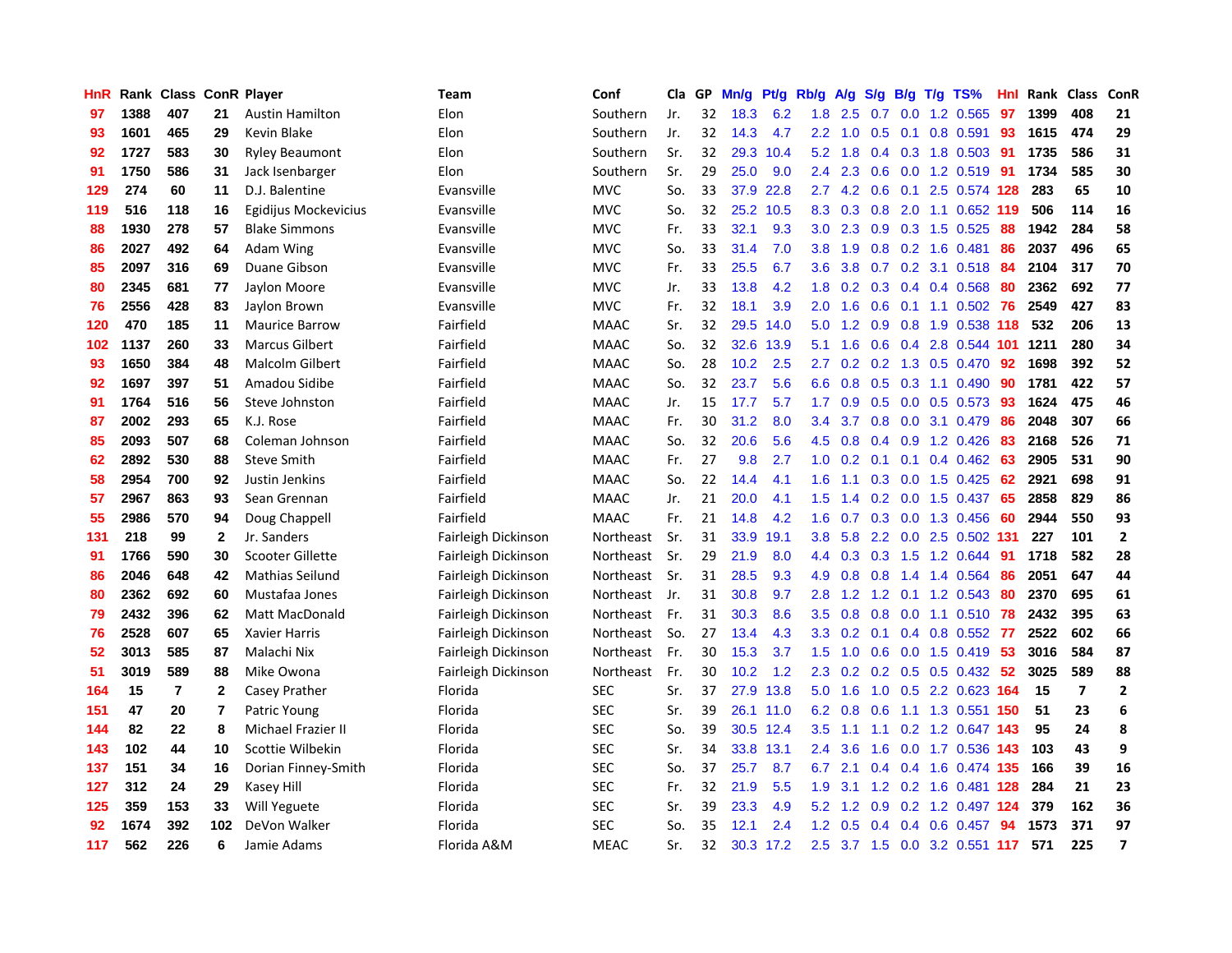| HnR |      | Rank Class ConR Player |              |                         | <b>Team</b>               | Conf        | Cla | GP | Mn/g | Pt/g | Rb/g             | A/g             | S/g              | B/g | $T/g$ TS%                 | Hnl | Rank | <b>Class</b> | ConR                    |
|-----|------|------------------------|--------------|-------------------------|---------------------------|-------------|-----|----|------|------|------------------|-----------------|------------------|-----|---------------------------|-----|------|--------------|-------------------------|
| 101 | 1202 | 425                    | 18           | Jamari Bradshaw         | Florida A&M               | <b>MEAC</b> | Sr. | 32 | 17.7 | 9.5  | 3.6              | 1.0             | 1.2              | 0.1 | 1.3 0.500                 | 101 | 1209 | 430          | 18                      |
| 93  | 1662 | 388                    | 33           | Trey Kellum             | Florida A&M               | <b>MEAC</b> | So. | 31 | 23.7 | 8.8  |                  | $6.5 \quad 0.7$ |                  |     | 0.8 0.7 1.9 0.515 92      |     | 1653 | 385          | 33                      |
| 92  | 1710 | 499                    | 36           | <b>Bobby King</b>       | Florida A&M               | <b>MEAC</b> | Jr. | 32 | 19.0 | 5.0  | 5.4              | 0.4             |                  |     | 0.7 1.0 1.1 0.546 91      |     | 1717 | 504          | 36                      |
| 85  | 2076 | 656                    | 49           | Reggie Lewis            | Florida A&M               | <b>MEAC</b> | Sr. | 32 | 30.6 | 12.7 | 1.6              | 1.4             | 0.9              |     | 0.2 1.2 0.498             | -85 | 2086 | 656          | 49                      |
| 75  | 2583 | 771                    | 78           | <b>Walter Davis III</b> | Florida A&M               | <b>MEAC</b> | Sr. | 32 | 15.1 | 1.8  | 3.0 <sub>2</sub> | 0.7             |                  |     | 0.3 0.7 0.6 0.543 75      |     | 2588 | 777          | 77                      |
| 70  | 2734 | 795                    | 91           | D'Andre Bullard         | Florida A&M               | <b>MEAC</b> | Jr. | 32 | 14.1 | 2.6  | 2.3              | 1.4             |                  |     | 0.3 0.1 0.7 0.375 70      |     | 2746 | 801          | 94                      |
| 61  | 2922 | 541                    | 105          | Richie Spiller          | Florida A&M               | <b>MEAC</b> | Fr. | 29 | 11.4 | 2.5  | 1.1              | 1.1             | 0.8              |     | 0.2 1.3 0.409             | -61 | 2928 | 542          | 105                     |
| 38  | 3061 | 605                    | 120          | <b>Willie Connor</b>    | Florida A&M               | <b>MEAC</b> | Fr. | 27 | 10.8 | 2.7  | 1.4              | 0.4             | 0.3              |     | $0.0$ $0.9$ $0.362$ 40    |     | 3060 | 605          | 120                     |
| 108 | 874  | 330                    | 36           | Pablo Bertone           | Florida Atlantic          | Conf. USA   | Sr. | 30 | 33.8 | 18.9 | 3.9 <sup>°</sup> | 2.1             | 1.3              | 0.1 | 2.8 0.537 109             |     | 833  | 317          | 32                      |
| 96  | 1462 | 186                    | 60           | Marquan Botley          | Florida Atlantic          | Conf. USA   | Fr. | 32 | 29.9 | 11.3 | $2.7^{\circ}$    | 2.6             | 0.8              |     | 0.1 1.2 0.527 95          |     | 1484 | 186          | 62                      |
| 93  | 1608 | 468                    | 68           | Justin Raffington       | Florida Atlantic          | Conf. USA   | Jr. | 32 | 29.6 | 10.1 | 8.5              |                 |                  |     | 1.1 0.3 0.9 2.3 0.509 93  |     | 1635 | 478          | 71                      |
| 90  | 1838 | 539                    | 88           | Kelvin Penn             | Florida Atlantic          | Conf. USA   | Jr. | 31 | 26.2 | 4.2  | 5.8              | 0.6             |                  |     | 0.8 2.3 1.2 0.588         | -89 | 1863 | 541          | 89                      |
| 84  | 2156 | 522                    | 105          | Jackson Trapp           | Florida Atlantic          | Conf. USA   | So. | 31 | 28.5 | 8.8  | 3.1              | 1.6             |                  |     | 0.7 0.4 1.4 0.465 84      |     | 2156 | 521          | 105                     |
| 82  | 2243 | 701                    | 109          | Dragan Sekelja          | Florida Atlantic          | Conf. USA   | Sr. | 22 | 17.8 | 4.8  | 4.8              | 1.4             |                  |     | 0.2 0.5 1.9 0.505 83      |     | 2208 | 691          | 108                     |
| 79  | 2413 | 389                    | 116          | D'Andre Johnson         | Florida Atlantic          | Conf. USA   | Fr. | 32 | 23.0 | 6.4  | 2.0              | 2.1             | 0.6              |     | 0.0 1.8 0.496             | -78 | 2431 | 394          | 116                     |
| 48  | 3044 | 879                    | 135          | <b>Richard Morrow</b>   | Florida Atlantic          | Conf. USA   | Jr. | 26 | 10.1 | 2.5  | 2.2              | 0.4             | 0.0 <sub>1</sub> |     | $0.1$ 0.8 0.425           | -50 | 3034 | 876          | 135                     |
| 128 | 300  | 128                    | $\mathbf{2}$ | <b>Chase Fieler</b>     | <b>Florida Gulf Coast</b> | A-Sun       | Sr. | 35 | 28.7 | 13.9 | 7.4              | 1.6             | 0.8              |     | 0.9 1.6 0.597 127         |     | 313  | 137          | $\overline{2}$          |
| 114 | 659  | 194                    | 5            | <b>Brett Comer</b>      | <b>Florida Gulf Coast</b> | A-Sun       | Jr. | 35 | 31.0 | 13.7 | 2.9              | 5.3             | 1.2              |     | 0.2 3.1 0.523 113         |     | 689  | 204          | $\overline{\mathbf{z}}$ |
| 108 | 872  | 263                    | 13           | <b>Bernard Thompson</b> | <b>Florida Gulf Coast</b> | A-Sun       | Jr. | 33 | 30.7 | 15.1 | 4.1              |                 |                  |     | 1.7 1.5 0.2 1.9 0.545 109 |     | 853  | 251          | 12                      |
| 95  | 1532 | 444                    | 34           | Nate Hicks              | Florida Gulf Coast        | A-Sun       | Jr. | 35 | 15.5 | 4.0  | 4.3              | 0.2             |                  |     | 0.0 1.2 0.7 0.583 94      |     | 1554 | 452          | 34                      |
| 90  | 1815 | 531                    | 42           | Jamail Jones            | <b>Florida Gulf Coast</b> | A-Sun       | Jr. | 35 | 29.4 | 8.6  | 5.6              | 1.1             |                  |     | 0.7 0.1 1.9 0.466 90      |     | 1826 | 530          | 43                      |
| 89  | 1896 | 559                    | 47           | Eric McKnight           | Florida Gulf Coast        | A-Sun       | Jr. | 23 | 21.7 | 6.9  | 5.1              | 0.1             | 0.4              |     | $1.1$ 1.7 0.629           | 90  | 1800 | 522          | 42                      |
| 86  | 2061 | 500                    | 52           | Dajuan Graf             | Florida Gulf Coast        | A-Sun       | So. | 35 | 23.0 | 4.9  | 2.1              | 2.1             | 0.9              |     | 0.0 1.1 0.514 85          |     | 2078 | 508          | 53                      |
| 83  | 2213 | 638                    | 57           | Filip Cvjeticanin       | Florida Gulf Coast        | A-Sun       | Jr. | 32 | 22.4 | 6.8  | 2.7              | 0.4             | 0.3              |     | 0.1 1.1 0.591             | -84 | 2139 | 626          | 54                      |
| 136 | 161  | 74                     | 6            | <b>Tymell Murphy</b>    | Florida International     | Conf. USA   | Sr. | 31 | 34.4 | 16.6 | 7.4              | 2.3             | 1.9              |     | 1.5 2.9 0.615 134         |     | 172  | 79           | 6                       |
| 109 | 851  | 321                    | 32           | Rakeem Buckles          | Florida International     | Conf. USA   | Sr. | 31 | 30.1 | 13.7 | 8.6              | 0.7             | 1.1              |     | 1.4 2.3 0.529 108         |     | 898  | 340          | 36                      |
| 87  | 1977 | 581                    | 96           | Dennis Mavin            | Florida International     | Conf. USA   | Jr. | 31 | 32.8 | 11.8 | 3.9              | 1.9             | 1.6              |     | 0.0 2.6 0.472 86          |     | 2024 | 591          | 98                      |
| 85  | 2100 | 509                    | 102          | Jerome Frink            | Florida International     | Conf. USA   | So. | 31 | 29.4 | 8.4  | 4.4              | 0.9             |                  |     | 0.5 0.8 1.5 0.512 84      |     | 2143 | 517          | 103                     |
| 81  | 2289 | 657                    | 112          | Marco Porcher Jimenez   | Florida International     | Conf. USA   | Jr. | 30 | 15.4 | 5.6  | 1.8              | 0.3             |                  |     | 0.3 0.1 0.5 0.545 81      |     | 2325 | 673          | 113                     |
| 81  | 2335 | 569                    | 113          | Cody Mann               | Florida International     | Conf. USA   | So. | 20 | 24.1 | 5.9  | $2.4^{\circ}$    | 2.2             | 0.9              |     | 0.0 1.2 0.520 82          |     | 2228 | 544          | 109                     |
| 67  | 2804 | 503                    | 126          | Jason Boswell           | Florida International     | Conf. USA   | Fr. | 31 | 17.8 | 3.2  | 1.2              | 1.8             | 0.4              |     | $0.1$ 1.5 0.536           | -66 | 2828 | 511          | 127                     |
| 65  | 2840 | 518                    | 127          | Dominique Williams      | Florida International     | Conf. USA   | Fr. | 25 | 15.8 | 3.0  | 2.8              | 0.2             |                  |     | 0.4 0.2 0.4 0.418 67      |     | 2803 | 500          | 125                     |
| 144 | 93   | 38                     | 11           | Okaro White             | <b>Florida State</b>      | <b>ACC</b>  | Sr. | 36 | 30.1 | 13.6 | 6.8              | 0.9             | 0.8              |     | 1.1 1.9 0.602 143         |     | 96   | 38           | 11                      |
| 133 | 191  | 42                     | 20           | Aaron Thomas            | Florida State             | <b>ACC</b>  | So. | 36 | 31.5 | 14.5 |                  | $4.2$ 1.8       | 1.6              |     | 0.3 2.4 0.561 133         |     | 198  | 46           | 22                      |
| 128 | 306  | 131                    | 31           | Ian Miller              | <b>Florida State</b>      | <b>ACC</b>  | Sr. | 33 | 28.4 | 13.7 | 2.5              | 2.8             | 0.7              |     | 0.0 2.9 0.596 129         |     | 277  | 122          | 29                      |
| 121 | 442  | 101                    | 45           | Boris Bojanovsky        | Florida State             | <b>ACC</b>  | So. | 36 | 20.6 | 5.9  | 4.0              | 0.5             |                  |     | 0.4 1.9 1.1 0.610 121     |     | 442  | 99           | 44                      |
| 116 | 604  | 132                    | 49           | Devon Bookert           | Florida State             | <b>ACC</b>  | So. | 36 | 27.4 | 8.5  | 3.2              | 2.8             | 1.1              |     | $0.1$ 2.0 0.547 116       |     | 608  | 133          | 50                      |
| 112 | 716  | 156                    | 63           | Montay Brandon          | Florida State             | <b>ACC</b>  | So. | 36 | 29.4 | 7.7  | 4.9              | 1.5             | 0.9              |     | 0.0 1.4 0.478 112 722     |     |      | 161          | 60                      |
| 92  | 1698 | 398                    | 108          | Michael Ojo             | Florida State             | <b>ACC</b>  | So. | 36 | 11.9 | 2.5  | 3.0 <sub>1</sub> |                 |                  |     | 0.3 0.1 0.7 0.9 0.514 92  |     | 1695 | 391          | 107                     |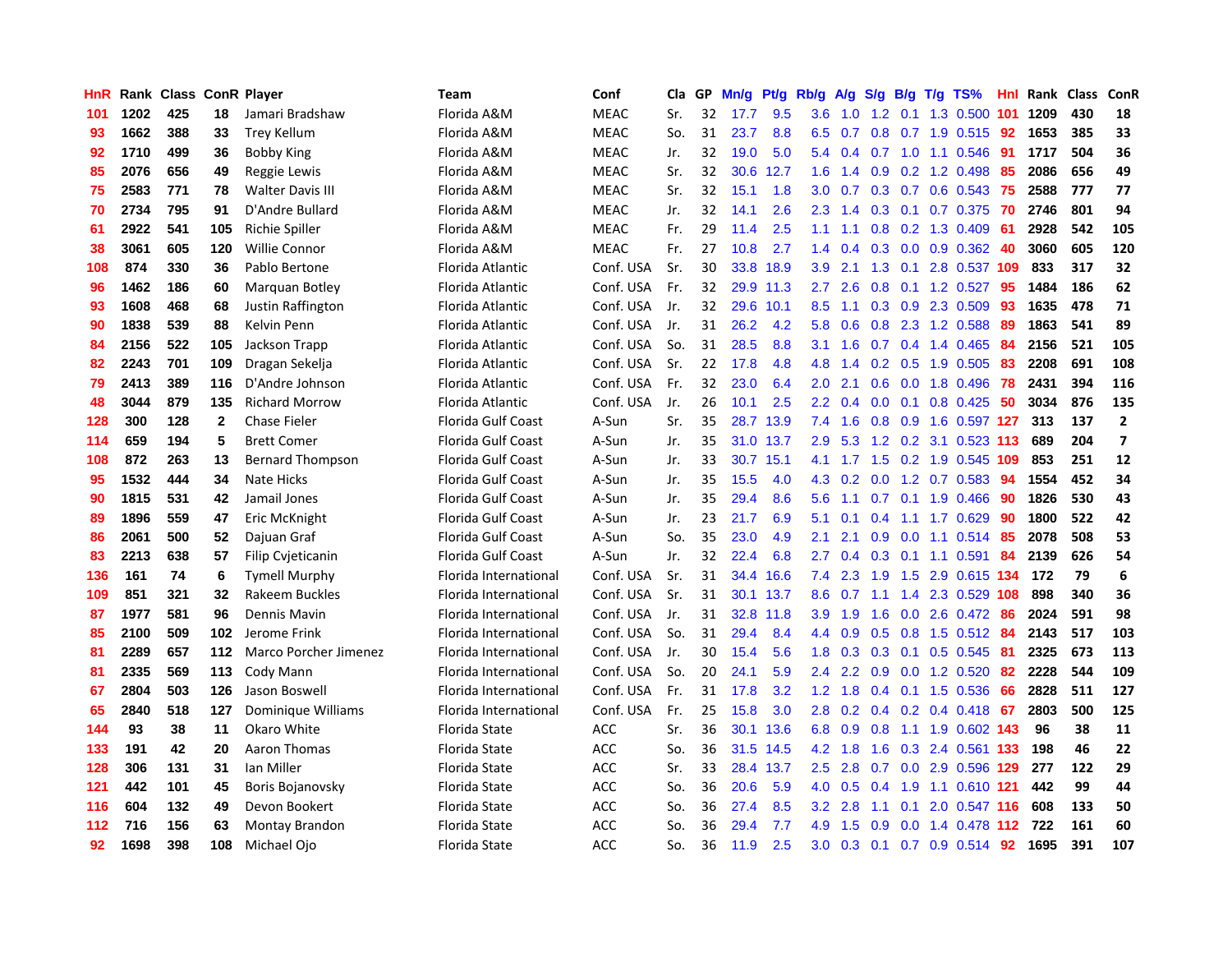| HnR |      | Rank Class ConR Player |     |                         | <b>Team</b>         | Conf             | Cla | GP | Mn/g | <b>Pt/g</b> | Rb/g             | <b>A/g</b> | S/g              | B/g | $T/g$ TS%                 | Hnl | Rank | Class | ConR |
|-----|------|------------------------|-----|-------------------------|---------------------|------------------|-----|----|------|-------------|------------------|------------|------------------|-----|---------------------------|-----|------|-------|------|
| 82  | 2277 | 710                    | 119 | <b>Robert Gilchrist</b> | Florida State       | <b>ACC</b>       | Sr. | 36 | 13.2 | 3.0         | 1.8              | 0.2        | 0.3              | 0.6 | 0.8 0.457                 | 81  | 2273 | 712   | 119  |
| 70  | 2732 | 482                    | 127 | Jarquez Smith           | Florida State       | <b>ACC</b>       | Fr. | 34 | 10.1 | 2.4         | $1.5^{\circ}$    | 0.1        | 0.1              |     | 0.7 0.8 0.474 71          |     | 2719 | 475   | 127  |
| 117 | 577  | 231                    | 38  | <b>Branden Frazier</b>  | Fordham             | $A-10$           | Sr. | 31 | 36.8 | 18.2        | 5.1              | 4.3        |                  |     | 1.1 0.3 3.0 0.509 116     |     | 587  | 234   | 39   |
| 104 | 1071 | 247                    | 65  | <b>Ryan Rhoomes</b>     | Fordham             | $A-10$           | So. | 31 | 23.3 | 6.3         | 6.9              | 0.5        | 0.4              |     | 0.9 0.5 0.647 103 1077    |     |      | 248   | 63   |
| 97  | 1381 | 405                    | 75  | <b>Ryan Canty</b>       | Fordham             | $A-10$           | Jr. | 25 | 15.0 | 3.0         | 6.2              | 0.1        | 0.2              |     | 1.0 0.3 0.531             | 98  | 1324 | 391   | 72   |
| 93  | 1640 | 382                    | 81  | <b>Mandell Thomas</b>   | Fordham             | $A-10$           | So. | 30 | 33.0 | 11.9        | 4.2              | 2.0        | 1.5              |     | 0.7 1.5 0.457             | 92  | 1650 | 384   | 82   |
| 93  | 1645 | 222                    | 82  | Jon Severe              | Fordham             | $A-10$           | Fr. | 31 | 32.9 | 17.3        | 2.8              | 2.0        | 0.9              |     | $0.2$ 2.6 0.466           | 92  | 1663 | 227   | 83   |
| 89  | 1886 | 449                    | 91  | <b>Travion Leonard</b>  | Fordham             | $A-10$           | So. | 31 | 15.6 | 4.5         | 4.2              | 0.3        | 0.7              |     | $0.7$ 1.0 0.476           | -89 | 1897 | 455   | 92   |
| 86  | 2043 | 597                    | 95  | <b>Bryan Smith</b>      | Fordham             | $A-10$           | Jr. | 29 | 26.4 | 7.3         | 4.3              | 1.2        | 1.1              |     | 0.2 1.3 0.453 87          |     | 1991 | 582   | 96   |
| 80  | 2346 | 682                    | 102 | Chris Whitehead         | Fordham             | $A-10$           | Jr. | 29 | 11.8 | 2.5         | 1.3              | 1.0        | 0.6              |     | 0.1 0.7 0.522 80          |     | 2328 | 674   | 101  |
| 138 | 142  | 67                     | 8   | Tyler Johnson           | Fresno State        | <b>MWC</b>       | Sr. | 35 | 33.6 | 15.9        | 7.3              | 2.9        |                  |     | 1.0 0.4 1.3 0.585 141 116 |     |      | 51    | 8    |
| 120 | 464  | 106                    | 18  | Cezar Guerrero          | Fresno State        | <b>MWC</b>       | So. | 39 | 29.2 | 13.1        | 3.3 <sub>2</sub> | 3.5        | 1.3              |     | $0.1$ 2.1 0.553 119       |     | 511  | 116   | 22   |
| 108 | 879  | 200                    | 32  | Marvelle Harris         | Fresno State        | <b>MWC</b>       | So. | 39 | 34.6 | 14.3        | 5.3              | 1.9        | 1.0              |     | 0.3 1.5 0.535 107         |     | 930  | 218   | 32   |
| 105 | 1004 | 368                    | 37  | Allen Huddleston        | Fresno State        | <b>MWC</b>       | Sr. | 38 | 22.3 | 8.8         | 2.1              | 1.5        | 1.2              |     | 0.1 0.9 0.524 104 1041    |     |      | 376   | 36   |
| 101 | 1185 | 145                    | 46  | Paul Watson             | Fresno State        | <b>MWC</b>       | Fr. | 39 | 29.1 | 10.0        | 4.4              | 0.7        | 0.7              |     | 0.8 1.3 0.565 100 1229    |     |      | 148   | 46   |
| 94  | 1585 | 459                    | 58  | <b>Alex Davis</b>       | <b>Fresno State</b> | <b>MWC</b>       | Jr. | 38 | 25.0 | 5.8         | 3.7              | 0.7        | 0.6              |     | 1.9 1.6 0.513             | 93  | 1605 | 471   | 57   |
| 92  | 1683 | 229                    | 63  | Karachi Edo             | Fresno State        | <b>MWC</b>       | Fr. | 39 | 15.1 | 4.0         | 3.2              | 0.1        | 0.1              |     | $0.8$ 0.4 0.513           | -91 | 1731 | 238   | 64   |
| 56  | 2976 | 706                    | 90  | <b>Tanner Giddings</b>  | Fresno State        | <b>MWC</b>       | So. | 28 | 14.4 | 1.9         | 1.9              | 0.2        | $0.4^{\circ}$    |     | $0.4$ 0.5 0.456           | -62 | 2913 | 697   | 89   |
| 121 | 454  | 105                    | 4   | <b>Stephen Croone</b>   | Furman              | Southern         | So. | 30 | 33.3 | 19.1        | 4.4              |            |                  |     | 3.7 1.7 0.3 3.6 0.570 120 |     | 488  | 112   | 5    |
| 77  | 2524 | 760                    | 63  | <b>Charlie Reddick</b>  | Furman              | Southern         | Sr. | 23 | 26.5 | 6.8         | 5.6              | 1.8        |                  |     | 1.2 0.3 1.6 0.506 77      |     | 2479 | 756   | 61   |
| 72  | 2685 | 640                    | 71  | Kendrec Ferrara         | Furman              | Southern         | So. | 30 | 29.2 | 9.8         | 4.9              | 0.8        |                  |     | $0.2$ $0.9$ $2.3$ $0.533$ | -71 | 2714 | 649   | 71   |
| 69  | 2753 | 660                    | 75  | Larry Wideman           | Furman              | Southern         | So. | 30 | 29.9 | 9.0         | 2.6              | 1.1        | 0.3              |     | $0.1$ 1.5 0.475           | -68 | 2776 | 666   | 77   |
| 69  | 2763 | 493                    | 77  | Kris Acox               | Furman              | Southern         | Fr. | 16 | 20.7 | 3.7         | 4.8              | 0.4        | 0.4              |     | 0.3 0.7 0.546             | 69  | 2759 | 486   | 75   |
| 67  | 2802 | 502                    | 81  | William Gates Jr.       | Furman              | Southern         | Fr. | 30 | 26.7 | 8.2         | 2.3              | 0.7        | 0.6              |     | $0.1$ 1.9 0.518           | 66  | 2820 | 506   | 82   |
| 63  | 2876 | 692                    | 86  | Keith Belfield          | Furman              | Southern         | So. | 25 | 19.1 | 5.5         | 2.5              | 0.7        | 0.4              |     | $0.1$ 1.0 0.496           | -64 | 2872 | 692   | 85   |
| 61  | 2910 | 536                    | 88  | Adonis Rwabigwi         | Furman              | Southern         | Fr. | 24 | 21.2 | 4.8         | 3.4              | 0.4        | 0.3              |     | 1.0 1.6 0.553             | 63  | 2897 | 527   | 88   |
| 47  | 3049 | 880                    | 95  | Aaron O'Neill           | Furman              | Southern         | Jr. | 25 | 10.4 | 1.4         | 0.8              | 0.6        | 0.0 <sub>1</sub> |     | $0.0$ 0.2 0.583           | -48 | 3050 | 881   | 95   |
| 108 | 902  | 209                    | 8   | Jerome Hill             | Gardner-Webb        | <b>Big South</b> | So. | 31 | 29.3 | 14.4        | 8.5              | 1.3        |                  |     | 0.8 0.5 2.0 0.530 108     |     | 869  | 198   | 8    |
| 99  | 1284 | 382                    | 20  | <b>Tyler Strange</b>    | Gardner-Webb        | <b>Big South</b> | Jr. | 33 | 32.3 | 9.5         | $2.5\,$          | 4.9        |                  |     | 1.7 0.0 1.8 0.559         | -99 | 1309 | 384   | 22   |
| 95  | 1492 | 193                    | 26  | <b>Tyrell Nelson</b>    | Gardner-Webb        | <b>Big South</b> | Fr. | 32 | 20.3 | 8.9         | 5.0              | 0.5        | 0.7              |     | 0.4 1.3 0.553             | -95 | 1505 | 189   | 27   |
| 95  | 1536 | 534                    | 28  | Onzie Branch            | Gardner-Webb        | <b>Big South</b> | Sr. | 33 | 15.2 | 5.7         | 3.3 <sub>2</sub> | 1.0        | 0.5              |     | 0.3 1.2 0.596             | 94  | 1560 | 539   | 30   |
| 90  | 1827 | 600                    | 42  | Naji Hibbert            | Gardner-Webb        | <b>Big South</b> | Sr. | 32 | 30.1 | 11.5        | 2.9              | 2.3        | 1.2              |     | $0.2$ 1.1 0.493           | -89 | 1847 | 605   | 43   |
| 86  | 2051 | 601                    | 57  | Donta Harper            | Gardner-Webb        | <b>Big South</b> | Jr. | 30 | 27.2 | 10.1        | 4.0              | 1.8        | 1.0              | 0.5 | 2.3 0.485                 | 86  | 2014 | 587   | 54   |
| 85  | 2103 | 662                    | 59  | Josh Castellanos        | Gardner-Webb        | <b>Big South</b> | Sr. | 33 | 20.3 | 4.9         | 1.4              | 2.8        | 0.8              |     | $0.1$ 1.2 0.516           | -84 | 2126 | 672   | 59   |
| 84  | 2118 | 669                    | 61  | Michael Byron           | Gardner-Webb        | <b>Big South</b> | Sr. | 33 | 14.5 | 3.1         | $3.4^{\circ}$    | 0.3        | 0.4              |     | 1.0 0.8 0.580             | -84 | 2141 | 677   | 62   |
| 71  | 2721 | 651                    | 88  | Isaiah Ivey             | Gardner-Webb        | <b>Big South</b> | So. | 24 | 15.0 | 4.7         | 1.3              | 0.3        | 0.5              |     | 0.4 0.3 0.496             | -73 | 2656 | 637   | 81   |
| 128 | 284  | 122                    | 20  | <b>Bryon Allen</b>      | George Mason        | $A-10$           | Sr. | 29 | 33.9 | 15.4        | 3.9              | 3.0        | 1.0              |     | 0.0 2.1 0.557 129         |     | 260  | 117   | 20   |
| 113 | 687  | 60                     | 48  | Jalen Jenkins           | George Mason        | A-10             | Fr. | 31 | 22.8 | 7.2         | 6.0              | 1.4        | 0.8              |     | 1.0 2.0 0.540 112         |     | 725  | 61    | 49   |
| 104 | 1044 | 375                    | 64  | Sherrod Wright          | George Mason        | $A-10$           | Sr. | 31 | 30.9 | 15.6        | 3.2              | 0.8        |                  |     | 0.8 0.2 2.5 0.531 103     |     | 1084 | 391   | 64   |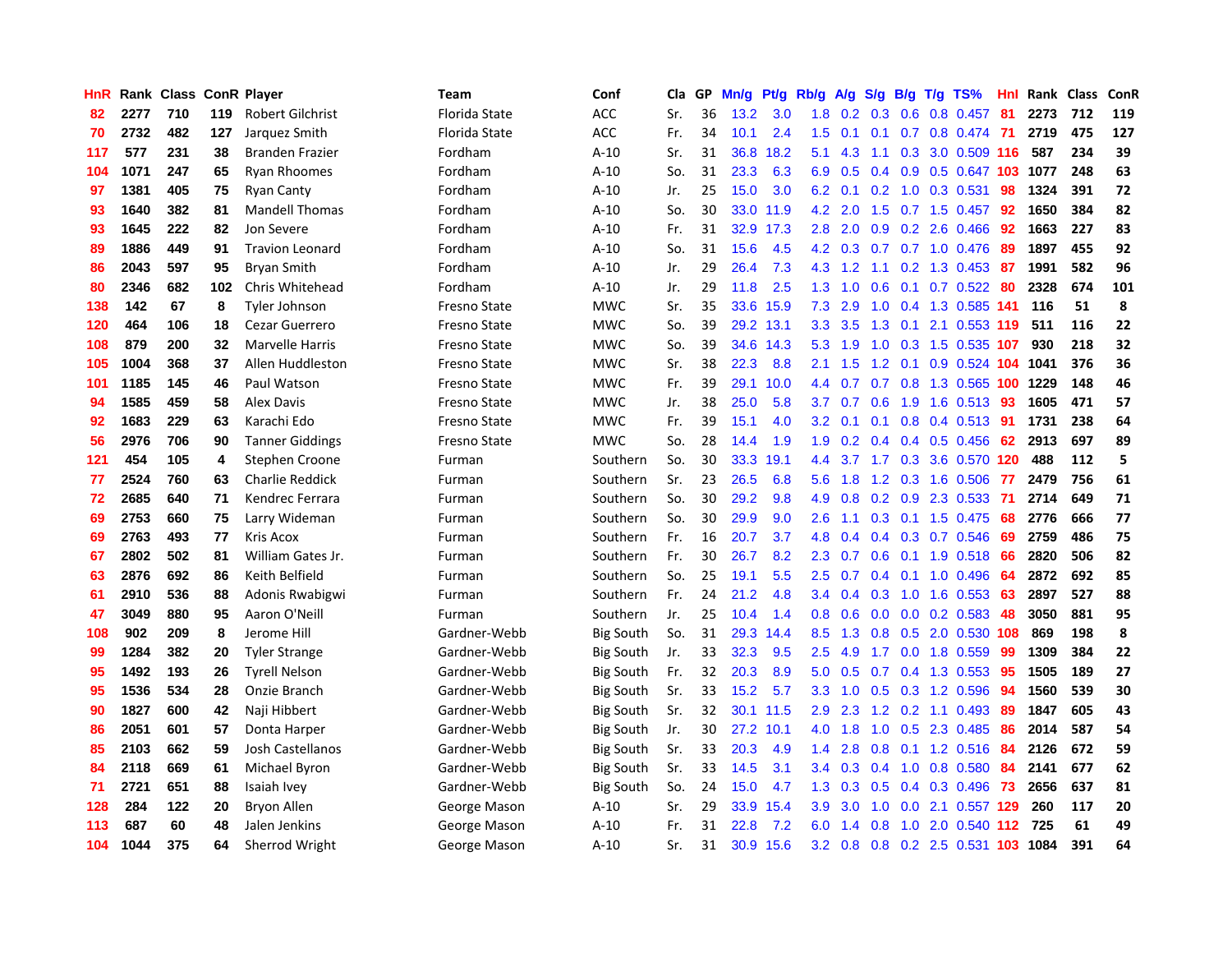| HnR |      | Rank Class ConR Player |     |                        | Team              | Conf            | Cla | <b>GP</b> | Mn/g | Pt/g | Rb/g          | A/g | S/g                              | B/g | $T/g$ TS%               | Hnl | Rank | <b>Class</b> | ConR |
|-----|------|------------------------|-----|------------------------|-------------------|-----------------|-----|-----------|------|------|---------------|-----|----------------------------------|-----|-------------------------|-----|------|--------------|------|
| 99  | 1313 | 304                    | 72  | Patrick Holloway       | George Mason      | $A-10$          | So. | 31        | 20.9 | 8.7  | 1.5           | 0.7 | 0.4                              | 0.0 | $0.6$ 0.517             | 98  | 1348 | 315          | 73   |
| 98  | 1349 | 397                    | 73  | <b>Erik Copes</b>      | George Mason      | $A-10$          | Jr. | 25        | 20.6 | 4.4  | 5.6           | 0.3 | 0.5                              |     | 1.1 1.2 0.553 97        |     | 1369 | 400          | 75   |
| 93  | 1636 | 562                    | 80  | Johnny Williams        | George Mason      | $A-10$          | Sr. | 31        | 19.9 | 5.5  | 3.6           | 0.5 | 0.4                              |     | $0.5$ 1.2 0.507         | 92  | 1693 | 574          | 85   |
| 92  | 1692 | 396                    | 86  | Marko Gujanicic        | George Mason      | $A-10$          | So. | 31        | 18.9 | 6.2  | 3.2           | 0.8 | 0.4                              |     | $0.2$ 1.5 0.505         | -91 | 1737 | 404          | 87   |
| 92  | 1700 | 232                    | 87  | Marquise Moore         | George Mason      | $A-10$          | Fr. | 26        | 22.2 | 3.9  | 2.4           | 2.7 | 0.5                              |     | 0.6 1.5 0.470           | 93  | 1634 | 219          | 81   |
| 76  | 2535 | 742                    | 105 | Corey Edwards          | George Mason      | $A-10$          | Jr. | 25        | 13.5 | 2.7  | 1.6           | 1.4 | 0.4                              |     | $0.0$ 1.0 $0.442$       | 78  | 2454 | 718          | 103  |
| 136 | 153  | 36                     | 9   | Kethan Savage          | George Washington | $A-10$          | So. | 19        | 25.6 | 12.7 | 4.3           | 2.6 | 1.9                              |     | 0.6 2.2 0.567 150       |     | 55   | 13           | 3    |
| 134 | 171  | 79                     | 12  | Isaiah Armwood         | George Washington | $A-10$          | Sr. | 33        | 32.0 | 12.7 | 8.4           | 1.6 | 0.8                              |     | 1.5 1.9 0.534 132       |     | 206  | 95           | 15   |
| 134 | 180  | 41                     | 14  | Patricio Garino        | George Washington | $A-10$          | So. | 26        | 28.7 | 12.2 | 4.4           | 2.0 | 1.6                              |     | 0.8 2.0 0.592 136       |     | 159  | 36           | 10   |
| 127 | 319  | 71                     | 21  | Kevin Larsen           | George Washington | $A-10$          | So. | 33        | 31.2 | 11.4 | 6.9           | 1.7 |                                  |     | 0.5 0.7 1.4 0.563 125   |     | 356  | 78           | 21   |
| 122 | 431  | 99                     | 26  | Joe McDonald           | George Washington | $A-10$          | So. | 32        | 29.6 | 8.3  | 4.6           | 4.1 |                                  |     | 1.6 0.1 2.2 0.512 120   |     | 469  | 106          | 26   |
| 121 | 443  | 176                    | 27  | <b>Maurice Creek</b>   | George Washington | $A-10$          | Sr. | 32        | 29.4 | 14.1 | $3.4^{\circ}$ | 1.8 |                                  |     | 1.1 0.2 2.2 0.557 120   |     | 491  | 189          | 29   |
| 91  | 1751 | 587                    | 89  | Nemanja Mikic          | George Washington | $A-10$          | Sr. | 33        | 16.5 | 4.8  | 1.5           | 0.5 | 0.3 <sub>0</sub>                 |     | $0.2$ 0.5 0.502         | 90  | 1821 | 601          | 91   |
| 81  | 2288 | 656                    | 101 | John Kopriva           | George Washington | $A-10$          | Jr. | 33        | 12.0 | 1.8  | 2.5           | 0.4 | 0.4                              |     | $0.3$ 0.6 0.457         | 80  | 2360 | 691          | 102  |
| 150 | 55   | 17                     | 3   | D'Vauntes Smith-Rivera | Georgetown        | <b>Big East</b> | So. | 33        | 35.5 | 17.6 | 5.0           | 2.7 |                                  |     | 1.2 0.2 1.7 0.591 148   |     | 65   | 18           | 4    |
| 125 | 374  | 158                    | 16  | <b>Markel Starks</b>   | Georgetown        | <b>Big East</b> | Sr. | 33        | 37.0 | 17.3 | 2.3           | 4.1 | 0.9                              | 0.1 | 2.3 0.536               | 123 | 398  | 167          | 19   |
| 109 | 839  | 250                    | 46  | Jabril Trawick         | Georgetown        | <b>Big East</b> | Jr. | 28        | 26.3 | 9.1  | 3.1           | 1.7 | 0.7                              |     | 0.3 1.6 0.598 109       |     | 841  | 248          | 47   |
| 109 | 847  | 252                    | 49  | <b>Mikael Hopkins</b>  | Georgetown        | <b>Big East</b> | Jr. | 33        | 20.8 | 6.0  | 4.9           | 1.0 | 0.7                              |     | 1.5 1.6 0.470 108       |     | 882  | 263          | 51   |
| 108 | 873  | 329                    | 51  | Nate Lubick            | Georgetown        | <b>Big East</b> | Sr. | 33        | 25.0 | 5.1  | 5.4           | 1.7 | 0.7                              |     | 0.6 1.2 0.573 107       |     | 909  | 343          | 53   |
| 107 | 943  | 348                    | 58  | Aaron Bowen            | Georgetown        | Big East        | Sr. | 33        | 20.3 | 6.0  | 3.7           | 0.8 | 1.0                              |     | 0.3 1.2 0.528 106       |     | 971  | 356          | 57   |
| 81  | 2282 | 711                    | 80  | Moses Ayegba           | Georgetown        | Big East        | Sr. | 31        | 13.1 | 1.9  | 2.8           | 0.3 | 0.2                              |     | $0.7$ 0.5 0.532         | -82 | 2256 | 707          | 80   |
| 81  | 2299 | 366                    | 81  | Reggie Cameron         | Georgetown        | <b>Big East</b> | Fr. | 32        | 13.4 | 3.8  | 1.3           | 0.4 | 0.2                              | 0.1 | $0.5$ 0.492             | -81 | 2310 | 369          | 81   |
| 124 | 401  | 90                     | 37  | <b>Kenny Gaines</b>    | Georgia           | <b>SEC</b>      | So. | 32        | 28.3 | 13.0 | 2.5           | 1.0 | 0.7                              |     | 0.8 1.3 0.569 124       |     | 389  | 85           | 37   |
| 123 | 405  | 92                     | 38  | <b>Charles Mann</b>    | Georgia           | <b>SEC</b>      | So. | 33        | 29.7 | 13.9 | 4.2           | 2.9 | 1.1                              | 0.1 | 3.4 0.528               | 123 | 400  | 89           | 38   |
| 119 | 513  | 115                    | 44  | <b>Cameron Forte</b>   | Georgia           | <b>SEC</b>      | So. | 33        | 8.8  | 3.4  | 2.0           | 0.8 | 0.2                              |     | 0.2 0.8 0.558 119       |     | 522  | 118          | 44   |
| 114 | 674  | 197                    | 51  | Nemanja Djurisic       | Georgia           | <b>SEC</b>      | Jr. | 34        | 22.9 | 8.4  | 4.0           | 0.8 | 0.5                              |     | 0.4 1.7 0.588 113       |     | 690  | 205          | 53   |
| 113 | 703  | 209                    | 55  | <b>Marcus Thornton</b> | Georgia           | <b>SEC</b>      | Jr. | 34        | 26.0 | 8.3  | 6.1           | 0.5 |                                  |     | 0.5 1.3 1.5 0.496 113   |     | 717  | 215          | 57   |
| 112 | 725  | 63                     | 59  | J.J. Frazier           | Georgia           | <b>SEC</b>      | Fr. | 30        | 10.6 | 3.7  | 1.2           | 0.9 |                                  |     | $0.5$ 0.1 0.6 0.498 112 |     | 736  | 63           | 59   |
| 112 | 740  | 288                    | 60  | Donte Williams         | Georgia           | <b>SEC</b>      | Sr. | 34        | 21.9 | 4.9  | 5.1           | 0.5 | 0.3                              |     | 1.1 0.6 0.566 111       |     | 756  | 293          | 61   |
| 110 | 807  | 184                    | 64  | <b>Brandon Morris</b>  | Georgia           | <b>SEC</b>      | So. | 31        | 25.4 | 8.6  | 3.4           | 1.4 | 0.6                              |     | 0.4 1.8 0.549 110       |     | 797  | 185          | 63   |
| 97  | 1382 | 174                    | 90  | Juwan Parker           | Georgia           | <b>SEC</b>      | Fr. | 33        | 17.5 | 4.1  | 3.0           | 1.2 | 0.6                              |     | $0.1$ 0.8 0.415         | 97  | 1368 | 170          | 90   |
| 118 | 524  | 161                    | 6   | Jelani Hewitt          | Georgia Southern  | Southern        | Jr. | 34        | 33.9 | 19.4 | 4.4           | 3.1 | $\overline{2}$<br>$\overline{2}$ | 0.1 | 3.0 0.539 118           |     | 536  | 166          | 6    |
| 98  | 1353 | 471                    | 20  | <b>Tre Bussey</b>      | Georgia Southern  | Southern        | Sr. | 34        | 34.9 | 16.2 | 3.8           | 1.9 | 1.0                              |     | $0.1$ 1.5 0.544         | 98  | 1361 | 478          | 19   |
| 81  | 2336 | 678                    | 55  | <b>Angel Matias</b>    | Georgia Southern  | Southern        | Jr. | 34        | 24.7 | 7.7  | 6.7           | 0.6 | 0.6                              |     | 0.3 1.5 0.514           | 80  | 2346 | 682          | 55   |
| 79  | 2393 | 731                    | 59  | <b>Brian Holmes</b>    | Georgia Southern  | Southern        | Sr. | 30        | 30.0 | 9.0  | $2.5^{\circ}$ | 2.4 | 0.9                              |     | $0.1$ 1.5 0.545         | -80 | 2373 | 730          | 57   |
| 76  | 2552 | 765                    | 64  | Marvin Baynham         | Georgia Southern  | Southern        | Sr. | 34        | 24.1 | 5.4  | 5.6           | 0.3 | 0.6                              |     | 0.4 1.6 0.623 76        |     | 2556 | 770          | 64   |
| 73  | 2645 | 453                    | 70  | Kyle Doyle             | Georgia Southern  | Southern        | Fr. | 30        | 21.1 | 5.6  | 5.5           | 0.4 | 0.7                              |     | $0.3$ 1.4 $0.472$       | -74 | 2619 | 444          | 69   |
| 69  | 2758 | 803                    | 76  | <b>Curtis Diamond</b>  | Georgia Southern  | Southern        | Jr. | 34        | 21.5 | 6.4  | 2.0           | 0.8 | 0.6                              | 0.1 | $0.9$ $0.445$           | 69  | 2768 | 807          | 76   |
| 42  | 3057 | 852                    | 96  | Sam Mike               | Georgia Southern  | Southern        | Sr. | 32        | 10.2 | 1.1  | 1.7           | 0.1 |                                  |     | $0.2$ 0.2 0.4 0.456     | 42  | 3057 | 852          | 96   |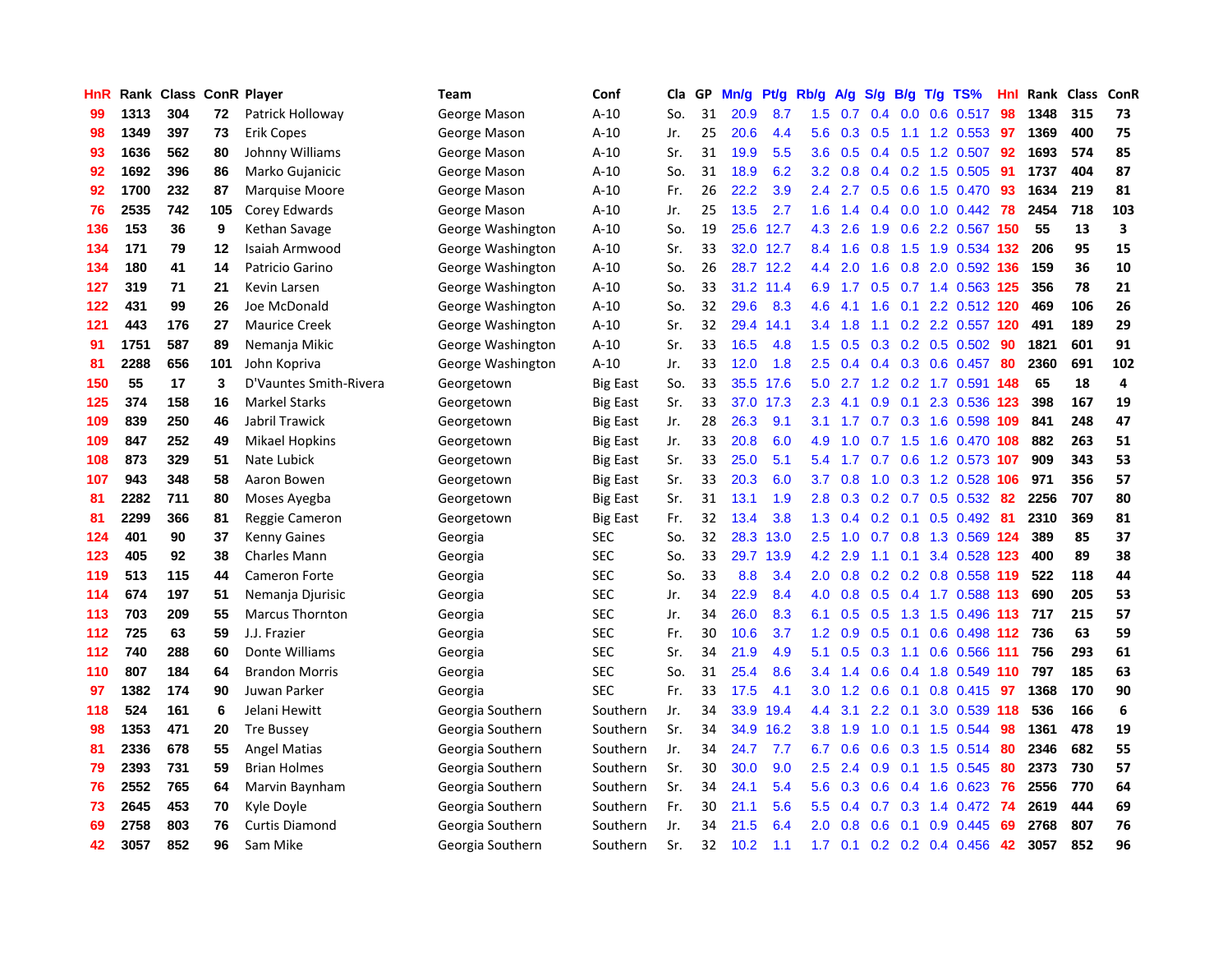| HnR |      | Rank Class ConR Player |                |                            | <b>Team</b>         | Conf        | Cla | GP | Mn/g | Pf/g      | Rb/g    | A/g | S/g             | B/g | $T/g$ TS%             | <b>Hnl</b> | Rank | Class ConR |                         |
|-----|------|------------------------|----------------|----------------------------|---------------------|-------------|-----|----|------|-----------|---------|-----|-----------------|-----|-----------------------|------------|------|------------|-------------------------|
| 138 | 136  | 30                     | 3              | R.J. Hunter                | Georgia State       | Sun Belt    | So. | 33 | 33.5 | 18.3      | 4.6     | 1.7 | 1.9             |     | 0.9 1.2 0.618 139     |            | 129  | 31         | 3                       |
| 125 | 375  | 109                    | 7              | <b>Ryan Harrow</b>         | Georgia State       | Sun Belt    | Jr. | 34 |      | 33.9 17.8 | $2.6\,$ | 4.2 | 1.3             |     | 0.1 1.7 0.525 124     |            | 393  | 113        | $\overline{ }$          |
| 121 | 460  | 181                    | 10             | Manny Atkins               | Georgia State       | Sun Belt    | Sr. | 34 | 33.4 | 14.4      | 6.1     | 1.4 |                 |     | 1.4 0.7 1.3 0.628 120 |            | 485  | 188        | 11                      |
| 116 | 591  | 174                    | 13             | Curtis Washington          | Georgia State       | Sun Belt    | Jr. | 33 | 22.7 | 7.5       | 5.9     | 0.2 | 0.3             |     | 2.4 0.6 0.652 116     |            | 601  | 183        | 12                      |
| 109 | 831  | 313                    | 17             | Devonta White              | Georgia State       | Sun Belt    | Sr. | 34 | 32.9 | 11.6      | 2.7     | 4.3 | 1.1             |     | 0.0 1.7 0.554 109     |            | 854  | 327        | 18                      |
| 84  | 2126 | 514                    | 61             | Markus Crider              | Georgia State       | Sun Belt    | So. | 33 | 17.1 | 3.0       | 3.5     | 0.4 | 0.6             |     | $0.4$ 0.6 0.508       | -85        | 2102 | 510        | 58                      |
| 71  | 2705 | 795                    | 78             | Rashaad Richardson         | Georgia State       | Sun Belt    | Sr. | 26 | 10.8 | 2.8       | 1.2     | 0.2 | 0.6             |     | $0.0$ $0.3$ $0.477$   | 74         | 2615 | 781        | 78                      |
| 146 | 70   | 27                     | 9              | <b>Daniel Miller</b>       | Georgia Tech        | <b>ACC</b>  | Sr. | 33 | 30.8 | 10.9      | 7.8     | 1.5 | 1.2             |     | 2.4 1.5 0.584 143     |            | 98   | 40         | 12                      |
| 123 | 420  | 95                     | 41             | <b>Robert Carter</b>       | Georgia Tech        | <b>ACC</b>  | So. | 23 | 26.8 | 11.4      | 8.4     | 1.1 | 0.8             |     | 1.1 1.8 0.523 130     |            | 253  | 57         | 28                      |
| 113 | 708  | 282                    | 61             | <b>Trae Golden</b>         | Georgia Tech        | <b>ACC</b>  | Sr. | 31 | 30.5 | 13.3      | 2.6     | 3.1 | 0.5             |     | 0.1 2.0 0.532 111     |            | 763  | 295        | 65                      |
| 109 | 857  | 323                    | 70             | Kammeon Holsey             | Georgia Tech        | <b>ACC</b>  | Sr. | 33 | 20.9 | 7.5       | 5.0     | 0.8 |                 |     | 0.3 0.3 1.4 0.555 107 |            | 944  | 351        | 72                      |
| 106 | 982  | 228                    | 75             | <b>Marcus Georges-Hunt</b> | Georgia Tech        | <b>ACC</b>  | So. | 33 | 31.2 | 11.7      | 4.3     | 2.1 |                 |     | 0.8 0.2 1.6 0.498 104 |            | 1054 | 241        | 80                      |
| 94  | 1554 | 203                    | 104            | <b>Quinton Stephens</b>    | Georgia Tech        | <b>ACC</b>  | Fr. | 32 | 12.8 | 3.6       | 2.1     | 0.8 | 0.3             |     | 0.3 0.6 0.467         | -93        | 1647 | 221        | 104                     |
| 83  | 2198 | 535                    | 117            | Chris Bolden               | Georgia Tech        | <b>ACC</b>  | So. | 30 | 24.1 | 5.4       | 2.4     | 1.3 | 0.6             |     | $0.1$ 1.1 0.393       | 85         | 2091 | 509        | 116                     |
| 73  | 2646 | 454                    | 126            | Corey Heyward              | Georgia Tech        | ACC         | Fr. | 32 | 16.5 | 1.0       | 1.5     | 1.4 | 0.7             |     | $0.1$ 0.8 0.386       | 72         | 2670 | 461        | 126                     |
| 145 | 79   | 30                     | $\overline{2}$ | Sam Dower                  | Gonzaga             | <b>WCC</b>  | Sr. | 34 | 26.9 | 14.4      | 7.2     | 1.1 | 0.4             |     | 0.7 1.6 0.623 146     |            | 72   | 27         | $\overline{\mathbf{2}}$ |
| 126 | 353  | 99                     | 15             | <b>Kevin Pangos</b>        | Gonzaga             | <b>WCC</b>  | Jr. | 36 | 34.8 | 14.4      | 3.3     | 3.6 | 1.0             |     | 0.0 1.7 0.594 125     |            | 357  | 95         | 12                      |
| 125 | 355  | 78                     | 16             | Przemek Karnowski          | Gonzaga             | <b>WCC</b>  | So. | 36 | 25.2 | 10.4      | 7.1     | 0.7 | 0.3             |     | 1.7 1.9 0.568 125     |            | 360  | 79         | 13                      |
| 122 | 427  | 127                    | 18             | Gerard Coleman             | Gonzaga             | <b>WCC</b>  | Jr. | 34 | 11.5 | 6.0       | 1.6     | 0.8 |                 |     | 0.5 0.1 1.1 0.510 122 |            | 434  | 130        | 18                      |
| 121 | 446  | 102                    | 19             | Kyle Dranginis             | Gonzaga             | <b>WCC</b>  | So. | 36 | 23.6 | 6.1       | 3.9     | 2.6 |                 |     | 1.2 0.5 1.4 0.571 121 |            | 454  | 101        | 20                      |
| 120 | 469  | 144                    | 21             | Gary Bell Jr.              | Gonzaga             | <b>WCC</b>  | Jr. | 30 | 28.5 | 11.0      | 2.9     |     | $1.7 \quad 1.0$ |     | $0.0$ 1.0 0.622 121   |            | 453  | 142        | 19                      |
| 120 | 476  | 188                    | 22             | Drew Barham                | Gonzaga             | <b>WCC</b>  | Sr. | 36 | 17.8 | 6.3       | 3.0     | 0.3 | 0.7             |     | 0.3 0.4 0.683 120     |            | 493  | 190        | 22                      |
| 120 | 492  | 195                    | 23             | David Stockton             | Gonzaga             | <b>WCC</b>  | Sr. | 36 | 28.1 | 7.4       | 2.4     | 4.2 | 1.5             |     | 0.2 2.0 0.521 119     |            | 504  | 196        | 23                      |
| 98  | 1360 | 399                    | 15             | Antwan Scott               | Grambling           | <b>SWAC</b> | Jr. | 25 | 33.6 | 15.7      | 4.5     | 3.7 | 1.3             | 0.0 | 3.6 0.571             | 102        | 1169 | 348        | 11                      |
| 79  | 2411 | 735                    | 48             | <b>Chandler Thomas</b>     | Grambling           | <b>SWAC</b> | Sr. | 29 | 22.8 | 8.0       | 5.9     | 0.4 | 0.9             |     | 0.3 1.5 0.498         | 78         | 2472 | 754        | 51                      |
| 77  | 2488 | 729                    | 53             | A'Torri Shine              | Grambling           | <b>SWAC</b> | Jr. | 29 | 32.3 | 13.8      | 4.1     | 1.2 | 0.7             |     | 0.2 2.4 0.526         | -76        | 2544 | 747        | 54                      |
| 72  | 2667 | 462                    | 63             | <b>Remond Brown</b>        | Grambling           | <b>SWAC</b> | Fr. | 19 | 26.3 | 8.9       | 2.1     | 1.3 |                 |     | 1.3 0.2 1.5 0.512 73  |            | 2663 | 456        | 60                      |
| 68  | 2778 | 668                    | 71             | <b>Terry Rose</b>          | Grambling           | <b>SWAC</b> | So. | 23 | 27.1 | 9.9       | 1.8     | 0.8 |                 |     | 0.4 0.0 1.2 0.529 67  |            | 2801 | 673        | 72                      |
| 63  | 2881 | 827                    | 79             | Steven Danridge            | Grambling           | <b>SWAC</b> | Sr. | 28 | 19.9 | 4.4       | 3.6     | 0.4 |                 |     | 0.4 0.7 1.3 0.535     | 62         | 2916 | 834        | 79                      |
| 59  | 2936 | 547                    | 80             | Chase Comier               | Grambling           | <b>SWAC</b> | Fr. | 27 | 21.0 | 3.9       | 1.9     | 2.9 | 0.9             |     | $0.0$ 2.1 $0.382$     | 59         | 2959 | 558        | 81                      |
| 56  | 2978 | 565                    | 84             | <b>Windale Glinton</b>     | Grambling           | <b>SWAC</b> | Fr. | 27 | 14.2 | 3.1       | 2.5     | 0.2 | 0.4             |     | $0.4$ 0.7 0.491       | 56         | 2994 | 571        | 84                      |
| 42  | 3059 | 604                    | 91             | Richard Freeman            | Grambling           | <b>SWAC</b> | Fr. | 29 | 13.6 | 2.9       | 2.1     | 0.2 | 0.2             |     | 0.3 1.0 0.378         | 41         | 3059 | 604        | 91                      |
| 126 | 352  | 151                    | 5              | Killian Larson             | <b>Grand Canyon</b> | <b>WAC</b>  | Sr. | 30 | 32.7 | 17.2      | 11.6    | 0.8 | 0.5             |     | 0.2 2.5 0.589 121     |            | 439  | 175        | 5                       |
| 104 | 1048 | 310                    | 18             | Daniel Alexander           | <b>Grand Canyon</b> | <b>WAC</b>  | Jr. | 22 | 33.0 | 12.7      | 5.6     | 2.9 | 0.5             | 1.5 | 2.1 0.616 107         |            | 906  | 270        | 17                      |
| 96  | 1435 | 502                    | 26             | Demetrius Walker           | <b>Grand Canyon</b> | <b>WAC</b>  | Sr. | 9  | 30.9 | 16.9      | 5.6     | 2.2 | 1.0             |     | $0.1$ 2.2 0.563 113   |            | 688  | 277        | 9                       |
| 93  | 1646 | 477                    | 33             | Jerome Garrison            | <b>Grand Canyon</b> | <b>WAC</b>  | Jr. | 30 | 37.8 | 16.5      | 2.8     | 2.1 | 0.5             |     | $0.3$ 2.0 0.584       | 90         | 1832 | 532        | 36                      |
| 87  | 1978 | 634                    | 39             | <b>Blake Davis</b>         | <b>Grand Canyon</b> | <b>WAC</b>  | Sr. | 30 | 29.8 | 7.8       | 3.8     | 1.7 | 0.8             |     | 0.6 1.3 0.537         | -84        | 2123 | 671        | 45                      |
| 79  | 2434 | 712                    | 54             | Justin Foreman             | <b>Grand Canyon</b> | <b>WAC</b>  | Jr. | 23 | 19.6 | 5.2       | 2.6     | 0.9 | 0.6             | 0.1 | $0.7$ 0.524           | 78         | 2450 | 716        | 54                      |
| 78  | 2448 | 403                    | 56             | Sam Daly                   | <b>Grand Canyon</b> | <b>WAC</b>  | Fr. | 13 | 28.6 | 7.1       | 3.4     | 4.2 |                 |     | 0.8 0.2 2.8 0.489     | 82         | 2227 | 348        | 50                      |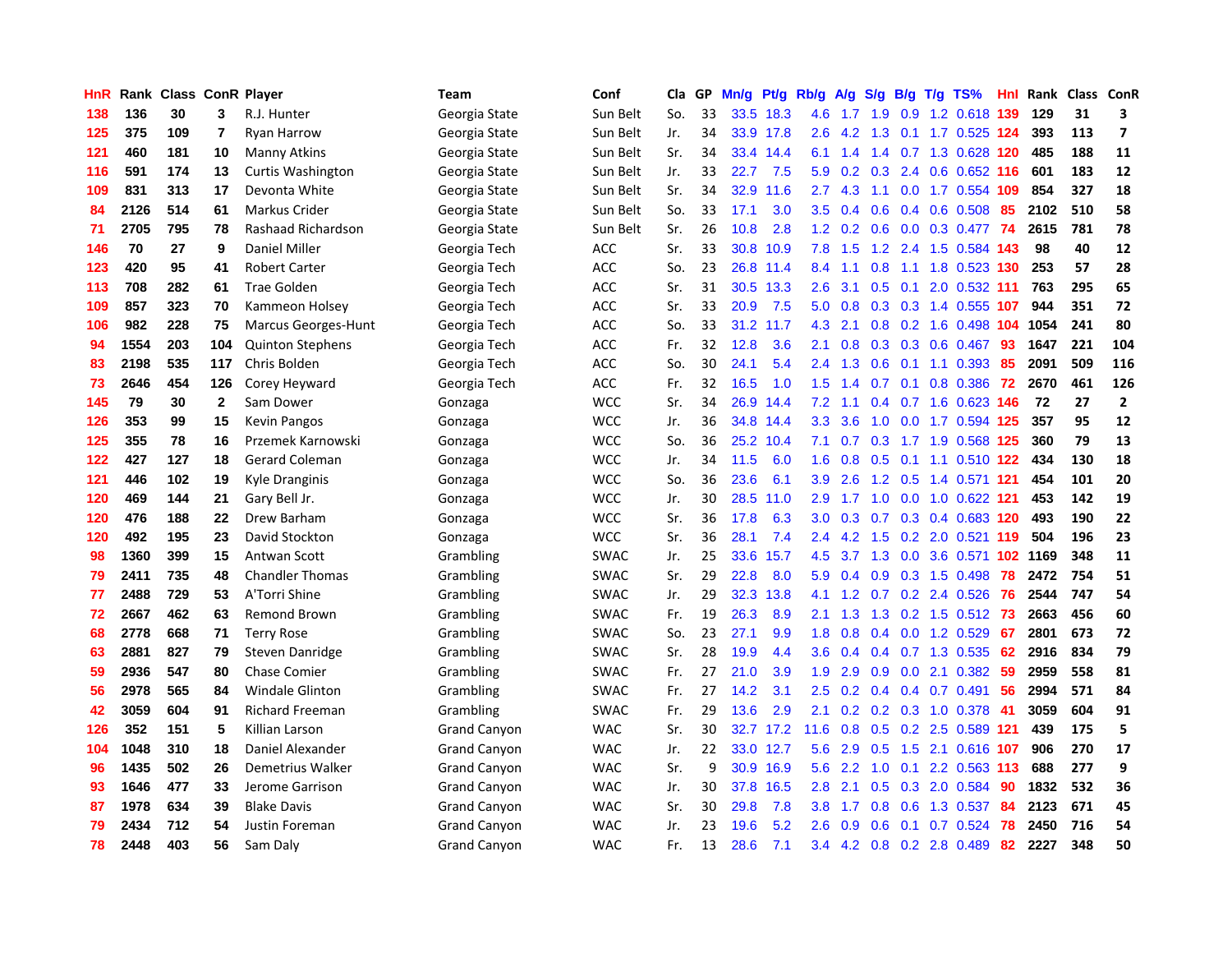| HnR |      | Rank Class ConR Player |              |                          | <b>Team</b>         | Conf            | Cla | GP | Mn/g | Pt/g | Rb/g             | A/g | S/g           | B/g | $T/g$ TS%                 | Hnl | Rank | <b>Class</b> | ConR                    |
|-----|------|------------------------|--------------|--------------------------|---------------------|-----------------|-----|----|------|------|------------------|-----|---------------|-----|---------------------------|-----|------|--------------|-------------------------|
| 67  | 2801 | 677                    | 67           | Akachi Okugo             | <b>Grand Canyon</b> | <b>WAC</b>      | So. | 29 | 20.8 | 3.7  | 1.4              | 2.2 | 0.4           | 0.0 | 1.3 0.393                 | 66  | 2838 | 685          | 69                      |
| 60  | 2926 | 836                    | 72           | Jeremy Adams             | <b>Grand Canyon</b> | <b>WAC</b>      | Sr. | 16 | 18.8 | 5.8  | 2.6              | 0.6 |               |     | $0.4$ 0.1 0.9 0.420       | 67  | 2814 | 816          | 68                      |
| 149 | 59   | 15                     | 1            | Keifer Sykes             | Green Bay           | Horizon         | Jr. | 30 | 34.3 | 20.3 | 4.4              | 4.8 |               |     | 1.2 0.0 2.1 0.570 150     |     | 58   | 14           | $\mathbf{1}$            |
| 127 | 313  | 135                    | 3            | Alec Brown               | Green Bay           | Horizon         | Sr. | 30 | 30.3 | 15.4 | 5.7              | 1.0 | 0.5           |     | 3.1 2.2 0.566 127         |     | 312  | 136          | 3                       |
| 112 | 720  | 159                    | 10           | Jordan Fouse             | Green Bay           | Horizon         | So. | 31 | 31.5 | 6.5  | 7.5              | 2.9 | 2.2           |     | 1.5 1.9 0.498 112         |     | 743  | 167          | 11                      |
| 110 | 802  | 241                    | 17           | <b>Greg Mays</b>         | Green Bay           | Horizon         | Jr. | 31 | 25.4 | 10.3 | 5.2              | 0.7 | 0.5           |     | 1.0 1.5 0.602 109         |     | 829  | 243          | 17                      |
| 105 | 1006 | 231                    | 24           | Carrington Love          | Green Bay           | Horizon         | So. | 31 | 26.8 | 7.9  | 2.7              | 2.5 | 1.2           |     | 0.2 1.3 0.522 105 1025    |     |      | 234          | 24                      |
| 102 | 1151 | 138                    | 29           | Kenneth Lowe             | Green Bay           | Horizon         | Fr. | 31 | 16.1 | 4.2  | 3.5              | 0.8 | 0.5           |     | 0.9 1.1 0.600             | 101 | 1179 | 139          | 30                      |
| 101 | 1210 | 430                    | 30           | <b>Vincent Garrett</b>   | Green Bay           | Horizon         | Sr. | 24 | 15.6 | 6.3  | 2.8              | 1.4 | 0.3           |     | 0.4 1.2 0.498 101 1176    |     |      | 420          | 29                      |
| 58  | 2961 | 860                    | 73           | Lamin Fulton             | Green Bay           | Horizon         | Jr. | 29 | 10.7 | 2.3  | 0.4              | 0.9 | 0.3           |     | $0.0$ 0.8 0.500           | 58  | 2967 | 864          | 73                      |
| 132 | 203  | 94                     | $\mathbf{2}$ | Du'Vaughn Maxwell        | Hampton             | <b>MEAC</b>     | Sr. | 31 | 31.1 | 15.0 | 7.3              | 1.4 |               |     | 1.2 3.0 1.8 0.516 132 213 |     |      | 100          | $\mathbf{2}$            |
| 98  | 1365 | 318                    | 22           | Dwight Meikle            | Hampton             | <b>MEAC</b>     | So. | 31 | 14.4 | 5.8  | $3.4^{\circ}$    | 0.4 | 0.5           |     | $0.5$ 1.2 0.534           | 97  | 1371 | 319          | 22                      |
| 96  | 1428 | 333                    | 24           | <b>Deron Powers</b>      | Hampton             | <b>MEAC</b>     | So. | 31 | 31.5 | 11.8 | 3.1              | 4.0 | 1.0           | 0.1 | 2.7 0.503                 | -96 | 1431 | 332          | 25                      |
| 95  | 1502 | 434                    | 26           | <b>Breon Key</b>         | Hampton             | <b>MEAC</b>     | Jr. | 17 | 17.4 | 5.8  | 1.8              | 1.2 | 0.6           | 0.1 | $0.9$ 0.669               | 96  | 1423 | 417          | 24                      |
| 93  | 1629 | 378                    | 31           | <b>Brian Darden</b>      | Hampton             | <b>MEAC</b>     | So. | 31 | 23.8 | 10.4 | $2.2^{\circ}$    | 1.2 | 1.0           |     | $0.0$ 1.5 $0.525$         | 93  | 1631 | 382          | 29                      |
| 92  | 1685 | 572                    | 34           | Ramon Mercado            | Hampton             | <b>MEAC</b>     | Sr. | 30 | 15.0 | 5.3  | 2.1              | 0.6 | 0.6           |     | $0.3$ 0.7 0.521           | 92  | 1679 | 568          | 34                      |
| 90  | 1798 | 425                    | 41           | Jervon Pressley          | Hampton             | <b>MEAC</b>     | So. | 21 | 19.3 | 6.6  | 5.1              | 0.7 | 0.2           |     | 1.1 1.5 0.470             | -91 | 1752 | 411          | 38                      |
| 86  | 2049 | 496                    | 46           | Ke'Ron Brown             | Hampton             | <b>MEAC</b>     | So. | 31 | 25.6 | 4.5  | 4.8              | 1.6 | 1.7           |     | $0.2$ 1.7 0.398           | 86  | 2057 | 500          | 44                      |
| 80  | 2372 | 695                    | 62           | <b>Emmanuel Okoroba</b>  | Hampton             | <b>MEAC</b>     | Jr. | 31 | 17.7 | 6.2  | 3.5              | 0.5 | 0.5           |     | 0.8 1.8 0.484             | -80 | 2380 | 697          | 63                      |
| 79  | 2410 | 388                    | 66           | Lawrence Cooks           | Hampton             | <b>MEAC</b>     | Fr. | 29 | 12.7 | 3.9  | 1.6              | 0.7 |               |     | 0.5 0.1 1.0 0.502 79      |     | 2397 | 384          | 64                      |
| 121 | 447  | 136                    | 5            | Mark Nwakamma            | Hartford            | <b>AEC</b>      | Jr. | 31 | 29.4 | 15.3 | 5.8              | 1.9 |               |     | 0.7 0.7 3.1 0.576 123     |     | 421  | 126          | 4                       |
| 96  | 1458 | 424                    | 25           | Wes Cole                 | Hartford            | <b>AEC</b>      | Jr. | 33 | 24.1 | 9.0  | 1.5              | 0.8 | 0.6           |     | $0.0$ $0.9$ $0.624$       | 95  | 1477 | 431          | 28                      |
| 95  | 1517 | 440                    | 27           | Nate Sikma               | Hartford            | <b>AEC</b>      | Jr. | 23 | 20.1 | 5.7  | 4.2              | 1.7 | 0.4           |     | $0.3$ 1.2 0.510           | 95  | 1462 | 425          | 27                      |
| 93  | 1664 | 389                    | 30           | Evan Cooper              | Hartford            | <b>AEC</b>      | So. | 30 | 23.1 | 7.1  | 1.8              | 1.6 | 0.9           |     | 0.0 1.3 0.585             | 92  | 1688 | 389          | 30                      |
| 92  | 1667 | 487                    | 31           | Yolonzo Moore II         | Hartford            | <b>AEC</b>      | Jr. | 33 | 32.8 | 9.8  | 2.8              | 2.8 | 1.3           |     | $0.2$ 2.7 $0.562$         | -92 | 1696 | 500          | 31                      |
| 92  | 1675 | 393                    | 32           | <b>Taylor Dyson</b>      | Hartford            | <b>AEC</b>      | So. | 33 | 18.7 | 8.1  | 2.4              | 0.5 | 0.5           |     | $0.1$ 1.1 $0.522$         | -92 | 1702 | 394          | 32                      |
| 90  | 1849 | 541                    | 34           | Corban Wroe              | Hartford            | <b>AEC</b>      | Jr. | 33 | 25.3 | 6.2  | 3.2 <sub>2</sub> | 1.7 |               |     | $0.6$ 0.1 1.5 0.613       | -89 | 1874 | 548          | 35                      |
| 87  | 1957 | 630                    | 37           | Oren Faulk               | Hartford            | <b>AEC</b>      | Sr. | 33 | 14.7 | 3.7  | $2.2\phantom{0}$ | 1.2 |               |     | 0.4 0.5 1.3 0.539 87      |     | 1981 | 632          | 36                      |
| 61  | 2919 | 849                    | 78           | Jamie Schneck            | Hartford            | <b>AEC</b>      | Jr. | 31 | 10.0 | 1.6  | 1.5              | 0.4 |               |     | $0.1$ $0.3$ $0.4$ $0.500$ | -61 | 2931 | 853          | 79                      |
| 136 | 156  | 40                     | 3            | <b>Wesley Saunders</b>   | Harvard             | Ivy             | Jr. | 30 | 33.5 | 14.2 | 4.6              | 3.8 |               |     | 1.7 0.7 2.3 0.544 137     |     | 156  | 40           | 3                       |
| 130 | 256  | 70                     | 5            | Steve Moundou-Missi      | Harvard             | Ivy             | Jr. | 32 | 25.2 | 10.5 | 6.0              | 0.6 | 0.8           |     | 1.3 1.3 0.591 129         |     | 268  | 70           | 5                       |
| 125 | 371  | 157                    | 7            | Kyle Casey               | Harvard             | Ivy             | Sr. | 32 | 22.2 | 9.7  | 5.6              | 1.3 | 0.7           |     | 1.2 1.4 0.508 124         |     | 387  | 164          | 9                       |
| 123 | 410  | 170                    | 8            | <b>Brandyn Curry</b>     | Harvard             | Ivy             | Sr. | 23 | 26.1 | 9.4  | 3.0 <sub>2</sub> | 2.8 | $1.4^{\circ}$ |     | 0.5 1.4 0.555 125         |     | 358  | 158          | $\overline{\mathbf{z}}$ |
| 122 | 430  | 128                    | 9            | Jonah Travis             | Harvard             | <b>Ivy</b>      | Jr. | 30 | 12.6 | 4.6  | 3.1              | 0.3 | 0.5           |     | 0.2 0.5 0.617 122         |     | 435  | 131          | 10                      |
| 119 | 515  | 117                    | 11           | Sivani Chambers          | Harvard             | Ivy             | So. | 32 | 34.3 | 11.1 | $2.4^{\circ}$    | 4.4 | 1.3           |     | $0.0$ 2.3 0.524 118       |     | 533  | 123          | 12                      |
| 118 | 525  | 204                    | 12           | Laurent Rivard           | Harvard             | Ivy             | Sr. | 32 | 33.7 | 10.0 | 3.0 <sub>1</sub> | 0.8 | 0.9           |     | $0.1$ 0.7 0.658 118       |     | 541  | 209          | 13                      |
| 108 | 900  | 208                    | 20           | <b>Evan Cummins</b>      | Harvard             | Ivy             | So. | 30 | 10.2 | 2.8  | 1.9              | 0.4 | $0.4^{\circ}$ |     | $0.7$ 0.7 0.582 107       |     | 905  | 206          | 20                      |
| 127 | 328  | 140                    | 3            | Christian Standhardinger | Hawaii              | <b>Big West</b> | Sr. | 31 | 31.9 | 18.1 | 8.4              | 1.5 | 1.4           | 0.7 | 2.7 0.562 126             |     | 331  | 144          | 4                       |
| 110 | 813  | 186                    | 14           | <b>Isaac Fotu</b>        | Hawaii              | <b>Big West</b> | So. | 31 | 30.8 | 14.9 | 6.1              | 0.7 |               |     | 0.4 0.8 1.6 0.612 110     |     | 824  | 191          | 15                      |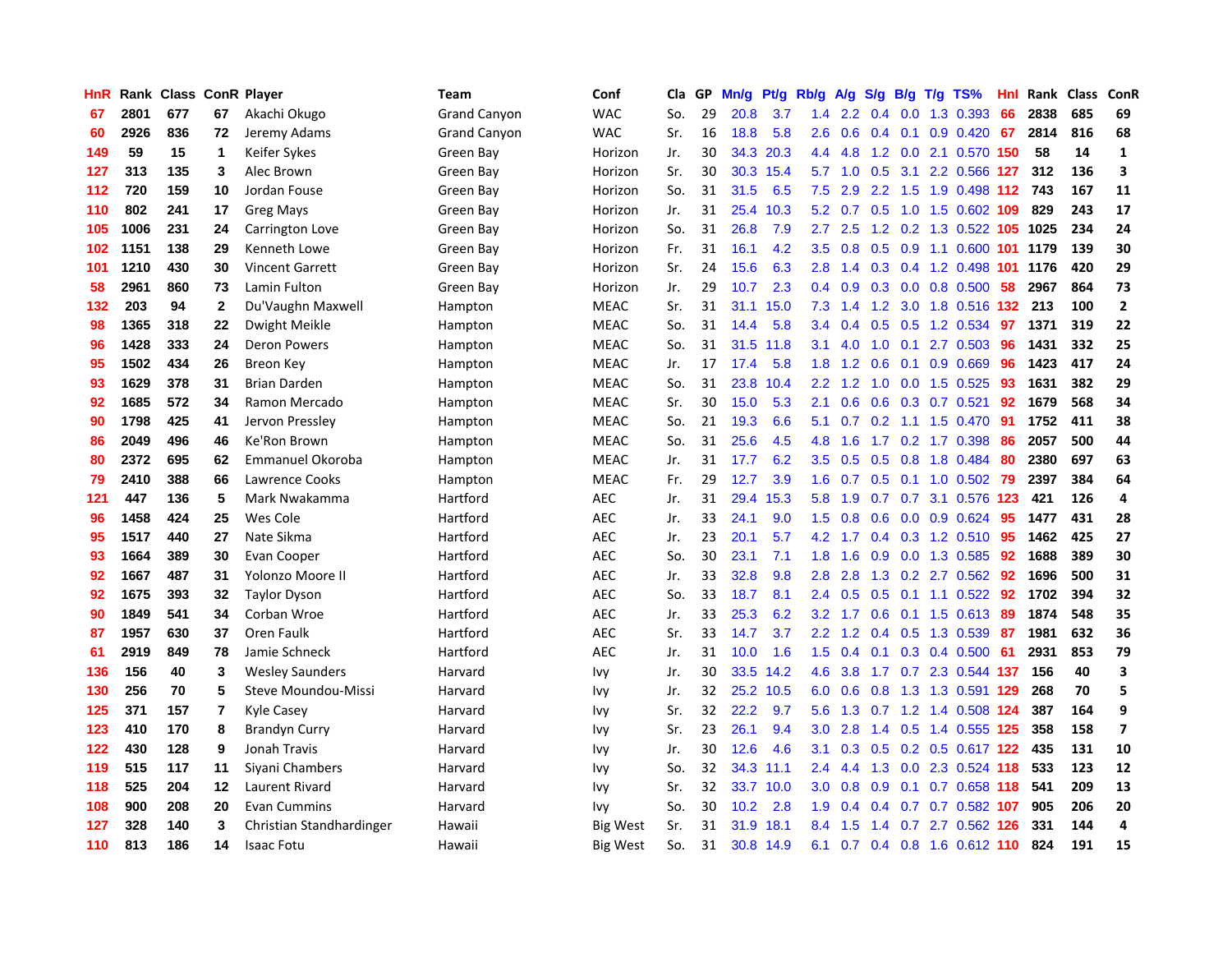| HnR |      | Rank Class ConR Player |    |                        | <b>Team</b>       | Conf             | Cla | GP | Mn/g | Pt/g | Rb/g             | A/g | S/g              | B/g | $T/g$ TS%                   | <b>Hnl</b> | Rank | <b>Class</b> | ConR         |
|-----|------|------------------------|----|------------------------|-------------------|------------------|-----|----|------|------|------------------|-----|------------------|-----|-----------------------------|------------|------|--------------|--------------|
| 102 | 1149 | 411                    | 27 | Davis Rozitis          | Hawaii            | <b>Big West</b>  | Sr. | 29 | 11.9 | 3.6  | 3.3 <sub>2</sub> | 0.2 | 0.3              | 0.8 | 0.5 0.654 102 1151          |            |      | 413          | 28           |
| 101 | 1222 | 360                    | 31 | Keith Shamburger       | Hawaii            | <b>Big West</b>  | Jr. | 31 | 32.3 | 9.3  | 3.0 <sub>2</sub> | 5.4 | $-1.1$           |     | 0.1 2.0 0.526 100 1221      |            |      | 359          | 32           |
| 101 | 1225 | 361                    | 32 | <b>Garrett Nevels</b>  | Hawaii            | <b>Big West</b>  | Jr. | 31 | 31.7 | 13.1 | 3.2              | 1.7 | 0.8              |     | 0.5 0.9 0.571 100 1228      |            |      | 362          | 33           |
| 98  | 1334 | 466                    | 34 | Brandon Spearman       | Hawaii            | Big West         | Sr. | 28 | 29.6 | 11.3 | 4.5              | 1.3 | 0.8              |     | 0.1 1.3 0.545               | -99        | 1300 | 460          | 34           |
| 95  | 1481 | 188                    | 39 | Aaron Valdes           | Hawaii            | Big West         | Fr. | 31 | 9.2  | 3.2  | 2.0              | 0.3 | 0.3              |     | $0.2$ 0.4 0.543             | 95         | 1482 | 185          | 39           |
| 91  | 1745 | 411                    | 44 | Quincy Smith           | Hawaii            | Big West         | So. | 31 | 17.1 | 4.9  | 1.2 <sub>2</sub> | 2.7 | 0.8              |     | $0.1$ 1.4 0.484             | 91         | 1748 | 409          | 44           |
| 148 | 63   | 18                     | 1  | John Brown             | High Point        | <b>Big South</b> | So. | 31 | 31.8 | 19.5 | 7.7              | 1.9 | 1.5              |     | 1.6 1.6 0.585               | 145        | 79   | 21           | $\mathbf{1}$ |
| 107 | 939  | 277                    | 9  | Devante Wallace        | <b>High Point</b> | <b>Big South</b> | Jr. | 31 | 28.2 | 12.6 | 4.6              | 1.2 | 0.8              |     | $0.8$ 1.1 0.621             | -105       | 1013 | 306          | 9            |
| 89  | 1905 | 453                    | 49 | Haiishen McIntyre      | <b>High Point</b> | <b>Big South</b> | So. | 24 | 10.5 | 3.3  | 1.2              | 1.2 | 0.5              | 0.1 | 0.8 0.541                   | 87         | 1966 | 475          | 49           |
| 88  | 1953 | 473                    | 51 | Adam Weary             | <b>High Point</b> | <b>Big South</b> | So. | 24 | 25.7 | 11.7 | 2.0 <sub>2</sub> | 2.0 |                  |     | 0.7 0.3 2.1 0.564           | -87        | 1997 | 485          | 52           |
| 86  | 2059 | 499                    | 58 | Lorenzo Cugini         | High Point        | <b>Big South</b> | So. | 31 | 27.7 | 8.1  | 4.0              | 1.2 |                  |     | 0.5 0.2 1.0 0.557 84        |            | 2127 | 514          | 60           |
| 77  | 2493 | 417                    | 76 | Jorge Perez-Laham      | High Point        | <b>Big South</b> | Fr. | 31 | 20.3 | 3.7  | 1.8              | 3.4 | 0.5              |     | 0.0 1.7 0.460               | -76        | 2548 | 426          | 79           |
| 72  | 2679 | 792                    | 82 | Derrell Edwards        | High Point        | <b>Big South</b> | Sr. | 31 | 20.8 | 3.4  | 2.0              | 1.5 | 0.7              |     | $0.0$ 1.1 0.488             | -71        | 2723 | 800          | 88           |
| 72  | 2698 | 474                    | 86 | Anthony Lindauer       | High Point        | <b>Big South</b> | Fr. | 30 | 14.5 | 4.3  | 1.0              | 1.1 | 0.3              |     | $0.0$ 1.1 $0.605$           | -71        | 2725 | 478          | 89           |
| 63  | 2883 | 828                    | 96 | Dejuan McGaughy        | High Point        | <b>Big South</b> | Sr. | 18 | 22.1 | 4.8  | 1.8              | 2.2 | 0.4              |     | $0.1$ 1.4 0.443             | 72         | 2701 | 797          | 85           |
| 106 | 995  | 363                    | 18 | Zeke Upshaw            | Hofstra           | Colonial         | Sr. | 33 | 36.5 | 19.8 | 4.2              | 1.8 | 0.8 <sub>0</sub> |     | 0.2 2.8 0.544 105           |            | 1012 | 371          | 17           |
| 99  | 1291 | 456                    | 22 | Stephen Nwaukoni       | Hofstra           | Colonial         | Sr. | 33 | 22.7 | 6.2  | 8.8              | 0.6 | 0.4              |     | 0.6 1.3 0.551               | 99         | 1306 | 461          | 23           |
| 99  | 1307 | 386                    | 23 | Moussa Kone            | Hofstra           | Colonial         | Jr. | 33 | 21.5 | 7.1  | 5.9              | 0.5 | 0.6              |     | 1.1 1.0 0.561               | 98         | 1323 | 390          | 24           |
| 88  | 1933 | 464                    | 50 | Darren Payen           | Hofstra           | Colonial         | So. | 33 | 10.3 | 3.1  | $2.2^{\circ}$    | 0.1 |                  |     | $0.2$ $0.5$ $0.5$ $0.608$   | -87        | 1952 | 470          | 49           |
| 87  | 1967 | 632                    | 51 | Dion Nesmith           | Hofstra           | Colonial         | Sr. | 30 | 34.6 | 13.3 | 2.6              | 4.2 | 0.8              |     | $0.0$ 3.0 $0.511$           | 87         | 1979 | 631          | 51           |
| 87  | 1984 | 288                    | 52 | Jamall Robinson        | Hofstra           | Colonial         | Fr. | 33 | 33.4 | 9.5  | 4.2              | 1.6 | 0.6              |     | 0.3 1.4 0.480               | -87        | 2006 | 299          | 52           |
| 82  | 2249 | 547                    | 58 | Jordan Allen           | Hofstra           | Colonial         | So. | 30 | 28.2 | 6.6  | 4.8              | 2.0 | 1.1              |     | 0.4 2.0 0.449               | 83         | 2193 | 534          | 59           |
| 68  | 2782 | 499                    | 70 | Chris Jenkins          | Hofstra           | Colonial         | Fr. | 28 | 21.2 | 5.4  | 1.3              | 0.5 | 0.5              |     | 0.2 0.5 0.449               | 71         | 2729 | 481          | 69           |
| 121 | 444  | 135                    | 4  | <b>Malcolm Miller</b>  | <b>Holy Cross</b> | Patriot          | Jr. | 34 | 30.5 | 11.0 | 5.7              | 2.1 | 0.9 <sub>0</sub> |     | 1.9 1.7 0.573 121           |            | 458  | 145          | 5            |
| 121 | 457  | 180                    | 5  | Dave Dudzinski         | <b>Holy Cross</b> | Patriot          | Sr. | 34 | 31.1 | 15.1 | 7.4              | 0.6 | 0.7              |     | 0.8 1.9 0.543 120           |            | 473  | 184          | 6            |
| 105 | 1040 | 118                    | 24 | Anthony Thompson       | <b>Holy Cross</b> | Patriot          | Fr. | 32 | 27.6 | 9.4  | $2.2\phantom{0}$ | 2.5 | 0.9 <sup>°</sup> |     | 0.0 1.1 0.591 105 1032      |            |      | 114          | 24           |
| 99  | 1286 | 295                    | 32 | Eric Green             | <b>Holy Cross</b> | Patriot          | So. | 34 | 30.0 | 7.9  | 4.0              | 2.1 |                  |     | 1.7 0.4 1.6 0.502 99        |            | 1303 | 303          | 32           |
| 93  | 1593 | 462                    | 39 | Justin Burrell         | <b>Holy Cross</b> | Patriot          | Jr. | 31 | 29.5 | 8.9  | 1.8              | 2.4 |                  |     | $0.7$ 0.0 1.7 0.520         | -94        | 1530 | 447          | 37           |
| 93  | 1633 | 379                    | 43 | <b>Cullen Hamilton</b> | <b>Holy Cross</b> | Patriot          | So. | 18 | 20.2 | 8.2  | 1.8              | 0.9 | 0.6              |     | $0.0$ 0.8 0.502             | 94         | 1547 | 363          | 40           |
| 87  | 1960 | 283                    | 52 | Malachi Alexander      | <b>Holy Cross</b> | Patriot          | Fr. | 34 | 21.5 | 6.3  | 4.2              | 1.0 | 0.5              |     | $0.6$ 1.9 0.471             | 87         | 1973 | 291          | 51           |
| 64  | 2854 | 828                    | 80 | Taylor Abt             | <b>Holy Cross</b> | Patriot          | Jr. | 34 | 12.1 | 2.4  | 2.5              | 0.1 | 0.2              |     | 0.2 0.8 0.523               | -64        | 2877 | 836          | 80           |
| 154 | 34   | 8                      | 6  | <b>TaShawn Thomas</b>  | Houston           | AAC              | Jr. | 33 | 31.6 | 15.4 | 8.1              | 1.9 | 1.2              |     | 2.8 2.2 0.593 152           |            | 46   | 13           | 6            |
| 112 | 745  | 166                    | 42 | Danuel House           | Houston           | AAC              | So. | 24 | 28.5 | 13.6 | 5.3              | 1.9 | 0.8              |     | 0.8 2.2 0.530 114           |            | 638  | 139          | 37           |
| 109 | 841  | 193                    | 46 | L.J. Rose              | Houston           | AAC              | So. | 28 | 28.4 | 8.9  | 2.5              | 5.5 | 0.7              |     | 0.1 2.3 0.528 109           |            | 836  | 194          | 46           |
| 103 | 1126 | 131                    | 52 | Danrad Knowles         | Houston           | AAC              | Fr. | 31 | 19.2 | 7.1  | 4.3              | 0.5 |                  |     | 0.4 1.2 1.4 0.527 102 1165  |            |      | 137          | 54           |
| 102 | 1143 | 262                    | 53 | Jherrod Stiggers       | Houston           | AAC              | So. | 33 | 23.7 | 11.2 | 2.5              | 1.1 |                  |     | $0.3$ $0.2$ 1.0 $0.530$ 101 |            | 1186 | 272          | 55           |
| 100 | 1236 | 440                    | 57 | <b>Brandon Morris</b>  | Houston           | AAC              | Sr. | 33 | 20.1 | 6.3  | 2.1              | 1.2 | 0.6              |     | $0.2$ 0.7 0.601             | 99         | 1280 | 452          | 58           |
| 87  | 1972 | 633                    | 69 | <b>Tione Womack</b>    | Houston           | AAC              | Sr. | 32 | 19.4 | 3.7  | 2.0              | 2.1 | 0.5              | 0.1 | $1.0$ $0.513$               | -87        | 1982 | 633          | 70           |
| 81  | 2298 | 557                    | 76 | LeRon Barnes           | Houston           | AAC              | So. | 30 | 12.9 | 3.2  | 2.5              |     |                  |     | $0.4$ 0.3 0.4 0.4 0.455     | -81        | 2285 | 553          | 77           |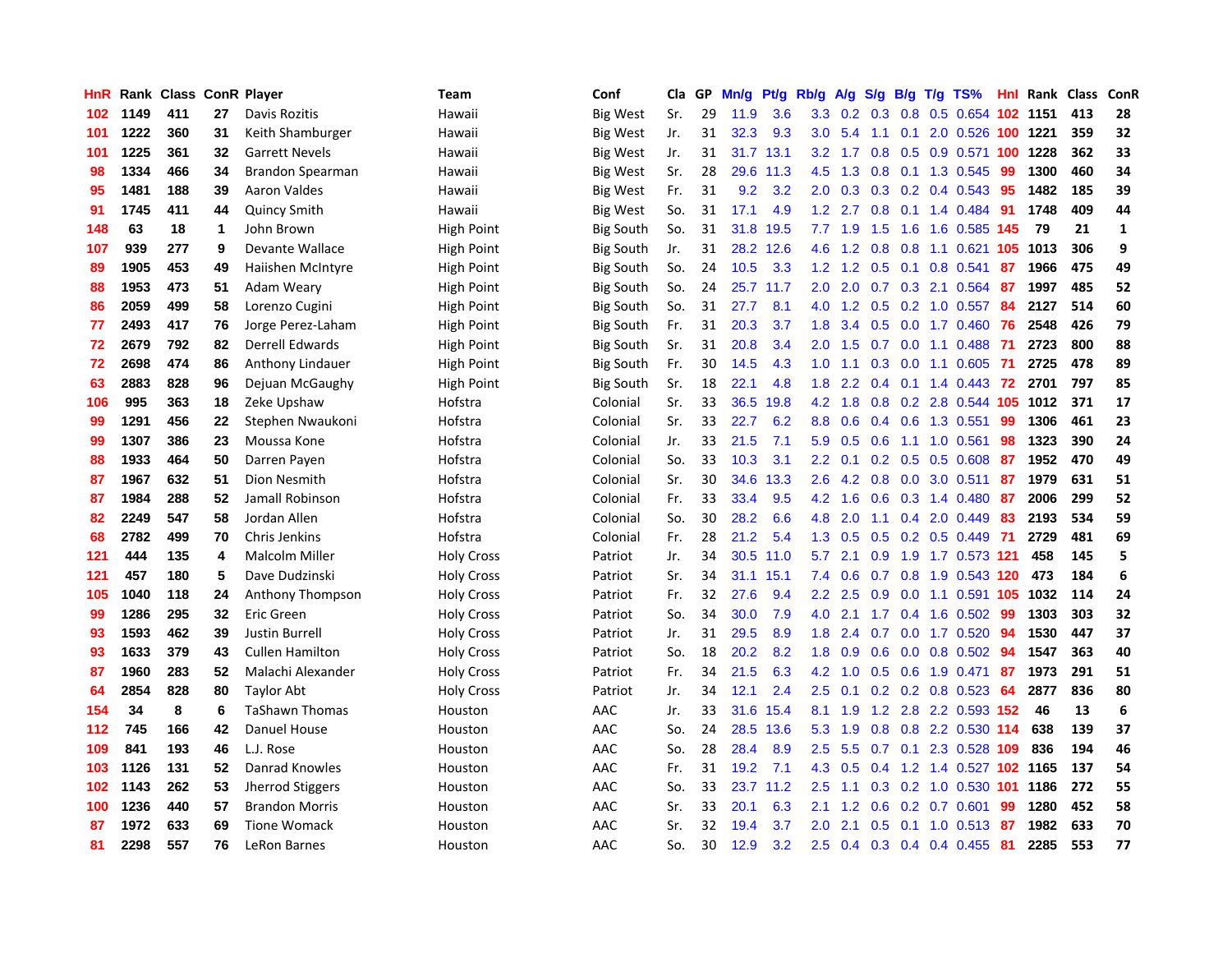| <b>HnR</b> |      | Rank Class |     | <b>ConR Player</b>        | <b>Team</b>            | Conf           | Cla | GP | Mn/g | Pt/g | Rb/g             | A/g | S/g           | B/g | $T/g$ TS%                  | Hnl | Rank | <b>Class</b> | ConR         |
|------------|------|------------|-----|---------------------------|------------------------|----------------|-----|----|------|------|------------------|-----|---------------|-----|----------------------------|-----|------|--------------|--------------|
| 78         | 2463 | 746        | 79  | J.J. Richardson           | Houston                | AAC            | Sr. | 24 | 12.9 | 4.4  | 2.6              | 0.3 | 0.4           | 0.1 | 1.3 0.544                  | 80  | 2359 | 726          | 78           |
| 71         | 2701 | 787        | 82  | Mikhail McLean            | Houston                | AAC            | Jr. | 28 | 11.3 | 2.6  | 1.8              | 0.1 |               |     | 0.3 0.2 0.5 0.514 72       |     | 2669 | 780          | 84           |
| 58         | 2955 | 557        | 88  | Jaaron Simmons            | Houston                | AAC            | Fr. | 32 | 11.0 | 2.0  | 0.6              | 1.2 |               |     | $0.3$ 0.0 0.9 0.428        | -58 | 2968 | 559          | 88           |
| 94         | 1553 | 363        | 32  | Rob Lewis                 | <b>Houston Baptist</b> | Southland      | So. | 30 | 25.1 | 12.8 | 2.8              | 2.4 | 0.8           |     | $0.0$ 1.9 $0.519$          | -94 | 1532 | 361          | 30           |
| 84         | 2144 | 520        | 55  | Cody Joyce                | <b>Houston Baptist</b> | Southland      | So. | 31 | 22.5 | 9.9  | 3.8 <sub>2</sub> | 0.6 | 0.4           |     | 0.3 1.3 0.528              | 83  | 2164 | 523          | 56           |
| 83         | 2231 | 699        | 59  | Ricmonds Vilde            | <b>Houston Baptist</b> | Southland      | Sr. | 31 | 16.0 | 6.5  | 4.7              | 0.4 |               |     | $0.3$ $0.5$ 1.6 $0.574$    | 82  | 2245 | 703          | 60           |
| 76         | 2536 | 423        | 90  | <b>Colter Lasher</b>      | <b>Houston Baptist</b> | Southland      | Fr. | 26 | 16.2 | 5.7  | 2.9              | 0.8 | 0.4           |     | 0.2 1.3 0.527              | 76  | 2545 | 425          | 90           |
| 76         | 2567 | 618        | 92  | Dauson Womack             | <b>Houston Baptist</b> | Southland      | So. | 28 | 19.0 | 4.1  | 4.8              | 0.9 | 1.0           |     | 0.4 1.6 0.464              | 75  | 2584 | 619          | 94           |
| 74         | 2635 | 767        | 100 | <b>Marcel Smith</b>       | <b>Houston Baptist</b> | Southland      | Jr. | 26 | 24.7 | 6.2  | 1.7              | 3.0 | 0.5           |     | $0.0$ 1.7 $0.526$          | -74 | 2626 | 766          | 100          |
| 72         | 2692 | 785        | 107 | <b>Tyler Russell</b>      | <b>Houston Baptist</b> | Southland      | Jr. | 29 | 22.7 | 8.3  | 2.5              | 1.2 | 0.6           |     | 0.0 1.7 0.492 72           |     | 2694 | 790          | 105          |
| 71         | 2706 | 646        | 109 | Caleb Crayton             | <b>Houston Baptist</b> | Southland      | So. | 29 | 21.9 | 7.1  | 4.1              | 1.0 |               |     | 0.4 0.2 1.8 0.498 71       |     | 2712 | 647          | 108          |
| 62         | 2905 | 533        | 121 | Reveal Chukwujekwu        | <b>Houston Baptist</b> | Southland      | Fr. | 24 | 15.0 | 3.5  | 3.5              | 1.0 | 0.5           |     | $0.1$ 1.3 0.390            | -63 | 2898 | 528          | 120          |
| 60         | 2928 | 543        | 123 | Jimmy Barton              | <b>Houston Baptist</b> | Southland      | Fr. | 31 | 16.6 | 3.0  | 1.1              | 1.8 | 0.5           |     | $0.0$ 1.4 $0.439$          | 59  | 2958 | 557          | 125          |
| 57         | 2968 | 562        | 128 | Alex Fountain             | <b>Houston Baptist</b> | Southland      | Fr. | 24 | 11.0 | 2.5  | 1.5              | 0.3 |               |     | $0.2$ 0.4 0.6 0.496        | -58 | 2969 | 560          | 127          |
| 117        | 568  | 47         | 7   | James Daniel              | Howard                 | <b>MEAC</b>    | Fr. | 28 | 31.8 | 21.0 | 2.5              | 1.6 | 1.3           |     | 0.0 3.3 0.546              | 124 | 395  | 29           | 5            |
| 91         | 1749 | 512        | 39  | Prince Okoroh             | Howard                 | <b>MEAC</b>    | Jr. | 33 | 33.2 | 13.8 | 5.4              | 1.1 | 1.5           | 0.5 | 2.7 0.448                  | 90  | 1842 | 536          | 41           |
| 79         | 2406 | 385        | 64  | Marcel Boyd               | Howard                 | <b>MEAC</b>    | Fr. | 33 | 17.2 | 3.9  | 4.2              | 0.5 | 0.2           |     | $0.8$ 1.1 0.471            | 78  | 2467 | 404          | 69           |
| 79         | 2427 | 394        | 68  | James Miller              | Howard                 | <b>MEAC</b>    | Fr. | 23 | 18.1 | 6.1  | $2.3^{\circ}$    | 0.7 |               |     | 0.8 0.3 1.7 0.516 78       |     | 2426 | 393          | 66           |
| 76         | 2564 | 617        | 76  | Oliver Ellison            | Howard                 | <b>MEAC</b>    | So. | 30 | 21.6 | 2.8  | 4.5              | 0.4 |               |     | 0.5 1.3 0.9 0.528 74       |     | 2607 | 626          | 80           |
| 74         | 2621 | 448        | 84  | <b>Tyler Stone</b>        | Howard                 | <b>MEAC</b>    | Fr. | 33 | 19.6 | 4.3  | 4.0              | 0.2 |               |     | 0.3 0.9 1.2 0.514 73       |     | 2668 | 460          | 86           |
| 69         | 2747 | 485        | 94  | Solomon Mangham           | Howard                 | <b>MEAC</b>    | Fr. | 32 | 20.9 | 6.2  | 3.1              | 0.0 | 0.4           |     | 0.3 1.0 0.466              | 68  | 2773 | 492          | 96           |
| 68         | 2766 | 495        | 95  | <b>Ausar Madison</b>      | Howard                 | <b>MEAC</b>    | Fr. | 21 | 13.1 | 1.8  | $1.2^{\circ}$    | 1.6 | 0.7           |     | $0.0$ 1.5 $0.559$          | 68  | 2770 | 490          | 95           |
| 53         | 3010 | 583        | 112 | Keon Hill                 | Howard                 | <b>MEAC</b>    | Fr. | 33 | 12.6 | 2.5  | 0.6              | 1.7 | 0.2           |     | 0.0 1.2 0.353              | 52  | 3023 | 587          | 112          |
| 51         | 3025 | 591        | 113 | Kofi Andoh                | Howard                 | <b>MEAC</b>    | Fr. | 32 | 12.6 | 2.1  | 1.0              | 0.4 | 0.4           |     | $0.0$ 0.7 0.462            | -50 | 3033 | 593          | 113          |
| 44         | 3054 | 602        | 119 | <b>Damon Collins</b>      | Howard                 | <b>MEAC</b>    | Fr. | 33 | 18.2 | 2.7  | 1.9              | 0.8 | 0.7           |     | $0.0$ 2.0 $0.355$          | 43  | 3056 | 602          | 119          |
| 139        | 133  | 62         | 1   | <b>Stephen Madison</b>    | Idaho                  | <b>WAC</b>     | Sr. | 34 | 34.5 | 20.1 | 7.6              | 2.4 | 1.0           |     | 0.5 2.7 0.576 138          |     | 146  | 67           | $\mathbf{1}$ |
| 100        | 1231 | 364        | 23  | Connor Hill               | Idaho                  | <b>WAC</b>     | Jr. | 34 | 31.5 | 14.2 | 2.6              | 1.2 |               |     | 0.7 0.0 0.8 0.588 100 1242 |     |      | 368          | 24           |
| 95         | 1497 | 433        | 27  | Mike Scott                | Idaho                  | <b>WAC</b>     | Jr. | 34 | 22.4 | 8.7  | $2.4^{\circ}$    | 2.2 | 0.8           |     | $0.1$ 1.1 0.496            | 95  | 1510 | 440          | 27           |
| 94         | 1562 | 206        | 28  | Sekou Wiggs               | Idaho                  | <b>WAC</b>     | Fr. | 31 | 23.4 | 9.9  | 3.9              | 1.4 | 0.5           |     | $0.0$ 1.6 $0.539$          | 94  | 1544 | 197          | 28           |
| 86         | 2014 | 641        | 43  | Glen Dean                 | Idaho                  | <b>WAC</b>     | Sr. | 31 | 25.5 | 9.0  | 2.1              | 2.4 | $0.4^{\circ}$ |     | $0.0$ 1.4 $0.531$          | 86  | 2011 | 638          | 39           |
| 78         | 2459 | 718        | 57  | <b>Bira Seck</b>          | Idaho                  | <b>WAC</b>     | Jr. | 34 | 20.0 | 4.3  | 5.1              | 0.8 | 0.2           |     | 0.1 1.2 0.518              | 78  | 2469 | 723          | 55           |
| 63         | 2878 | 526        | 70  | Ty Egbert                 | Idaho                  | <b>WAC</b>     | Fr. | 30 | 12.4 | 2.0  | $2.2^{\circ}$    | 0.2 | 0.1           |     | $0.5$ 0.4 0.518            | -64 | 2865 | 523          | 71           |
| 59         | 2933 | 837        | 74  | Joe Kammerer              | Idaho                  | <b>WAC</b>     | Sr. | 34 | 17.2 | 2.3  | 2.1              | 0.4 | 0.1           |     | 0.3 0.7 0.497              | -59 | 2960 | 840          | 76           |
| 53         | 3006 | 580        | 78  | <b>Perrion Callandret</b> | Idaho                  | <b>WAC</b>     | Fr. | 29 | 12.5 | 2.5  | 1.7              | 0.6 | 0.5           |     | $0.1$ 0.9 0.385            | -55 | 3000 | 575          | 78           |
| 49         | 3040 | 718        | 79  | Paulin Mpawe              | Idaho                  | <b>WAC</b>     | So. | 28 | 10.1 | 1.7  | 2.1              | 0.1 |               |     | 0.1 0.3 0.7 0.432 51       |     | 3029 | 717          | 79           |
| 100        | 1248 | 371        | 14  | Jeffrey Solarin           | <b>Idaho State</b>     | <b>Big Sky</b> | Jr. | 29 | 28.9 | 10.0 | 8.2              | 0.9 | 0.6           |     | 0.3 1.3 0.609 100 1245     |     |      | 370          | 14           |
| 100        | 1266 | 376        | 15  | Chris Hansen              | <b>Idaho State</b>     | <b>Big Sky</b> | Jr. | 29 | 34.5 | 16.6 | 3.9              | 1.9 | 1.1           |     | 0.2 1.8 0.576 100          |     | 1263 | 376          | 15           |
| 95         | 1487 | 518        | 21  | <b>Tomas Sanchez</b>      | <b>Idaho State</b>     | <b>Big Sky</b> | Sr. | 29 | 37.9 | 15.3 | 2.9              | 4.3 | 1.7           | 0.1 | 3.2 0.548                  | 95  | 1485 | 519          | 19           |
| 95         | 1500 | 521        | 23  | Andre' Hatchett           | Idaho State            | <b>Big Sky</b> | Sr. | 29 | 33.5 | 14.1 | 5.5              | 3.1 |               |     | 1.4 0.1 2.2 0.473          | 95  | 1502 | 525          | 23           |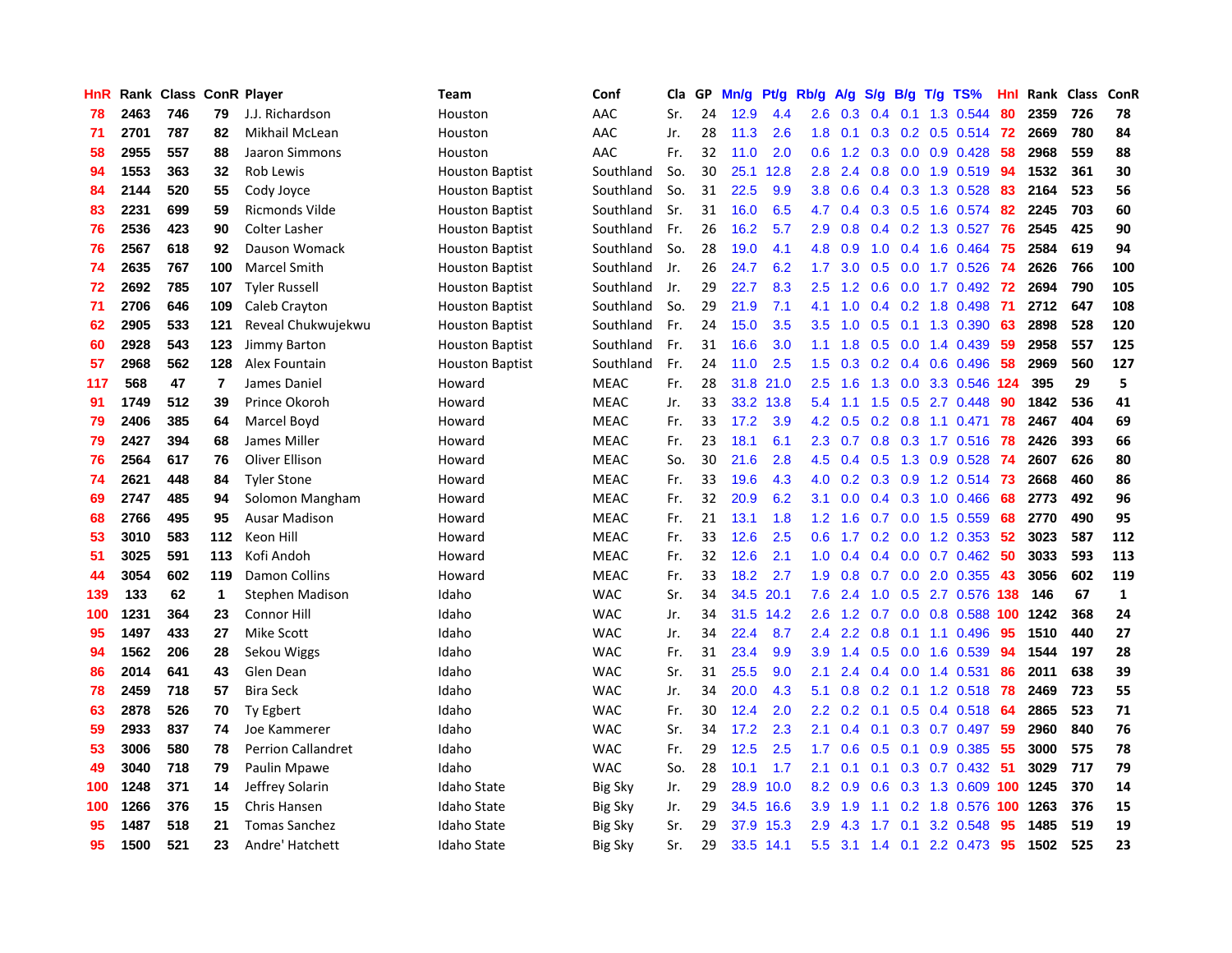| HnR |      | Rank Class ConR Player |    |                       | Team                  | Conf           | Cla | GP | Mn/g | <b>Pt/g</b> | Rb/g             | A/g | S/g              | B/g | $T/g$ TS%                    | Hnl | Rank | <b>Class</b> | ConR                    |
|-----|------|------------------------|----|-----------------------|-----------------------|----------------|-----|----|------|-------------|------------------|-----|------------------|-----|------------------------------|-----|------|--------------|-------------------------|
| 79  | 2428 | 739                    | 68 | Avibakuro Preh        | <b>Idaho State</b>    | <b>Big Sky</b> | Sr. | 29 | 24.5 | 3.3         | 4.6              | 0.4 | 0.7              |     | 1.2 0.9 0.671                | 78  | 2427 | 742          | 70                      |
| 70  | 2728 | 655                    | 77 | Evann Hall            | <b>Idaho State</b>    | <b>Big Sky</b> | So. | 29 | 16.8 | 6.0         | 2.1              | 0.9 |                  |     | $0.9$ 0.2 1.9 0.499          | -70 | 2741 | 659          | 77                      |
| 66  | 2826 | 513                    | 80 | <b>Scotty Tyler</b>   | Idaho State           | Big Sky        | Fr. | 25 | 10.2 | 2.0         | $1.4^{\circ}$    | 0.2 |                  |     | $0.6$ $0.2$ $0.5$ $0.567$ 67 |     | 2816 | 505          | 80                      |
| 153 | 38   | 9                      | 3  | Rayvonte Rice         | <b>Illinois</b>       | Big Ten        | Jr. | 35 | 32.7 | 15.9        | 6.0              | 1.5 |                  |     | 1.7 0.3 1.6 0.521 153        |     | 41   | 10           | 4                       |
| 117 | 572  | 171                    | 52 | <b>Tracy Abrams</b>   | <b>Illinois</b>       | Big Ten        | Jr. | 35 | 30.1 | 10.7        | 3.5              | 3.2 | 1.2              |     | 0.2 1.9 0.448 117            |     | 574  | 176          | 53                      |
| 116 | 605  | 243                    | 54 | Jon Ekey              | Illinois              | Big Ten        | Sr. | 35 | 26.1 | 7.3         | 4.8              | 0.3 | 0.9              |     | 0.3 0.5 0.548 116            |     | 600  | 239          | 55                      |
| 112 | 748  | 226                    | 63 | Nnanna Egwu           | Illinois              | <b>Big Ten</b> | Jr. | 35 | 29.7 | 6.9         | 6.0              | 0.4 | 0.3              |     | 2.1 1.1 0.454 111            |     | 754  | 225          | 62                      |
| 111 | 769  | 71                     | 64 | Kendrick Nunn         | Illinois              | Big Ten        | Fr. | 35 | 19.5 | 6.2         | 1.7              | 1.1 | 0.6              |     | $0.1$ 1.0 0.559 111          |     | 770  | 68           | 64                      |
| 110 | 797  | 303                    | 65 | Joseph Bertrand       | <b>Illinois</b>       | <b>Big Ten</b> | Sr. | 35 | 25.1 | 8.5         | 3.8              | 0.8 | 0.7              |     | 0.0 1.7 0.545 110            |     | 791  | 304          | 65                      |
| 107 | 937  | 96                     | 71 | Malcolm Hill          | <b>Illinois</b>       | <b>Big Ten</b> | Fr. | 35 | 14.1 | 4.4         | $2.4^{\circ}$    | 0.7 |                  |     | 0.3 0.1 0.9 0.512 107        |     | 928  | 93           | 72                      |
| 86  | 2022 | 300                    | 97 | Jaylon Tate           | <b>Illinois</b>       | Big Ten        | Fr. | 33 | 12.2 | 1.8         | 0.9 <sub>0</sub> | 1.9 |                  |     | 0.4 0.1 0.9 0.331 87         |     | 1972 | 290          | 97                      |
| 121 | 459  | 140                    | 15 | <b>Bobby Hunter</b>   | Illinois State        | <b>MVC</b>     | Jr. | 34 | 27.7 | 10.5        | 3.7 <sub>2</sub> | 2.4 | 1.5              |     | 0.0 1.5 0.608 120            |     | 486  | 152          | 15                      |
| 118 | 537  | 43                     | 17 | Reggie Lynch          | Illinois State        | <b>MVC</b>     | Fr. | 34 | 20.3 | 8.3         | 4.8              | 0.2 | 0.6              |     | 2.8 1.6 0.575 117            |     | 551  | 43           | 17                      |
| 109 | 826  | 248                    | 20 | Daishon Knight        | <b>Illinois State</b> | <b>MVC</b>     | Jr. | 34 | 28.4 | 13.2        | 4.6              | 2.2 | 1.2              |     | 0.1 2.3 0.486 109            |     | 851  | 250          | 22                      |
| 103 | 1088 | 250                    | 32 | Zach Lofton           | <b>Illinois State</b> | <b>MVC</b>     | So. | 31 |      | 23.0 11.3   | 3.0 <sub>2</sub> | 1.5 | 1.0              |     | 0.1 1.5 0.464 103 1087       |     |      | 250          | 32                      |
| 96  | 1461 | 341                    | 42 | Nick Zeisloft         | <b>Illinois State</b> | <b>MVC</b>     | So. | 34 | 25.7 | 6.9         | 3.4              | 0.9 | 0.6              |     | $0.1$ 0.6 0.557              | 95  | 1475 | 345          | 43                      |
| 96  | 1470 | 428                    | 43 | John Jones            | <b>Illinois State</b> | <b>MVC</b>     | Jr. | 24 | 17.0 | 5.7         | 3.8              | 0.1 | 0.3              |     | $0.7$ 0.8 0.523              | 96  | 1440 | 420          | 42                      |
| 93  | 1594 | 210                    | 48 | Paris Lee             | <b>Illinois State</b> | <b>MVC</b>     | Fr. | 34 | 27.5 | 6.7         | 2.0              | 2.3 | 1.4              |     | $0.0$ 1.9 $0.464$            | -93 | 1620 | 214          | 49                      |
| 87  | 2001 | 484                    | 61 | Jamaal Samuel         | <b>Illinois State</b> | <b>MVC</b>     | So. | 26 | 11.2 | 2.5         | $2.4^{\circ}$    | 0.1 |                  |     | $0.2$ 0.9 0.3 0.512 87       |     | 1955 | 471          | 60                      |
| 86  | 2039 | 303                    | 66 | <b>Tony Wills</b>     | <b>Illinois State</b> | <b>MVC</b>     | Fr. | 33 | 16.2 | 3.6         | 2.8              | 0.6 |                  |     | $0.7$ 0.2 0.6 0.490          | -86 | 2036 | 305          | 64                      |
| 63  | 2874 | 691                    | 88 | Kaza Keane            | Illinois State        | <b>MVC</b>     | So. | 34 | 12.0 | 2.4         | 1.4              | 1.8 | 0.3              |     | $0.0$ 1.6 $0.398$            | -63 | 2896 | 696          | 88                      |
| 116 | 607  | 244                    | 7  | <b>Kelsey Barlow</b>  | Illinois-Chicago      | Horizon        | Sr. | 31 | 31.4 | 14.8        | 4.9              | 3.9 | 1.0              |     | 0.3 2.6 0.498 115            |     | 634  | 250          | 8                       |
| 108 | 882  | 331                    | 19 | Jordan Harks          | Illinois-Chicago      | Horizon        | Sr. | 31 | 20.6 | 8.5         | 5.6              | 0.9 | 0.7              |     | 0.4 1.0 0.586 107            |     | 921  | 345          | 21                      |
| 90  | 1794 | 423                    | 53 | Jake Wiegand          | Illinois-Chicago      | Horizon        | So. | 31 | 20.7 | 7.5         | 5.1              | 0.3 | 0.4              |     | $0.1$ 0.9 0.525              | 90  | 1839 | 436          | 55                      |
| 85  | 2091 | 614                    | 63 | Marc Brown            | Illinois-Chicago      | Horizon        | Jr. | 31 | 29.6 | 11.3        | 2.8              | 1.4 | 0.9              |     | 0.0 2.2 0.526                | 84  | 2125 | 621          | 63                      |
| 79  | 2401 | 384                    | 65 | Pat Birt              | Illinois-Chicago      | Horizon        | Fr. | 29 | 19.4 | 6.3         | 1.7              | 0.8 | 0.3              |     | $0.2$ 0.8 0.527              | -79 | 2410 | 387          | 65                      |
| 77  | 2492 | 730                    | 66 | Jay Parker            | Illinois-Chicago      | Horizon        | Jr. | 23 | 18.5 | 3.7         | 2.0              | 2.7 |                  |     | 1.0 0.1 1.9 0.431            | 78  | 2437 | 712          | 67                      |
| 77  | 2506 | 756                    | 67 | Hayden Humes          | Illinois-Chicago      | Horizon        | Sr. | 27 | 26.6 | 7.0         | 3.5              | 0.9 |                  |     | $0.4$ $0.2$ 1.3 $0.511$      | -79 | 2418 | 738          | 66                      |
| 72  | 2699 | 645                    | 70 | Gabe Snider           | Illinois-Chicago      | Horizon        | So. | 25 | 13.3 | 3.6         | 1.2              | 0.3 |                  |     | 0.3 0.2 0.5 0.570 72         |     | 2678 | 639          | 70                      |
| 47  | 3048 | 601                    | 74 | Markese McGuire       | Illinois-Chicago      | Horizon        | Fr. | 29 | 12.0 | 3.1         | 1.1              | 0.2 | 0.3 <sub>0</sub> |     | $0.0$ 0.7 0.404              | -48 | 3051 | 600          | 74                      |
| 131 | 222  | 59                     | 3  | Denzel Livingston     | Incarnate Word        | Southland      | Jr. | 27 | 32.9 | 20.3        | 6.4              | 3.8 | 2.5              |     | 1.4 2.7 0.618 131            |     | 235  | 61           | $\overline{\mathbf{3}}$ |
| 93  | 1600 | 371                    | 35 | Kyle Hittle           | Incarnate Word        | Southland      | So. | 27 | 33.9 | 16.3        | 5.7              | 1.8 | 0.8              |     | 0.3 1.7 0.644                | 93  | 1618 | 377          | 34                      |
| 88  | 1934 | 465                    | 48 | Mitchell Badillo      | Incarnate Word        | Southland      | So. | 27 | 26.2 | 8.0         | 3.5              | 4.3 | 1.2              |     | $0.0$ 1.8 $0.587$            | -87 | 1949 | 469          | 47                      |
| 83  | 2197 | 690                    | 57 | <b>Anthony Horton</b> | Incarnate Word        | Southland      | Sr. | 27 | 26.7 | 11.5        | 4.7              | 1.3 | 0.7              |     | 0.7 2.2 0.570                | 83  | 2210 | 693          | 58                      |
| 83  | 2224 | 348                    | 58 | Sam Burmeister        | Incarnate Word        | Southland      | Fr. | 26 | 31.8 | 11.0        | 2.7              | 1.8 | 0.7              |     | $0.0$ 1.8 $0.565$            | -83 | 2173 | 333          | 57                      |
| 76  | 2533 | 763                    | 89 | Ian Markolf           | Incarnate Word        | Southland      | Sr. | 21 | 23.3 | 6.9         | 7.4              | 1.9 |                  |     | 0.3 1.4 2.4 0.440 79         |     | 2420 | 739          | 76                      |
| 75  | 2587 | 754                    | 95 | Winslo Barry          | Incarnate Word        | Southland      | Jr. | 26 | 8.6  | 2.8         | 2.9              | 0.1 | 0.1              |     | $0.5$ 0.3 0.468              | -75 | 2590 | 754          | 95                      |
| 74  | 2622 | 764                    | 98 | Justin Philippe       | Incarnate Word        | Southland      | Jr. | 26 | 12.7 | 4.3         | 3.0              | 0.8 | 0.2 <sub>0</sub> |     | $0.2$ 1.1 0.565              | -74 | 2630 | 769          | 102                     |
| 141 | 110  | 8                      | 12 | Noah Vonleh           | Indiana               | <b>Big Ten</b> | Fr. | 30 | 26.5 | 11.3        | 9.0              | 0.6 |                  |     | 0.9 1.4 2.1 0.597 143        |     | 101  | 6            | 9                       |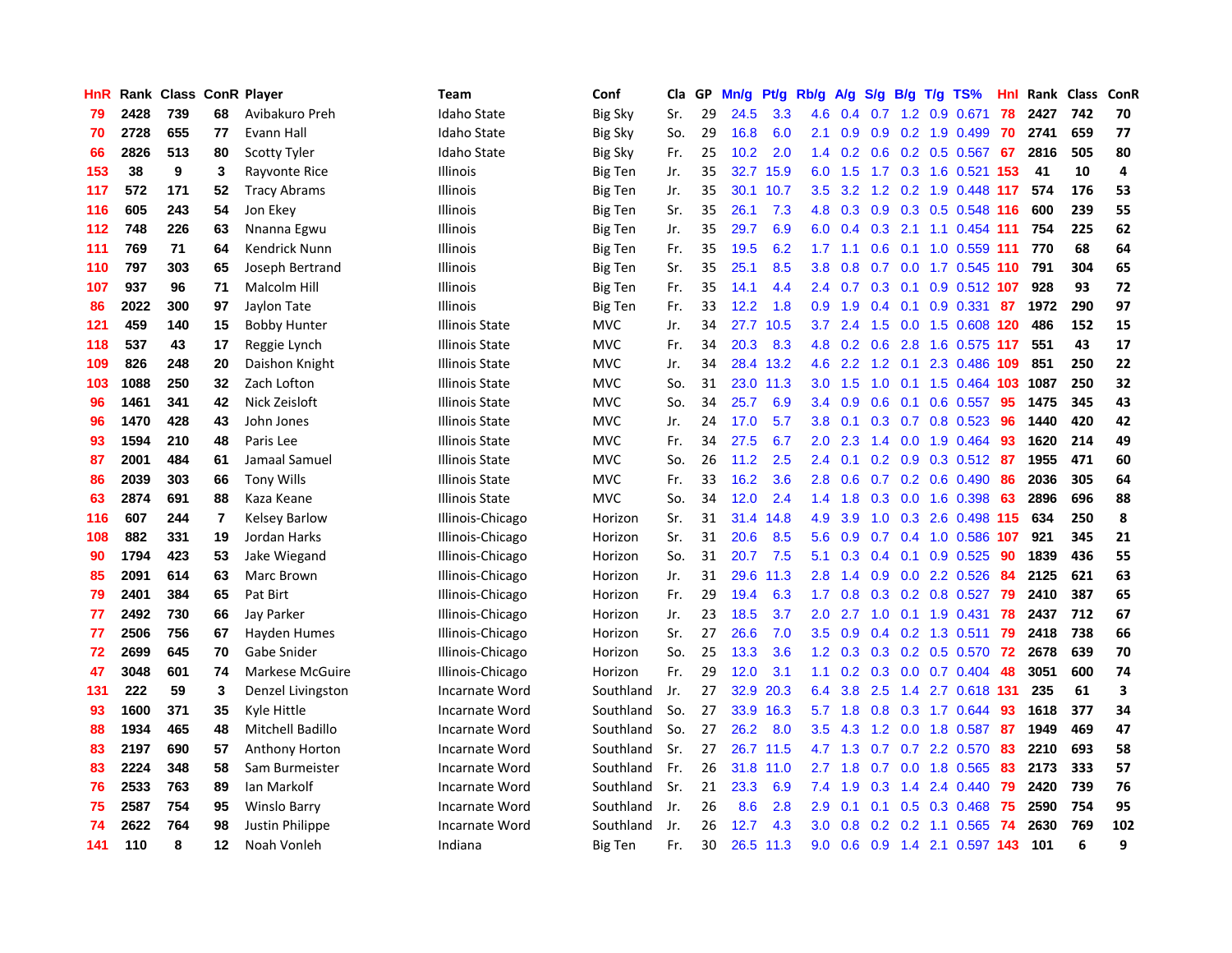| HnR | Rank |     |     | <b>Class ConR Player</b> | <b>Team</b>   | Conf           | Cla | <b>GP</b> | Mn/g | Pt/g      | Rb/g             | A/g     | S/g | B/g | T/g TS%                   | Hnl | Rank | <b>Class</b> | ConR                    |
|-----|------|-----|-----|--------------------------|---------------|----------------|-----|-----------|------|-----------|------------------|---------|-----|-----|---------------------------|-----|------|--------------|-------------------------|
| 141 | 111  | 27  | 13  | Kevin Ferrell            | Indiana       | <b>Big Ten</b> | So. | 32        |      | 33.8 17.3 | 3.0 <sub>2</sub> | 3.9     | 0.8 |     | 0.0 2.6 0.568 141         |     | 120  | 28           | 14                      |
| 114 | 647  | 260 | 57  | Will Sheehey             | Indiana       | <b>Big Ten</b> | Sr. | 31        | 30.2 | 11.4      | 4.0              | 1.8     |     |     | 0.9 0.3 2.1 0.547 114     |     | 666  | 269          | 58                      |
| 114 | 649  | 59  | 58  | <b>Troy Williams</b>     | Indiana       | <b>Big Ten</b> | Fr. | 32        | 21.5 | 7.3       | 4.4              | 0.9     | 0.8 |     | 0.4 1.8 0.551 114         |     | 670  | 57           | 59                      |
| 106 | 973  | 355 | 74  | Evan Gordon              | Indiana       | Big Ten        | Sr. | 32        | 20.4 | 5.5       | 2.3              | 1.4     | 0.8 |     | 0.3 1.1 0.524 106         |     | 984  | 361          | 76                      |
| 102 | 1138 | 134 | 86  | <b>Stanford Robinson</b> | Indiana       | <b>Big Ten</b> | Fr. | 32        | 16.9 | 6.4       | 2.5              | 1.0     | 0.6 |     | 0.1 1.5 0.488 102 1150    |     |      | 135          | 86                      |
| 101 | 1214 | 277 | 88  | Jeremy Hollowell         | Indiana       | Big Ten        | So. | 29        | 18.3 | 5.7       | 3.5              | 1.0     | 0.5 |     | 0.6 1.5 0.449 101 1172    |     |      | 268          | 87                      |
| 76  | 2544 | 611 | 100 | Austin Etherington       | Indiana       | <b>Big Ten</b> | So. | 30        | 10.6 | 2.0       | 1.6              | 0.5     | 0.3 |     | $0.1$ 0.6 0.484           | 77  | 2517 | 600          | 101                     |
| 131 | 234  | 105 | 8   | Jake Odum                | Indiana State | <b>MVC</b>     | Sr. | 34        | 32.2 | 13.1      | 4.2              | 4.6     | 1.0 |     | 0.1 1.9 0.550 131         |     | 234  | 106          | 8                       |
| 117 | 559  | 223 | 18  | Dawon Cummings           | Indiana State | <b>MVC</b>     | Sr. | 34        | 25.9 | 9.9       | 2.7              | 2.3     | 1.5 |     | 0.5 1.3 0.547 117         |     | 557  | 217          | 18                      |
| 107 | 934  | 219 | 25  | Khristian Smith          | Indiana State | <b>MVC</b>     | So. | 34        |      | 24.3 10.5 |                  | 4.3 0.8 |     |     | 0.4 0.2 1.2 0.549 107     |     | 926  | 217          | 26                      |
| 106 | 972  | 289 | 27  | <b>Justin Gant</b>       | Indiana State | <b>MVC</b>     | Jr. | 34        | 24.8 | 10.2      | 3.8              | 0.9     |     |     | 0.3 0.8 1.4 0.563 106     |     | 964  | 289          | 27                      |
| 105 | 1039 | 374 | 30  | Manny Arop               | Indiana State | <b>MVC</b>     | Sr. | 34        | 28.3 | 10.9      | 4.6              | 1.2     | 0.7 |     | 0.6 1.6 0.544 105 1031    |     |      | 374          | 29                      |
| 99  | 1324 | 309 | 36  | Devonte Brown            | Indiana State | <b>MVC</b>     | So. | 34        | 19.3 | 5.2       | 2.5              | 1.7     | 1.1 |     | $0.1$ 1.3 0.513           | 98  | 1318 | 306          | 35                      |
| 95  | 1522 | 441 | 45  | Jake Kitchell            | Indiana State | <b>MVC</b>     | Jr. | 33        | 13.5 | 3.1       | 3.0              | 0.4     | 0.2 |     | $0.6$ 0.6 0.574           | -95 | 1504 | 437          | 44                      |
| 86  | 2055 | 602 | 68  | Demetrius Moore          | Indiana State | <b>MVC</b>     | Jr. | 34        | 11.8 | 3.4       | 2.5              | 0.3     | 0.1 |     | $0.1$ 0.8 0.580           | 86  | 2050 | 599          | 67                      |
| 79  | 2426 | 738 | 78  | Lucas Eitel              | Indiana State | <b>MVC</b>     | Sr. | 34        | 10.9 | 2.3       | 1.1              | 0.6     | 0.3 |     | $0.2$ 0.5 0.545           | 79  | 2421 | 740          | 78                      |
| 125 | 356  | 100 | 7   | David Laury              | Iona          | <b>MAAC</b>    | Jr. | 33        | 29.0 | 14.0      | 8.3              | 2.3     |     |     | 0.7 1.2 1.8 0.560 125     |     | 363  | 97           | $\overline{\mathbf{z}}$ |
| 120 | 480  | 190 | 12  | Sean Armand              | Iona          | <b>MAAC</b>    | Sr. | 33        |      | 35.9 17.5 | 3.2              | 4.1     |     |     | 1.2 0.3 2.4 0.634 120     |     | 499  | 193          | 11                      |
| 117 | 564  | 125 | 15  | Isaiah Williams          | Iona          | <b>MAAC</b>    | So. | 28        |      | 28.1 11.3 | 4.0              |         |     |     | 1.7 1.3 0.9 0.9 0.682 118 |     | 540  | 124          | 14                      |
| 113 | 700  | 278 | 19  | <b>Tre Bowman</b>        | Iona          | <b>MAAC</b>    | Sr. | 32        | 31.4 | 13.9      | 4.5              | 1.3     | 1.0 |     | 0.2 0.8 0.656 113         |     | 710  | 280          | 19                      |
| 112 | 744  | 165 | 21  | A.J. English             | Iona          | <b>MAAC</b>    | So. | 33        | 36.6 | 17.2      | 3.9              | 4.3     | 1.0 |     | 0.4 2.8 0.554 111         |     | 759  | 174          | 20                      |
| 105 | 1012 | 370 | 28  | Mike Poole               | Iona          | <b>MAAC</b>    | Sr. | 33        | 21.4 | 6.0       | 4.2              | 1.9     | 1.2 |     | 0.6 1.2 0.525 105 1023    |     |      | 373          | 29                      |
| 87  | 1991 | 586 | 63  | <b>Tavon Sledge</b>      | Iona          | <b>MAAC</b>    | Jr. | 28        | 9.7  | 2.5       | 0.9              | 1.1     | 0.2 |     | 0.0 0.3 0.560             | 88  | 1934 | 570          | 63                      |
| 142 | 106  | 45  | 11  | Roy-Devyn Marble         | lowa          | Big Ten        | Sr. | 33        | 30.2 | 17.0      | 3.2              | 3.6     | 1.8 |     | 0.2 1.7 0.523 142         |     | 112  | 48           | 12                      |
| 141 | 112  | 30  | 14  | Aaron White              | lowa          | <b>Big Ten</b> | Jr. | 33        | 28.1 | 12.8      | 6.7              | 1.8     | 1.0 |     | 0.6 1.8 0.651 141         |     | 119  | 32           | 13                      |
| 130 | 257  | 57  | 32  | Jarrod Uthoff            | lowa          | <b>Big Ten</b> | So. | 33        | 18.2 | 7.6       | 4.6              | 0.8     |     |     | 0.3 1.1 0.9 0.603 129     |     | 266  | 62           | 34                      |
| 128 | 291  | 78  | 38  | Gabriel Olaseni          | lowa          | <b>Big Ten</b> | Jr. | 33        | 16.7 | 6.5       | 4.9              | 0.4     |     |     | 0.3 1.3 0.7 0.561 128     |     | 301  | 78           | 38                      |
| 126 | 337  | 145 | 41  | Melsahn Basabe           | lowa          | <b>Big Ten</b> | Sr. | 32        | 17.8 | 7.2       | 5.7              | 0.3     | 0.4 |     | 0.8 1.0 0.583 126         |     | 343  | 149          | 40                      |
| 120 | 475  | 107 | 48  | Mike Gesell              | lowa          | <b>Big Ten</b> | So. | 33        | 23.8 | 7.8       | 2.0              | 3.9     | 1.3 |     | 0.1 1.2 0.467 120         |     | 497  | 113          | 49                      |
| 115 | 611  | 134 | 55  | Adam Woodbury            | lowa          | <b>Big Ten</b> | So. | 33        | 16.9 | 5.7       | 3.9              | 0.8     | 0.5 |     | 0.6 1.0 0.554 115         |     | 623  | 135          | 56                      |
| 112 | 747  | 290 | 62  | Zach McCabe              | lowa          | <b>Big Ten</b> | Sr. | 33        | 15.8 | 6.1       | 2.9              | 1.2     | 0.5 |     | 0.0 0.8 0.508 111         |     | 765  | 296          | 63                      |
| 103 | 1089 | 321 | 83  | Josh Oglesby             | lowa          | <b>Big Ten</b> | Jr. | 21        | 19.5 | 6.6       | 1.4              | 1.3     | 0.5 |     | 0.0 0.5 0.587 109         |     | 858  | 252          | 69                      |
| 101 | 1208 | 276 | 87  | <b>Anthony Clemmons</b>  | lowa          | <b>Big Ten</b> | So. | 32        | 11.3 | 2.4       | 1.3              | 1.7     | 0.3 | 0.1 | $0.9$ 0.595 101           |     | 1204 | 279          | 88                      |
| 153 | 37   | 18  | 3   | DeAndre Kane             | Iowa State    | <b>Big 12</b>  | Sr. | 36        | 34.4 | 17.1      | 6.8              | 5.9     |     |     | 1.2 0.3 2.9 0.555 153     |     | 43   | 20           | 3                       |
| 145 | 80   | 31  | 7   | Melvin Ejim              | Iowa State    | <b>Big 12</b>  | Sr. | 34        |      | 32.1 17.8 | 8.4              | 1.8     |     |     | 1.2 0.7 2.3 0.587 146     |     | 76   | 30           | 6                       |
| 133 | 194  | 44  | 16  | <b>Georges Niang</b>     | Iowa State    | <b>Big 12</b>  | So. | 34        | 30.1 | 16.7      | 4.5              | 3.6     | 0.6 |     | 0.6 2.4 0.545 133         |     | 194  | 45           | 16                      |
| 129 | 270  | 73  | 22  | Dustin Hogue             | Iowa State    | <b>Big 12</b>  | Jr. | 36        | 29.9 | 11.6      | $8.4^{\circ}$    | 1.0     | 0.8 |     | 0.6 1.0 0.625 129         |     | 279  | 74           | 22                      |
| 120 | 463  | 35  | 34  | <b>Monte Morris</b>      | Iowa State    | <b>Big 12</b>  | Fr. | 36        | 28.1 | 6.8       | 2.6              | 3.7     | 1.3 |     | 0.2 0.8 0.565             | 120 | 481  | 36           | 34                      |
| 107 | 931  | 218 | 57  | Naz Long                 | Iowa State    | <b>Big 12</b>  | So. | 36        | 20.3 | 7.1       | 1.6              | 1.1     |     |     | 0.2 0.1 0.5 0.596 107     |     | 946  | 219          | 58                      |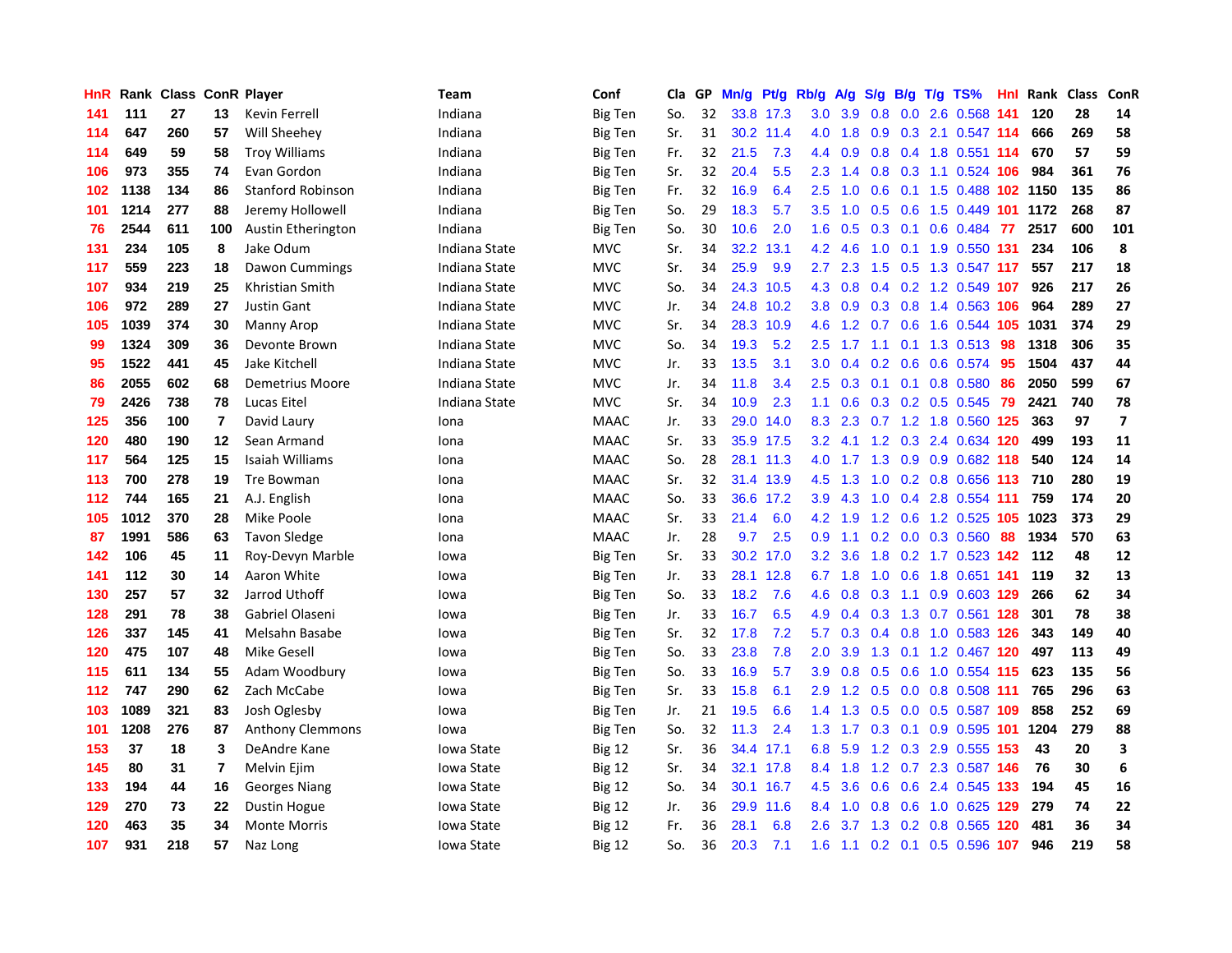| HnR |      | Rank Class ConR Player |    |                        | Team               | Conf          | Cla | <b>GP</b> | Mn/g | Pt/g      | Rb/g             | A/g | S/g              | B/g | $T/g$ TS%                  |     | Hnl Rank | <b>Class</b> | ConR           |
|-----|------|------------------------|----|------------------------|--------------------|---------------|-----|-----------|------|-----------|------------------|-----|------------------|-----|----------------------------|-----|----------|--------------|----------------|
| 102 | 1176 | 144                    | 67 | <b>Matt Thomas</b>     | Iowa State         | <b>Big 12</b> | Fr. | 36        | 21.2 | 5.5       | 2.1              | 1.1 | 0.6              |     | $0.2$ 0.5 0.504 101        |     | 1184     | 140          | 69             |
| 112 | 732  | 222                    | 7  | <b>Steve Forbes</b>    | <b>IPFW</b>        | Summit        | Jr. | 36        | 21.4 | 12.1      | 5.3              | 0.6 | 0.5              |     | 0.6 2.2 0.620 112 750      |     |          | 224          | 8              |
| 111 | 767  | 294                    | 10 | Luis Jacobo            | <b>IPFW</b>        | Summit        | Sr. | 33        | 29.2 | 15.3      | 4.8              | 1.4 |                  |     | 0.8 0.3 1.8 0.594 112 749  |     |          | 292          | $\overline{ }$ |
| 111 | 771  | 72                     | 11 | Mo Evans               | <b>IPFW</b>        | Summit        | Fr. | 36        | 21.8 | 9.6       | $2.7^{\circ}$    | 1.9 | 1.3              |     | $0.1$ 1.5 0.635 111        |     | 781      | 71           | 11             |
| 107 | 927  | 342                    | 15 | Pierre Bland           | <b>IPFW</b>        | Summit        | Sr. | 36        | 33.4 | 9.8       | 4.5              | 4.3 |                  |     | 1.7 0.2 1.9 0.602 107      |     | 943      | 350          | 16             |
| 104 | 1074 | 249                    | 18 | Joe Reed               | <b>IPFW</b>        | Summit        | So. | 36        | 24.5 | 8.1       | 5.3              | 1.3 | 0.6              |     | 0.3 0.9 0.584 103 1082     |     |          | 249          | 18             |
| 97  | 1410 | 413                    | 32 | Joe Edwards            | <b>IPFW</b>        | Summit        | Jr. | 36        | 25.3 | 8.1       | 2.6              | 2.3 | 0.5              |     | 0.3 1.7 0.561              | 96  | 1417     | 413          | 32             |
| 96  | 1466 | 512                    | 34 | Michael Kibiloski      | <b>IPFW</b>        | Summit        | Sr. | 36        | 19.2 | 7.2       | $2.4^{\circ}$    | 0.6 | 0.5              |     | $0.1$ 0.6 0.628            | 95  | 1471     | 516          | 33             |
| 91  | 1744 | 510                    | 41 | Isaiah McCray          | <b>IPFW</b>        | Summit        | Jr. | 32        | 23.0 | 6.7       | 2.8              | 2.2 | 0.9              |     | $0.5$ 1.1 0.446            | -93 | 1639     | 481          | 38             |
| 90  | 1816 | 532                    | 44 | Marcellus Barksdale    | <b>IUPUI</b>       | Summit        | Jr. | 32        | 33.6 | 8.6       | 6.8              | 3.7 |                  |     | 1.1 0.8 2.2 0.512 89       |     | 1857     | 539          | 44             |
| 89  | 1898 | 616                    | 45 | Mitch Patton           | <b>IUPUI</b>       | Summit        | Sr. | 30        | 30.4 | 12.4      | 5.6              | 0.6 |                  |     | 0.7 1.2 1.3 0.529 89       |     | 1885     | 612          | 45             |
| 83  | 2205 | 694                    | 51 | Ian Chiles             | <b>IUPUI</b>       | Summit        | Sr. | 25        | 33.0 | 15.8      | 3.2              | 1.8 |                  |     | 1.0 0.4 1.9 0.489          | -84 | 2105     | 665          | 47             |
| 80  | 2377 | 725                    | 56 | Ja'Rob McCallum        | <b>IUPUI</b>       | Summit        | Sr. | 17        | 20.1 | 8.8       | 1.9              | 1.2 | 0.6              |     | $0.1$ 1.4 $0.570$          | -82 | 2226     | 696          | 52             |
| 76  | 2538 | 743                    | 57 | Khufu Najee            | <b>IUPUI</b>       | Summit        | Jr. | 32        | 33.0 | 9.9       | 2.7              | 1.9 | 0.9 <sub>0</sub> |     | 0.2 1.9 0.504 76           |     | 2566     | 751          | 57             |
| 76  | 2547 | 764                    | 58 | Donovan Gibbs          | <b>IUPUI</b>       | Summit        | Sr. | 32        | 25.1 | 7.1       | 4.6              | 0.7 |                  |     | 0.3 0.3 1.0 0.571          | 75  | 2573     | 772          | 58             |
| 70  | 2727 | 480                    | 63 | Elijah Ray             | <b>IUPUI</b>       | Summit        | Fr. | 18        | 14.4 | 5.1       | $2.6^{\circ}$    | 0.3 | 0.1              |     | $0.0$ 1.0 $0.552$          | -71 | 2720     | 476          | 64             |
| 65  | 2844 | 818                    | 65 | PJ Hubert              | <b>IUPUI</b>       | Summit        | Sr. | 29        | 14.1 | 3.7       | 1.1              | 0.8 | 0.3 <sub>0</sub> |     | $0.1$ 0.4 0.484            | -65 | 2852     | 820          | 66             |
| 51  | 3023 | 590                    | 67 | Justus Stanback        | <b>IUPUI</b>       | Summit        | Fr. | 32        | 15.3 | 3.3       | $2.2^{\circ}$    | 0.3 | 0.5              |     | 0.2 0.9 0.418 50           |     | 3032     | 592          | 67             |
| 128 | 297  | 127                    | 3  | <b>Brandon West</b>    | Jackson State      | <b>SWAC</b>   | Sr. | 27        | 27.7 | 12.8      | 9.7              | 0.6 |                  |     | 0.8 2.0 2.0 0.595 134      |     | 174      | 81           | 1              |
| 102 | 1144 | 409                    | 11 | <b>Julysses Nobles</b> | Jackson State      | <b>SWAC</b>   | Sr. | 31        | 35.4 | 15.7      | 4.2              | 3.6 |                  |     | 1.4 0.1 3.2 0.487 101 1207 |     |          | 429          | 13             |
| 90  | 1807 | 526                    | 24 | Derrell Taylor         | Jackson State      | <b>SWAC</b>   | Jr. | 31        | 22.1 | 7.1       | 4.4              | 0.8 | 0.7              |     | 0.5 1.4 0.554              | -89 | 1876     | 549          | 25             |
| 78  | 2439 | 400                    | 50 | Javeres Brent          | Jackson State      | <b>SWAC</b>   | Fr. | 31        | 28.6 | 8.9       | 3.3 <sub>2</sub> | 0.6 | 1.0              |     | $0.1$ 1.5 0.474            | -77 | 2498     | 412          | 53             |
| 75  | 2591 | 772                    | 55 | Jeff Stubbs            | Jackson State      | <b>SWAC</b>   | Sr. | 28        | 23.5 | 7.1       | 1.7              | 1.6 | 1.0              |     | $0.0$ 2.3 0.532            | -75 | 2594     | 779          | 56             |
| 74  | 2610 | 444                    | 56 | Janarius Middleton     | Jackson State      | <b>SWAC</b>   | Fr. | 31        | 15.2 | 4.5       | 2.8              | 0.1 | 0.2              |     | $0.1$ 0.7 0.517            | 73  | 2652     | 453          | 58             |
| 71  | 2704 | 477                    | 68 | Treshawn Bolden        | Jackson State      | <b>SWAC</b>   | Fr. | 31        | 18.5 | 5.4       | 4.1              | 1.0 | 0.4              |     | $0.4$ 2.1 0.454            | 70  | 2737     | 483          | 68             |
| 58  | 2950 | 554                    | 83 | Dontaveon Robinson     | Jackson State      | <b>SWAC</b>   | Fr. | 31        | 20.0 | 3.3       | 1.9              | 0.7 | 0.5              |     | $0.1$ 0.9 0.380            | 58  | 2977     | 563          | 83             |
| 52  | 3018 | 588                    | 88 | Marcus Love            | Jackson State      | <b>SWAC</b>   | Fr. | 28        | 15.9 | 3.4       | 1.6              | 0.8 |                  |     | $0.2$ 0.0 0.9 0.402 53     |     | 3015     | 583          | 87             |
| 102 | 1147 | 263                    | 24 | Jarvis Haywood         | Jacksonville       | A-Sun         | So. | 26        | 30.2 | 16.6      | 4.5              | 2.6 |                  |     | 1.3 0.2 3.1 0.598 104 1042 |     |          | 238          | 20             |
| 97  | 1408 | 492                    | 29 | <b>Vince Martin</b>    | Jacksonville       | A-Sun         | Sr. | 30        | 32.5 | 9.9       | 3.9              |     | $4.7$ 1.8        |     | 0.2 1.8 0.526 95           |     | 1468     | 514          | 32             |
| 89  | 1875 | 611                    | 44 | R.J. Slawson           | Jacksonville       | A-Sun         | Sr. | 30        | 23.4 | 8.3       | 6.1              | 0.4 | 1.0              |     | 1.5 1.6 0.532 88           |     | 1933     | 621          | 48             |
| 84  | 2130 | 672                    | 54 | Keith McDougald        | Jacksonville       | A-Sun         | Sr. | 26        | 28.0 | 12.8      | 3.1              | 2.5 | 1.2              |     | 0.0 2.4 0.508 83           |     | 2188     | 687          | 55             |
| 80  | 2382 | 726                    | 62 | Javon Dawson           | Jacksonville       | A-Sun         | Sr. | 27        | 29.3 | 9.1       | 6.9              | 0.9 | 0.7              |     | $0.1$ 1.8 $0.483$          | -80 | 2366     | 728          | 63             |
| 79  | 2418 | 392                    | 64 | J.R. Holder            | Jacksonville       | A-Sun         | Fr. | 30        | 15.6 | 6.6       | 1.8              | 0.6 | 0.4              |     | $0.2$ 1.0 $0.527$          | -78 | 2461     | 401          | 66             |
| 72  | 2682 | 470                    | 77 | Sam Hunt               | Jacksonville       | A-Sun         | Fr. | 30        | 11.5 | 4.1       | 0.7              | 0.8 | $0.4^{\circ}$    |     | 0.0 0.9 0.575              | -71 | 2718     | 474          | 79             |
| 69  | 2754 | 488                    | 80 | Marcel White           | Jacksonville       | A-Sun         | Fr. | 30        | 16.6 | 4.9       | $2.4^{\circ}$    | 0.3 |                  |     | $0.5$ 0.2 0.6 0.502 68     |     | 2785     | 496          | 80             |
| 98  | 1344 | 395                    | 35 | Darion Rackley         | Jacksonville State | <b>OVC</b>    | Jr. | 30        | 27.8 | 13.1      | 2.8 <sub>2</sub> | 2.0 |                  |     | 1.2 0.3 2.1 0.531          | -98 | 1334     | 395          | 36             |
| 93  | 1649 | 478                    | 40 | D.J. Felder            | Jacksonville State | <b>OVC</b>    | Jr. | 30        | 20.8 | 8.3       | 4.9              | 0.6 | 0.5              |     | 0.3 1.2 0.558              | -93 | 1643     | 482          | 41             |
| 88  | 1935 | 569                    | 48 | Jamal Hunter           | Jacksonville State | OVC           | Jr. | 31        | 20.5 | 4.5       | 4.4              | 0.7 | 0.5              |     | 1.5 0.9 0.619              | -87 | 1951     | 573          | 48             |
| 86  | 2034 | 645                    | 51 | <b>Brian Williams</b>  | Jacksonville State | <b>OVC</b>    | Sr. | 29        |      | 32.8 11.2 | 3.3 <sub>2</sub> | 3.5 |                  |     | 1.0 0.3 1.6 0.447 86       |     | 2031     | 642          | 50             |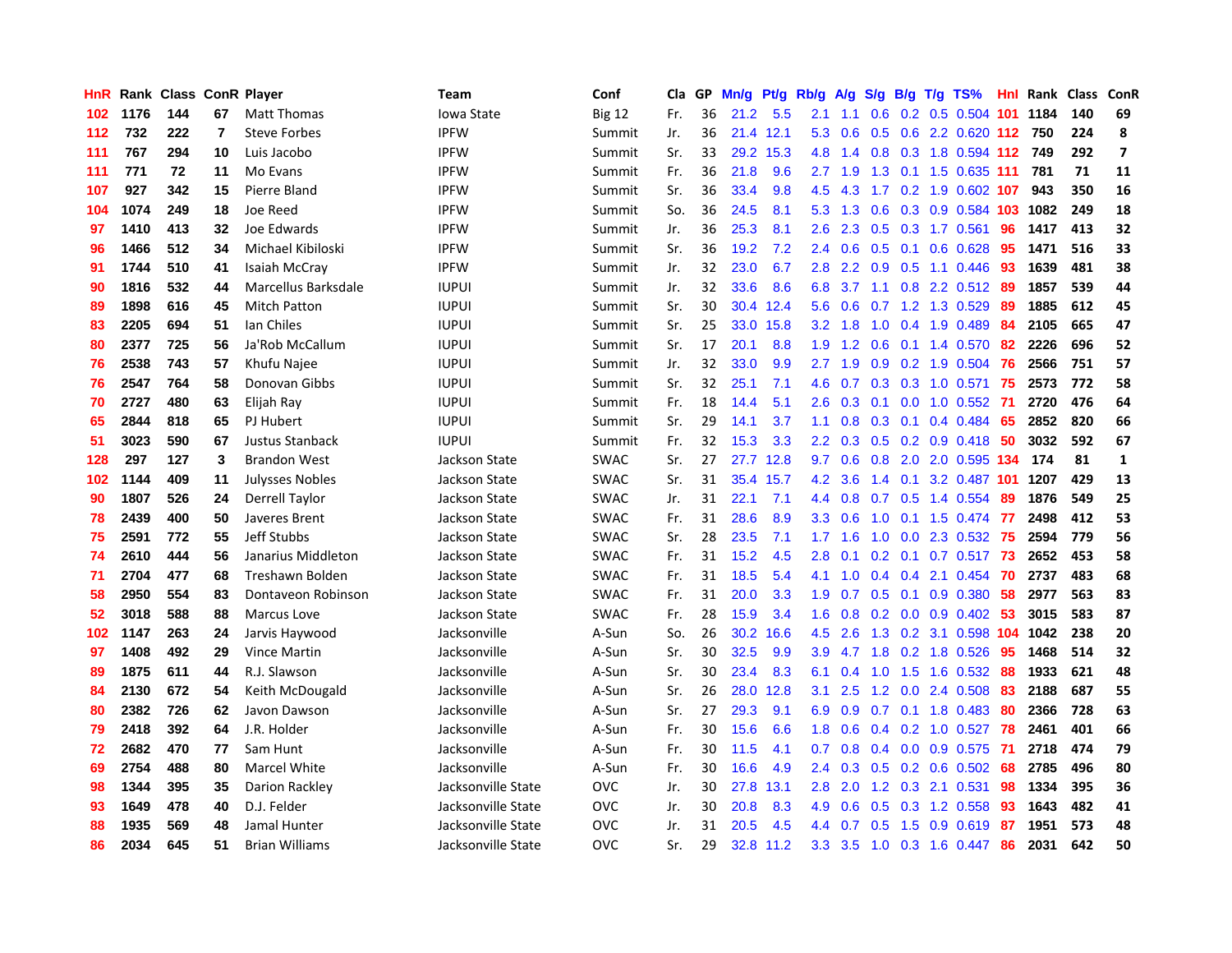| HnR |      |     |                | Rank Class ConR Player   | <b>Team</b>        | Conf          | Cla | GP | Mn/g | Pt/g | Rb/g             | A/g | S/g              | B/g | $T/g$ TS%                            | Hnl | Rank Class |     | ConR                     |
|-----|------|-----|----------------|--------------------------|--------------------|---------------|-----|----|------|------|------------------|-----|------------------|-----|--------------------------------------|-----|------------|-----|--------------------------|
| 84  | 2131 | 625 | 56             | <b>Avery Moore</b>       | Jacksonville State | <b>OVC</b>    | Jr. | 22 | 21.1 | 8.2  | 1.5              | 1.4 | 0.8              |     | 0.0 1.2 0.528                        | 84  | 2115       | 617 | 54                       |
| 81  | 2313 | 669 | 72             | <b>Teraes Clemmons</b>   | Jacksonville State | <b>OVC</b>    | Jr. | 24 | 13.1 | 4.2  | 2.1              | 0.8 | 0.4              |     | 0.1 0.7 0.526 81                     |     | 2316       | 667 | 73                       |
| 80  | 2349 | 721 | 74             | Nick Cook                | Jacksonville State | <b>OVC</b>    | Sr. | 31 | 23.7 | 5.4  | 5.2              | 0.7 | 0.6              |     | $0.8$ 1.0 0.468                      | -80 | 2368       | 729 | 75                       |
| 77  | 2489 | 415 | 84             | Udra Mitchem             | Jacksonville State | <b>OVC</b>    | Fr. | 31 | 20.7 | 6.1  | 1.8              | 1.3 | 0.9              |     | 0.2 1.3 0.492 77                     |     | 2502       | 413 | 84                       |
| 62  | 2897 | 842 | 99             | <b>Grant White</b>       | Jacksonville State | <b>OVC</b>    | Jr. | 31 | 13.6 | 3.6  | 1.0              | 1.0 | 0.4              |     | $0.0$ 1.1 $0.474$                    | -62 | 2925       | 852 | 100                      |
| 111 | 772  | 176 | 13             | <b>Andre Nation</b>      | James Madison      | Colonial      | So. | 14 | 33.7 | 15.4 | 5.3              | 1.6 | 2.0              |     | 1.0 1.3 0.535 138                    |     | 136        | 32  | $\overline{\mathbf{4}}$  |
| 109 | 843  | 194 | 16             | <b>Charles Cooke</b>     | James Madison      | Colonial      | So. | 30 | 35.1 | 14.3 | 5.0              | 1.7 | 1.4              |     | 0.4 2.5 0.521 106                    |     | 961        | 221 | 16                       |
| 107 | 951  | 223 | 17             | Ron Curry                | James Madison      | Colonial      | So. | 30 | 35.4 | 12.1 | 3.6              | 3.4 | 1.1              |     | 0.2 1.8 0.494 104                    |     | 1064       | 246 | 19                       |
| 94  | 1588 | 551 | 37             | <b>Andrey Semenov</b>    | James Madison      | Colonial      | Sr. | 28 | 28.8 | 10.9 | 4.1              | 1.2 | 0.7              |     | $0.4$ 1.7 0.500                      | -91 | 1751       | 588 | 42                       |
| 88  | 1909 | 455 | 49             | <b>Taylor Bessick</b>    | James Madison      | Colonial      | So. | 31 | 22.2 | 6.3  | 4.7              | 0.4 | 0.5              |     | 0.6 1.3 0.511                        | 85  | 2058       | 501 | 54                       |
| 79  | 2415 | 390 | 61             | <b>Yohanny Dalembert</b> | James Madison      | Colonial      | Fr. | 28 | 11.7 | 2.3  | 2.5              |     |                  |     | 0.2 0.1 0.5 0.8 0.538 77             |     | 2516       | 416 | 62                       |
| 78  | 2472 | 410 | 62             | Jackson Kent             | James Madison      | Colonial      | Fr. | 31 | 21.3 | 5.9  | 2.5              | 0.8 |                  |     | $0.5$ 0.1 1.6 0.489                  | -75 | 2580       | 437 | 64                       |
| 75  | 2585 | 439 | 65             | Tom Vodanovich           | James Madison      | Colonial      | Fr. | 31 | 21.1 | 4.1  | 4.1              | 0.4 |                  |     | 0.5 0.3 1.4 0.457 73                 |     | 2664       | 457 | 67                       |
| 31  | 3064 | 608 | 76             | Ivan Lukic               | James Madison      | Colonial      | Fr. | 25 | 10.8 | 1.6  | 0.9              | 0.2 | 0.0 <sub>1</sub> |     | $0.0$ 0.4 0.381                      | 34  | 3064       | 608 | 76                       |
| 153 | 36   | 3   | $\overline{2}$ | Joel Embiid              | Kansas             | <b>Big 12</b> | Fr. | 28 | 23.1 | 11.2 | 8.1              | 1.4 | 0.9 <sup>°</sup> |     | 2.6 2.4 0.645 161                    |     | 23         | 3   | $\mathbf{2}$             |
| 145 | 76   | 21  | 6              | Perry Ellis              | Kansas             | <b>Big 12</b> | So. | 35 | 27.8 | 13.5 | 6.7              | 1.0 | 0.8              |     | 0.6 1.1 0.601 144                    |     | 89         | 22  | $\overline{\phantom{a}}$ |
| 139 | 129  | 10  | 12             | <b>Andrew Wiggins</b>    | Kansas             | <b>Big 12</b> | Fr. | 35 | 32.8 | 17.1 | 5.9              | 1.5 |                  |     | 1.2 1.0 2.3 0.557 138                |     | 149        | 10  | 13                       |
| 129 | 260  | 116 | 21             | <b>Tarik Black</b>       | Kansas             | <b>Big 12</b> | Sr. | 33 | 13.5 | 5.5  | 3.9              | 0.3 | 0.3              |     | 0.5 0.7 0.673 129                    |     | 275        | 121 | 21                       |
| 124 | 399  | 115 | 27             | Naadir Tharpe            | Kansas             | <b>Big 12</b> | Jr. | 34 | 29.4 | 8.5  | 2.1              | 5.0 |                  |     | 0.7 0.0 2.1 0.573 123                |     | 415        | 122 | 30                       |
| 123 | 402  | 91  | 28             | Jamari Traylor           | Kansas             | <b>Big 12</b> | So. | 34 | 16.1 | 4.8  | 4.1              | 0.8 |                  |     | 0.4 0.8 1.2 0.672 123                |     | 425        | 95  | 31                       |
| 121 | 452  | 33  | 33             | Wayne Selden Jr          | Kansas             | <b>Big 12</b> | Fr. | 35 | 29.2 | 9.7  | $2.6\,$          | 2.5 |                  |     | $0.7$ $0.3$ $1.9$ $0.529$ <b>120</b> |     | 477        | 35  | 33                       |
| 111 | 755  | 69  | 50             | <b>Frank Mason</b>       | Kansas             | Big 12        | Fr. | 35 | 16.1 | 5.5  | 1.3              | 2.1 | 0.5              |     | $0.0$ 1.1 0.512 110                  |     | 782        | 72  | 52                       |
| 134 | 167  | 11  | 14             | <b>Marcus Foster</b>     | Kansas State       | <b>Big 12</b> | Fr. | 33 | 29.4 | 15.5 | 3.2              | 2.5 | 0.6              |     | 0.2 2.2 0.543 134                    |     | 180        | 11  | 14                       |
| 127 | 330  | 142 | 24             | <b>Shane Southwell</b>   | Kansas State       | <b>Big 12</b> | Sr. | 31 | 26.9 | 9.9  | 4.3              | 2.7 | 0.8              |     | 1.1 1.6 0.480 127                    |     | 323        | 140 | 24                       |
| 126 | 338  | 93  | 25             | <b>Thomas Gipson</b>     | Kansas State       | <b>Big 12</b> | Jr. | 31 | 26.5 | 11.7 | 6.5              | 0.6 | $0.4^{\circ}$    |     | 0.5 2.2 0.589 126                    |     | 333        | 88  | 25                       |
| 120 | 486  | 149 | 36             | Nino Williams            | Kansas State       | <b>Big 12</b> | Jr. | 33 | 16.3 | 6.2  | 3.5              | 0.6 | 0.5              |     | $0.1$ 0.9 0.545 119                  |     | 505        | 159 | 36                       |
| 117 | 578  | 232 | 40             | <b>Will Spradling</b>    | Kansas State       | <b>Big 12</b> | Sr. | 33 | 30.0 | 7.7  | 3.0 <sub>2</sub> | 2.9 |                  |     | 1.4 0.0 1.0 0.536 116                |     | 592        | 236 | 41                       |
| 116 | 593  | 49  | 42             | Nigel Johnson            | Kansas State       | <b>Big 12</b> | Fr. | 30 | 13.8 | 4.1  | 1.5              | 1.6 |                  |     | 0.8 0.0 0.9 0.477 115                |     | 610        | 49  | 42                       |
| 116 | 599  | 50  | 43             | Wesley Iwundu            | Kansas State       | <b>Big 12</b> | Fr. | 33 | 23.6 | 6.7  | 4.2              | 1.8 | 0.6              |     | 0.4 1.3 0.525 115                    |     | 614        | 51  | 45                       |
| 102 | 1174 | 269 | 66             | D.J. Johnson             | Kansas State       | <b>Big 12</b> | So. | 33 | 13.9 | 3.5  | 3.5              | 0.1 | 0.3              |     | 0.5 0.8 0.511 101 1187               |     |            | 273 | 70                       |
| 100 | 1233 | 439 | 70             | Omari Lawrence           | Kansas State       | <b>Big 12</b> | Sr. | 33 | 12.8 | 3.1  | 1.8              | 0.9 | 0.6              |     | 0.2 0.7 0.472 100 1246               |     |            | 440 | 71                       |
| 81  | 2326 | 369 | 79             | Jevon Thomas             | Kansas State       | <b>Big 12</b> | Fr. | 21 | 16.3 | 2.5  | 2.0              | 2.6 | 0.6              |     | $0.0$ 1.0 0.283                      | 88  | 1921       | 282 | 76                       |
| 103 | 1111 | 328 | 22             | Delbert Love             | Kennesaw State     | A-Sun         | Jr. | 31 | 31.1 | 12.6 | 3.7              | 2.5 | 1.4              |     | 0.0 1.8 0.536 102 1139               |     |            | 337 | 25                       |
| 97  | 1417 | 330 | 30             | Orlando Coleman          | Kennesaw State     | A-Sun         | So. | 30 | 27.1 | 9.7  | 6.2              | 1.4 | 0.8              | 0.5 | 2.1 0.561                            | 97  | 1402       | 327 | 29                       |
| 81  | 2304 | 559 | 60             | <b>Nigel Pruitt</b>      | Kennesaw State     | A-Sun         | So. | 31 | 16.1 | 7.1  | 2.0              | 0.8 | 0.7              |     | $0.3$ 1.4 0.490                      | -80 | 2333       | 565 | 62                       |
| 80  | 2384 | 700 | 63             | Nate Rucker              | Kennesaw State     | A-Sun         | Jr. | 20 | 22.1 | 9.1  | 3.6              | 0.4 | 0.9              |     | 0.4 1.8 0.531                        | -81 | 2312       | 665 | 60                       |
| 76  | 2548 | 613 | 69             | Willy Kouassi            | Kennesaw State     | A-Sun         | So. | 31 | 17.6 | 4.6  | 4.2              | 0.3 |                  |     | $0.1$ 1.1 1.3 0.520                  | -76 | 2567       | 616 | 70                       |
| 75  | 2602 | 626 | 71             | <b>Myles Hamilton</b>    | Kennesaw State     | A-Sun         | So. | 24 | 20.4 | 6.2  | 2.4              | 2.3 | 0.9              |     | 0.0 2.3 0.477                        | 75  | 2602       | 622 | 71                       |
| 72  | 2695 | 644 | 79             | Yonel Brown              | Kennesaw State     | A-Sun         | So. | 31 | 21.0 | 5.6  | 0.8              | 2.3 |                  |     | $0.4$ 0.0 1.7 0.496                  | 71  | 2715       | 650 | 78                       |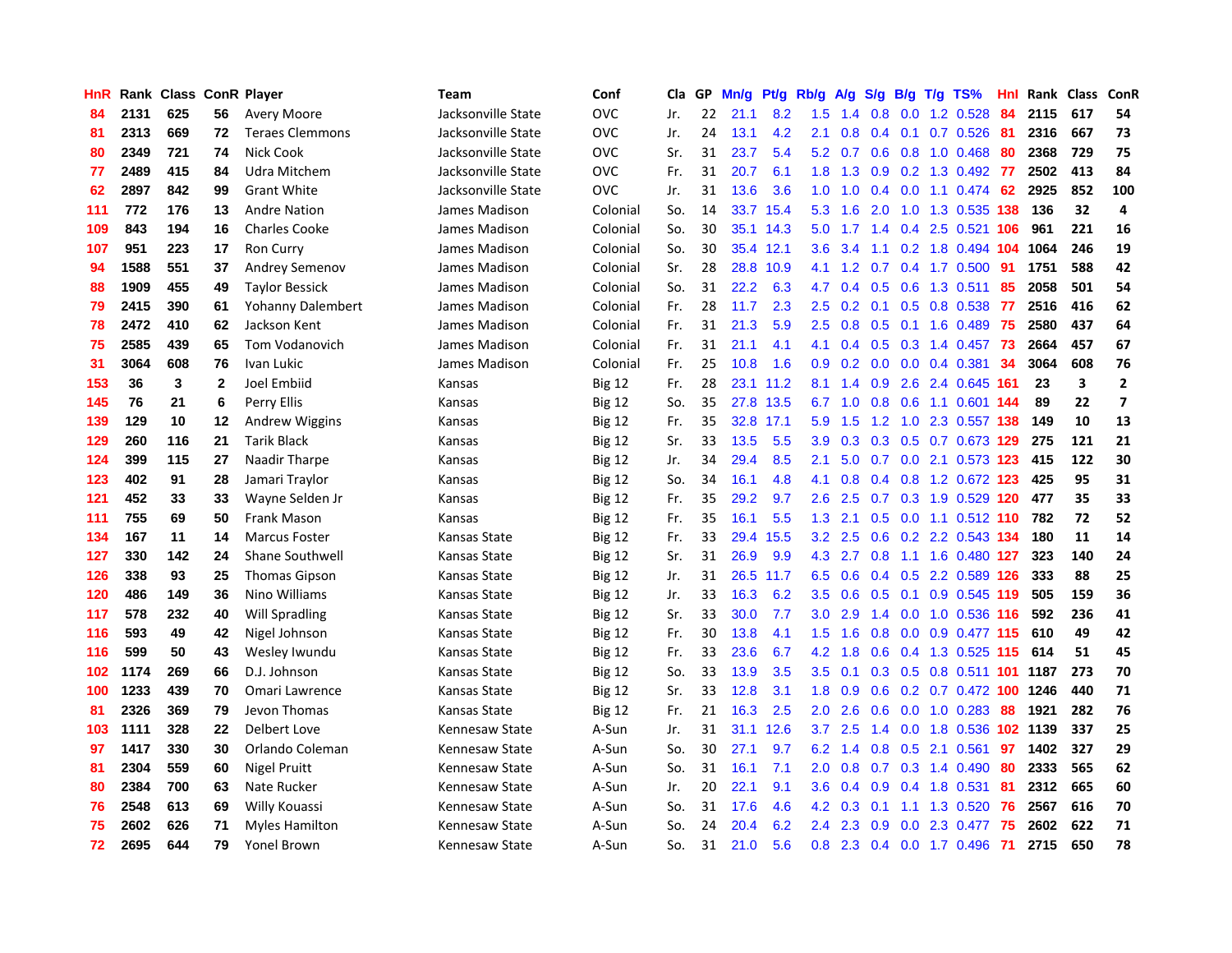| HnR |      | Rank Class ConR Player |     |                          | Team           | Conf       | <b>Cla</b> | GР | Mn/g | Pt/g      | Rb/g             | A/g | S/g              |     | B/g T/g TS%               | Hnl | Rank | <b>Class</b>   | ConR |
|-----|------|------------------------|-----|--------------------------|----------------|------------|------------|----|------|-----------|------------------|-----|------------------|-----|---------------------------|-----|------|----------------|------|
| 64  | 2856 | 523                    | 82  | <b>Bernard Morena</b>    | Kennesaw State | A-Sun      | Fr.        | 29 | 18.6 | 6.4       | 3.5              | 0.5 | 0.6              |     | 0.6 2.4 0.475             | 64  | 2861 | 522            | 83   |
| 59  | 2935 | 854                    | 89  | <b>Tanner Wozniak</b>    | Kennesaw State | A-Sun      | Jr.        | 28 | 11.3 | 4.0       | 0.8 <sub>0</sub> |     |                  |     | $0.4$ 0.2 0.0 0.8 0.481   | 60  | 2951 | 859            | 88   |
| 52  | 3015 | 846                    | 90  | Andrew Osemhen           | Kennesaw State | A-Sun      | Sr.        | 30 | 17.5 | 3.2       | 2.7              | 0.2 |                  |     | $0.2$ $0.3$ 1.0 0.438     | -53 | 3020 | 846            | 90   |
| 106 | 992  | 362                    | 21  | Mark Henniger            | Kent State     | MAC        | Sr.        | 32 | 22.3 | 7.3       | 5.1              | 0.3 | 0.5              |     | 1.1 1.2 0.649 105         |     | 997  | 365            | 21   |
| 106 | 997  | 298                    | 22  | Derek Jackson            | Kent State     | <b>MAC</b> | Jr.        | 32 | 31.8 | 10.7      | 3.7              | 2.0 | 1.8              |     | 0.1 1.7 0.549 105         |     | 1000 | 302            | 22   |
| 100 | 1237 | 367                    | 37  | Kris Brewer              | Kent State     | MAC        | Jr.        | 32 | 30.1 | 11.8      | 3.1              | 2.9 | 1.0              |     | 0.1 1.7 0.492 100 1236    |     |      | 365            | 37   |
| 99  | 1297 | 297                    | 40  | Khalig Spicer            | Kent State     | <b>MAC</b> | So.        | 32 | 14.3 | 4.0       | 3.8 <sub>2</sub> | 0.1 | 0.2              |     | 1.3 0.7 0.524             | 99  | 1295 | 301            | 39   |
| 96  | 1438 | 336                    | 46  | K.K. Simmons             | Kent State     | MAC        | So.        | 29 | 12.8 | 4.4       | 1.2              | 0.9 | 0.4              | 0.1 | 0.8 0.588                 | -96 | 1426 | 330            | 46   |
| 94  | 1540 | 536                    | 56  | Darren Goodson           | Kent State     | <b>MAC</b> | Sr.        | 32 | 21.7 | 9.1       | 4.0              | 2.3 | 0.5              | 0.1 | 2.2 0.457                 | 94  | 1540 | 535            | 55   |
| 94  | 1589 | 460                    | 58  | Devareaux Manley         | Kent State     | MAC        | Jr.        | 32 | 23.3 | 9.7       | 1.8              | 0.5 |                  |     | $0.5$ 0.0 0.8 0.567       | -93 | 1595 | 467            | 59   |
| 91  | 1738 | 408                    | 65  | <b>Kellon Thomas</b>     | Kent State     | <b>MAC</b> | So.        | 32 | 21.9 | 6.5       | 2.0              | 1.9 |                  |     | 0.7 0.0 1.3 0.554 91      |     | 1743 | 406            | 64   |
| 84  | 2141 | 519                    | 78  | Chris Ortiz              | Kent State     | MAC        | So.        | 32 | 14.4 | 3.6       | 3.3              | 0.3 |                  |     | $0.4$ 0.5 0.8 0.464       | 84  | 2140 | 516            | 78   |
| 162 | 17   | $\mathbf{2}$           | 3   | Julius Randle            | Kentucky       | <b>SEC</b> | Fr.        | 40 | 30.8 | 15.0      | 10.4             | 1.4 | 0.5              |     | 0.8 2.5 0.559 162         |     | 21   | $\overline{2}$ | 3    |
| 151 | 44   | 12                     | 5   | Willie Cauley-Stein      | Kentucky       | <b>SEC</b> | So.        | 37 | 23.8 | 6.8       | 6.1              | 0.7 |                  |     | 1.2 2.9 0.8 0.574 153     |     | 40   | 9              | 5    |
| 133 | 189  | 13                     | 18  | Dakari Johnson           | Kentucky       | <b>SEC</b> | Fr.        | 39 | 14.1 | 5.2       | 3.9              | 0.3 | 0.2              |     | 0.6 0.6 0.542 133         |     | 199  | 12             | 17   |
| 129 | 263  | 18                     | 20  | Aaron Harrison           | Kentucky       | <b>SEC</b> | Fr.        | 40 | 32.6 | 13.7      | 3.0 <sub>2</sub> | 1.9 | 1.1              |     | 0.3 1.6 0.550 129         |     | 271  | 18             | 21   |
| 129 | 266  | 20                     | 22  | James Young              | Kentucky       | <b>SEC</b> | Fr.        | 40 | 32.4 | 14.3      | 4.3              | 1.7 | 0.8              |     | 0.2 1.9 0.532 129         |     | 273  | 20             | 22   |
| 128 | 296  | 22                     | 24  | <b>Andrew Harrison</b>   | Kentucky       | <b>SEC</b> | Fr.        | 40 | 31.7 | 10.9      | 3.2 <sub>2</sub> | 4.0 |                  |     | 0.5 0.2 2.7 0.500 127     |     | 309  | 23             | 27   |
| 125 | 366  | 80                     | 35  | Alex Poythress           | Kentucky       | <b>SEC</b> | So.        | 40 | 18.4 | 5.9       | 4.5              |     |                  |     | 0.4 0.3 0.7 1.0 0.539 124 |     | 375  | 82             | 35   |
| 132 | 211  | 54                     | 16  | Jerrell Wright           | La Salle       | $A-10$     | Jr.        | 31 | 25.4 | 13.3      | 6.6              | 0.6 |                  |     | 0.4 0.4 1.7 0.582 132     |     | 216  | 55             | 16   |
| 131 | 226  | 101                    | 18  | <b>Tyreek Duren</b>      | La Salle       | $A-10$     | Sr.        | 31 | 36.2 | 15.2      | $3.4^{\circ}$    | 3.5 | 1.6              |     | 0.3 1.9 0.551 131         |     | 230  | 103            | 18   |
| 113 | 690  | 201                    | 49  | Steve Zack               | La Salle       | $A-10$     | Jr.        | 31 | 30.3 | 8.8       | 9.5              | 0.9 | 0.4              |     | 1.9 1.8 0.517 113         |     | 695  | 208            | 47   |
| 99  | 1299 | 458                    | 70  | <b>Tyrone Garland</b>    | La Salle       | $A-10$     | Sr.        | 31 | 29.5 | 12.5      | 2.3              | 2.6 | 0.7              |     | $0.2$ 1.7 0.430           | 99  | 1296 | 458            | 69   |
| 99  | 1311 | 462                    | 71  | Sam Mills                | La Salle       | $A-10$     | Sr.        | 31 | 31.3 | 7.6       | 2.5              | 2.0 | 0.9 <sub>0</sub> |     | $0.2$ 1.6 0.535           | 99  | 1314 | 463            | 71   |
| 92  | 1719 | 503                    | 88  | D.J. Peterson            | La Salle       | $A-10$     | Jr.        | 31 | 23.5 | 4.4       | 2.9              | 1.5 | 0.8              |     | 0.2 1.0 0.479             | 92  | 1713 | 503            | 86   |
| 87  | 1992 | 481                    | 94  | Rohan Brown              | La Salle       | $A-10$     | So.        | 29 | 9.5  | 2.0       | 2.3              | 0.1 |                  |     | $0.2$ 0.2 0.4 0.460       | -87 | 1976 | 477            | 95   |
| 53  | 3011 | 713                    | 108 | <b>Khalid Lewis</b>      | La Salle       | $A-10$     | So.        | 28 | 14.1 | 3.0       | 1.1              | 1.0 |                  |     | 0.6 0.0 1.2 0.353 55      |     | 2999 | 712            | 108  |
| 113 | 695  | 205                    | 11  | Seth Hinrichs            | Lafayette      | Patriot    | Jr.        | 21 | 30.4 | 16.4      | 6.0              | 1.6 |                  |     | 1.1 0.2 2.8 0.614 123     |     | 419  | 124            | 4    |
| 110 | 815  | 243                    | 17  | Dan Trist                | Lafayette      | Patriot    | Jr.        | 30 | 22.3 | 12.8      | 5.4              | 1.2 | 0.3              |     | 0.2 2.3 0.569 108         |     | 876  | 260            | 18   |
| 97  | 1396 | 324                    | 33  | <b>Bryce Scott</b>       | Lafayette      | Patriot    | So.        | 30 | 31.8 | 11.5      | 3.1              | 2.4 | 0.7              |     | $0.2$ 1.2 0.567           | 95  | 1480 | 347            | 36   |
| 96  | 1437 | 181                    | 36  | Nick Lindner             | Lafayette      | Patriot    | Fr.        | 31 | 30.5 | 10.8      | 1.9              | 4.0 | 0.8              |     | $0.0$ 2.4 $0.565$         | 94  | 1533 | 192            | 38   |
| 96  | 1440 | 420                    | 37  | Joey Ptasinski           | Lafayette      | Patriot    | Jr.        | 31 | 33.1 | 11.4      | 2.5              | 1.9 | 0.9              |     | $0.1$ 1.2 0.645           | 94  | 1537 | 449            | 39   |
| 85  | 2080 | 311                    | 55  | Michael Hoffman          | Lafayette      | Patriot    | Fr.        | 29 | 13.6 | 3.9       | 2.0              | 0.3 | 0.1              |     | $0.7$ 0.5 0.619           | -84 | 2152 | 326            | 57   |
| 78  | 2446 | 588                    | 69  | Zach Rufer               | Lafayette      | Patriot    | So.        | 26 | 15.5 | 3.7       | 2.0 <sub>1</sub> | 0.6 | 1.0              |     | $0.0$ 0.4 0.473 78        |     | 2449 | 586            | 68   |
| 70  | 2739 | 798                    | 76  | Alan Flannigan           | Lafayette      | Patriot    | Jr.        | 25 | 14.1 | 3.3       | 2.0              | 0.8 |                  |     | 0.3 0.0 0.6 0.509 71      |     | 2727 | 795            | 76   |
| 67  | 2811 | 678                    | 78  | <b>Nathaniel Musters</b> | Lafayette      | Patriot    | So.        | 28 | 10.6 | 1.2       | 2.0 <sub>2</sub> | 0.3 | 0.3              |     | $0.6$ 0.5 0.523           | -66 | 2830 | 682            | 78   |
| 105 | 1019 | 301                    | 18  | Nimrod Hilliard IV       | Lamar          | Southland  | Jr.        | 30 | 34.9 | 14.1      | 3.8              | 4.9 | 1.3              |     | 0.3 2.7 0.532 104         |     | 1053 | 313            | 20   |
| 85  | 2085 | 612                    | 51  | Donovan Ross             | Lamar          | Southland  | Jr.        | 30 | 30.2 | 10.9      | 5.2              | 0.9 | 0.8              | 0.7 | 2.0 0.597                 | 84  | 2119 | 619            | 54   |
| 80  | 2386 | 729                    | 75  | Amos Wilson              | Lamar          | Southland  | Sr.        | 30 |      | 29.9 11.4 | 5.4              | 0.8 |                  |     | 0.7 0.6 1.8 0.535         | 79  | 2414 | 737            | 75   |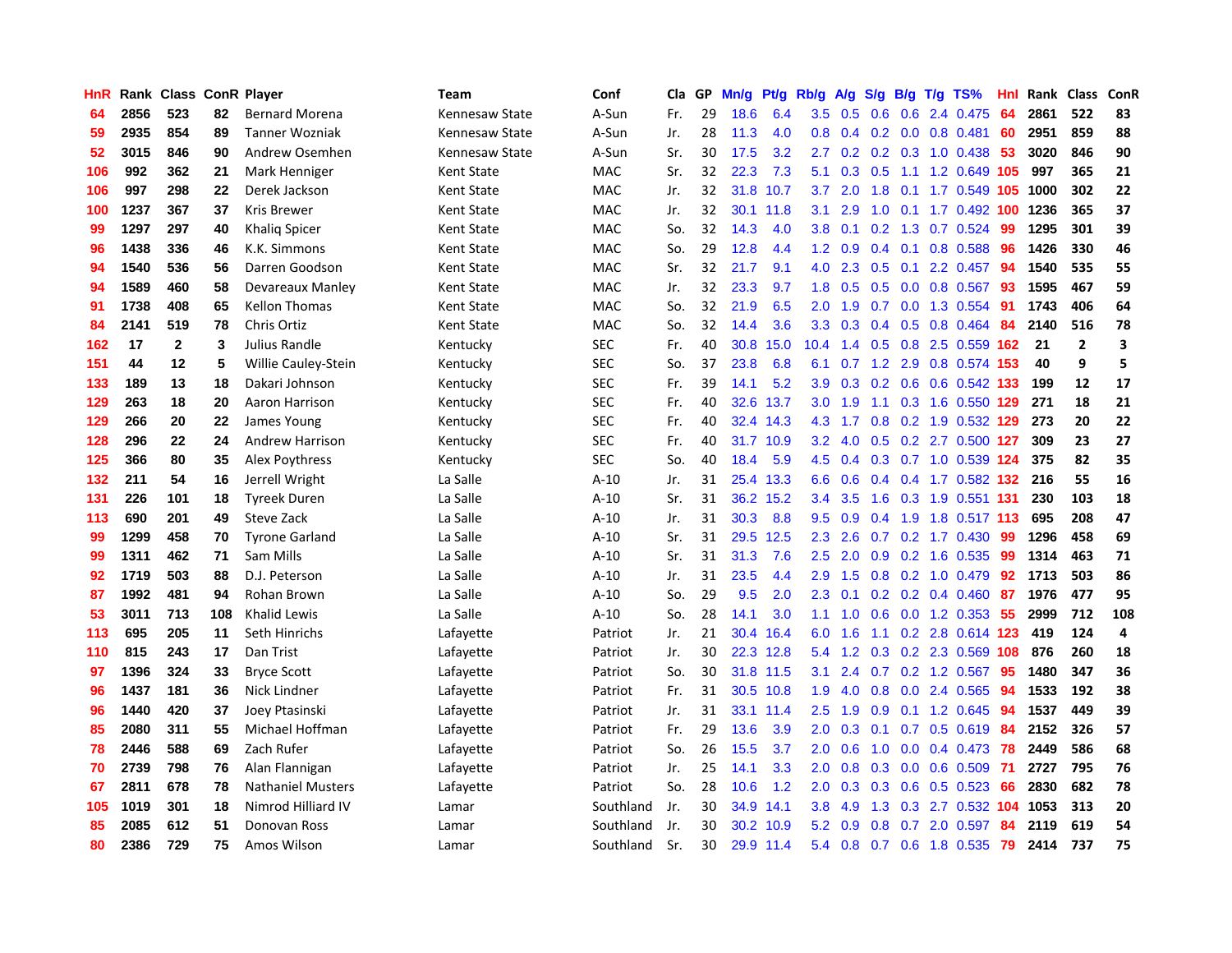| <b>HnR</b> |      | Rank Class ConR Player |     |                        | Team             | Conf             | Cla | GP | Mn/g | <b>Pt/g</b> | Rb/g             | A/g | S/g              | B/g | $T/g$ TS%               | Hnl | Rank Class |     | ConR |
|------------|------|------------------------|-----|------------------------|------------------|------------------|-----|----|------|-------------|------------------|-----|------------------|-----|-------------------------|-----|------------|-----|------|
| 75         | 2575 | 750                    | 93  | <b>Octavius Green</b>  | Lamar            | Southland        | Jr. | 25 | 13.0 | 3.9         | 2.8              | 0.4 | 0.3              | 0.2 | 0.7 0.533               | 75  | 2597       | 758 | 96   |
| 72         | 2694 | 643                    | 108 | <b>Rhon Mitchell</b>   | Lamar            | Southland        | So. | 29 | 24.0 | 10.1        | 3.2 <sub>2</sub> | 1.2 | 0.5              |     | 0.4 2.4 0.467           | -71 | 2713       | 648 | 109  |
| 71         | 2713 | 790                    | 111 | Anthony Holliday       | Lamar            | Southland        | Jr. | 28 | 21.8 | 6.3         | 1.8              | 1.6 |                  |     | 0.7 0.1 1.8 0.565 70    |     | 2733       | 796 | 110  |
| 61         | 2921 | 540                    | 122 | <b>Marcus Owens</b>    | Lamar            | Southland        | Fr. | 27 | 14.4 | 4.0         | 1.9              | 0.3 |                  |     | $0.4$ 0.1 0.6 0.460     | -61 | 2934       | 544 | 122  |
| 50         | 3030 | 716                    | 131 | <b>Donnell Minton</b>  | Lamar            | Southland        | So. | 23 | 16.0 | 3.5         | 1.5              | 1.0 |                  |     | 0.7 0.3 1.3 0.379       | 53  | 3013       | 715 | 131  |
| 118        | 528  | 206                    | 6   | Mackey McKnight        | Lehigh           | Patriot          | Sr. | 32 | 35.3 | 13.5        | 4.0              | 6.0 | 1.3              | 0.1 | 2.6 0.505 118           |     | 535        | 207 | 8    |
| 103        | 1135 | 133                    | 26  | Tim Kempton            | Lehigh           | Patriot          | Fr. | 32 | 26.4 | 13.0        | 7.1              | 0.7 | 0.7              |     | 0.3 2.8 0.546 102       |     | 1142       | 131 | 27   |
| 93         | 1621 | 376                    | 42  | Jesse Chuku            | Lehigh           | Patriot          | So. | 32 | 27.4 | 8.7         | 5.9              | 0.7 | 0.4              |     | 1.4 1.0 0.488           | 93  | 1616       | 376 | 44   |
| 91         | 1743 | 410                    | 46  | Justin Goldsborough    | Lehigh           | Patriot          | So. | 32 | 15.4 | 5.0         | 2.9              | 0.3 | 0.3              | 0.8 | 0.9 0.635               | 91  | 1745       | 407 | 46   |
| 88         | 1925 | 565                    | 50  | Corey Schaefer         | Lehigh           | Patriot          | Jr. | 32 | 32.5 | 8.3         | 2.6              | 2.5 | 0.7              |     | $0.1$ 1.3 0.543         | 88  | 1924       | 566 | 49   |
| 86         | 2062 | 307                    | 54  | <b>Austin Price</b>    | Lehigh           | Patriot          | Fr. | 32 | 26.1 | 8.4         | 1.9              | 0.8 |                  |     | 1.0 0.4 0.9 0.511       | -85 | 2066       | 312 | 54   |
| 70         | 2733 | 794                    | 75  | Stefan Cvrkalj         | Lehigh           | Patriot          | Jr. | 23 | 16.3 | 4.5         | $2.0^{\circ}$    | 0.6 |                  |     | $0.2$ 0.2 0.9 0.548     | -73 | 2649       | 776 | 75   |
| 63         | 2888 | 528                    | 81  | Shane Whitfield        | Lehigh           | Patriot          | Fr. | 32 | 14.7 | 3.2         | 2.0              | 0.8 | 0.2              |     | $0.1$ 0.9 0.468         | -63 | 2907       | 532 | 82   |
| 52         | 3017 | 587                    | 86  | <b>Miles Simelton</b>  | Lehigh           | Patriot          | Fr. | 32 | 8.8  | 1.8         | 0.6              | 0.7 | 0.3              | 0.1 | $0.6$ 0.404             | 52  | 3024       | 588 | 86   |
| 100        | 1258 | 372                    | 17  | Andrew Smith           | Liberty          | Big South        | Jr. | 32 | 21.4 | 8.4         | 5.8              | 0.8 | 0.8              |     | 1.1 1.3 0.615 100 1259  |     |            | 374 | 19   |
| 92         | 1705 | 577                    | 35  | Antwan Burrus          | Liberty          | Big South        | Sr. | 31 | 26.5 | 13.0        | 5.3              | 0.5 | 0.5              |     | $0.6$ 1.6 $0.530$       | 92  | 1685       | 571 | 36   |
| 87         | 1986 | 635                    | 52  | JR Coronado            | Liberty          | Big South        | Sr. | 32 | 17.4 | 4.7         | 5.4              | 0.4 | 0.2 <sub>0</sub> |     | $0.6$ 0.7 0.573         | -87 | 1995       | 635 | 51   |
| 86         | 2032 | 595                    | 55  | <b>Tomasz Gielo</b>    | Liberty          | <b>Big South</b> | Jr. | 32 | 31.2 | 10.9        | 5.9              | 1.4 | 0.7              |     | 0.6 1.7 0.564           | 86  | 2032       | 593 | 55   |
| 86         | 2040 | 647                    | 56  | John-Caleb Sanders     | Liberty          | <b>Big South</b> | Sr. | 32 |      | 30.7 11.6   | 3.0 <sub>2</sub> | 4.4 | 0.3              |     | $0.0$ 2.5 $0.527$       | 86  | 2046       | 646 | 56   |
| 81         | 2290 | 714                    | 70  | Davon Marshall         | Liberty          | <b>Big South</b> | Sr. | 31 | 30.3 | 10.1        | 1.8              | 2.3 | 0.9 <sub>0</sub> |     | $0.0$ 1.5 $0.474$       | -82 | 2261       | 709 | 69   |
| 77         | 2496 | 596                    | 77  | Joe Retic              | Liberty          | <b>Big South</b> | So. | 31 | 19.0 | 4.8         | 2.3              | 2.6 | 0.9              |     | $0.1$ 2.1 $0.516$ 77    |     | 2495       | 595 | 76   |
| 70         | 2742 | 805                    | 89  | Joel Vander Pol        | Liberty          | <b>Big South</b> | Sr. | 32 | 11.5 | 3.0         | 3.0              | 0.2 | 0.2              |     | $0.5$ 1.0 0.568         | 69  | 2753       | 806 | 90   |
| 111        | 791  | 74                     | 9   | Josh Williams          | Lipscomb         | A-Sun            | Fr. | 29 | 26.5 | 13.0        | 5.1              | 1.3 | 1.2              |     | 0.4 1.5 0.601 111       |     | 775        | 70  | 8    |
| 104        | 1085 | 320                    | 21  | <b>Malcolm Smith</b>   | Lipscomb         | A-Sun            | Jr. | 30 | 26.1 | 13.8        | 5.1              | 1.5 | 0.7              |     | 0.2 2.1 0.569           | 103 | 1109       | 327 | 22   |
| 103        | 1122 | 333                    | 23  | Martin Smith           | Lipscomb         | A-Sun            | Jr. | 29 | 32.6 | 15.6        | 3.7 <sub>2</sub> | 2.3 | 1.0              |     | 0.3 1.8 0.567 103       |     | 1125       | 333 | 23   |
| 96         | 1433 | 334                    | 32  | J.C. Hampton           | Lipscomb         | A-Sun            | So. | 30 | 31.3 | 14.5        | 3.0 <sub>2</sub> | 2.9 | 1.0              | 0.1 | 2.4 0.563               | 96  | 1450       | 340 | 31   |
| 93         | 1598 | 553                    | 37  | Khion Sankey           | Lipscomb         | A-Sun            | Sr. | 27 | 25.2 | 7.1         | 5.5              | 2.1 | 1.1              |     | 0.6 1.1 0.509           | -93 | 1594       | 547 | 36   |
| 78         | 2458 | 590                    | 66  | <b>Talbott Denny</b>   | Lipscomb         | A-Sun            | So. | 29 | 25.9 | 4.9         | 4.6              | 1.0 | 0.8              |     | $0.1$ 1.0 0.440         | 79  | 2422       | 585 | 64   |
| 73         | 2655 | 774                    | 75  | Carter Sanderson       | Lipscomb         | A-Sun            | Jr. | 26 | 13.8 | 5.3         | 1.3              | 0.8 | 0.5              |     | 0.0 1.0 0.476 74        |     | 2632       | 770 | 73   |
| 62         | 2898 | 843                    | 86  | Chad Johnson           | Lipscomb         | A-Sun            | Jr. | 28 | 8.8  | 1.2         | 1.3              | 0.7 | 0.3              |     | $0.0$ $0.5$ $0.635$     | 62  | 2917       | 850 | 86   |
| 61         | 2911 | 696                    | 87  | J.J. Butler            | Lipscomb         | A-Sun            | So. | 30 | 13.2 | 2.2         | 1.0              | 1.3 | 0.5              |     | $0.1$ 1.0 0.485         | -61 | 2933       | 700 | 87   |
| 122        | 437  | 133                    | 5   | Mike Caffey            | Long Beach State | Big West         | Jr. | 32 | 34.5 | 16.2        | 4.4              | 4.3 | 1.4              | 0.1 | 3.1 0.486 120           |     | 478        | 151 | 9    |
| 117        | 555  | 221                    | 9   | Dan Jennings           | Long Beach State | Big West         | Sr. | 32 | 26.9 | 9.9         | 8.3              | 0.5 | 0.5              |     | 1.1 1.7 0.568 116       |     | 599        | 238 | 11   |
| 116        | 601  | 179                    | 10  | <b>Tyler Lamb</b>      | Long Beach State | Big West         | Jr. | 22 | 28.3 | 15.4        | 3.6              | 2.2 | 1.4              | 0.4 | 2.4 0.535 123           |     | 405        | 117 | 5    |
| 105        | 1037 | 117                    | 22  | <b>Travis Hammonds</b> | Long Beach State | <b>Big West</b>  | Fr. | 20 | 17.8 | 6.5         | 3.0 <sub>2</sub> | 1.2 | 1.0              |     | $0.2$ 1.1 0.551 107     |     | 927        | 92  | 22   |
| 102        | 1157 | 139                    | 28  | <b>Branford Jones</b>  | Long Beach State | <b>Big West</b>  | Fr. | 32 | 18.6 | 5.8         | 2.1              | 1.8 | 0.8              |     | $0.0$ $0.9$ $0.533$ 101 |     | 1210       | 146 | 30   |
| 98         | 1357 | 398                    | 36  | A.J. Spencer           | Long Beach State | Big West         | Jr. | 32 | 28.5 | 9.1         | 3.2 <sub>2</sub> | 1.7 | 0.5              |     | $0.1$ 1.1 0.518         | -96 | 1410       | 411 | 38   |
| 91         | 1765 | 517                    | 45  | David Samuels          | Long Beach State | Big West         | Jr. | 32 | 24.0 | 6.1         | 5.4              | 0.7 | 0.4              |     | 0.3 1.3 0.449           | 90  | 1833       | 533 | 48   |
| 75         | 2590 | 756                    | 68  | Kris Gulley            | Long Beach State | <b>Big West</b>  | Jr. | 32 | 15.3 | 3.3         | $2.2^{\circ}$    | 0.7 | 0.3              | 0.1 | $0.7$ 0.453             | 74  | 2617       | 764 | 68   |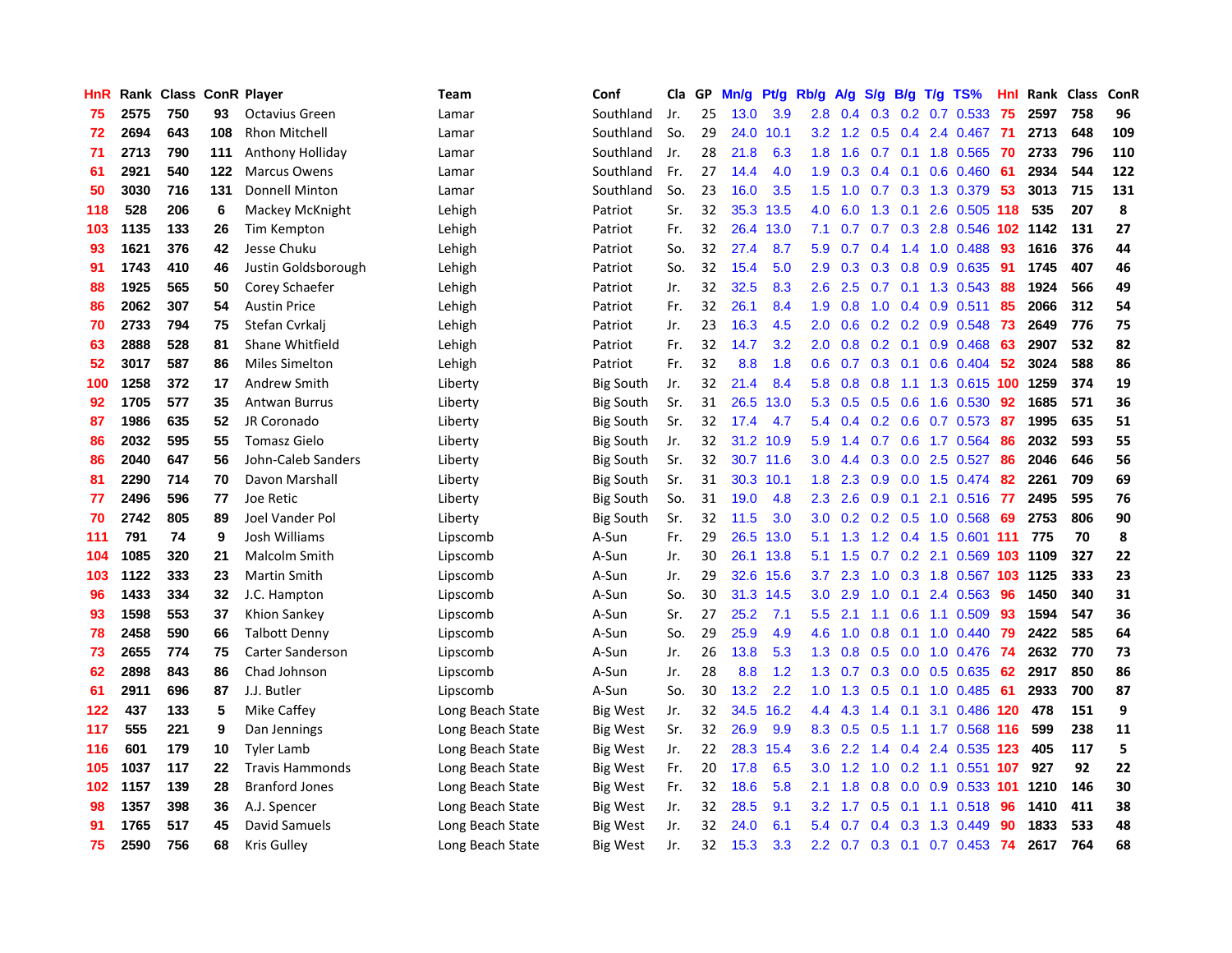| HnR |      | Rank Class ConR Player |                |                        | Team                | Conf             | Cla | GP | Mn/g              | Pf/g      | Rb/g             | A/g | S/g           | B/g              | $T/g$ TS%               | Hnl | Rank Class |     | ConR           |
|-----|------|------------------------|----------------|------------------------|---------------------|------------------|-----|----|-------------------|-----------|------------------|-----|---------------|------------------|-------------------------|-----|------------|-----|----------------|
| 67  | 2809 | 814                    | 76             | Mackey LaSalle         | Long Beach State    | <b>Big West</b>  | Jr. | 30 | 10.2              | 2.8       | 0.9              | 0.3 | 0.2           | 0.0 <sub>1</sub> | $0.4$ 0.512             | -67 | 2817       | 819 | 76             |
| 121 | 461  | 182                    | 5              | Jason Brickman         | Long Island         | Northeast        | Sr. | 29 |                   | 37.0 11.3 | 3.3 <sub>2</sub> | 9.9 | 1.1           |                  | 0.0 3.5 0.588 120       |     | 479        | 185 | 5              |
| 81  | 2307 | 666                    | 53             | Landon Atterberry      | Long Island         | Northeast        | Jr. | 29 |                   | 24.0 10.8 | 4.1              | 0.3 |               |                  | $0.6$ 0.4 1.4 0.549     | -81 | 2322       | 670 | 54             |
| 81  | 2320 | 566                    | 54             | E.J. Reed              | Long Island         | Northeast        | So. | 29 | 25.8              | 12.3      | 5.6              | 0.6 |               |                  | $0.3$ 1.1 2.4 0.515     | -80 | 2336       | 566 | 56             |
| 80  | 2355 | 687                    | 59             | <b>Gerrell Martin</b>  | Long Island         | Northeast        | Jr. | 26 | 31.4              | 12.2      | 3.5              | 0.9 | 0.8           |                  | $0.0$ 1.3 0.593         | -80 | 2358       | 690 | 60             |
| 74  | 2631 | 766                    | 71             | <b>Troy Joseph</b>     | Long Island         | Northeast        | Jr. | 29 | 26.6              | 6.9       | 4.4              | 0.6 | 0.6           |                  | 0.5 1.2 0.488           | 73  | 2643       | 774 | 72             |
| 71  | 2703 | 788                    | 77             | <b>Gilbert Parga</b>   | Long Island         | Northeast        | Jr. | 19 | 18.4              | 7.5       | 2.6              | 0.8 |               |                  | 0.3 0.1 1.2 0.507       | 73  | 2659       | 778 | 75             |
| 66  | 2812 | 505                    | 80             | Glenn Feidanga         | Long Island         | Northeast        | Fr. | 29 | 16.3              | 4.1       | 3.8              | 0.3 |               |                  | $0.2$ 0.2 0.5 0.488     | -66 | 2822       | 508 | 81             |
| 59  | 2939 | 550                    | 84             | <b>Iverson Fleming</b> | Long Island         | Northeast        | Fr. | 28 | 12.1              | 3.9       | 1.4              | 0.4 | 0.3           |                  | $0.0$ 0.6 0.452         | -59 | 2956       | 555 | 85             |
| 56  | 2984 | 708                    | 86             | D.J. Griggs            | Long Island         | Northeast        | So. | 23 | 12.2              | 3.7       | 0.8              | 0.5 | 0.3           |                  | $0.0$ 0.7 0.503         | -57 | 2978       | 707 | 86             |
| 97  | 1401 | 490                    | 23             | <b>Tristan Carey</b>   | Longwood            | <b>Big South</b> | Sr. | 31 | 32.7              | 18.5      | 6.6              | 0.8 |               |                  | 1.5 0.4 1.6 0.559       | -98 | 1355       | 475 | 23             |
| 90  | 1840 | 437                    | 44             | Lucas Woodhouse        | Longwood            | <b>Big South</b> | So. | 32 |                   | 33.0 11.5 | $2.6^{\circ}$    |     |               |                  | 6.7 1.2 0.2 2.7 0.531   | -89 | 1853       | 441 | 44             |
| 80  | 2358 | 688                    | 74             | Jeylani Dublin         | Longwood            | Big South        | Jr. | 32 | 19.0              | 10.4      | 4.2              | 0.2 |               |                  | $0.7$ $0.3$ 1.4 $0.552$ | -80 | 2371       | 696 | 74             |
| 72  | 2689 | 641                    | 84             | Karl Ziegler           | Longwood            | <b>Big South</b> | So. | 32 | 31.5              | 12.0      | 5.0              | 1.3 | 0.6           |                  | 0.2 1.8 0.568           | -72 | 2700       | 645 | 84             |
| 65  | 2842 | 686                    | 92             | Leron Fisher           | Longwood            | <b>Big South</b> | So. | 32 | 27.5              | 6.9       | 1.7              | 2.3 | 1.7           |                  | $0.1$ 1.9 0.421         | 65  | 2853       | 688 | 93             |
| 56  | 2979 | 566                    | 99             | <b>Darrion Allen</b>   | Longwood            | <b>Big South</b> | Fr. | 30 | 19.1              | 5.6       | 1.6              | 0.9 | $0.4^{\circ}$ |                  | $0.2$ 1.1 0.467         | 57  | 2986       | 567 | 99             |
| 54  | 2999 | 576                    | 100            | <b>Demarion Geter</b>  | Longwood            | <b>Big South</b> | Fr. | 32 | 19.2              | 2.2       | 3.3              | 1.0 | 0.4           |                  | $0.5$ 1.3 0.531         | -54 | 3010       | 581 | 100            |
| 39  | 3060 | 853                    | 102            | Jeff Havenstein        | Longwood            | <b>Big South</b> | Sr. | 32 | 12.4              | 1.3       | 2.0              | 0.2 | 0.1           | 0.1              | $0.5$ 0.547             | 39  | 3062       | 853 | 103            |
| 129 | 264  | 19                     | 21             | Jordan Mickey          | Louisiana State     | <b>SEC</b>       | Fr. | 34 |                   | 32.8 12.9 | 7.9              | 1.1 | 0.6           |                  | 3.1 2.3 0.562 129       |     | 267        | 17  | 20             |
| 128 | 302  | 130                    | 26             | Andre Stringer         | Louisiana State     | <b>SEC</b>       | Sr. | 34 |                   | 25.7 11.8 | 2.5              | 2.6 | 1.0           |                  | 0.0 1.3 0.586 127       |     | 308        | 134 | 26             |
| 122 | 432  | 129                    | 40             | Johnny O'Bryant III    | Louisiana State     | <b>SEC</b>       | Jr. | 34 | 30.0 <sub>1</sub> | 15.3      | 7.7              | 1.6 | 0.5           |                  | 0.9 3.2 0.520 122       |     | 437        | 132 | 39             |
| 117 | 557  | 222                    | 45             | Shavon Coleman         | Louisiana State     | <b>SEC</b>       | Sr. | 34 | 25.2              | 9.1       | 4.3              | 1.9 | 1.5           |                  | 0.3 1.6 0.536 117       |     | 564        | 221 | 47             |
| 113 | 682  | 199                    | 53             | Anthony Hickey         | Louisiana State     | <b>SEC</b>       | Jr. | 34 | 31.3              | 8.4       | 2.8              | 3.7 | 1.8           |                  | 0.1 1.3 0.490 113       |     | 694        | 207 | 54             |
| 113 | 711  | 62                     | 56             | Jarell Martin          | Louisiana State     | <b>SEC</b>       | Fr. | 32 | 26.2              | 10.3      | 4.6              | 0.9 | 0.8           |                  | 0.7 1.6 0.548 113       |     | 715        | 60  | 56             |
| 101 | 1182 | 272                    | 81             | Malik Morgan           | Louisiana State     | <b>SEC</b>       | So. | 21 | 15.5              | 4.4       | 3.1              | 1.1 | 0.8           |                  | 0.3 0.8 0.432 104       |     | 1057       | 243 | 71             |
| 83  | 2187 | 335                    | 110            | Tim Quarterman         | Louisiana State     | <b>SEC</b>       | Fr. | 33 | 12.3              | 2.5       | 1.8              | 1.5 | 0.7           |                  | $0.2$ 1.1 $0.342$       | -84 | 2162       | 330 | 110            |
| 138 | 141  | 34                     | 3              | Kenneth Smith          | Louisiana Tech      | Conf. USA        | Jr. | 36 | 30.4              | 7.8       | 3.8 <sub>2</sub> | 7.7 | 2.5           |                  | $0.1$ 2.4 0.532 138     |     | 139        | 37  | 3              |
| 131 | 232  | 51                     | $\overline{7}$ | Alex Hamilton          | Louisiana Tech      | Conf. USA        | So. | 37 | 28.0              | 14.5      | 3.6              | 2.9 |               |                  | 1.4 0.4 2.1 0.557 131   |     | 238        | 55  | $\overline{ }$ |
| 124 | 384  | 111                    | 10             | Michale Kyser          | Louisiana Tech      | Conf. USA        | Jr. | 36 | 23.3              | 7.0       | 6.6              | 0.4 | 0.5           |                  | 3.0 0.6 0.557 124       |     | 390        | 112 | 12             |
| 120 | 467  | 142                    | 15             | Raheem Appleby         | Louisiana Tech      | Conf. USA        | Jr. | 25 | 20.2              | 11.2      | 1.8              | 1.4 | 0.8           |                  | 0.1 1.1 0.535 121       |     | 461        | 146 | 16             |
| 120 | 481  | 191                    | 16             | Kenyon McNeail         | Louisiana Tech      | Conf. USA        | Sr. | 37 | 22.4              | 11.0      | 2.4              | 1.0 | 1.0           |                  | 0.1 0.8 0.605 120       |     | 494        | 191 | 17             |
| 118 | 539  | 211                    | 19             | <b>Chris Anderson</b>  | Louisiana Tech      | Conf. USA        | Sr. | 37 | 23.6              | 11.9      | 5.6              | 1.0 | 1.1           |                  | 0.3 1.9 0.507 118       |     | 546        | 212 | 20             |
| 118 | 541  | 212                    | 20             | Jaron Johnson          | Louisiana Tech      | Conf. USA        | Sr. | 37 | 21.5              | 9.1       | 3.5              | 0.7 | 0.6           | 0.3              | 0.8 0.604 117           |     | 547        | 213 | 21             |
| 110 | 810  | 308                    | 31             | Cordarius Johnson      | Louisiana Tech      | Conf. USA        | Sr. | 37 | 20.8              | 7.4       | 4.0              | 0.9 | 1.2           |                  | 0.3 1.1 0.477 110       |     | 817        | 310 | 31             |
| 93  | 1656 | 481                    | 74             | Isaiah Massey          | Louisiana Tech      | Conf. USA        | Jr. | 31 | 12.9              | 3.4       | 3.2              | 0.2 | 0.3           |                  | $0.5$ 0.5 0.584         | 94  | 1527       | 446 | 65             |
| 147 | 66   | 18                     | $\mathbf 1$    | <b>Elfrid Payton</b>   | Louisiana-Lafayette | Sun Belt         | Jr. | 35 |                   | 35.9 19.2 | 6.0              | 5.9 |               |                  | 2.3 0.6 3.6 0.545 144   |     | 85         | 26  | $\mathbf{1}$   |
| 144 | 90   | 24                     | 2              | Shawn Long             | Louisiana-Lafayette | Sun Belt         | So. | 34 | 29.4              | 18.6      | 10.4             | 0.6 | 0.7           | 2.7              | 2.1 0.577 143           |     | 94         | 23  | $\overline{2}$ |
| 108 | 910  | 213                    | 19             | Kasey Shepherd         | Louisiana-Lafayette | Sun Belt         | So. | 20 | 16.9              | 8.2       | 2.4              | 1.3 | $1.2^{\circ}$ | 0.1              | 1.5 0.706 112           |     | 726        | 162 | 15             |
| 96  | 1425 | 418                    | 30             | <b>Xavian Rimmer</b>   | Louisiana-Lafayette | Sun Belt         | Jr. | 35 | 27.1              | 8.8       | 2.3              | 1.7 | 0.7           |                  | $0.0$ 1.1 $0.617$       | 95  | 1495       | 436 | 36             |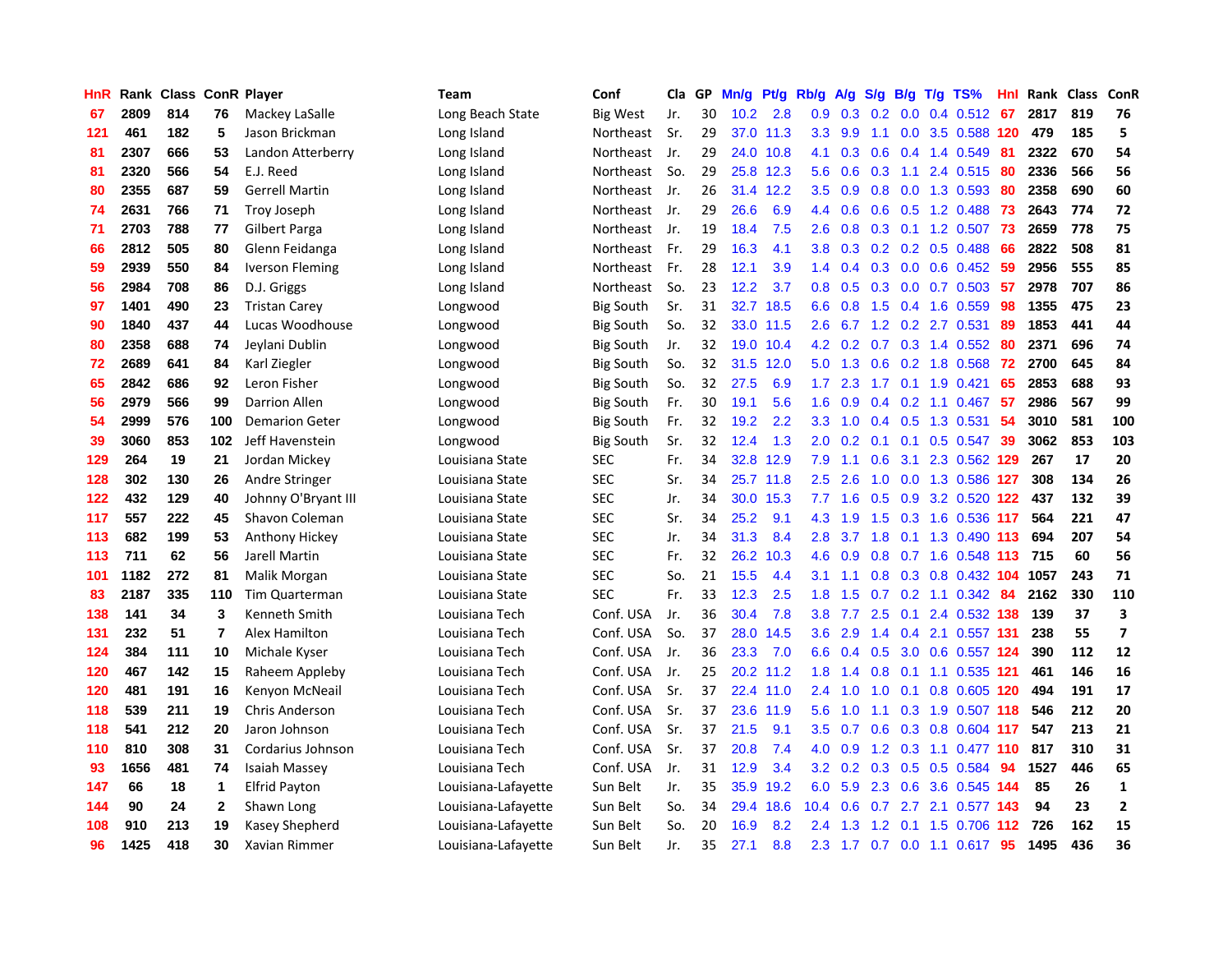| HnR |                | Rank Class ConR Player |              |                         | <b>Team</b>         | Conf       | Cla | GP | Mn/g | Pt/g | Rb/g             | A/g             | S/g              | B/g | $T/g$ TS%                 | Hnl | Rank Class |                         | ConR           |
|-----|----------------|------------------------|--------------|-------------------------|---------------------|------------|-----|----|------|------|------------------|-----------------|------------------|-----|---------------------------|-----|------------|-------------------------|----------------|
| 96  | 1457           | 423                    | 33           | J.J. Davenport          | Louisiana-Lafayette | Sun Belt   | Jr. | 35 | 12.1 | 4.7  | 3.5              | 0.4             | 0.1              | 0.0 | 0.7 0.538                 | 95  | 1520       | 443                     | 37             |
| 94  | 1556           | 542                    | 37           | <b>Bryant Mbamalu</b>   | Louisiana-Lafayette | Sun Belt   | Sr. | 23 | 29.1 | 12.3 | 4.3              | 1.3             | 0.8              |     | $0.1$ 1.7 0.518 <b>97</b> |     | 1407       | 495                     | 31             |
| 82  | 2258           | 645                    | 69           | Kevin Brown             | Louisiana-Lafayette | Sun Belt   | Jr. | 35 | 20.9 | 5.5  | 1.7 <sub>z</sub> | 1.2             | 0.9              |     | $0.1$ 0.9 0.471           | -81 | 2317       | 668                     | 70             |
| 79  | 2404           | 734                    | 71           | Elridge Moore           | Louisiana-Lafayette | Sun Belt   | Sr. | 30 | 23.6 | 4.1  | 3.9 <sup>°</sup> | 1.1             |                  |     | 0.6 0.5 1.2 0.452 82      |     | 2234       | 698                     | 67             |
| 69  | 2756           | 661                    | 81           | Steven Wronkoski        | Louisiana-Lafayette | Sun Belt   | So. | 33 | 18.4 | 4.4  | 2.0              | 0.8             | 0.2              |     | $0.0$ 1.3 0.522           | -69 | 2752       | 662                     | 81             |
| 116 | 587            | 173                    | 12           | <b>Tylor Ongwae</b>     | Louisiana-Monroe    | Sun Belt   | Jr. | 27 | 32.0 | 16.2 | 5.8              | 1.4             | 1.1              |     | 0.7 1.9 0.509 115         |     | 630        | 191                     | 13             |
| 111 | 768            | 295                    | 16           | Jayon James             | Louisiana-Monroe    | Sun Belt   | Sr. | 27 | 31.4 | 9.6  | 6.0              | 4.6             | 1.1              |     | 0.7 2.7 0.493 110         |     | 821        | 312                     | 17             |
| 96  | 1479           | 516                    | 35           | Amos Olatayo            | Louisiana-Monroe    | Sun Belt   | Sr. | 14 | 28.0 | 13.2 | 5.3              | 0.7             | 0.9 <sub>0</sub> |     | 0.6 2.3 0.527 102 1137    |     |            | 409                     | 23             |
| 90  | 1826           | 431                    | 44           | DeMondre Harvey         | Louisiana-Monroe    | Sun Belt   | So. | 27 | 14.3 | 3.1  | 3.4              | 0.5             | 0.5              |     | 0.5 0.6 0.532             | 89  | 1878       | 448                     | 45             |
| 89  | 1876           | 552                    | 48           | <b>Marvin Williams</b>  | Louisiana-Monroe    | Sun Belt   | Jr. | 25 | 24.2 | 8.5  | 4.8              | 0.4             | 0.5              |     | $0.9$ 1.5 $0.504$         | -88 | 1926       | 567                     | 48             |
| 88  | 1943           | 279                    | 51           | Nick Coppola            | Louisiana-Monroe    | Sun Belt   | Fr. | 27 | 33.3 | 6.9  | 2.6              | 3.3             |                  |     | 0.4 0.0 2.3 0.473 87      |     | 1999       | 296                     | 51             |
| 81  | 2333           | 717                    | 70           | R.J. McCray             | Louisiana-Monroe    | Sun Belt   | Sr. | 23 | 15.5 | 4.3  | 1.1              |                 |                  |     | 1.0 0.7 0.2 1.0 0.513 80  |     | 2352       | 725                     | 71             |
| 78  | 2471           | 723                    | 72           | Chinedu Amajoyi         | Louisiana-Monroe    | Sun Belt   | Jr. | 22 | 17.3 | 4.1  | 3.0 <sub>2</sub> | 0.5             | $0.4^{\circ}$    |     | $0.1$ 0.9 0.523           | 78  | 2442       | 714                     | 72             |
| 77  | 2500           | 598                    | 74           | <b>Daniel Grieves</b>   | Louisiana-Monroe    | Sun Belt   | So. | 25 | 12.7 | 4.2  | 1.5              | 0.4             | 0.2 <sub>0</sub> |     | $0.1$ 0.4 0.500           | -77 | 2524       | 603                     | 75             |
| 169 | $\overline{7}$ | 4                      | $\mathbf{2}$ | <b>Russ Smith</b>       | Louisville          | AAC        | Sr. | 37 | 29.3 | 18.2 | 3.3              | 4.6             | 2.0              |     | 0.1 2.8 0.571 168         |     | 10         | 5                       | $\mathbf{2}$   |
| 157 | 27             | 7                      | 5            | <b>Montrezl Harrell</b> | Louisville          | AAC        | So. | 37 | 29.3 | 14.0 | 8.4              | 1.2             | 1.0              |     | 1.3 1.4 0.586 156         |     | 34         | $\overline{\mathbf{z}}$ | 5              |
| 139 | 134            | 63                     | 9            | Luke Hancock            | Louisville          | AAC        | Sr. | 36 | 23.9 | 12.3 | 2.6              | 2.2             | 1.0              |     | 0.2 1.5 0.582 138         |     | 140        | 62                      | 9              |
| 134 | 169            | 42                     | 11           | Chris Jones             | Louisville          | AAC        | Jr. | 33 | 25.6 | 10.2 | 2.3              | 2.9             | 2.2              |     | 0.1 1.4 0.504 134         |     | 175        | 44                      | 11             |
| 132 | 204            | 15                     | 12           | <b>Terry Rozier</b>     | Louisville          | AAC        | Fr. | 37 | 18.9 | 7.0  | 3.1              | 1.8             | 1.0              |     | 0.1 0.6 0.502 132 215     |     |            | 14                      | 12             |
| 130 | 245            | 66                     | 17           | Wayne Blackshear        | Louisville          | AAC        | Jr. | 36 | 19.6 | 8.2  | 3.1              | 0.7             |                  |     | 0.9 0.5 0.6 0.572 130 247 |     |            | 65                      | 16             |
| 124 | 398            | 167                    | 26           | Stephan Van Treese      | Louisville          | AAC        | Sr. | 37 | 21.6 | 2.9  | 5.7              |                 | $0.7 \quad 1.0$  |     | 0.8 0.6 0.635 123         |     | 408        | 169                     | 27             |
| 123 | 411            | 30                     | 27           | Mangok Mathiang         | Louisville          | AAC        | Fr. | 37 | 14.7 | 3.6  | 3.6              | 0.4             |                  |     | 0.4 1.4 0.6 0.552 123     |     | 418        | 31                      | 28             |
| 108 | 892            | 87                     | 24           | <b>Milton Doyle</b>     | Loyola (III.)       | <b>MVC</b> | Fr. | 32 | 32.8 | 14.9 | 4.2              | 3.6             |                  |     | 1.2 0.7 3.4 0.524 108     |     | 893        | 86                      | 24             |
| 103 | 1129           | 336                    | 33           | <b>Christian Thomas</b> | Loyola (Ill.)       | <b>MVC</b> | Jr. | 32 | 33.0 | 13.3 | 6.2              | 1.0             | 0.6              |     | 0.1 1.3 0.577 102         |     | 1135       | 336                     | 33             |
| 88  | 1947           | 470                    | 58           | Jeff White              | Loyola (Ill.)       | <b>MVC</b> | So. | 32 | 32.3 | 9.8  | 3.2              | 3.0             | 1.0              |     | $0.1$ 2.4 $0.565$         | 88  | 1943       | 466                     | 59             |
| 86  | 2024           | 490                    | 63           | Devon Turk              | Loyola (Ill.)       | <b>MVC</b> | So. | 32 | 21.4 | 8.7  | 2.2              | 0.7             | $0.4^{\circ}$    |     | 0.2 1.3 0.580             | 86  | 2029       | 494                     | 63             |
| 86  | 2053           | 497                    | 67           | Nick Osborne            | Loyola (Ill.)       | <b>MVC</b> | So. | 28 | 17.7 | 5.4  | 4.0              | 0.7             | 0.4              |     | $0.4$ 1.1 0.563           | -86 | 2042       | 498                     | 66             |
| 84  | 2125           | 624                    | 70           | Joe Crisman             | Loyola (Ill.)       | <b>MVC</b> | Jr. | 32 | 27.8 | 5.4  | 3.2              | 1.5             |                  |     | 0.9 0.4 0.9 0.556 84      |     | 2117       | 618                     | 71             |
| 81  | 2327           | 567                    | 76           | Matt O'Leary            | Loyola (Ill.)       | <b>MVC</b> | So. | 31 | 20.1 | 4.2  | 3.0 <sub>2</sub> | 1.9             |                  |     | $0.7$ $0.5$ 1.7 $0.491$   | -81 | 2315       | 559                     | 75             |
| 124 | 393            | 165                    | 3            | <b>Dylon Cormier</b>    | Loyola (Md.)        | Patriot    | Sr. | 21 | 34.7 | 21.2 | 5.8              | 1.8             | 2.2              |     | 0.4 2.0 0.530 140         |     | 126        | 55                      | $\overline{2}$ |
| 101 | 1192           | 274                    | 28           | Jarred Jones            | Loyola (Md.)        | Patriot    | So. | 30 | 23.6 | 8.6  | 4.5              | 0.8             | 1.5              |     | 1.4 1.4 0.527             | 98  | 1333       | 308                     | 33             |
| 89  | 1866           | 547                    | 48           | R.J. Williams           | Loyola (Md.)        | Patriot    | Jr. | 27 | 30.5 | 8.3  | 2.4              | 4.0             | 2.2              | 0.1 | 2.5 0.473                 | -87 | 1988       | 580                     | 52             |
| 84  | 2168           | 527                    | 59           | Eric Laster             | Loyola (Md.)        | Patriot    | So. | 30 | 27.8 | 8.3  | 3.5              | 1.0             | 0.4              |     | $0.4$ 1.0 $0.512$         | -81 | 2306       | 557                     | 62             |
| 83  | 2204           | 693                    | 62           | Jordan Latham           | Loyola (Md.)        | Patriot    | Sr. | 30 | 22.7 | 7.6  | 3.8              | 0.8             | 0.5              |     | 1.3 1.7 0.462             | -80 | 2337       | 724                     | 63             |
| 82  | 2244           | 546                    | 64           | Franz Rassman           | Loyola (Md.)        | Patriot    | So. | 30 | 20.9 | 5.9  | 4.3              | 0.6             | 0.6              |     | 0.4 1.2 0.504             | 80  | 2377       | 573                     | 65             |
| 78  | 2443           | 587                    | 68           | <b>Tyler Hubbard</b>    | Loyola (Md.)        | Patriot    | So. | 30 | 19.0 | 6.2  | 1.7 <sub>z</sub> | 0.5             | 0.4              |     | $0.1$ 0.6 0.544           | -76 | 2555       | 611                     | 70             |
| 75  | 2576           | 751                    | 71           | Denzel Brito            | Loyola (Md.)        | Patriot    | Jr. | 28 | 20.8 | 3.7  | 2.3              | 1.9             | 0.6              |     | $0.0$ $0.9$ $0.426$       | -74 | 2623       | 765                     | 73             |
| 131 | 237            | 106                    | 7            | Anthony Ireland         | Loyola Marymount    | <b>WCC</b> | Sr. | 32 | 35.8 | 18.5 | 3.7 <sub>2</sub> | 5.3             | 1.6              | 0.1 | 2.8 0.517 129             |     | 259        | 116                     | $\overline{ }$ |
| 100 | 1235           | 283                    | 49           | <b>Ben Dickinson</b>    | Loyola Marymount    | <b>WCC</b> | So. | 19 | 18.8 | 8.5  | 3.6              | $1.2 \quad 0.5$ |                  |     | 0.3 0.9 0.546 104         |     | 1062       | 245                     | 44             |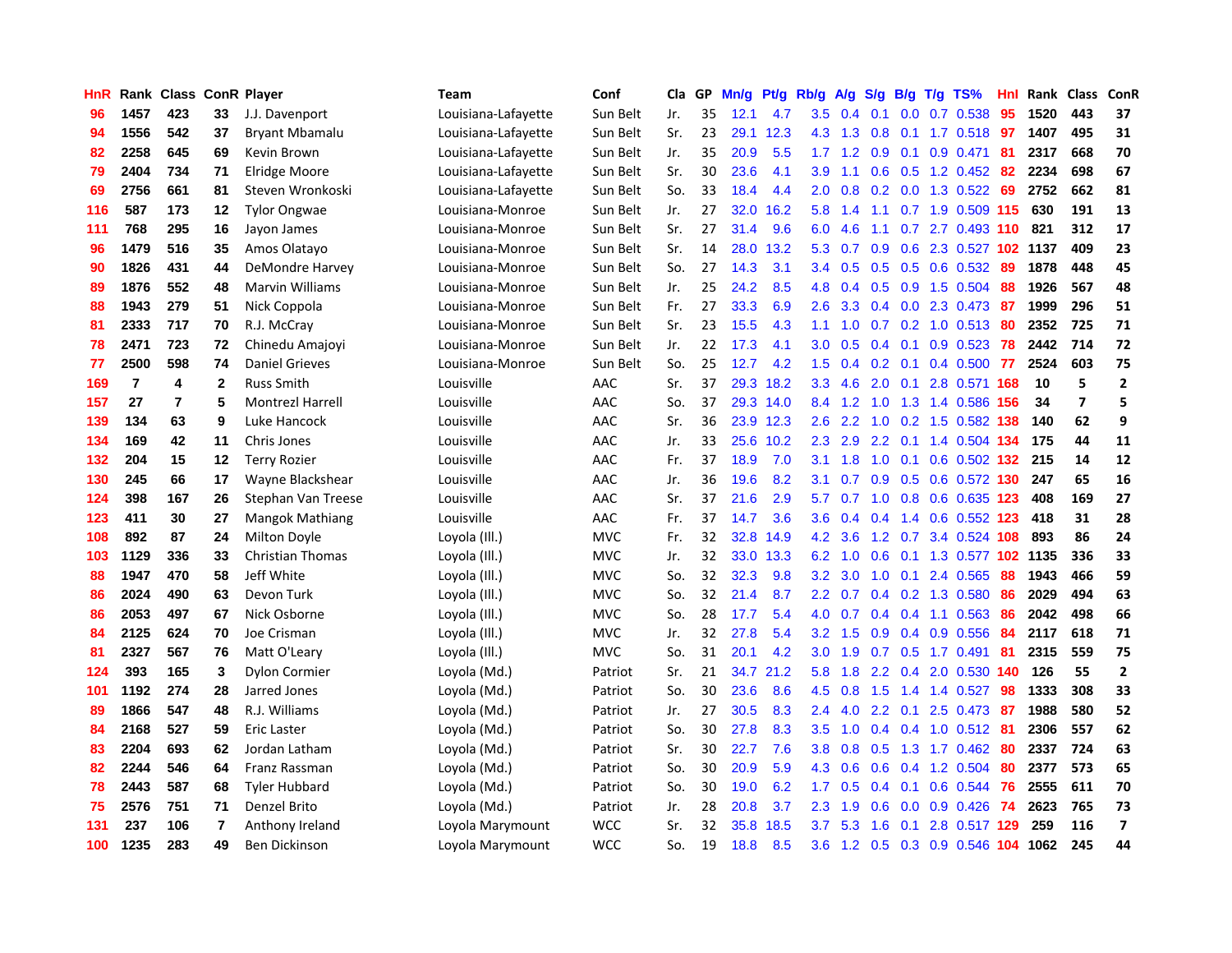| HnR |      | Rank Class |              | <b>ConR Player</b>      | Team             | Conf            | Cla | GP | Mn/g | Pt/g | Rb/g             | A/g | S/g              | B/g | T/g TS%                   | Hnl | Rank | <b>Class</b> | ConR         |
|-----|------|------------|--------------|-------------------------|------------------|-----------------|-----|----|------|------|------------------|-----|------------------|-----|---------------------------|-----|------|--------------|--------------|
| 98  | 1352 | 171        | 55           | Evan Payne              | Loyola Marymount | <b>WCC</b>      | Fr. | 32 | 30.3 | 15.5 | 2.7              | 1.4 | 1.3              |     | $0.2$ 2.7 $0.537$         | 97  | 1395 | 175          | 56           |
| 96  | 1445 | 505        | 57           | Alex Osborne            | Loyola Marymount | <b>WCC</b>      | Sr. | 32 | 21.0 | 6.3  | 5.3              | 0.5 |                  |     | 1.2 0.5 1.0 0.517 95      |     | 1473 | 517          | 57           |
| 95  | 1525 | 196        | 59           | Gabe Levin              | Loyola Marymount | <b>WCC</b>      | Fr. | 29 | 31.9 | 11.1 | 7.1              | 0.9 |                  |     | $0.7$ 1.2 1.7 0.500       | -94 | 1546 | 199          | 59           |
| 87  | 1965 | 576        | 70           | <b>Chase Flint</b>      | Loyola Marymount | <b>WCC</b>      | Jr. | 19 | 22.3 | 4.5  | 2.8              | 2.1 | 0.9              |     | $0.2$ 0.9 0.563           | -89 | 1846 | 538          | 67           |
| 87  | 1987 | 479        | 72           | Marin Mornar            | Loyola Marymount | <b>WCC</b>      | So. | 32 | 15.1 | 2.8  | 2.9              | 0.4 | 0.2              |     | 1.1 0.6 0.622             | -86 | 2026 | 492          | 74           |
| 82  | 2266 | 552        | 76           | <b>Nick Stover</b>      | Loyola Marymount | <b>WCC</b>      | So. | 32 | 17.1 | 4.8  | 2.0              | 0.8 | 0.5              |     | 0.2 0.7 0.512 81          |     | 2303 | 556          | 77           |
| 77  | 2520 | 604        | 83           | C.J. Blackwell          | Loyola Marymount | <b>WCC</b>      | So. | 29 | 20.4 | 5.7  | 2.1              | 0.7 | 0.5              |     | $0.2$ 0.9 0.467           | 78  | 2457 | 587          | 82           |
| 95  | 1524 | 442        | 28           | Xavier Pollard          | Maine            | <b>AEC</b>      | Jr. | 23 | 32.0 | 14.9 | 4.4              | 3.8 | 1.8              |     | 0.3 2.8 0.521             | 98  | 1326 | 392          | 21           |
| 83  | 2223 | 540        | 43           | <b>Ethan Mackey</b>     | Maine            | <b>AEC</b>      | So. | 29 | 16.7 | 5.1  | 4.8              | 0.3 |                  |     | $0.4$ 0.7 0.7 0.582       | -81 | 2298 | 555          | 45           |
| 81  | 2343 | 570        | 46           | <b>Till Gloger</b>      | Maine            | <b>AEC</b>      | So. | 29 | 20.1 | 7.8  | 4.0              | 0.4 |                  |     | 0.5 0.2 1.2 0.578 79      |     | 2406 | 583          | 46           |
| 79  | 2403 | 582        | 51           | Shaun Lawton            | Maine            | <b>AEC</b>      | So. | 28 | 27.3 | 8.1  | 2.8              | 4.2 | 2.0              |     | $0.1$ 3.2 $0.482$         | 78  | 2470 | 590          | 51           |
| 79  | 2421 | 393        | 52           | Troy Reid-Knight        | Maine            | <b>AEC</b>      | Fr. | 26 | 18.0 | 6.5  | 1.7              | 2.3 | 0.7              |     | 0.0 1.8 0.545             | -77 | 2481 | 409          | 52           |
| 77  | 2513 | 735        | 57           | Zarko Valjarevic        | Maine            | <b>AEC</b>      | Jr. | 27 | 31.5 | 11.3 | 1.9              | 1.4 | 0.5              |     | $0.0$ 1.0 $0.608$         | 76  | 2564 | 750          | 57           |
| 75  | 2574 | 619        | 59           | Dimitry Akanda-Coronel  | Maine            | <b>AEC</b>      | So. | 26 | 22.6 | 10.4 | 2.9              | 1.5 | 0.9              |     | $0.2$ 1.8 $0.459$         | -74 | 2611 | 627          | 60           |
| 66  | 2817 | 817        | 71           | Kilian Cato             | Maine            | <b>AEC</b>      | Jr. | 17 | 15.1 | 5.5  | 2.2              | 0.4 | 0.5              |     | $0.2$ 0.8 0.516           | -67 | 2802 | 816          | 70           |
| 66  | 2823 | 511        | 72           | Marko Pirovic           | Maine            | <b>AEC</b>      | Fr. | 26 | 10.7 | 3.1  | 1.8              | 0.5 | 0.3              |     | $0.0$ 0.6 0.485           | -65 | 2851 | 519          | 73           |
| 64  | 2852 | 522        | 75           | <b>Garet Beal</b>       | Maine            | <b>AEC</b>      | Fr. | 26 | 14.1 | 4.5  | 2.0              | 0.9 | 0.5              |     | $0.3$ 1.2 0.475           | -64 | 2880 | 525          | 75           |
| 140 | 118  | 49         | $\mathbf{2}$ | George Beamon           | Manhattan        | <b>MAAC</b>     | Sr. | 30 | 30.9 | 18.8 | 6.5              | 0.8 | 1.6              |     | 0.3 1.8 0.542 143         |     | 104  | 44           | $\mathbf{2}$ |
| 140 | 123  | 54         | 3            | Rhamel Brown            | Manhattan        | <b>MAAC</b>     | Sr. | 33 | 23.9 | 10.1 | 5.9              | 0.7 | 0.7              |     | 3.6 1.4 0.542 139         |     | 130  | 57           | 3            |
| 131 | 223  | 100        | 5            | Michael Alvarado        | Manhattan        | <b>MAAC</b>     | Sr. | 32 | 25.1 | 11.9 | 2.8              | 4.0 | 1.3              |     | $0.1$ 2.4 0.527 131       |     | 228  | 102          | 5            |
| 126 | 347  | 97         | 6            | Emmy Andujar            | Manhattan        | <b>MAAC</b>     | Jr. | 33 | 23.3 | 8.6  | 5.3              | 2.2 | 1.2              |     | 0.4 2.2 0.572 125         |     | 359  | 96           | 6            |
| 111 | 784  | 179        | 22           | <b>Ashton Pankey</b>    | Manhattan        | <b>MAAC</b>     | So. | 33 | 17.7 | 7.1  | 4.3              | 0.2 | 0.2              |     | 1.1 1.4 0.558 110         |     | 807  | 187          | 23           |
| 110 | 799  | 182        | 24           | <b>Shane Richards</b>   | Manhattan        | <b>MAAC</b>     | So. | 33 | 21.7 | 8.3  | 1.7              | 0.7 | 0.7              | 0.1 | 0.5 0.618 110             |     | 826  | 192          | 24           |
| 102 | 1154 | 339        | 34           | RaShawn Stores          | Manhattan        | <b>MAAC</b>     | Jr. | 33 | 22.4 | 4.9  | 2.0              | 1.9 | 1.1              |     | $0.0$ 1.0 $0.529$ 101     |     | 1182 | 351          | 33           |
| 99  | 1322 | 163        | 38           | <b>Rich Williams</b>    | Manhattan        | <b>MAAC</b>     | Fr. | 31 | 11.9 | 4.4  | $2.2^{\circ}$    | 0.5 | 0.3 <sub>0</sub> |     | $0.2$ 1.2 0.591           | 98  | 1327 | 163          | 38           |
| 83  | 2220 | 346        | 73           | <b>Tyler Wilson</b>     | Manhattan        | <b>MAAC</b>     | Fr. | 33 | 12.5 | 2.1  | 1.1              | 1.5 | 0.9              |     | $0.0$ 1.1 $0.442$ 82      |     | 2241 | 352          | 74           |
| 65  | 2846 | 823        | 86           | Donovan Kates           | Manhattan        | <b>MAAC</b>     | Jr. | 33 | 14.0 | 2.3  | 1.5              | 0.6 |                  |     | 0.4 0.0 1.0 0.433 64      |     | 2864 | 832          | 87           |
| 113 | 705  | 210        | 20           | Chavaughn Lewis         | Marist           | <b>MAAC</b>     | Jr. | 31 | 34.6 | 17.5 | 5.0              | 2.8 | 1.9              |     | $0.4$ 3.2 0.483 111       |     | 762  | 228          | 21           |
| 108 | 901  | 337        | 26           | Adam Kemp               | Marist           | <b>MAAC</b>     | Sr. | 28 | 27.8 | 10.1 | 7.6              | 0.6 | 0.3              |     | 2.1 1.6 0.523 108         |     | 872  | 333          | 25           |
| 107 | 918  | 93         | 27           | Khallid Hart            | Marist           | <b>MAAC</b>     | Fr. | 31 | 34.5 | 14.7 | 3.0              | 2.5 | 1.4              |     | 0.0 2.4 0.574 106         |     | 972  | 102          | 27           |
| 104 | 1060 | 382        | 30           | Jay Bowie               | Marist           | <b>MAAC</b>     | Sr. | 31 | 32.6 | 12.1 | 5.2              | 1.2 | 1.1              |     | 0.3 1.5 0.574 103         |     | 1126 | 403          | 32           |
| 86  | 2060 | 605        | 67           | T.J. Curry              | Marist           | <b>MAAC</b>     | Jr. | 31 | 25.6 | 5.1  | 3.0 <sub>2</sub> | 2.1 | 0.7              |     | $0.0$ 1.3 0.489           | 84  | 2109 | 614          | 68           |
| 79  | 2422 | 737        | 78           | Pieter Prinsloo         | Marist           | <b>MAAC</b>     | Sr. | 28 | 10.5 | 2.2  | 2.2              | 0.1 | 0.1              |     | $0.6$ 0.4 0.496           | 78  | 2444 | 746          | 78           |
| 67  | 2792 | 809        | 84           | <b>Manny Thomas</b>     | Marist           | <b>MAAC</b>     | Jr. | 29 | 16.8 | 3.8  | 1.9              | 0.8 | 0.6              |     | $0.1$ 0.9 0.420           | -68 | 2792 | 812          | 84           |
| 60  | 2923 | 698        | 89           | <b>Phillip Lawrence</b> | Marist           | <b>MAAC</b>     | So. | 28 | 9.8  | 1.6  | 1.1              | 0.2 |                  |     | $0.2$ $0.3$ $0.2$ $0.454$ | -61 | 2938 | 701          | 92           |
| 144 | 88   | 35         | 8            | Davante Gardner         | Marquette        | <b>Big East</b> | Sr. | 32 | 26.6 | 14.9 | 5.7              | 1.3 | 0.3              |     | 0.5 1.1 0.594 143         |     | 92   | 37           | 8            |
| 122 | 428  | 31         | 23           | Deonte Burton           | Marquette        | <b>Big East</b> | Fr. | 32 | 12.6 | 6.9  | 2.2              | 0.5 | 1.1              |     | $0.4$ 0.9 0.514 122       |     | 436  | 33           | 24           |
| 119 | 498  | 152        | 26           | Todd Mayo               | Marquette        | <b>Big East</b> | Jr. | 30 | 23.8 | 11.3 | 2.7              | 2.0 | 0.9              |     | 0.2 2.0 0.581             | 120 | 489  | 153          | 25           |
| 117 | 549  | 218        | 28           | Jamil Wilson            | Marquette        | <b>Big East</b> | Sr. | 32 | 28.9 | 11.7 | 5.9              | 2.6 |                  |     | 0.6 0.5 1.9 0.505 117     |     | 561  | 219          | 28           |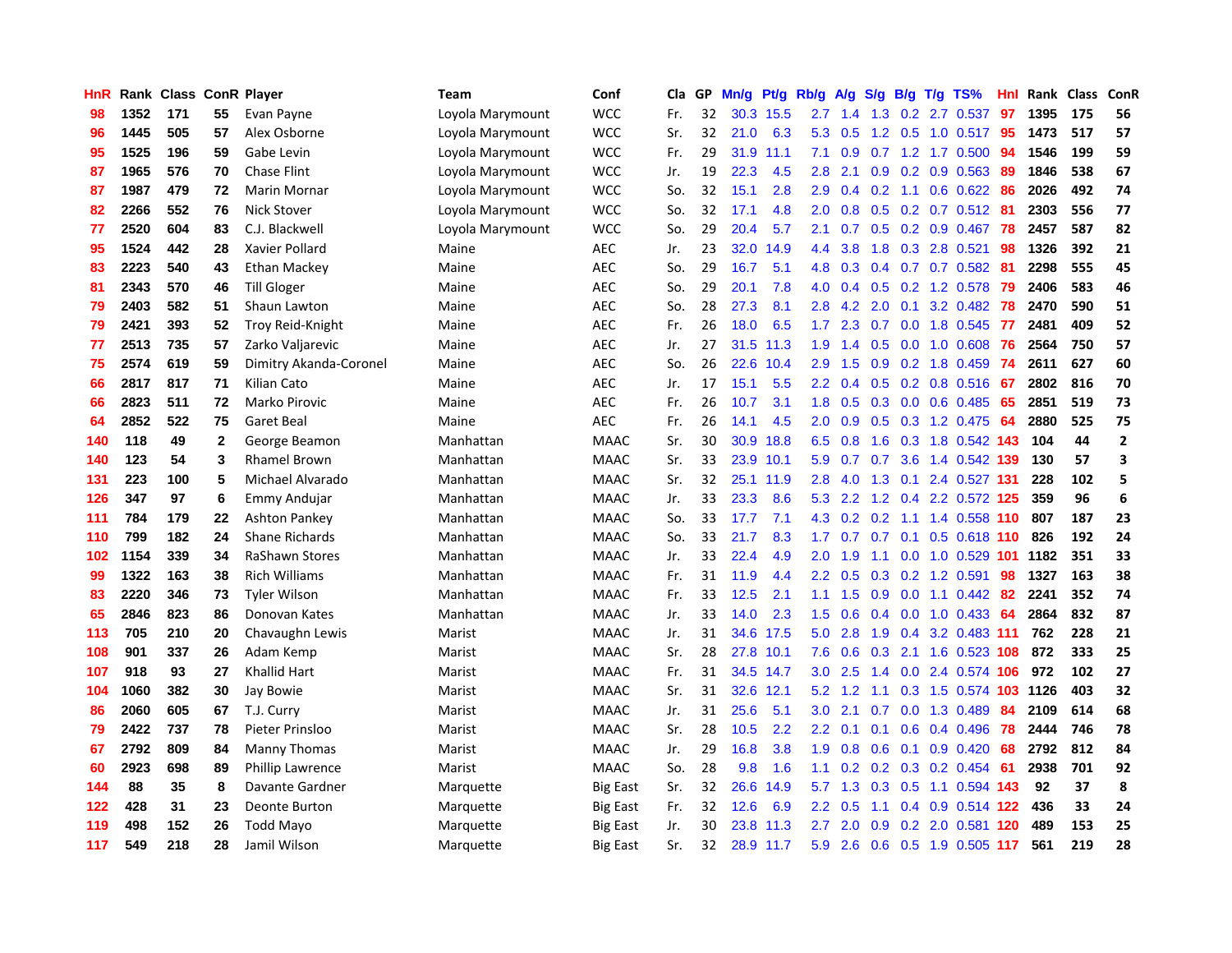| HnR | Rank | <b>Class</b> |     | <b>ConR Player</b>      | <b>Team</b>          | Conf            | Cla i | GP | Mn/g | <b>Pt/g</b> | Rb/g             | $\mathsf{A/g}$ | S/g              | B/g | $T/g$ TS%              | Hnl | Rank | <b>Class</b> | ConR |
|-----|------|--------------|-----|-------------------------|----------------------|-----------------|-------|----|------|-------------|------------------|----------------|------------------|-----|------------------------|-----|------|--------------|------|
| 107 | 928  | 274          | 55  | Derrick Wilson          | Marquette            | Big East        | Jr.   | 32 | 30.8 | 5.0         | 3.8 <sub>2</sub> | 4.2            | 1.3              | 0.1 | 1.5 0.405 107          |     | 939  | 278          | 55   |
| 107 | 930  | 344          | 56  | Chris Otule             | Marquette            | Big East        | Sr.   | 32 | 17.9 | 5.8         | 4.3              | 0.2            |                  |     | 0.1 1.0 1.2 0.578 107  |     | 942  | 349          | 56   |
| 106 | 978  | 292          | 60  | Juan Anderson           | Marquette            | Big East        | Jr.   | 31 | 13.5 | 3.2         | 3.3 <sub>2</sub> | 1.0            | $-1.0$           |     | 0.2 1.0 0.441 106      |     | 979  | 294          | 59   |
| 104 | 1055 | 379          | 63  | Jake Thomas             | Marquette            | Big East        | Sr.   | 32 | 29.9 | 7.9         | 2.8              | 1.3            | 0.5              |     | 0.2 1.1 0.552 104 1060 |     |      | 384          | 62   |
| 101 | 1201 | 146          | 66  | JaJuan Johnson          | Marquette            | <b>Big East</b> | Fr.   | 21 | 13.5 | 4.3         | 1.1              | 1.0            | 0.4              |     | 0.1 0.5 0.526 102 1148 |     |      | 133          | 65   |
| 110 | 796  | 75           | 30  | Ryan Taylor             | Marshall             | Conf. USA       | Fr.   | 31 | 25.7 | 12.8        | 7.2              | 1.0            | 0.7              |     | 0.6 1.8 0.552 110      |     | 816  | 77           | 30   |
| 102 | 1140 | 261          | 52  | <b>Chris Thomas</b>     | Marshall             | Conf. USA       | So.   | 33 | 25.2 | 12.7        | 4.0              | 1.8            | 1.2              |     | $0.5$ 2.5 0.507 100    |     | 1227 | 284          | 52   |
| 93  | 1615 | 216          | 69  | Kareem Canty            | Marshall             | Conf. USA       | Fr.   | 33 | 36.7 | 16.3        | $2.2\phantom{0}$ | 5.5            | 0.7              | 0.1 | 3.7 0.472              | 91  | 1719 | 235          | 77   |
| 90  | 1805 | 429          | 81  | <b>TyQuane Goard</b>    | Marshall             | Conf. USA       | So.   | 31 | 25.4 | 6.3         | 4.7              | 0.8            | 0.9              |     | $0.7$ 0.9 0.561        | 89  | 1891 | 452          | 92   |
| 89  | 1899 | 560          | 92  | Shawn Smith             | Marshall             | Conf. USA       | Jr.   | 33 | 21.7 | 7.6         | 4.1              | 0.6            | 0.5              |     | 0.4 1.1 0.507 87       |     | 1983 | 579          | 96   |
| 85  | 2089 | 613          | 101 | Cheikh Sane             | Marshall             | Conf. USA       | Jr.   | 31 | 17.7 | 3.2         | 5.0              | 0.3            | 0.7              |     | 0.9 0.9 0.467 84       |     | 2150 | 629          | 104  |
| 80  | 2375 | 577          | 114 | <b>Tamron Manning</b>   | Marshall             | Conf. USA       | So.   | 31 | 23.5 | 4.1         | 2.7              | 1.5            | 1.0              |     | $0.2$ 0.8 0.448        | 79  | 2387 | 576          | 114  |
| 68  | 2789 | 671          | 125 | DeVince Boykins         | Marshall             | Conf. USA       | So.   | 33 | 16.8 | 3.2         | 2.1              | 0.6            | 0.5              |     | $0.0$ 0.7 0.465        | 66  | 2823 | 679          | 126  |
| 145 | 81   | 24           | 10  | Dezmine Wells           | Maryland             | <b>ACC</b>      | Jr.   | 32 | 30.6 | 14.9        | 4.3              | 2.2            | 1.1              |     | 0.8 2.5 0.577 143      |     | 93   | 29           | 10   |
| 126 | 349  | 76           | 35  | Seth Allen              | Maryland             | <b>ACC</b>      | So.   | 20 | 29.7 | 13.4        | 2.0              | 3.0            | 0.9              |     | 0.3 1.7 0.544 131      |     | 220  | 49           | 26   |
| 125 | 364  | 103          | 36  | Evan Smotrycz           | Maryland             | <b>ACC</b>      | Jr.   | 31 | 27.9 | 11.0        | 6.0              | 1.7            | 0.8              |     | 0.2 1.6 0.519 124      |     | 378  | 108          | 38   |
| 122 | 441  | 100          | 44  | Jake Layman             | Maryland             | <b>ACC</b>      | So.   | 32 | 31.8 | 11.7        | 5.0              | 0.9            | 1.1              |     | 0.8 1.2 0.526 121      |     | 462  | 103          | 45   |
| 119 | 514  | 116          | 46  | <b>Charles Mitchell</b> | Maryland             | <b>ACC</b>      | So.   | 32 | 18.8 | 6.5         | 6.3              | 0.3            | 0.4              |     | 0.5 1.3 0.486 118      |     | 543  | 126          | 47   |
| 118 | 540  | 164          | 47  | <b>Nick Faust</b>       | Maryland             | <b>ACC</b>      | Jr.   | 32 | 27.4 | 9.4         | 3.7              | 2.0            |                  |     | 1.2 0.6 1.8 0.508 117  |     | 569  | 173          | 48   |
| 98  | 1333 | 166          | 98  | <b>Roddy Peters</b>     | Maryland             | <b>ACC</b>      | Fr.   | 32 | 15.1 | 4.1         | 1.3              | 2.1            | 0.6              |     | $0.1$ 1.8 0.450        | -97 | 1363 | 168          | 96   |
| 92  | 1668 | 390          | 106 | Shaquille Cleare        | Maryland             | <b>ACC</b>      | So.   | 32 | 13.8 | 3.0         | 2.5              | 0.3            | 0.3              |     | $0.4$ 0.7 0.569        | 92  | 1709 | 396          | 108  |
| 84  | 2121 | 622          | 115 | Jon Graham              | Maryland             | <b>ACC</b>      | Jr.   | 28 | 10.4 | 1.6         | 2.4              | 0.2            | 0.0              |     | $0.5$ 0.4 0.495        | 85  | 2077 | 606          | 115  |
| 136 | 154  | 70           | 10  | Chaz Williams           | Massachusetts        | $A-10$          | Sr.   | 33 | 35.2 | 15.6        | 2.8              | 6.9            | 1.5              |     | 0.2 3.5 0.523 136      |     | 161  | 74           | 11   |
| 125 | 367  | 105          | 23  | Cady Lalanne            | Massachusetts        | $A-10$          | Jr.   | 33 | 29.0 | 11.5        | 7.9              | 0.2            | 0.5              |     | 2.2 1.8 0.583 125      |     | 366  | 100          | 22   |
| 117 | 566  | 169          | 36  | Maxie Esho              | Massachusetts        | $A-10$          | Jr.   | 32 | 21.2 | 8.9         | 5.0              | 0.4            | 1.0              |     | 0.9 1.6 0.571 117      |     | 562  | 172          | 35   |
| 116 | 589  | 131          | 41  | <b>Trey Davis</b>       | Massachusetts        | $A-10$          | So.   | 33 | 23.3 | 9.2         | 2.6              | 2.5            | 0.9              |     | 0.0 1.2 0.535 116      |     | 589  | 130          | 40   |
| 114 | 672  | 270          | 47  | Raphiael Putney         | Massachusetts        | $A-10$          | Sr.   | 33 | 24.2 | 8.8         | 5.4              | 1.5            |                  |     | 0.7 1.2 1.7 0.535 114  |     | 675  | 271          | 46   |
| 110 | 811  | 185          | 54  | Derrick Gordon          | Massachusetts        | $A-10$          | So.   | 33 | 28.5 | 9.3         | 3.5              | 2.0            |                  |     | 1.5 0.3 1.7 0.483 110  |     | 806  | 186          | 54   |
| 109 | 860  | 325          | 56  | Sampson Carter          | Massachusetts        | $A-10$          | Sr.   | 33 | 27.9 | 10.3        | 4.8              | $1.2^{\circ}$  | 0.5              |     | 0.4 1.8 0.515 109      |     | 862  | 331          | 56   |
| 107 | 945  | 279          | 15  | Kevin Hardy             | <b>McNeese State</b> | Southland       | Jr.   | 31 | 35.5 | 11.0        | 6.7              | 4.3            | 2.0              |     | 0.9 2.6 0.512 106      |     | 963  | 288          | 17   |
| 105 | 1038 | 373          | 20  | Ledrick Eackles         | <b>McNeese State</b> | Southland       | Sr.   | 31 | 31.6 | 17.8        | 4.9              | 2.4            | 1.5              |     | 0.2 2.9 0.514 104 1051 |     |      | 382          | 19   |
| 80  | 2347 | 683          | 70  | Craig McFerrin          | <b>McNeese State</b> | Southland       | Jr.   | 31 | 27.7 | 9.2         | 6.5              | 0.6            | $0.4^{\circ}$    |     | 1.0 1.9 0.506          | -80 | 2369 | 694          | 72   |
| 80  | 2360 | 690          | 72  | Desharick Guidry        | <b>McNeese State</b> | Southland       | Jr.   | 23 | 33.5 | 10.0        | 8.0              | 1.2            | 1.1              |     | 0.4 1.7 0.465          | -80 | 2350 | 684          | 70   |
| 77  | 2514 | 601          | 88  | <b>Austin Lewis</b>     | <b>McNeese State</b> | Southland       | So.   | 31 | 9.6  | 2.0         | 1.9              | 0.2            | 0.1              | 0.8 | 0.3 0.554              | 76  | 2531 | 604          | 87   |
| 76  | 2542 | 610          | 91  | Shaun Johnson           | <b>McNeese State</b> | Southland       | So.   | 28 | 9.8  | 3.6         | 1.1              | 0.5            | 0.4              |     | $0.0$ $0.3$ $0.455$    | 76  | 2551 | 607          | 91   |
| 68  | 2787 | 810          | 115 | <b>Adrian Fields</b>    | McNeese State        | Southland       | Sr.   | 28 | 22.9 | 5.9         | 2.8              | 0.6            | 0.9 <sup>°</sup> |     | 0.2 1.3 0.447          | 69  | 2761 | 808          | 111  |
| 67  | 2810 | 815          | 116 | Keelan Garrett          | McNeese State        | Southland       | Jr.   | 28 | 14.7 | 6.1         | 1.0              | 0.6            | 0.3              |     | $0.0$ 0.6 0.447        | -67 | 2805 | 817          | 115  |
| 59  | 2947 | 840          | 125 | <b>Brandon Regis</b>    | <b>McNeese State</b> | Southland       | Sr.   | 30 | 9.3  | 2.2         | 1.0              | 0.8            | 0.3 <sub>0</sub> | 0.1 | $0.6$ 0.414            | -59 | 2965 | 842          | 126  |
| 55  | 2991 | 571          | 130 | Jamaya Burr             | <b>McNeese State</b> | Southland       | Fr.   | 28 | 11.8 | 3.0         | 0.9              | 1.0            |                  |     | $0.2$ 0.0 0.9 0.441    | 56  | 2993 | 570          | 129  |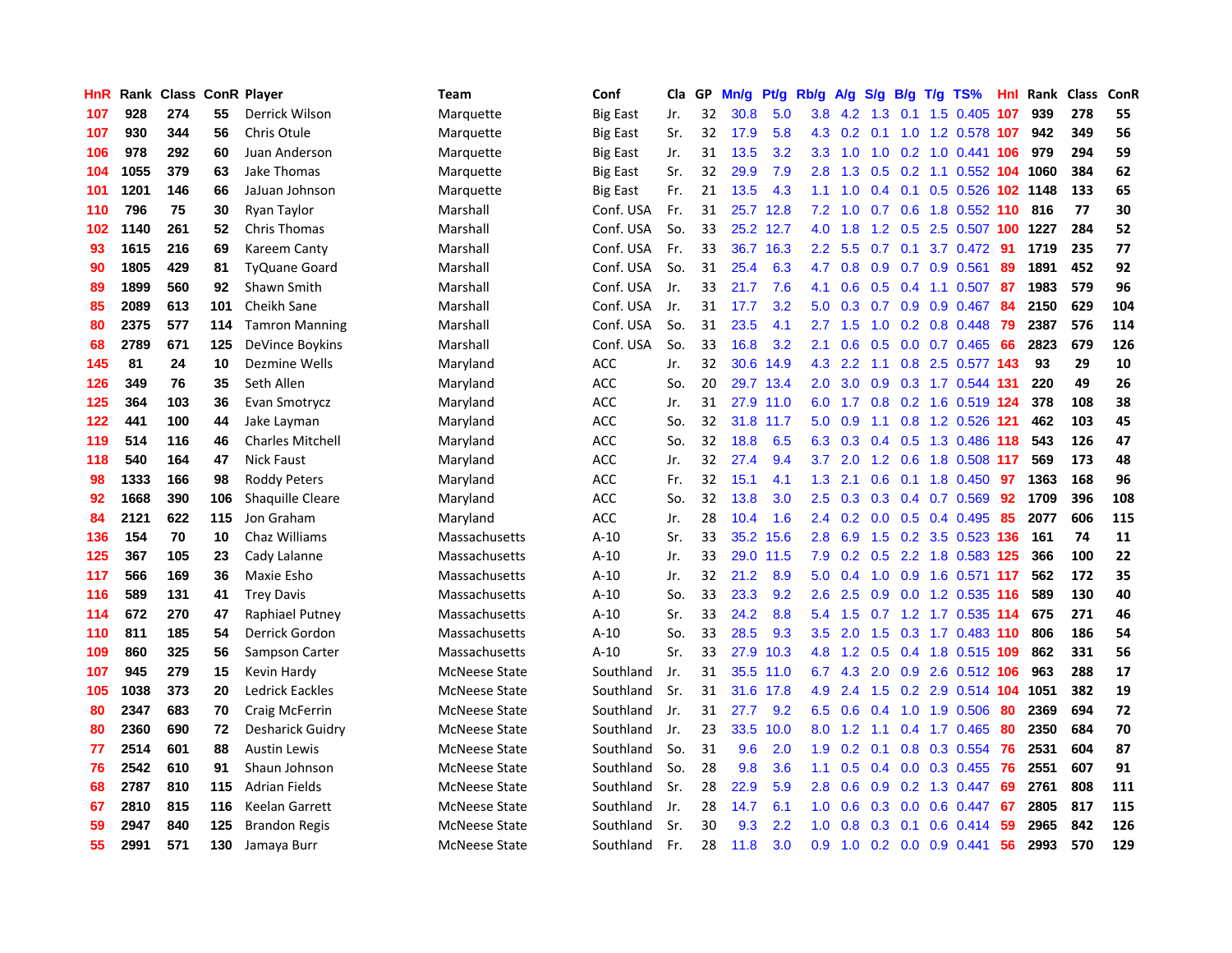| HnR |      | Rank Class ConR Player |             |                        | <b>Team</b>       | Conf        | Cla | GP | Mn/g | Pt/g      | Rb/g             | A/g           | S/g           | B/g              | $T/g$ TS%                 | Hnl | Rank Class |     | ConR         |
|-----|------|------------------------|-------------|------------------------|-------------------|-------------|-----|----|------|-----------|------------------|---------------|---------------|------------------|---------------------------|-----|------------|-----|--------------|
| 101 | 1212 | 432                    | 19          | <b>Troy Snyder</b>     | Md.-Eastern Shore | <b>MEAC</b> | Sr. | 30 | 31.1 | 12.7      | 6.8              | 1.7           | 1.0           | 0.4              | 2.0 0.569                 | 99  | 1277       | 451 | 19           |
| 89  | 1888 | 271                    | 42          | Hakeem Baxter          | Md.-Eastern Shore | <b>MEAC</b> | Fr. | 27 | 30.0 | 14.0      | 3.7              | 1.5           | 0.7           |                  | 0.3 2.1 0.565 89          |     | 1852       | 268 | 42           |
| 81  | 2297 | 661                    | 58          | Devon Walker           | Md.-Eastern Shore | <b>MEAC</b> | Jr. | 24 | 16.7 | 6.9       | 1.8              | 0.9           | 1.0           |                  | 0.0 1.0 0.545 82          |     | 2260       | 646 | 56           |
| 77  | 2484 | 728                    | 71          | <b>Ishaq Pitt</b>      | Md.-Eastern Shore | <b>MEAC</b> | Jr. | 30 | 21.0 | 5.3       | 4.3              | 1.4           | 0.8           |                  | 0.2 1.1 0.495 76          |     | 2529       | 742 | 73           |
| 76  | 2553 | 748                    | 74          | Kyree Jones            | Md.-Eastern Shore | <b>MEAC</b> | Jr. | 25 | 32.6 | 13.4      | $2.5\,$          | 2.2           | 1.0           |                  | $0.0$ 1.9 $0.479$         | 75  | 2586       | 753 | 76           |
| 74  | 2625 | 780                    | 85          | <b>Francis Ezeiru</b>  | Md.-Eastern Shore | <b>MEAC</b> | Sr. | 21 | 19.5 | 5.2       | 4.9              | 0.1           | 0.3           |                  | 0.8 1.2 0.521             | -73 | 2644       | 786 | 84           |
| 64  | 2848 | 825                    | 99          | <b>Isaac Smith III</b> | Md.-Eastern Shore | <b>MEAC</b> | Jr. | 26 | 22.0 | 5.8       | 1.8              | 2.2           | 0.8           |                  | $0.0$ 1.7 $0.395$         | -66 | 2840       | 821 | 99           |
| 62  | 2896 | 830                    | 103         | Louis Bell             | Md.-Eastern Shore | <b>MEAC</b> | Sr. | 29 | 18.6 | 4.8       | $1.5^{\circ}$    | 1.3           | 0.4           |                  | $0.1$ 0.7 0.416           | -62 | 2924       | 836 | 104          |
| 54  | 2997 | 575                    | 111         | Shane Randall          | Md.-Eastern Shore | <b>MEAC</b> | Fr. | 28 | 12.8 | 2.8       | 2.0              | 0.1           | 0.3           |                  | 0.3 0.9 0.534             | -54 | 3007       | 579 | 111          |
| 132 | 214  | 47                     | 13          | Shag Goodwin           | Memphis           | AAC         | So. | 34 | 28.9 | 11.5      | 6.5              | 1.8           |               |                  | 1.3 1.8 2.2 0.589 131     |     | 222        | 51  | 13           |
| 131 | 240  | 108                    | 15          | Michael Dixon Jr.      | Memphis           | AAC         | Sr. | 34 |      | 22.7 11.8 | 2.2              | 2.4           |               |                  | 1.3 0.1 1.6 0.598 130     |     | 242        | 109 | 15           |
| 128 | 285  | 123                    | 19          | Joe Jackson            | Memphis           | AAC         | Sr. | 34 |      | 33.2 14.1 | $3.6^{\circ}$    | 4.5           |               |                  | 1.5 0.1 2.1 0.540 128     |     | 291        | 127 | 19           |
| 124 | 378  | 28                     | 25          | Nick King              | Memphis           | AAC         | Fr. | 34 | 11.1 | 4.9       | 3.3              | 0.4           |               |                  | 0.5 0.3 0.5 0.534 124     |     | 383        | 28  | 25           |
| 118 | 529  | 41                     | 31          | <b>Austin Nichols</b>  | Memphis           | AAC         | Fr. | 34 | 22.8 | 9.3       | 4.3              | 0.5           | 0.4           |                  | 1.2 1.0 0.580 118         |     | 537        | 41  | 31           |
| 117 | 571  | 229                    | 35          | Chris Crawford         | Memphis           | AAC         | Sr. | 34 | 29.8 | 8.7       | 4.0              | 3.0           | 1.5           |                  | 0.3 1.6 0.513 116         |     | 576        | 226 | 33           |
| 117 | 573  | 230                    | 36          | Geron Johnson          | Memphis           | AAC         | Sr. | 34 | 27.9 | 8.9       | 4.9              | 3.5           | 1.3           |                  | 0.4 2.4 0.477 116         |     | 579        | 228 | 35           |
| 114 | 664  | 265                    | 38          | David Pellom           | Memphis           | AAC         | Sr. | 30 | 13.5 | 4.2       | 2.9              | 0.6           | 0.4           |                  | $0.2$ 0.6 0.653 114       |     | 662        | 266 | 38           |
| 136 | 158  | 72                     | $\mathbf 1$ | Langston Hall          | Mercer            | A-Sun       | Sr. | 36 | 32.1 | 14.7      | 3.1              | 5.6           | 1.4           |                  | 0.1 2.4 0.574 136         |     | 163        | 76  | $\mathbf{1}$ |
| 124 | 387  | 162                    | 3           | Daniel Coursey         | Mercer            | A-Sun       | Sr. | 36 | 23.8 | 10.1      | 6.5              | $0.4^{\circ}$ |               |                  | 0.3 2.0 0.8 0.589 124     |     | 388        | 165 | 3            |
| 113 | 688  | 277                    | 6           | Monty Brown            | Mercer            | A-Sun       | Sr. | 34 | 9.5  | 4.5       | 2.3              | 0.1           |               |                  | 0.1 0.4 0.7 0.704 113 679 |     |            | 274 | 6            |
| 110 | 808  | 307                    | 10          | <b>Bud Thomas</b>      | Mercer            | A-Sun       | Sr. | 36 | 26.0 | 8.9       | 4.0              | 2.0           | 0.6           |                  | 0.4 0.9 0.583 110         |     | 801        | 306 | 10           |
| 109 | 835  | 316                    | 11          | Anthony White Jr.      | Mercer            | A-Sun       | Sr. | 36 | 21.4 | 8.5       | 2.4              | 1.1           | 0.5           |                  | $0.0$ $0.6$ $0.614$ 109   |     | 840        | 319 | 11           |
| 109 | 859  | 324                    | 12          | Jakob Gollon           | Mercer            | A-Sun       | Sr. | 36 | 25.7 | 8.1       | 4.4              | 2.5           | 1.0           |                  | 0.2 1.8 0.546 109         |     | 859        | 330 | 13           |
| 108 | 909  | 268                    | 15          | Darious Moten          | Mercer            | A-Sun       | Jr. | 35 | 12.2 | 4.7       | 1.8              | 0.7           | 0.1           |                  | 0.3 0.5 0.586 108         |     | 899        | 268 | 15           |
| 107 | 941  | 220                    | 16          | Ike Nwamu              | Mercer            | A-Sun       | So. | 35 | 18.7 | 8.3       | 2.9              | 1.0           | 0.6           |                  | 0.3 1.7 0.583 107         |     | 925        | 216 | 16           |
| 98  | 1326 | 464                    | 27          | Kevin Canevari         | Mercer            | A-Sun       | Sr. | 36 | 8.9  | 1.5       | 0.5              | 1.7           | 0.4           |                  | $0.0$ 0.6 0.589           | -98 | 1321       | 465 | 26           |
| 91  | 1740 | 508                    | 40          | T.J. Hallice           | Mercer            | A-Sun       | Jr. | 36 | 11.5 | 2.8       | $2.4^{\circ}$    | 0.3           |               |                  | 0.3 0.4 0.5 0.579 91      |     | 1730       | 507 | 39           |
| 89  | 1862 | 444                    | 43          | Jibri Bryan            | Mercer            | A-Sun       | So. | 36 | 9.3  | 3.6       | $1.7^{\circ}$    | $0.4^{\circ}$ |               |                  | 0.3 0.0 0.6 0.522 89      |     | 1859       | 443 | 44           |
| 143 | 96   | 41                     | 12          | <b>Rion Brown</b>      | Miami (Fla.)      | <b>ACC</b>  | Sr. | 33 | 35.3 | 15.5      | 5.8              | 2.3           | 0.8           |                  | 0.1 1.5 0.545 143         |     | 102        | 42  | 13           |
| 114 | 657  | 193                    | 52          | James Kelly            | Miami (Fla.)      | <b>ACC</b>  | Jr. | 27 | 17.9 | 6.0       | 3.7              | 0.6           | $0.4^{\circ}$ |                  | $0.4$ 0.7 0.553 115       |     | 611        | 187 | 51           |
| 110 | 817  | 309                    | 67          | Garrius Adams          | Miami (Fla.)      | <b>ACC</b>  | Sr. | 33 | 33.4 | 10.2      | 4.8              | 2.9           | 1.3           |                  | 0.2 1.9 0.465 109         |     | 828        | 316 | 68           |
| 106 | 960  | 225                    | 73          | Tonye Jekiri           | Miami (Fla.)      | <b>ACC</b>  | So. | 33 | 21.4 | 4.2       | 5.5              | 0.7           | 0.6           | 0.9 <sup>°</sup> | 0.9 0.474 106             |     | 967        | 223 | 73           |
| 106 | 975  | 356                    | 74          | Erik Swoope            | Miami (Fla.)      | <b>ACC</b>  | Sr. | 31 | 18.4 | 5.0       | 2.7              | 0.5           | $0.4^{\circ}$ |                  | $0.4$ 0.4 0.554 106       |     | 975        | 357 | 74           |
| 105 | 1002 | 367                    | 78          | Donnavan Kirk          | Miami (Fla.)      | <b>ACC</b>  | Sr. | 31 | 26.1 | 7.5       | 5.0              | 0.2           | $0.4^{\circ}$ |                  | 1.5 1.3 0.498 105 1002    |     |            | 367 | 77           |
| 104 | 1062 | 123                    | 80          | Manu Lecomte           | Miami (Fla.)      | <b>ACC</b>  | Fr. | 33 | 28.0 | 7.7       | 2.1              | 2.3           | 0.6           |                  | 0.0 1.8 0.536 104 1063    |     |            | 120 | 81           |
| 93  | 1643 | 221                    | 105         | Davon Reed             | Miami (Fla.)      | <b>ACC</b>  | Fr. | 33 | 20.7 | 6.6       | 1.7 <sub>1</sub> |               |               |                  | 1.2 0.5 0.1 1.3 0.465 92  |     | 1655       | 225 | 106          |
| 117 | 552  | 219                    | 16          | Will Felder            | Miami (Oh.)       | MAC         | Sr. | 31 | 31.9 | 14.2      | 6.7              | 0.9           | 0.8           |                  | 1.0 2.3 0.597 117         |     | 563        | 220 | 16           |
| 96  | 1465 | 426                    | 50          | Will Sullivan          | Miami (Oh.)       | MAC         | Jr. | 31 | 30.8 | 9.0       | 2.8              | 1.6           | 1.3           | 0.1              | $0.9$ $0.628$             | 95  | 1467       | 428 | 49           |
| 95  | 1519 | 528                    | 53          | <b>Quinten Rollins</b> | Miami (Oh.)       | <b>MAC</b>  | Sr. | 31 | 30.9 | 6.9       | 3.9              | 3.9           |               |                  | 2.4 0.1 2.5 0.473         | 94  | 1522       | 531 | 51           |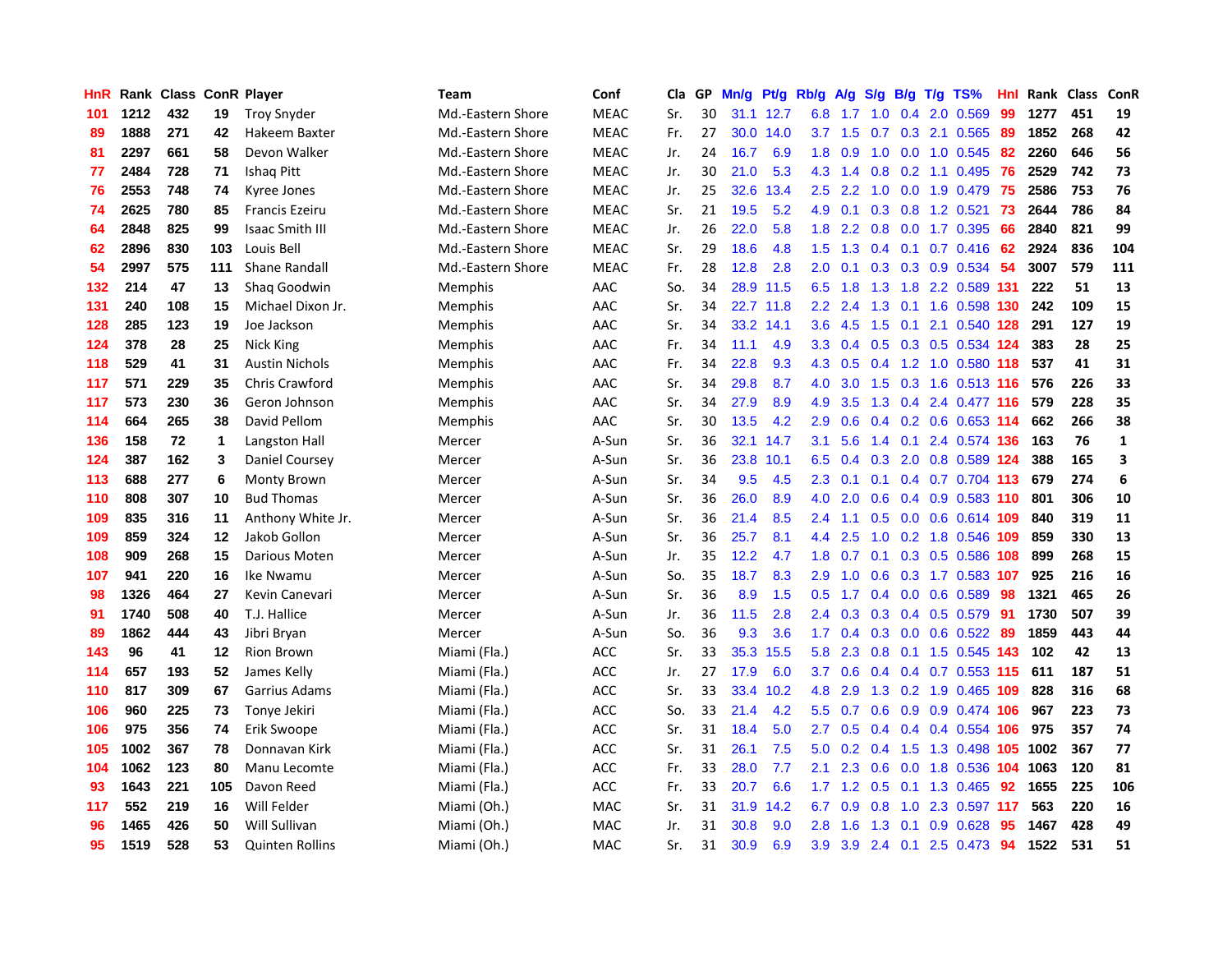| HnR |      |     |              | Rank Class ConR Player | Team             | Conf           | Cla | GP | Mn/g | Pt/g | Rb/g             | A/g | S/g | B/g | $T/g$ TS%              | Hnl | Rank | <b>Class</b>            | ConR                    |
|-----|------|-----|--------------|------------------------|------------------|----------------|-----|----|------|------|------------------|-----|-----|-----|------------------------|-----|------|-------------------------|-------------------------|
| 90  | 1832 | 433 | 68           | Geovonie McKnight      | Miami (Oh.)      | <b>MAC</b>     | So. | 31 | 30.0 | 9.4  | 3.6              | 2.3 | 1.5 | 0.1 | 2.5 0.459              | 89  | 1843 | 437                     | 70                      |
| 88  | 1917 | 458 | 70           | Willie Moore           | Miami (Oh.)      | <b>MAC</b>     | So. | 22 | 25.9 | 9.2  | $3.4^{\circ}$    | 1.7 |     |     | 1.5 0.2 2.6 0.506      | -89 | 1849 | 439                     | 71                      |
| 88  | 1945 | 280 | 71           | Jaryd Eustace          | Miami (Oh.)      | <b>MAC</b>     | Fr. | 31 | 18.6 | 6.3  | 2.6              | 0.8 | 0.6 |     | $0.1$ 1.1 0.514        | -87 | 1954 | 285                     | 73                      |
| 87  | 1969 | 475 | 73           | Reggie Johnson         | Miami (Oh.)      | MAC            | So. | 9  | 28.1 | 11.8 | 1.8              | 2.1 |     |     | 1.2 0.1 1.8 0.471      | 90  | 1806 | 427                     | 69                      |
| 81  | 2332 | 371 | 83           | Joshua Oswald          | Miami (Oh.)      | MAC            | Fr. | 31 | 16.6 | 4.6  | 2.8              | 0.5 | 0.4 |     | 0.3 0.8 0.470          | -80 | 2345 | 372                     | 83                      |
| 151 | 45   | 13  | 6            | Nik Stauskas           | Michigan         | Big Ten        | So. | 36 | 35.6 | 17.5 | 2.9              | 3.3 | 0.6 |     | 0.3 1.9 0.635 151      |     | 49   | 12                      | 6                       |
| 131 | 243  | 110 | 28           | Jordan Morgan          | Michigan         | Big Ten        | Sr. | 37 | 20.1 | 6.4  | 5.0              | 0.6 | 0.4 |     | 0.4 0.9 0.687 130      |     | 255  | 115                     | 29                      |
| 130 | 250  | 55  | 30           | Caris LeVert           | Michigan         | Big Ten        | So. | 37 | 34.0 | 12.9 | 4.3              | 2.9 | 1.2 |     | 0.3 1.7 0.555 129      |     | 261  | 59                      | 31                      |
| 130 | 258  | 71  | 33           | Jon Horford            | Michigan         | <b>Big Ten</b> | Jr. | 37 | 13.8 | 3.8  | 4.2              | 0.5 | 0.3 |     | 0.7 0.5 0.573 129      |     | 276  | 73                      | 35                      |
| 129 | 281  | 64  | 36           | Glenn Robinson III     | Michigan         | Big Ten        | So. | 37 | 32.3 | 13.1 | 4.4              | 1.2 | 0.9 |     | 0.3 1.2 0.562 128      |     | 298  | 70                      | 37                      |
| 124 | 380  | 29  | 43           | Derrick Walton         | Michigan         | <b>Big Ten</b> | Fr. | 37 | 26.7 | 7.9  | 3.0              | 2.9 |     |     | 0.6 0.0 1.5 0.575 124  |     | 397  | 30                      | 43                      |
| 121 | 453  | 34  | 47           | Zak Irvin              | Michigan         | <b>Big Ten</b> | Fr. | 37 | 15.4 | 6.7  | 1.3              | 0.4 |     |     | 0.2 0.1 0.4 0.598 120  |     | 471  | 34                      | 48                      |
| 119 | 510  | 114 | 50           | Spike Albrecht         | Michigan         | <b>Big Ten</b> | So. | 37 | 14.8 | 3.3  | 1.1              | 2.0 | 0.5 |     | $0.0$ 0.4 0.563 118    |     | 529  | 121                     | 52                      |
| 154 | 32   | 17  | $\mathbf{2}$ | Adreian Payne          | Michigan State   | <b>Big Ten</b> | Sr. | 31 | 28.1 | 16.4 | 7.3              | 1.3 | 0.5 |     | 0.9 2.0 0.602 157      |     | 32   | 16                      | $\overline{\mathbf{3}}$ |
| 153 | 39   | 10  | 4            | Branden Dawson         | Michigan State   | Big Ten        | Jr. | 28 | 28.3 | 11.2 | 8.3              | 1.6 | 1.3 |     | 0.9 1.3 0.618 159      |     | 26   | $\overline{\mathbf{z}}$ | $\overline{\mathbf{2}}$ |
| 152 | 40   | 9   | 5            | Gary Harris            | Michigan State   | Big Ten        | So. | 35 | 32.3 | 16.7 | 4.0              | 2.7 | 1.8 |     | 0.4 1.7 0.557 152      |     | 47   | 10                      | 5                       |
| 134 | 179  | 12  | 18           | Kenny Kaminski         | Michigan State   | Big Ten        | Fr. | 31 | 12.2 | 4.9  | 1.5              | 0.4 | 0.3 |     | 0.3 0.2 0.688 131      |     | 218  | 15                      | 22                      |
| 133 | 192  | 43  | 20           | Matt Costello          | Michigan State   | Big Ten        | So. | 34 | 14.7 | 4.0  | 3.3 <sub>2</sub> | 0.8 |     |     | 0.3 1.3 0.6 0.612 131  |     | 236  | 54                      | 24                      |
| 132 | 202  | 93  | 23           | Keith Appling          | Michigan State   | Big Ten        | Sr. | 35 | 31.5 | 11.2 | 3.0 <sub>2</sub> | 4.5 |     |     | 1.2 0.4 2.1 0.539 130  |     | 241  | 108                     | 26                      |
| 132 | 217  | 48  | 25           | Denzel Valentine       | Michigan State   | Big Ten        | So. | 38 | 29.4 | 8.0  | 6.0              | 3.8 |     |     | 1.0 0.3 1.8 0.509 129  |     | 263  | 60                      | 32                      |
| 126 | 334  | 91  | 40           | <b>Travis Trice</b>    | Michigan State   | <b>Big Ten</b> | Jr. | 36 | 22.3 | 7.3  | 1.6              | 2.3 | 0.9 |     | 0.2 1.0 0.574 125      |     | 365  | 99                      | 41                      |
| 150 | 51   | 22  | 1            | Shawn Jones            | Middle Tennessee | Conf. USA      | Sr. | 33 | 28.2 | 14.2 | 8.4              | 0.6 | 0.9 |     | 1.9 1.5 0.598 150      |     | 54   | 25                      | $\mathbf{1}$            |
| 117 | 544  | 215 | 21           | Neiko Hunter           | Middle Tennessee | Conf. USA      | Sr. | 33 | 27.6 | 13.2 | 4.8              | 0.9 | 0.9 |     | 0.6 1.7 0.532 117      |     | 558  | 218                     | 22                      |
| 115 | 616  | 246 | 23           | Kerry Hammonds         | Middle Tennessee | Conf. USA      | Sr. | 32 | 31.7 | 12.4 | 3.5              | 2.7 | 0.8 |     | 0.6 1.6 0.571 115      |     | 618  | 244                     | 25                      |
| 108 | 888  | 333 | 39           | Tweety Knight          | Middle Tennessee | Conf. USA      | Sr. | 33 | 28.0 | 6.8  | 3.3 <sub>2</sub> | 4.6 | 2.0 | 0.1 | 2.8 0.484 108          |     | 902  | 342                     | 37                      |
| 105 | 1034 | 116 | 49           | Reggie Upshaw Jr.      | Middle Tennessee | Conf. USA      | Fr. | 33 | 20.5 | 6.4  | 3.5              | 1.2 | 0.8 |     | 0.5 0.9 0.498 104 1037 |     |      | 115                     | 48                      |
| 97  | 1421 | 331 | 59           | Jagawn Raymond         | Middle Tennessee | Conf. USA      | So. | 33 | 21.1 | 6.5  | 2.2              | 1.3 |     |     | 0.5 0.1 1.1 0.543 96   |     | 1427 | 331                     | 60                      |
| 94  | 1568 | 454 | 65           | Jacquez Rozier         | Middle Tennessee | Conf. USA      | Jr. | 33 | 15.1 | 3.4  | 3.6              | 0.5 | 0.5 |     | $0.6$ 0.9 0.504        | 94  | 1577 | 456                     | 66                      |
| 85  | 2106 | 616 | 103          | <b>Marcus Tarrance</b> | Middle Tennessee | Conf. USA      | Jr. | 30 | 16.0 | 5.1  | $1.7^{\circ}$    | 0.7 | 0.5 |     | $0.1$ 0.8 0.468        | 86  | 2035 | 594                     | 99                      |
| 111 | 777  | 177 | 14           | Matt Tiby              | Milwaukee        | Horizon        | So. | 35 | 26.7 | 12.0 | 6.5              | 1.9 | 0.5 |     | 0.3 2.8 0.549 110      |     | 789  | 182                     | 15                      |
| 107 | 917  | 340 | 22           | Kyle Kelm              | Milwaukee        | Horizon        | Sr. | 35 | 30.1 | 12.5 | 5.1              | 1.6 | 0.6 | 0.1 | 2.0 0.574 107          |     | 924  | 346                     | 22                      |
| 103 | 1093 | 393 | 27           | Jordan Aaron           | Milwaukee        | Horizon        | Sr. | 31 | 32.9 | 14.7 | 3.1              | 2.5 | 1.1 | 0.1 | 2.1 0.521              | 104 | 1065 | 386                     | 27                      |
| 98  | 1330 | 310 | 36           | J.J. Panoske           | Milwaukee        | Horizon        | So. | 33 | 10.4 | 3.2  | 2.5              | 0.4 | 0.1 |     | 0.8 0.7 0.476          | 98  | 1340 | 312                     | 36                      |
| 98  | 1331 | 391 | 37           | <b>Steve McWhorter</b> | Milwaukee        | Horizon        | Jr. | 35 | 34.1 | 7.8  | 4.1              | 4.0 | 1.5 |     | $0.5$ 2.2 0.473        | -98 | 1341 | 396                     | 37                      |
| 98  | 1343 | 313 | 38           | <b>Austin Arians</b>   | Milwaukee        | Horizon        | So. | 35 | 32.6 | 11.1 | 3.5              | 1.4 | 0.8 |     | $0.1$ 1.4 0.596        | -98 | 1352 | 317                     | 38                      |
| 91  | 1748 | 585 | 49           | <b>Malcolm Moore</b>   | Milwaukee        | Horizon        | Sr. | 34 | 13.1 | 3.7  | 3.0 <sub>2</sub> | 0.6 |     |     | $0.2$ 0.4 0.9 0.496    | -91 | 1758 | 589                     | 50                      |
| 138 | 140  | 66  | 15           | <b>Austin Hollins</b>  | Minnesota        | Big Ten        | Sr. | 38 | 33.1 | 12.4 | 5.0              | 2.4 | 2.0 |     | 0.5 1.6 0.564 137      |     | 154  | 72                      | 15                      |
| 134 | 170  | 43  | 17           | Deandre Mathieu        | Minnesota        | <b>Big Ten</b> | Jr. | 38 | 30.1 | 12.0 | 2.7              | 4.2 | 1.6 | 0.1 | 2.7 0.582 133          |     | 185  | 46                      | 17                      |
| 128 | 283  | 77  | 37           | <b>Maurice Walker</b>  | Minnesota        | <b>Big Ten</b> | Jr. | 32 | 18.5 | 7.8  | 4.5              | 0.8 | 0.8 |     | 0.9 1.5 0.590 130      |     | 254  | 68                      | 28                      |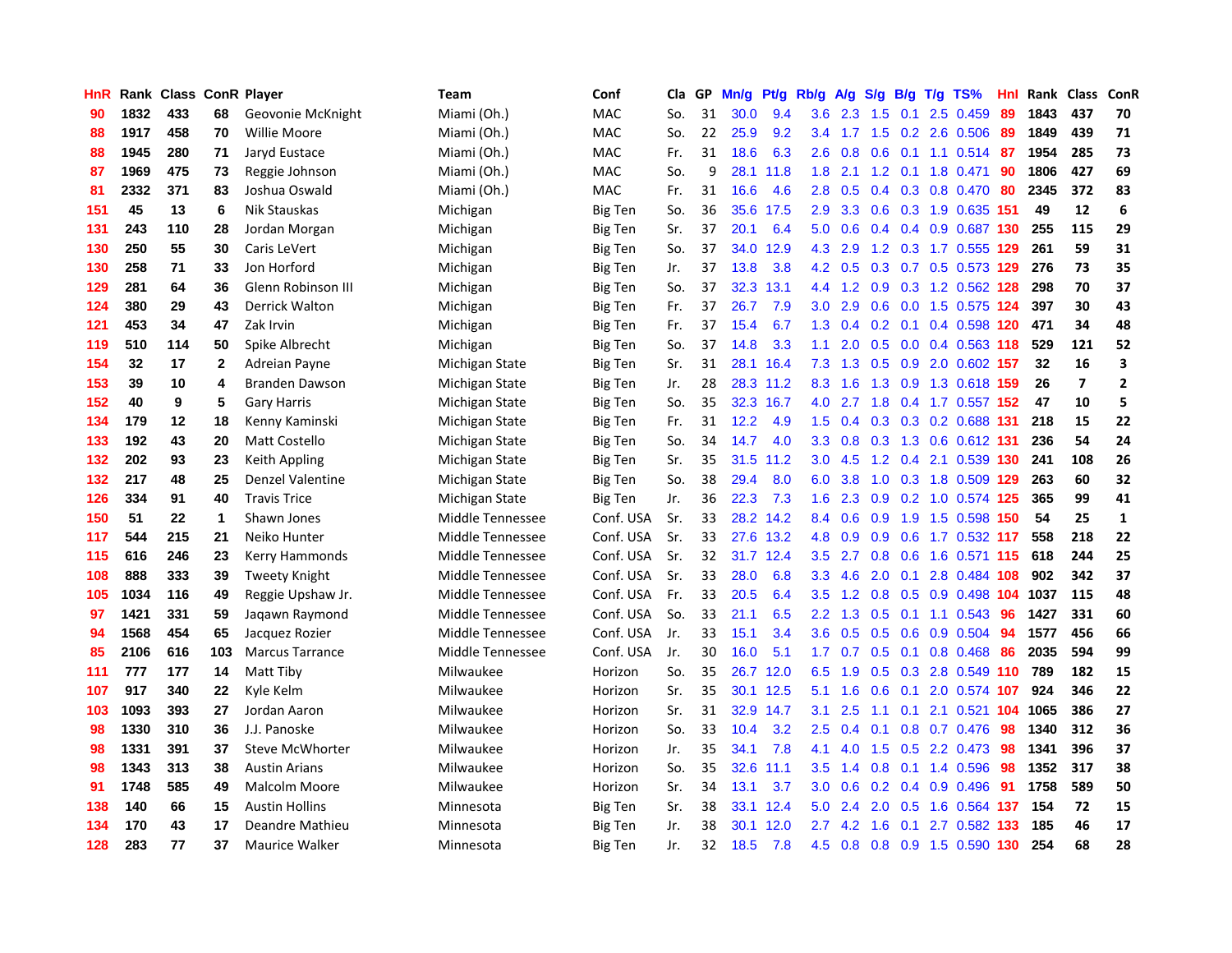| HnR | Rank | <b>Class ConR Player</b> |     |                            | <b>Team</b>       | Conf           | Cla | GP | Mn/g | Pt/g | Rb/g             | A/g | S/g              |     | $B/g$ T/g TS%              | Hnl | Rank | <b>Class</b> | ConR |
|-----|------|--------------------------|-----|----------------------------|-------------------|----------------|-----|----|------|------|------------------|-----|------------------|-----|----------------------------|-----|------|--------------|------|
| 123 | 424  | 125                      | 44  | <b>Elliott Eliason</b>     | Minnesota         | <b>Big Ten</b> | Jr. | 37 | 21.9 | 5.0  | 6.6              | 0.9 | 0.5              | 1.9 | 1.0 0.518 122              |     | 432  | 129          | 44   |
| 122 | 435  | 131                      | 45  | <b>Andre Hollins</b>       | Minnesota         | <b>Big Ten</b> | Jr. | 36 | 30.5 | 13.6 | 3.5              | 2.4 | 0.9              |     | 0.1 1.8 0.542 121          |     | 446  | 137          | 46   |
| 109 | 837  | 317                      | 67  | Malik Smith                | Minnesota         | <b>Big Ten</b> | Sr. | 36 | 19.0 | 7.3  | 1.6              | 1.1 | 0.6              |     | 0.1 0.7 0.514 109          |     | 847  | 323          | 67   |
| 108 | 891  | 205                      | 70  | Joey King                  | Minnesota         | Big Ten        | So. | 37 | 22.4 | 7.1  | 2.7              | 0.8 |                  |     | 0.4 0.3 0.9 0.595 108      |     | 895  | 205          | 71   |
| 104 | 1084 | 319                      | 82  | Oto Osenieks               | Minnesota         | <b>Big Ten</b> | Jr. | 31 | 18.4 | 5.3  | 2.8              | 0.8 | 0.6              |     | 0.3 0.8 0.514 105          |     | 1011 | 305          | 79   |
| 95  | 1527 | 197                      | 19  | James Currington           | Miss. Valley St.  | <b>SWAC</b>    | Fr. | 29 | 24.2 | 10.4 | 6.8              | 0.2 | 1.5              |     | $0.7$ 1.7 $0.562$          | 96  | 1429 | 178          | 17   |
| 86  | 2047 | 305                      | 31  | Jordan Washington          | Miss. Valley St.  | <b>SWAC</b>    | Fr. | 31 | 18.4 | 7.8  | 1.9              | 1.9 | 0.9              |     | 0.0 1.4 0.545              | 85  | 2065 | 311          | 31   |
| 80  | 2390 | 702                      | 46  | DeAngelo Priar             | Miss. Valley St.  | <b>SWAC</b>    | Jr. | 31 | 25.8 | 10.5 | 3.4              | 1.5 | 1.2              |     | $0.1$ 1.7 0.477            | 79  | 2407 | 704          | 48   |
| 78  | 2477 | 725                      | 52  | Jeff Simmons               | Miss. Valley St.  | <b>SWAC</b>    | Jr. | 22 | 22.6 | 10.6 | 3.0 <sub>2</sub> | 1.7 | 1.0              | 0.1 | 3.1 0.530                  | 78  | 2459 | 721          | 50   |
| 77  | 2516 | 737                      | 54  | <b>Anthony McDonald</b>    | Miss. Valley St.  | <b>SWAC</b>    | Jr. | 32 | 28.3 | 11.9 | 2.0 <sub>1</sub> | 1.4 | 0.8              |     | $0.0$ 1.8 $0.546$          | -76 | 2550 | 748          | 55   |
| 72  | 2678 | 467                      | 66  | Daniel Hurtt               | Miss. Valley St.  | <b>SWAC</b>    | Fr. | 31 | 11.8 | 4.0  | $2.0^{\circ}$    | 0.3 |                  |     | 0.3 0.2 0.4 0.479 71       |     | 2710 | 473          | 67   |
| 69  | 2762 | 492                      | 70  | Vacha Vaughn               | Miss. Valley St.  | <b>SWAC</b>    | Fr. | 26 | 11.9 | 2.4  | 3.2              | 0.6 |                  |     | $0.3$ 0.1 0.7 0.481        | 68  | 2772 | 491          | 71   |
| 66  | 2830 | 820                      | 74  | <b>Blake Ralling</b>       | Miss. Valley St.  | <b>SWAC</b>    | Jr. | 29 | 14.0 | 4.4  | 2.4              | 0.3 | 0.3              |     | $0.1$ 0.8 0.529            | 66  | 2841 | 822          | 75   |
| 59  | 2942 | 838                      | 81  | Darryl Marshall            | Miss. Valley St.  | <b>SWAC</b>    | Sr. | 25 | 12.8 | 3.3  | 0.4              | 1.4 | 0.5              |     | $0.0$ 1.0 $0.466$          | 60  | 2942 | 839          | 80   |
| 49  | 3035 | 849                      | 89  | Julius Francis             | Miss. Valley St.  | <b>SWAC</b>    | Sr. | 31 | 14.4 | 3.7  | 3.1              | 0.2 |                  |     | 0.2 0.3 0.9 0.395          | 49  | 3043 | 850          | 89   |
| 138 | 135  | 33                       | 13  | Jarvis Summers             | Mississippi       | <b>SEC</b>     | Jr. | 33 | 30.6 | 17.3 | 2.4              | 3.8 | 0.9 <sub>0</sub> |     | 0.3 2.3 0.588 138          |     | 148  | 39           | 13   |
| 124 | 397  | 166                      | 36  | <b>Marshall Henderson</b>  | Mississippi       | <b>SEC</b>     | Sr. | 30 | 31.1 | 19.0 | 1.9              | 2.0 | 1.5              |     | 0.1 1.8 0.522 125          |     | 361  | 159          | 33   |
| 107 | 921  | 272                      | 65  | Aaron Jones                | Mississippi       | <b>SEC</b>     | Jr. | 33 | 27.1 | 6.0  | 6.6              | 0.4 | 0.9              |     | 2.1 0.7 0.463 107          |     | 931  | 273          | 66   |
| 107 | 923  | 217                      | 66  | Martavious Newby           | Mississippi       | <b>SEC</b>     | So. | 25 | 15.3 | 3.2  | 3.2              | 1.0 | 0.9              |     | 0.2 0.7 0.623 107          |     | 919  | 213          | 65   |
| 105 | 1021 | 113                      | 70  | Sebastian Saiz             | Mississippi       | <b>SEC</b>     | Fr. | 33 | 19.9 | 5.1  | 5.6              | 0.4 |                  |     | 0.7 0.8 1.0 0.501 105 1030 |     |      | 113          | 70   |
| 103 | 1128 | 258                      | 78  | <b>Derrick Millinghaus</b> | Mississippi       | <b>SEC</b>     | So. | 30 | 18.1 | 6.6  | 1.7 <sup>2</sup> | 2.3 | 1.0              |     | 0.0 1.1 0.426 103 1118     |     |      | 259          | 77   |
| 101 | 1198 | 422                      | 83  | Demarco Cox                | Mississippi       | <b>SEC</b>     | Sr. | 33 | 16.6 | 4.2  | 3.8              | 0.2 | 0.5              |     | 0.8 0.6 0.541 101          |     | 1203 | 427          | 83   |
| 101 | 1220 | 359                      | 84  | LaDarius White             | Mississippi       | <b>SEC</b>     | Jr. | 33 | 21.5 | 7.1  | 3.0 <sub>2</sub> | 2.0 | 0.7              |     | 0.1 1.4 0.464 100 1226     |     |      | 361          | 85   |
| 100 | 1238 | 284                      | 85  | <b>Anthony Perez</b>       | Mississippi       | <b>SEC</b>     | So. | 32 | 20.2 | 7.1  | 3.5              | 0.7 | 0.7              |     | $0.6$ 1.5 0.526            | 100 | 1230 | 285          | 86   |
| 77  | 2504 | 420                      | 112 | Dwight Coleby              | Mississippi       | <b>SEC</b>     | Fr. | 29 | 10.0 | 2.3  | 1.8              | 0.2 | 0.0              |     | $0.6$ 0.4 0.486            | 78  | 2445 | 399          | 113  |
| 120 | 488  | 111                      | 42  | Craig Sword                | Mississippi State | <b>SEC</b>     | So. | 32 | 28.1 | 13.7 | 3.8 <sub>2</sub> | 2.8 | 1.9              |     | 0.5 3.0 0.528 120          |     | 480  | 109          | 42   |
| 112 | 717  | 157                      | 58  | Gavin Ware                 | Mississippi State | <b>SEC</b>     | So. | 33 | 26.0 | 10.0 | 7.2              | 0.2 |                  |     | 0.8 0.4 1.4 0.595 112      |     | 738  | 166          | 60   |
| 97  | 1406 | 411                      | 91  | Roquez Johnson             | Mississippi State | <b>SEC</b>     | Jr. | 33 | 23.7 | 9.7  | 4.6              | 0.5 |                  |     | $0.5$ 0.1 1.4 0.510        | -96 | 1428 | 418          | 92   |
| 94  | 1558 | 448                      | 96  | Trivante Bloodman          | Mississippi State | <b>SEC</b>     | Jr. | 33 | 24.7 | 6.5  | 2.0 <sub>1</sub> | 2.5 |                  |     | $0.9$ 0.0 1.8 0.576        | -94 | 1580 | 459          | 99   |
| 94  | 1578 | 548                      | 98  | Colin Borchert             | Mississippi State | <b>SEC</b>     | Sr. | 33 | 26.3 | 8.7  | 4.2              | 1.3 | 0.8              |     | 1.0 2.0 0.503              | 93  | 1602 | 549          | 100  |
| 94  | 1581 | 367                      | 99  | <b>Fred Thomas</b>         | Mississippi State | <b>SEC</b>     | So. | 31 | 29.9 | 9.3  | 2.9              | 1.4 | 1.0              |     | 0.7 1.3 0.490              | 94  | 1574 | 372          | 98   |
| 91  | 1780 | 249                      | 103 | I.J. Ready                 | Mississippi State | <b>SEC</b>     | Fr. | 26 | 24.1 | 5.9  | 2.1              | 2.7 | 1.2              |     | $0.0$ 1.6 $0.451$          | 92  | 1712 | 234          | 104  |
| 58  | 2960 | 560                      | 117 | Jacoby Davis               | Mississippi State | <b>SEC</b>     | Fr. | 28 | 11.3 | 2.2  | 1.2              | 0.7 | 0.3              |     | $0.0$ $0.6$ $0.399$        | 60  | 2954 | 554          | 117  |
| 139 | 125  | 32                       | 11  | Jabari Brown               | Missouri          | <b>SEC</b>     | Jr. | 35 | 37.1 | 19.9 | 4.4              | 1.9 | 0.6              | 0.1 | 2.3 0.614 139              |     | 131  | 34           | 11   |
| 132 | 210  | 53                       | 19  | Jordan Clarkson            | Missouri          | <b>SEC</b>     | Jr. | 35 | 35.1 | 17.5 | 3.8 <sub>2</sub> | 3.4 | 1.1              |     | 0.2 2.7 0.542 131          |     | 223  | 57           | 19   |
| 128 | 301  | 129                      | 25  | <b>Earnest Ross</b>        | Missouri          | <b>SEC</b>     | Sr. | 35 | 31.9 | 14.0 | 6.0              | 1.4 |                  |     | 1.3 0.4 1.9 0.557 127      |     | 310  | 135          | 28   |
| 107 | 946  | 99                       | 68  | Johnathan Williams III     | Missouri          | <b>SEC</b>     | Fr. | 35 | 26.3 | 5.8  | 6.5              | 0.7 |                  |     | $0.4$ 1.6 1.1 0.490        | 106 | 956  | 98           | 67   |
| 96  | 1439 | 337                      | 94  | Ryan Rosburg               | Missouri          | <b>SEC</b>     | So. | 35 | 22.2 | 4.8  | 4.1              | 0.3 | 0.2 <sub>0</sub> |     | $0.6$ 1.2 0.681            | 96  | 1443 | 337          | 93   |
| 90  | 1804 | 254                      | 104 | Wes Clark                  | Missouri          | <b>SEC</b>     | Fr. | 33 | 20.4 | 4.1  | 2.2 <sub>2</sub> | 2.1 |                  |     | 0.8 0.1 1.6 0.481          | 91  | 1738 | 240          | 105  |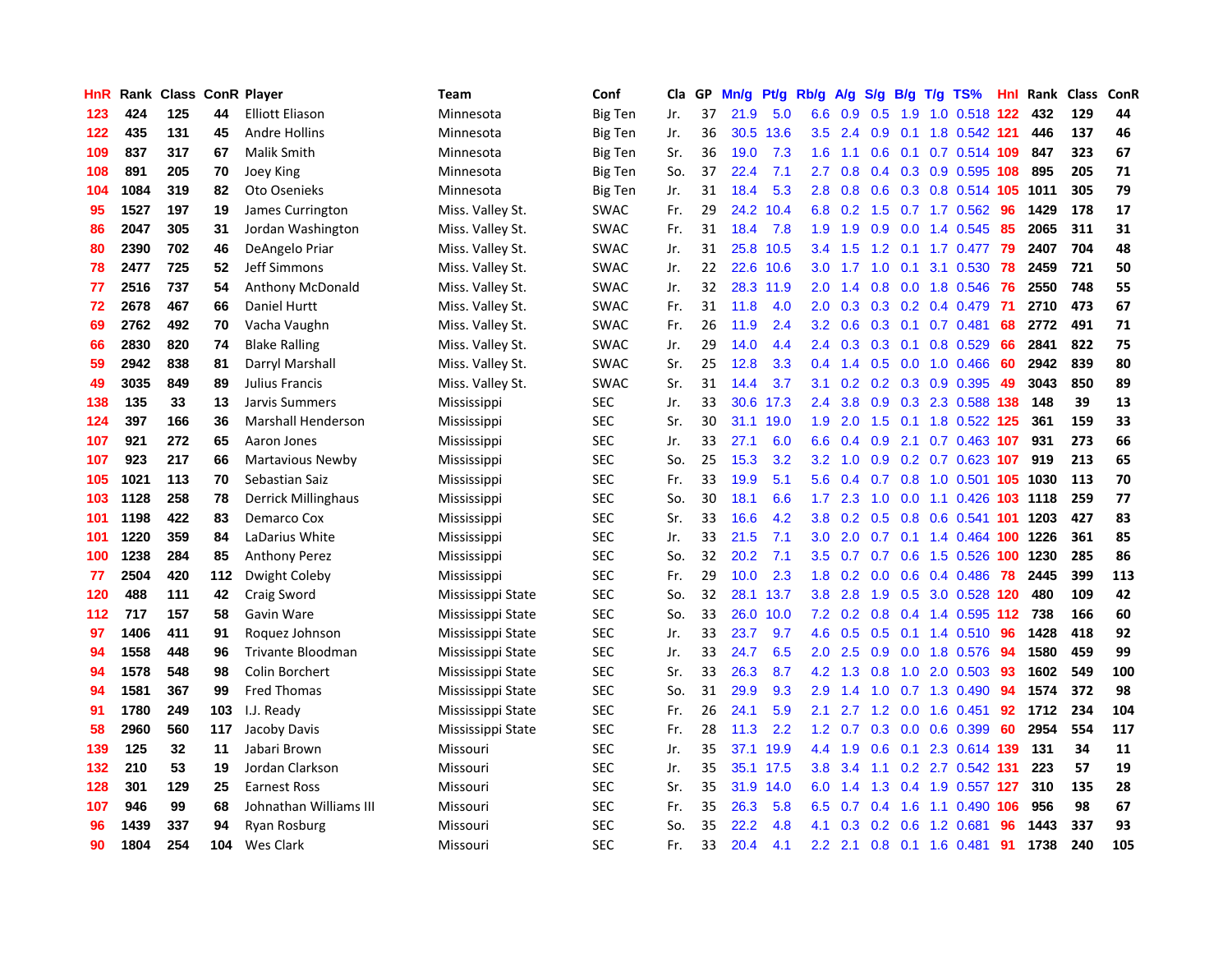| HnR |      | Rank Class |              | <b>ConR Player</b>      | <b>Team</b>          | Conf           | Cla | GP | Mn/g | <b>Pt/g</b> | Rb/g | A/g | S/g              | B/g | $T/g$ TS%                 | Hnl | Rank | <b>Class</b> | ConR           |
|-----|------|------------|--------------|-------------------------|----------------------|----------------|-----|----|------|-------------|------|-----|------------------|-----|---------------------------|-----|------|--------------|----------------|
| 83  | 2172 | 684        | 109          | <b>Tony Criswell</b>    | Missouri             | <b>SEC</b>     | Sr. | 28 | 13.9 | 3.9         | 3.4  | 0.2 | 0.2              | 0.1 | 0.8 0.509                 | 86  | 2044 | 644          | 109            |
| 140 | 122  | 53         | 6            | Jarmar Gulley           | Missouri State       | <b>MVC</b>     | Sr. | 33 | 26.7 | 14.4        | 6.4  | 1.6 |                  |     | 1.6 0.3 1.7 0.536 138 141 |     |      | 63           | 6              |
| 109 | 852  | 322        | 21           | <b>Keith Pickens</b>    | Missouri State       | <b>MVC</b>     | Sr. | 20 | 18.2 | 5.8         | 5.0  | 0.7 |                  |     | 0.8 1.3 1.0 0.542 114     |     | 646  | 256          | 19             |
| 107 | 955  | 281        | 26           | Ron Myouika             | Missouri State       | <b>MVC</b>     | Jr. | 31 | 18.2 | 6.8         | 3.6  | 1.7 | $0.4^{\circ}$    |     | 0.1 1.5 0.515 106         |     | 977  | 293          | 28             |
| 105 | 1014 | 234        | 28           | <b>Marcus Marshall</b>  | Missouri State       | <b>MVC</b>     | So. | 12 | 28.6 | 14.3        | 2.7  | 2.1 | 0.0              |     | 0.0 1.5 0.579 114         |     | 667  | 143          | 20             |
| 99  | 1282 | 380        | 35           | Christian Kirk          | Missouri State       | <b>MVC</b>     | Jr. | 33 | 18.4 | 6.0         | 3.2  | 0.5 | 0.3              |     | 0.6 1.0 0.581             | 98  | 1328 | 393          | 36             |
| 97  | 1392 | 323        | 39           | <b>Dorrian Williams</b> | Missouri State       | <b>MVC</b>     | So. | 33 | 26.9 | 5.6         | 3.1  | 3.4 | 0.6              |     | $0.0$ 1.4 $0.469$         | 96  | 1433 | 333          | 39             |
| 97  | 1393 | 177        | 40           | Austin Ruder            | Missouri State       | <b>MVC</b>     | Fr. | 33 | 29.7 | 8.6         | 1.6  | 1.2 | 0.3              |     | $0.0$ $0.6$ $0.569$       | 96  | 1435 | 179          | 40             |
| 92  | 1708 | 400        | 52           | Gavin Thurman           | Missouri State       | <b>MVC</b>     | So. | 29 | 13.6 | 5.7         | 2.0  | 0.4 | 0.1              |     | $0.2$ 0.7 0.485           | 91  | 1723 | 401          | 52             |
| 87  | 2005 | 295        | 62           | <b>Tyler McCullough</b> | Missouri State       | <b>MVC</b>     | Fr. | 28 | 14.4 | 3.5         | 2.5  | 0.4 |                  |     | 0.2 0.9 0.8 0.538 87      |     | 1986 | 294          | 62             |
| 86  | 2036 | 302        | 65           | Devon Thomas            | Missouri State       | <b>MVC</b>     | Fr. | 32 | 13.2 | 3.2         | 1.2  | 1.4 |                  |     | 0.5 0.1 0.9 0.493 85      |     | 2062 | 310          | 69             |
| 84  | 2148 | 678        | 71           | <b>Emmanuel Addo</b>    | Missouri State       | <b>MVC</b>     | Sr. | 27 | 10.7 | 4.3         | 1.9  | 0.2 | 0.1              |     | $0.0$ $0.8$ $0.552$ 84    |     | 2129 | 674          | 72             |
| 77  | 2509 | 757        | 80           | Nathan Scheer           | Missouri State       | <b>MVC</b>     | Sr. | 32 | 13.5 | 3.4         | 1.2  | 0.4 | 0.3              |     | 0.0 0.5 0.545 77          |     | 2525 | 764          | 81             |
| 115 | 630  | 57         | 6            | Martez Harrison         | Missouri-Kansas City | <b>WAC</b>     | Fr. | 30 | 32.4 | 17.2        | 3.3  | 3.8 | 1.7              |     | $0.0$ 3.1 $0.525$ 113     |     | 682  | 59           | 8              |
| 101 | 1190 | 418        | 21           | Nelson Kirksey          | Missouri-Kansas City | <b>WAC</b>     | Sr. | 30 | 29.3 | 13.1        | 5.0  | 2.2 | 1.3              | 0.1 | 2.8 0.556 100 1233        |     |      | 436          | 22             |
| 91  | 1755 | 588        | 36           | Fred Chatmon            | Missouri-Kansas City | <b>WAC</b>     | Sr. | 29 | 23.4 | 7.9         | 6.9  | 0.4 | 0.7              |     | 0.8 1.3 0.490             | 90  | 1791 | 593          | 35             |
| 86  | 2050 | 649        | 44           | <b>Trinity Hall</b>     | Missouri-Kansas City | <b>WAC</b>     | Sr. | 30 | 26.9 | 10.1        | 5.5  | 0.8 | 0.8              |     | 0.6 1.9 0.503             | 85  | 2092 | 660          | 44             |
| 81  | 2322 | 673        | 51           | <b>Frank Williams</b>   | Missouri-Kansas City | <b>WAC</b>     | Jr. | 28 | 31.4 | 9.2         | 2.2  | 1.6 | 0.6              |     | $0.2$ 1.3 0.470           | -81 | 2274 | 653          | 52             |
| 77  | 2519 | 603        | 59           | John Burke              | Missouri-Kansas City | <b>WAC</b>     | So. | 29 | 8.5  | 3.1         | 0.7  | 0.3 |                  |     | 0.3 0.0 0.7 0.604 76      |     | 2553 | 609          | 60             |
| 74  | 2619 | 778        | 62           | Caleb Johnson           | Missouri-Kansas City | <b>WAC</b>     | Sr. | 30 | 15.8 | 3.9         | 1.7  | 0.5 |                  |     | 0.4 0.5 0.7 0.566 73      |     | 2650 | 788          | 62             |
| 62  | 2901 | 531        | 71           | <b>Isaac Kreuer</b>     | Missouri-Kansas City | <b>WAC</b>     | Fr. | 30 | 10.4 | 2.3         | 2.2  | 0.2 |                  |     | $0.2$ 0.2 0.5 0.467       | -61 | 2930 | 543          | 75             |
| 58  | 2951 | 555        | 76           | Jacobby Bledsoe         | Missouri-Kansas City | <b>WAC</b>     | Fr. | 23 | 17.0 | 2.3         | 1.3  | 1.3 | 1.0              |     | $0.0$ 0.8 0.351           | 62  | 2923 | 539          | 74             |
| 119 | 503  | 155        | 13           | Deon Jones              | Monmouth             | <b>MAAC</b>    | Jr. | 32 | 30.4 | 15.1        | 6.9  | 1.3 | 1.2              |     | 0.7 2.8 0.553 119         |     | 521  | 163          | 12             |
| 103 | 1099 | 324        | 31           | Max DiLeo               | Monmouth             | <b>MAAC</b>    | Jr. | 28 | 19.5 | 6.9         | 2.2  | 1.3 | 1.5              |     | 0.4 1.0 0.651 105         |     | 1004 | 304          | 28             |
| 92  | 1704 | 233        | 52           | Justin Robinson         | Monmouth             | <b>MAAC</b>    | Fr. | 28 | 22.4 | 7.1         | 2.3  | 3.0 | 1.0              |     | $0.0$ 2.0 0.487           | 92  | 1680 | 230          | 50             |
| 91  | 1760 | 242        | 55           | Josh James              | Monmouth             | <b>MAAC</b>    | Fr. | 32 | 24.9 | 8.4         | 2.7  | 3.2 | 1.0              |     | $0.1$ 2.1 0.464           | -90 | 1774 | 248          | 55             |
| 90  | 1820 | 536        | 58           | <b>Andrew Nicholas</b>  | Monmouth             | <b>MAAC</b>    | Jr. | 32 | 30.3 | 14.3        | 3.3  | 1.1 |                  |     | $0.9$ 0.4 1.9 0.489       | -90 | 1827 | 531          | 59             |
| 81  | 2317 | 564        | 75           | Tyrone O'Garro          | Monmouth             | <b>MAAC</b>    | So. | 32 | 23.7 | 4.0         | 6.0  | 1.0 | 0.6              |     | $0.1$ 1.4 $0.441$         | -81 | 2327 | 563          | 75             |
| 74  | 2629 | 450        | 81           | Zac Tillman             | Monmouth             | <b>MAAC</b>    | Fr. | 32 | 16.5 | 4.4         | 3.1  | 0.5 | 0.3 <sub>0</sub> |     | 0.2 0.9 0.465             | -73 | 2640 | 451          | 81             |
| 72  | 2669 | 463        | 82           | Chris Brady             | Monmouth             | <b>MAAC</b>    | Fr. | 32 | 13.4 | 3.1         | 2.9  | 0.3 | 0.1              |     | $0.9$ 0.9 0.435           | -72 | 2686 | 464          | 82             |
| 135 | 166  | 77         | $\mathbf{2}$ | Kareem Jamar            | Montana              | <b>Big Sky</b> | Sr. | 30 | 36.2 | 18.8        | 5.6  | 4.0 | 0.9              |     | 0.5 2.2 0.570 134         |     | 178  | 82           | $\overline{2}$ |
| 99  | 1321 | 389        | 17           | Keron DeShields         | Montana              | Big Sky        | Jr. | 30 | 31.1 | 11.8        | 2.7  | 2.5 | 1.2              |     | $0.1$ 1.4 0.581           | 98  | 1330 | 394          | 17             |
| 98  | 1367 | 400        | 18           | Jordan Gregory          | Montana              | Big Sky        | Jr. | 30 | 34.3 | 13.8        | 3.1  | 2.0 | 0.6              |     | 0.0 1.3 0.601             | 97  | 1370 | 401          | 18             |
| 88  | 1928 | 566        | 39           | Michael Weisner         | Montana              | <b>Big Sky</b> | Jr. | 30 | 24.7 | 8.1         | 2.6  | 0.6 | $0.4^{\circ}$    |     | $0.3$ 1.1 0.689           | 88  | 1927 | 568          | 39             |
| 87  | 1973 | 286        | 44           | Mario Dunn Jr.          | Montana              | <b>Big Sky</b> | Fr. | 30 | 24.2 | 6.3         | 2.7  | 1.4 | 0.9              |     | $0.4$ 1.2 0.601           | 87  | 1971 | 289          | 45             |
| 78  | 2465 | 720        | 71           | Chris Kemp              | Montana              | <b>Big Sky</b> | Jr. | 29 | 10.5 | 2.8         | 2.1  | 0.1 | 0.3              |     | 0.3 0.7 0.607 78          |     | 2456 | 719          | 71             |
| 76  | 2554 | 614        | 74           | <b>Andy Martin</b>      | Montana              | <b>Big Sky</b> | So. | 30 | 10.1 | 2.3         | 2.1  | 0.2 | 0.2              |     | 0.6 0.5 0.547 76          |     | 2557 | 612          | 75             |
| 64  | 2867 | 823        | 82           | Eric Hutchison          | Montana              | <b>Big Sky</b> | Sr. | 29 | 15.5 | 3.8         | 2.0  | 0.1 | 0.1              |     | 0.2 0.7 0.586             | -64 | 2866 | 822          | 82             |
| 53  | 3003 | 579        | 91           | <b>Brandon Gfeller</b>  | Montana              | <b>Big Sky</b> | Fr. | 27 | 11.1 | 2.4         | 0.8  |     |                  |     | 0.3 0.3 0.0 0.4 0.481     | 54  | 3003 | 576          | 91             |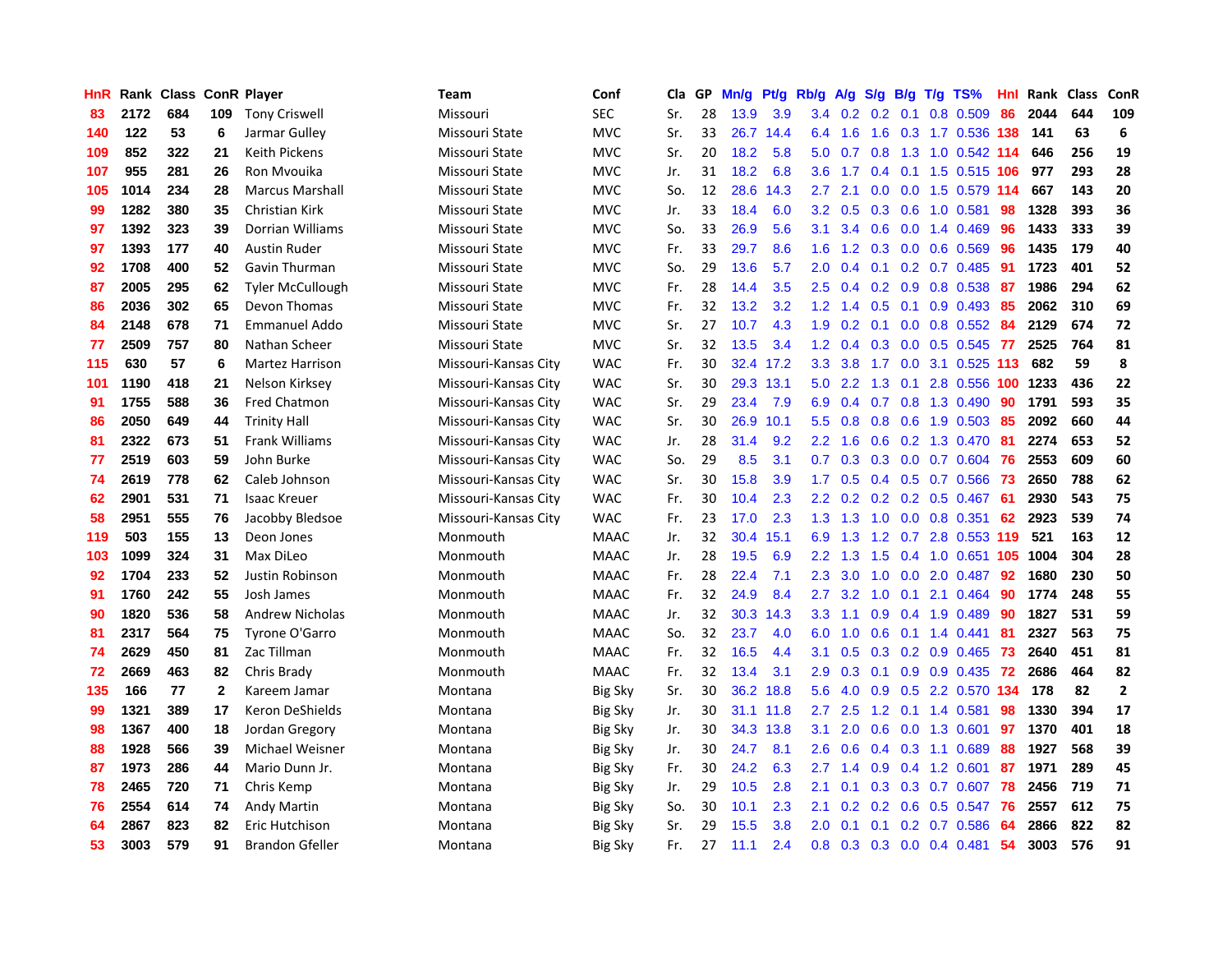| HnR |      | Rank Class ConR Player |                |                        | <b>Team</b>           | Conf           | Cla | GP | Mn/g | Pt/g      | Rb/g             | A/g         | S/g           | B/g | $T/g$ TS%                  | Hnl | Rank | <b>Class</b> | ConR                     |
|-----|------|------------------------|----------------|------------------------|-----------------------|----------------|-----|----|------|-----------|------------------|-------------|---------------|-----|----------------------------|-----|------|--------------|--------------------------|
| 90  | 1853 | 607                    | 33             | Paul Egwuonwu          | Montana State         | <b>Big Sky</b> | Sr. | 30 | 27.2 | 9.5       | 6.7              | 1.0         | 0.8           | 0.4 | 1.8 0.541                  | 89  | 1848 | 606          | 33                       |
| 89  | 1881 | 612                    | 36             | <b>Flavien Davis</b>   | Montana State         | <b>Big Sky</b> | Sr. | 31 | 25.7 | 12.5      | 3.6              | 0.6         |               |     | $0.7$ $0.2$ 1.8 $0.525$    | -89 | 1893 | 614          | 36                       |
| 88  | 1906 | 454                    | 37             | <b>Marcus Colbert</b>  | Montana State         | Big Sky        | So. | 31 | 27.1 | 9.3       | 2.1              | 3.0         | 0.8           |     | 0.0 1.9 0.564              | -88 | 1907 | 456          | 38                       |
| 88  | 1944 | 572                    | 41             | Eric Norman            | Montana State         | <b>Big Sky</b> | Jr. | 25 | 17.2 | 4.2       | 4.4              | 0.8         | 0.5           |     | $0.7$ 1.2 0.644            | 89  | 1895 | 553          | 37                       |
| 86  | 2013 | 298                    | 49             | Stephan Holm           | Montana State         | <b>Big Sky</b> | Fr. | 30 | 13.8 | 5.7       | 1.3              | 0.2         | 0.5           |     | $0.0$ $0.5$ $0.605$        | 86  | 2018 | 301          | 47                       |
| 85  | 2117 | 668                    | 54             | Calen Coleman          | Montana State         | <b>Big Sky</b> | Sr. | 24 | 22.7 | 7.7       | 2.6              | 1.0         | 0.8           |     | 0.2 1.3 0.575              | 84  | 2106 | 666          | 54                       |
| 82  | 2264 | 551                    | 61             | <b>Terrell Brown</b>   | Montana State         | <b>Big Sky</b> | So. | 31 | 19.9 | 6.5       | 2.4              | 0.6         | 0.8           |     | 0.1 0.5 0.519              | 82  | 2263 | 549          | 61                       |
| 81  | 2342 | 720                    | 64             | Antonio Biglow         | Montana State         | <b>Big Sky</b> | Sr. | 30 | 24.9 | 7.3       | 2.0              | 2.6         | 1.0           |     | $0.0$ 1.6 $0.459$          | 80  | 2332 | 723          | 64                       |
| 76  | 2543 | 745                    | 73             | Michael Dison          | Montana State         | <b>Big Sky</b> | Jr. | 27 | 20.2 | 6.3       | 2.0              | 1.2         | 0.7           | 0.1 | $0.8$ 0.464                | -77 | 2506 | 736          | 72                       |
| 67  | 2790 | 672                    | 79             | Danny Robison          | Montana State         | <b>Big Sky</b> | So. | 29 | 10.8 | 2.4       | $2.2^{\circ}$    | 0.0         |               |     | $0.4$ 0.0 0.4 0.538        | -68 | 2790 | 671          | 79                       |
| 126 | 346  | 96                     | $\overline{7}$ | Angelo Warner          | Morehead State        | <b>OVC</b>     | Jr. | 34 | 34.8 | 17.6      | 4.8              | 3.0         |               |     | 2.0 0.3 2.6 0.580 125      |     | 354  | 94           | $\overline{\phantom{a}}$ |
| 107 | 932  | 345                    | 19             | <b>Chad Posthumus</b>  | Morehead State        | <b>OVC</b>     | Sr. | 34 | 25.5 | 9.6       | 10.9             | 0.2         |               |     | 0.5 0.8 1.9 0.532 106      |     | 950  | 353          | 20                       |
| 103 | 1108 | 255                    | 26             | <b>Brent Arrington</b> | Morehead State        | OVC            | So. | 34 | 27.9 | 11.8      | 3.2              | 2.3         | 1.9           |     | 0.4 2.1 0.539 103 1132     |     |      | 262          | 26                       |
| 96  | 1442 | 421                    | 36             | <b>Billy Reader</b>    | Morehead State        | <b>OVC</b>     | Jr. | 34 | 14.6 | 6.0       | $3.4^{\circ}$    | 0.4         | 0.1           |     | 0.4 1.0 0.594              | 96  | 1452 | 422          | 37                       |
| 95  | 1526 | 530                    | 39             | Drew Kelly             | Morehead State        | <b>OVC</b>     | Sr. | 34 | 25.4 | 9.8       | 4.4              | 0.6         | 0.6           |     | $0.4$ 1.1 0.577            | 94  | 1539 | 534          | 38                       |
| 92  | 1717 | 501                    | 42             | Kareem Storey          | <b>Morehead State</b> | <b>OVC</b>     | Jr. | 32 | 30.1 | 6.8       | 2.8              | 5.1         | 1.3           | 0.0 | 3.5 0.479                  | 92  | 1661 | 487          | 42                       |
| 89  | 1855 | 264                    | 44             | <b>Greg Dotson</b>     | Morehead State        | <b>OVC</b>     | Fr. | 29 | 16.6 | 4.9       | 2.3              | 0.7         | $0.4^{\circ}$ | 0.6 | 0.7 0.536                  | 90  | 1836 | 266          | 43                       |
| 72  | 2675 | 780                    | 89             | Luka Pajkovic          | Morehead State        | <b>OVC</b>     | Jr. | 33 | 15.8 | 5.7       | 1.7              | 0.9         | 0.8           |     | $0.0$ 1.9 $0.469$          | -72 | 2674 | 782          | 89                       |
| 63  | 2885 | 837                    | 97             | Jordan Percell         | Morehead State        | <b>OVC</b>     | Jr. | 27 | 12.3 | 2.9       | 1.3              | 0.3         | 0.3           |     | $0.0$ $0.3$ $0.490$        | 65  | 2845 | 823          | 96                       |
| 129 | 275  | 119                    | 4              | Ian Chiles             | Morgan State          | <b>MEAC</b>    | Sr. | 31 | 28.5 | 15.6      | 6.5              | 0.9         |               |     | 0.5 3.0 1.5 0.573 128      |     | 281  | 123          | 4                        |
| 116 | 596  | 239                    | 9              | <b>Justin Black</b>    | Morgan State          | <b>MEAC</b>    | Sr. | 31 | 34.0 | 18.9      | 5.1              | 2.8         | 1.8           |     | $0.1$ 3.2 0.529 116        |     | 609  | 242          | 8                        |
| 98  | 1328 | 465                    | 21             | Anthony Hubbard        | Morgan State          | MEAC           | Sr. | 31 | 28.5 | 10.8      | 6.9              | 2.1         | 0.7           |     | 0.2 1.8 0.502              | -98 | 1335 | 468          | 21                       |
| 86  | 2065 | 501                    | 47             | Cedric Blossom         | Morgan State          | <b>MEAC</b>    | So. | 31 | 23.5 | 6.9       | 5.3              | 0.7         | 0.4           |     | 0.2 1.0 0.514 85           |     | 2071 | 506          | 45                       |
| 82  | 2242 | 643                    | 54             | <b>Blake Bozeman</b>   | Morgan State          | <b>MEAC</b>    | Jr. | 31 | 31.4 | 6.6       | 1.9              | 2.0         | 0.5           |     | $0.0$ 1.4 $0.400$          | 82  | 2243 | 644          | 54                       |
| 79  | 2424 | 710                    | 67             | Shaguille Duncan       | Morgan State          | <b>MEAC</b>    | Jr. | 30 | 15.1 | 4.6       | 3.0 <sub>2</sub> | 0.6         | 0.3           |     | 1.0 1.0 0.474              | 79  | 2416 | 706          | 65                       |
| 74  | 2615 | 631                    | 83             | <b>Donte Pretlow</b>   | Morgan State          | <b>MEAC</b>    | So. | 30 | 23.1 | 3.6       | 2.7              | 2.4         | 1.4           |     | $0.0$ 1.1 0.314            | 74  | 2604 | 624          | 78                       |
| 125 | 369  | 156                    | 4              | Julian Norfleet        | Mount Saint Mary's    | Northeast      | Sr. | 33 | 32.7 | 17.2      | 2.8              | 5.5         | 1.6           |     | 0.3 2.9 0.553 124          |     | 377  | 161          | 4                        |
| 107 | 929  | 343                    | 11             | Rashad Whack           | Mount Saint Mary's    | Northeast      | Sr. | 33 |      | 33.3 17.6 | 4.3              | $-1.3$      |               |     | 1.6 0.4 2.1 0.557 107      |     | 940  | 348          | 11                       |
| 91  | 1758 | 415                    | 29             | <b>Taylor Danaher</b>  | Mount Saint Mary's    | Northeast      | So. | 33 | 23.9 | 7.1       | 5.0              | 0.4         |               |     | $0.5$ 1.3 1.2 0.659        | -91 | 1763 | 416          | 30                       |
| 90  | 1789 | 597                    | 32             | Sam Prescott           | Mount Saint Mary's    | Northeast      | Sr. | 33 | 31.1 | 11.1      | 5.0              | 1.7         | 1.1           |     | 0.2 1.6 0.514 90           |     | 1793 | 595          | 31                       |
| 90  | 1839 | 436                    | 35             | <b>Gregory Graves</b>  | Mount Saint Mary's    | Northeast      | So. | 33 | 21.7 | 6.5       | 5.5              | 0.3         | 0.5           |     | $0.6$ 0.8 0.536            | -89 | 1850 | 440          | 36                       |
| 81  | 2338 | 372                    | 56             | Byron Ashe             | Mount Saint Mary's    | Northeast      | Fr. | 31 | 22.1 | 7.0       | 2.0              | 0.7         | 0.6           |     | $0.1$ 0.6 0.520            | -81 | 2286 | 360          | 51                       |
| 81  | 2339 | 373                    | 57             | Will Miller            | Mount Saint Mary's    | Northeast      | Fr. | 33 | 15.7 | 5.6       | 1.3              | 0.5         | 0.1           |     | $0.0$ 0.4 0.587            | -80 | 2348 | 373          | 58                       |
| 59  | 2944 | 552                    | 85             | Khalid Nwandu          | Mount Saint Mary's    | Northeast      | Fr. | 30 | 15.1 | 2.5       |                  | $1.7$ $1.2$ | 0.8           |     | $0.0$ 1.4 $0.468$          | 61  | 2935 | 545          | 83                       |
| 134 | 181  | 45                     | 3              | Jarvis Williams        | <b>Murray State</b>   | <b>OVC</b>     | Jr. | 34 | 32.5 | 14.8      | 9.9              | 0.6         | 0.8           |     | 1.8 2.0 0.648 133          |     | 191  | 47           | 3                        |
| 127 | 325  | 26                     | 6              | <b>Cameron Payne</b>   | <b>Murray State</b>   | <b>OVC</b>     | Fr. | 34 | 32.6 | 16.8      | 3.6              | 5.4 1.7     |               |     | 0.6 3.2 0.522 126          |     | -334 | 26           | 6                        |
| 106 | 965  | 284                    | 21             | T.J. Sapp              | <b>Murray State</b>   | <b>OVC</b>     | Jr. | 24 | 26.9 | 13.3      | 3.8 <sub>2</sub> | 1.7         |               |     | 1.2 0.3 2.1 0.567 108      |     | 901  | 269          | 18                       |
| 103 | 1105 | 254                    | 25             | <b>Jeffery Moss</b>    | <b>Murray State</b>   | <b>OVC</b>     | So. | 34 | 34.4 | 13.2      | $3.4^{\circ}$    | 2.1         | 0.4           |     | 0.3 1.2 0.564 103 1117     |     |      | 258          | 25                       |
| 103 | 1119 | 332                    | 27             | Jonathan Fairell       | <b>Murray State</b>   | <b>OVC</b>     | Jr. | 34 | 22.1 | 6.8       | 6.8              | 0.7         |               |     | 0.5 1.0 1.6 0.589 102 1134 |     |      | 335          | 27                       |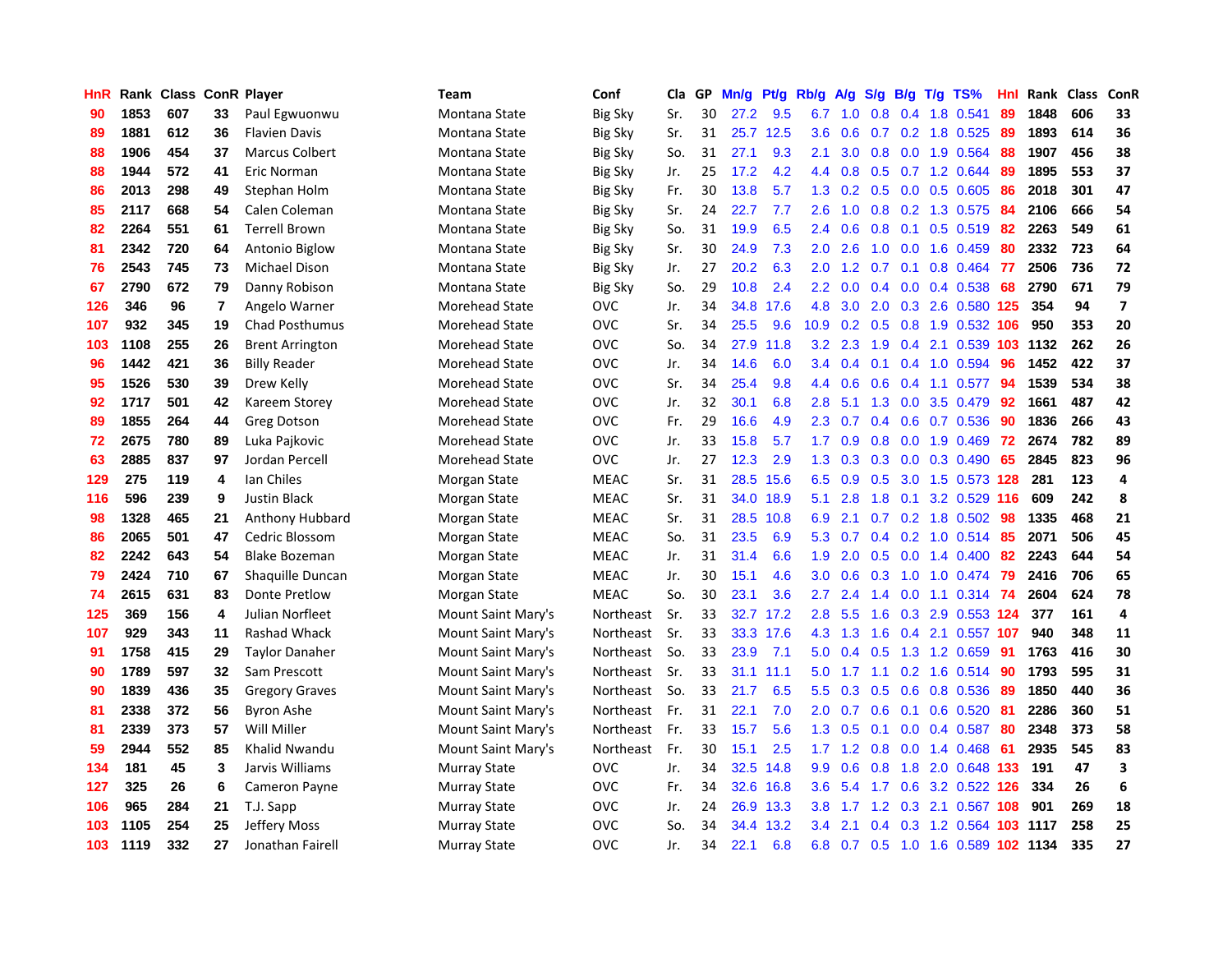| HnR |      | Rank Class |    | <b>ConR Player</b>     | <b>Team</b>          | Conf             | Cla | GP | Mn/g | Pt/g | Rb/g | A/g | S/g              | B/g | $T/g$ TS%              | Hnl | Rank | <b>Class</b> | ConR                    |
|-----|------|------------|----|------------------------|----------------------|------------------|-----|----|------|------|------|-----|------------------|-----|------------------------|-----|------|--------------|-------------------------|
| 101 | 1219 | 434        | 29 | Dexter Fields          | <b>Murray State</b>  | <b>OVC</b>       | Sr. | 34 | 30.3 | 9.7  | 3.1  | 1.5 | 0.9              |     | $0.2$ 1.1 0.596        | 100 | 1222 | 434          | 29                      |
| 83  | 2199 | 536        | 62 | Tyler Rambo            | <b>Murray State</b>  | <b>OVC</b>       | So. | 34 | 16.3 | 4.4  | 1.9  | 0.7 |                  |     | 0.4 0.1 0.7 0.510 83   |     | 2203 | 539          | 61                      |
| 63  | 2884 | 694        | 96 | C.J. Ford              | <b>Murray State</b>  | <b>OVC</b>       | So. | 32 | 8.7  | 2.0  | 0.9  | 0.8 |                  |     | $0.2$ 0.0 0.4 0.447    | -63 | 2886 | 695          | 98                      |
| 97  | 1413 | 415        | 35 | Brandon Venturini      | Navy                 | Patriot          | Jr. | 30 | 28.0 | 11.5 | 3.1  | 2.9 | 1.5              |     | $0.1$ 2.4 $0.487$      | -95 | 1466 | 427          | 35                      |
| 92  | 1718 | 502        | 45 | Worth Smith            | Navy                 | Patriot          | Jr. | 30 | 30.1 | 11.7 | 5.6  | 0.8 | 0.8              |     | 0.9 1.6 0.478          | 91  | 1767 | 513          | 47                      |
| 89  | 1861 | 443        | 47 | Tilman Dunbar          | Navy                 | Patriot          | So. | 10 | 30.6 | 11.9 | 3.0  | 5.0 | 0.8              |     | 0.1 2.7 0.490 103 1123 |     |      | 260          | 26                      |
| 87  | 1982 | 478        | 53 | Kendall Knorr          | Navy                 | Patriot          | So. | 30 | 22.3 | 5.4  | 3.6  | 1.9 | 0.9              |     | 0.1 1.2 0.489          | 86  | 2033 | 495          | 53                      |
| 85  | 2101 | 661        | 57 | Thurgood Wynn          | Navy                 | Patriot          | Sr. | 24 | 10.5 | 3.5  | 1.3  | 0.5 | 0.7              |     | $0.0$ 0.5 0.486        | 84  | 2130 | 675          | 56                      |
| 83  | 2176 | 332        | 60 | Zach Fong              | Navy                 | Patriot          | Fr. | 29 | 16.7 | 6.7  | 1.3  | 0.6 | 0.3              |     | $0.0$ 0.8 0.551        | 82  | 2230 | 350          | 60                      |
| 80  | 2371 | 575        | 66 | Will Kelly             | Navy                 | Patriot          | So. | 30 | 20.6 | 5.0  | 4.3  | 0.4 |                  |     | 0.2 1.5 1.4 0.510 79   |     | 2411 | 584          | 67                      |
| 68  | 2780 | 807        | 77 | Earl McLaurin          | Navy                 | Patriot          | Jr. | 28 | 14.3 | 1.6  | 1.4  | 1.7 |                  |     | 0.6 0.1 1.0 0.437 68   |     | 2795 | 813          | 77                      |
| 62  | 2893 | 829        | 82 | James Loupos           | Navy                 | Patriot          | Sr. | 28 | 10.0 | 1.9  | 1.4  | 0.4 | 0.3              |     | $0.1$ $0.3$ $0.442$ 62 |     | 2918 | 835          | 84                      |
| 61  | 2914 | 537        | 84 | James Hemphill         | Navy                 | Patriot          | Fr. | 23 | 11.7 | 2.1  | 2.2  | 0.4 | 0.3              |     | $0.1$ 0.5 0.400        | 62  | 2910 | 535          | 83                      |
| 61  | 2920 | 539        | 85 | Michael Brown          | Navy                 | Patriot          | Fr. | 28 | 10.2 | 2.3  | 1.6  | 0.3 | 0.1              |     | $0.0$ 0.5 0.455        | -60 | 2939 | 546          | 85                      |
| 116 | 598  | 240        | 5  | D.J. Cunningham        | <b>NC Asheville</b>  | <b>Big South</b> | Sr. | 27 | 25.7 | 11.6 | 9.9  | 1.1 | 0.9              |     | 3.6 2.1 0.587 121      |     | 455  | 179          | $\overline{\mathbf{4}}$ |
| 102 | 1142 | 136        | 13 | Andrew Rowsey          | <b>NC Asheville</b>  | <b>Big South</b> | Fr. | 32 | 36.1 | 20.3 | 3.7  | 2.9 | 1.3              | 0.1 | 3.2 0.585 101          |     | 1188 | 141          | 13                      |
| 102 | 1146 | 410        | 14 | Jaron Lane             | <b>NC Asheville</b>  | <b>Big South</b> | Sr. | 32 | 33.4 | 16.5 | 5.5  | 1.5 | 0.9              |     | 0.4 1.7 0.605 101 1190 |     |      | 423          | 14                      |
| 85  | 2112 | 618        | 60 | Corey Littlejohn       | <b>NC Asheville</b>  | <b>Big South</b> | Jr. | 31 | 27.6 | 7.0  | 4.4  | 2.3 | 1.4              |     | 0.3 1.8 0.513 84       |     | 2133 | 622          | 61                      |
| 84  | 2155 | 326        | 63 | David Robertson        | <b>NC Asheville</b>  | <b>Big South</b> | Fr. | 32 | 28.9 | 7.8  | 2.5  | 2.3 | 0.8              |     | 0.0 1.4 0.503 83       |     | 2202 | 340          | 67                      |
| 83  | 2230 | 544        | 68 | Sam Hughes             | <b>NC Asheville</b>  | <b>Big South</b> | So. | 32 | 24.9 | 8.2  | 3.9  | 1.5 |                  |     | 0.8 0.3 1.6 0.509      | -82 | 2254 | 548          | 68                      |
| 82  | 2250 | 644        | 69 | Jaleel Roberts         | <b>NC Asheville</b>  | <b>Big South</b> | Jr. | 31 | 12.5 | 3.7  | 3.2  | 0.3 |                  |     | $0.1$ 1.2 0.7 0.545    | 81  | 2278 | 655          | 71                      |
| 137 | 149  | 38         | 1  | Jordan Parks           | <b>NC Central</b>    | <b>MEAC</b>      | Jr. | 34 | 19.0 | 10.1 | 5.6  | 0.6 | 0.8              |     | 1.1 1.1 0.669 137      |     | 157  | 41           | $\mathbf{1}$            |
| 131 | 242  | 109        | 3  | Jeremy Ingram          | <b>NC Central</b>    | <b>MEAC</b>      | Sr. | 34 | 34.4 | 20.8 | 3.8  | 1.2 | 1.6              |     | 0.6 2.1 0.568 130      |     | 246  | 111          | 3                       |
| 115 | 633  | 254        | 10 | Emanuel Chapman        | <b>NC Central</b>    | <b>MEAC</b>      | Sr. | 34 | 34.1 | 6.9  | 4.3  | 6.4 | 2.0              | 0.4 | 2.5 0.534 114          |     | 647  | 257          | 11                      |
| 108 | 913  | 269        | 13 | Karamo Jawara          | <b>NC Central</b>    | MEAC             | Jr. | 31 | 29.8 | 7.5  | 4.7  | 2.6 | 0.9              |     | 0.7 0.9 0.574 108      |     | 894  | 267          | 13                      |
| 105 | 1025 | 302        | 16 | Jay Copeland           | <b>NC Central</b>    | <b>MEAC</b>      | Jr. | 34 | 22.0 | 7.8  | 5.8  | 0.2 | 0.5              |     | 0.7 1.4 0.553 105 1027 |     |      | 308          | 16                      |
| 102 | 1158 | 415        | 17 | Alfonzo Houston        | <b>NC Central</b>    | <b>MEAC</b>      | Sr. | 34 | 26.2 | 9.5  | 2.8  | 1.3 | 0.6              |     | 0.1 1.2 0.512 102 1161 |     |      | 417          | 17                      |
| 91  | 1733 | 584        | 38 | Reggie Groves          | <b>NC Central</b>    | <b>MEAC</b>      | Sr. | 34 | 17.4 | 5.0  | 1.6  | 1.4 |                  |     | 0.5 0.1 0.6 0.477 91   |     | 1742 | 587          | 37                      |
| 109 | 856  | 256        | 12 | Kyle Cain              | NC Greensboro        | Southern         | Jr. | 32 | 30.4 | 15.4 | 8.9  | 1.2 |                  |     | 0.7 0.3 2.0 0.514 109  |     | 864  | 254          | 11                      |
| 90  | 1828 | 260        | 34 | RJ White               | <b>NC Greensboro</b> | Southern         | Fr. | 32 | 15.7 | 6.5  | 5.3  | 0.3 | 0.5              |     | $0.5$ 1.3 0.537        | -90 | 1825 | 263          | 34                      |
| 87  | 2012 | 297        | 41 | <b>Tyrone Outlaw</b>   | NC Greensboro        | Southern         | Fr. | 30 | 14.6 | 5.4  | 2.1  | 0.5 | 0.7              |     | $0.3$ 0.7 0.517        | -87 | 2002 | 297          | 42                      |
| 86  | 2025 | 491        | 42 | Jordan Potts           | NC Greensboro        | Southern         | So. | 28 | 21.3 | 6.6  | 2.3  | 2.2 | 0.8              |     | 0.1 1.3 0.599          | 87  | 2001 | 486          | 41                      |
| 83  | 2192 | 534        | 48 | Kayel Locke            | <b>NC Greensboro</b> | Southern         | So. | 32 | 27.2 | 11.6 | 4.4  | 1.0 | 0.5              |     | $0.1$ 1.9 0.524        | 83  | 2195 | 535          | 47                      |
| 83  | 2215 | 344        | 50 | <b>Tevon Saddler</b>   | <b>NC Greensboro</b> | Southern         | Fr. | 31 | 27.9 | 12.5 | 3.8  | 2.9 | 1.3              |     | 0.5 3.9 0.468          | 83  | 2213 | 343          | 48                      |
| 81  | 2283 | 654        | 52 | <b>Nicholas Paulos</b> | <b>NC Greensboro</b> | Southern         | Jr. | 32 | 29.6 | 8.5  | 3.6  | 1.0 | 0.4              |     | $0.4$ 1.0 0.587        | -81 | 2284 | 659          | 52                      |
| 68  | 2768 | 806        | 78 | Drew Parker            | NC Greensboro        | Southern         | Sr. | 32 | 18.2 | 1.8  | 1.7  | 2.2 | $0.4^{\circ}$    |     | $0.0$ 0.9 0.453        | -68 | 2778 | 810          | 78                      |
| 65  | 2837 | 516        | 84 | Diante Baldwin         | NC Greensboro        | Southern         | Fr. | 30 | 16.3 | 3.5  | 1.8  | 1.0 | 0.5              |     | $0.2$ 0.9 0.498        | -66 | 2829 | 512          | 84                      |
| 115 | 624  | 182        | 9  | Cedrick Williams       | <b>NC Wilmington</b> | Colonial         | Jr. | 32 | 30.3 | 11.5 | 6.6  | 0.8 | 0.9 <sup>°</sup> |     | 1.4 1.5 0.552 114      |     | 642  | 194          | 11                      |
| 95  | 1506 | 523        | 33 | Shane Reybold          | <b>NC Wilmington</b> | Colonial         | Sr. | 26 | 21.8 | 6.4  | 5.9  | 0.4 |                  |     | 0.6 1.0 1.2 0.555      | 97  | 1392 | 489          | 28                      |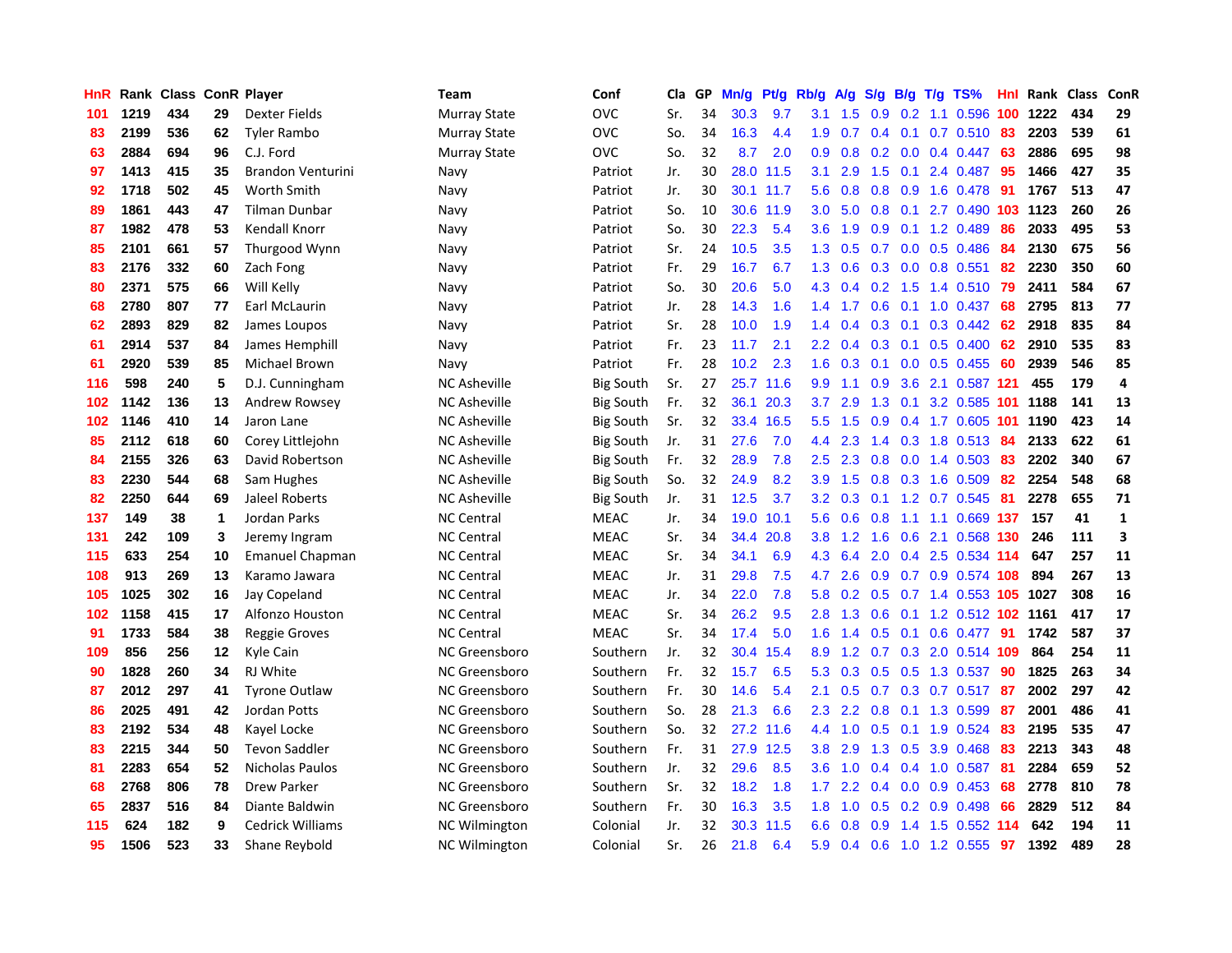| HnR |      | Rank Class ConR Player |                |                         | <b>Team</b>          | Conf           | Cla | GP | Mn/g | Pt/g | Rb/g             | A/g | S/g              | B/g | $T/g$ TS%                  | Hnl | Rank Class |     | ConR |
|-----|------|------------------------|----------------|-------------------------|----------------------|----------------|-----|----|------|------|------------------|-----|------------------|-----|----------------------------|-----|------------|-----|------|
| 91  | 1771 | 417                    | 43             | Dylan Sherwood          | NC Wilmington        | Colonial       | So. | 30 | 9.8  | 3.5  | 2.4              | 0.3 | 0.1              |     | $0.2$ 0.3 0.502            | -91 | 1765       | 417 | 43   |
| 86  | 2023 | 592                    | 54             | Freddie Jackson         | <b>NC Wilmington</b> | Colonial       | Jr. | 32 | 21.5 | 7.3  | 2.8              | 1.1 | 0.5              |     | 0.4 1.2 0.475 86           |     | 2039       | 595 | 53   |
| 85  | 2099 | 615                    | 55             | <b>Addison Spruill</b>  | <b>NC Wilmington</b> | Colonial       | Jr. | 32 | 21.9 | 9.3  | 3.5              | 1.0 |                  |     | 0.5 0.2 1.2 0.423 84       |     | 2110       | 615 | 57   |
| 85  | 2107 | 665                    | 56             | Chris Dixon             | <b>NC Wilmington</b> | Colonial       | Sr. | 32 | 23.6 | 7.3  | 2.9              | 2.1 | 1.0              |     | $0.1$ 1.8 $0.449$          | -84 | 2118       | 669 | 58   |
| 81  | 2340 | 719                    | 60             | Ben Eblen               | <b>NC Wilmington</b> | Colonial       | Sr. | 32 | 21.4 | 3.3  | 2.4              | 2.8 | 0.9              |     | 0.3 1.3 0.380              | -80 | 2361       | 727 | 60   |
| 77  | 2494 | 752                    | 63             | <b>Tanner Milson</b>    | <b>NC Wilmington</b> | Colonial       | Sr. | 32 | 20.0 | 5.4  | 1.0              | 1.1 | 0.8              |     | $0.0$ 1.1 0.493            | 77  | 2511       | 761 | 61   |
| 74  | 2608 | 630                    | 66             | Craig Ponder            | <b>NC Wilmington</b> | Colonial       | So. | 31 | 13.6 | 4.4  | 1.7              | 0.9 | 0.3              |     | $0.1$ 0.8 0.419            | -74 | 2613       | 628 | 65   |
| 73  | 2659 | 638                    | 67             | Luke Hager              | <b>NC Wilmington</b> | Colonial       | So. | 29 | 14.1 | 4.2  | 2.8              | 0.3 | 0.2              |     | $0.1$ 0.8 0.455            | 73  | 2653       | 636 | 66   |
| 144 | 87   | 23                     | $\overline{7}$ | <b>Terran Petteway</b>  | Nebraska             | Big Ten        | So. | 32 | 31.7 | 18.0 | 4.8              | 1.6 | 0.9              |     | 0.8 2.8 0.546 143          |     | 100        | 25  | 8    |
| 129 | 265  | 59                     | 34             | <b>Walter Pitchford</b> | Nebraska             | <b>Big Ten</b> | So. | 32 | 23.2 | 9.3  | 4.7              | 0.5 | 0.4              |     | 0.6 0.5 0.591 128          |     | 282        | 64  | 36   |
| 126 | 354  | 77                     | 42             | Shavon Shields          | Nebraska             | Big Ten        | So. | 32 | 32.5 | 12.8 | 5.8              | 1.6 |                  |     | 0.9 0.3 1.6 0.530 125      |     | 371        | 81  | 42   |
| 120 | 494  | 151                    | 49             | Leslee Smith            | Nebraska             | <b>Big Ten</b> | Jr. | 32 | 16.8 | 5.4  | 4.8              | 0.4 | 0.9 <sup>°</sup> |     | 0.6 1.4 0.539 119          |     | 520        | 162 | 50   |
| 116 | 594  | 176                    | 53             | Deverell Biggs          | Nebraska             | <b>Big Ten</b> | Jr. | 15 | 20.5 | 9.9  | 3.3 <sub>2</sub> | 1.5 | 1.0              |     | 0.4 2.3 0.503 121          |     | 448        | 138 | 47   |
| 106 | 996  | 364                    | 77             | Ray Gallegos            | Nebraska             | <b>Big Ten</b> | Sr. | 30 | 28.2 | 7.3  | 2.0              | 1.4 | 0.8              |     | $0.1$ 0.6 0.498 106        |     | 962        | 355 | 75   |
| 97  | 1386 | 406                    | 89             | David Rivers            | Nebraska             | <b>Big Ten</b> | Jr. | 25 | 20.0 | 3.1  | 3.0              | 0.4 | 1.0              |     | $0.5$ 0.5 0.523            | -99 | 1274       | 378 | 89   |
| 95  | 1520 | 358                    | 92             | <b>Benny Parker</b>     | Nebraska             | Big Ten        | So. | 32 | 14.9 | 2.4  | 1.0              | 0.9 | 0.9              |     | $0.0$ 0.4 0.520            | -94 | 1551       | 365 | 93   |
| 91  | 1786 | 250                    | 95             | Tai Webster             | Nebraska             | Big Ten        | Fr. | 32 | 22.8 | 3.9  | 2.1              | 2.0 | 0.8              |     | $0.1$ 1.8 0.409            | 90  | 1813       | 259 | 95   |
| 111 | 766  | 229                    | 9              | Mike Rostampour         | Nebraska-Omaha       | Summit         | Jr. | 32 | 20.7 | 9.2  | 7.5              | 0.4 | 0.8              |     | 0.3 1.0 0.609 111          |     | 772        | 230 | 10   |
| 104 | 1065 | 384                    | 17             | John Karhoff            | Nebraska-Omaha       | Summit         | Sr. | 32 | 26.0 | 13.2 | 4.0              | 1.9 | 0.6              |     | 0.5 1.4 0.552 104 1061     |     |            | 385 | 17   |
| 101 | 1187 | 352                    | 20             | CJ Carter               | Nebraska-Omaha       | Summit         | Jr. | 31 | 30.5 | 13.5 | 2.6              | 3.4 |                  |     | 1.3 0.2 2.1 0.539 101 1181 |     |            | 350 | 20   |
| 100 | 1265 | 293                    | 23             | <b>Marcus Tyus</b>      | Nebraska-Omaha       | Summit         | So. | 32 | 18.5 | 9.4  | 2.1              | 1.1 | 1.0              |     | 0.2 1.4 0.561 100 1260     |     |            | 291 | 22   |
| 99  | 1314 | 305                    | 27             | Devin Patterson         | Nebraska-Omaha       | Summit         | So. | 32 | 26.3 | 10.1 | 2.7              | 3.3 | 1.8              |     | $0.0$ 2.5 $0.547$          | 99  | 1315       | 305 | 26   |
| 92  | 1680 | 569                    | 38             | Matt Hagerbaumer        | Nebraska-Omaha       | Summit         | Sr. | 32 | 19.9 | 3.7  | 5.2              | 0.5 | 0.6              |     | 1.0 0.5 0.702              | 92  | 1673       | 566 | 40   |
| 92  | 1703 | 576                    | 39             | <b>Justin Simmons</b>   | Nebraska-Omaha       | Summit         | Sr. | 30 | 21.1 | 10.2 | 2.4              | 1.5 | 1.1              |     | 0.3 1.8 0.460              | 92  | 1672       | 565 | 39   |
| 83  | 2175 | 685                    | 50             | <b>Alex Phillips</b>    | Nebraska-Omaha       | Summit         | Sr. | 31 | 16.4 | 5.1  | 2.1              | 1.4 | 0.3 <sub>0</sub> |     | $0.1$ 1.0 0.555            | -84 | 2154       | 679 | 50   |
| 81  | 2295 | 715                    | 53             | Caleb Steffensmeier     | Nebraska-Omaha       | Summit         | Sr. | 32 | 15.6 | 3.4  | 1.2              | 1.6 | 0.8              |     | $0.1$ 0.7 0.489            | -81 | 2301       | 720 | 54   |
| 149 | 57   | 23                     | 4              | Deonte Burton           | Nevada               | MWC            | Sr. | 32 | 38.6 | 20.1 | 4.3              | 4.4 | 1.5              |     | 0.5 2.0 0.568 148          |     | 67         | 26  | 5    |
| 104 | 1072 | 248                    | 39             | Cole Huff               | Nevada               | <b>MWC</b>     | So. | 32 | 32.2 | 12.4 | 5.4              | 0.8 |                  |     | 0.6 0.7 1.4 0.590 103 1107 |     |            | 255 | 43   |
| 102 | 1152 | 413                    | 42             | Jerry Evans Jr.         | Nevada               | <b>MWC</b>     | Sr. | 31 | 32.1 | 12.3 | 6.2              | 0.6 | 0.8              |     | 0.5 1.2 0.535 101 1183     |     |            | 422 | 44   |
| 102 | 1159 | 340                    | 43             | AJ West                 | Nevada               | <b>MWC</b>     | Jr. | 21 | 24.6 | 6.8  | 6.8              | 0.2 | 0.2              |     | 2.3 1.0 0.514 104          |     | 1068       | 315 | 38   |
| 98  | 1337 | 393                    | 50             | Michael Perez           | Nevada               | <b>MWC</b>     | Jr. | 32 | 35.1 | 11.5 | 3.8              | 3.1 | 0.5              |     | $0.2$ 1.7 0.496            | -97 | 1377       | 404 | 51   |
| 78  | 2453 | 589                    | 81             | Marqueze Coleman        | Nevada               | <b>MWC</b>     | So. | 27 | 17.7 | 6.0  | 2.1              | 0.6 | 0.6              |     | 0.2 1.3 0.489              | 80  | 2375       | 572 | 80   |
| 73  | 2639 | 769                    | 86             | Ronnie Stevens Jr.      | Nevada               | <b>MWC</b>     | Jr. | 19 | 14.4 | 3.3  | $2.6\,$          | 0.3 | 0.2              |     | 0.4 0.8 0.548              | -77 | 2484       | 727 | 84   |
| 66  | 2824 | 512                    | 88             | D.J. Fenner             | Nevada               | <b>MWC</b>     | Fr. | 32 | 14.2 | 2.5  | 1.8              | 0.6 | 0.7              |     | 0.2 0.6 0.373              | 65  | 2847       | 518 | 88   |
| 54  | 2998 | 843                    | 91             | Cheikh Alioune Fall     | Nevada               | <b>MWC</b>     | Sr. | 24 | 14.0 | 2.8  | 2.0              | 0.3 | 0.1              |     | $0.5$ 1.2 0.500            | -59 | 2963       | 841 | 91   |
| 101 | 1204 | 427                    | 18             | <b>Chris Pelcher</b>    | New Hampshire        | <b>AEC</b>     | Sr. | 19 | 27.6 | 10.8 | 8.4              | 0.6 |                  |     | 0.6 2.2 2.2 0.500 113      |     | 687        | 276 | 6    |
| 88  | 1910 | 619                    | 35             | Jordon Bronner          | New Hampshire        | <b>AEC</b>     | Sr. | 30 | 33.4 | 10.6 | $2.4^{\circ}$    | 2.2 | 0.7              |     | $0.0$ 1.3 $0.512$          | -86 | 2052       | 648 | 37   |
| 88  | 1911 | 620                    | 36             | Patrick Konan           | New Hampshire        | <b>AEC</b>     | Sr. | 20 | 26.4 | 11.0 | 5.6              | 1.1 | 0.5              |     | 0.3 1.9 0.480              | -91 | 1725       | 583 | 33   |
| 83  | 2207 | 342                    | 42             | Daniel Dion             | New Hampshire        | <b>AEC</b>     | Fr. | 26 | 24.3 | 8.2  | 2.0              |     |                  |     | 2.4 0.5 0.2 2.2 0.504      | -81 | 2291       | 363 | 44   |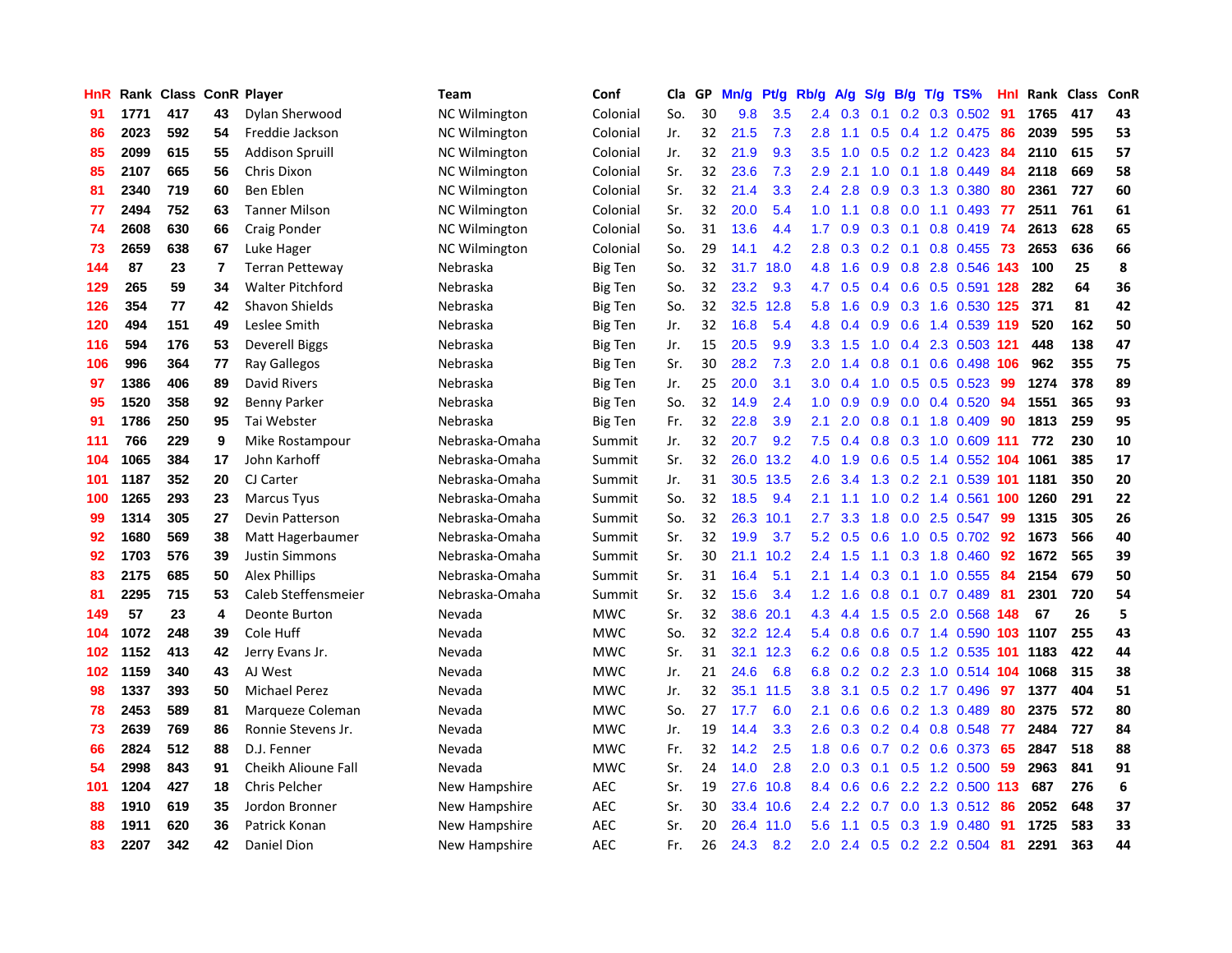| HnR |      | Rank Class ConR Player |              |                             | Team                    | Conf       | Cla | GP | Mn/g | Pt/g | Rb/g          | <b>A/g</b> | S/g              | B/g | $T/g$ TS%               | Hnl | Rank | <b>Class</b> | ConR                     |
|-----|------|------------------------|--------------|-----------------------------|-------------------------|------------|-----|----|------|------|---------------|------------|------------------|-----|-------------------------|-----|------|--------------|--------------------------|
| 78  | 2479 | 413                    | 55           | Jaleen Smith                | New Hampshire           | <b>AEC</b> | Fr. | 28 | 20.6 | 5.3  | 2.8           | 1.3        | 0.5              |     | $0.2$ 1.2 0.457         | 75  | 2578 | 436          | 59                       |
| 75  | 2595 | 625                    | 62           | Frank Okeke                 | New Hampshire           | <b>AEC</b> | So. | 26 | 22.2 | 5.5  | 2.7           | 0.8        |                  |     | $0.3$ $0.5$ 1.0 $0.498$ | -73 | 2651 | 635          | 63                       |
| 72  | 2681 | 469                    | 65           | Jacoby Armstrong            | New Hampshire           | <b>AEC</b> | Fr. | 28 | 24.4 | 7.7  | 5.0           | 0.7        |                  |     | $0.2$ 0.1 1.9 0.448     | -71 | 2730 | 482          | 66                       |
| 72  | 2683 | 782                    | 66           | <b>Tommy McDonnell</b>      | New Hampshire           | <b>AEC</b> | Jr. | 29 | 14.5 | 1.6  | $3.4^{\circ}$ | 0.8        | 0.6              |     | 0.0 1.0 0.395           | 70  | 2744 | 799          | 67                       |
| 64  | 2855 | 819                    | 76           | <b>Scott Morris</b>         | New Hampshire           | <b>AEC</b> | Sr. | 27 | 16.0 | 4.2  | 1.1           | 0.5        | 0.3              |     | $0.0$ $0.5$ $0.461$     | 63  | 2895 | 831          | 78                       |
| 55  | 2993 | 572                    | 80           | John Edwards                | New Hampshire           | <b>AEC</b> | Fr. | 20 | 15.3 | 3.5  | 2.3           | 0.8        |                  |     | 0.4 0.2 1.5 0.407       | 57  | 2980 | 565          | 80                       |
| 49  | 3033 | 594                    | 83           | <b>Williams Gabriel</b>     | New Hampshire           | <b>AEC</b> | Fr. | 28 | 12.6 | 1.6  | 1.8           | 0.0        |                  |     | 0.2 0.8 0.8 0.512       | -49 | 3046 | 598          | 84                       |
| 99  | 1295 | 296                    | 1            | <b>Terrence Smith</b>       | New Jersey Tech         | Indep.     | So. | 29 | 26.7 | 12.2 | 6.0           | 0.6        | 0.5              |     | 0.4 1.2 0.641           | 98  | 1336 | 309          | $\mathbf{1}$             |
| 94  | 1584 | 208                    | $\mathbf{2}$ | Damon Lynn                  | New Jersey Tech         | Indep.     | Fr. | 29 | 33.8 | 17.2 | 2.8           | 2.1        | 1.2              |     | 0.0 1.8 0.539           | 92  | 1649 | 223          | $\mathbf{2}$             |
| 90  | 1808 | 255                    | 3            | Tim Coleman                 | New Jersey Tech         | Indep.     | Fr. | 24 | 20.4 | 7.9  | 4.9           | 1.3        |                  |     | 1.2 1.3 1.6 0.509       | -91 | 1747 | 243          | 3                        |
| 84  | 2150 | 521                    | 4            | Ky Howard                   | New Jersey Tech         | Indep.     | So. | 27 | 26.1 | 9.1  | 4.1           | 3.9        |                  |     | $0.7$ 0.1 2.9 0.511     | -83 | 2196 | 536          | 4                        |
| 81  | 2311 | 562                    | 5            | Winfield Willis             | New Jersey Tech         | Indep.     | So. | 29 | 21.8 | 8.0  | 1.9           | 1.9        | 0.8              |     | $0.1$ 1.3 0.539         | -80 | 2367 | 571          | 5                        |
| 78  | 2452 | 405                    | 6            | Jake Duncan                 | New Jersey Tech         | Indep.     | Fr. | 24 | 13.2 | 5.3  | $1.4^{\circ}$ | 0.5        | 0.2 <sub>0</sub> |     | $0.1$ 0.7 0.575         | -78 | 2465 | 403          | 6                        |
| 78  | 2481 | 727                    | 7            | Daguan Holiday              | New Jersey Tech         | Indep.     | Jr. | 29 | 14.3 | 2.9  | 3.4           | 0.4        | 0.6              | 1.1 | $0.8$ 0.488             | -77 | 2519 | 740          | $\overline{\phantom{a}}$ |
| 73  | 2652 | 456                    | 8            | Montana Mayfield            | New Jersey Tech         | Indep.     | Fr. | 19 | 16.6 | 4.5  | 1.6           | 2.3        | 0.3              |     | $0.0$ 1.5 0.570         | -74 | 2612 | 442          | 8                        |
| 70  | 2725 | 792                    | 9            | Odera Nweke                 | New Jersey Tech         | Indep.     | Jr. | 22 | 17.3 | 3.5  | 4.0           | 0.6        | 0.5              |     | $0.4$ 0.8 0.521         | 72  | 2690 | 787          | 9                        |
| 64  | 2862 | 689                    | 10           | <b>Emmanuel Tselentakis</b> | New Jersey Tech         | Indep.     | So. | 26 | 13.6 | 2.5  | 1.8           | 0.9        | 0.5              |     | 0.3 0.7 0.464           | 64  | 2867 | 690          | 11                       |
| 61  | 2915 | 697                    | 11           | Nigel Sydnor                | New Jersey Tech         | Indep.     | So. | 20 | 20.1 | 5.6  | 2.6           | 0.9        | 0.5              |     | $0.0$ 1.1 $0.470$       | 66  | 2826 | 681          | 10                       |
| 163 | 16   | 8                      | $\mathbf{2}$ | Cameron Bairstow            | <b>New Mexico</b>       | <b>MWC</b> | Sr. | 34 | 32.9 | 20.4 | 7.4           | 1.6        |                  |     | 0.6 1.5 2.0 0.603 162   |     | 18   | 9            | $\mathbf{2}$             |
| 147 | 65   | 24                     | 5            | <b>Kendall Williams</b>     | New Mexico              | <b>MWC</b> | Sr. | 34 | 35.3 | 16.0 | 3.6           | 4.9        | 1.6              |     | 0.1 2.0 0.586 146       |     | 75   | 29           | 6                        |
| 129 | 273  | 75                     | 10           | Alex Kirk                   | <b>New Mexico</b>       | <b>MWC</b> | Jr. | 32 | 32.0 | 13.3 | 8.7           | 1.1        | 0.4              |     | 2.7 1.8 0.532 129       |     | 270  | 72           | 10                       |
| 116 | 592  | 175                    | 25           | Deshawn Delaney             | New Mexico              | <b>MWC</b> | Jr. | 34 | 20.0 | 5.3  | 4.0           | 1.6        | 0.7              |     | 0.3 0.7 0.583 115       |     | 616  | 188          | 25                       |
| 113 | 691  | 202                    | 27           | Hugh Greenwood              | <b>New Mexico</b>       | <b>MWC</b> | Jr. | 31 | 31.8 | 6.3  | 5.1           | 3.4        | 0.9              |     | 0.3 1.0 0.527 114       |     | 659  | 198          | 27                       |
| 96  | 1423 | 179                    | 54           | <b>Cullen Neal</b>          | <b>New Mexico</b>       | <b>MWC</b> | Fr. | 34 | 19.9 | 7.1  | 1.7           | 1.9        | 0.4              |     | $0.0$ 1.9 $0.513$       | 96  | 1457 | 183          | 53                       |
| 93  | 1661 | 387                    | 61           | <b>Cleveland Thomas</b>     | <b>New Mexico</b>       | <b>MWC</b> | So. | 34 | 15.2 | 3.9  | 2.4           | 0.7        | 0.2              |     | $0.0$ 0.5 0.493         | 92  | 1699 | 393          | 62                       |
| 133 | 190  | 48                     | 3            | <b>Daniel Mullings</b>      | New Mexico State        | <b>WAC</b> | Jr. | 35 | 33.5 | 16.8 | 4.9           | 3.5        | 1.9              |     | 0.5 2.6 0.538 132       |     | 205  | 52           | 4                        |
| 130 | 247  | 54                     | 4            | Sim Bhullar                 | New Mexico State        | <b>WAC</b> | So. | 30 | 26.3 | 10.4 | 7.8           | 1.4        | 0.1              |     | 3.4 2.1 0.622 133       |     | 184  | 42           | $\overline{2}$           |
| 113 | 689  | 200                    | 9            | Tshilidzi Nephawe           | New Mexico State        | <b>WAC</b> | Jr. | 36 | 27.9 | 11.1 | 7.8           | 0.6        |                  |     | $0.4$ 1.4 2.0 0.564 112 |     | 734  | 220          | 12                       |
| 111 | 775  | 297                    | 11           | Renaldo Dixon               | New Mexico State        | <b>WAC</b> | Sr. | 35 | 24.8 | 8.5  | 5.6           | 1.0        |                  |     | $0.4$ 0.9 1.4 0.601 110 |     | 822  | 313          | 14                       |
| 111 | 783  | 233                    | 12           | DK Eldridge                 | New Mexico State        | <b>WAC</b> | Jr. | 36 | 27.6 | 11.2 | 4.5           | 2.0        | 0.6              |     | 0.4 1.6 0.552 109       |     | 830  | 244          | 16                       |
| 106 | 991  | 297                    | 17           | K.C. Ross-Miller            | <b>New Mexico State</b> | <b>WAC</b> | Jr. | 30 | 27.3 | 8.3  | 2.2           | 3.5        | 0.8              |     | 0.0 1.9 0.611 106       |     | 953  | 284          | 19                       |
| 101 | 1195 | 420                    | 22           | Kevin Aronis                | New Mexico State        | <b>WAC</b> | Sr. | 36 | 19.5 | 7.6  | 1.5           | 0.4        | 0.3              |     | $0.1$ $0.5$ $0.634$ 100 |     | 1239 | 439          | 23                       |
| 66  | 2831 | 514                    | 69           | Travon Landry               | New Mexico State        | <b>WAC</b> | Fr. | 32 | 10.9 | 2.1  | 0.8           | 0.9        | 0.2              |     | $0.0$ 0.6 0.465         | -67 | 2812 | 503          | 67                       |
| 103 | 1120 | 401                    | 22           | Cory Dixon                  | New Orleans             | Southland  | Sr. | 26 | 26.7 | 13.5 | 7.7           | 1.4        | 0.7              | 1.0 | 3.5 0.567 101           |     | 1177 | 421          | 23                       |
| 94  | 1571 | 365                    | 34           | Kevin Hill                  | New Orleans             | Southland  | So. | 26 | 20.9 | 7.9  | 6.9           | 0.6        | 0.6              |     | 1.0 1.9 0.547           | 93  | 1636 | 383          | 36                       |
| 85  | 2094 | 313                    | 52           | <b>Christavious Gill</b>    | New Orleans             | Southland  | Fr. | 24 | 19.8 | 7.8  | 2.1           | 1.3        | 1.0              |     | 0.0 1.1 0.515 84        |     | 2121 | 319          | 55                       |
| 82  | 2247 | 355                    | 61           | Nate Frye                   | New Orleans             | Southland  | Fr. | 25 | 10.6 | 3.5  | 1.0           | 1.3        | 0.6              |     | $0.1$ 1.1 $0.547$       | -81 | 2290 | 362          | 66                       |
| 82  | 2253 | 358                    | 63           | James Harrison              | New Orleans             | Southland  | Fr. | 23 | 12.0 | 4.7  | 0.7           | 0.5        | 0.3              | 0.0 | 0.6 0.655               | 81  | 2292 | 364          | 67                       |
| 81  | 2294 | 659                    | 68           | Matt Derenbecker            | New Orleans             | Southland  | Jr. | 11 | 27.0 | 10.5 | 5.6           | 0.9        |                  |     | $0.4$ 0.1 1.0 0.509     | 80  | 2354 | 687          | 71                       |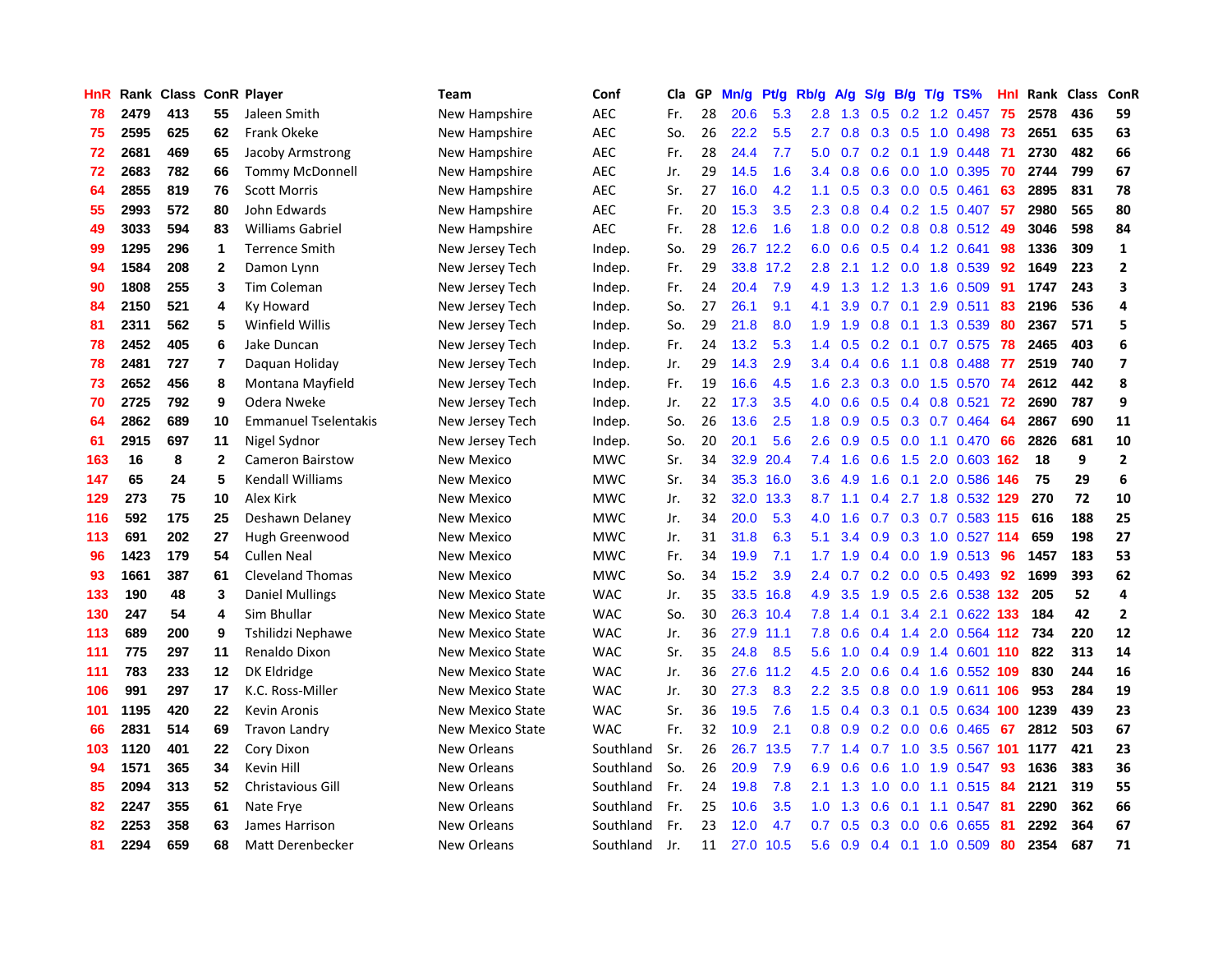| <b>HnR</b> |      | Rank Class ConR Player |     |                              | <b>Team</b>           | Conf        | Cla | GP | Mn/g | Pt/g | Rb/g             | A/g | S/g       | B/g | $T/g$ TS%                | Hnl | Rank Class |     | ConR |
|------------|------|------------------------|-----|------------------------------|-----------------------|-------------|-----|----|------|------|------------------|-----|-----------|-----|--------------------------|-----|------------|-----|------|
| -79        | 2394 | 732                    | 76  | <b>Tradarrius McPhearson</b> | New Orleans           | Southland   | Sr. | 25 | 24.8 | 9.2  | 2.3              | 1.6 | 0.9       |     | 0.3 1.8 0.513            | 79  | 2423       | 741 | 77   |
| 78         | 2475 | 748                    | 85  | <b>Isaac Mack</b>            | New Orleans           | Southland   | Sr. | 25 | 29.4 | 8.6  | $2.4^{\circ}$    | 3.3 | 1.0       |     | 0.0 2.6 0.459 77         |     | 2485       | 757 | 84   |
| 75         | 2582 | 753                    | 94  | <b>Terrance Syon</b>         | New Orleans           | Southland   | Jr. | 26 | 17.1 | 4.0  | 4.3              | 0.5 |           |     | 0.5 0.7 0.9 0.454 74     |     | 2609       | 763 | 98   |
| 72         | 2672 | 465                    | 106 | <b>Tevin Broyles</b>         | New Orleans           | Southland   | Fr. | 25 | 17.2 | 5.6  | 2.8              | 1.0 |           |     | 0.6 0.0 1.7 0.513 72     |     | 2699       | 469 | 106  |
| 121        | 458  | 139                    | 10  | Antoine Mason                | Niagara               | <b>MAAC</b> | Jr. | 33 | 37.6 | 25.6 | 3.6 <sup>°</sup> | 1.5 |           |     | 1.2 0.2 2.8 0.535 120    |     | 470        | 148 | 10   |
| 89         | 1860 | 609                    | 61  | Marcus Ware                  | Niagara               | <b>MAAC</b> | Sr. | 33 | 22.1 | 8.5  | 5.7              | 0.5 | 0.6       |     | 0.3 1.2 0.504            | 89  | 1867       | 609 | 61   |
| 87         | 1998 | 291                    | 64  | Ramone Snowden               | Niagara               | <b>MAAC</b> | Fr. | 33 | 25.9 | 8.1  | 5.5              | 1.2 |           |     | 0.9 0.3 1.7 0.544        | 87  | 2004       | 298 | 64   |
| 86         | 2020 | 489                    | 66  | Rayvon Harris                | Niagara               | <b>MAAC</b> | So. | 33 | 18.4 | 6.2  | 4.2              | 0.6 | 0.7       |     | 0.2 1.6 0.591            | 86  | 2025       | 491 | 65   |
| 84         | 2153 | 680                    | 71  | Marvin Jordan                | Niagara               | <b>MAAC</b> | Sr. | 31 | 29.7 | 9.7  | $2.2\phantom{0}$ | 2.1 | 1.1       |     | $0.0$ 1.4 0.508          | -84 | 2134       | 676 | 69   |
| 83         | 2216 | 539                    | 72  | <b>Tahjere McCall</b>        | Niagara               | <b>MAAC</b> | So. | 27 | 22.7 | 7.5  | 3.0              | 2.0 | 1.3       |     | 0.3 2.2 0.478            | -83 | 2185       | 533 | 73   |
| 77         | 2495 | 731                    | 79  | Joe Thomas                   | Niagara               | <b>MAAC</b> | Jr. | 33 | 13.7 | 3.4  | 2.6              |     |           |     | 0.4 0.2 0.8 0.7 0.502 77 |     | 2501       | 733 | 79   |
| 77         | 2501 | 418                    | 80  | <b>Wesley Myers</b>          | Niagara               | <b>MAAC</b> | Fr. | 33 | 22.6 | 6.7  | 2.8              | 1.2 |           |     | 0.6 0.2 1.4 0.476 77     |     | 2508       | 415 | 80   |
| 49         | 3037 | 595                    | 95  | Cameron Fowler               | Niagara               | MAAC        | Fr. | 30 | 14.4 | 1.7  | 1.7 <sup>2</sup> | 1.1 |           |     | 0.7 0.0 1.0 0.300 51     |     | 3028       | 590 | 95   |
| 129        | 268  | 118                    | 6   | <b>Dantrell Thomas</b>       | Nicholls State        | Southland   | Sr. | 29 | 28.9 | 15.9 | 5.4              | 2.7 | 1.5       |     | 0.4 1.9 0.603 127        |     | 306        | 132 | 6    |
| 96         | 1477 | 515                    | 28  | Jeremy Smith                 | Nicholls State        | Southland   | Sr. | 29 | 28.7 | 13.9 | 3.7              | 1.6 | 0.3       |     | 0.2 2.0 0.605 94         |     | 1534       | 533 | 31   |
| 91         | 1753 | 413                    | 43  | Sam McBeath                  | <b>Nicholls State</b> | Southland   | So. | 23 | 18.3 | 7.4  | 3.9              | 1.3 | 0.7       |     | $0.5$ 0.8 0.520          | -93 | 1623       | 379 | 35   |
| 79         | 2395 | 381                    | 77  | Liam Thomas                  | Nicholls State        | Southland   | Fr. | 25 | 15.5 | 3.3  | 3.2              | 0.6 | 0.3       | 1.3 | $0.8$ 0.532              | 78  | 2424       | 392 | 78   |
| 78         | 2469 | 592                    | 84  | T.J. Carpenter               | Nicholls State        | Southland   | So. | 29 | 26.7 | 9.3  | 3.5              | 1.2 | 0.6       |     | $0.1$ 1.2 0.469          | -77 | 2514       | 599 | 86   |
| 75         | 2588 | 755                    | 96  | <b>Shane Rillieux</b>        | Nicholls State        | Southland   | Jr. | 27 | 30.8 | 6.0  | 2.5              | 2.6 |           |     | 0.7 0.1 2.0 0.434 76     |     | 2537       | 744 | 89   |
| 73         | 2653 | 636                    | 103 | <b>Amin Torres</b>           | Nicholls State        | Southland   | So. | 28 | 10.8 | 4.7  | 0.8 <sub>0</sub> | 0.9 |           |     | 0.4 0.0 1.1 0.480 72     |     | 2683       | 642 | 103  |
| 72         | 2662 | 459                    | 104 | Ja'Dante' Frye               | Nicholls State        | Southland   | Fr. | 29 | 14.6 | 3.1  | 2.9 <sup>°</sup> | 0.4 |           |     | 0.4 0.2 0.6 0.532 71     |     | 2706       | 470 | 107  |
| 69         | 2752 | 487                    | 112 | Luke Doyle                   | Nicholls State        | Southland   | Fr. | 29 | 15.8 | 3.8  | 1.6              | 1.1 |           |     | $0.4$ 0.0 0.5 0.444      | 68  | 2780       | 494 | 113  |
| 44         | 3055 | 851                    | 132 | Pedro Maciel                 | <b>Nicholls State</b> | Southland   | Sr. | 24 | 9.8  | 0.8  | 0.7              | 1.1 | 0.3       |     | $0.0$ $0.6$ $0.435$      | 45  | 3054       | 851 | 132  |
| 116        | 582  | 234                    | 8   | Pendarvis Williams           | Norfolk State         | <b>MEAC</b> | Sr. | 34 | 34.5 | 15.6 | 4.9              | 2.6 | 1.5       |     | 0.3 1.6 0.608 115        |     | 625        | 247 | 10   |
| 106        | 957  | 352                    | 14  | <b>Brandon Goode</b>         | Norfolk State         | <b>MEAC</b> | Sr. | 34 | 28.0 | 11.1 | 6.9              | 0.6 | 0.4       |     | 2.4 1.6 0.614 105        |     | 1016       | 372 | 15   |
| 96         | 1475 | 514                    | 25  | <b>Malcolm Hawkins</b>       | Norfolk State         | <b>MEAC</b> | Sr. | 29 | 30.1 | 15.6 | 4.3              | 1.9 | 0.8       |     | 0.3 2.9 0.564            | 96  | 1449       | 508 | 26   |
| 92         | 1702 | 497                    | 35  | Jamel Fuentes                | Norfolk State         | <b>MEAC</b> | Jr. | 34 | 25.7 | 6.0  | 3.0 <sub>2</sub> | 4.8 |           |     | 1.1 0.1 1.9 0.468 91     |     | 1759       | 512 | 39   |
| 86         | 2031 | 644                    | 44  | <b>Anell Alexis</b>          | Norfolk State         | <b>MEAC</b> | Sr. | 34 | 20.3 | 7.3  | $3.4^{\circ}$    | 0.6 |           |     | 0.6 0.3 1.1 0.552 85     |     | 2082       | 653 | 47   |
| 79         | 2409 | 583                    | 65  | Rashid Gaston                | Norfolk State         | <b>MEAC</b> | So. | 20 | 23.3 | 8.4  | 6.5              | 0.3 |           |     | 0.2 0.5 1.8 0.493 82     |     | 2246       | 546 | 55   |
| 74         | 2605 | 774                    | 80  | Marese Phelps                | Norfolk State         | <b>MEAC</b> | Sr. | 33 | 20.0 | 3.9  | 1.7 <sub>z</sub> | 2.3 | 1.3       |     | 0.0 1.6 0.394 74         |     | 2622       | 784 | 82   |
| 71         | 2715 | 797                    | 89  | <b>Riley Maye</b>            | Norfolk State         | <b>MEAC</b> | Sr. | 33 | 12.9 | 4.5  | 1.1              | 0.4 | 0.1       |     | $0.2$ 0.7 0.594          | 70  | 2740       | 802 | 91   |
| 54         | 2994 | 868                    | 110 | Kievyn Lila-St. Rose         | Norfolk State         | <b>MEAC</b> | Jr. | 27 | 12.0 | 3.0  | 1.9              | 0.2 |           |     | 0.2 0.1 0.7 0.455        | 57  | 2987       | 868 | 109  |
| 151        | 48   | 14                     | 6   | <b>Marcus Paige</b>          | North Carolina        | <b>ACC</b>  | So. | 34 | 35.5 | 17.5 | 3.2              | 4.2 | 1.5       |     | 0.2 2.1 0.588 150        |     | 57         | 15  | 8    |
| 150        | 52   | 15                     | 8   | <b>Brice Johnson</b>         | North Carolina        | <b>ACC</b>  | So. | 34 | 19.4 | 10.3 | 6.1              | 0.9 |           |     | 0.7 1.3 1.2 0.572 149    |     | 60         | 16  | 9    |
| 141        | 117  | 9                      | 14  | <b>Kennedy Meeks</b>         | North Carolina        | <b>ACC</b>  | Fr. | 34 | 16.3 | 7.6  | 6.1              | 0.8 | 0.3       |     | 0.8 1.0 0.555 139        |     | 128        | 9   | 16   |
| 136        | 155  | 39                     | 17  | James Michael McAdoo         | North Carolina        | <b>ACC</b>  | Jr. | 34 | 30.1 | 14.2 | 6.8              | 1.7 |           |     | 1.3 0.9 1.4 0.478 135    |     | - 170      | 42  | 18   |
| 129        | 277  | 61                     | 27  | J.P. Tokoto                  | North Carolina        | ACC         | So. | 34 | 28.6 | 9.3  | 5.8              | 3.1 |           |     | 1.6 0.5 1.9 0.503 128    |     | 299        | 71  | 32   |
| 104        | 1064 | 383                    | 81  | Leslie McDonald              | North Carolina        | ACC         | Sr. | 25 | 27.1 | 10.4 | 2.0 <sub>1</sub> | 1.5 | 0.4       |     | 0.1 1.1 0.498 112 741    |     |            | 291 | 62   |
| 102        | 1173 | 143                    | 86  | Nate Britt                   | North Carolina        | <b>ACC</b>  | Fr. | 34 | 20.9 | 5.1  | $1.4^{\circ}$    |     | $2.4$ 1.1 |     | 0.1 1.7 0.451 101 1198   |     |            | 144 | 91   |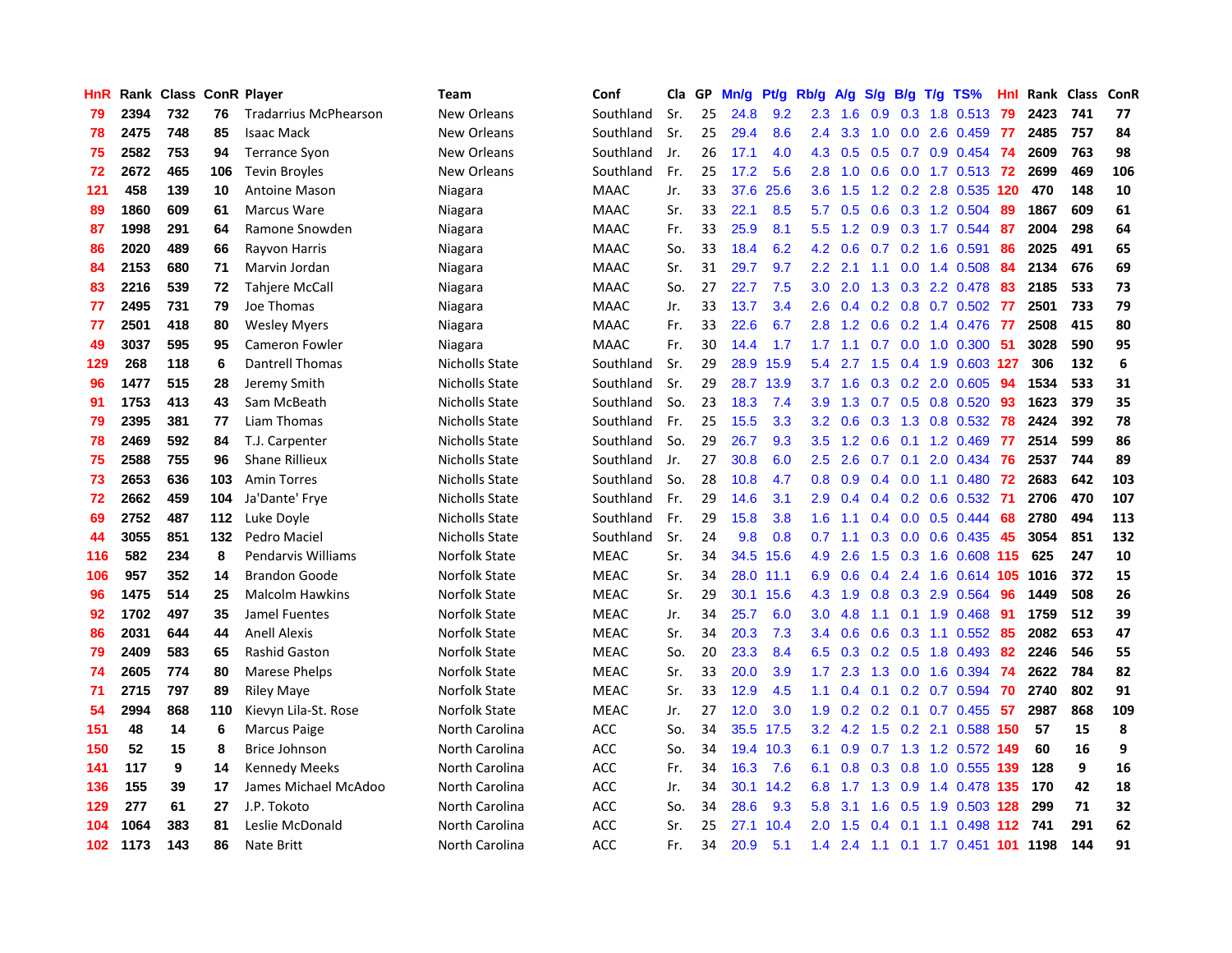| HnR | Rank         | <b>Class ConR Player</b> |             |                       | <b>Team</b>          | Conf           | Cla | GP | Mn/g | Pf/g      | Rb/g             | A/g | S/g           | B/g | $T/g$ TS%              | <b>Hnl</b> | Rank         | Class        | <b>ConR</b>  |
|-----|--------------|--------------------------|-------------|-----------------------|----------------------|----------------|-----|----|------|-----------|------------------|-----|---------------|-----|------------------------|------------|--------------|--------------|--------------|
| 112 | 730          | 286                      | 11          | <b>Richaud Pack</b>   | North Carolina A&T   | <b>MEAC</b>    | Sr. | 29 |      | 34.2 17.0 | 4.5              | 1.6 | 0.7           | 0.1 | 1.7 0.609              | 115        | 621          | 246          | 9            |
| 94  | 1549         | 541                      | 28          | Lamont Middleton      | North Carolina A&T   | <b>MEAC</b>    | Sr. | 32 |      | 35.1 17.5 | 4.8              | 2.1 | 1.0           |     | $0.2$ 2.9 $0.487$      | -93        | 1644         | 559          | 30           |
| 84  | 2164         | 525                      | 53          | <b>Bruce Beckford</b> | North Carolina A&T   | <b>MEAC</b>    | So. | 27 |      | 27.5 10.7 | 7.1              | 0.8 |               |     | 0.7 0.7 2.6 0.516 84   |            | 2113         | 513          | 50           |
| 74  | 2606         | 762                      | 81          | Bryan Akinkugbe       | North Carolina A&T   | <b>MEAC</b>    | Jr. | 29 | 13.6 | 4.1       | 2.9              | 0.2 |               |     | $0.1$ 1.2 1.1 0.478 73 |            | 2657         | 777          | 85           |
| 71  | 2710         | 796                      | 88          | Jeremy Underwood      | North Carolina A&T   | <b>MEAC</b>    | Sr. | 31 | 31.6 | 7.4       | 2.8              | 2.9 | 0.7           |     | $0.0$ 3.0 $0.456$      | -70        | 2734         | 801          | 90           |
| 63  | 2882         | 836                      | 102         | Waylan Siverand       | North Carolina A&T   | <b>MEAC</b>    | Jr. | 29 | 13.2 | 3.1       | 2.1              | 0.2 | 0.3           |     | $0.6$ 0.9 0.523        | 62         | 2912         | 848          | 102          |
| 55  | 2985         | 569                      | 109         | Khary Doby            | North Carolina A&T   | <b>MEAC</b>    | Fr. | 32 | 15.2 | 3.3       | 2.4              | 0.3 | 0.1           |     | 0.3 0.5 0.415          | -54        | 3004         | 577          | 110          |
| 48  | 3043         | 597                      | 116         | Denzel Keyes          | North Carolina A&T   | <b>MEAC</b>    | Fr. | 25 | 10.7 | 2.2       | 1.7              | 0.1 | 0.3           |     | $0.1$ 0.6 0.431        | 49         | 3042         | 597          | 116          |
| 47  | 3046         | 599                      | 117         | Michael Briscoe       | North Carolina A&T   | <b>MEAC</b>    | Fr. | 31 | 8.9  | 0.8       | 0.8              | 0.9 | 0.5           |     | $0.0$ $0.8$ $0.306$    | 47         | 3053         | 601          | 118          |
| 178 | $\mathbf{2}$ | $\mathbf 1$              | $\mathbf 1$ | T.J. Warren           | North Carolina State | <b>ACC</b>     | So. | 35 | 35.4 | 24.9      | 7.1              | 1.1 | 1.8           |     | 0.6 2.4 0.569 179      |            | $\mathbf{2}$ | $\mathbf{1}$ | $\mathbf{1}$ |
| 109 | 833          | 315                      | 68          | Jordan Vandenberg     | North Carolina State | <b>ACC</b>     | Sr. | 32 | 22.3 | 4.6       | 4.7              | 1.0 |               |     | 0.3 1.4 0.6 0.664 109  |            | 850          | 325          | 69           |
| 107 | 925          | 94                       | 71          | Anthony Barber        | North Carolina State | <b>ACC</b>     | Fr. | 36 | 24.2 | 8.5       | 2.0              | 3.5 |               |     | 0.6 0.0 1.7 0.471 107  |            | 936          | 95           | 71           |
| 106 | 986          | 295                      | 77          | <b>Ralston Turner</b> | North Carolina State | <b>ACC</b>     | Jr. | 36 | 26.1 | 10.5      | 2.5              | 0.9 | 0.6           |     | 0.1 0.9 0.548 105 1001 |            |              | 303          | 76           |
| 102 | 1161         | 341                      | 85          | Desmond Lee           | North Carolina State | <b>ACC</b>     | Jr. | 36 | 24.2 | 8.4       | 2.9              | 1.6 | 0.7           |     | 0.0 1.7 0.502 101 1171 |            |              | 349          | 87           |
| 102 | 1181         | 271                      | 87          | <b>Tyler Lewis</b>    | North Carolina State | <b>ACC</b>     | So. | 36 | 19.9 | 4.4       | 1.3              | 3.8 | 0.2           |     | 0.0 1.1 0.435 101 1189 |            |              | 274          | 89           |
| 100 | 1255         | 152                      | 93          | Lennard Freeman       | North Carolina State | <b>ACC</b>     | Fr. | 35 | 23.2 | 4.0       | 5.7              | 0.6 | 0.5           |     | 0.3 0.5 0.498 100 1241 |            |              | 149          | 93           |
| 92  | 1676         | 227                      | 107         | Beejay Anya           | North Carolina State | <b>ACC</b>     | Fr. | 33 | 11.6 | 2.1       | 2.1              | 0.1 |               |     | $0.1$ 1.4 0.5 0.561    | 93         | 1648         | 222          | 105          |
| 87  | 1966         | 285                      | 112         | Kyle Washington       | North Carolina State | <b>ACC</b>     | Fr. | 36 | 19.9 | 4.8       | 3.9              | 0.4 | 0.2           |     | $0.6$ 1.0 0.451        | 87         | 1975         | 292          | 113          |
| 136 | 160          | 73                       | 1           | <b>Troy Huff</b>      | North Dakota         | Big Sky        | Sr. | 34 | 29.2 | 19.2      | 6.8              | 1.2 | 2.3           |     | 0.3 1.9 0.551 134      |            | 173          | 80           | $\mathbf{1}$ |
| 96  | 1446         | 506                      | 19          | Aaron Anderson        | North Dakota         | <b>Big Sky</b> | Sr. | 34 | 29.4 | 11.1      | 2.5              | 2.8 |               |     | $0.9$ 0.0 1.2 0.594    | 95         | 1494         | 522          | 22           |
| 96  | 1452         | 508                      | 20          | Jaron Nash            | North Dakota         | Big Sky        | Sr. | 33 | 23.3 | 10.8      | 4.5              | 0.6 | 1.1           |     | $0.5$ 1.5 0.531        | 95         | 1486         | 520          | 20           |
| 95  | 1521         | 529                      | 24          | Jamal Webb            | North Dakota         | Big Sky        | Sr. | 34 | 24.9 | 7.2       | 3.4              | 3.1 | 1.7           |     | $0.6$ 2.0 $0.519$      | 94         | 1568         | 543          | 25           |
| 93  | 1626         | 558                      | 26          | Alonzo Traylor        | North Dakota         | Big Sky        | Sr. | 31 | 16.6 | 7.3       | 3.7              | 0.1 | 0.3           |     | $0.6$ 0.9 0.601        | 92         | 1665         | 563          | 26           |
| 84  | 2159         | 327                      | 56          | <b>Quinton Hooker</b> | North Dakota         | <b>Big Sky</b> | Fr. | 34 | 17.6 | 4.2       | 1.9              | 1.9 | 1.0           |     | 0.2 1.0 0.500          | 83         | 2207         | 342          | 58           |
| 72  | 2691         | 794                      | 76          | Josh Schuler          | North Dakota         | <b>Big Sky</b> | Sr. | 24 | 21.0 | 5.8       | 1.4              | 1.1 | 0.5           |     | $0.1$ 0.5 0.496        | -76        | 2547         | 769          | 74           |
| 63  | 2890         | 839                      | 84          | Chad Calcaterra       | North Dakota         | <b>Big Sky</b> | Jr. | 30 | 11.9 | 2.7       | 2.2              | 0.1 | 0.1           |     | 0.3 0.5 0.526          | 63         | 2885         | 838          | 84           |
| 62  | 2895         | 841                      | 85          | Cole Stefan           | North Dakota         | <b>Big Sky</b> | Jr. | 31 | 13.8 | 3.7       | 1.1              | 1.0 |               |     | 0.3 0.1 0.7 0.464 63   |            | 2894         | 843          | 85           |
| 144 | 86           | 34                       | 1           | <b>Taylor Braun</b>   | North Dakota State   | Summit         | Sr. | 32 |      | 34.0 17.6 | 5.5              | 3.8 |               |     | 1.5 0.2 2.0 0.591 145  |            | 80           | 32           | $\mathbf{1}$ |
| 123 | 409          | 169                      | 4           | Marshall Bjorklund    | North Dakota State   | Summit         | Sr. | 33 |      | 25.8 13.2 | 4.2              | 1.4 | 0.8           |     | 0.2 1.7 0.628 123      |            | 413          | 171          | 4            |
| 114 | 661          | 263                      | 6           | TrayVonn Wright       | North Dakota State   | Summit         | Sr. | 33 |      | 29.3 11.4 | 5.2              | 0.6 |               |     | 0.9 1.7 0.9 0.564 113  |            | 678          | 273          | 6            |
| 111 | 792          | 236                      | 13          | Lawrence Alexander    | North Dakota State   | Summit         | Jr. | 33 | 34.4 | 11.1      | 4.3              | 2.6 | 0.9           |     | 0.2 2.1 0.559 110      |            | 794          | 235          | 13           |
| 108 | 875          | 198                      | 14          | Kory Brown            | North Dakota State   | Summit         | So. | 33 | 27.2 | 7.0       | 4.2              | 1.7 | 1.1           |     | 0.8 0.9 0.625 108      |            | 884          | 201          | 14           |
| 100 | 1276         | 449                      | 24          | Mike Felt             | North Dakota State   | Summit         | Sr. | 33 | 14.6 | 6.1       | 1.1              | 0.5 | $0.4^{\circ}$ | 0.0 | $0.5 \ 0.595$          | -99        | 1283         | 454          | 24           |
| 99  | 1281         | 452                      | 25          | Jordan Aaberg         | North Dakota State   | Summit         | Sr. | 33 | 11.6 | 3.6       | 1.8              | 0.3 | 0.1           |     | $0.7$ 0.5 0.623        | 99         | 1286         | 456          | 25           |
| 84  | 2127         | 515                      | 48          | Chris Kading          | North Dakota State   | Summit         | So. | 33 | 15.5 | 2.7       | 2.6              | 0.3 | 0.2           |     | $0.6$ 0.3 0.563        | -84        | 2131         | 515          | 49           |
| 108 | 895          | 335                      | 14          | <b>Travis Wallace</b> | North Florida        | A-Sun          | Sr. | 32 | 26.4 | 12.3      | 7.3              | 1.0 | 0.6           |     | 1.0 1.7 0.518 108      |            | 897          | 339          | 14           |
| 96  | 1430         | 419                      | 31          | Jalen Nesbitt         | North Florida        | A-Sun          | Jr. | 31 | 24.3 | 8.1       | 4.2              | 2.5 | 0.8           |     | $0.3$ 2.0 $0.571$      | 96         | 1411         | 412          | 30           |
| 91  | 1734         | 238                      | 39          | Chris Davenport       | North Florida        | A-Sun          | Fr. | 32 | 21.5 | 7.7       | 5.5 <sub>1</sub> | 1.7 | 0.5           |     | $0.5$ 2.8 $0.602$      | -91        | 1739         | 241          | 40           |
| 89  | 1879         | 446                      | 45          | Demarcus Daniels      | North Florida        | A-Sun          | So. | 32 | 18.9 | 6.2       | 3.9              | 0.8 |               |     | 0.5 0.6 0.8 0.513 89   |            | 1883         | 450          | 45           |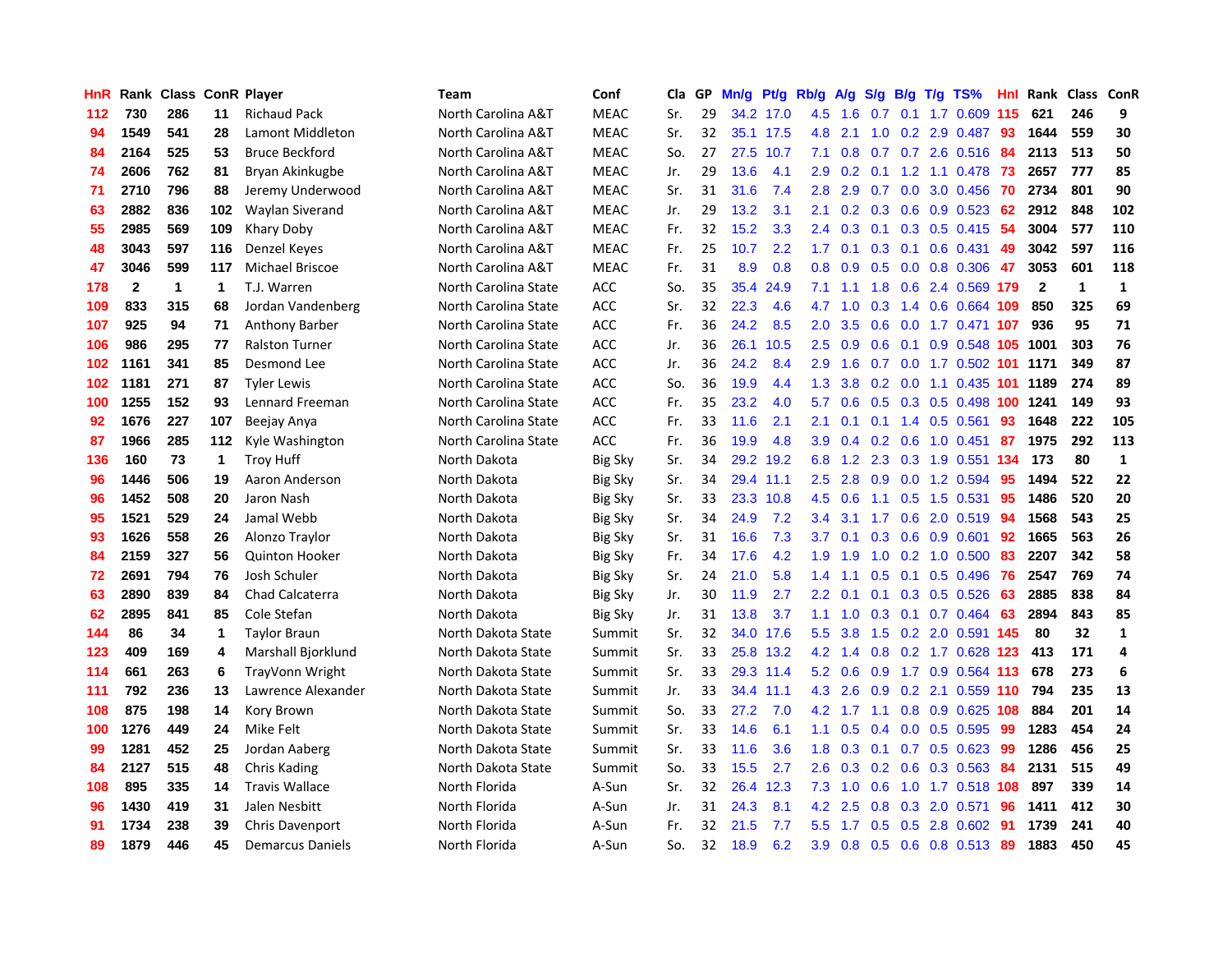| <b>HnR</b> |      | Rank Class ConR Player |              |                          | <b>Team</b>       | Conf           | <b>Cla</b> | GP | Mn/g | Pt/g      | Rb/g             | A/g           | S/g           | <b>B/g</b> | T/g TS%                      | Hnl |      | Rank Class | ConR                    |
|------------|------|------------------------|--------------|--------------------------|-------------------|----------------|------------|----|------|-----------|------------------|---------------|---------------|------------|------------------------------|-----|------|------------|-------------------------|
| 89         | 1895 | 273                    | 46           | Dallas Moore             | North Florida     | A-Sun          | Fr.        | 32 | 28.8 | 12.5      | 2.1              | 2.6           | 0.6           | 0.1        | 2.3 0.541                    | 89  | 1898 | 275        | 46                      |
| 87         | 1976 | 476                    | 49           | Beau Beech               | North Florida     | A-Sun          | So.        | 32 | 28.4 | 10.3      | 4.2              | 0.9           |               |            | 0.8 0.3 1.8 0.564 87         |     | 1980 | 478        | 49                      |
| 83         | 2208 | 695                    | 56           | <b>Charles McRov</b>     | North Florida     | A-Sun          | Sr.        | 32 | 24.8 | 7.3       | $3.4^{\circ}$    | 1.6           |               |            | 0.5 0.1 1.5 0.514 83         |     | 2206 | 690        | 56                      |
| 74         | 2628 | 449                    | 73           | Romelo Banks             | North Florida     | A-Sun          | Fr.        | 32 | 12.4 | 3.7       | 2.1              | 0.0           |               |            | 0.3 1.0 0.8 0.509 74         |     | 2634 | 449        | 74                      |
| 63         | 2887 | 838                    | 84           | Devin Wilson             | North Florida     | A-Sun          | Jr.        | 26 | 12.2 | 2.3       | 1.2              | 1.3           | 0.6           |            | 0.0 0.8 0.377 65             |     | 2857 | 828        | 82                      |
| 106        | 961  | 282                    | 44           | Chris Jones              | North Texas       | Conf. USA      | Jr.        | 31 | 25.0 | 7.5       | 3.7              | 4.1           | $1.5^{\circ}$ |            | 0.0 2.1 0.457 106            |     | 955  | 285        | 42                      |
| 106        | 967  | 286                    | 45           | Jordan Williams          | North Texas       | Conf. USA      | Jr.        | 31 |      | 26.0 12.3 | 6.5              | 0.5           | 0.8           |            | 0.5 1.9 0.512 106            |     | 960  | 287        | 43                      |
| 97         | 1376 | 480                    | 58           | Alzee Williams           | North Texas       | Conf. USA      | Sr.        | 32 | 28.4 | 11.1      | $2.4^{\circ}$    | 1.4           | 0.7           |            | $0.1$ 1.0 0.524              | -97 | 1394 | 490        | 59                      |
| 94         | 1567 | 453                    | 64           | T.J. Taylor              | North Texas       | Conf. USA      | Jr.        | 30 | 19.0 | 7.0       | 2.9              | 1.3           | 0.6           |            | 0.2 1.5 0.515                | -94 | 1582 | 460        | 67                      |
| 92         | 1720 | 580                    | 77           | <b>Brandan Walton</b>    | North Texas       | Conf. USA      | Sr.        | 31 | 18.0 | 7.2       | 2.1              | 0.6           |               |            | 0.7 0.0 0.9 0.521            | -91 | 1728 | 584        | 78                      |
| 90         | 1810 | 527                    | 83           | <b>Colin Voss</b>        | North Texas       | Conf. USA      | Jr.        | 32 | 25.5 | 7.3       | 5.8              | 0.6           |               |            | 0.6 0.5 1.4 0.498 90         |     | 1819 | 528        | 84                      |
| 90         | 1812 | 529                    | 84           | Armani Flannigan         | North Texas       | Conf. USA      | Jr.        | 31 | 10.0 | 2.4       | 2.1              | 0.1           |               |            | $0.2$ 1.0 0.5 0.481          | -90 | 1820 | 529        | 85                      |
| 90         | 1824 | 599                    | 86           | Vertrail Vaughns         | North Texas       | Conf. USA      | Sr.        | 31 | 18.5 | 7.3       | $1.4^{\circ}$    | 1.2           |               |            | 0.7 0.0 1.1 0.497 90         |     | 1831 | 603        | 86                      |
| 89         | 1884 | 448                    | 90           | <b>Maurice Aniefiok</b>  | North Texas       | Conf. USA      | So.        | 29 | 19.7 | 6.7       | 3.4              | 0.6           | 0.5           |            | 0.2 0.9 0.538                | -89 | 1882 | 449        | 91                      |
| 59         | 2948 | 857                    | 130          | Keith Coleman            | North Texas       | Conf. USA      | Jr.        | 30 | 13.9 | 2.9       | 3.3              | 0.1           |               |            | 0.2 0.9 1.4 0.410 59         |     | 2955 | 861        | 130                     |
| 145        | 74   | 22                     | $\mathbf{2}$ | <b>Scott Eatherton</b>   | Northeastern      | Colonial       | Jr.        | 32 | 31.1 | 15.9      | 10.2             | 1.2           | 0.5           |            | 1.8 2.7 0.587 144            |     | 86   | 27         | $\mathbf{2}$            |
| 96         | 1464 | 342                    | 30           | David Walker             | Northeastern      | Colonial       | So.        | 32 |      | 36.4 11.5 | 3.1              | 2.6           | 1.6           |            | $0.4$ 1.9 0.510              | -95 | 1469 | 344        | 31                      |
| 93         | 1624 | 473                    | 38           | Reggie Spencer           | Northeastern      | Colonial       | Jr.        | 29 | 27.6 | 9.2       | 6.6              | 0.7           | 0.3           |            | $0.5$ 1.5 0.506              | -93 | 1633 | 477        | 38                      |
| 92         | 1715 | 402                    | 40           | Zach Stahl               | Northeastern      | Colonial       | So.        | 32 | 22.6 | 7.4       | 4.9              | 1.1           |               |            | 0.7 0.3 1.6 0.480 91         |     | 1722 | 400        | 40                      |
| 90         | 1851 | 542                    | 46           | Demetrius Pollard        | Northeastern      | Colonial       | Jr.        | 32 | 28.6 | 8.9       | 1.8              | 2.1           |               |            | 0.7 0.1 1.4 0.486            | -89 | 1866 | 544        | 46                      |
| 87         | 1999 | 292                    | 53           | T.J. Williams            | Northeastern      | Colonial       | Fr.        | 30 | 23.7 | 6.9       | 2.3              | 2.0           | 0.6           |            | 0.1 1.4 0.480 87             |     | 1978 | 293        | 50                      |
| 67         | 2793 | 810                    | 71           | Marco Banegas-Flores     | Northeastern      | Colonial       | Jr.        | 29 | 16.1 | 2.9       | 1.4              | 1.3           |               |            | 0.7 0.0 1.3 0.437            | -69 | 2766 | 806        | 70                      |
| 57         | 2971 | 704                    | 74           | Derrico Peck             | Northeastern      | Colonial       | So.        | 28 | 12.5 | 2.3       | 1.3              | 0.5           | 0.3           |            | 0.4 0.9 0.492 59             |     | 2964 | 703        | 74                      |
| 108        | 871  | 262                    | 7            | <b>Quinton Upshur</b>    | Northern Arizona  | <b>Big Sky</b> | Jr.        | 32 | 29.4 | 15.3      | 3.3 <sub>2</sub> | 0.8           | 1.6           |            | 0.6 1.9 0.574 108            |     | 877  | 261        | $\overline{\mathbf{z}}$ |
| 102        | 1153 | 414                    | 10           | Max Jacobsen             | Northern Arizona  | <b>Big Sky</b> | Sr.        | 32 | 27.4 | 12.3      |                  | 4.2 1.5       | 0.5           |            | 0.5 2.1 0.606 102 1157       |     |      | 415        | 10                      |
| 95         | 1488 | 192                    | 22           | Kris Yanku               | Northern Arizona  | <b>Big Sky</b> | Fr.        | 32 | 25.0 | 9.7       | $2.7^{\circ}$    | 2.8           | 1.5           | 0.1        | 2.3 0.513                    | -95 | 1487 | 187        | 21                      |
| 87         | 1958 | 574                    | 43           | Aaseem Dixon             | Northern Arizona  | Big Sky        | Jr.        | 32 | 32.1 | 11.2      | $2.7^{\circ}$    | $2.2^{\circ}$ |               |            | 1.1 0.0 1.8 0.509 87         |     | 1957 | 574        | 43                      |
| 86         | 2021 | 591                    | 50           | <b>Gaellan Bewernick</b> | Northern Arizona  | <b>Big Sky</b> | Jr.        | 32 | 30.2 | 7.3       | 5.9              | 1.8           |               |            | 0.7 0.3 1.8 0.497 86         |     | 2023 | 590        | 49                      |
| 83         | 2206 | 341                    | 58           | Ako Kaluna               | Northern Arizona  | <b>Big Sky</b> | Fr.        | 32 | 11.9 | 4.3       | $2.4^{\circ}$    | 0.3           |               |            | 0.3 0.2 0.6 0.511 83         |     | 2200 | 339        | 57                      |
| 80         | 2348 | 684                    | 65           | Len Springs              | Northern Arizona  | <b>Big Sky</b> | Jr.        | 32 | 15.0 | 2.1       | 3.7              | 0.2           |               |            | 0.1 1.8 0.6 0.465            | -80 | 2353 | 686        | 65                      |
| 80         | 2354 | 571                    | 66           | Jordyn Martin            | Northern Arizona  | <b>Big Sky</b> | So.        | 32 | 19.4 | 2.9       | 4.3              | 0.9           |               |            | 0.3 0.2 0.8 0.618 80         |     | 2357 | 570        | 66                      |
| 127        | 332  | 144                    | 4            | Derrick Barden           | Northern Colorado | <b>Big Sky</b> | Sr.        | 32 | 30.7 | 14.1      | 7.8              | 1.3           | 1.3           |            | 0.5 1.1 0.610 126            |     | 340  | 147        | 4                       |
| 107        | 924  | 273                    | 8            | Tim Huskisson            | Northern Colorado | <b>Big Sky</b> | Jr.        | 32 | 20.7 | 10.3      | 3.5              | 1.4           | 0.8           |            | $0.6$ 1.6 0.609 107          |     | 938  | 277        | 8                       |
| 102        | 1175 | 347                    | 12           | Dominique Lee            | Northern Colorado | <b>Big Sky</b> | Jr.        | 31 | 16.0 | 6.8       | 3.8 <sub>2</sub> | 0.4           | 0.7           | 0.5        | 0.8 0.639 102 1162           |     |      | 345        | 11                      |
| 91         | 1782 | 593                    | 31           | <b>Tate Unruh</b>        | Northern Colorado | <b>Big Sky</b> | Sr.        | 32 | 30.6 | 12.7      | 3.3 <sub>2</sub> | 1.4           |               |            | 0.4 0.0 1.4 0.615 90         |     | 1794 | 596        | 32                      |
| 89         | 1864 | 546                    | 35           | <b>Tevin Svihovec</b>    | Northern Colorado | Big Sky        | Jr.        | 32 | 28.0 | 10.2      | 2.5              | 2.7           |               |            | 0.8 0.1 1.6 0.517 89         |     | 1881 | 550        | 35                      |
| 87         | 2011 | 296                    | 48           | Jordan Wilson            | Northern Colorado | Big Sky        | Fr.        | 32 | 24.4 | 7.5       | 1.5              | 2.4           | 0.8           |            | 0.0 1.3 0.524 86             |     | 2027 | 303        | 50                      |
| 68         | 2769 | 807                    | 78           | Connor Osborne           | Northern Colorado | <b>Big Sky</b> | Sr.        | 31 | 16.2 | 3.4       | 3.0 <sub>2</sub> | 0.4           | 0.1           |            | 0.5 0.8 0.512 69             |     | 2767 | 809        | 78                      |
| 64         | 2858 | 687                    | 81           | Cody McDavis             | Northern Colorado | <b>Big Sky</b> | So.        | 25 | 13.5 | 3.3       |                  |               |               |            | 2.2 0.1 0.2 0.0 0.6 0.615 67 |     | 2818 | 678        | 81                      |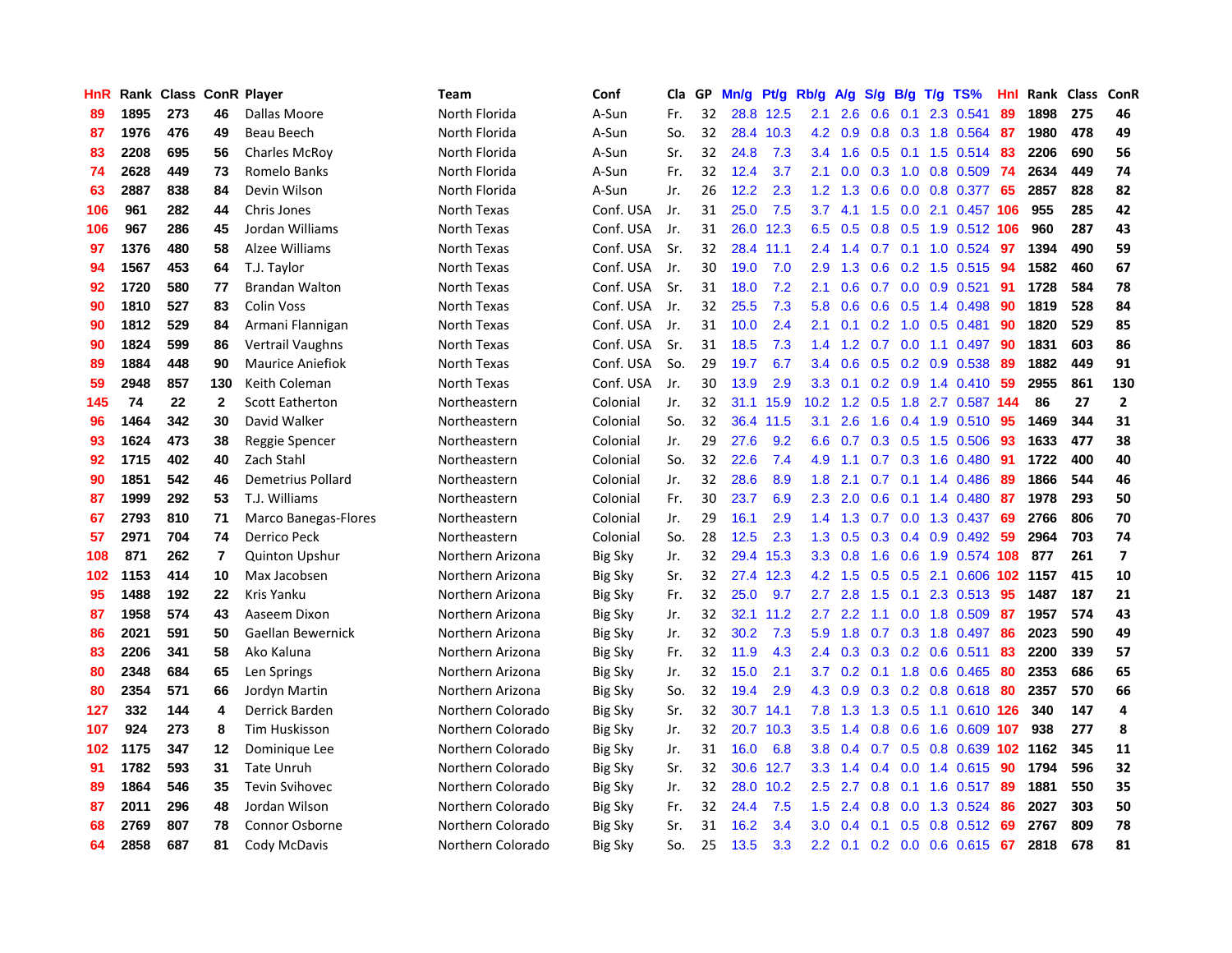| HnR | Rank | <b>Class</b> |                | <b>ConR Player</b>    | <b>Team</b>        | Conf           | Cla | GP | Mn/g | <b>Pt/g</b> | Rb/g    | A/g | S/g           | B/g | $T/g$ TS%                 | Hnl | Rank | <b>Class</b> | ConR           |
|-----|------|--------------|----------------|-----------------------|--------------------|----------------|-----|----|------|-------------|---------|-----|---------------|-----|---------------------------|-----|------|--------------|----------------|
| 60  | 2924 | 850          | 86             | Corey Spence          | Northern Colorado  | <b>Big Sky</b> | Jr. | 31 | 16.5 | 3.3         | 1.4     | 1.9 | 0.3           |     | $0.0$ 1.5 $0.407$         | -61 | 2936 | 854          | 86             |
| 127 | 327  | 89           | $\overline{7}$ | Jordan Threloff       | Northern Illinois  | MAC            | Jr. | 32 | 24.8 | 9.2         | 7.0     | 0.6 |               |     | 0.5 1.0 1.7 0.562 125     |     | 368  | 101          | 9              |
| 96  | 1454 | 340          | 49             | <b>Travon Baker</b>   | Northern Illinois  | <b>MAC</b>     | So. | 32 | 27.9 | 8.4         | 2.3     | 2.4 | 1.5           |     | 0.2 2.1 0.449             | 94  | 1528 | 359          | 53             |
| 96  | 1469 | 344          | 51             | Darrell Bowie         | Northern Illinois  | MAC            | So. | 31 | 27.7 | 9.6         | 6.5     | 1.1 | 1.0           |     | $0.6$ 2.9 0.431           | -94 | 1542 | 362          | 56             |
| 93  | 1612 | 556          | 59             | Aksel Bolin           | Northern Illinois  | MAC            | Sr. | 31 | 25.8 | 6.5         | 4.5     | 1.1 | 0.6           |     | 0.2 1.6 0.522             | 92  | 1684 | 570          | 61             |
| 93  | 1648 | 223          | 60             | Aaric Armstead        | Northern Illinois  | MAC            | Fr. | 30 | 25.5 | 7.7         | 4.1     | 0.4 | 1.0           |     | 0.4 1.7 0.464             | 92  | 1711 | 233          | 62             |
| 92  | 1670 | 489          | 62             | Aaron Armstead        | Northern Illinois  | MAC            | Jr. | 32 | 19.3 | 6.8         | 2.4     | 0.4 | 0.4           |     | 0.2 1.0 0.525             | -91 | 1750 | 510          | 65             |
| 79  | 2420 | 584          | 85             | Daveon Balls          | Northern Illinois  | <b>MAC</b>     | So. | 32 | 18.0 | 4.0         | 1.8     | 1.4 | 0.6           |     | $0.0$ 1.4 $0.430$         | 78  | 2474 | 591          | 87             |
| 73  | 2647 | 772          | 93             | Pete Rakocevic        | Northern Illinois  | <b>MAC</b>     | Jr. | 31 | 13.3 | 3.2         | 2.0     | 0.3 | 0.2           |     | $0.6$ 1.1 $0.478$         | -72 | 2675 | 783          | 93             |
| 149 | 58   | 14           | 4              | Seth Tuttle           | Northern Iowa      | <b>MVC</b>     | Jr. | 31 | 29.5 | 15.4        | 8.0     | 2.3 | 1.0           |     | 1.1 2.1 0.595 148         |     | 64   | 18           | 4              |
| 123 | 422  | 123          | 14             | <b>Nate Buss</b>      | Northern Iowa      | <b>MVC</b>     | Jr. | 28 |      | 20.6 10.6   | 5.0     |     |               |     | 0.3 0.4 0.3 0.7 0.649 124 |     | 376  | 107          | 13             |
| 109 | 854  | 254          | 22             | Deon Mitchell         | Northern Iowa      | <b>MVC</b>     | Jr. | 31 | 27.4 | 12.1        | 2.3     | 3.4 | 0.9           |     | 0.1 2.1 0.512 108         |     | 870  | 257          | 23             |
| 105 | 1024 | 238          | 29             | Wes Washpun           | Northern Iowa      | <b>MVC</b>     | So. | 31 | 29.4 | 8.3         | 3.5     | 3.8 | 1.0           |     | 0.7 2.4 0.531 104 1034    |     |      | 236          | 30             |
| 104 | 1061 | 246          | 31             | Matt Bohannon         | Northern Iowa      | <b>MVC</b>     | So. | 31 | 29.3 | 9.9         | 3.1     | 1.3 | 0.7           |     | 0.0 0.4 0.574 104 1069    |     |      | 247          | 31             |
| 97  | 1389 | 175          | 38             | Jeremy Morgan         | Northern Iowa      | <b>MVC</b>     | Fr. | 31 | 21.9 | 6.0         | 2.7     | 1.4 | 0.6           |     | 0.5 1.1 0.549             | -97 | 1396 | 176          | 37             |
| 90  | 1845 | 604          | 55             | Chip Rank             | Northern Iowa      | <b>MVC</b>     | Sr. | 31 | 18.3 | 5.2         | 2.5     | 0.4 | 0.3           |     | $0.0$ 0.3 0.518           | -89 | 1862 | 608          | 55             |
| 87  | 1956 | 573          | 59             | Marvin Singleton      | Northern Iowa      | <b>MVC</b>     | Jr. | 23 | 12.0 | 3.4         | $2.5\,$ | 0.5 | 0.3           |     | $0.1$ 0.7 0.513           | -89 | 1869 | 546          | 56             |
| 74  | 2626 | 765          | 84             | <b>Max Martino</b>    | Northern Iowa      | <b>MVC</b>     | Jr. | 27 | 9.7  | 2.3         | 1.4     | 0.2 | $0.4^{\circ}$ |     | $0.0$ 0.4 0.569           | -75 | 2595 | 757          | 84             |
| 112 | 737  | 224          | $\overline{7}$ | Jordan Jackson        | Northern Kentucky  | A-Sun          | Jr. | 28 | 28.3 | 13.5        | 5.0     | 2.9 | 1.5           |     | 0.5 2.3 0.535 113         |     | 677  | 202          | 5              |
| 99  | 1320 | 307          | 26             | Jalen Billups         | Northern Kentucky  | A-Sun          | So. | 30 | 19.4 | 9.6         | 5.2     | 0.3 |               |     | 0.3 1.1 1.7 0.591         | 98  | 1345 | 314          | 27             |
| 86  | 2019 | 488          | 50             | Todd Johnson          | Northern Kentucky  | A-Sun          | So. | 23 | 29.9 | 8.7         | 3.8     | 2.0 | 1.3           |     | $0.1$ 1.6 0.598           | -87 | 1994 | 483          | 50             |
| 86  | 2041 | 304          | 51             | Daniel Camps          | Northern Kentucky  | A-Sun          | Fr. | 27 | 15.7 | 6.1         | 2.6     | 0.9 | 0.7           |     | 0.0 1.3 0.539             | -86 | 2056 | 309          | 51             |
| 83  | 2184 | 334          | 55             | Cole Murray           | Northern Kentucky  | A-Sun          | Fr. | 30 | 17.2 | 5.7         | 1.7     | 0.6 |               |     | $0.2$ 0.3 0.3 0.580       | -83 | 2214 | 344          | 57             |
| 81  | 2292 | 556          | 58             | <b>Tyler White</b>    | Northern Kentucky  | A-Sun          | So. | 28 | 30.8 | 10.8        | 2.7     | 2.0 | 0.8           |     | $0.1$ 1.7 0.476           | -81 | 2271 | 550          | 58             |
| 76  | 2531 | 608          | 68             | Jake Giesler          | Northern Kentucky  | A-Sun          | So. | 30 | 16.1 | 4.2         | 3.2     | 0.5 | 0.1           |     | $0.5$ 0.6 0.472           | -76 | 2554 | 610          | 69             |
| 74  | 2604 | 628          | 72             | Jack Flournoy         | Northern Kentucky  | A-Sun          | So. | 29 | 12.3 | 4.4         | 1.2     | 0.3 | 0.1           |     | 0.1 0.4 0.545 74          |     | 2620 | 630          | 72             |
| 72  | 2670 | 464          | 76             | Dean Danos            | Northern Kentucky  | A-Sun          | Fr. | 30 | 13.2 | 3.6         | 1.1     | 0.8 | 0.3           |     | 0.0 0.9 0.634 72          |     | 2696 | 468          | 77             |
| 68  | 2770 | 664          | 81             | <b>Anthony Monaco</b> | Northern Kentucky  | A-Sun          | So. | 30 | 21.0 | 3.1         | 2.9     | 1.3 |               |     | 0.5 0.1 1.1 0.490 68      |     | 2788 | 670          | 81             |
| 47  | 3047 | 600          | 92             | Deontae Cole          | Northern Kentucky  | A-Sun          | Fr. | 24 | 10.7 | 2.5         | 0.8     | 0.3 | 0.1           |     | $0.1$ 0.1 0.384 50        |     | 3039 | 596          | 92             |
| 134 | 182  | 84           | 19             | Drew Crawford         | Northwestern       | Big Ten        | Sr. | 32 | 36.6 | 15.7        | 6.4     | 2.2 | 0.6           |     | 0.8 2.2 0.512 133         |     | 188  | 88           | 18             |
| 114 | 644  | 141          | 56             | Alex Olah             | Northwestern       | Big Ten        | So. | 33 | 29.5 | 9.1         | 5.2     | 0.8 | $0.4^{\circ}$ |     | 1.8 1.5 0.559 113         |     | 699  | 154          | 60             |
| 112 | 718  | 217          | 61             | JerShon Cobb          | Northwestern       | Big Ten        | Jr. | 25 |      | 33.6 12.2   | 4.8     | 2.3 | 0.9           |     | 0.3 1.9 0.527 116         |     | 586  | 178          | 54             |
| 105 | 1015 | 235          | 79             | <b>Tre Demps</b>      | Northwestern       | Big Ten        | So. | 33 | 29.8 | 11.0        | 2.5     | 2.2 | 0.2           |     | $0.1$ 1.1 0.486 104       |     | 1058 | 244          | 82             |
| 95  | 1533 | 199          | 93             | Sanjay Lumpkin        | Northwestern       | <b>Big Ten</b> | Fr. | 33 | 29.2 | 3.8         | 4.8     | 1.2 | 1.1           |     | 0.4 1.7 0.451             | 93  | 1587 | 207          | 94             |
| 88  | 1932 | 568          | 96             | Dave Sobolewski       | Northwestern       | <b>Big Ten</b> | Jr. | 27 | 21.4 | 5.0         | 2.1     | 2.4 | 0.7           |     | 0.2 1.6 0.410 89          |     | 1858 | 540          | 96             |
| 85  | 2108 | 510          | 98             | Kale Abrahamson       | Northwestern       | <b>Big Ten</b> | So. | 33 | 15.4 | 3.8         | 1.8     | 0.4 |               |     | 0.2 0.2 0.4 0.492 84      |     | 2153 | 520          | 98             |
| 64  | 2864 | 821          | 104            | Nikola Cerina         | Northwestern       | Big Ten        | Sr. | 32 | 8.8  | 1.0         | 1.5     | 0.3 |               |     | $0.3$ 0.1 0.5 0.440       | -63 | 2889 | 830          | 104            |
| 53  | 3012 | 584          | 105            | Nathan Taphorn        | Northwestern       | Big Ten        | Fr. | 26 | 10.3 | 2.5         | 1.0     | 0.3 | 0.2           |     | $0.0$ 0.8 0.439           | -55 | 2998 | 574          | 105            |
| 141 | 113  | 28           | $\mathbf{2}$   | Jalan West            | Northwestern State | Southland      | So. | 31 | 32.9 | 19.4        | 4.0     | 6.4 |               |     | 2.5 0.3 2.7 0.613 140     |     | 123  | 29           | $\overline{2}$ |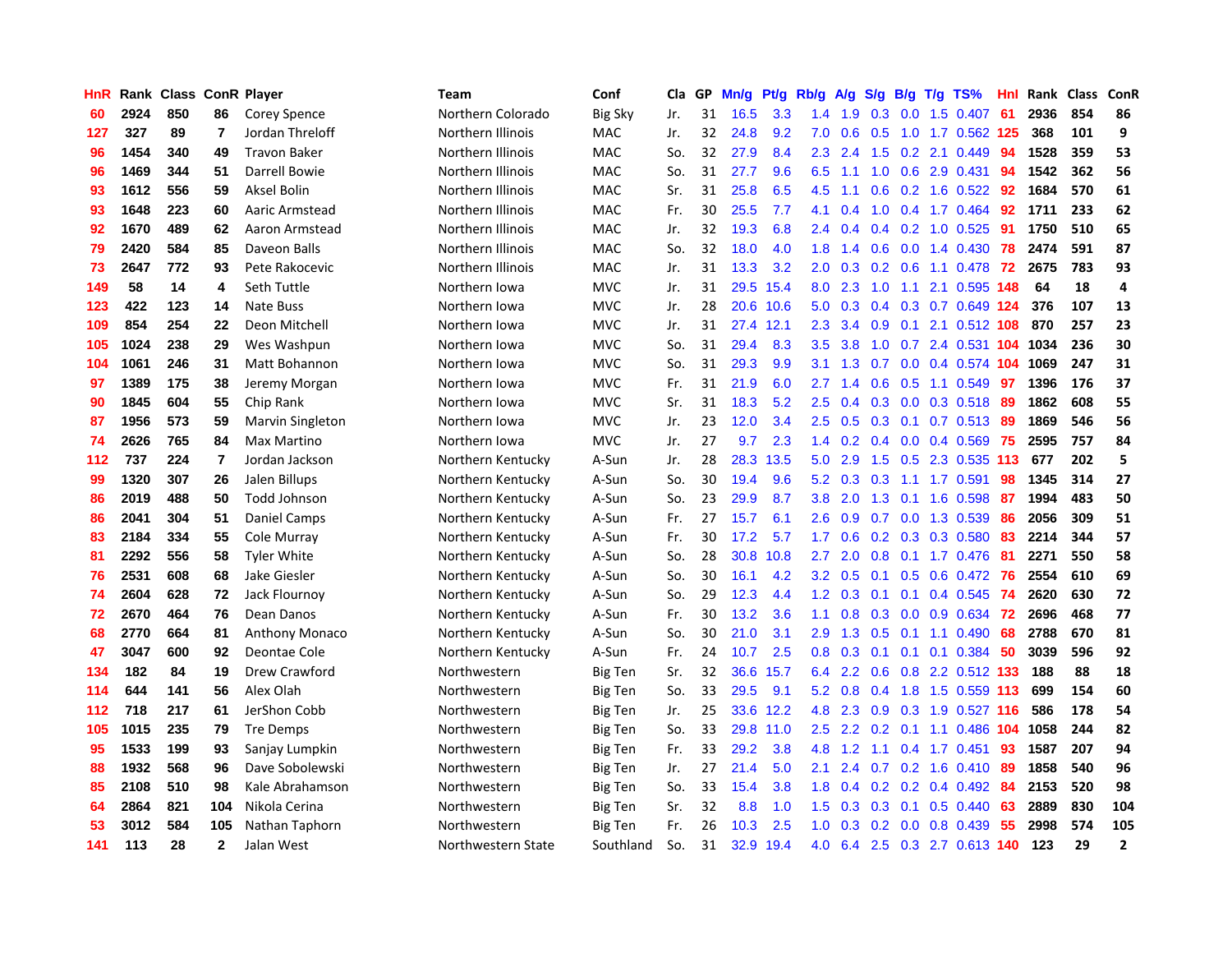| HnR | Rank |     |     | <b>Class ConR Player</b> | <b>Team</b>        | Conf           | Cla | GP | Mn/g | Pt/g      | Rb/g             | A/g | S/g           |     | $B/g$ T/g TS%             | <b>Hnl</b> | Rank | <b>Class</b> | ConR                    |
|-----|------|-----|-----|--------------------------|--------------------|----------------|-----|----|------|-----------|------------------|-----|---------------|-----|---------------------------|------------|------|--------------|-------------------------|
| 113 | 686  | 276 | 11  | DeQuan Hicks             | Northwestern State | Southland      | Sr. | 31 | 24.7 | 15.1      | 7.3              | 2.6 | 1.4           | 0.6 | 3.3 0.520                 | 113        | 714  | 283          | 11                      |
| 109 | 861  | 83  | 13  | Zikiteran Woodley        | Northwestern State | Southland      | Fr. | 31 |      | 24.3 13.9 | 4.6              | 0.7 | 0.4           |     | 0.8 1.2 0.658 108         |            | 885  | 85           | 16                      |
| 98  | 1366 | 476 | 26  | <b>Brison White</b>      | Northwestern State | Southland      | Sr. | 31 |      | 26.0 13.1 | 3.1              | 2.0 |               |     | 1.4 0.3 1.3 0.515 97      |            | 1391 | 488          | 27                      |
| 94  | 1564 | 451 | 33  | <b>Marvin Frazier</b>    | Northwestern State | Southland      | Jr. | 27 | 17.2 | 5.3       | 4.6              | 0.5 | 0.4           |     | 2.1 0.7 0.511             | -94        | 1576 | 455          | 33                      |
| 80  | 2383 | 727 | 74  | <b>Gary Stewart</b>      | Northwestern State | Southland      | Sr. | 25 | 15.4 | 5.4       | $2.2\phantom{0}$ | 0.9 | 0.2           |     | $0.0$ 0.8 0.584           | -81        | 2295 | 718          | 68                      |
| 78  | 2441 | 742 | 81  | Patrick Robinson         | Northwestern State | Southland      | Sr. | 30 | 17.1 | 3.9       | 3.1              | 1.1 | 0.8           |     | 0.3 1.0 0.527             | 78         | 2436 | 745          | 80                      |
| 73  | 2642 | 771 | 102 | <b>Ryan King</b>         | Northwestern State | Southland      | Jr. | 25 | 11.5 | 3.0       | 2.7              | 0.1 |               |     | $0.2$ 0.7 0.6 0.539       | 75         | 2599 | 760          | 97                      |
| 72  | 2664 | 460 | 105 | Sabri Thompson           | Northwestern State | Southland      | Fr. | 31 | 12.6 | 4.1       | 1.4              | 0.9 | 0.5           |     | $0.1$ 0.8 0.490           | 72         | 2688 | 465          | 104                     |
| 66  | 2815 | 507 | 117 | Tra'von Joseph           | Northwestern State | Southland      | Fr. | 31 | 11.2 | 2.5       | 1.7              | 0.5 | 0.5           |     | 0.3 0.5 0.507             | 66         | 2833 | 514          | 116                     |
| 55  | 2987 | 867 | 129 | <b>Tyler Washington</b>  | Northwestern State | Southland      | Jr. | 22 | 12.6 | 2.8       | 0.9              | 1.1 | 0.3           |     | $0.0$ $0.5$ $0.434$       | 60         | 2945 | 855          | 123                     |
| 132 | 209  | 97  | 23  | Jerian Grant             | Notre Dame         | ACC            | Sr. | 12 |      | 35.6 19.0 | $2.5\,$          | 6.2 |               |     | 2.0 0.3 1.8 0.648 174     |            | 5    | 3            | 3                       |
| 131 | 239  | 65  | 26  | Pat Connaughton          | Notre Dame         | <b>ACC</b>     | Jr. | 32 |      | 37.2 13.8 | 7.1              |     |               |     | 3.0 1.0 0.6 1.1 0.586 126 |            | 339  | 90           | 35                      |
| 113 | 679  | 272 | 55  | Eric Atkins              | Notre Dame         | <b>ACC</b>     | Sr. | 32 | 37.8 | 13.9      | 2.8              | 4.9 | 1.2           |     | 0.2 1.9 0.525 109         |            | 827  | 315          | 67                      |
| 113 | 681  | 274 | 56  | <b>Garrick Sherman</b>   | Notre Dame         | <b>ACC</b>     | Sr. | 31 | 28.6 | 13.5      | 7.3              | 0.9 | 0.8           |     | $0.7$ 2.6 0.530 110       |            | 819  | 311          | 66                      |
| 109 | 836  | 191 | 69  | Zach Auguste             | Notre Dame         | <b>ACC</b>     | So. | 30 | 16.3 | 6.7       | 4.3              | 0.3 | $0.4^{\circ}$ |     | 0.4 0.8 0.505 105 1003    |            |      | 225          | 78                      |
| 99  | 1300 | 459 | 96  | Tom Knight               | Notre Dame         | <b>ACC</b>     | Sr. | 27 | 14.2 | 3.9       | 3.1              | 0.4 | 0.3           |     | $0.6$ 0.7 0.553           | 96         | 1413 | 497          | 99                      |
| 95  | 1485 | 190 | 100 | Demetrius Jackson        | Notre Dame         | <b>ACC</b>     | Fr. | 30 | 22.2 | 6.0       | 2.1              | 1.8 | $0.4^{\circ}$ |     | $0.0$ 1.2 0.564           | 93         | 1604 | 210          | 103                     |
| 89  | 1878 | 270 | 111 | Steve Vasturia           | Notre Dame         | <b>ACC</b>     | Fr. | 27 | 23.1 | 5.0       | 2.6              | 1.2 | 0.6           | 0.1 | 0.7 0.496                 | 90         | 1824 | 262          | 110                     |
| 80  | 2370 | 574 | 120 | <b>Austin Burgett</b>    | Notre Dame         | <b>ACC</b>     | So. | 28 | 14.8 | 3.0       | 1.8              | 0.6 | 0.4           |     | 0.6 0.7 0.525 79          |            | 2400 | 577          | 123                     |
| 108 | 897  | 336 | 20  | <b>Travis Bader</b>      | Oakland            | Horizon        | Sr. | 33 | 37.6 | 20.6      | 2.8              | 1.4 | 0.9           |     | 0.1 1.3 0.602 107         |            | 914  | 344          | 20                      |
| 108 | 915  | 339 | 21  | Duke Mondy               | Oakland            | Horizon        | Sr. | 29 | 32.9 | 11.7      | 5.0              | 4.2 | 3.1           |     | 0.3 2.4 0.487 109         |            | 834  | 318          | 18                      |
| 101 | 1213 | 358 | 31  | <b>Corey Petros</b>      | Oakland            | Horizon        | Jr. | 33 | 35.5 | 13.3      | 8.2              | 1.5 | 0.5           |     | 0.4 1.5 0.564 100 1231    |            |      | 363          | 31                      |
| 97  | 1411 | 178 | 42  | Kahlil Felder            | Oakland            | Horizon        | Fr. | 33 | 32.3 | 9.5       | 3.9 <sup>°</sup> | 6.4 | 0.9           |     | $0.1$ 2.8 $0.501$         | 96         | 1425 | 177          | 42                      |
| 91  | 1732 | 506 | 48  | Dante Williams           | Oakland            | Horizon        | Jr. | 31 | 24.8 | 7.6       | 3.6              | 1.4 | 0.8           |     | 0.3 0.7 0.556             | 91         | 1732 | 508          | 49                      |
| 76  | 2550 | 747 | 69  | <b>Tommie McCune</b>     | Oakland            | Horizon        | Jr. | 31 | 15.1 | 5.6       | $2.7^{\circ}$    | 0.6 | 0.4           |     | 0.2 1.3 0.487             | -76        | 2530 | 743          | 69                      |
| 71  | 2719 | 650 | 71  | Mitch Baenziger          | Oakland            | Horizon        | So. | 33 | 15.9 | 4.1       | 1.3              | 0.5 | 0.4           |     | 0.1 0.5 0.538 70          |            | 2736 | 657          | 71                      |
| 126 | 343  | 146 | 9   | Nick Kellogg             | Ohio               | <b>MAC</b>     | Sr. | 37 | 32.6 | 15.5      | 3.6 <sup>°</sup> | 2.9 |               |     | 1.1 0.0 1.5 0.601 125     |            | 352  | 155          | 8                       |
| 120 | 474  | 146 | 12  | <b>Maurice Ndour</b>     | Ohio               | <b>MAC</b>     | Jr. | 36 | 30.1 | 13.9      | 7.0              | 1.6 | 0.6           |     | 1.6 2.5 0.574 120         |            | 476  | 150          | 12                      |
| 109 | 849  | 320 | 18  | Jon Smith                | Ohio               | MAC            | Sr. | 34 | 28.0 | 7.0       | 6.0              | 1.1 |               |     | 1.1 1.5 1.0 0.648 109     |            | 843  | 321          | 18                      |
| 104 | 1043 | 119 | 24  | Antonio Campbell         | Ohio               | MAC            | Fr. | 34 | 9.6  | 3.8       | 2.6              | 0.3 | 0.2           |     | 0.4 0.7 0.575 104 1048    |            |      | 117          | 25                      |
| 98  | 1368 | 401 | 43  | Stevie Taylor            | Ohio               | MAC            | Jr. | 36 | 22.3 | 7.1       | 1.8              | 2.4 | 1.0           |     | $0.0$ 1.3 0.488           | 97         | 1373 | 402          | 43                      |
| 97  | 1405 | 410 | 44  | Javarez Willis           | Ohio               | <b>MAC</b>     | Jr. | 37 | 20.5 | 6.9       | 1.7              | 2.6 | 0.7           | 0.0 | 2.1 0.555                 | 96         | 1421 | 416          | 45                      |
| 97  | 1418 | 494 | 45  | <b>Travis Wilkins</b>    | Ohio               | MAC            | Sr. | 37 | 24.1 | 6.6       | 2.0              | 1.5 | 0.5           | 0.1 | 0.7 0.606                 | 96         | 1434 | 504          | 47                      |
| 94  | 1538 | 535 | 54  | T.J. Hall                | Ohio               | <b>MAC</b>     | Sr. | 35 | 19.1 | 6.3       | 3.4              | 1.7 | 0.8           |     | $0.3$ 1.5 0.459           | 94         | 1524 | 532          | 52                      |
| 90  | 1829 | 601 | 67  | Ricardo Johnson          | Ohio               | <b>MAC</b>     | Sr. | 15 | 22.6 | 7.3       | 4.1              | 1.3 |               |     | 0.6 0.5 1.6 0.502 95      |            | 1470 | 515          | 50                      |
| 77  | 2483 | 593 | 87  | <b>Treg Setty</b>        | Ohio               | <b>MAC</b>     | So. | 36 | 11.6 | 3.0       | 2.1              | 0.8 | 0.4           |     | $0.2$ 0.9 0.463           | -77        | 2482 | 592          | 88                      |
| 144 | 91   | 26  | 9   | LaQuinton Ross           | Ohio State         | <b>Big Ten</b> | Jr. | 35 | 29.0 | 15.2      | 5.9              | 0.8 | 0.7           |     | 0.6 1.7 0.537 144         |            | 90   | 28           | $\overline{\mathbf{z}}$ |
| 136 | 157  | 71  | 16  | Aaron Craft              | Ohio State         | Big Ten        | Sr. | 35 | 34.4 | 9.8       | 3.6              | 4.7 | 2.5           | 0.1 | 2.6 0.558 136             |            | 162  | 75           | 16                      |
| 132 | 197  | 50  | 21  | <b>Amir Williams</b>     | Ohio State         | <b>Big Ten</b> | Jr. | 35 | 23.2 | 7.8       | 5.8              |     |               |     | 0.3 0.4 1.8 1.5 0.611 132 |            | 203  | 51           | 19                      |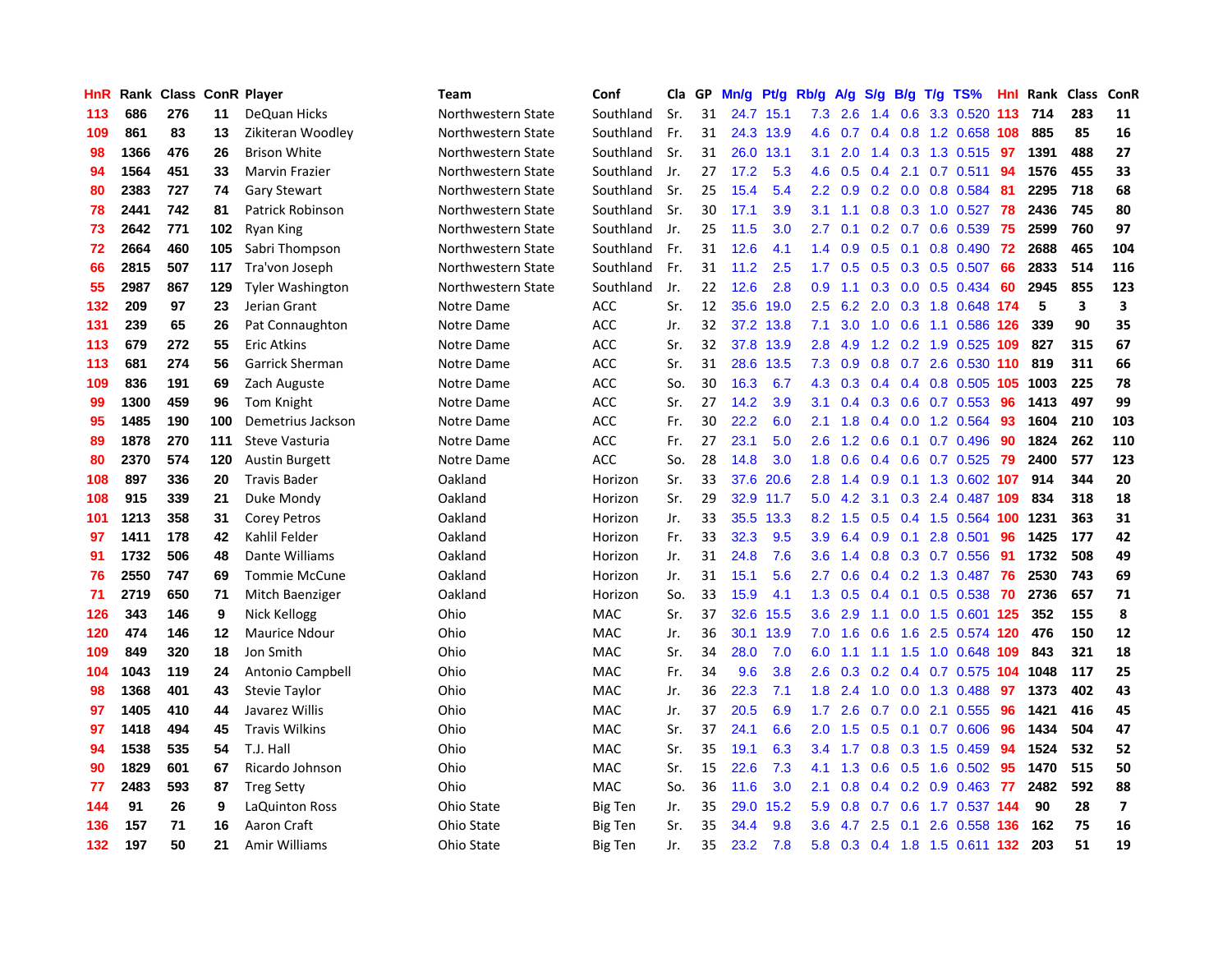| HnR |      | Rank Class ConR Player |              |                       | Team                | Conf           | Cla | GP | Mn/g | <b>Pt/g</b> | Rb/g             | A/g | S/g |  | $B/g$ T/g TS%              | Hnl | Rank  | Class          | ConR        |
|-----|------|------------------------|--------------|-----------------------|---------------------|----------------|-----|----|------|-------------|------------------|-----|-----|--|----------------------------|-----|-------|----------------|-------------|
| 132 | 213  | 55                     | 24           | <b>Shannon Scott</b>  | Ohio State          | <b>Big Ten</b> | Jr. | 35 | 26.8 | 7.5         | 3.4              | 3.4 | 2.0 |  | 0.1 1.8 0.515 132          |     | - 214 | 54             | 21          |
| 129 | 267  | 117                    | 35           | Lenzelle Smith Jr.    | Ohio State          | Big Ten        | Sr. | 35 | 28.8 | 11.0        | 5.1              | 1.5 | 0.8 |  | 0.1 1.0 0.544 129          |     | 264   | 119            | 33          |
| 118 | 527  | 162                    | 51           | Sam Thompson          | Ohio State          | <b>Big Ten</b> | Jr. | 35 | 24.6 | 7.9         | $2.7^{\circ}$    | 0.8 |     |  | 0.7 0.8 0.8 0.523 118      |     | 528   | 165            | 51          |
| 106 | 999  | 108                    | 78           | Marc Loving           | Ohio State          | Big Ten        | Fr. | 35 | 10.9 | 4.4         | 1.7 <sub>z</sub> | 0.2 |     |  | 0.2 0.2 0.6 0.507 105      |     | 998   | 108            | 78          |
| 94  | 1552 | 362                    | 94           | Amedeo Della Valle    | Ohio State          | <b>Big Ten</b> | So. | 33 | 11.9 | 4.0         | 1.8              | 0.2 |     |  | $0.2$ 0.2 0.6 0.475        | 95  | 1499  | 352            | 91          |
| 77  | 2508 | 733                    | 99           | <b>Trey McDonald</b>  | Ohio State          | Big Ten        | Jr. | 35 | 12.1 | 2.0         | 1.7              | 0.1 |     |  | 0.2 0.6 0.6 0.477          | 77  | 2505  | 735            | 100         |
| 134 | 176  | 83                     | 15           | <b>Cameron Clark</b>  | Oklahoma            | <b>Big 12</b>  | Sr. | 33 | 27.7 | 15.6        | 5.5              | 1.1 | 1.0 |  | 0.4 1.3 0.545 134          |     | 183   | 86             | 15          |
| 131 | 230  | 50                     | 19           | <b>Buddy Hield</b>    | Oklahoma            | <b>Big 12</b>  | So. | 33 | 32.1 | 16.5        | 4.4              | 1.9 | 1.4 |  | 0.2 1.8 0.565 131          |     | 232   | 53             | 19          |
| 130 | 253  | 56                     | 20           | Ryan Spangler         | Oklahoma            | <b>Big 12</b>  | So. | 33 | 29.2 | 9.6         | 9.3              | 1.4 | 0.5 |  | 0.9 1.2 0.614 130          |     | 256   | 58             | 20          |
| 119 | 505  | 38                     | 37           | Jordan Woodard        | Oklahoma            | <b>Big 12</b>  | Fr. | 33 | 28.0 | 10.3        | $2.2^{\circ}$    | 4.6 |     |  | 1.0 0.1 2.1 0.518 119      |     | 513   | 38             | 37          |
| 119 | 518  | 119                    | 39           | <b>Isaiah Cousins</b> | Oklahoma            | <b>Big 12</b>  | So. | 33 | 29.5 | 11.0        | 4.2              | 2.1 |     |  | 1.2 0.3 1.6 0.552 118      |     | 525   | 119            | 38          |
| 116 | 581  | 233                    | 41           | <b>Tyler Neal</b>     | Oklahoma            | <b>Big 12</b>  | Sr. | 32 | 15.4 | 6.3         | 3.3 <sub>2</sub> | 0.6 |     |  | 0.3 0.3 0.9 0.583 116      |     | 581   | 230            | 40          |
| 107 | 950  | 222                    | 58           | Je'lon Hornbeak       | Oklahoma            | <b>Big 12</b>  | So. | 29 | 18.2 | 5.1         | 1.8              | 2.6 | 0.8 |  | 0.1 1.3 0.512 108          |     | 891   | 204            | 56          |
| 103 | 1110 | 327                    | 63           | D.J. Bennett          | Oklahoma            | <b>Big 12</b>  | Jr. | 32 | 9.1  | 2.8         | 2.0              | 0.1 |     |  | 0.2 0.8 0.5 0.599 103 1097 |     |       | 323            | 63          |
| 99  | 1293 | 158                    | 72           | Frank Booker          | Oklahoma            | Big 12         | Fr. | 32 | 14.1 | 5.1         | 1.5              | 0.5 | 0.4 |  | $0.2$ 0.6 0.543            | 99  | 1271  | 153            | 72          |
| 166 | 10   | $\mathbf{2}$           | $\mathbf{1}$ | <b>Marcus Smart</b>   | Oklahoma State      | <b>Big 12</b>  | So. | 31 | 32.7 | 18.0        | 5.9              | 4.8 | 2.9 |  | 0.6 2.7 0.545 170          |     | 8     | $\overline{2}$ | $\mathbf 1$ |
| 143 | 97   | 42                     | 9            | Markel Brown          | Oklahoma State      | <b>Big 12</b>  | Sr. | 34 | 35.3 | 17.2        | 5.3              | 2.9 | 1.0 |  | 1.0 1.6 0.585 142          |     | 114   | 50             | 9           |
| 124 | 382  | 83                     | 26           | <b>Phil Forte</b>     | Oklahoma State      | Big 12         | So. | 34 | 28.7 | 13.3        | 1.8              | 1.4 | 0.9 |  | 0.0 0.6 0.634 123          |     | 414   | 92             | 29          |
| 122 | 426  | 126                    | 32           | Le'Bryan Nash         | Oklahoma State      | <b>Big 12</b>  | Jr. | 34 | 29.9 | 13.9        | 5.5 <sub>1</sub> | 1.6 |     |  | 0.5 0.8 1.9 0.568 121      |     | 451   | 140            | 32          |
| 112 | 739  | 164                    | 49           | Kamari Murphy         | Oklahoma State      | <b>Big 12</b>  | So. | 33 | 25.9 | 6.1         | 6.3              |     |     |  | 0.7 0.5 1.2 1.2 0.542 111  |     | 761   | 175            | 50          |
| 110 | 821  | 245                    | 55           | <b>Brian Williams</b> | Oklahoma State      | <b>Big 12</b>  | Jr. | 34 | 23.3 | 6.2         | $3.4^{\circ}$    | 0.7 | 1.1 |  | 0.3 0.8 0.537 109          |     | 865   | 255            | 55          |
| 118 | 523  | 120                    | 18           | Aaron Bacote          | Old Dominion        | Conf. USA      | So. | 35 | 29.5 | 15.5        | 3.0              | 2.9 | 0.7 |  | 0.1 2.9 0.532 119          |     | 515   | 117            | 18          |
| 116 | 597  | 178                    | 22           | <b>Richard Ross</b>   | Old Dominion        | Conf. USA      | Jr. | 36 | 32.1 | 9.9         | 7.0              | 0.9 | 0.8 |  | 2.3 1.5 0.521 116          |     | 602   | 184            | 24          |
| 107 | 922  | 216                    | 42           | Keenan Palmore        | Old Dominion        | Conf. USA      | So. | 36 | 28.0 | 9.9         | 3.9              | 2.7 | 1.3 |  | 0.2 2.4 0.510 107          |     | 920   | 214            | 40          |
| 98  | 1327 | 164                    | 56           | Ambrose Mosley        | Old Dominion        | Conf. USA      | Fr. | 36 | 19.9 | 7.3         | 2.9              | 0.9 | 0.7 |  | $0.0$ 0.7 0.503            | -98 | 1331  | 164            | 56          |
| 95  | 1483 | 430                    | 61           | Dimitri Batten        | Old Dominion        | Conf. USA      | Jr. | 36 | 27.3 | 11.0        | 4.2              | 1.1 | 1.1 |  | $0.3$ 2.1 $0.467$          | -95 | 1476  | 430            | 61          |
| 93  | 1653 | 224                    | 73           | Denzell Taylor        | Old Dominion        | Conf. USA      | Fr. | 36 | 26.6 | 4.4         | 5.9              | 0.7 |     |  | 0.7 0.9 1.3 0.497 92       |     | 1656  | 226            | 72          |
| 82  | 2268 | 361                    | 111          | Jordan Baker          | Old Dominion        | Conf. USA      | Fr. | 36 | 18.3 | 4.4         | 2.1              | 1.1 |     |  | 0.6 0.0 1.3 0.500 82       |     | 2265  | 359            | 112         |
| 68  | 2775 | 806                    | 124          | Joe Ebondo            | Old Dominion        | Conf. USA      | Jr. | 36 | 16.2 | 1.4         | $3.4^{\circ}$    | 0.3 | 0.4 |  | $0.1$ 0.6 0.408            | -68 | 2786  | 810            | 124         |
| 131 | 229  | 104                    | 4            | Shawn Glover          | <b>Oral Roberts</b> | Southland      | Sr. | 33 | 34.9 | 21.3        | 5.8              | 1.5 | 0.8 |  | 1.6 2.2 0.561 129          |     | 262   | 118            | 4           |
| 113 | 685  | 152                    | 10           | Korey Billbury        | Oral Roberts        | Southland      | So. | 33 | 32.4 | 15.3        | 6.9              | 2.5 | 1.1 |  | $0.2$ 2.3 0.537 112        |     | 737   | 165            | 13          |
| 93  | 1620 | 375                    | 38           | <b>Brandon Conley</b> | <b>Oral Roberts</b> | Southland      | So. | 32 | 18.1 | 5.5         | 4.5              | 0.3 | 0.3 |  | 1.1 1.2 0.646              | 92  | 1682  | 388            | 39          |
| 93  | 1654 | 386                    | 41           | Jorden Kaufman        | Oral Roberts        | Southland      | So. | 33 | 10.5 | 4.4         | $2.2\phantom{0}$ | 0.3 | 0.0 |  | $0.1$ 0.3 0.555            | -91 | 1721  | 399            | 43          |
| 84  | 2120 | 512                    | 54           | D.J. Jackson          | <b>Oral Roberts</b> | Southland      | So. | 31 | 26.5 | 5.2         | 1.9              | 3.1 | 0.8 |  | 0.0 1.5 0.488              | -84 | 2107  | 511            | 53          |
| 83  | 2236 | 350                    | 60           | Bobby Word            | <b>Oral Roberts</b> | Southland      | Fr. | 32 | 23.0 | 6.6         | 2.7              | 0.9 | 0.5 |  | $0.3$ 0.8 0.529            | -82 | 2248  | 355            | 61          |
| 78  | 2436 | 586                    | 79           | Drew Wilson           | Oral Roberts        | Southland      | So. | 31 | 12.2 | 2.0         | 2.7              | 0.3 | 0.4 |  | 0.6 0.5 0.525 78           |     | 2462  | 588            | 83          |
| 77  | 2490 | 416                    | 86           | Jabbar Singleton      | <b>Oral Roberts</b> | Southland      | Fr. | 33 | 22.9 | 3.7         | 1.7 <sub>z</sub> | 2.3 | 0.6 |  | $0.1$ 1.2 0.446            | -76 | 2532  | 418            | 88          |
| 65  | 2847 | 824                    | 119          | <b>Adrion Webber</b>  | Oral Roberts        | Southland      | Jr. | 32 | 10.3 | 3.0         | 1.2              | 0.2 | 0.3 |  | $0.0$ 0.4 0.473            | -64 | 2870  | 833            | 119         |
| 154 | 33   | $\overline{7}$         | 5            | Joseph Young          | Oregon              | Pac 12         | Jr. | 34 | 31.1 | 18.9        | 2.8              | 1.9 |     |  | 1.3 0.0 1.1 0.622 153      |     | 42    | 11             | 6           |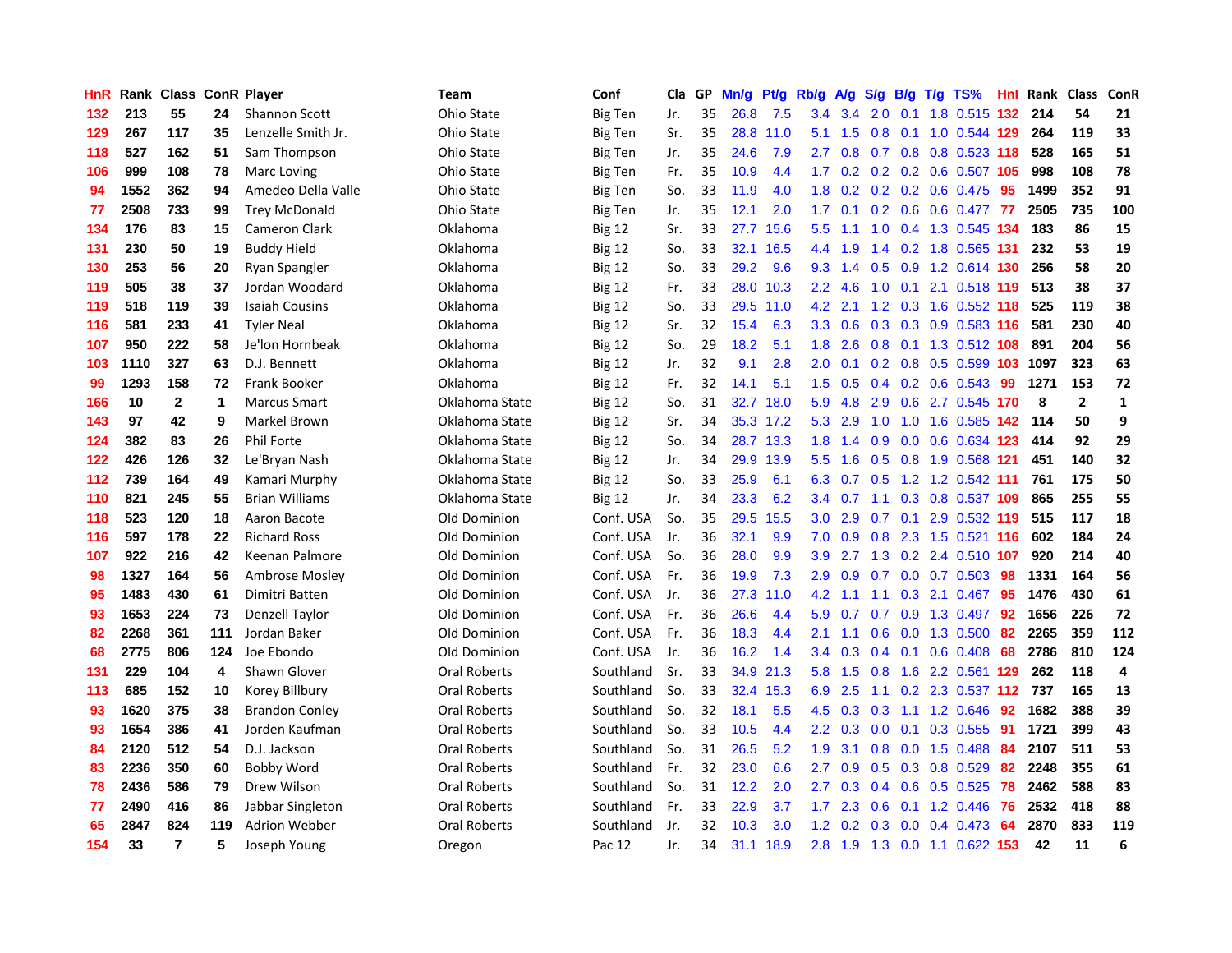| HnR | Rank | <b>Class</b> |     | <b>ConR Player</b>      | Team         | Conf           | Cla | <b>GP</b> | Mn/g | Pt/g | Rb/g          | A/g | S/g              | B/g | $T/g$ TS%                    | Hnl | Rank | <b>Class</b> | ConR |
|-----|------|--------------|-----|-------------------------|--------------|----------------|-----|-----------|------|------|---------------|-----|------------------|-----|------------------------------|-----|------|--------------|------|
| 139 | 130  | 59           | 16  | Mike Moser              | Oregon       | Pac 12         | Sr. | 34        | 28.4 | 13.2 | 7.7           | 1.6 | 1.1              |     | 0.7 1.8 0.556 138            |     | 145  | 66           | 18   |
| 134 | 173  | 80           | 20  | Jason Calliste          | Oregon       | Pac 12         | Sr. | 34        | 26.5 | 12.7 | 2.1           | 1.7 |                  |     | 1.1 0.1 1.5 0.728 133        |     | 190  | 89           | 22   |
| 124 | 394  | 87           | 33  | Elgin Cook              | Oregon       | Pac 12         | So. | 34        | 16.6 | 6.7  | 3.7           | 0.4 | 0.6              |     | 0.5 0.9 0.605 123            |     | 411  | 91           | 31   |
| 122 | 439  | 175          | 34  | Johnathan Loyd          | Oregon       | Pac 12         | Sr. | 34        | 25.5 | 7.0  | 1.8           | 4.7 | 1.1              |     | 0.1 1.8 0.584 121            |     | 450  | 178          | 34   |
| 113 | 702  | 280          | 53  | <b>Richard Amardi</b>   | Oregon       | Pac 12         | Sr. | 34        | 16.1 | 6.4  | 3.9           | 0.4 | 0.7              |     | $0.5$ 1.1 0.529 112          |     | 721  | 285          | 53   |
| 112 | 719  | 158          | 54  | Damyean Dotson          | Oregon       | Pac 12         | So. | 33        | 23.8 | 9.4  | 3.2           | 1.2 | 0.5              |     | 0.2 1.2 0.522 112            |     | 720  | 160          | 52   |
| 95  | 1491 | 350          | 74  | <b>Dominic Artis</b>    | Oregon       | Pac 12         | So. | 25        | 16.9 | 4.1  | 1.9           | 2.2 | 0.8              |     | $0.1$ 1.3 0.435              | 99  | 1275 | 295          | 67   |
| 93  | 1652 | 385          | 77  | <b>Ben Carter</b>       | Oregon       | Pac 12         | So. | 25        | 12.7 | 2.5  | 2.5           | 0.7 | 0.5              |     | $0.6$ 0.6 0.488              | 95  | 1463 | 343          | 75   |
| 86  | 2015 | 642          | 87  | <b>Waverly Austin</b>   | Oregon       | Pac 12         | Sr. | 31        | 10.6 | 1.8  | 2.3           | 0.3 | 0.3              |     | 0.8 0.5 0.455 87             |     | 1964 | 628          | 86   |
| 144 | 84   | 33           | 8   | Roberto Nelson          | Oregon State | Pac 12         | Sr. | 32        | 32.9 | 20.7 | 3.4           | 3.6 |                  |     | 1.0 0.0 3.1 0.580 142 107    |     |      | 45           | 12   |
| 136 | 164  | 76           | 19  | Devon Collier           | Oregon State | Pac 12         | Sr. | 30        | 26.1 | 13.4 | 5.6           | 1.5 |                  |     | 0.6 1.2 1.6 0.601 136        |     | 160  | 73           | 20   |
| 119 | 497  | 199          | 38  | Angus Brandt            | Oregon State | Pac 12         | Sr. | 30        | 25.4 | 12.6 | 3.9           | 1.5 |                  |     | 0.4 0.7 1.5 0.590 119        |     | 516  | 201          | 38   |
| 113 | 696  | 206          | 52  | Eric Moreland           | Oregon State | Pac 12         | Jr. | 20        | 29.4 | 8.9  | 10.3          | 1.4 | 0.7              |     | 2.0 2.3 0.522 116            |     | 591  | 179          | 40   |
| 105 | 1017 | 111          | 62  | <b>Hallice Cooke</b>    | Oregon State | Pac 12         | Fr. | 32        | 26.3 | 8.2  | 2.6           | 2.5 | 0.8 <sub>0</sub> |     | 0.1 1.6 0.587 104            |     | 1066 | 121          | 62   |
| 94  | 1570 | 364          | 76  | Olaf Schaftenaar        | Oregon State | Pac 12         | So. | 30        | 9.0  | 2.2  | 1.3           | 0.6 | 0.3              | 0.1 | 0.3 0.546                    | 93  | 1619 | 378          | 78   |
| 88  | 1940 | 467          | 86  | <b>Daniel Gomis</b>     | Oregon State | Pac 12         | So. | 32        | 10.8 | 2.3  | 2.5           | 0.3 |                  |     | 0.2 1.0 0.9 0.560            | 87  | 1996 | 484          | 88   |
| 79  | 2402 | 581          | 93  | Langston Morris-Walker  | Oregon State | Pac 12         | So. | 29        | 18.0 | 4.0  | 2.1           | 0.3 | 0.2              |     | $0.0$ $0.5$ $0.556$          | 80  | 2341 | 568          | 93   |
| 70  | 2738 | 797          | 98  | <b>Challe Barton</b>    | Oregon State | Pac 12         | Jr. | 26        | 15.5 | 3.0  | 1.1           | 1.2 |                  |     | 0.3 0.0 1.1 0.569 73         |     | 2647 | 775          | 97   |
| 66  | 2820 | 509          | 99  | <b>Malcolm Duvivier</b> | Oregon State | Pac 12         | Fr. | 32        | 11.5 | 3.1  | 0.7           | 0.4 |                  |     | 0.1 0.0 0.8 0.587 65         |     | 2846 | 517          | 99   |
| 121 | 456  | 179          | 20  | <b>Tony Gill</b>        | Pacific      | <b>WCC</b>     | Sr. | 34        | 25.9 | 11.4 | 5.9           | 1.1 | 0.7              |     | 0.3 1.6 0.602 120            |     | 466  | 181          | 21   |
| 114 | 669  | 268          | 31  | <b>Trevin Harris</b>    | Pacific      | <b>WCC</b>     | Sr. | 29        | 22.4 | 7.6  | 3.7           | 1.9 | 0.6              |     | $0.1$ 0.9 0.650 116          |     | 607  | 241          | 29   |
| 110 | 803  | 305          | 35  | <b>Andrew Bock</b>      | Pacific      | <b>WCC</b>     | Sr. | 34        | 28.1 | 11.4 | 2.2           | 2.8 | 0.4              |     | $0.0$ 1.5 0.575 110          |     | 811  | 309          | 34   |
| 104 | 1067 | 313          | 44  | Aaron Short             | Pacific      | <b>WCC</b>     | Jr. | 33        | 17.5 | 4.6  | 3.4           | 1.1 | 0.7              |     | 0.2 0.9 0.606 104            |     | 1067 | 314          | 45   |
| 103 | 1116 | 400          | 46  | Ross Rivera             | Pacific      | <b>WCC</b>     | Sr. | 34        | 19.1 | 8.2  | $2.4^{\circ}$ | 0.7 | 0.5              |     | 0.3 1.1 0.548 103 1128       |     |      | 404          | 48   |
| 101 | 1211 | 431          | 48  | Sama Taku               | Pacific      | <b>WCC</b>     | Sr. | 34        | 28.0 | 11.1 | 4.0           | 2.2 | 0.6              |     | 0.0 1.6 0.463 100 1217       |     |      | 432          | 49   |
| 93  | 1599 | 212          | 60  | T.J. Wallace            | Pacific      | <b>WCC</b>     | Fr. | 32        | 19.4 | 7.0  | 2.1           | 1.2 | 0.9              |     | 0.0 1.5 0.505 94             |     | 1571 | 206          | 61   |
| 93  | 1647 | 565          | 62  | Khalil Kelley           | Pacific      | <b>WCC</b>     | Sr. | 34        | 20.1 | 6.0  | 4.7           | 0.7 |                  |     | 0.1 0.4 1.5 0.519 92         |     | 1660 | 562          | 62   |
| 87  | 1988 | 636          | 73  | <b>Tim Thomas</b>       | Pacific      | <b>WCC</b>     | Sr. | 34        | 9.2  | 2.8  | 2.1           | 0.3 |                  |     | $0.1$ $0.3$ $0.6$ $0.482$ 87 |     | 2000 | 636          | 72   |
| 144 | 89   | 36           | 8   | <b>Tim Frazier</b>      | Penn State   | <b>Big Ten</b> | Sr. | 34        | 35.2 | 14.9 | 4.4           | 5.4 | 1.6              |     | 0.2 2.7 0.530 142            |     | 109  | 46           | 11   |
| 128 | 295  | 82           | 39  | D.J. Newbill            | Penn State   | <b>Big Ten</b> | Jr. | 34        | 34.4 | 17.8 | 4.9           | 1.7 | 0.8              |     | 0.3 2.1 0.544 126            |     | 336  | 89           | 39   |
| 113 | 704  | 154          | 60  | Donovon Jack            | Penn State   | <b>Big Ten</b> | So. | 34        | 19.8 | 6.2  | 3.8           | 0.8 | $0.4^{\circ}$    |     | 1.6 0.5 0.513 112            |     | 753  | 173          | 61   |
| 106 | 962  | 226          | 73  | <b>Brandon Taylor</b>   | Penn State   | Big Ten        | So. | 34        | 24.9 | 9.2  | 4.9           | 0.6 |                  |     | 0.1 1.1 1.0 0.524 105 1018   |     |      | 231          | 80   |
| 105 | 1029 | 304          | 80  | <b>Ross Travis</b>      | Penn State   | <b>Big Ten</b> | Jr. | 34        | 29.4 | 8.4  | 7.0           | 1.0 | 0.6              |     | $0.4$ 1.5 0.503 104          |     | 1072 | 317          | 84   |
| 96  | 1473 | 187          | 90  | Geno Thorpe             | Penn State   | <b>Big Ten</b> | Fr. | 32        | 11.8 | 3.2  | 1.6           | 0.5 |                  |     | $0.5$ 0.0 0.7 0.609          | -95 | 1507 | 190          | 92   |
| 95  | 1501 | 522          | 91  | <b>Allen Roberts</b>    | Penn State   | <b>Big Ten</b> | Sr. | 18        | 18.5 | 5.7  | 2.7           | 1.0 |                  |     | 0.2 0.2 0.6 0.502 97         |     | 1365 | 479          | 90   |
| 71  | 2716 | 791          | 101 | John Johnson            | Penn State   | <b>Big Ten</b> | Jr. | 21        | 20.4 | 6.7  | 1.7           | 0.6 | 0.3              |     | $0.0$ 1.2 0.479              | -81 | 2314 | 666          | 99   |
| 67  | 2806 | 504          | 102 | Graham Woodward         | Penn State   | Big Ten        | Fr. | 31        | 12.5 | 2.8  | 0.9           | 0.5 | 0.2              |     | $0.0$ $0.5$ $0.500$          | 68  | 2791 | 497          | 103  |
| 66  | 2828 | 682          | 103 | Jordan Dickerson        | Penn State   | <b>Big Ten</b> | So. | 22        | 13.0 | 1.5  | 2.0           | 0.0 | 0.1              | 1.3 | $0.6$ 0.524                  | -71 | 2717 | 651          | 102  |
| 118 | 532  | 208          | 13  | Fran Dougherty          | Pennsylvania | Ivy            | Sr. | 28        | 28.6 | 12.7 | 7.3           | 1.1 |                  |     | 1.0 0.7 2.0 0.581 116        |     | 582  | 231          | 15   |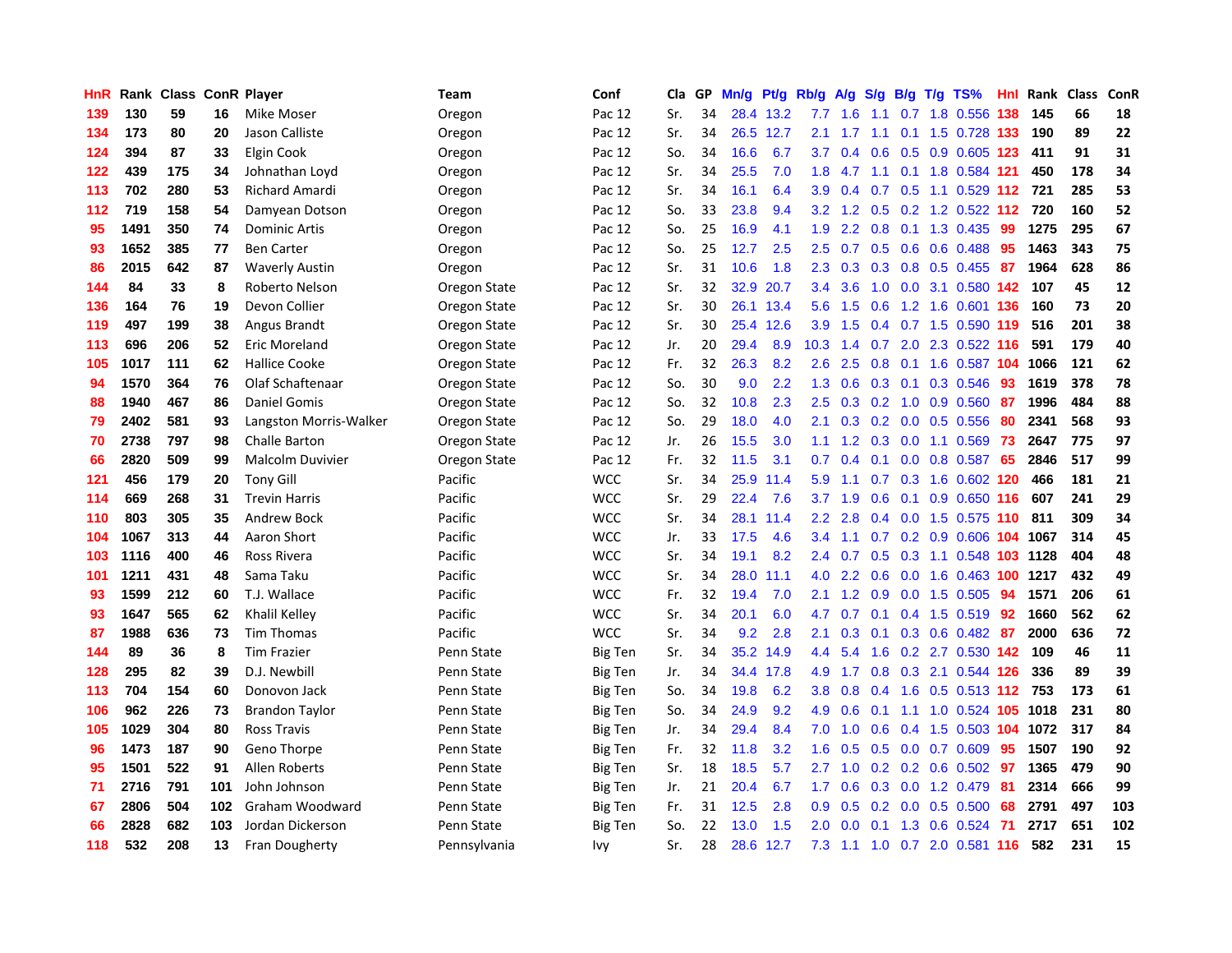| HnR | Rank | <b>Class</b> |    | <b>ConR Player</b>     | Team                  | Conf           | Cla | <b>GP</b> | Mn/g | Pt/g      | Rb/g             | A/g | S/g           | B/g              | $T/g$ TS%                  | Hnl  | Rank | <b>Class</b> | ConR |
|-----|------|--------------|----|------------------------|-----------------------|----------------|-----|-----------|------|-----------|------------------|-----|---------------|------------------|----------------------------|------|------|--------------|------|
| 109 | 829  | 190          | 17 | Darien Nelson-Henry    | Pennsylvania          | Ivy            | So. | 24        |      | 21.0 10.6 | 5.3              | 0.9 | 0.4           |                  | 0.9 2.0 0.611 112          |      | 744  | 168          | 17   |
| 101 | 1194 | 419          | 27 | Miles Cartwright       | Pennsylvania          | Ivy            | Sr. | 28        | 31.2 | 11.6      | $2.7^{\circ}$    | 3.4 |               |                  | 1.1 0.1 2.4 0.568 100 1257 |      |      | 445          | 27   |
| 98  | 1371 | 320          | 31 | <b>Tony Hicks</b>      | Pennsylvania          | Ivy            | So. | 27        | 28.3 | 14.9      | $2.6\,$          | 2.9 | 0.6           |                  | $0.1$ 3.1 $0.511$          | 96   | 1418 | 329          | 31   |
| 75  | 2598 | 759          | 58 | Henry Brooks           | Pennsylvania          | Ivy            | Jr. | 28        | 16.7 | 4.1       | 2.8              | 0.5 | 0.6           |                  | 0.5 1.1 0.472 73           |      | 2636 | 771          | 59   |
| 71  | 2700 | 475          | 61 | <b>Tony Bagtas</b>     | Pennsylvania          | Ivy            | Fr. | 20        | 13.6 | 2.1       | 1.2              | 2.0 | 0.7           |                  | $0.1$ 1.3 0.418            | 73   | 2661 | 455          | 61   |
| 71  | 2720 | 800          | 63 | <b>Steve Rennard</b>   | Pennsylvania          | Ivy            | Sr. | 22        | 19.3 | 3.7       | 1.5              | 1.7 | 0.5           |                  | 0.0 1.2 0.529              | 73   | 2654 | 789          | 60   |
| 70  | 2726 | 654          | 64 | Jamal Lewis            | Pennsylvania          | Ivy            | So. | 26        | 17.2 | 2.8       | 1.4              | 1.7 | 0.6           |                  | $0.0$ 1.2 0.483            | 70   | 2735 | 656          | 64   |
| 51  | 3020 | 847          | 68 | Dau Jok                | Pennsylvania          | Ivy            | Sr. | 26        | 8.9  | 2.1       | 1.2              | 0.2 | 0.2           |                  | $0.0$ 0.4 0.425            | -51  | 3027 | 848          | 69   |
| 127 | 317  | 137          | 10 | <b>Brendan Lane</b>    | Pepperdine            | <b>WCC</b>     | Sr. | 30        | 29.3 | 13.0      | 7.3              | 1.3 | 0.4           |                  | 2.4 1.8 0.569 127          |      | 319  | 139          | 10   |
| 126 | 342  | 75           | 13 | <b>Stacy Davis</b>     | Pepperdine            | <b>WCC</b>     | So. | 31        | 29.4 | 15.1      | 7.6              | 1.5 |               |                  | 0.5 0.6 2.2 0.560 125      |      | 362  | 80           | 14   |
| 106 | 970  | 103          | 39 | Jeremy Major           | Pepperdine            | <b>WCC</b>     | Fr. | 31        | 30.2 | 9.1       | 3.2              | 4.5 |               |                  | 1.3 0.3 2.2 0.507 105 1010 |      |      | 109          | 40   |
| 99  | 1290 | 384          | 51 | <b>Malcolm Brooks</b>  | Pepperdine            | <b>WCC</b>     | Jr. | 30        | 28.1 | 10.3      | $2.6\,$          | 1.6 | $0.4^{\circ}$ |                  | $0.1$ 1.1 0.586            | -99  | 1317 | 389          | 52   |
| 98  | 1351 | 170          | 54 | Lamond Murray Jr.      | Pepperdine            | <b>WCC</b>     | Fr. | 27        | 10.7 | 4.0       | $2.2\phantom{0}$ | 0.5 | 0.3           |                  | $0.1$ 0.7 0.545            | 97   | 1387 | 172          | 55   |
| 92  | 1691 | 575          | 63 | Malte Kramer           | Pepperdine            | <b>WCC</b>     | Sr. | 28        | 13.9 | 4.6       | 1.4              | 0.8 | 0.1           |                  | $0.1$ 0.6 0.626            | 92   | 1703 | 576          | 63   |
| 88  | 1919 | 460          | 67 | <b>Jett Raines</b>     | Pepperdine            | <b>WCC</b>     | So. | 23        | 11.8 | 3.9       | 2.2              | 0.0 | 0.1           | 0.1              | $0.5$ 0.577                | -89  | 1892 | 453          | 69   |
| 88  | 1929 | 463          | 68 | <b>Atif Russell</b>    | Pepperdine            | <b>WCC</b>     | So. | 26        | 12.0 | 3.5       | 2.0              | 0.6 | 0.5           | 0.1              | $0.7 \quad 0.503$          | 88   | 1916 | 458          | 70   |
| 85  | 2095 | 314          | 74 | Amadi Udenyi           | Pepperdine            | <b>WCC</b>     | Fr. | 21        | 21.7 | 5.9       | 1.3              | 2.7 | 0.9           |                  | $0.0$ 1.6 $0.451$          | 89   | 1873 | 270          | 68   |
| 77  | 2487 | 750          | 82 | Nikolas Skouen         | Pepperdine            | <b>WCC</b>     | Sr. | 30        | 12.8 | 3.8       | 1.3              | 0.6 |               |                  | $0.3$ 0.1 0.7 0.521        | 77   | 2499 | 759          | 85   |
| 160 | 20   | 9            | 4  | Lamar Patterson        | Pittsburgh            | <b>ACC</b>     | Sr. | 36        | 32.6 | 17.1      | 4.9              | 4.3 |               |                  | 1.4 0.3 2.6 0.565 160      |      | 24   | 11           | 5    |
| 140 | 119  | 50           | 15 | Talib Zanna            | Pittsburgh            | <b>ACC</b>     | Sr. | 35        | 30.3 | 13.0      | 8.6              | 0.5 | 0.6           |                  | 0.8 1.5 0.608 140          |      | 122  | 53           | 15   |
| 127 | 316  | 70           | 32 | Durand Johnson         | Pittsburgh            | <b>ACC</b>     | So. | 16        | 19.8 | 8.8       | 3.0              | 1.4 | 0.9           |                  | 0.3 0.9 0.551 133          |      | 187  | 43           | 21   |
| 122 | 425  | 97           | 42 | James Robinson         | Pittsburgh            | <b>ACC</b>     | So. | 36        | 31.0 | 7.6       | 3.1              | 4.1 | 1.5           |                  | 0.3 1.0 0.528 122          |      | 430  | 98           | 42   |
| 122 | 436  | 132          | 43 | Cameron Wright         | Pittsburgh            | <b>ACC</b>     | Jr. | 36        | 30.9 | 10.5      | 3.3 <sub>2</sub> | 2.6 | 1.8           |                  | 0.2 1.4 0.496 121          |      | 441  | 135          | 43   |
| 112 | 741  | 65           | 65 | Michael Young          | Pittsburgh            | <b>ACC</b>     | Fr. | 36        | 21.6 | 6.0       | 4.1              | 0.9 | 0.4           |                  | $0.4$ 0.9 0.517 111        |      | 757  | 65           | 64   |
| 107 | 926  | 95           | 72 | <b>Jamel Artis</b>     | Pittsburgh            | <b>ACC</b>     | Fr. | 36        | 15.4 | 4.9       | 2.9              | 0.6 |               |                  | 0.2 0.3 0.8 0.540 107      |      | 934  | 94           | 70   |
| 106 | 983  | 294          | 76 | <b>Derrick Randall</b> | Pittsburgh            | <b>ACC</b>     | Jr. | 36        | 8.6  | 2.1       | 2.4              | 0.0 |               |                  | 0.2 0.4 0.4 0.539 106      |      | 988  | 299          | 75   |
| 103 | 1132 | 132          | 83 | <b>Josh Newkirk</b>    | Pittsburgh            | <b>ACC</b>     | Fr. | 36        | 17.0 | 4.6       | 1.2              | 1.7 |               |                  | 0.4 0.0 0.8 0.536 102 1144 |      |      | 132          | 83   |
| 131 | 231  | 62           | 6  | Thomas van der Mars    | Portland              | <b>WCC</b>     | Jr. | 31        | 26.9 | 13.5      | 7.2              | 0.9 | 0.6           |                  | 0.7 1.4 0.621 130          |      | 243  | 63           | 5    |
| 118 | 542  | 213          | 26 | Ryan Nicholas          | Portland              | <b>WCC</b>     | Sr. | 31        | 29.4 | 12.9      | 8.8              | 1.3 | 0.4           |                  | 0.5 1.7 0.564 117          |      | 556  | 216          | 26   |
| 112 | 723  | 219          | 32 | Kevin Bailey           | Portland              | <b>WCC</b>     | Jr. | 24        | 30.0 | 16.5      | 2.9              | 2.2 | 0.9           |                  | 0.8 2.3 0.540 114          |      | 641  | 193          | 30   |
| 105 | 1035 | 242          | 42 | <b>Bryce Pressley</b>  | Portland              | <b>WCC</b>     | So. | 31        | 29.5 | 8.7       | 3.5              | 3.4 | 0.9           |                  | 0.5 1.5 0.567 104          |      | 1044 | 239          | 43   |
| 104 | 1080 | 126          | 45 | Alec Wintering         | Portland              | <b>WCC</b>     | Fr. | 27        | 27.8 | 7.7       | 2.3              | 4.5 | 1.6           | 0.0              | $2.0$ 0.512 103            |      | 1076 | 124          | 46   |
| 98  | 1338 | 394          | 53 | <b>Bobby Sharp</b>     | Portland              | <b>WCC</b>     | Jr. | 31        | 20.8 | 8.4       | 1.2              | 1.2 | $0.4^{\circ}$ | 0.0              | 0.6 0.549                  | 98   | 1353 | 397          | 53   |
| 95  | 1509 | 437          | 58 | <b>Riley Barker</b>    | Portland              | <b>WCC</b>     | Jr. | 31        | 14.2 | 3.5       | 3.1              | 0.4 | $0.4^{\circ}$ |                  | 1.0 0.5 0.519              | -95  | 1521 | 444          | 58   |
| 88  | 1949 | 627          | 69 | Korey Thieleke         | Portland              | <b>WCC</b>     | Sr. | 31        | 11.7 | 2.3       | 2.0              | 0.7 | 0.6           |                  | 0.5 0.6 0.500 87           |      | 1962 | 627          | 71   |
| 78  | 2461 | 719          | 81 | Volodymyr Gerun        | Portland              | <b>WCC</b>     | Jr. | 31        | 11.2 | 3.5       | 2.0              | 0.3 | $0.4^{\circ}$ |                  | $0.3$ 0.9 0.484            | 78   | 2471 | 724          | 83   |
| 76  | 2532 | 740          | 84 | David Carr             | Portland              | <b>WCC</b>     | Jr. | 24        | 11.5 | 2.2       | 1.0              | 1.6 | 0.2           | 0.1              | $0.5 \ 0.406$              | 78   | 2428 | 708          | 81   |
| 100 | 1245 | 369          | 13 | DaShaun Wiggins        | <b>Portland State</b> | <b>Big Sky</b> | Jr. | 31        | 22.9 | 12.9      | 2.8              | 1.4 | 1.0           | 0.0 <sub>1</sub> | 1.3 0.555                  | -101 | 1214 | 357          | 13   |
| 92  | 1666 | 486          | 27 | Kyle Richardson        | <b>Portland State</b> | <b>Big Sky</b> | Jr. | 32        | 27.2 | 10.0      | 6.3              | 0.6 |               |                  | 0.7 1.1 1.9 0.595          | 92   | 1671 | 492          | 28   |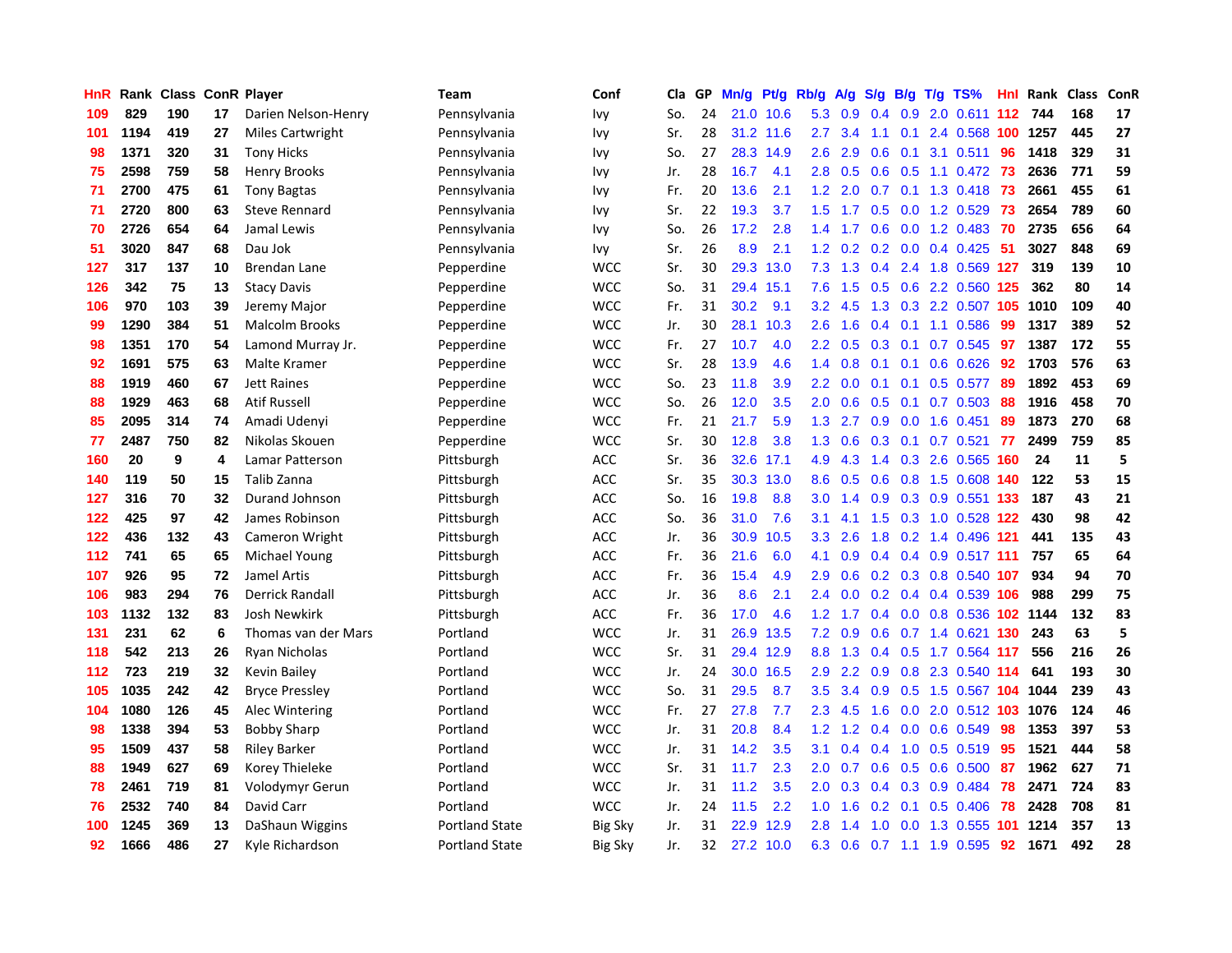| HnR |      | Rank Class |              | <b>ConR Player</b>     | Team                  | Conf             | Cla | GP | Mn/g | Pt/g      | Rb/g             | A/g            | S/g           | B/g | $T/g$ TS%                 | Hnl | Rank | <b>Class</b> | ConR           |
|-----|------|------------|--------------|------------------------|-----------------------|------------------|-----|----|------|-----------|------------------|----------------|---------------|-----|---------------------------|-----|------|--------------|----------------|
| 92  | 1696 | 495        | 29           | Dre Winston Jr.        | <b>Portland State</b> | Big Sky          | Jr. | 31 | 27.6 | 9.6       |                  | $3.3\quad 2.3$ | 1.0           |     | $0.1$ 1.5 0.609           | 92  | 1674 | 493          | 29             |
| 91  | 1746 | 511        | 30           | <b>Brandon Cataldo</b> | <b>Portland State</b> | Big Sky          | Jr. | 28 | 10.3 | 4.0       | 3.3 <sub>2</sub> | 0.2            |               |     | $0.1$ $0.3$ $0.3$ $0.611$ | 92  | 1681 | 496          | 30             |
| 86  | 2057 | 604        | 51           | Tim Douglas            | Portland State        | Big Sky          | Jr. | 32 | 34.8 | 11.8      | 2.6              | 3.1            | 1.0           |     | $0.0$ 2.4 0.485           | -85 | 2060 | 601          | 52             |
| 85  | 2067 | 651        | 52           | Aaron Moore            | Portland State        | Big Sky          | Sr. | 9  | 29.8 | 11.8      | 5.8              | 1.6            | 0.8           |     | $0.6$ 1.9 0.510           | -86 | 2038 | 643          | 51             |
| 85  | 2077 | 609        | 53           | <b>Gary Winston</b>    | <b>Portland State</b> | <b>Big Sky</b>   | Jr. | 29 | 29.8 | 11.3      | $2.2^{\circ}$    | 2.7            | 0.5           |     | 0.0 1.8 0.566             | 85  | 2080 | 607          | 53             |
| 83  | 2238 | 352        | 59           | Zach Gengler           | <b>Portland State</b> | <b>Big Sky</b>   | Fr. | 30 | 9.9  | 3.0       | 1.1              | 0.7            | 0.6           |     | $0.1$ 0.5 0.578           | 82  | 2229 | 349          | 59             |
| 82  | 2239 | 700        | 60           | Marcus Hall            | <b>Portland State</b> | <b>Big Sky</b>   | Sr. | 32 | 29.8 | 7.6       | 3.5              | 1.5            | 0.8           |     | 0.3 1.1 0.571             | 82  | 2235 | 699          | 60             |
| 109 | 865  | 258        | 5            | <b>Montrael Scott</b>  | <b>Prairie View</b>   | <b>SWAC</b>      | Jr. | 34 | 31.2 | 15.0      | 4.5              | 1.9            | 1.3           |     | 0.0 2.3 0.570 108         |     | 889  | 264          | 5              |
| 92  | 1711 | 500        | 21           | John Brisco            | <b>Prairie View</b>   | <b>SWAC</b>      | Jr. | 32 |      | 25.3 12.1 | $2.4^{\circ}$    | 1.6            | 1.4           |     | $0.0$ 1.5 $0.497$         | 92  | 1676 | 494          | 21             |
| 91  | 1773 | 591        | 22           | Demondre Chapman       | <b>Prairie View</b>   | <b>SWAC</b>      | Sr. | 33 | 25.1 | 11.5      | 5.6              |                |               |     | 0.2 0.5 0.6 1.5 0.504     | -90 | 1772 | 591          | 23             |
| 82  | 2274 | 708        | 40           | Jules Montgomery       | <b>Prairie View</b>   | <b>SWAC</b>      | Sr. | 32 | 18.7 | 4.4       | 4.0              | 0.7            |               |     | $0.6$ $0.8$ $0.8$ $0.498$ | -81 | 2294 | 717          | 41             |
| 80  | 2365 | 724        | 44           | Louis Munks            | <b>Prairie View</b>   | <b>SWAC</b>      | Sr. | 34 | 23.2 | 9.9       | 3.3 <sub>2</sub> | 0.7            |               |     | 0.7 0.1 1.5 0.497 80      |     | 2382 | 732          | 44             |
| 79  | 2419 | 708        | 49           | Treshawn Hagood        | <b>Prairie View</b>   | <b>SWAC</b>      | Jr. | 33 | 28.3 | 6.5       | 3.2              | 3.8            | 1.3           |     | $0.0$ 2.7 $0.453$         | 78  | 2425 | 707          | 49             |
| 72  | 2673 | 779        | 65           | Hershey Robinson       | <b>Prairie View</b>   | <b>SWAC</b>      | Jr. | 33 | 18.2 | 5.0       | 2.5              | 0.5            | 0.3           |     | $0.2$ 0.9 0.516           | -72 | 2687 | 786          | 64             |
| 53  | 3005 | 845        | 86           | Rasi Jenkins           | <b>Prairie View</b>   | <b>SWAC</b>      | Sr. | 29 | 11.1 | 1.0       | 1.8              | 0.3            | 0.3           |     | 0.3 0.4 0.441             | -54 | 3006 | 845          | 86             |
| 52  | 3016 | 871        | 87           | <b>Andre Adams</b>     | <b>Prairie View</b>   | <b>SWAC</b>      | Jr. | 31 | 12.1 | 1.5       | 0.7              | 1.1            | 0.7           |     | $0.0$ 1.1 0.432           | -53 | 3021 | 874          | 88             |
| 24  | 3066 | 883        | 92           | Reggis Onwukamuche     | <b>Prairie View</b>   | <b>SWAC</b>      | Jr. | 31 | 10.0 | 1.4       | 1.5              | 0.1            | 0.1           |     | $0.5$ 0.9 0.385           | 25  | 3066 | 883          | 92             |
| 94  | 1550 | 446        | 29           | Jordan Downing         | Presbyterian          | <b>Big South</b> | Jr. | 32 |      | 37.2 20.2 | 4.5              | 1.9            | 1.0           |     | 0.4 2.3 0.539             | -93 | 1590 | 464          | 32             |
| 88  | 1938 | 571        | 50           | <b>William Truss</b>   | Presbyterian          | <b>Big South</b> | Jr. | 32 |      | 33.3 10.9 | 9.0              | 0.5            | 0.6           |     | 1.6 1.9 0.632 87          |     | 1969 | 578          | 50             |
| 72  | 2687 | 472        | 83           | Reggie Dillard         | Presbyterian          | <b>Big South</b> | Fr. | 30 | 34.8 | 12.1      | 3.7              | 3.9            | 0.9           |     | 0.2 3.0 0.499             | -71 | 2707 | 471          | 87             |
| 65  | 2843 | 519        | 93           | Markus Terry           | Presbyterian          | <b>Big South</b> | Fr. | 31 | 25.6 | 8.4       | 2.5              | 1.4            | $0.4^{\circ}$ |     | $0.1$ 1.7 0.514           | -65 | 2855 | 520          | 95             |
| 64  | 2857 | 829        | 94           | Danny Herrera          | Presbyterian          | <b>Big South</b> | Jr. | 26 | 25.3 | 7.9       | 3.3              | 0.6            | 0.5           |     | $0.1$ 1.0 0.526           | 65  | 2854 | 827          | 94             |
| 62  | 2894 | 695        | 97           | <b>Austin Anderson</b> | Presbyterian          | <b>Big South</b> | So. | 26 | 28.0 | 4.5       | 2.6              | 3.5            | 0.7           |     | $0.0$ 2.0 $0.458$         | -64 | 2860 | 689          | 96             |
| 53  | 3008 | 581        | 101          | Ed Drew                | Presbyterian          | Big South        | Fr. | 31 | 16.3 | 3.3       | 2.9              | 0.3            | 0.2           |     | $0.6$ 0.8 0.426           | -53 | 3019 | 585          | 101            |
| 38  | 3062 | 606        | 103          | Will Adams             | Presbyterian          | <b>Big South</b> | Fr. | 25 | 10.9 | 1.3       | 0.7              | 0.6            | 0.3           |     | $0.0$ 0.4 0.452           | 40  | 3061 | 606          | 102            |
| 156 | 28   | 14         | $\mathbf{2}$ | T.J. Bray              | Princeton             | Ivy              | Sr. | 26 | 35.4 | 18.0      | 4.8              | 5.1            |               |     | 1.3 0.2 1.8 0.663 162     |     | 20   | 10           | $\mathbf{1}$   |
| 116 | 586  | 130        | 15           | Hans Brase             | Princeton             | Ivy              | So. | 30 | 27.0 | 11.2      | 5.7              | $2.2^{\circ}$  |               |     | 0.7 0.6 1.9 0.548 113     |     | 684  | 148          | 16             |
| 111 | 774  | 296        | 16           | <b>Will Barrett</b>    | Princeton             | Ivy              | Sr. | 30 | 25.4 | 10.3      | 3.2              | 1.1            | 0.8           |     | 0.8 1.1 0.589 108         |     | 880  | 335          | 18             |
| 106 | 969  | 102        | 21           | Spencer Weisz          | Princeton             | Ivy              | Fr. | 30 | 28.2 | 8.7       | 4.8              | 2.2            | 0.8           |     | 0.4 1.4 0.566 103         |     | 1078 | 125          | 24             |
| 96  | 1434 | 180        | 34           | Steven Cook            | Princeton             | Ivy              | Fr. | 22 | 16.7 | 4.5       | 2.5              | 0.6            | 0.5           |     | $0.5$ 0.8 0.589           | 95  | 1474 | 184          | 35             |
| 90  | 1809 | 256        | 45           | Pete Miller            | Princeton             | Ivy              | Fr. | 29 | 10.4 | 2.5       | 2.3              | 0.7            | 0.3           |     | 0.8 0.9 0.437             | 88  | 1914 | 279          | 48             |
| 90  | 1818 | 534        | 46           | Denton Koon            | Princeton             | Ivy              | Jr. | 18 | 22.8 | 7.7       | 3.5              | 1.1            | 0.7           |     | $0.3$ 1.2 0.469           | 93  | 1592 | 466          | 38             |
| 89  | 1880 | 553        | 48           | <b>Ben Hazel</b>       | Princeton             | <b>Ivy</b>       | Jr. | 27 | 23.3 | 6.1       | 2.5              | 0.5            | 0.8           |     | 0.2 0.9 0.543             | 89  | 1871 | 547          | 46             |
| 76  | 2555 | 766        | 55           | Jimmy Sherburne        | Princeton             | Ivy              | Sr. | 25 | 18.7 | 4.3       | $2.2^{\circ}$    | 1.6            |               |     | $0.3$ 0.0 1.2 0.461       | 78  | 2447 | 748          | 54             |
| 74  | 2634 | 783        | 59           | <b>Chris Clement</b>   | Princeton             | Ivy              | Sr. | 19 | 13.9 | 2.7       | 1.2              | 0.7            |               |     | 0.7 0.1 0.5 0.531 77      |     | 2510 | 760          | 56             |
| 158 | 21   | 10         | 2            | <b>Bryce Cotton</b>    | Providence            | Big East         | Sr. | 35 | 39.9 | 21.8      | 3.5              | 5.9            | 1.0           |     | 0.1 2.4 0.560 158         |     | 28   | 13           | $\overline{2}$ |
| 123 | 417  | 120        | 22           | LaDontae Henton        | Providence            | <b>Big East</b>  | Jr. | 35 | 37.1 | 14.0      | 7.9              | 1.7            | 1.3           |     | 0.6 1.6 0.547 122         |     | 427  | 127          | 23             |
| 110 | 800  | 304        | 43           | Kadeem Batts           | Providence            | <b>Big East</b>  | Sr. | 35 | 30.6 | 12.3      | 7.4              | 1.2            | 0.3           |     | 0.8 1.7 0.503 110         |     | 810  | 308          | 46             |
| 109 | 844  | 195        | 48           | <b>Tyler Harris</b>    | Providence            | <b>Big East</b>  | So. | 35 |      | 32.2 11.6 | 5.1              |                |               |     | 1.4 1.0 0.7 2.1 0.539 109 |     | 861  | 196          | 48             |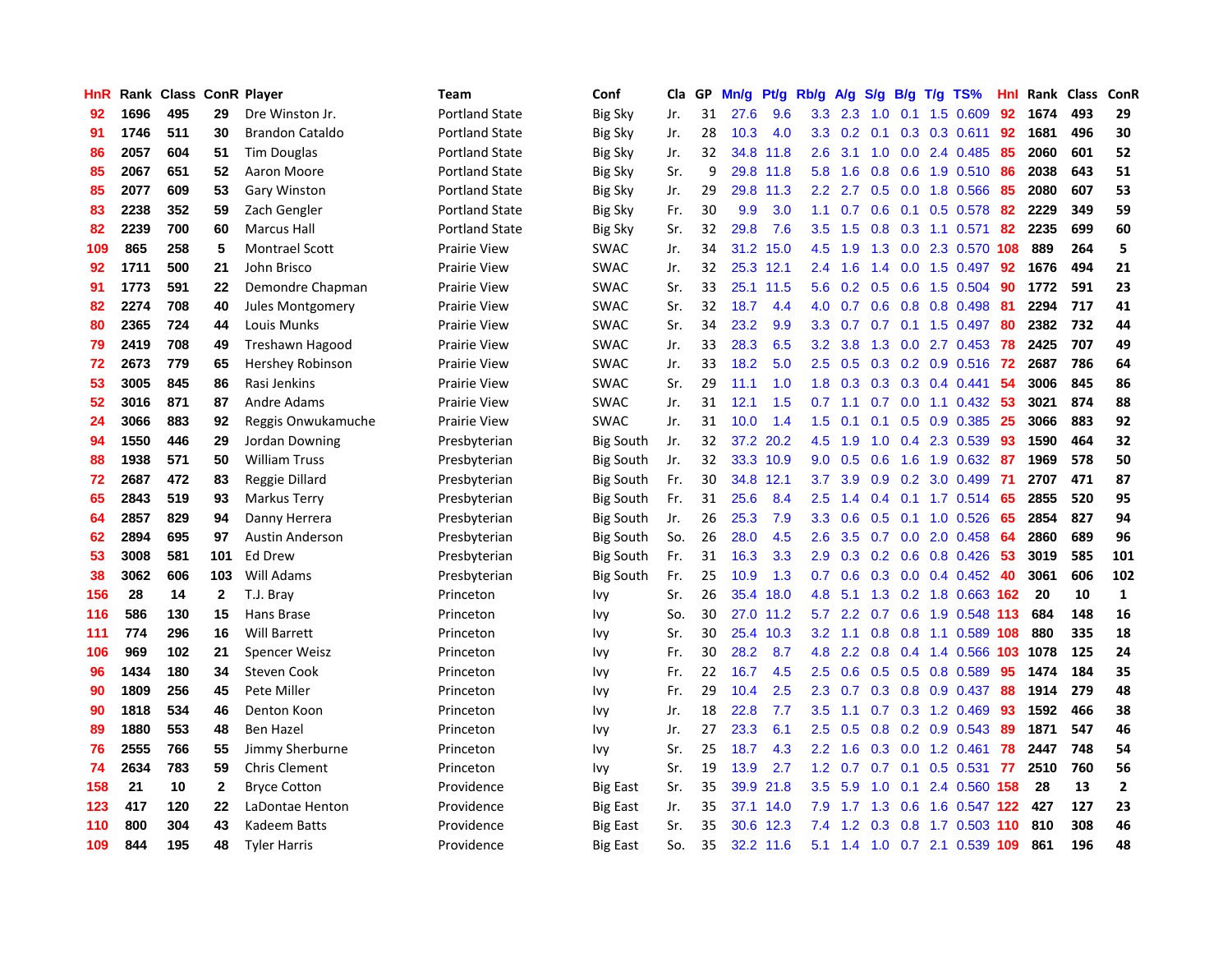| HnR | Rank | <b>Class</b> |    | <b>ConR Player</b>       | Team         | Conf             | Cla | GP | Mn/g | <b>Pt/g</b> | Rb/g             | A/g | S/g              | B/g | $T/g$ TS%                  | Hnl | Rank | <b>Class</b> | ConR |
|-----|------|--------------|----|--------------------------|--------------|------------------|-----|----|------|-------------|------------------|-----|------------------|-----|----------------------------|-----|------|--------------|------|
| 108 | 899  | 207          | 53 | Josh Fortune             | Providence   | <b>Big East</b>  | So. | 35 | 33.0 | 8.4         | 3.0              | 2.1 | 0.9              |     | $0.2$ 1.9 $0.550$          | 107 | 908  | 208          | 52   |
| 106 | 971  | 288          | 59 | <b>Carson Desrosiers</b> | Providence   | <b>Big East</b>  | Jr. | 34 | 19.9 | 3.6         | 4.8              | 0.6 | 0.4              |     | 2.3 0.7 0.496 106          |     | 973  | 292          | 58   |
| 131 | 241  | 53           | 27 | A.J. Hammons             | Purdue       | <b>Big Ten</b>   | So. | 31 | 25.0 | 10.8        | 7.4              | 0.5 | $0.4^{\circ}$    |     | 3.1 2.5 0.556 131          |     | 224  | 52           | 23   |
| 114 | 658  | 144          | 59 | Rapheal Davis            | Purdue       | Big Ten          | So. | 32 | 18.5 | 6.0         | 3.7 <sub>2</sub> | 1.3 | 0.5              |     | 0.3 0.8 0.532 114          |     | 664  | 142          | 57   |
| 110 | 818  | 78           | 66 | Jay Simpson              | Purdue       | <b>Big Ten</b>   | Fr. | 26 | 12.0 | 4.3         | 3.6              | 0.6 | 0.5              |     | 0.3 0.9 0.443 110          |     | 815  | 76           | 66   |
| 109 | 848  | 319          | 68 | Terone Johnson           | Purdue       | Big Ten          | Sr. | 32 | 30.0 | 12.0        | 3.7              | 2.4 | 0.7              |     | 0.1 1.5 0.477 109          |     | 852  | 326          | 68   |
| 109 | 863  | 197          | 69 | Ronnie Johnson           | Purdue       | <b>Big Ten</b>   | So. | 32 | 28.2 | 10.8        | 2.8              | 3.7 | 0.5              |     | 0.0 2.2 0.486 108          |     | 867  | 197          | 70   |
| 106 | 958  | 101          | 72 | <b>Bryson Scott</b>      | Purdue       | Big Ten          | Fr. | 32 | 15.7 | 6.1         | $2.6\,$          | 1.4 | 0.9              |     | 0.1 1.4 0.451 106          |     | 958  | 99           | 74   |
| 106 | 976  | 357          | 75 | <b>Sterling Carter</b>   | Purdue       | <b>Big Ten</b>   | Sr. | 27 | 15.1 | 4.8         | 1.8              | 1.1 | 0.9              |     | 0.4 0.8 0.489 106          |     | 954  | 354          | 73   |
| 106 | 994  | 107          | 76 | <b>Basil Smotherman</b>  | Purdue       | <b>Big Ten</b>   | Fr. | 32 | 18.9 | 5.0         | 3.8              | 0.7 | 0.5              |     | $0.1$ 0.5 0.582 106        |     | 992  | 106          | 77   |
| 104 | 1063 | 124          | 81 | <b>Kendall Stephens</b>  | Purdue       | <b>Big Ten</b>   | Fr. | 32 | 20.5 | 8.1         | 1.8              | 0.8 |                  |     | 0.5 0.4 0.7 0.527 104 1055 |     |      | 119          | 81   |
| 102 | 1136 | 408          | 85 | <b>Errick Peck</b>       | Purdue       | <b>Big Ten</b>   | Sr. | 32 | 18.5 | 4.6         | 4.4              | 0.7 |                  |     | 0.3 0.5 1.0 0.520 102 1138 |     |      | 410          | 85   |
| 123 | 418  | 121          | 9  | <b>Ousmane Drame</b>     | Quinnipiac   | <b>MAAC</b>      | Jr. | 30 | 29.0 | 13.7        | 10.5             | 0.9 | 0.6              | 2.1 | 2.5 0.532 123              |     | 402  | 115          | 9    |
| 119 | 512  | 158          | 14 | Zaid Hearst              | Quinnipiac   | <b>MAAC</b>      | Jr. | 32 | 33.9 | 15.5        | 6.6              | 1.9 | 0.7              |     | 0.4 1.6 0.577 117          |     | 550  | 167          | 15   |
| 116 | 603  | 242          | 16 | Ike Azotam               | Quinnipiac   | <b>MAAC</b>      | Sr. | 32 | 34.0 | 16.2        | 10.2             | 1.0 | 0.3              | 1.1 | 2.0 0.509 114              |     | 637  | 252          | 16   |
| 96  | 1443 | 422          | 40 | Evan Conti               | Quinnipiac   | <b>MAAC</b>      | Jr. | 32 | 19.5 | 5.1         | 3.8              | 2.2 | 0.5              | 0.1 | $0.9$ 0.497                | 95  | 1483 | 432          | 42   |
| 95  | 1518 | 527          | 42 | Umar Shannon             | Quinnipiac   | <b>MAAC</b>      | Sr. | 26 | 33.8 | 14.3        | 2.0              | 2.3 | 0.6              |     | $0.0$ 1.7 $0.495$          | 98  | 1360 | 477          | 39   |
| 93  | 1663 | 567          | 49 | Shaq Shannon             | Quinnipiac   | <b>MAAC</b>      | Sr. | 32 | 24.0 | 6.1         | 3.7              | 2.5 | $0.4^{\circ}$    |     | $0.2$ 1.4 0.499            | 92  | 1716 | 581          | 53   |
| 92  | 1729 | 236          | 54 | Kasim Chandler           | Quinnipiac   | <b>MAAC</b>      | Fr. | 23 | 20.4 | 8.1         | 2.0              | 2.7 | 0.6              |     | $0.1$ 2.0 0.467            | 92  | 1651 | 224          | 49   |
| 90  | 1842 | 438          | 59 | James Ford Jr            | Quinnipiac   | <b>MAAC</b>      | So. | 23 | 12.0 | 4.3         | 2.1              | 0.3 |                  |     | $0.0$ $0.2$ $0.6$ $0.602$  | -90 | 1823 | 432          | 58   |
| 36  | 3063 | 607          | 96 | AJ Sumbry                | Quinnipiac   | <b>MAAC</b>      | Fr. | 29 | 9.1  | 1.4         | 1.3              | 0.1 | 0.0 <sub>1</sub> |     | $0.4$ 0.6 0.424            | -38 | 3063 | 607          | 96   |
| 131 | 221  | 58           | 3  | Javonte Green            | Radford      | <b>Big South</b> | Jr. | 35 | 25.6 | 16.9        | 8.1              | 1.1 | 1.9              |     | 0.6 1.6 0.591 131          |     | 225  | 58           | 3    |
| 96  | 1471 | 429          | 25 | R.J. Price               | Radford      | Big South        | Jr. | 35 | 29.5 | 13.2        | 2.5              | 2.9 | 1.4              |     | $0.1$ 1.4 0.533            | 96  | 1461 | 424          | 26   |
| 93  | 1634 | 380          | 33 | Rashun Davis             | Radford      | <b>Big South</b> | So. | 35 | 24.2 | 10.4        | 2.3              | 3.5 | 1.0              |     | 0.0 2.2 0.539              | 93  | 1625 | 380          | 33   |
| 93  | 1659 | 483          | 34 | Jalen Carethers          | Radford      | <b>Big South</b> | Jr. | 35 | 15.9 | 6.1         | 3.1              | 0.4 | 0.5              |     | 1.3 0.5 0.549              | 92  | 1658 | 486          | 35   |
| 90  | 1830 | 432          | 43 | Ya Ya Anderson           | Radford      | <b>Big South</b> | So. | 35 | 30.3 | 11.5        | 2.9              | 2.3 | 0.7              |     | $0.1$ 1.2 0.604            | 90  | 1822 | 431          | 41   |
| 83  | 2181 | 531          | 67 | <b>Brandon Holcomb</b>   | Radford      | Big South        | So. | 35 | 19.4 | 5.5         | 4.5              | 0.5 |                  |     | 0.4 1.0 1.1 0.542 83       |     | 2184 | 532          | 66   |
| 81  | 2301 | 663          | 71 | Kyle Noreen              | Radford      | <b>Big South</b> | Jr. | 35 | 23.0 | 4.3         | 3.1              | 1.6 | 0.5              |     | $0.4$ 0.5 0.584            | -81 | 2308 | 663          | 72   |
| 74  | 2633 | 634          | 80 | Kion Brown               | Radford      | <b>Big South</b> | So. | 35 | 16.4 | 6.5         | 2.9              | 0.2 | 0.1              |     | $0.0$ 1.1 0.555 73         |     | 2635 | 632          | 80   |
| 61  | 2907 | 832          | 98 | Allen Dickerson          | Radford      | Big South        | Sr. | 31 | 9.1  | 2.2         | 0.8              | 0.4 | 0.4              |     | $0.0$ 0.4 0.562            | -62 | 2911 | 833          | 98   |
| 118 | 535  | 42           | 32 | E.C. Matthews            | Rhode Island | $A-10$           | Fr. | 32 | 32.5 | 14.3        | 4.3              | 2.3 | 0.9              |     | 0.7 2.4 0.531 117          |     | 559  | 44           | 33   |
| 118 | 536  | 163          | 33 | Gilvydas Biruta          | Rhode Island | $A-10$           | Jr. | 32 | 25.9 | 10.6        | 7.0              | 1.3 | 0.3              | 0.7 | 2.1 0.537 117              |     | 560  | 171          | 34   |
| 114 | 663  | 264          | 46 | Xavier Munford           | Rhode Island | $A-10$           | Sr. | 32 | 35.6 | 16.9        | 4.0              | 2.4 | 1.1              | 0.4 | 2.8 0.504 113              |     | 711  | 281          | 48   |
| 108 | 887  | 86           | 58 | Hassan Martin            | Rhode Island | $A-10$           | Fr. | 32 | 25.8 | 6.3         | 5.7              | 0.4 | $0.4^{\circ}$    | 2.5 | 0.9 0.538 107              |     | 922  | 91           | 58   |
| 100 | 1264 | 375          | 67 | T.J. Buchanan            | Rhode Island | $A-10$           | Jr. | 32 | 25.5 | 5.8         | 3.2              | 2.5 | 0.7              |     | $0.2$ 1.4 0.529            | -99 | 1297 | 381          | 70   |
| 91  | 1785 | 420          | 90 | Jarelle Reischel         | Rhode Island | $A-10$           | So. | 32 | 19.3 | 5.6         | 2.6              | 0.9 |                  |     | 0.7 0.1 1.2 0.503 90       |     | 1816 | 430          | 90   |
| 88  | 1918 | 459          | 93 | Ifeyani Onyekaba         | Rhode Island | $A-10$           | So. | 31 | 12.3 | 3.2         | 3.2 <sub>2</sub> | 0.1 | 0.2              |     | $0.5$ 0.8 0.524            | -88 | 1938 | 462          | 94   |
| 86  | 2058 | 498          | 96 | <b>Biggie Minnis</b>     | Rhode Island | $A-10$           | So. | 21 | 20.9 | 4.7         | 2.3              | 2.4 | 0.7              | 0.1 | 2.0 0.503                  | 90  | 1812 | 429          | 89   |
| 118 | 521  | 40           | 17 | Sean Obi                 | Rice         | Conf. USA        | Fr. | 30 | 26.4 | 11.4        | 9.3              | 0.8 |                  |     | 0.5 0.7 2.0 0.582 118      |     | 539  | 42           | 19   |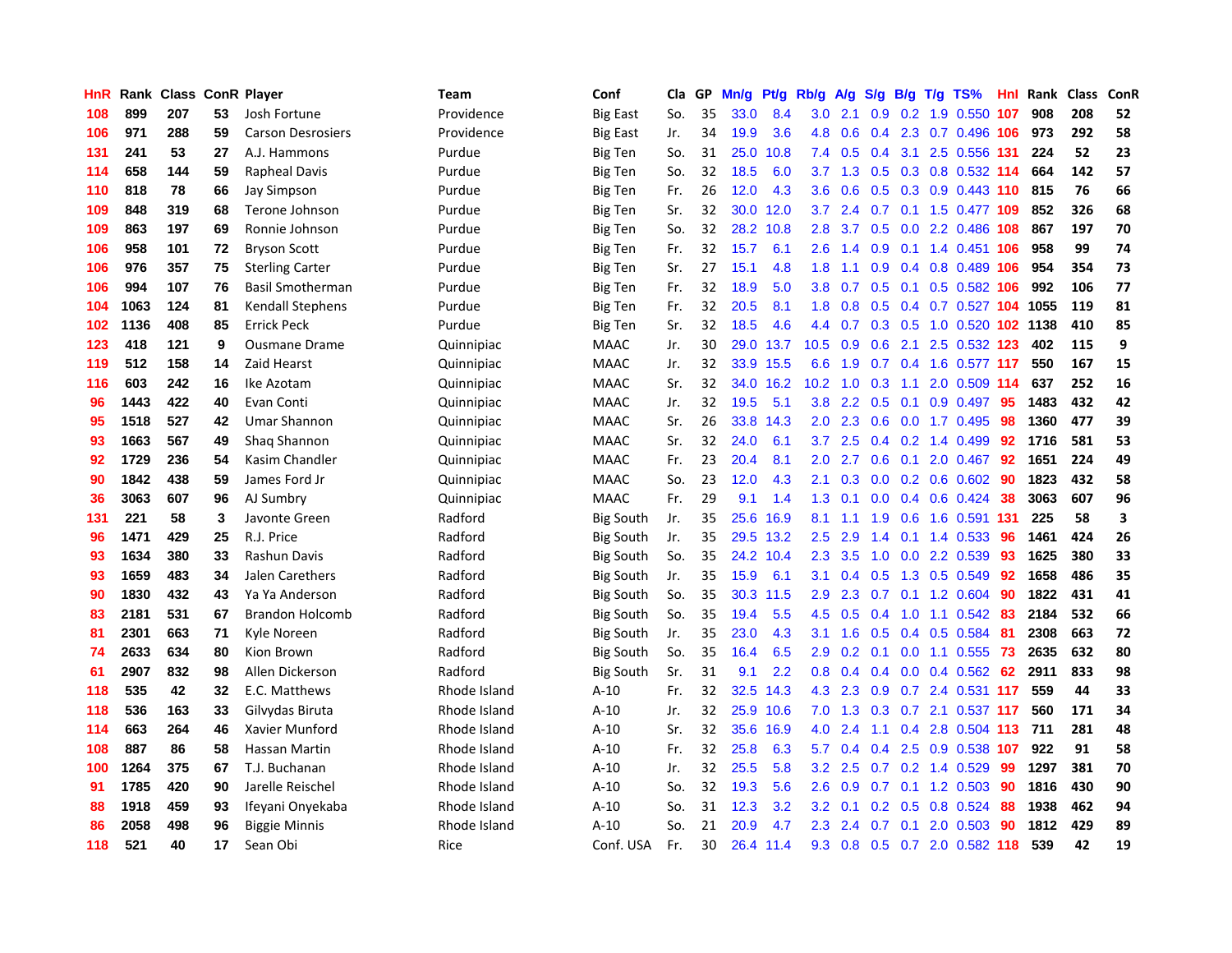| <b>HnR</b> |      | Rank Class ConR Player |     |                           | <b>Team</b>          | Conf        | Cla | GP | Mn/g | Pt/g      | Rb/g             | A/g           | S/g             | B/g | $T/g$ TS%                 | Hnl. | Rank | <b>Class</b> | ConR         |
|------------|------|------------------------|-----|---------------------------|----------------------|-------------|-----|----|------|-----------|------------------|---------------|-----------------|-----|---------------------------|------|------|--------------|--------------|
| 92         | 1726 | 582                    | 78  | Austin Ramljak            | Rice                 | Conf. USA   | Sr. | 29 | 30.3 | 11.6      | 2.4              | 1.2           | 0.7             | 0.0 | 1.2 0.582                 | 92   | 1715 | 580          | 76           |
| 90         | 1836 | 435                    | 87  | Max Guercy                | Rice                 | Conf. USA   | So. | 30 | 31.0 | 9.3       | 3.3 <sub>2</sub> |               | $3.2 \quad 0.7$ |     | $0.0$ 1.8 $0.490$         | -89  | 1860 | 444          | 88           |
| 83         | 2237 | 351                    | 108 | <b>Marcus Jackson</b>     | Rice                 | Conf. USA   | Fr. | 27 | 25.8 | 6.7       | $2.2^{\circ}$    | 3.2           | 1.0             |     | $0.1$ 2.0 $0.447$         | -82  | 2244 | 353          | 111          |
| 80         | 2379 | 697                    | 115 | Seth Gearhart             | Rice                 | Conf. USA   | Jr. | 30 | 28.2 | 6.8       | 3.4              | 1.4           | 0.7             |     | 0.6 1.4 0.492             | 79   | 2389 | 701          | 115          |
| 78         | 2454 | 406                    | 117 | <b>Andrew Drone</b>       | Rice                 | Conf. USA   | Fr. | 30 | 10.5 | 3.6       | 1.9              | 0.1           | 0.1             |     | 0.3 0.5 0.517             | 78   | 2464 | 402          | 117          |
| 77         | 2505 | 599                    | 119 | Keith Washington          | Rice                 | Conf. USA   | So. | 26 | 23.1 | 7.7       | 2.4              | 2.6           | 0.5             |     | $0.0$ 2.7 $0.466$         | 78   | 2466 | 589          | 118          |
| 55         | 2989 | 710                    | 132 | Ross Wilson               | Rice                 | Conf. USA   | So. | 26 | 12.2 | 1.8       | 1.7              | 0.8           | 0.2             |     | $0.0$ $0.6$ $0.443$       | 56   | 2988 | 710          | 132          |
| 54         | 2995 | 573                    | 133 | Drew Bender               | Rice                 | Conf. USA   | Fr. | 26 | 10.7 | 2.6       | $1.4^{\circ}$    | 0.7           | 0.3             |     | $0.1$ 0.9 0.395           | 55   | 2995 | 572          | 133          |
| 53         | 3009 | 582                    | 134 | Nizar Kapic               | Rice                 | Conf. USA   | Fr. | 25 | 11.2 | 2.6       | 1.0              | 0.4           | 0.2             | 0.1 | $0.5$ 0.417               | -54  | 3005 | 578          | 134          |
| 138        | 137  | 64                     | 7   | Cedrick Lindsay           | Richmond             | $A-10$      | Sr. | 21 | 34.6 | 18.3      | 2.6              | 4.0           | 1.8             |     | 0.0 2.2 0.537 156         |      | 33   | 17           | 1            |
| 125        | 358  | 79                     | 22  | <b>Terry Allen</b>        | Richmond             | $A-10$      | So. | 33 |      | 24.2 10.2 | 5.7              | 0.9           |                 |     | 0.7 0.5 1.7 0.552 122     |      | 426  | 96           | 24           |
| 119        | 519  | 159                    | 30  | Kendall Anthony           | Richmond             | $A-10$      | Jr. | 33 | 31.2 | 15.9      | 1.5              | 1.6           |                 |     | 0.6 0.0 1.4 0.529 116     |      | 597  | 182          | 41           |
| 112        | 734  | 64                     | 51  | ShawnDre' Jones           | Richmond             | $A-10$      | Fr. | 30 | 13.6 | 6.4       | 1.0              | 0.8           | 0.5             |     | $0.1$ 1.0 0.553 110       |      | 798  | 73           | 53           |
| 108        | 908  | 212                    | 59  | Alonzo Nelson-Ododa       | Richmond             | $A-10$      | So. | 33 | 26.8 | 6.2       | 5.4              | 0.8           | 0.8             |     | 2.4 1.4 0.477 105 1007    |      |      | 227          | 62           |
| 105        | 1009 | 232                    | 62  | <b>Trey Davis</b>         | Richmond             | $A-10$      | So. | 33 | 29.3 | 5.0       | 6.9              | 1.7           | 0.8             |     | 0.3 1.0 0.458 103 1108    |      |      | 256          | 65           |
| 100        | 1267 | 444                    | 68  | <b>Derrick Williams</b>   | Richmond             | $A-10$      | Sr. | 22 | 20.6 | 5.8       | 3.7              | 0.7           | 0.2             |     | 0.4 1.0 0.577 100         |      | 1256 | 444          | 67           |
| 92         | 1690 | 395                    | 85  | Deion Taylor              | Richmond             | $A-10$      | So. | 33 | 22.1 | 4.2       | 3.0 <sub>2</sub> | 0.7           | 0.5             |     | $0.5$ 0.8 0.472           | -90  | 1803 | 426          | 88           |
| 77         | 2525 | 739                    | 103 | <b>Wayne Sparrow</b>      | Richmond             | $A-10$      | Jr. | 33 | 18.7 | 3.2       | 2.2              | 1.0           | 0.6             |     | 0.2 1.2 0.377             | 75   | 2592 | 756          | 105          |
| 114        | 655  | 262                    | 17  | Daniel Stewart            | Rider                | <b>MAAC</b> | Sr. | 31 | 29.7 | 15.2      | 6.3              | 1.0           | 1.0             |     | 0.4 2.3 0.586 114         |      | 663  | 267          | 17           |
| 108        | 885  | 332                    | 25  | <b>Anthony Myles</b>      | Rider                | <b>MAAC</b> | Sr. | 31 |      | 33.0 16.2 | 4.3              | $2.2^{\circ}$ |                 |     | 0.7 0.3 2.2 0.560 108     |      | 887  | 337          | 26           |
| 99         | 1292 | 157                    | 36  | Jimmie Taylor             | Rider                | <b>MAAC</b> | Fr. | 31 | 30.2 | 12.1      | 3.7              | 2.3           | 0.8             |     | $0.1$ 2.0 0.577           | -99  | 1287 | 156          | 36           |
| 94         | 1573 | 366                    | 45  | Khalil Alford             | Rider                | <b>MAAC</b> | So. | 31 | 12.3 | 4.6       | 1.9              | 0.5           | 0.4             |     | $0.1$ 0.5 0.566           | 94   | 1570 | 369          | 45           |
| 93         | 1638 | 381                    | 47  | Zedric Sadler             | Rider                | <b>MAAC</b> | So. | 30 | 28.4 | 8.3       | 3.9              | 3.0           | 0.9             |     | 0.3 2.0 0.518 93          |      | 1627 | 381          | 48           |
| 90         | 1850 | 263                    | 60  | <b>Kahlil Thomas</b>      | Rider                | <b>MAAC</b> | Fr. | 31 | 19.4 | 5.8       | $3.4^{\circ}$    | 0.8           | 0.7             |     | $0.8$ 1.2 0.520           | -89  | 1851 | 267          | 60           |
| 84         | 2149 | 679                    | 70  | <b>Tommy Pereira</b>      | Rider                | <b>MAAC</b> | Sr. | 31 | 18.1 | 4.6       | $1.4^{\circ}$    | 0.7           | 0.6             |     | $0.0$ 0.4 0.592           | -84  | 2145 | 678          | 70           |
| 83         | 2227 | 542                    | 74  | Shawn Valentine           | Rider                | <b>MAAC</b> | So. | 29 | 19.1 | 4.0       | 2.8              | 1.6           | 0.9             |     | $0.3$ 1.2 0.477           | 83   | 2181 | 531          | 72           |
| 59         | 2934 | 853                    | 91  | Junior Fortunat           | Rider                | <b>MAAC</b> | Jr. | 30 | 11.7 | 3.4       | 2.3              | 0.2           | 0.1             |     | 0.4 1.0 0.459             | -60  | 2949 | 858          | 94           |
| 145        | 78   | 29                     | 1   | Karvel Anderson           | <b>Robert Morris</b> | Northeast   | Sr. | 36 | 30.6 | 19.7      | 3.3              |               |                 |     | 1.4 1.3 0.2 1.2 0.654 144 |      | 91   | 36           | $\mathbf{1}$ |
| 113        | 710  | 213                    | 9   | Lucky Jones               | <b>Robert Morris</b> | Northeast   | Jr. | 36 | 29.7 | 13.9      | 6.8              | 1.6           | 1.3             |     | 0.4 2.1 0.536 112         |      | 748  | 223          | 9            |
| 94         | 1542 | 538                    | 22  | <b>Anthony Myers-Pate</b> | <b>Robert Morris</b> | Northeast   | Sr. | 36 | 27.6 | 6.9       | $2.4\,$          | 3.7           | 1.1             |     | $0.0$ 1.7 $0.500$         | 94   | 1583 | 545          | 24           |
| 91         | 1776 | 520                    | 31  | David Appolon             | <b>Robert Morris</b> | Northeast   | Jr. | 35 | 16.7 | 4.2       | 3.2 <sub>2</sub> | 0.9           | 0.7             |     | $0.0$ 0.6 0.510           | -90  | 1811 | 526          | 32           |
| 87         | 1959 | 282                    | 36  | Kavon Stewart             | <b>Robert Morris</b> | Northeast   | Fr. | 30 | 20.0 | 4.9       | 1.9              | 2.8           | 1.1             |     | $0.0$ 2.0 $0.474$         | 88   | 1919 | 280          | 38           |
| 86         | 2052 | 306                    | 43  | Jeremiah Worthem          | <b>Robert Morris</b> | Northeast   | Fr. | 19 | 24.5 | 8.9       | 4.1              | 1.1           | 0.5             |     | $0.1$ 1.4 $0.517$         | -90  | 1829 | 264          | 33           |
| 85         | 2116 | 620                    | 45  | <b>Charles Oliver</b>     | <b>Robert Morris</b> | Northeast   | Jr. | 36 | 15.1 | 6.3       | 1.5              | 0.3           | 0.3             |     | $0.0$ 0.7 0.529           | 84   | 2149 | 628          | 45           |
| 81         | 2280 | 554                    | 50  | Aaron Tate                | <b>Robert Morris</b> | Northeast   | So. | 36 | 18.6 | 3.1       | $4.4^{\circ}$    | 0.6           | 0.7             | 0.1 | $0.8$ 0.471               | -81  | 2321 | 561          | 53           |
| 75         | 2586 | 623                    | 67  | <b>Stephan Hawkins</b>    | <b>Robert Morris</b> | Northeast   | So. | 35 | 19.6 | 4.6       | 2.9 <sup>°</sup> | 0.3           |                 |     | 0.2 0.7 0.8 0.478 75      |      | 2585 | 620          | 68           |
| 73         | 2638 | 784                    | 73  | Mike McFadden             | <b>Robert Morris</b> | Northeast   | Sr. | 16 | 21.3 | 7.8       | 3.8              | 0.8           |                 |     | $0.5$ $0.5$ 1.6 $0.464$   | -82  | 2250 | 704          | 47           |
| 128        | 292  | 79                     | 20  | Myles Mack                | Rutgers              | AAC         | Jr. | 33 | 30.5 | 14.9      | 2.7              | 4.3           | 1.6             |     | 0.2 2.6 0.549 127         |      | 322  | 84           | 22           |
| 117        | 550  | 166                    | 32  | Kadeem Jack               | Rutgers              | AAC         | Jr. | 32 |      | 29.3 14.3 | 6.8              | 0.7           |                 |     | 0.7 1.3 1.9 0.538 117     |      | 555  | 170          | 32           |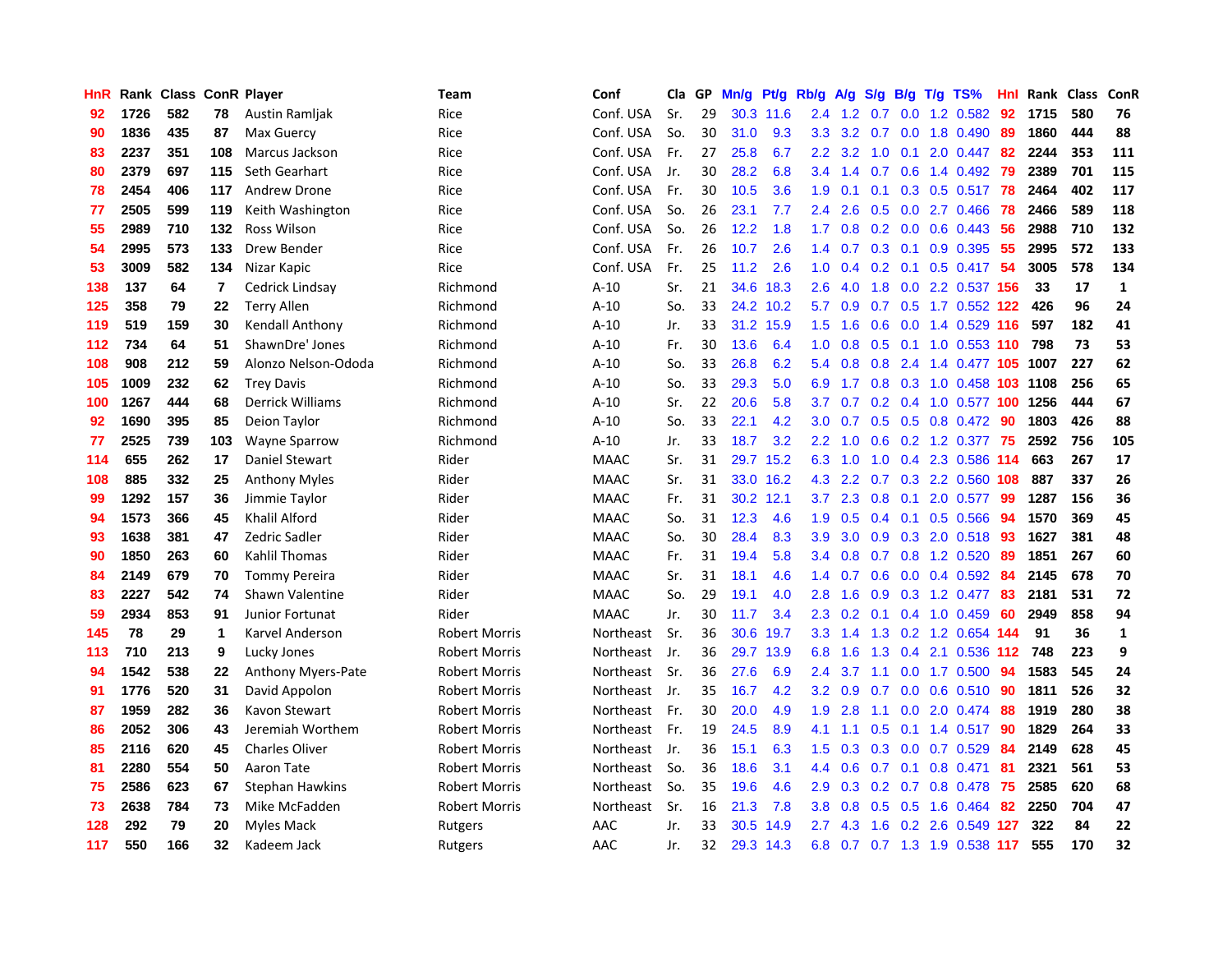| HnR | Rank | <b>Class ConR Player</b> |     |                         | Team                | Conf           | Cla | GP | Mn/g | Pt/g      | Rb/g             | A/g | S/g           | B/g | $T/g$ TS%                  | Hnl | Rank | <b>Class</b> | ConR |
|-----|------|--------------------------|-----|-------------------------|---------------------|----------------|-----|----|------|-----------|------------------|-----|---------------|-----|----------------------------|-----|------|--------------|------|
| 102 | 1148 | 338                      | 54  | Jerome Seagears         | Rutgers             | AAC            | Jr. | 31 | 21.1 | 7.1       | 2.0 <sub>1</sub> | 3.2 | 0.6           | 0.1 | 1.4 0.529 102 1160         |     |      | 344          | 53   |
| 101 | 1215 | 433                      | 56  | J.J. Moore              | Rutgers             | AAC            | Sr. | 33 | 26.6 | 11.2      | 2.9 <sup>°</sup> | 0.9 |               |     | 1.0 0.4 1.0 0.540 100 1248 |     |      | 441          | 56   |
| 96  | 1455 | 509                      | 64  | Wally Judge             | Rutgers             | AAC            | Sr. | 31 | 22.8 | 7.5       | 6.2              | 0.7 |               |     | $0.6$ 1.1 1.8 0.493        | 95  | 1491 | 521          | 64   |
| 83  | 2182 | 632                      | 72  | D'Von Campbell          | Rutgers             | AAC            | Jr. | 25 | 17.4 | 5.4       | 1.2              | 1.5 |               |     | $0.4$ 0.0 0.9 0.500        | 85  | 2093 | 610          | 72   |
| 82  | 2271 | 648                      | 75  | Malick Kone             | Rutgers             | AAC            | Jr. | 31 | 15.7 | 3.5       | 2.7              | 0.7 | 0.6           |     | 0.2 0.8 0.480              | -81 | 2266 | 649          | 76   |
| 81  | 2328 | 370                      | 77  | Junior Etou             | Rutgers             | AAC            | Fr. | 27 | 23.0 | 5.3       | 4.6              | 0.7 |               |     | $0.2$ 0.4 1.1 0.483        | -84 | 2151 | 325          | 73   |
| 58  | 2953 | 858                      | 87  | Craig Brown             | Rutgers             | AAC            | Jr. | 30 | 14.7 | 3.6       | 2.5              | 0.3 |               |     | 0.2 0.2 0.8 0.372 60       |     | 2948 | 857          | 87   |
| 57  | 2972 | 705                      | 89  | Greg Lewis              | Rutgers             | AAC            | So. | 32 | 9.8  | 1.5       | 2.0 <sub>1</sub> | 0.3 | 0.1           |     | $0.6$ 0.7 0.422            | 57  | 2985 | 709          | 89   |
| 120 | 468  | 143                      | 5   | Mikh McKinney           | Sacramento State    | <b>Big Sky</b> | Jr. | 30 | 34.6 | 16.6      | 3.8 <sub>2</sub> | 4.6 | 1.2           |     | 0.2 2.3 0.581 120          |     | 474  | 149          | 5    |
| 95  | 1530 | 443                      | 25  | <b>Dylan Garrity</b>    | Sacramento State    | <b>Big Sky</b> | Jr. | 30 | 33.8 | 13.2      | 1.7 <sup>2</sup> | 3.6 |               |     | 0.5 0.0 1.9 0.640          | -95 | 1514 | 441          | 24   |
| 88  | 1939 | 624                      | 40  | Jordan Salley           | Sacramento State    | <b>Big Sky</b> | Sr. | 30 | 15.7 | 6.4       | 3.6 <sup>°</sup> | 0.2 |               |     | 0.4 0.2 0.8 0.630 88       |     | 1929 | 619          | 40   |
| 81  | 2285 | 555                      | 62  | Cody Demps              | Sacramento State    | Big Sky        | So. | 30 | 29.3 | 8.0       | 4.2              | 1.9 | 1.0           |     | 0.1 1.8 0.516 81           |     | 2275 | 551          | 62   |
| 81  | 2321 | 367                      | 63  | Eric Stuteville         | Sacramento State    | Big Sky        | Fr. | 30 | 15.2 | 5.7       | 3.3 <sub>2</sub> | 0.2 | 0.1           |     | 0.3 0.7 0.530              | -81 | 2318 | 370          | 63   |
| 79  | 2429 | 395                      | 69  | Nick Hornsby            | Sacramento State    | Big Sky        | Fr. | 29 | 14.9 | 3.7       | 3.3              | 1.1 | 0.6           |     | $0.3$ 0.9 0.453            | -79 | 2417 | 390          | 69   |
| 77  | 2518 | 738                      | 72  | Zach Mills              | Sacramento State    | <b>Big Sky</b> | Jr. | 30 | 21.5 | 6.5       | 3.5              | 0.6 | 0.3           |     | 0.0 0.8 0.542 77           |     | 2523 | 741          | 73   |
| 64  | 2868 | 832                      | 83  | Alex Tiffin             | Sacramento State    | <b>Big Sky</b> | Jr. | 30 | 14.9 | 4.0       | 3.1              | 0.4 | 0.2           | 0.1 | $0.9$ 0.474                | -64 | 2882 | 837          | 83   |
| 55  | 2992 | 712                      | 90  | Dreon Barlett           | Sacramento State    | Big Sky        | So. | 30 | 10.2 | 2.5       | 1.1              | 0.3 | 0.2           |     | $0.0$ $0.3$ $0.493$        | 55  | 3002 | 713          | 90   |
| 90  | 1811 | 528                      | 34  | <b>Steve Glowiak</b>    | Sacred Heart        | Northeast      | Jr. | 31 | 26.9 | 11.1      | 2.6              | 0.9 | 0.9           |     | $0.0$ 0.6 0.556            | 90  | 1841 | 535          | 35   |
| 87  | 1964 | 631                      | 37  | Louis Montes            | <b>Sacred Heart</b> | Northeast      | Sr. | 30 |      | 25.2 12.7 | 4.7              | 0.8 |               |     | 0.3 0.2 1.6 0.518 87       |     | 1977 | 630          | 41   |
| 86  | 2018 | 299                      | 41  | De'von Barnett          | Sacred Heart        | Northeast      | Fr. | 22 | 27.5 | 11.0      | 4.6              | 0.5 | 1.0           |     | $0.6$ 1.5 0.528            | -88 | 1903 | 276          | 37   |
| 83  | 2221 | 698                      | 46  | Mostafa Abdel Latif     | Sacred Heart        | Northeast      | Sr. | 29 | 18.8 | 5.1       | 5.8              | 0.3 |               |     | $0.2$ 0.4 0.7 0.519 82     |     | 2238 | 701          | 46   |
| 82  | 2260 | 646                      | 48  | Phil Gaetano            | Sacred Heart        | Northeast      | Jr. | 31 | 33.8 | 6.5       | 2.6              | 6.3 | 1.0           |     | $0.1$ 2.8 $0.511$          | 81  | 2282 | 658          | 50   |
| 81  | 2323 | 674                      | 55  | Chris Evans             | Sacred Heart        | Northeast      | Jr. | 25 | 28.3 | 11.4      | 3.3              | 1.8 | 0.7           |     | 0.2 1.8 0.484              | 80  | 2347 | 683          | 57   |
| 80  | 2344 | 680                      | 58  | Evan Kelley             | Sacred Heart        | Northeast      | Jr. | 25 | 29.7 | 12.9      | 3.6              | 1.8 | 1.0           |     | $0.0$ 2.5 $0.489$          | -80 | 2355 | 688          | 59   |
| 68  | 2767 | 663                      | 79  | <b>Tevin Falzon</b>     | Sacred Heart        | Northeast      | So. | 29 | 15.6 | 3.7       | 4.1              | 0.5 | 0.4           |     | 0.3 0.7 0.365              | 68  | 2771 | 665          | 79   |
| 60  | 2930 | 545                      | 83  | Cole Walton             | Sacred Heart        | Northeast      | Fr. | 28 | 12.5 | 2.2       | 2.1              | 0.5 | 0.3           |     | 0.3 0.7 0.470              | -60 | 2943 | 549          | 84   |
| 120 | 472  | 186                      | 28  | Charlon Kloof           | Saint Bonaventure   | A-10           | Sr. | 33 | 33.4 | 11.8      | 3.6 <sub>2</sub> | 5.0 |               |     | 1.2 0.4 2.3 0.541 120      |     | 482  | 186          | 28   |
| 115 | 623  | 137                      | 43  | Dion Wright             | Saint Bonaventure   | $A-10$         | So. | 33 | 21.9 | 8.7       | 4.8              | 0.6 |               |     | 0.7 0.4 0.7 0.530 115      |     | 628  | 136          | 42   |
| 114 | 642  | 187                      | 44  | Youssou Ndoye           | Saint Bonaventure   | $A-10$         | Jr. | 33 | 26.2 | 10.2      | 5.7              | 0.4 | 0.8           |     | 2.2 1.9 0.555 114          |     | 653  | 195          | 44   |
| 114 | 651  | 261                      | 45  | Matthew Wright          | Saint Bonaventure   | $A-10$         | Sr. | 32 | 34.9 | 16.3      | 3.1              | 3.2 | 1.1           | 0.1 | 2.8 0.550 114              |     | 655  | 263          | 45   |
| 111 | 785  | 300                      | 53  | <b>Marquise Simmons</b> | Saint Bonaventure   | $A-10$         | Sr. | 33 | 22.4 | 8.0       | 5.2              | 0.6 | 0.6           |     | $0.1$ 1.1 0.587 110        |     | 787  | 302          | 52   |
| 107 | 942  | 278                      | 60  | Andell Cumberbatch      | Saint Bonaventure   | $A-10$         | Jr. | 31 | 22.9 | 8.2       | 4.0              | 1.5 | 1.0           |     | 0.2 1.5 0.505 107          |     | 933  | 275          | 59   |
| 102 | 1164 | 343                      | 66  | Jordan Gathers          | Saint Bonaventure   | $A-10$         | Jr. | 31 | 26.1 | 8.2       | $2.2^{\circ}$    | 2.1 | 1.3           |     | 0.1 1.7 0.516 103 1120     |     |      | 331          | 66   |
| 69  | 2761 | 804                      | 106 | <b>Chris Dees</b>       | Saint Bonaventure   | $A-10$         | Jr. | 32 | 8.5  | 1.6       | 2.0 <sub>2</sub> | 0.1 | 0.2           |     | $0.2$ 0.4 0.437            | 69  | 2763 | 804          | 106  |
| 131 | 219  | 57                       | 3   | Jalen Cannon            | Saint Francis (NY)  | Northeast      | Jr. | 32 | 30.0 | 14.9      | 8.2              | 1.2 | 0.6           |     | 0.5 1.2 0.554 130          |     | 250  | 67           | 3    |
| 114 | 650  | 190                      | 8   | <b>Brent Jones</b>      | Saint Francis (NY)  | Northeast      | Jr. | 31 | 26.6 | 7.5       | 3.0 <sub>1</sub> | 6.0 |               |     | 1.1 0.1 2.3 0.530 114      |     | 673  | 200          | 8    |
| 100 | 1252 | 150                      | 17  | <b>Wayne Martin</b>     | Saint Francis (NY)  | Northeast      | Fr. | 31 | 16.9 | 7.0       | 4.9              | 0.4 | $0.5^{\circ}$ |     | 1.4 1.9 0.495              | -99 | 1289 | 157          | 17   |
| 96  | 1474 | 345                      | 20  | Amdy Fall               | Saint Francis (NY)  | Northeast      | So. | 32 | 16.8 | 5.2       | 3.9              | 0.2 | 0.3           |     | 1.7 1.1 0.505              | -95 | 1515 | 355          | 22   |
| 94  | 1572 | 546                      | 23  | Ben Mockford            | Saint Francis (NY)  | Northeast      | Sr. | 30 | 29.5 | 12.0      | 1.6              | 0.9 |               |     | $0.2$ 0.0 0.8 0.589        | 93  | 1603 | 550          | 25   |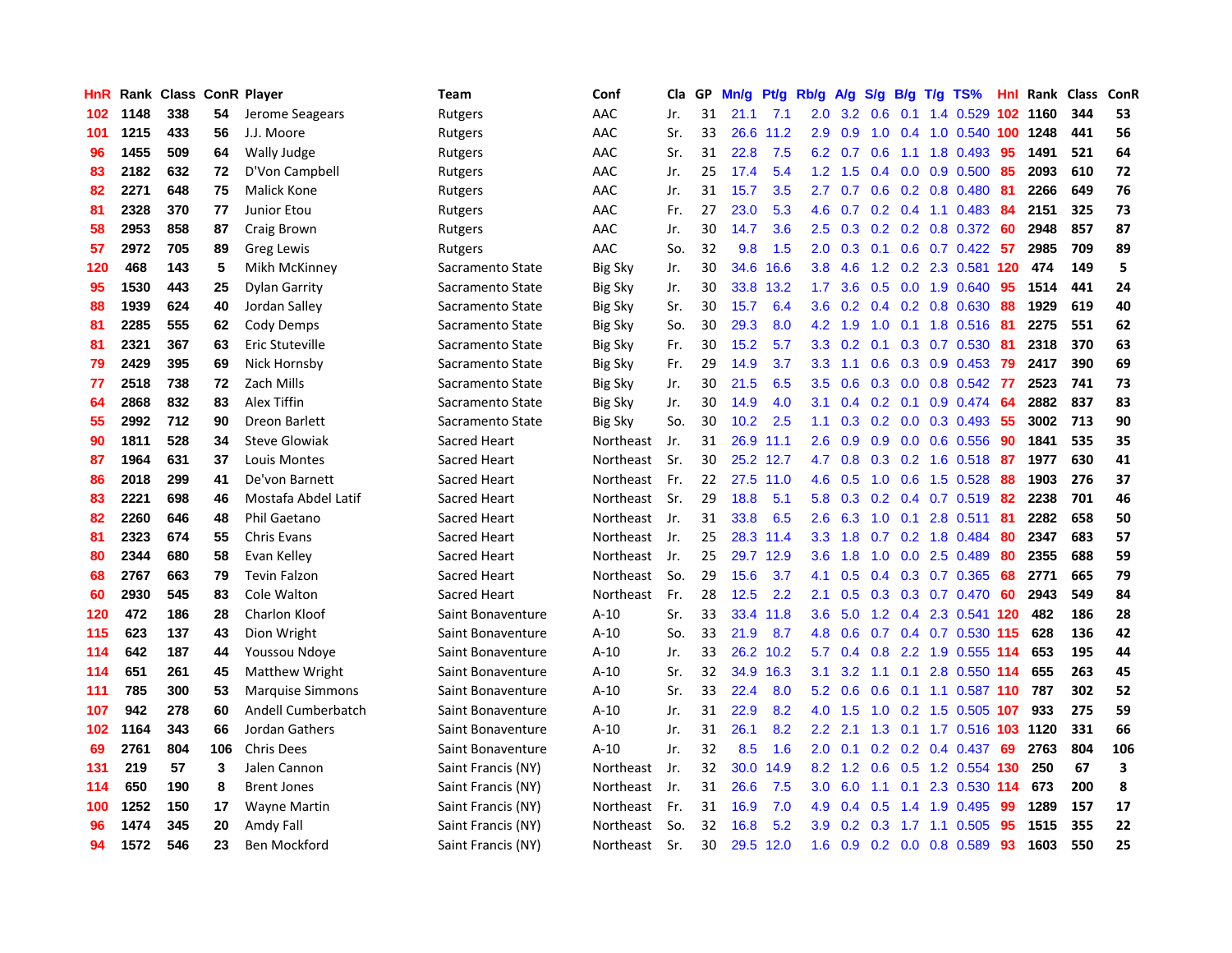| HnR |      | Rank Class ConR Player |     |                       | <b>Team</b>        | Conf            | Cla   | GP | Mn/g | Pt/g | Rb/g             | A/g | S/g              | B/g | $T/g$ TS%                 | Hnl | Rank Class |     | ConR         |
|-----|------|------------------------|-----|-----------------------|--------------------|-----------------|-------|----|------|------|------------------|-----|------------------|-----|---------------------------|-----|------------|-----|--------------|
| 87  | 1985 | 289                    | 39  | Sheldon Hagigal       | Saint Francis (NY) | Northeast       | Fr.   | 23 | 20.2 | 8.7  | 2.3              | 1.1 | 0.9              | 0.1 | 1.9 0.499                 | 88  | 1920       | 281 | 39           |
| 85  | 2087 | 505                    | 44  | Anthony White         | Saint Francis (NY) | Northeast       | So.   | 23 | 23.0 | 5.8  | 3.7              | 1.8 | 0.6              |     | 0.5 1.3 0.469 87          |     | 1958       | 473 | 40           |
| 76  | 2549 | 746                    | 66  | Lowell Ulmer          | Saint Francis (NY) | Northeast       | Jr.   | 26 | 14.0 | 3.5  | 2.5              | 0.5 |                  |     | 0.6 0.3 0.8 0.453 77      |     | 2500       | 732 | 64           |
| 73  | 2641 | 785                    | 74  | Matt Milk             | Saint Francis (NY) | Northeast       | - Sr. | 29 | 9.8  | 1.7  | 1.5              | 0.3 |                  |     | $0.2$ $0.5$ $0.4$ $0.551$ | -73 | 2648       | 787 | 74           |
| 72  | 2661 | 777                    | 75  | Kevin Douglas         | Saint Francis (NY) | Northeast       | Jr.   | 31 | 14.6 | 4.0  | 2.6              | 0.4 | 0.4              |     | $0.2$ 1.1 0.500           | -72 | 2682       | 785 | 76           |
| 65  | 2838 | 817                    | 81  | Aleksandar Isailovic  | Saint Francis (NY) | Northeast       | Sr.   | 25 | 14.3 | 3.2  | 1.7              | 0.3 | 0.7              |     | $0.2$ 0.6 0.421           | 68  | 2783       | 812 | 80           |
| 110 | 819  | 244                    | 10  | Earl Brown            | Saint Francis (PA) | Northeast       | Jr.   | 31 | 33.3 | 14.4 | 8.0              | 1.6 | 0.7              |     | 1.1 2.6 0.543 109         |     | 848        | 249 | 10           |
| 97  | 1414 | 329                    | 19  | Ronnie Drinnon        | Saint Francis (PA) | Northeast       | So.   | 27 | 23.7 | 7.4  | 5.7              | 1.1 | 0.9 <sub>0</sub> |     | $0.9$ 1.0 0.543           | -99 | 1293       | 299 | 18           |
| 82  | 2261 | 550                    | 49  | Ben Millaud-Meunier   | Saint Francis (PA) | Northeast       | So.   | 31 | 19.6 | 8.3  | 1.7              | 0.7 | 0.6              |     | $0.0$ 1.0 0.517           | -81 | 2281       | 552 | 49           |
| 81  | 2291 | 658                    | 51  | Stephon Whyatt        | Saint Francis (PA) | Northeast       | Jr.   | 30 | 17.9 | 5.4  | 1.2              | 1.3 | 0.7              |     | 0.1 0.7 0.535             | -81 | 2319       | 669 | 52           |
| 80  | 2378 | 379                    | 61  | Malik Harmon          | Saint Francis (PA) | Northeast       | Fr.   | 31 | 30.0 | 8.7  | 2.8              | 2.9 |                  |     | 0.8 0.1 1.7 0.486 79      |     | 2398       | 385 | 62           |
| 74  | 2618 | 763                    | 69  | Dominique Major       | Saint Francis (PA) | Northeast       | Jr.   | 31 | 24.7 | 6.9  | 1.1              | 0.8 |                  |     | 0.7 0.0 0.6 0.512 73      |     | 2638       | 772 | 71           |
| 74  | 2623 | 632                    | 70  | Greg Brown            | Saint Francis (PA) | Northeast       | So.   | 31 | 23.5 | 4.1  | 2.8              | 1.9 |                  |     | 0.7 0.3 1.1 0.457 73      |     | 2646       | 634 | 73           |
| 65  | 2845 | 822                    | 82  | Ollie Jackson         | Saint Francis (PA) | Northeast       | Jr.   | 31 | 20.4 | 5.1  | 3.0              | 1.2 | 0.5              |     | 0.3 1.3 0.378             | -64 | 2862       | 830 | 82           |
| 127 | 311  | 85                     | 12  | D'Angelo Harrison     | Saint John's       | Big East        | Jr.   | 33 | 32.9 | 17.5 | 4.9              | 1.9 | 1.0              |     | 0.5 1.5 0.529 127         |     | 314        | 81  | 13           |
| 120 | 493  | 196                    | 25  | Orlando Sanchez       | Saint John's       | Big East        | Sr.   | 32 | 22.3 | 7.4  | 5.6              | 1.4 | 0.8              |     | 1.1 1.3 0.572 120         |     | 500        | 194 | 26           |
| 115 | 622  | 136                    | 32  | Jakarr Sampson        | Saint John's       | Big East        | So.   | 33 | 29.0 | 12.8 | 6.1              | 1.2 | 0.6              |     | 1.0 1.6 0.505 115         |     | 632        | 138 | 34           |
| 114 | 667  | 147                    | 36  | Chris Obekpa          | Saint John's       | <b>Big East</b> | So.   | 32 | 20.1 | 3.8  | 4.8              | 0.8 | 0.4              |     | 2.9 1.1 0.537 113         |     | 680        | 146 | 37           |
| 111 | 754  | 227                    | 40  | Sir'Dominic Pointer   | Saint John's       | <b>Big East</b> | Jr.   | 33 | 21.2 | 5.9  | 3.2              | 1.8 |                  |     | 1.2 1.1 1.2 0.505 111     |     | 769        | 229 | 40           |
| 111 | 778  | 299                    | 41  | God'sgift Achiuwa     | Saint John's       | <b>Big East</b> | Sr.   | 32 | 9.0  | 2.5  | 2.1              |     |                  |     | 0.0 0.3 0.8 0.3 0.537 111 |     | 780        | 300 | 41           |
| 108 | 896  | 89                     | 52  | Rysheed Jordan        | Saint John's       | Big East        | Fr.   | 29 | 26.2 | 9.7  | 3.1              | 3.0 |                  |     | 1.2 0.0 2.2 0.487 108     |     | 868        | 83  | 49           |
| 105 | 1023 | 237                    | 62  | Jamal Branch          | Saint John's       | <b>Big East</b> | So.   | 31 | 14.5 | 4.5  | 1.3              | 1.7 | 0.7              |     | 0.2 1.2 0.542 105 1024    |     |            | 233 | 61           |
| 103 | 1124 | 335                    | 64  | Phil Greene IV        | Saint John's       | Big East        | Jr.   | 32 | 24.9 | 7.4  | 2.5              | 1.5 | 0.7              |     | 0.1 0.6 0.481 103 1105    |     |            | 326 | 64           |
| 139 | 128  | 58                     | 5   | Halil Kanacevic       | Saint Joseph's     | $A-10$          | Sr.   | 34 | 32.1 | 10.8 | 8.8              | 4.4 | 0.7              |     | 1.5 2.9 0.572 138         |     | 144        | 65  | 8            |
| 138 | 139  | 65                     | 8   | Langston Galloway     | Saint Joseph's     | $A-10$          | Sr.   | 34 | 36.2 | 17.7 | 4.3              | 1.6 | 1.1              |     | 0.5 0.8 0.606 137         |     | 153        | 71  | 9            |
| 130 | 248  | 112                    | 19  | <b>Ronald Roberts</b> | Saint Joseph's     | $A-10$          | Sr.   | 32 | 33.3 | 14.4 | 7.4              | 1.3 |                  |     | 0.3 1.3 2.0 0.599 131     |     | 233        | 105 | 19           |
| 112 | 731  | 221                    | 50  | Chris Wilson          | Saint Joseph's     | $A-10$          | Jr.   | 34 | 33.9 | 9.1  | 3.6              | 2.7 |                  |     | 0.7 0.2 1.9 0.512 111     |     | 755        | 226 | 50           |
| 111 | 750  | 67                     | 52  | DeAndre Bembry        | Saint Joseph's     | $A-10$          | Fr.   | 34 | 32.6 | 12.1 | 4.5              | 2.7 |                  |     | 0.9 0.6 2.5 0.529 111     |     | 773        | 69  | 51           |
| 83  | 2180 | 631                    | 99  | Papa Ndao             | Saint Joseph's     | $A-10$          | Jr.   | 31 | 11.6 | 2.5  | 1.3              | 0.6 | 0.3              |     | $0.1$ $0.5$ $0.612$ 84    |     | 2137       | 625 | 97           |
| 57  | 2965 | 841                    | 107 | Daryus Quarles        | Saint Joseph's     | $A-10$          | Sr.   | 24 | 11.5 | 2.4  | 1.1              | 0.3 | 0.3              |     | $0.0$ 0.5 0.423           | 63  | 2901       | 832 | 107          |
| 146 | 67   | 25                     | 3   | Jordair Jett          | Saint Louis        | $A-10$          | Sr.   | 34 | 31.6 | 13.9 | 4.0              | 4.8 | 1.5              |     | 0.5 2.9 0.523 146         |     | 74         | 28  | 5            |
| 134 | 175  | 82                     | 13  | Rob Loe               | Saint Louis        | $A-10$          | Sr.   | 34 | 27.7 | 10.3 | 5.7              | 2.0 | 0.9              |     | 1.2 1.5 0.558 134         |     | 182        | 85  | 13           |
| 134 | 183  | 85                     | 15  | Dwayne Evans          | Saint Louis        | $A-10$          | Sr.   | 34 | 29.6 | 14.0 | 6.5              | 1.2 | 1.2              |     | 0.6 2.4 0.553 133         |     | 186        | 87  | 14           |
| 117 | 545  | 165                    | 34  | <b>Grandy Glaze</b>   | Saint Louis        | $A-10$          | Jr.   | 34 | 12.9 | 3.8  | 4.5              | 0.3 | $0.4^{\circ}$    |     | 0.3 0.9 0.512 117         |     | 552        | 168 | 32           |
| 117 | 563  | 227                    | 35  | Mike McCall Jr.       | Saint Louis        | $A-10$          | Sr.   | 34 | 30.1 | 9.8  | 3.8 <sub>2</sub> | 2.4 | $1.4^{\circ}$    |     | 0.1 1.3 0.511 117         |     | 567        | 223 | 36           |
| 108 | 883  | 202                    | 57  | <b>Austin McBroom</b> | Saint Louis        | $A-10$          | So.   | 34 | 21.5 | 7.3  | 1.9              | 1.6 | 0.7              |     | 0.0 1.3 0.515 108         |     | 886        | 202 | 57           |
| 99  | 1280 | 451                    | 69  | Jake Barnett          | Saint Louis        | $A-10$          | Sr.   | 34 | 24.2 | 4.7  | 2.8              | 1.1 | 0.8 <sub>0</sub> |     | $0.2$ 1.0 $0.471$         | -99 | 1281       | 453 | 68           |
| 93  | 1660 | 484                    | 83  | John Manning          | Saint Louis        | $A-10$          | Jr.   | 32 | 11.9 | 2.5  | 1.6              | 0.2 | 0.3              | 1.0 | $0.6$ 0.523               | -93 | 1608       | 472 | 80           |
| 150 | 53   | 12                     | 1   | <b>Brad Waldow</b>    | Saint Mary's       | <b>WCC</b>      | Jr.   | 35 | 28.9 | 15.1 | 7.5              | 1.4 |                  |     | 0.6 1.3 1.7 0.578 149     |     | 59         | 15  | $\mathbf{1}$ |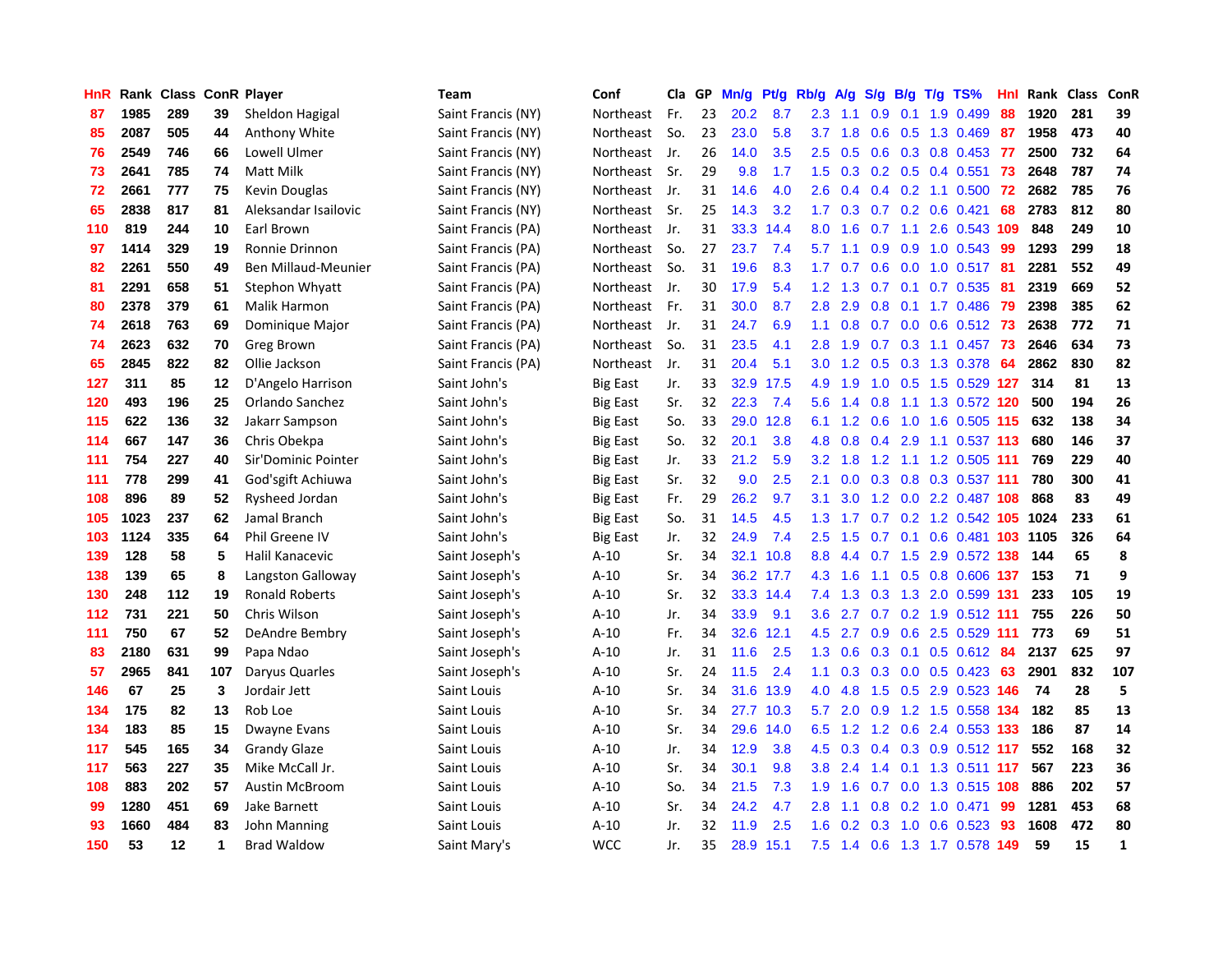| HnR | Rank | <b>Class</b> |    | <b>ConR Player</b>     | Team              | Conf        | Cla | GP | Mn/g | Pt/g      | Rb/g             | A/g | S/g              | B/g | $T/g$ TS%                    | Hnl | Rank | <b>Class</b> | ConR           |
|-----|------|--------------|----|------------------------|-------------------|-------------|-----|----|------|-----------|------------------|-----|------------------|-----|------------------------------|-----|------|--------------|----------------|
| 127 | 314  | 136          | 9  | Stephen Holt           | Saint Mary's      | <b>WCC</b>  | Sr. | 34 | 37.5 | 15.2      | 3.8 <sub>2</sub> | 3.9 | 0.8              |     | 0.0 1.9 0.606 127            |     | 307  | 133          | 9              |
| 114 | 666  | 267          | 30 | Beau Levesque          | Saint Mary's      | <b>WCC</b>  | Sr. | 35 | 25.8 | 9.2       | 5.3              | 2.3 |                  |     | 0.7 0.2 1.8 0.539 113        |     | 683  | 275          | 32             |
| 107 | 938  | 347          | 37 | James Walker III       | Saint Mary's      | <b>WCC</b>  | Sr. | 35 | 30.3 | 9.8       | 3.3 <sub>2</sub> | 1.3 |                  |     | 1.4 0.1 1.4 0.507 <b>107</b> |     | 949  | 352          | 37             |
| 105 | 1036 | 306          | 43 | <b>Kerry Carter</b>    | Saint Mary's      | <b>WCC</b>  | Jr. | 35 | 26.5 | 9.3       | 3.3              | 0.9 | 0.8              |     | 0.1 1.3 0.577 104            |     | 1040 | 312          | 42             |
| 102 | 1141 | 337          | 47 | Garrett Jackson        | Saint Mary's      | <b>WCC</b>  | Jr. | 24 | 12.1 | 3.9       | 3.6              | 0.5 | 0.4              |     | 0.3 0.8 0.441 103            |     | 1112 | 329          | 47             |
| 98  | 1356 | 473          | 56 | Matt Hodgson           | Saint Mary's      | <b>WCC</b>  | Sr. | 34 | 10.5 | 3.3       | 2.6              | 0.1 | 0.1              |     | $0.9$ 0.9 0.514              | -98 | 1358 | 476          | 54             |
| 85  | 2098 | 508          | 75 | Jordan Giusti          | Saint Mary's      | <b>WCC</b>  | So. | 33 | 18.4 | 3.0       | 1.7              | 1.2 | 0.8              |     | $0.1$ 0.8 0.495              | 86  | 2040 | 497          | 75             |
| 132 | 207  | 52           | 4  | Marvin Dominique       | Saint Peter's     | <b>MAAC</b> | Jr. | 31 | 33.5 | 16.6      | 8.9              | 0.6 | 0.9              |     | 0.9 2.3 0.551 132            |     | 217  | 56           | 4              |
| 93  | 1625 | 219          | 46 | Trevis Wyche           | Saint Peter's     | <b>MAAC</b> | Fr. | 31 | 29.5 | 8.3       | 2.5              | 3.9 | 1.2              |     | $0.1$ 2.1 0.461              | 93  | 1626 | 216          | 47             |
| 92  | 1687 | 573          | 50 | Chris Burke            | Saint Peter's     | <b>MAAC</b> | Sr. | 31 | 27.8 | 7.4       | 4.0              | 1.4 | 0.9              |     | 0.9 1.4 0.510 92             |     | 1690 | 573          | 51             |
| 92  | 1728 | 505          | 53 | Desi Washington        | Saint Peter's     | <b>MAAC</b> | Jr. | 31 | 32.9 | 13.5      | 3.1              | 1.0 |                  |     | 1.2 0.1 1.8 0.519 91         |     | 1729 | 506          | 54             |
| 91  | 1770 | 246          | 57 | Quadir Welton          | Saint Peter's     | <b>MAAC</b> | Fr. | 31 | 22.4 | 4.7       | 5.0              | 0.6 |                  |     | $0.4$ 1.3 0.9 0.485          | -90 | 1779 | 249          | 56             |
| 80  | 2361 | 691          | 76 | Jamel Fields           | Saint Peter's     | <b>MAAC</b> | Jr. | 29 | 14.9 | 4.4       | 1.1              | 0.8 | 0.8              |     | $0.2$ 1.1 $0.489$            | 80  | 2343 | 681          | 76             |
| 70  | 2724 | 653          | 83 | Elias Desport          | Saint Peter's     | <b>MAAC</b> | So. | 30 | 13.3 | 2.3       | $2.2^{\circ}$    | 0.4 |                  |     | $0.2$ 0.4 0.7 0.526          | 70  | 2731 | 654          | 83             |
| 66  | 2818 | 818          | 85 | <b>Tyler Gaskins</b>   | Saint Peter's     | <b>MAAC</b> | Jr. | 28 | 13.8 | 3.4       | 1.6              | 0.7 | 0.5              | 0.1 | $0.9$ 0.411                  | 67  | 2799 | 815          | 85             |
| 109 | 866  | 259          | 14 | Michael Holyfield      | Sam Houston State | Southland   | Jr. | 35 | 17.6 | 6.5       | 6.7              | 0.3 |                  |     | 0.4 1.7 1.3 0.619 108        |     | 874  | 258          | 15             |
| 106 | 990  | 296          | 17 | Jabari Peters          | Sam Houston State | Southland   | Jr. | 35 | 31.8 | 12.5      | 4.5              | 4.2 | 1.3              |     | 0.4 2.3 0.526 106            |     | 989  | 300          | 18             |
| 103 | 1130 | 405          | 23 | <b>Terrance Motley</b> | Sam Houston State | Southland   | Sr. | 35 | 16.1 | 8.5       | 4.3              | 0.4 | 0.6              |     | 0.4 1.1 0.550 102 1136       |     |      | 408          | 22             |
| 101 | 1221 | 281          | 24 | Paul Baxter            | Sam Houston State | Southland   | So. | 35 | 28.2 | 9.1       | 2.5              | 3.7 |                  |     | 1.3 0.5 1.6 0.601 100 1216   |     |      | 281          | 24             |
| 97  | 1378 | 404          | 27 | Kaheem Ransom          | Sam Houston State | Southland   | Jr. | 35 | 30.8 | 11.6      | 4.1              | 3.6 |                  |     | 1.5 0.1 2.4 0.525            | 97  | 1376 | 403          | 26             |
| 91  | 1767 | 244          | 44 | Dakarai Henderson      | Sam Houston State | Southland   | Fr. | 31 | 12.0 | 6.2       | 0.8              | 0.4 | 0.4              |     | $0.0$ 0.7 0.555              | -91 | 1753 | 244          | 44             |
| 89  | 1891 | 614          | 46 | James Thomas           | Sam Houston State | Southland   | Sr. | 35 | 26.9 | 8.6       | 3.7              | 1.0 | 0.3              |     | 0.1 1.5 0.541                | 89  | 1894 | 615          | 46             |
| 81  | 2286 | 713          | 67 | <b>Nathaniel Mason</b> | Sam Houston State | Southland   | Sr. | 34 | 12.4 | 4.4       | 1.9              | 0.5 | 0.3              |     | $0.1$ 0.7 0.545              | -81 | 2269 | 711          | 63             |
| 78  | 2451 | 744          | 83 | Will Bond              | Sam Houston State | Southland   | Sr. | 35 | 14.1 | 4.0       | 1.2              | 0.7 | 0.2              |     | $0.1$ 0.4 0.606              | 78  | 2448 | 749          | 82             |
| 119 | 500  | 112          | 5  | <b>Tim Williams</b>    | Samford           | Southern    | So. | 32 | 33.0 | 17.6      | 7.3              | 0.8 | 1.3              |     | 1.4 1.8 0.631 120            |     | 483  | 110          | $\overline{a}$ |
| 88  | 1920 | 564          | 37 | Raijon Kelly           | Samford           | Southern    | Jr. | 33 | 23.3 | 10.1      | 2.5              | 2.5 | 0.8              |     | 0.1 1.7 0.554                | -87 | 1946 | 571          | 38             |
| 84  | 2167 | 328          | 46 | Isaiah Williams        | Samford           | Southern    | Fr. | 30 |      | 29.6 11.9 | 1.8              | 3.4 |                  |     | 0.8 0.1 2.2 0.553 83         |     | 2167 | 331          | 46             |
| 81  | 2316 | 671          | 53 | <b>Tyler Hood</b>      | Samford           | Southern    | Jr. | 32 | 21.2 | 7.8       | 3.1              | 0.8 |                  |     | $0.5$ 0.3 0.7 0.563          | -80 | 2340 | 679          | 54             |
| 80  | 2368 | 378          | 57 | Jordan Capps           | Samford           | Southern    | Fr. | 33 | 15.6 | 5.3       | 3.5              | 0.8 | 0.3              |     | 0.4 0.9 0.516 79             |     | 2392 | 382          | 58             |
| 78  | 2480 | 726          | 62 | <b>Connor Miller</b>   | Samford           | Southern    | Jr. | 33 | 31.4 | 6.4       | 3.9              | 2.1 | 0.7              |     | 0.2 1.3 0.510 77             |     | 2507 | 737          | 63             |
| 67  | 2808 | 813          | 82 | Michael Bradley        | Samford           | Southern    | Jr. | 28 | 12.0 | 3.5       | 3.6              | 0.2 | 0.0              |     | 0.3 0.8 0.524 67             |     | 2809 | 818          | 81             |
| 57  | 2962 | 702          | 91 | <b>Russell Wilson</b>  | Samford           | Southern    | So. | 33 | 15.9 | 3.0       | 1.4              | 2.3 | 0.6              | 0.1 | 2.1 0.438                    | 57  | 2983 | 708          | 91             |
| 47  | 3045 | 598          | 94 | <b>Brandon Roberts</b> | Samford           | Southern    | Fr. | 29 | 11.9 | 4.0       | 0.9              | 0.6 | 0.1              |     | $0.0$ 1.0 $0.449$            | 49  | 3047 | 599          | 94             |
| 127 | 323  | 88           | 11 | Christopher Anderson   | San Diego         | <b>WCC</b>  | Jr. | 35 | 33.6 | 10.3      | 3.7              | 6.2 | 1.8              | 0.1 | 2.7 0.528 127                |     | 325  | 85           | 11             |
| 123 | 412  | 119          | 17 | Johnny Dee             | San Diego         | <b>WCC</b>  | Jr. | 35 | 32.4 | 16.6      | 2.8              | 1.4 | 1.1              |     | 0.0 1.4 0.596 123            |     | 409  | 120          | 17             |
| 119 | 520  | 203          | 25 | Dennis Kramer          | San Diego         | <b>WCC</b>  | Sr. | 35 | 26.6 | 11.5      | 6.6              | 0.8 | 0.5              |     | 0.9 1.5 0.583 118            |     | 524  | 204          | 24             |
| 100 | 1270 | 294          | 50 | Duda Sanadze           | San Diego         | <b>WCC</b>  | So. | 33 | 26.6 | 12.9      | 3.7 <sub>2</sub> | 0.9 | 0.6              |     | 0.2 2.1 0.526 100 1262       |     |      | 292          | 50             |
| 91  | 1756 | 414          | 65 | Jito Kok               | San Diego         | <b>WCC</b>  | So. | 35 | 26.1 | 4.7       | 4.5              | 0.4 | 0.3 <sub>0</sub> | 1.8 | 1.4 0.497                    | 91  | 1756 | 413          | 64             |
| 90  | 1813 | 530          | 66 | Thomas Jacobs          | San Diego         | <b>WCC</b>  | Jr. | 35 | 13.3 | 2.7       | 3.1              | 0.3 |                  |     | $0.5$ 0.3 0.4 0.505          | 90  | 1798 | 521          | 66             |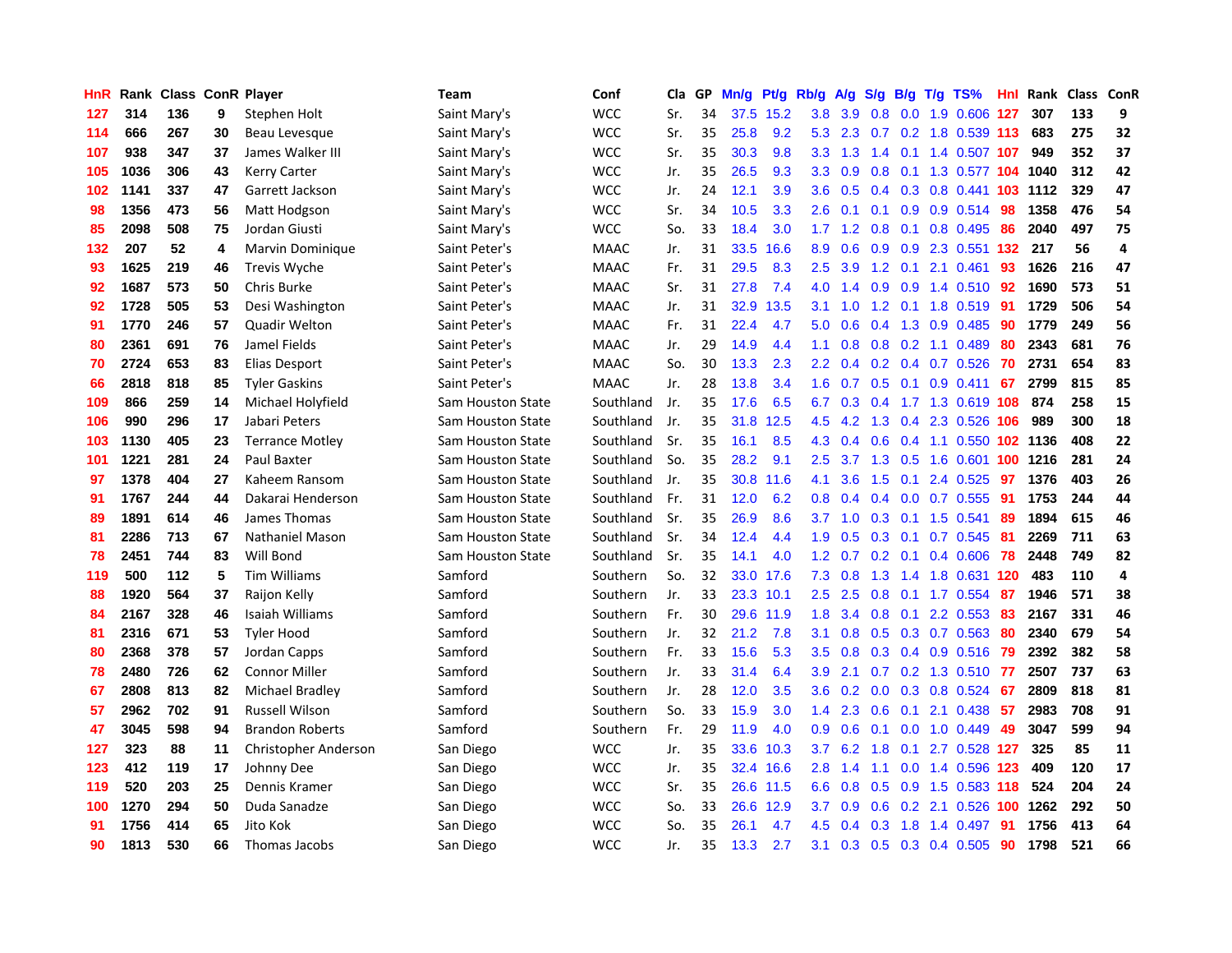| HnR | Rank | <b>Class</b> |         | <b>ConR Player</b>      | Team            | Conf        | Cla | <b>GP</b> | Mn/g | Pt/g      | Rb/g          | A/g | S/g           | B/g | $T/g$ TS%                 | Hnl | Rank | <b>Class</b> | ConR         |
|-----|------|--------------|---------|-------------------------|-----------------|-------------|-----|-----------|------|-----------|---------------|-----|---------------|-----|---------------------------|-----|------|--------------|--------------|
| 75  | 2594 | 441          | 86      | <b>Brett Bailey</b>     | San Diego       | <b>WCC</b>  | Fr. | 35        | 13.2 | 3.3       | 2.0           | 0.3 | 0.3           |     | $0.1$ 0.5 0.447           | 75  | 2596 | 440          | 86           |
| 71  | 2708 | 648          | 87      | Chris Sarbaugh          | San Diego       | <b>WCC</b>  | So. | 34        | 15.6 | 2.6       | 1.4           | 1.3 |               |     | 0.4 0.1 0.9 0.463 72      |     | 2697 | 644          | 87           |
| 70  | 2730 | 793          | 88      | Simi Fajemisin          | San Diego       | <b>WCC</b>  | Jr. | 35        | 11.3 | 2.3       | 2.3           | 0.1 |               |     | 0.3 0.5 0.8 0.513 70      |     | 2739 | 797          | 88           |
| 169 | 6    | 3            | 1       | <b>Xavier Thames</b>    | San Diego State | <b>MWC</b>  | Sr. | 36        | 31.3 | 17.5      | 2.9           | 3.2 | 1.6           |     | 0.1 1.4 0.550 168         |     | 9    | 4            | $\mathbf{1}$ |
| 138 | 146  | 36           | 9       | Dwayne Polee II         | San Diego State | <b>MWC</b>  | Jr. | 33        | 17.9 | 8.5       | 3.3           | 0.4 | 1.1           |     | 0.5 0.9 0.581 138         |     | 137  | 36           | 9            |
| 129 | 280  | 63           | 11      | Winston Shepard         | San Diego State | <b>MWC</b>  | So. | 35        | 26.6 | 11.7      | 4.9           | 2.1 | 1.0           |     | 0.3 2.3 0.473 128         |     | 289  | 66           | 11           |
| 124 | 392  | 164          | 16      | Josh Davis              | San Diego State | <b>MWC</b>  | Sr. | 34        | 30.6 | 7.7       | 10.1          | 0.9 | 1.0           |     | 0.5 1.4 0.460 123         |     | 401  | 168          | 16           |
| 121 | 449  | 103          | 17      | Skylar Spencer          | San Diego State | <b>MWC</b>  | So. | 36        | 23.8 | 4.8       | 4.3           | 0.2 | 0.7           |     | 2.5 0.8 0.552 120         |     | 465  | 105          | 19           |
| 118 | 522  | 160          | 23      | J.J. O'Brien            | San Diego State | <b>MWC</b>  | Jr. | 35        | 27.9 | 7.8       | 4.7           | 1.1 |               |     | 0.7 0.3 1.4 0.504 118     |     | 523  | 164          | 23           |
| 109 | 855  | 255          | 31      | Ageel Quinn             | San Diego State | <b>MWC</b>  | Jr. | 32        | 16.1 | 5.0       | 1.6           |     |               |     | 1.0 0.7 0.1 0.7 0.489 109 |     | 831  | 245          | 30           |
| 107 | 947  | 100          | 33      | Matt Shrigley           | San Diego State | <b>MWC</b>  | Fr. | 36        | 15.8 | 5.2       | 1.6           | 0.5 |               |     | 0.4 0.3 0.5 0.509 106     |     | 965  | 100          | 33           |
| 92  | 1677 | 228          | 62      | Dakarai Allen           | San Diego State | <b>MWC</b>  | Fr. | 29        | 10.6 | 2.5       | $1.2^{\circ}$ | 0.4 |               |     | $0.6$ $0.3$ $0.5$ $0.448$ | -94 | 1555 | 200          | 56           |
| 132 | 215  | 98           | 5       | Cole Dickerson          | San Francisco   | <b>WCC</b>  | Sr. | 33        | 30.4 | 15.1      | 7.7           | 1.8 | 0.8           |     | 0.4 2.0 0.560 130         |     | 251  | 113          | 6            |
| 126 | 341  | 95           | $12 \,$ | <b>Kruize Pinkins</b>   | San Francisco   | <b>WCC</b>  | Jr. | 33        |      | 25.0 12.2 | 6.5           | 1.0 | 0.5           |     | 0.8 1.5 0.540 125         |     | 370  | 103          | 16           |
| 117 | 551  | 123          | 27      | Mark Tollefsen          | San Francisco   | <b>WCC</b>  | So. | 33        | 28.7 | 10.5      | 3.9           | 1.8 | $0.4^{\circ}$ |     | 0.9 0.9 0.626 116         |     | 594  | 131          | 28           |
| 111 | 760  | 170          | 33      | <b>Avry Holmes</b>      | San Francisco   | <b>WCC</b>  | So. | 33        | 31.7 | 12.5      | 2.3           | 3.1 | 1.0           | 0.1 | 2.0 0.589 110             |     | 809  | 188          | 33           |
| 111 | 765  | 174          | 34      | Tim Derksen             | San Francisco   | <b>WCC</b>  | So. | 33        | 23.0 | 9.0       | 3.2           | 1.3 | 0.7           |     | 0.2 1.2 0.612 110 814     |     |      | 190          | 35           |
| 108 | 878  | 265          | 36      | <b>Matt Glover</b>      | San Francisco   | <b>WCC</b>  | Jr. | 33        | 28.2 | 8.0       | 5.8           | 3.3 |               |     | 1.2 0.2 2.0 0.452 107     |     | 935  | 276          | 36           |
| 82  | 2279 | 653          | 77      | Chris Adams             | San Francisco   | <b>WCC</b>  | Jr. | 33        | 19.5 | 3.8       | 1.6           | 0.9 |               |     | 0.3 0.0 0.6 0.496 80      |     | 2335 | 677          | 79           |
| 95  | 1490 | 431          | 55      | D.J. Brown              | San Jose State  | <b>MWC</b>  | Jr. | 31        | 21.2 | 5.7       | 2.3           | 2.8 | 1.0           |     | $0.0$ 1.2 0.506           | -95 | 1488 | 433          | 55           |
| 91  | 1736 | 239          | 66      | Rashad Muhammad         | San Jose State  | <b>MWC</b>  | Fr. | 31        | 28.1 | 13.2      | 2.9           | 0.8 | 0.5           |     | $0.0$ 1.7 $0.526$         | -91 | 1741 | 242          | 65           |
| 89  | 1885 | 554          | 68      | Jaleel Williams         | San Jose State  | <b>MWC</b>  | Jr. | 31        | 28.8 | 10.6      | 5.7           | 0.9 | 0.3           |     | $0.1$ 1.3 0.495           | -89 | 1888 | 551          | 68           |
| 85  | 2073 | 654          | 71      | Chris Cunningham        | San Jose State  | <b>MWC</b>  | Sr. | 31        | 26.8 | 8.2       | 6.3           | 0.8 | 0.2           |     | $0.8$ 2.1 $0.514$         | -85 | 2075 | 651          | 71           |
| 81  | 2287 | 655          | 75      | Devante Wilson          | San Jose State  | <b>MWC</b>  | Jr. | 30        | 24.4 | 8.4       | 2.8           | 0.7 | 0.7           |     | 0.3 1.2 0.472             | -81 | 2277 | 654          | 75           |
| 81  | 2293 | 365          | 76      | <b>Isaac Thornton</b>   | San Jose State  | <b>MWC</b>  | Fr. | 31        | 20.6 | 4.9       | 3.2           | 1.5 | 0.9           |     | 0.6 1.9 0.483             | -81 | 2299 | 367          | 76           |
| 78  | 2462 | 408          | 83      | Jalen James             | San Jose State  | <b>MWC</b>  | Fr. | 29        | 27.4 | 6.6       | 4.2           | 3.1 |               |     | $0.3$ $0.2$ $2.6$ $0.432$ | -79 | 2412 | 388          | 81           |
| 70  | 2743 | 484          | 87      | <b>Brandon Mitchell</b> | San Jose State  | <b>MWC</b>  | Fr. | 30        | 12.2 | 2.4       | $2.7^{\circ}$ |     |               |     | 0.2 0.3 0.3 0.6 0.453 70  |     | 2748 | 484          | 87           |
| 59  | 2943 | 551          | 89      | Matt Pollard            | San Jose State  | <b>MWC</b>  | Fr. | 28        | 9.4  | 1.2       | 1.6           | 0.1 |               |     | 0.1 0.5 0.4 0.453 60      |     | 2950 | 552          | 90           |
| 126 | 351  | 98           | 14      | <b>Brandon Clark</b>    | Santa Clara     | <b>WCC</b>  | Jr. | 33        | 32.0 | 16.9      | 2.6           | 3.5 | $1.4^{\circ}$ |     | 0.1 1.9 0.554 125         |     | 369  | 102          | 15           |
| 119 | 507  | 39           | 24      | Jared Brownridge        | Santa Clara     | <b>WCC</b>  | Fr. | 33        | 33.5 | 17.2      | 2.6           | 2.3 | 0.7           |     | 0.1 1.5 0.610 118         |     | 531  | 39           | 25           |
| 106 | 959  | 353          | 38      | Jerry Brown             | Santa Clara     | <b>WCC</b>  | Sr. | 33        | 21.0 | 7.6       | 5.5           | 0.4 | 0.7           |     | 0.8 1.1 0.567 106         |     | 994  | 363          | 39           |
| 93  | 1632 | 560          | 61      | Evan Roquemore          | Santa Clara     | <b>WCC</b>  | Sr. | 29        | 30.3 | 10.7      | 3.1           | 2.9 | 0.8           |     | $0.4$ 2.4 $0.487$         | 94  | 1561 | 540          | 60           |
| 91  | 1754 | 241          | 64      | Nate Kratch             | Santa Clara     | <b>WCC</b>  | Fr. | 33        | 13.8 | 3.6       | 2.8           | 0.6 | 0.3           |     | 0.6 0.5 0.543             | -90 | 1790 | 255          | 65           |
| 87  | 1975 | 580          | 71      | Yannick Atanga          | Santa Clara     | <b>WCC</b>  | Jr. | 33        | 16.8 | 3.0       | 5.0           | 0.2 | 0.5           |     | $0.9$ 0.6 0.465           | -86 | 2010 | 585          | 73           |
| 81  | 2325 | 368          | 78      | Jalen Richard           | Santa Clara     | <b>WCC</b>  | Fr. | 33        | 15.6 | 3.9       | 2.3           | 1.1 |               |     | $0.5$ 0.1 0.8 0.464       | -80 | 2364 | 374          | 80           |
| 78  | 2460 | 745          | 80      | John McArthur           | Santa Clara     | <b>WCC</b>  | Sr. | 28        | 22.6 | 4.0       | 3.3           | 0.9 | 0.6           |     | $0.5$ 0.4 0.411           | -81 | 2300 | 719          | 76           |
| 75  | 2592 | 757          | 85      | Denzel Johnson          | Santa Clara     | <b>WCC</b>  | Jr. | 23        | 13.0 | 4.2       | 1.5           | 0.7 | 0.7           |     | $0.0$ 0.8 0.425           | -77 | 2493 | 731          | 84           |
| 120 | 490  | 194          | 5       | Jyles Smith             | Savannah State  | <b>MEAC</b> | Sr. | 32        | 27.5 | 8.4       | 8.2           | 0.7 | 0.9           | 3.1 | 2.2 0.556                 | 119 | 518  | 203          | 6            |
| 97  | 1395 | 488          | 23      | Joshua Montgomery       | Savannah State  | <b>MEAC</b> | Sr. | 31        | 24.6 | 8.7       | 5.0           | 0.6 |               |     | 1.0 0.2 1.4 0.519 97      |     | 1401 | 491          | 23           |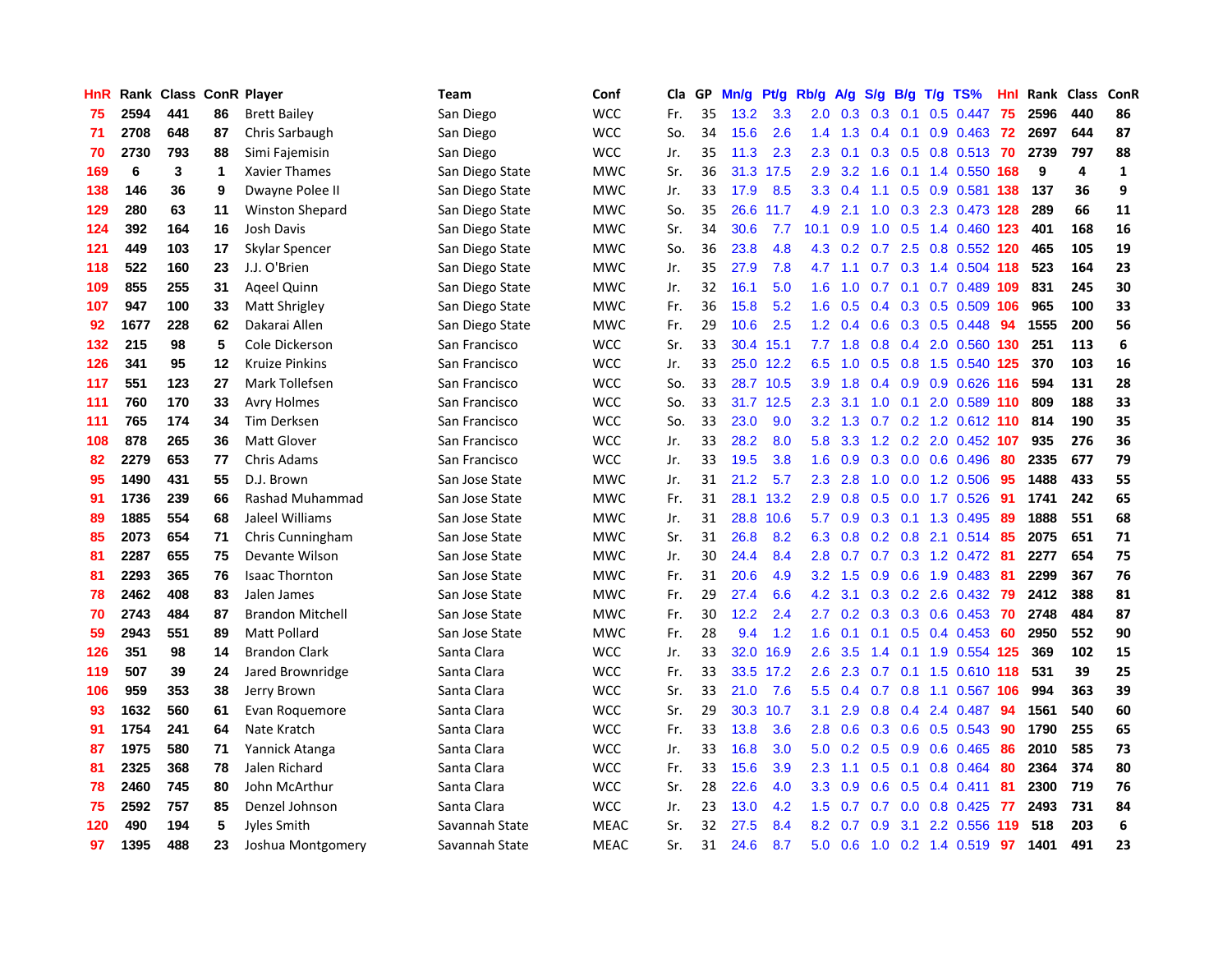| <b>HnR</b> |      | Rank Class ConR Player |                |                           | <b>Team</b>    | Conf            | Cla | GP | Mn/g | <b>Pt/g</b> | Rb/g             | A/g | S/g              | B/g | T/g TS%                        | Hnl | Rank Class |     | ConR |
|------------|------|------------------------|----------------|---------------------------|----------------|-----------------|-----|----|------|-------------|------------------|-----|------------------|-----|--------------------------------|-----|------------|-----|------|
| 95         | 1534 | 532                    | 27             | Deven Williams            | Savannah State | <b>MEAC</b>     | Sr. | 32 | 18.1 | 10.2        | 1.0              | 1.0 | 0.4              | 0.0 | 1.6 0.522                      | 94  | 1567       | 542 | 27   |
| 86         | 2045 | 599                    | 45             | <b>Terel Hall</b>         | Savannah State | <b>MEAC</b>     | Jr. | 32 | 22.2 | 4.6         | 2.5              | 2.8 |                  |     | 1.3 0.2 2.0 0.433 85           |     | 2074       | 604 | 46   |
| 84         | 2146 | 322                    | 52             | Alante Fenner             | Savannah State | <b>MEAC</b>     | Fr. | 31 | 16.0 | 6.3         | 1.6              | 0.7 |                  |     | 0.6 0.1 1.5 0.508 83           |     | 2172       | 332 | 51   |
| 82         | 2270 | 363                    | 56             | Jeremiah Hill             | Savannah State | <b>MEAC</b>     | Fr. | 32 | 18.2 | 6.4         | 1.5              | 1.0 |                  |     | $0.6$ 0.1 1.1 0.458            | -81 | 2304       | 368 | 59   |
| 76         | 2557 | 767                    | 75             | Keierre Richards          | Savannah State | <b>MEAC</b>     | Sr. | 32 | 23.0 | 5.4         | 2.1              | 1.4 | 0.8              |     | 0.1 1.8 0.465 75               |     | 2576       | 773 | 74   |
| 72         | 2680 | 468                    | 86             | Saadig Muhammad           | Savannah State | <b>MEAC</b>     | Fr. | 32 | 15.8 | 3.0         | 2.9              | 0.1 |                  |     | $0.4$ 0.5 0.7 0.500            | -71 | 2709       | 472 | 89   |
| 70         | 2737 | 796                    | 92             | Hikeem Champaigne         | Savannah State | <b>MEAC</b>     | Jr. | 29 | 9.1  | 2.0         | 1.9              | 0.2 |                  |     | $0.2$ 0.4 0.8 0.460            | -70 | 2745       | 800 | 93   |
| 70         | 2741 | 804                    | 93             | Khiry White               | Savannah State | <b>MEAC</b>     | Sr. | 21 | 21.9 | 5.1         | 2.0 <sub>1</sub> | 1.7 |                  |     | $0.7$ $0.0$ $2.0$ $0.512$      | -74 | 2606       | 780 | 79   |
| 94         | 1547 | 445                    | 31             | Devonte Upson             | SE Louisiana   | Southland       | Jr. | 30 | 27.2 | 8.3         | 6.1              | 0.9 | 0.6              |     | 1.7 1.2 0.576                  | -94 | 1548       | 451 | 32   |
| 89         | 1857 | 545                    | 45             | Onochie Ochie             | SE Louisiana   | Southland       | Jr. | 30 | 19.9 | 8.4         | 4.6              | 0.5 |                  |     | 0.4 1.1 1.3 0.546              | -89 | 1865       | 543 | 45   |
| 85         | 2104 | 663                    | 53             | Antonnio Benton           | SE Louisiana   | Southland       | Sr. | 27 |      | 30.2 11.7   | 6.3              | 1.4 |                  |     | 0.6 0.8 2.7 0.534 85           |     | 2090       | 659 | 52   |
| 82         | 2273 | 650                    | 64             | JaMichael Hawkins         | SE Louisiana   | Southland       | Jr. | 30 | 27.2 | 12.3        | 2.6              | 1.0 |                  |     | 0.7 0.2 1.7 0.519 81           |     | 2272       | 652 | 64   |
| 81         | 2284 | 712                    | 66             | Dre Evans                 | SE Louisiana   | Southland       | Sr. | 30 | 28.0 | 9.5         | 1.6              | 2.8 | 0.5              |     | $0.0$ 1.4 $0.546$              | -81 | 2287       | 715 | 65   |
| 78         | 2437 | 399                    | 80             | Joshua Filmore            | SE Louisiana   | Southland       | Fr. | 30 | 26.5 | 6.9         | 2.3              | 2.9 | 0.6              |     | 0.1 1.3 0.470                  | 78  | 2441       | 398 | 81   |
| 77         | 2507 | 732                    | 87             | Julian Chiera             | SE Louisiana   | Southland       | Jr. | 30 | 20.5 | 6.3         | 2.5              | 0.7 | 0.4              |     | $0.0$ 1.1 $0.648$              | -77 | 2513       | 738 | 85   |
| 74         | 2620 | 779                    | 97             | Jeffery Ricard            | SE Louisiana   | Southland       | Sr. | 26 | 22.7 | 6.4         | 3.2              | 1.6 | 0.8              |     | $0.1$ 1.7 $0.506$              | 75  | 2582       | 776 | 93   |
| 115        | 632  | 184                    | $\overline{7}$ | Isiah Umipig              | Seattle        | <b>WAC</b>      | Jr. | 30 | 33.1 | 19.6        | $2.7^{\circ}$    | 3.6 | 1.1              |     | 0.0 3.3 0.542 113              |     | 707        | 213 | 10   |
| 108        | 893  | 206                    | 15             | Deshaun Sunderhaus        | Seattle        | <b>WAC</b>      | So. | 19 | 21.8 | 10.6        | 6.2              | 0.9 | 0.5              |     | 1.3 1.2 0.582 119              |     | 507        | 115 | 6    |
| 94         | 1565 | 545                    | 29             | <b>Clarence Trent</b>     | Seattle        | <b>WAC</b>      | Sr. | 30 | 21.6 | 7.4         | 4.5              | 1.0 |                  |     | 1.3 0.7 1.5 0.498 92           |     | 1657       | 561 | 31   |
| 93         | 1616 | 557                    | 31             | D'Vonne Pickett Jr.       | Seattle        | <b>WAC</b>      | Sr. | 29 | 21.0 | 7.3         | 2.6              | 3.4 |                  |     | $0.8$ 0.1 2.1 0.480            | -92 | 1686       | 572 | 33   |
| 87         | 2010 | 590                    | 42             | Jarell Flora              | Seattle        | <b>WAC</b>      | Jr. | 30 | 28.4 | 9.5         | 3.2              | 0.9 |                  |     | $0.7$ 0.1 1.2 0.511            | 85  | 2076       | 605 | 42   |
| 84         | 2119 | 621                    | 46             | Shore Adenekan            | Seattle        | <b>WAC</b>      | Jr. | 30 | 18.3 | 5.4         | 4.1              | 0.3 | 0.3              |     | 0.8 1.2 0.568                  | 83  | 2191       | 634 | 47   |
| 84         | 2157 | 523                    | 48             | Jack Crook                | Seattle        | <b>WAC</b>      | So. | 30 | 22.3 | 5.1         | 6.0              | 1.0 |                  |     | 0.4 0.4 1.2 0.476              | -82 | 2225       | 543 | 49   |
| 81         | 2319 | 672                    | 50             | <b>Emerson Murray</b>     | Seattle        | <b>WAC</b>      | Jr. | 17 | 19.1 | 6.5         | 3.4              | 1.6 | 0.8              |     | $0.2$ 1.5 0.431                | 82  | 2242       | 643 | 51   |
| 78         | 2435 | 398                    | 55             | William Powell            | Seattle        | <b>WAC</b>      | Fr. | 29 | 12.4 | 2.8         | 3.1              | 0.4 | 0.4              | 0.1 | $0.6$ 0.468                    | -77 | 2480       | 408 | 57   |
| 59         | 2940 | 699                    | 75             | Luiz Bidart               | Seattle        | <b>WAC</b>      | So. | 29 | 11.1 | 2.0         | $1.4^{\circ}$    | 0.6 |                  |     | 0.3 0.0 0.4 0.446              | -59 | 2962       | 702 | 77   |
| 56         | 2980 | 567                    | 77             | <b>Emmanuel Chibuogwu</b> | Seattle        | <b>WAC</b>      | Fr. | 18 | 16.0 | 3.1         | 2.8              | 0.6 |                  |     | $0.5$ 0.0 1.1 0.412 62         |     | 2908       | 533 | 73   |
| 124        | 383  | 161                    | 17             | <b>Gene Teague</b>        | Seton Hall     | Big East        | Sr. | 29 | 26.2 | 11.2        | 7.9              | 0.9 |                  |     | 0.6 0.6 1.9 0.630 126          |     | 346        | 152 | 16   |
| 124        | 400  | 89                     | 19             | <b>Sterling Gibbs</b>     | Seton Hall     | <b>Big East</b> | So. | 32 | 30.3 | 13.2        | 2.9              | 4.2 | 1.0              |     | 0.0 2.1 0.545 123              |     | 422        | 93  | 21   |
| 123        | 407  | 168                    | 20             | Fuguan Edwin              | Seton Hall     | <b>Big East</b> | Sr. | 29 | 30.1 | 14.5        | 3.5              | 1.7 | 2.7              |     | 0.2 1.8 0.527 125              |     | 367        | 160 | 17   |
| 114        | 641  | 186                    | 34             | Patrik Auda               | Seton Hall     | <b>Big East</b> | Jr. | 27 | 24.4 | 9.6         | 4.5              | 1.5 | 0.6              |     | 0.4 1.4 0.610 115              |     | 622        | 189 | 31   |
| 107        | 920  | 341                    | 54             | <b>Brian Oliver</b>       | Seton Hall     | <b>Big East</b> | Sr. | 32 | 26.7 | 10.4        | 3.5              | 1.0 | 0.9 <sup>°</sup> |     | 0.3 1.0 0.574 106              |     | 995        | 364 | 60   |
| 102        | 1178 | 349                    | 65             | <b>Brandon Mobley</b>     | Seton Hall     | Big East        | Jr. | 34 | 24.0 | 7.6         | 4.2              | 0.8 | 0.4              |     | 0.9 1.0 0.530 100 1249         |     |            | 371 | 66   |
| 96         | 1451 | 183                    | 70             | Jaren Sina                | Seton Hall     | <b>Big East</b> | Fr. | 34 | 26.0 | 6.0         | $1.4^{\circ}$    | 2.4 | 0.4              |     | $0.0$ 1.5 $0.547$              | 94  | 1535       | 193 | 70   |
| 88         | 1948 | 626                    | 79             | Aaron Geramipoor          | Seton Hall     | <b>Big East</b> | Sr. | 30 | 10.2 | 2.2         | 1.9 <sup>°</sup> | 0.1 |                  |     | 0.2 0.4 0.3 0.673 87           |     | 1985       | 634 | 79   |
| 64         | 2853 | 827                    | 84             | Haralds Karlis            | Seton Hall     | Big East        | Jr. | 28 | 13.1 | 1.8         | 1.5              | 0.7 |                  |     | $0.4$ 0.1 0.7 0.481            | -66 | 2819       | 820 | 84   |
| 124        | 395  | 88                     | 8              | <b>Brett Bisping</b>      | Siena          | MAAC            | So. | 38 | 26.9 | 11.5        | 6.5              | 0.8 | 0.6              |     | 0.9 1.3 0.580 123              |     | 399        | 88  | 8    |
| 114        | 678  | 198                    | 18             | Rob Poole                 | Siena          | <b>MAAC</b>     | Jr. | 38 | 33.9 | 14.6        | 5.0              | 1.6 | 1.1              | 0.1 | 1.7 0.540                      | 113 | 685        | 203 | 18   |
| 104        | 1056 | 121                    | 29             | Marquis Wright            | Siena          | <b>MAAC</b>     | Fr. | 38 | 34.7 | 8.7         | 3.9 <sup>°</sup> |     |                  |     | 5.2 1.7 0.3 3.1 0.480 104 1052 |     |            | 118 | 30   |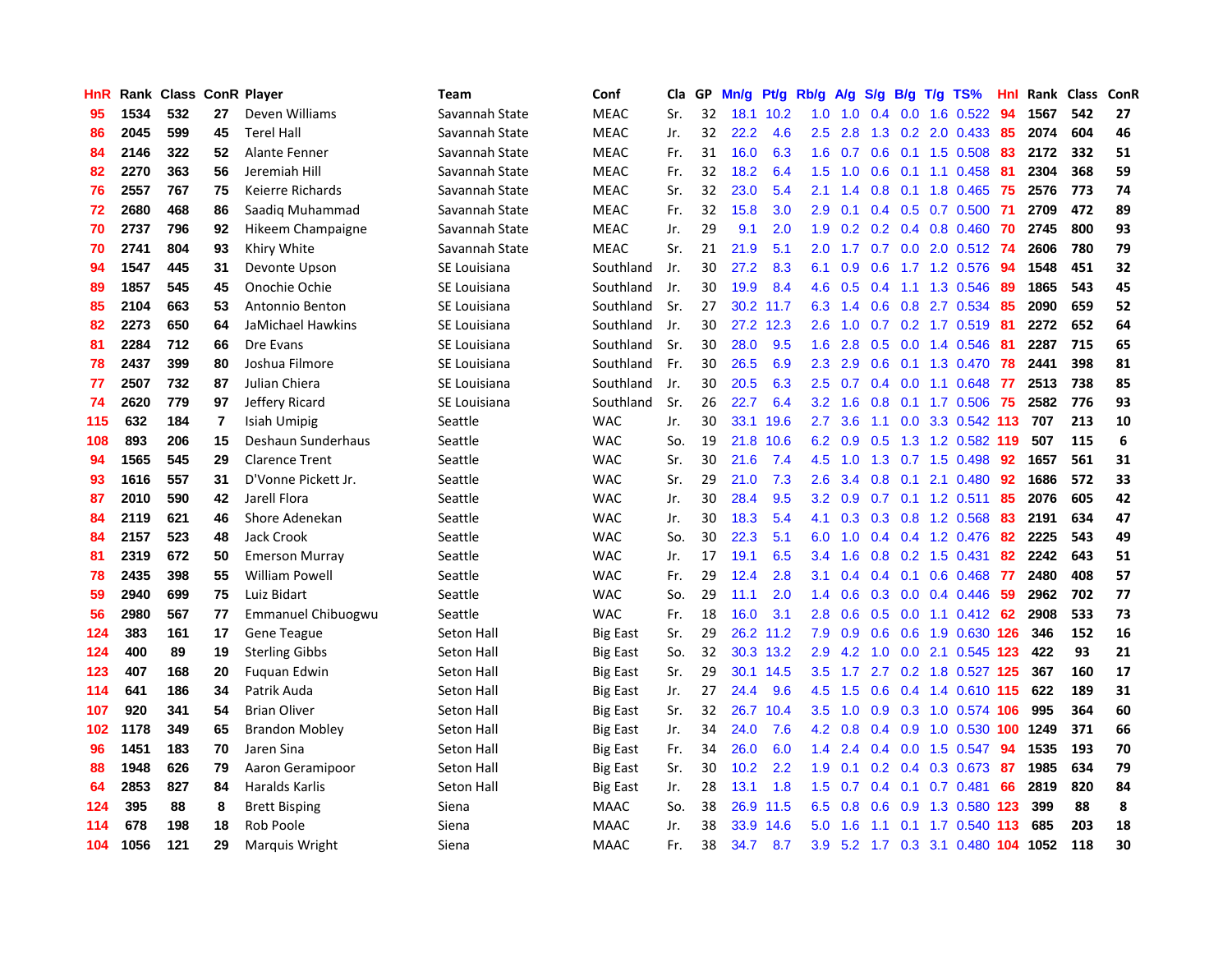| HnR |      | Rank Class ConR Player |     |                               | Team                 | Conf        | Cla | GP | Mn/g | Pt/g | Rb/g             | A/g | S/g           | B/g             | $T/g$ TS%                          | <b>Hnl</b> | Rank | <b>Class</b> | ConR           |
|-----|------|------------------------|-----|-------------------------------|----------------------|-------------|-----|----|------|------|------------------|-----|---------------|-----------------|------------------------------------|------------|------|--------------|----------------|
| 103 | 1101 | 325                    | 32  | Imoh Silas                    | Siena                | <b>MAAC</b> | Jr. | 38 | 16.8 | 3.8  | 4.7              | 0.7 | $0.4^{\circ}$ | 1.7             | 1.2 0.487 103                      |            | 1099 | 324          | 31             |
| 100 | 1234 | 366                    | 35  | Evan Hymes                    | Siena                | <b>MAAC</b> | Jr. | 38 | 19.8 | 8.5  |                  |     |               |                 | 1.7 2.2 0.5 0.0 1.8 0.493 100 1234 |            |      | 364          | 35             |
| 99  | 1318 | 162                    | 37  | Lavon Long                    | Siena                | <b>MAAC</b> | Fr. | 38 | 26.4 | 9.4  | 4.9              | 1.2 |               |                 | $0.6$ 0.7 1.8 0.488                | 98         | 1319 | 161          | 37             |
| 95  | 1531 | 359                    | 43  | <b>Ryan Oliver</b>            | Siena                | <b>MAAC</b> | So. | 37 | 16.6 | 4.7  | 2.6              | 0.8 |               |                 | 0.2 0.1 0.5 0.532 95               |            | 1516 | 356          | 43             |
| 85  | 2102 | 317                    | 69  | <b>Maurice White</b>          | Siena                | <b>MAAC</b> | Fr. | 38 | 12.6 | 4.6  | 2.4              | 0.6 | 0.5           |                 | $0.2$ 1.1 0.415                    | -85        | 2101 | 316          | 67             |
| 60  | 2929 | 544                    | 90  | Javion Ogunyemi               | Siena                | <b>MAAC</b> | Fr. | 30 | 10.8 | 1.9  | 1.8              | 0.2 |               |                 | $0.2$ 0.7 0.4 0.337                | 63         | 2904 | 530          | 89             |
| 110 | 825  | 247                    | 17  | Keaton Jackson                | SIU Edwardsville     | <b>OVC</b>  | Jr. | 31 | 18.2 | 9.3  | 5.0              | 0.4 | 0.3           |                 | 2.1 1.2 0.731 109                  |            | 838  | 247          | 17             |
| 101 | 1216 | 278                    | 28  | Donivine Stewart              | SIU Edwardsville     | <b>OVC</b>  | So. | 31 | 32.5 | 12.2 | 3.0 <sub>2</sub> | 4.5 | 1.6           |                 | 0.0 2.0 0.549 100 1224             |            |      | 283          | 30             |
| 85  | 2113 | 666                    | 54  | Tim Johnson                   | SIU Edwardsville     | <b>OVC</b>  | Sr. | 30 | 18.1 | 7.2  | 2.4              | 1.1 | 0.8           |                 | 0.4 1.4 0.536                      | -84        | 2116 | 668          | 55             |
| 83  | 2232 | 640                    | 63  | <b>Rozell Nunn</b>            | SIU Edwardsville     | <b>OVC</b>  | Jr. | 31 | 23.9 | 8.7  | 4.1              | 1.1 | 0.8           |                 | $0.0$ 1.4 $0.557$                  | -82        | 2239 | 642          | 64             |
| 82  | 2275 | 709                    | 68  | <b>Christian Salecich</b>     | SIU Edwardsville     | <b>OVC</b>  | Sr. | 31 | 23.0 | 6.8  | 2.1              | 2.3 |               |                 | 0.7 0.0 1.1 0.544                  | -81        | 2283 | 714          | 69             |
| 82  | 2278 | 652                    | 69  | Maurice Wiltz                 | SIU Edwardsville     | <b>OVC</b>  | Jr. | 30 | 19.3 | 8.5  | 1.8              | 0.8 | 0.5           |                 | $0.0$ 1.2 0.593                    | -81        | 2280 | 657          | 68             |
| 81  | 2310 | 667                    | 71  | <b>Kris Davis</b>             | SIU Edwardsville     | <b>OVC</b>  | Jr. | 29 | 27.8 | 9.5  | 3.1              | 2.3 | 0.6           | 0.1             | 2.0 0.542 81                       |            | 2279 | 656          | 67             |
| 80  | 2366 | 693                    | 75  | Michael Messer                | SIU Edwardsville     | <b>OVC</b>  | Jr. | 18 | 19.8 | 7.3  | 2.9              | 1.3 | 0.7           |                 | 0.1 1.3 0.539                      | -81        | 2305 | 661          | 72             |
| 70  | 2740 | 803                    | 91  | Ray Lester                    | SIU Edwardsville     | <b>OVC</b>  | Sr. | 31 | 18.0 | 5.7  | 4.0              | 0.4 | 0.7           |                 | $0.2$ 1.5 0.466                    | 70         | 2751 | 805          | 92             |
| 134 | 174  | 81                     | 5   | <b>Augustine Rubit</b>        | South Alabama        | Sun Belt    | Sr. | 31 | 31.4 | 17.0 | 9.4              | 1.4 |               | $0.7 \quad 1.5$ | 2.0 0.525 134                      |            | 181  | 84           | $\overline{a}$ |
| 96  | 1463 | 425                    | 34  | <b>Mychal Ammons</b>          | South Alabama        | Sun Belt    | Jr. | 31 | 27.9 | 9.3  | 7.2              | 1.4 | $0.4^{\circ}$ | 1.1             | 1.8 0.525                          | 96         | 1458 | 423          | 35             |
| 86  | 2063 | 606                    | 55  | Dionte Ferguson               | South Alabama        | Sun Belt    | Jr. | 27 | 12.7 | 3.7  | 3.1              | 0.1 | 0.3           |                 | $0.6$ 0.7 0.521                    | 85         | 2064 | 602          | 55             |
| 84  | 2170 | 529                    | 64  | <b>Barrington Stevens III</b> | South Alabama        | Sun Belt    | So. | 31 | 28.6 | 7.2  | 1.9              | 2.8 |               |                 | 0.6 0.2 1.4 0.507 83               |            | 2170 | 528          | 63             |
| 83  | 2178 | 686                    | 65  | Antoine Allen                 | South Alabama        | Sun Belt    | Sr. | 31 | 28.1 | 10.7 | 3.2              | 1.3 | 0.8           |                 | $0.1$ 1.7 0.486                    | -83        | 2183 | 685          | 64             |
| 83  | 2209 | 343                    | 68  | <b>Ken Williams</b>           | South Alabama        | Sun Belt    | Fr. | 31 | 27.6 | 9.1  | 3.4              | 1.6 | 0.4           |                 | $0.2$ 1.6 0.497                    | -83        | 2205 | 341          | 66             |
| 78  | 2474 | 411                    | 73  | Aakim Saintil                 | South Alabama        | Sun Belt    | Fr. | 31 | 22.7 | 6.3  | 2.0              | 1.8 | 1.0           |                 | $0.1$ 1.5 0.460                    | 78         | 2473 | 405          | 74             |
| 56  | 2975 | 563                    | 88  | <b>Isaiah Maston</b>          | South Alabama        | Sun Belt    | Fr. | 28 | 9.2  | 1.8  | 0.9              | 0.3 | 0.0           |                 | $0.1$ 0.3 0.567                    | 57         | 2981 | 566          | 88             |
| 133 | 188  | 88                     | 17  | <b>Brenton Williams</b>       | South Carolina       | <b>SEC</b>  | Sr. | 34 | 30.3 | 14.9 | 1.9              | 1.4 | 1.1           |                 | 0.0 1.2 0.617 132                  |            | 212  | 99           | 18             |
| 119 | 501  | 37                     | 43  | Sindarius Thornwell           | South Carolina       | <b>SEC</b>  | Fr. | 34 | 29.6 | 13.3 | 4.1              | 3.0 | 1.2           |                 | 0.6 3.1 0.493 118                  |            | 534  | 40           | 45             |
| 115 | 631  | 138                    | 50  | Laimonas Chatkevicius         | South Carolina       | <b>SEC</b>  | So. | 33 | 12.9 | 4.8  | 4.1              | 0.4 |               |                 | 0.4 0.6 1.0 0.560 114              |            | 668  | 144          | 52             |
| 113 | 715  | 216                    | 57  | Tyrone Johnson                | South Carolina       | <b>SEC</b>  | Jr. | 16 | 26.9 | 11.2 | 2.9              | 3.4 |               |                 | 0.6 0.1 1.9 0.504 120              |            | 464  | 147          | 41             |
| 111 | 764  | 173                    | 61  | Michael Carrera               | South Carolina       | <b>SEC</b>  | So. | 33 | 19.7 | 6.0  | 5.6              | 0.5 |               |                 | $0.8$ 1.0 1.2 0.454 110            |            | 796  | 184          | 62             |
| 102 | 1160 | 266                    | 79  | Mindaugas Kacinas             | South Carolina       | <b>SEC</b>  | So. | 34 | 24.1 | 5.6  | 5.1              | 0.4 | 0.9           |                 | 0.6 1.6 0.574 101 1201             |            |      | 278          | 82             |
| 102 | 1169 | 142                    | 80  | <b>Duane Notice</b>           | South Carolina       | <b>SEC</b>  | Fr. | 34 | 25.2 | 8.3  | 2.9              | 2.9 | 0.6           |                 | 0.1 2.6 0.475 101 1206             |            |      | 145          | 84             |
| 83  | 2222 | 347                    | 111 | Demetrius Henry               | South Carolina       | <b>SEC</b>  | Fr. | 34 | 18.0 | 4.0  | $3.4^{\circ}$    | 0.4 | 0.5           |                 | 0.6 0.8 0.396                      | 82         | 2251 | 356          | 111            |
| 61  | 2918 | 538                    | 116 | Desmond Ringer                | South Carolina       | <b>SEC</b>  | Fr. | 28 | 10.4 | 2.1  | 2.0              | 0.3 | 0.1           |                 | $0.2$ 0.6 0.443                    | 63         | 2899 | 529          | 116            |
| 106 | 985  | 359                    | 15  | Matthew Hezekiah              | South Carolina State | <b>MEAC</b> | Sr. | 30 | 29.5 | 12.5 | 6.2              | 0.6 | 0.7           |                 | 0.8 1.7 0.572 105 1008             |            |      | 369          | 14             |
| 90  | 1792 | 422                    | 40  | Devin Joint                   | South Carolina State | <b>MEAC</b> | So. | 29 | 21.0 | 4.9  | 4.5              | 1.3 |               |                 | 1.2 0.4 1.0 0.552 90               |            | 1775 | 420          | 40             |
| 82  | 2267 | 553                    | 55  | Darryl Palmer                 | South Carolina State | <b>MEAC</b> | So. | 30 | 27.8 | 6.9  | 6.9              | 1.2 |               |                 | 0.8 1.5 1.8 0.431                  | -81        | 2288 | 554          | 57             |
| 78  | 2482 | 414                    | 70  | Jalen White                   | South Carolina State | <b>MEAC</b> | Fr. | 23 | 22.5 | 7.7  | 2.6              | 2.4 | 0.6           | 0.1             | 2.1 0.452 77                       |            | 2492 | 410          | 72             |
| 76  | 2565 | 769                    | 77  | Adama Adams                   | South Carolina State | <b>MEAC</b> | Sr. | 30 | 24.5 | 8.9  | 2.5              | 2.8 | 0.6           |                 | 0.0 2.8 0.488                      | -75        | 2581 | 775          | 75             |
| 74  | 2611 | 445                    | 82  | Karon Wright                  | South Carolina State | <b>MEAC</b> | Fr. | 30 | 11.6 | 5.1  | 0.9              | 0.7 | 0.3           |                 | $0.0$ 0.8 0.478                    | -74        | 2625 | 446          | 83             |
| 67  | 2800 | 676                    | 97  | Jordan Smith                  | South Carolina State | <b>MEAC</b> | So. | 29 | 14.4 | 6.0  | 1.1              |     |               |                 | $0.4$ 0.2 0.0 0.8 0.459            | 67         | 2813 | 677          | 98             |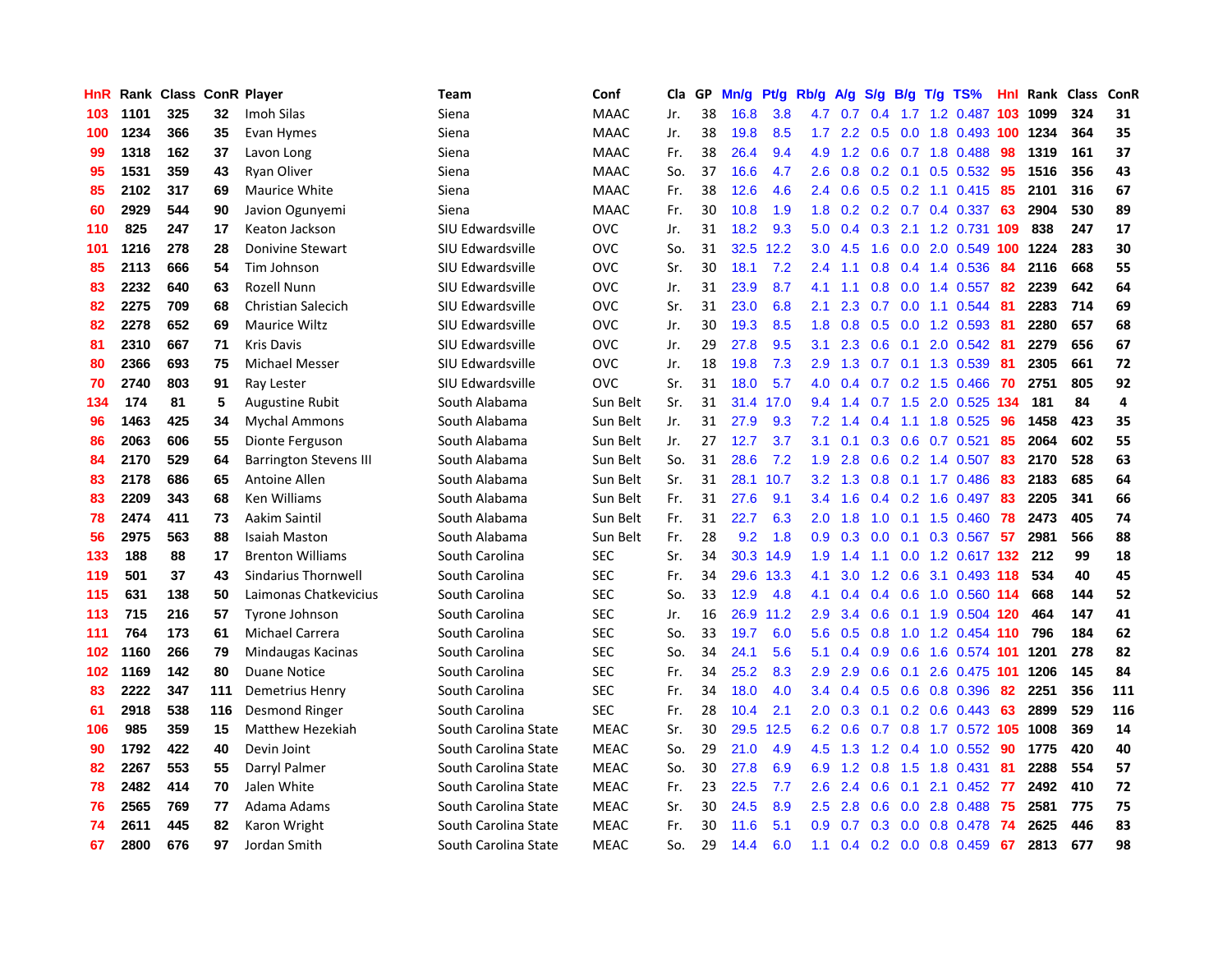| HnR |      | Rank Class |              | <b>ConR Player</b>        | <b>Team</b>          | Conf        | Cla | GP | Mn/g | <b>Pt/g</b> | Rb/g             | A/g           | S/g           | B/g              | $T/g$ TS%                  | Hnl | Rank | <b>Class</b> | ConR                    |
|-----|------|------------|--------------|---------------------------|----------------------|-------------|-----|----|------|-------------|------------------|---------------|---------------|------------------|----------------------------|-----|------|--------------|-------------------------|
| 64  | 2866 | 822        | 101          | <b>Theron Stephens</b>    | South Carolina State | <b>MEAC</b> | Sr. | 28 | 11.1 | 3.8         | 0.7              | 0.7           | 0.1           | 0.0 <sub>1</sub> | $0.5$ 0.422                | -64 | 2881 | 827          | 101                     |
| 62  | 2904 | 846        | 104          | <b>Darrion Eastmon</b>    | South Carolina State | <b>MEAC</b> | Jr. | 25 | 10.3 | 1.4         | 1.2              | 1.4           | $0.4^{\circ}$ |                  | 0.1 1.3 0.547              | -62 | 2914 | 849          | 103                     |
| 57  | 2966 | 561        | 106          | Patrick Kirksey           | South Carolina State | <b>MEAC</b> | Fr. | 27 | 10.1 | 2.7         | 2.1              | 0.1           | 0.4           |                  | $0.0$ 0.7 0.394            | -57 | 2979 | 564          | 107                     |
| 57  | 2974 | 866        | 108          | Luka Radovic              | South Carolina State | <b>MEAC</b> | Jr. | 28 | 11.1 | 2.1         | $2.4^{\circ}$    | 0.2           | 0.1           |                  | $0.3$ 0.8 0.436            | -57 | 2984 | 867          | 108                     |
| 107 | 933  | 346        | 16           | <b>Trevor Gruis</b>       | South Dakota         | Summit      | Sr. | 30 | 27.8 | 11.3        | 5.8              | 1.8           | 0.5           |                  | 1.2 2.0 0.584 107          |     | 929  | 347          | 15                      |
| 101 | 1197 | 275        | 21           | <b>Tyler Flack</b>        | South Dakota         | Summit      | So. | 30 | 21.3 | 8.5         | 4.7              | 0.5           |               |                  | 0.4 1.4 1.1 0.600 101 1193 |     |      | 275          | 21                      |
| 93  | 1592 | 461        | 37           | <b>Brandon Bos</b>        | South Dakota         | Summit      | Jr. | 30 | 28.2 | 11.9        | 3.2              | 2.4           | 0.5           |                  | 0.1 2.0 0.527              | 93  | 1591 | 465          | 37                      |
| 91  | 1787 | 421        | 42           | Casey Kasperbauer         | South Dakota         | Summit      | So. | 29 | 18.2 | 6.7         | 1.6              | 0.8           | 0.4           |                  | $0.0$ $0.5$ $0.589$        | 90  | 1778 | 421          | 42                      |
| 90  | 1800 | 426        | 43           | <b>Trey Norris</b>        | South Dakota         | Summit      | So. | 29 | 29.2 | 8.0         | 1.9              | 4.0           | 1.2           |                  | 0.0 1.9 0.530              | 90  | 1786 | 424          | 43                      |
| 89  | 1900 | 561        | 46           | <b>Tyler Larson</b>       | South Dakota         | Summit      | Jr. | 30 | 16.4 | 5.0         | 3.1              | 1.2           |               |                  | 0.4 0.0 1.1 0.543 89       |     | 1899 | 554          | 46                      |
| 84  | 2163 | 524        | 49           | Adam Thoseby              | South Dakota         | Summit      | So. | 30 | 18.4 | 7.7         | 2.3              | 0.7           |               |                  | 0.4 0.3 1.2 0.508 84       |     | 2158 | 522          | 51                      |
| 81  | 2334 | 718        | 54           | Karim Rowson              | South Dakota         | Summit      | Sr. | 30 | 18.3 | 5.3         | 3.1              | 0.6           |               |                  | $0.6$ $0.2$ 1.1 $0.520$    | -80 | 2331 | 722          | 55                      |
| 74  | 2607 | 629        | 59           | Eric Robertson            | South Dakota         | Summit      | So. | 29 | 16.0 | 2.8         | 3.0              | 0.7           | 0.4           |                  | 0.3 0.4 0.445 75           |     | 2600 | 621          | 59                      |
| 127 | 322  | 139        | 3            | Jordan Dykstra            | South Dakota State   | Summit      | Sr. | 32 | 31.9 | 16.0        | 7.6              | 1.9           | 0.6           |                  | 0.2 1.7 0.591 126          |     | 341  | 148          | $\overline{\mathbf{3}}$ |
| 117 | 574  | 172        | 5            | Cody Larson               | South Dakota State   | Summit      | Jr. | 32 | 29.0 | 13.1        | 7.0              | 2.0           | 0.6           |                  | 1.1 2.3 0.553 116          |     | 596  | 181          | 5                       |
| 104 | 1082 | 389        | 19           | Brayden Carlson           | South Dakota State   | Summit      | Sr. | 32 | 36.8 | 14.9        | 3.5              | 2.9           | 1.5           | 0.1              | 2.5 0.588 103 1103         |     |      | 396          | 19                      |
| 98  | 1358 | 474        | 29           | Chad White                | South Dakota State   | Summit      | Sr. | 30 | 32.3 | 9.7         | 3.6              | 2.2           | 0.6           |                  | 0.6 1.6 0.561              | 98  | 1338 | 469          | 28                      |
| 97  | 1397 | 325        | 31           | Jake Bittle               | South Dakota State   | Summit      | So. | 23 | 30.3 | 8.5         | 4.6              | 2.3           | 1.8           |                  | $0.4$ 1.7 0.504            | 98  | 1350 | 316          | 29                      |
| 96  | 1459 | 510        | 33           | <b>Marcus Heemstra</b>    | South Dakota State   | Summit      | Sr. | 32 | 16.6 | 5.1         | 3.2              | 1.0           |               |                  | 0.3 0.4 1.1 0.566 95       |     | 1478 | 518          | 34                      |
| 73  | 2657 | 775        | 61           | Zach Horstman             | South Dakota State   | Summit      | Jr. | 29 | 11.9 | 3.1         | 1.8              | 0.4           |               |                  | $0.1$ 0.1 0.4 0.497        | -73 | 2642 | 773          | 61                      |
| 70  | 2731 | 481        | 64           | Anders Broman             | South Dakota State   | Summit      | Fr. | 26 | 14.3 | 3.9         | 1.0              | 1.0           |               |                  | $0.2$ 0.1 0.6 0.479        | -73 | 2666 | 458          | 62                      |
| 114 | 665  | 266        | 39           | Victor Rudd               | South Florida        | AAC         | Sr. | 32 | 33.9 | 16.1        | 6.8              | 1.8           | 0.6           |                  | 0.6 2.2 0.501 113          |     | 709  | 279          | 41                      |
| 109 | 827  | 311        | 44           | <b>Martino Brock</b>      | South Florida        | AAC         | Sr. | 32 | 23.8 | 9.5         | 3.0              | 1.4           | 1.3           |                  | 0.2 1.3 0.515 109          |     | 863  | 332          | 47                      |
| 107 | 940  | 97         | 50           | Chris Perry               | South Florida        | AAC         | Fr. | 32 | 20.5 | 8.9         | 5.3              | 0.4           | 0.3           |                  | 0.8 1.2 0.517 106          |     | 968  | 101          | 51                      |
| 100 | 1243 | 149        | 58           | John Egbunu               | South Florida        | AAC         | Fr. | 32 | 24.8 | 7.4         | 6.2              | 0.4           | 0.3           |                  | 1.3 1.7 0.578              | -99 | 1278 | 154          | 57                      |
| 95  | 1495 | 432        | 65           | Corey Allen Jr.           | South Florida        | AAC         | Jr. | 32 | 30.8 | 9.0         | 3.3 <sub>2</sub> | 2.8           | 1.3           |                  | $0.2$ 2.1 $0.503$          | -94 | 1525 | 445          | 65                      |
| 86  | 2064 | 308        | 71           | Josh Heath                | South Florida        | AAC         | Fr. | 17 | 20.0 | 2.6         | $1.4^{\circ}$    | 3.6           |               |                  | $0.7$ 0.1 1.6 0.411        | -88 | 1911 | 278          | 69                      |
| 80  | 2389 | 579        | 78           | Zach LeDay                | South Florida        | AAC         | So. | 32 | 15.0 | 3.5         | $2.6\,$          | $0.4^{\circ}$ |               |                  | 0.3 0.2 0.7 0.505 79       |     | 2405 | 582          | 79                      |
| 68  | 2773 | 667        | 85           | Javontae Hawkins          | South Florida        | AAC         | So. | 29 | 12.0 | 3.7         | 1.3              | 0.1           |               |                  | 0.2 0.1 0.3 0.457 69       |     | 2764 | 664          | 86                      |
| 67  | 2805 | 811        | 86           | Shemiye McLendon          | South Florida        | AAC         | Jr. | 26 | 19.8 | 2.9         | 1.5              | 2.0           | 0.7           |                  | $0.1$ 1.4 $0.371$          | 71  | 2711 | 793          | 85                      |
| 120 | 484  | 192        | 9            | <b>Tyler Stone</b>        | Southeast Missouri   | <b>OVC</b>  | Sr. | 30 | 33.5 | 19.3        | 9.5              | 1.9           | 1.0           |                  | 1.6 1.7 0.594 121          |     | 447  | 177          | 9                       |
| 114 | 671  | 195        | 15           | Jarekious Bradley         | Southeast Missouri   | <b>OVC</b>  | Jr. | 32 | 31.3 | 19.0        | 6.3              | 1.6           | 1.2           |                  | 0.9 1.8 0.607 113          |     | 718  | 216          | 15                      |
| 89  | 1873 | 551        | 45           | Nino Johnson              | Southeast Missouri   | <b>OVC</b>  | Jr. | 30 | 25.5 | 8.5         | 6.0              | 1.0           | 1.0           |                  | 0.9 1.6 0.601              | 88  | 1901 | 556          | 45                      |
| 89  | 1882 | 613        | 46           | Lucas Nutt                | Southeast Missouri   | <b>OVC</b>  | Sr. | 32 | 28.9 | 7.3         | 2.3              | 6.0           | 0.8           | 0.0              | 2.2 0.549                  | 88  | 1915 | 617          | 46                      |
| 87  | 2004 | 294        | 49           | <b>Antonius Cleveland</b> | Southeast Missouri   | <b>OVC</b>  | Fr. | 32 | 22.4 | 9.1         | 2.8              | 1.7           | 1.0           |                  | $0.5$ 1.9 0.566            | -86 | 2043 | 306          | 51                      |
| 80  | 2367 | 694        | 76           | Darrian Gray              | Southeast Missouri   | <b>OVC</b>  | Jr. | 32 | 21.3 | 7.0         | 3.1              | 1.2           | $0.4^{\circ}$ |                  | 0.3 1.0 0.528 79           |     | 2394 | 703          | 78                      |
| 79  | 2408 | 387        | 78           | Jamaal Calvin             | Southeast Missouri   | <b>OVC</b>  | Fr. | 29 | 14.4 | 4.7         | 1.3              | 1.4           | 0.9           |                  | $0.0$ 0.9 0.511            | -79 | 2409 | 386          | 80                      |
| 77  | 2511 | 734        | 86           | Josh Langford             | Southeast Missouri   | <b>OVC</b>  | Jr. | 22 | 18.9 | 7.5         | 3.5              | 0.5           | 0.5           |                  | $0.1$ 1.4 0.607            | -79 | 2384 | 699          | 77                      |
| 128 | 294  | 81         | $\mathbf{2}$ | Calvin Godfrey            | Southern             | <b>SWAC</b> | Jr. | 31 | 26.9 | 13.1        | 8.8              |               |               |                  | 0.8 0.5 1.6 1.6 0.576 128  |     | 288  | 77           | $\overline{\mathbf{3}}$ |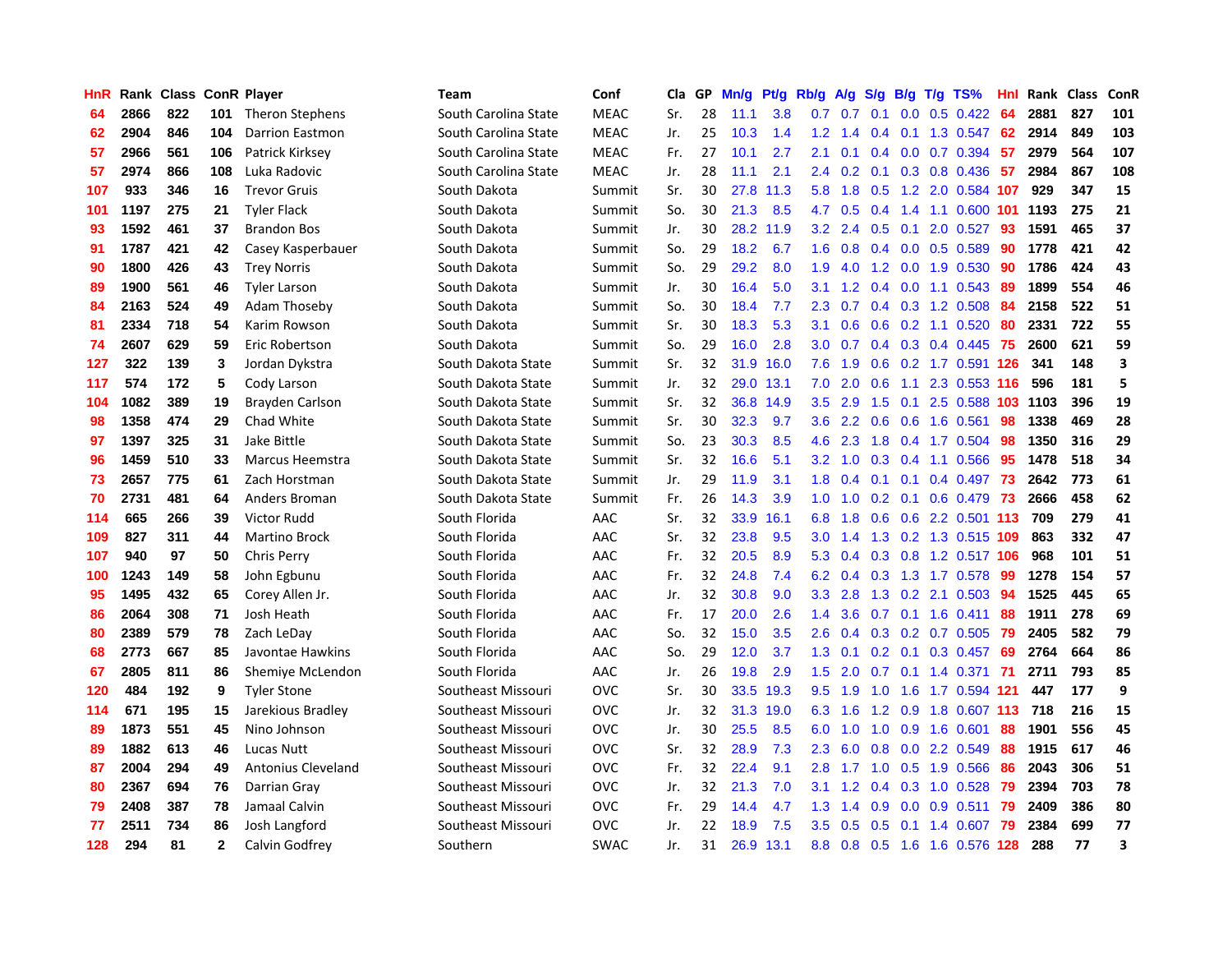| HnR | Rank |     |              | <b>Class ConR Player</b> | <b>Team</b>          | Conf        | Cla | GP | Mn/g | <b>Pt/g</b> | Rb/g             | A/g | S/g | B/g | $T/g$ TS%                  | Hnl | Rank | Class ConR |                         |
|-----|------|-----|--------------|--------------------------|----------------------|-------------|-----|----|------|-------------|------------------|-----|-----|-----|----------------------------|-----|------|------------|-------------------------|
| 121 | 462  | 183 | 4            | <b>Malcolm Miller</b>    | Southern             | <b>SWAC</b> | Sr. | 32 |      | 28.2 12.7   | 5.2              | 1.3 | 1.0 |     | 1.2 1.3 0.582 119          |     | 502  | 195        | 4                       |
| 104 | 1046 | 376 | 8            | Tre Lynch                | Southern             | <b>SWAC</b> | Sr. | 32 | 18.7 | 9.5         | 2.3              | 0.8 | 0.8 |     | 0.1 1.0 0.554 103 1080     |     |      | 388        | 9                       |
| 99  | 1301 | 299 | 13           | Christopher Hyder        | Southern             | <b>SWAC</b> | So. | 16 | 25.7 | 2.8         | 2.9              | 5.3 |     |     | 1.4 0.0 1.3 0.489 101 1180 |     |      | 271        | 12                      |
| 96  | 1427 | 498 | 18           | YonDarius Johnson        | Southern             | <b>SWAC</b> | Sr. | 31 | 25.7 | 10.5        | 2.9              | 1.1 |     |     | $0.7$ $0.2$ 1.2 $0.563$    | -96 | 1460 | 512        | 19                      |
| 91  | 1779 | 248 | 23           | <b>Trelun Banks</b>      | Southern             | SWAC        | Fr. | 32 | 26.6 | 8.7         | $2.5\,$          | 3.3 | 0.9 |     | 0.2 2.6 0.436              | 90  | 1814 | 260        | 24                      |
| 82  | 2262 | 707 | 39           | Javan Mitchell           | Southern             | <b>SWAC</b> | Sr. | 32 | 19.4 | 5.6         | 3.9              | 0.4 |     |     | 0.3 0.7 1.3 0.486          | -81 | 2293 | 716        | 40                      |
| 79  | 2407 | 386 | 47           | Damien Goodwin           | Southern             | <b>SWAC</b> | Fr. | 29 | 16.4 | 4.1         | 3.2              | 0.9 | 0.5 |     | 0.4 1.2 0.459              | -80 | 2383 | 378        | 45                      |
| 47  | 3052 | 881 | 90           | <b>Cameron Monroe</b>    | Southern             | <b>SWAC</b> | Jr. | 28 | 9.8  | 2.4         | 0.8              | 0.6 | 0.3 |     | $0.0$ 1.0 $0.446$          | 48  | 3049 | 880        | 90                      |
| 131 | 236  | 64  | 24           | <b>Byron Wesley</b>      | Southern California  | Pac 12      | Jr. | 30 | 34.6 | 17.8        | 6.4              | 2.3 | 0.9 |     | 0.3 2.0 0.535 132          |     | 210  | 53         | 24                      |
| 114 | 676  | 271 | 49           | Omar Oraby               | Southern California  | Pac 12      | Sr. | 32 | 22.7 | 8.2         | 6.0              | 0.4 |     |     | 0.2 2.3 1.5 0.597 112      |     | 723  | 286        | 54                      |
| 102 | 1150 | 412 | 63           | Pe'Shon Howard           | Southern California  | Pac 12      | Sr. | 31 | 30.4 | 10.8        | 3.0 <sub>2</sub> | 3.9 |     |     | 1.5 0.1 2.9 0.487 101 1194 |     |      | 425        | 63                      |
| 100 | 1242 | 148 | 65           | <b>Roschon Prince</b>    | Southern California  | Pac 12      | Fr. | 27 | 11.1 | 4.2         | 2.7              | 0.2 | 0.6 |     | $0.1$ 0.6 0.465            | -99 | 1279 | 155        | 68                      |
| 100 | 1256 | 153 | 66           | Nikola Jovanovic         | Southern California  | Pac 12      | Fr. | 32 | 20.8 | 8.0         | 4.4              | 0.5 | 0.3 |     | 0.3 1.4 0.573 99           |     | 1302 | 158        | 70                      |
| 98  | 1340 | 167 | 70           | Julian Jacobs            | Southern California  | Pac 12      | Fr. | 32 | 28.2 | 6.6         | 4.4              | 3.6 | 1.1 |     | $0.4$ 2.7 0.506            | -97 | 1389 | 173        | 72                      |
| 90  | 1846 | 605 | 83           | D.J. Haley               | Southern California  | Pac 12      | Sr. | 31 | 15.9 | 3.4         | 3.5              | 0.2 | 0.1 |     | 0.6 0.4 0.556              | -89 | 1886 | 613        | 82                      |
| 83  | 2203 | 692 | 91           | J.T. Terrell             | Southern California  | Pac 12      | Sr. | 24 | 24.4 | 9.7         | 2.9              | 1.0 | 0.4 |     | $0.3$ 1.8 $0.455$          | -87 | 1950 | 625        | 85                      |
| 64  | 2861 | 688 | 100          | Strahinja Gavrilovic     | Southern California  | Pac 12      | So. | 30 | 12.0 | 3.2         | 1.9              | 0.1 | 0.1 | 0.0 | $0.5$ 0.459                | -64 | 2868 | 691        | 100                     |
| 143 | 98   | 43  | 5            | Desmar Jackson           | Southern Illinois    | <b>MVC</b>  | Sr. | 33 | 32.9 | 18.6        | 5.5              | 2.1 | 2.4 |     | 0.4 3.0 0.545 142          |     | -111 | 47         | 5                       |
| 108 | 890  | 204 | 23           | Anthony Beane Jr.        | Southern Illinois    | <b>MVC</b>  | So. | 33 | 34.1 | 14.7        | 3.2              | 1.5 |     |     | 1.2 0.1 1.8 0.568 107      |     | 916  | 211        | 25                      |
| 102 | 1180 | 270 | 34           | Jalen Pendleton          | Southern Illinois    | <b>MVC</b>  | So. | 33 | 20.8 | 9.1         | 3.5              | 1.2 | 0.8 |     | 0.1 1.3 0.485 101 1196     |     |      | 276        | 34                      |
| 95  | 1523 | 195 | 46           | Sean O'Brien             | Southern Illinois    | <b>MVC</b>  | Fr. | 33 | 24.2 | 6.7         | 5.2              | 1.2 | 0.6 |     | 0.3 1.3 0.507 94           |     | 1545 | 198        | 45                      |
| 91  | 1769 | 245 | 53           | Bola Olaniyan            | Southern Illinois    | <b>MVC</b>  | Fr. | 30 | 15.7 | 3.4         | 4.9              | 0.3 | 0.4 |     | $0.1$ 1.0 0.543            | -91 | 1771 | 247        | 53                      |
| 83  | 2210 | 537 | 72           | Marcus Fillyaw           | Southern Illinois    | <b>MVC</b>  | So. | 21 | 22.4 | 3.5         | 1.9              | 2.3 | 1.1 |     | $0.1$ 1.4 $0.525$          | -87 | 1974 | 476        | 61                      |
| 82  | 2269 | 362 | 74           | <b>Tyler Smithpeters</b> | Southern Illinois    | <b>MVC</b>  | Fr. | 28 | 19.0 | 4.8         | 1.3              | 0.9 | 0.5 |     | $0.2$ 0.8 0.572            | -83 | 2189 | 337        | 73                      |
| 77  | 2502 | 755 | 79           | <b>Bronson Verhines</b>  | Southern Illinois    | <b>MVC</b>  | Sr. | 27 | 13.6 | 2.7         | 2.8              | 0.3 | 0.2 |     | 0.3 0.5 0.529              | -78 | 2433 | 744        | 79                      |
| 63  | 2891 | 840 | 89           | Dawson Verhines          | Southern Illinois    | <b>MVC</b>  | Jr. | 32 | 10.7 | 1.3         | 1.2              | 0.5 | 0.2 |     | $0.0$ 0.3 0.465            | 63  | 2906 | 847        | 89                      |
| 61  | 2916 | 835 | 90           | Davante Drinkard         | Southern Illinois    | <b>MVC</b>  | Sr. | 33 | 15.4 | 2.3         | 2.0              | 0.4 |     |     | 0.2 0.6 1.1 0.430 61       |     | 2937 | 838        | 90                      |
| 152 | 43   | 11  | 7            | Markus Kennedy           | Southern Methodist   | AAC         | So. | 37 | 25.0 | 12.4        | 7.1              | 1.6 |     |     | 1.5 1.2 1.8 0.545 152      |     | 48   | 11         | $\overline{\mathbf{z}}$ |
| 142 | 109  | 26  | 8            | Nic Moore                | Southern Methodist   | AAC         | So. | 37 | 32.2 | 13.6        | $2.3^{\circ}$    | 4.9 | 1.5 |     | $0.1$ 2.4 0.611 141        |     | 115  | 27         | 8                       |
| 130 | 254  | 16  | 18           | <b>Ben Moore</b>         | Southern Methodist   | AAC         | Fr. | 37 | 14.8 | 6.2         | 3.6              | 0.8 | 0.5 |     | 0.4 1.0 0.617 130          |     | 258  | 16         | 18                      |
| 127 | 315  | 86  | 22           | Cannen Cunningham        | Southern Methodist   | AAC         | Jr. | 37 | 12.9 | 5.1         | 2.8              | 0.6 | 0.5 |     | 0.9 1.0 0.622 127          |     | 320  | 82         | 21                      |
| 122 | 433  | 130 | 28           | Yanick Moreira           | Southern Methodist   | AAC         | Jr. | 23 | 13.5 | 6.0         | 3.9 <sub>2</sub> | 0.4 |     |     | 0.2 0.6 1.0 0.543 123      |     | 406  | 118        | 26                      |
| 119 | 509  | 200 | 30           | <b>Nick Russell</b>      | Southern Methodist   | AAC         | Sr. | 37 | 32.5 | 9.9         | 3.4              | 3.2 | 1.0 |     | 0.2 2.4 0.521 119          |     | 517  | 202        | 30                      |
| 109 | 834  | 81  | 45           | Keith Frazier            | Southern Methodist   | AAC         | Fr. | 36 | 14.8 | 5.4         | 1.8              | 0.9 | 0.5 |     | 0.3 1.0 0.542 109          |     | 835  | 79         | 45                      |
| 109 | 868  | 327 | 49           | Shawn Williams           | Southern Methodist   | AAC         | Sr. | 37 | 18.4 | 5.1         | 3.2              | 0.6 | 0.5 |     | 0.3 0.5 0.526 108          |     | 873  | 334        | 49                      |
| 107 | 944  | 98  | 51           | <b>Sterling Brown</b>    | Southern Methodist   | AAC         | Fr. | 37 | 19.4 | 4.4         | 3.8              | 1.1 |     |     | 0.7 0.3 1.2 0.540 107      |     | 948  | 97         | 50                      |
| 102 | 1167 | 344 | 55           | Ryan Manuel              | Southern Methodist   | AAC         | Jr. | 36 | 17.2 | 4.5         | 2.3              | 0.9 | 0.6 |     | 0.4 0.9 0.542 102 1145     |     |      | 340        | 52                      |
| 142 | 107  | 46  | $\mathbf{2}$ | Michael Craig            | Southern Mississippi | Conf. USA   | Sr. | 33 | 24.4 | 11.1        | 7.5              | 2.3 |     |     | 1.2 0.3 2.4 0.606 145      |     | 84   | 33         | $\mathbf{2}$            |
| 126 | 348  | 149 | 9            | Daveon Boardingham       | Southern Mississippi | Conf. USA   | Sr. | 36 |      | 22.4 10.4   | 4.8              |     |     |     | 0.7 0.5 1.0 1.6 0.604 125  |     | 353  | 156        | 10                      |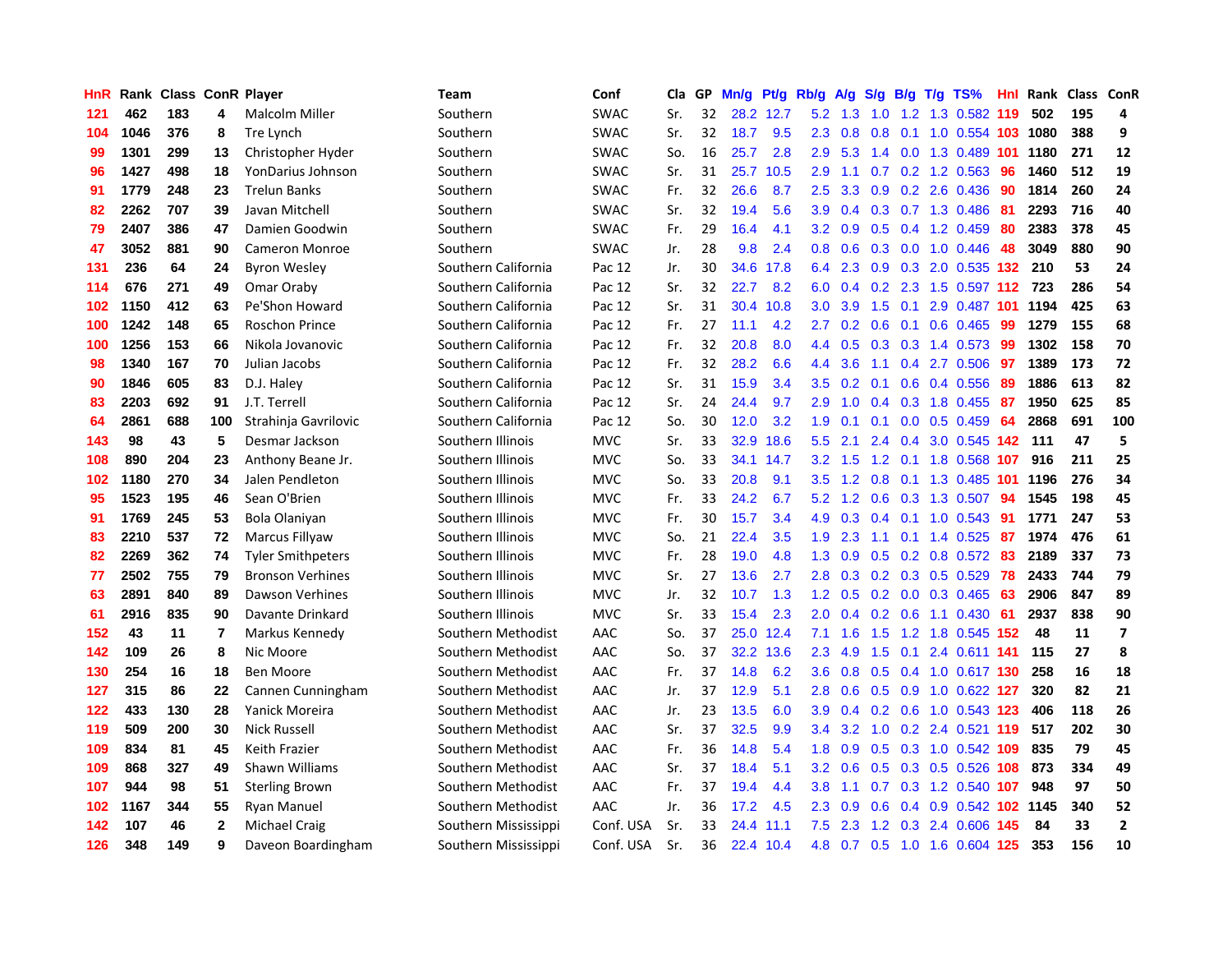| HnR | Rank | <b>Class ConR Player</b> |                         |                       | <b>Team</b>          | Conf           | Cla | GP | Mn/g | Pt/g      | Rb/g             | A/g | S/g           |  | $B/g$ T/g TS%             | <b>Hnl</b> | Rank | <b>Class</b> | ConR                    |
|-----|------|--------------------------|-------------------------|-----------------------|----------------------|----------------|-----|----|------|-----------|------------------|-----|---------------|--|---------------------------|------------|------|--------------|-------------------------|
| 122 | 434  | 174                      | 13                      | Neil Watson           | Southern Mississippi | Conf. USA      | Sr. | 36 | 31.3 | 10.8      | 2.5              | 4.0 | 1.6           |  | 0.0 1.9 0.574 121         |            | 443  | 176          | 13                      |
| 121 | 450  | 104                      | 14                      | Matt Bingaya          | Southern Mississippi | Conf. USA      | So. | 36 | 14.1 | 5.9       | 3.7              | 0.5 | 0.8           |  | 0.3 0.8 0.536 121         |            | 459  | 102          | 15                      |
| 112 | 729  | 220                      | 27                      | Aaron Brown           | Southern Mississippi | Conf. USA      | Jr. | 36 | 27.0 | 9.9       | 4.3              | 1.3 |               |  | 0.7 0.1 1.5 0.569 112 742 |            |      | 222          | 27                      |
| 109 | 864  | 326                      | 34                      | Jerrold Brooks        | Southern Mississippi | Conf. USA      | Sr. | 34 | 27.7 | 9.6       | 2.0 <sub>2</sub> | 2.6 | 1.1           |  | 0.0 1.7 0.498 109         |            | 842  | 320          | 33                      |
| 108 | 870  | 261                      | 35                      | Chip Armelin          | Southern Mississippi | Conf. USA      | Jr. | 35 | 13.4 | 4.8       | 1.9              | 0.5 | 0.7           |  | $0.1$ 0.7 0.568 108       |            | 881  | 262          | 34                      |
| 99  | 1305 | 385                      | 55                      | Jeremiah Eason        | Southern Mississippi | Conf. USA      | Jr. | 36 | 19.7 | 5.6       | 4.0              | 0.6 | 0.7           |  | $0.1$ 1.4 0.506           | -99        | 1316 | 388          | 55                      |
| 93  | 1642 | 476                      | 71                      | <b>Deonte Houston</b> | Southern Mississippi | Conf. USA      | Jr. | 36 | 18.1 | 3.9       | 1.4              | 1.8 | 0.8           |  | $0.0$ 1.0 $0.447$         | 92         | 1666 | 490          | 73                      |
| 88  | 1923 | 462                      | 38                      | Casey Oliverson       | Southern Utah        | <b>Big Sky</b> | So. | 29 | 22.8 | 7.0       | 5.3              | 0.7 | 0.5           |  | $0.6$ 1.2 0.543           | 88         | 1930 | 460          | 41                      |
| 87  | 2009 | 640                      | 47                      | Jaren Jeffery         | Southern Utah        | <b>Big Sky</b> | Sr. | 29 | 17.8 | 6.3       | 3.9              | 0.6 | 0.7           |  | 0.6 1.0 0.526             | 86         | 2020 | 641          | 48                      |
| 84  | 2136 | 518                      | 55                      | A.J. Hess             | Southern Utah        | <b>Big Sky</b> | So. | 29 | 27.0 | 9.3       | 4.0              | 1.2 | 0.3           |  | $0.1$ 1.1 0.544           | -84        | 2144 | 518          | 55                      |
| 83  | 2173 | 330                      | 57                      | John Marshall         | Southern Utah        | <b>Big Sky</b> | Fr. | 29 | 20.5 | 5.3       | 1.6              | 2.3 |               |  | 1.0 0.0 1.3 0.543 83      |            | 2187 | 336          | 56                      |
| 72  | 2676 | 466                      | 75                      | <b>Trey Kennedy</b>   | Southern Utah        | <b>Big Sky</b> | Fr. | 29 | 26.9 | 9.5       | 1.7              | 2.2 |               |  | 0.5 0.2 2.6 0.502 72      |            | 2689 | 466          | 76                      |
| 60  | 2925 | 542                      | 87                      | Race Parsons          | Southern Utah        | Big Sky        | Fr. | 28 | 12.5 | 3.9       | 1.1              | 0.5 |               |  | $0.2$ 0.0 0.5 0.440       | -60        | 2947 | 551          | 87                      |
| 58  | 2958 | 559                      | 88                      | Juwan Major           | Southern Utah        | <b>Big Sky</b> | Fr. | 29 | 20.6 | 4.8       | 1.6              | 1.2 | $0.4^{\circ}$ |  | $0.3$ 2.0 0.458           | 58         | 2976 | 562          | 89                      |
| 50  | 3027 | 874                      | 92                      | Cal Hanks             | Southern Utah        | Big Sky        | Jr. | 28 | 14.3 | 3.8       | 2.5              | 0.3 | 0.1           |  | $0.6$ 1.2 0.438           | -51        | 3030 | 875          | 92                      |
| 50  | 3029 | 848                      | 93                      | Jayson Cheesman       | Southern Utah        | <b>Big Sky</b> | Sr. | 28 | 12.4 | 3.3       | 2.0              | 0.4 | 0.2           |  | 0.9 1.2 0.379             | -50        | 3036 | 849          | 93                      |
| 25  | 3065 | 882                      | 94                      | Chris Nsenki          | Southern Utah        | <b>Big Sky</b> | Jr. | 24 | 11.7 | 2.0       | 0.6              | 0.5 | 0.3           |  | $0.1$ 0.8 0.318           | -28        | 3065 | 882          | 94                      |
| 144 | 92   | 37                       | 9                       | <b>Dwight Powell</b>  | Stanford             | Pac 12         | Sr. | 36 | 32.4 | 14.0      | 6.8              | 3.1 | 1.3           |  | 0.8 2.9 0.521 143         |            | 99   | 41           | 10                      |
| 143 | 99   | 27                       | 10                      | <b>Chasson Randle</b> | Stanford             | Pac 12         | Jr. | 36 | 35.1 | 18.8      | 3.6              | 2.1 | 1.0           |  | 0.1 2.4 0.591 142 105     |            |      | 30           | 11                      |
| 127 | 310  | 134                      | 26                      | Josh Huestis          | Stanford             | Pac 12         | Sr. | 36 |      | 35.2 11.2 | 8.2              | 1.2 | 0.6           |  | 1.9 1.2 0.506 127         |            | 318  | 138          | 26                      |
| 125 | 372  | 108                      | 30                      | Anthony Brown         | Stanford             | Pac 12         | Jr. | 36 |      | 33.5 12.3 | 5.0              | 2.1 | 0.8           |  | 0.1 1.9 0.604 124         |            | 384  | 110          | 29                      |
| 120 | 478  | 148                      | 36                      | <b>Stefan Nastic</b>  | Stanford             | Pac 12         | Jr. | 36 | 19.7 | 7.4       | 2.8              | 1.1 |               |  | 0.2 0.9 1.3 0.595 120     |            | 495  | 156          | 36                      |
| 99  | 1287 | 454                      | 67                      | John Gage             | Stanford             | Pac 12         | Sr. | 34 | 11.5 | 3.3       | 1.6              | 0.3 | 0.4           |  | 0.3 0.4 0.526             | 99         | 1268 | 448          | 65                      |
| 76  | 2529 | 761                      | 96                      | Robbie Lemons         | Stanford             | Pac 12         | Sr. | 35 | 12.5 | 2.0       | 1.1              | 0.3 | 0.4           |  | $0.0$ 0.2 0.467           | 77         | 2512 | 762          | 96                      |
| 145 | 75   | 23                       | $\mathbf{1}$            | Jacob Parker          | Stephen F. Austin    | Southland      | Jr. | 35 | 28.9 | 14.2      | 7.1              | 2.0 | 1.4           |  | 0.5 1.2 0.617 145         |            | 83   | 25           | $\mathbf{1}$            |
| 129 | 262  | 58                       | 5                       | <b>Thomas Walkup</b>  | Stephen F. Austin    | Southland      | So. | 35 | 28.4 | 13.1      | 5.3              | 2.1 | 1.1           |  | 0.3 1.6 0.616 129         |            | 265  | 61           | 5                       |
| 126 | 345  | 148                      | $\overline{\mathbf{r}}$ | Nikola Gajic          | Stephen F. Austin    | Southland      | Sr. | 35 | 23.1 | 9.6       | 5.0              | 1.8 |               |  | 1.4 0.5 1.4 0.589 126     |            | 344  | 150          | $\overline{\mathbf{z}}$ |
| 117 | 548  | 217                      | 9                       | Desmond Haymon        | Stephen F. Austin    | Southland      | Sr. | 35 |      | 30.3 14.5 | 3.8              | 2.9 | 0.8           |  | 0.1 1.7 0.538 117         |            | 554  | 215          | 9                       |
| 112 | 728  | 285                      | 12                      | Deshaunt Walker       | Stephen F. Austin    | Southland      | Sr. | 35 | 21.7 | 11.7      | 1.7              | 1.2 | 0.6           |  | $0.0$ 0.8 0.534 112       |            | 731  | 288          | 12                      |
| 103 | 1090 | 322                      | 21                      | <b>Tanner Clayton</b> | Stephen F. Austin    | Southland      | Jr. | 35 | 14.1 | 2.9       | 3.4              | 0.4 | 0.3           |  | 1.3 0.5 0.552 103 1088    |            |      | 320          | 21                      |
| 95  | 1489 | 349                      | 30                      | <b>Trey Pinkney</b>   | Stephen F. Austin    | Southland      | So. | 35 | 24.1 | 3.0       | 1.9              | 3.5 | 0.9           |  | $0.0$ 1.7 $0.477$         | 95         | 1479 | 346          | 28                      |
| 82  | 2276 | 651                      | 65                      | <b>Connor Brooks</b>  | Stephen F. Austin    | Southland      | Jr. | 35 | 10.4 | 2.7       | 0.9              | 1.0 | 0.3           |  | $0.0$ 0.7 0.505           | -81        | 2268 | 650          | 62                      |
| 74  | 2630 | 451                      | 99                      | Dallas Cameron        | Stephen F. Austin    | Southland      | Fr. | 34 | 12.2 | 2.4       | 0.7              | 1.3 | 0.3           |  | $0.1$ 0.7 0.476           | 74         | 2614 | 443          | 99                      |
| 111 | 776  | 298                      | 8                       | William Green         | Stetson              | A-Sun          | Sr. | 31 | 25.8 | 13.5      | 3.9              | 0.8 | 0.6           |  | 1.3 1.1 0.557 110         |            | 783  | 301          | 9                       |
| 94  | 1566 | 452                      | 35                      | Kentwan Smith         | Stetson              | A-Sun          | Jr. | 31 | 26.3 | 9.4       | 5.1              | 1.4 | 1.0           |  | 0.8 2.1 0.543             | 94         | 1579 | 458          | 35                      |
| 81  | 2306 | 716                      | 61                      | Raymone Andrews       | Stetson              | A-Sun          | Sr. | 30 | 29.7 | 9.0       | $2.4^{\circ}$    | 3.9 | 1.0           |  | 0.3 2.2 0.481             | -81        | 2311 | 721          | 59                      |
| 79  | 2433 | 397                      | 65                      | <b>Brian Pegg</b>     | Stetson              | A-Sun          | Fr. | 30 | 28.9 | 8.3       | 6.3              | 1.3 | 0.8           |  | $0.4$ 2.0 0.459           | -78        | 2440 | 397          | 65                      |
| 73  | 2643 | 786                      | 74                      | Hunter Miller         | Stetson              | A-Sun          | Sr. | 31 | 24.1 | 4.8       | 2.2              | 2.2 | 0.5           |  | 0.1 1.0 0.478             | -73        | 2660 | 791          | 75                      |
| 72  | 2690 | 793                      | 78                      | Aaron Graham          | Stetson              | A-Sun          | Sr. | 30 | 25.5 | 7.8       | 1.6              |     |               |  | 1.0 0.7 0.1 1.4 0.495     | 72         | 2685 | 794          | 76                      |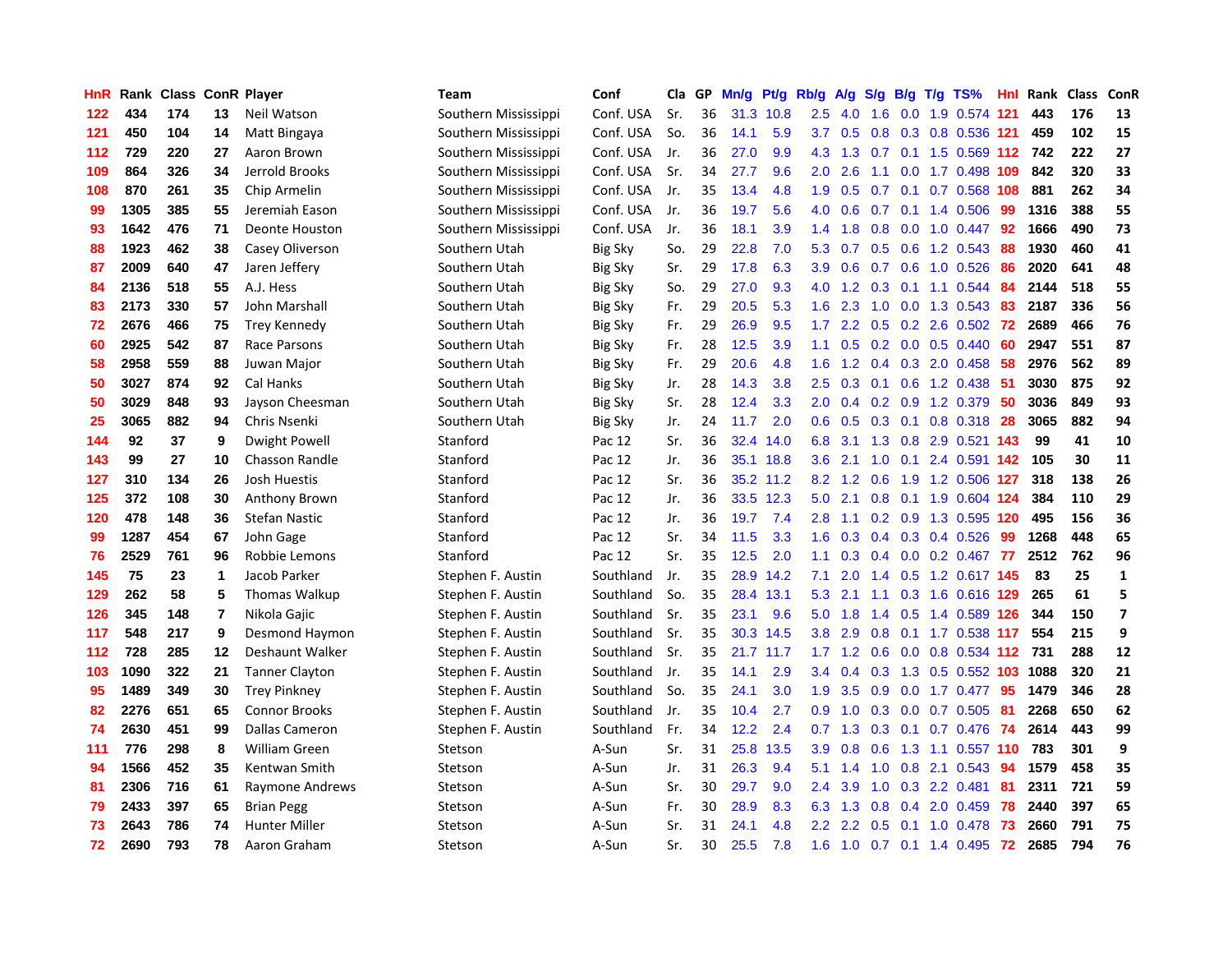| HnR |      | Rank Class ConR Player |              |                        | <b>Team</b>            | Conf       | <b>Cla</b> | GP | Mn/g | Pt/g      | Rb/g             | A/g | S/g | <b>B/g</b> | $T/g$ TS%                 | Hnl | Rank | <b>Class</b> | ConR                     |
|-----|------|------------------------|--------------|------------------------|------------------------|------------|------------|----|------|-----------|------------------|-----|-----|------------|---------------------------|-----|------|--------------|--------------------------|
| 63  | 2889 | 529                    | 85           | B.J. Glasford          | Stetson                | A-Sun      | Fr.        | 31 | 11.8 | 3.4       | 1.6              | 0.7 | 0.4 | 0.1        | $0.7$ $0.416$             | 62  | 2909 | 534          | 85                       |
| 60  | 2932 | 852                    | 88           | Kyle Sikora            | Stetson                | A-Sun      | Jr.        | 30 | 13.0 | 2.4       | 2.5              | 0.1 |     |            | $0.2$ 0.6 1.0 0.563 60    |     | 2952 | 860          | 89                       |
| 50  | 3031 | 593                    | 91           | Glen Baral             | Stetson                | A-Sun      | Fr.        | 29 | 11.1 | 2.4       | 0.9 <sub>0</sub> | 0.4 |     |            | $0.4$ 0.0 0.3 0.378       | -50 | 3035 | 594          | 91                       |
| 146 | 71   | 20                     | 1            | Jameel Warney          | <b>Stony Brook</b>     | AEC        | So.        | 34 | 29.7 | 14.5      | 8.0              | 1.9 |     |            | 0.7 1.2 1.3 0.614 145     |     | 78   | 20           | $\mathbf{1}$             |
| 108 | 914  | 215                    | 11           | Carson Puriefoy        | <b>Stony Brook</b>     | <b>AEC</b> | So.        | 31 | 28.9 | 12.9      | 2.4              | 2.8 | 1.5 | 0.1        | 2.4 0.559 108             |     | 879  | 200          | 12                       |
| 103 | 1103 | 398                    | 14           | Eric McAlister         | <b>Stony Brook</b>     | <b>AEC</b> | Sr.        | 33 | 25.4 | 7.5       | 5.5              | 0.8 | 0.6 |            | 1.2 0.9 0.611 103         |     | 1116 | 400          | 16                       |
| 97  | 1403 | 491                    | 23           | Dave Coley             | <b>Stony Brook</b>     | <b>AEC</b> | Sr.        | 34 | 32.5 | 10.4      | 4.9              | 2.5 | 1.0 |            | $0.0$ 2.1 $0.460$         | 96  | 1422 | 501          | 24                       |
| 95  | 1480 | 517                    | 26           | Anthony Jackson        | <b>Stony Brook</b>     | <b>AEC</b> | Sr.        | 31 | 30.3 | 12.5      | 2.5              | 2.2 | 0.7 |            | $0.0$ 2.2 $0.543$         | 96  | 1454 | 510          | 26                       |
| 94  | 1537 | 200                    | 29           | Ahmad Walker           | <b>Stony Brook</b>     | <b>AEC</b> | Fr.        | 34 | 24.2 | 7.0       | 5.3              | 2.1 | 0.9 |            | $0.1$ 1.9 0.468           | 94  | 1558 | 202          | 29                       |
| 75  | 2584 | 622                    | 61           | Scott King             | <b>Stony Brook</b>     | <b>AEC</b> | So.        | 30 | 10.1 | 3.2       | 1.3              | 0.3 |     |            | 0.2 0.1 0.6 0.596 76      |     | 2563 | 614          | 56                       |
| 49  | 3034 | 876                    | 84           | Anthony Mayo           | <b>Stony Brook</b>     | <b>AEC</b> | Jr.        | 33 | 9.2  | 1.0       | 1.6              | 0.2 |     |            | $0.1$ $0.3$ $0.2$ $0.330$ | 49  | 3041 | 878          | 83                       |
| 150 | 50   | 4                      | 7            | <b>Tyler Ennis</b>     | Syracuse               | <b>ACC</b> | Fr.        | 34 | 35.7 | 12.9      | 3.4              | 5.4 |     |            | 2.1 0.2 1.7 0.506 150     |     | 53   | 4            | $\overline{7}$           |
| 134 | 172  | 39                     | 19           | Jerami Grant           | Syracuse               | <b>ACC</b> | So.        | 32 | 31.4 | 12.1      | 6.8              | 1.4 | 0.8 |            | 0.6 1.2 0.541 134         |     | 176  | 41           | 20                       |
| 127 | 318  | 87                     | 33           | Rakeem Christmas       | Syracuse               | <b>ACC</b> | Jr.        | 34 | 23.6 | 5.8       | 5.1              | 0.7 | 0.5 |            | 1.9 0.8 0.635 127         |     | 329  | 87           | 34                       |
| 126 | 344  | 147                    | 34           | C.J. Fair              | Syracuse               | ACC        | Sr.        | 34 | 37.8 | 16.5      | 6.4              | 1.3 | 1.3 |            | 0.8 2.5 0.486 126         |     | 348  | 153          | 36                       |
| 125 | 373  | 81                     | 38           | <b>Trevor Coonev</b>   | Syracuse               | <b>ACC</b> | So.        | 34 | 32.1 | 12.1      | 2.1              | 1.1 | 1.9 | 0.1        | 0.8 0.565 124             |     | 386  | 84           | 39                       |
| 114 | 662  | 146                    | 53           | Michael Gbinije        | Syracuse               | ACC        | So.        | 34 | 14.6 | 3.4       | 1.8              | 1.2 | 0.7 |            | 0.2 0.5 0.500 113         |     | 681  | 147          | 54                       |
| 101 | 1207 | 429                    | 88           | Baye Moussa Keita      | Syracuse               | <b>ACC</b> | Sr.        | 32 | 15.5 | 1.8       | 3.8              | 0.3 | 0.4 |            | 0.9 0.8 0.509 101 1173    |     |      | 419          | 88                       |
| 125 | 360  | 101                    | 24           | <b>Will Cummings</b>   | Temple                 | AAC        | Jr.        | 29 | 34.4 | 16.8      | $3.4^{\circ}$    | 4.6 |     |            | 1.5 0.1 2.2 0.552 127     |     | 328  | 86           | 23                       |
| 115 | 629  | 253                    | 37           | Dalton Pepper          | Temple                 | AAC        | Sr.        | 31 |      | 37.8 17.5 | 5.1              | 2.4 |     |            | 1.0 0.2 1.7 0.551 114     |     | 669  | 270          | 39                       |
| 109 | 842  | 251                    | 47           | Anthony Lee            | Temple                 | AAC        | Jr.        | 28 | 31.0 | 13.6      | 8.6              | 0.8 | 0.6 |            | 0.9 1.6 0.521 110         |     | 820  | 241          | 43                       |
| 97  | 1398 | 326                    | 62           | <b>Quenton DeCosey</b> | Temple                 | AAC        | So.        | 31 | 36.4 | 15.4      | 3.9              | 2.4 | 1.0 |            | 0.2 1.8 0.504             | 96  | 1437 | 334          | 63                       |
| 86  | 2028 | 493                    | 70           | Devontae Watson        | Temple                 | AAC        | So.        | 31 | 13.6 | 2.5       | 3.7              | 0.3 | 0.3 | 1.1        | $0.5$ 0.453               | 85  | 2061 | 502          | 71                       |
| 78  | 2478 | 412                    | 80           | Mark Williams          | Temple                 | AAC        | Fr.        | 30 | 18.8 | 4.2       | 3.9              | 1.0 | 0.3 |            | $0.3$ 1.0 $0.397$         | 78  | 2475 | 406          | 80                       |
| 76  | 2546 | 426                    | 81           | Josh Brown             | Temple                 | AAC        | Fr.        | 31 | 21.2 | 2.7       | 2.0              | 1.6 | 0.9 |            | $0.4$ 1.0 $0.361$         | 75  | 2568 | 430          | 81                       |
| 53  | 3007 | 870                    | 90           | Jimmy McDonnell        | Temple                 | AAC        | Jr.        | 24 | 12.0 | 1.8       | 1.6              | 0.5 |     |            | $0.3$ 0.0 0.7 0.543       | -56 | 2989 | 869          | 90                       |
| 167 | 9    | 4                      | 1            | Jarnell Stokes         | Tennessee              | <b>SEC</b> | Jr.        | 37 | 32.4 | 15.1      | 10.6             | 2.0 |     |            | 0.7 0.9 2.1 0.569 166     |     | 11   | 4            | $\mathbf{1}$             |
| 151 | 46   | 19                     | 6            | Jordan McRae           | Tennessee              | <b>SEC</b> | Sr.        | 37 | 32.2 | 18.7      | 3.5              | 2.5 |     |            | 0.7 1.0 2.1 0.560 150     |     | 52   | 24           | $\overline{\phantom{a}}$ |
| 129 | 279  | 121                    | 23           | Jeronne Maymon         | Tennessee              | <b>SEC</b> | Sr.        | 37 | 28.3 | 9.7       | 8.1              | 1.1 | 0.7 |            | 0.4 1.7 0.570 128         |     | 302  | 131          | 24                       |
| 123 | 423  | 124                    | 39           | Josh Richardson        | Tennessee              | <b>SEC</b> | Jr.        | 37 | 30.3 | 10.3      | 2.9              | 1.5 | 0.7 |            | 0.8 1.0 0.564 122         |     | 438  | 133          | 40                       |
| 116 | 579  | 128                    | 46           | Armani Moore           | Tennessee              | <b>SEC</b> | So.        | 33 | 12.9 | 3.1       | $2.2\phantom{0}$ | 0.7 | 0.5 |            | 0.6 0.3 0.523 116         |     | 595  | 132          | 48                       |
| 115 | 617  | 247                    | 48           | Antonio Barton         | Tennessee              | <b>SEC</b> | Sr.        | 37 | 25.1 | 7.5       | 2.2              | 2.1 | 0.6 |            | $0.1$ 1.0 0.499 114       |     | 651  | 261          | 50                       |
| 113 | 698  | 61                     | 54           | Darius Thompson        | Tennessee              | <b>SEC</b> | Fr.        | 37 | 16.8 | 2.5       | 2.0              | 2.4 | 1.0 |            | 0.2 0.9 0.475 112         |     | 729  | 62           | 58                       |
| 140 | 124  | 55                     | $\mathbf{1}$ | <b>Patrick Miller</b>  | <b>Tennessee State</b> | <b>OVC</b> | Sr.        | 30 | 37.7 | 23.7      | 4.5              | 4.1 | 1.6 |            | 0.2 3.3 0.549 138         |     | 151  | 69           | $\mathbf{1}$             |
| 95  | 1514 | 439                    | 38           | M.J. Rhett             | Tennessee State        | <b>OVC</b> | Jr.        | 29 | 32.7 | 10.9      | 9.1              | 0.8 | 0.6 |            | 1.0 2.1 0.583             | -94 | 1543 | 450          | 39                       |
| 83  | 2186 | 687                    | 61           | Jacquan Nobles         | <b>Tennessee State</b> | <b>OVC</b> | Sr.        | 24 | 12.2 | 4.6       | 1.5              | 0.6 | 0.3 |            | $0.0$ $0.5$ $0.581$       | 83  | 2204 | 689          | 62                       |
| 78  | 2455 | 716                    | 81           | Kennedy Eubanks        | <b>Tennessee State</b> | <b>OVC</b> | Jr.        | 29 | 26.9 | 7.6       | 5.3              | 0.7 | 0.6 |            | $0.7$ 1.1 0.461           | 77  | 2490 | 730          | 83                       |
| 78  | 2468 | 722                    | 83           | Jay Harris             | <b>Tennessee State</b> | <b>OVC</b> | Jr.        | 30 | 23.1 | 7.4       | 2.4              | 1.3 | 0.8 | 0.0        | 1.0 0.479                 | 77  | 2515 | 739          | 85                       |
| 63  | 2886 | 527                    | 98           | Jamonte Graham         | <b>Tennessee State</b> | OVC        | Fr.        | 26 | 16.8 | 4.5       | 1.4              | 1.3 |     |            | $0.4$ 0.0 1.2 0.452       | 64  | 2878 | 524          | 97                       |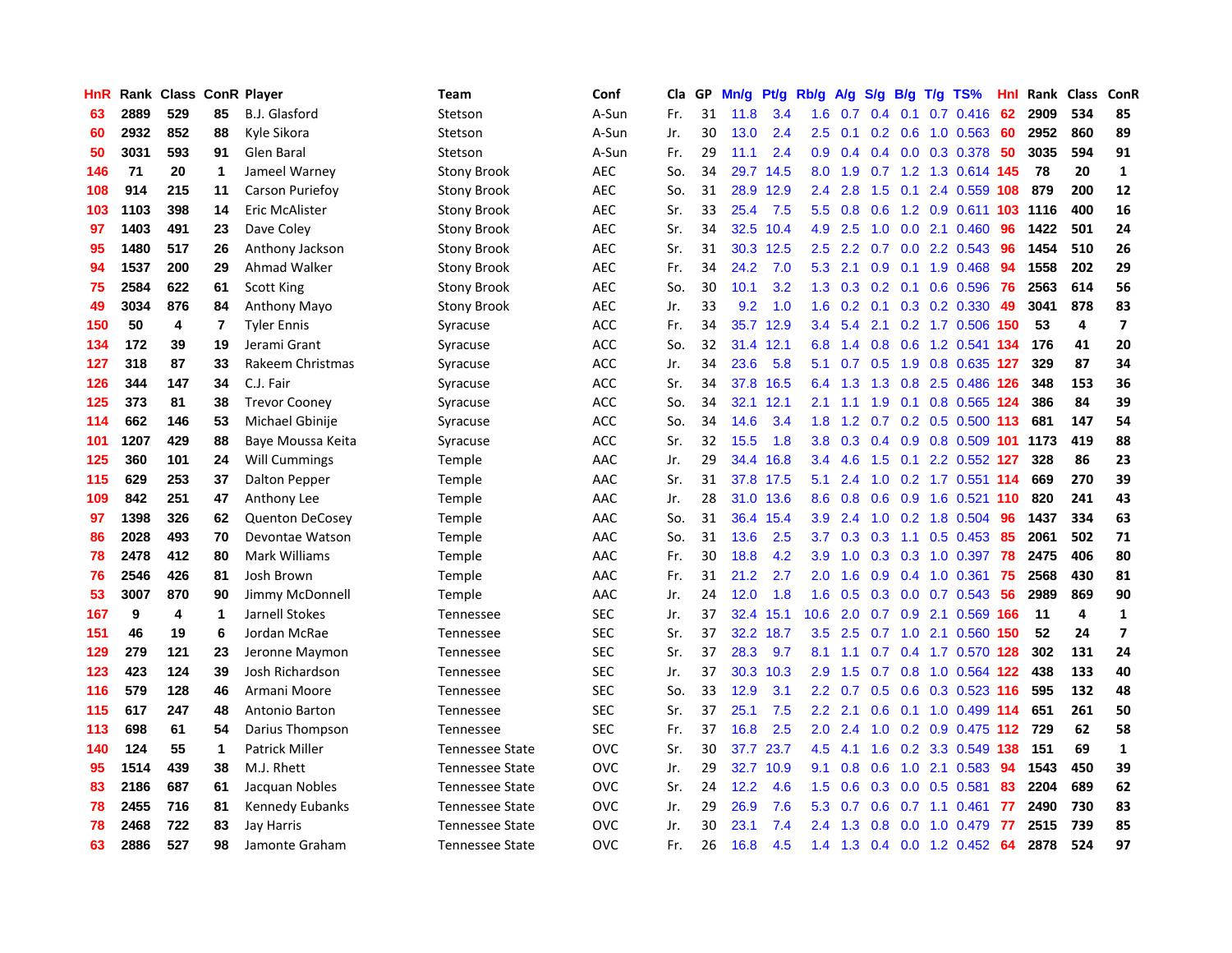| HnR |      | Rank Class |     | <b>ConR Player</b>       | <b>Team</b>            | Conf          | Cla | GP | Mn/g | <b>Pt/g</b> | Rb/g             | A/g | S/g           | B/g | $T/g$ TS%                       | Hnl | Rank | Class | ConR |
|-----|------|------------|-----|--------------------------|------------------------|---------------|-----|----|------|-------------|------------------|-----|---------------|-----|---------------------------------|-----|------|-------|------|
| 62  | 2899 | 844        | 100 | Jaleel Queary            | <b>Tennessee State</b> | <b>OVC</b>    | Jr. | 27 | 19.6 | 4.3         | 2.6              | 1.0 | 0.4           |     | $0.2$ 1.4 $0.441$               | 63  | 2892 | 841   | 99   |
| 51  | 3022 | 714        | 103 | Jordan Gaither           | <b>Tennessee State</b> | <b>OVC</b>    | So. | 24 | 13.0 | 2.9         | 1.2              | 0.6 |               |     | 0.3 0.0 0.7 0.426 53            |     | 3014 | 716   | 103  |
| 49  | 3032 | 875        | 104 | Alex Bates               | <b>Tennessee State</b> | <b>OVC</b>    | Jr. | 29 | 10.7 | 0.8         | 1.6              |     |               |     | $0.2$ $0.3$ $0.2$ $0.2$ $0.478$ | 49  | 3044 | 879   | 105  |
| 115 | 636  | 256        | 14  | Dennis Ogbe              | <b>Tennessee Tech</b>  | <b>OVC</b>    | Sr. | 33 | 22.9 | 10.6        | 5.8              | 0.7 |               |     | 0.6 0.8 1.3 0.647 114           |     | 676  | 272   | 14   |
| 112 | 746  | 225        | 16  | Ladon Carter             | <b>Tennessee Tech</b>  | <b>OVC</b>    | Jr. | 31 | 17.8 | 6.8         | 4.5              | 0.7 |               |     | 1.2 1.2 1.1 0.606 112           |     | 724  | 217   | 16   |
| 100 | 1227 | 363        | 32  | Dwan Caldwell            | Tennessee Tech         | <b>OVC</b>    | Jr. | 33 | 24.8 | 10.7        | 5.5              | 0.4 |               |     | 0.7 1.0 1.8 0.556 100 1258      |     |      | 373   | 32   |
| 100 | 1271 | 446        | 33  | Jeremiah Samarrippas     | Tennessee Tech         | <b>OVC</b>    | Sr. | 33 | 30.0 | 10.5        | 2.5              | 4.8 | 1.4           |     | 0.0 3.0 0.545                   | 99  | 1307 | 462   | 35   |
| 90  | 1817 | 533        | 43  | Javon McKay              | <b>Tennessee Tech</b>  | <b>OVC</b>    | Jr. | 32 | 21.1 | 5.4         | 3.1              | 1.3 | 0.8           |     | $0.7$ 0.9 0.561                 | 89  | 1844 | 537   | 44   |
| 88  | 1914 | 457        | 47  | Josiah Moore             | <b>Tennessee Tech</b>  | <b>OVC</b>    | So. | 33 | 17.5 | 7.5         | 3.0              | 0.8 | 0.4           |     | 0.2 1.7 0.541                   | 88  | 1941 | 465   | 47   |
| 78  | 2456 | 717        | 82  | Jordan Johnson           | <b>Tennessee Tech</b>  | <b>OVC</b>    | Jr. | 33 | 17.3 | 5.4         | $1.4^{\circ}$    | 0.9 |               |     | 0.8 0.1 1.1 0.503 77            |     | 2483 | 726   | 82   |
| 69  | 2751 | 801        | 92  | <b>Ty Allen</b>          | <b>Tennessee Tech</b>  | <b>OVC</b>    | Jr. | 24 | 19.2 | 7.8         | 1.5              | 0.8 |               |     | 0.6 0.1 1.5 0.463 74            |     | 2628 | 767   | 88   |
| 66  | 2834 | 515        | 95  | <b>Shirmane Thomas</b>   | <b>Tennessee Tech</b>  | <b>OVC</b>    | Fr. | 32 | 15.4 | 3.9         | 2.0              | 1.3 |               |     | 0.4 0.3 1.5 0.422 66            |     | 2839 | 515   | 95   |
| 104 | 1077 | 317        | 24  | Myles Taylor             | Tennessee-Martin       | <b>OVC</b>    | Jr. | 28 | 25.2 | 14.6        | 6.3              | 0.6 | 1.0           |     | 1.0 1.5 0.569 106               |     | 980  | 295   | 22   |
| 101 | 1226 | 362        | 31  | <b>Terence Smith</b>     | Tennessee-Martin       | <b>OVC</b>    | Jr. | 31 | 30.9 | 14.6        | 3.6              | 2.8 | 1.0           |     | 0.1 1.5 0.584 100 1261          |     |      | 375   | 33   |
| 84  | 2133 | 517        | 57  | Dee Oldham               | Tennessee-Martin       | <b>OVC</b>    | So. | 31 | 25.6 | 9.1         | 3.3              | 1.8 | 1.2           |     | $0.2$ 0.9 0.509                 | 83  | 2169 | 527   | 59   |
| 84  | 2140 | 676        | 58  | Mike Liabo               | Tennessee-Martin       | <b>OVC</b>    | Sr. | 24 | 23.1 | 12.3        | 2.3              | 2.1 | $0.4^{\circ}$ |     | $0.1$ 1.8 $0.503$               | -84 | 2128 | 673   | 57   |
| 82  | 2263 | 360        | 66  | Javier Martinez          | Tennessee-Martin       | <b>OVC</b>    | Fr. | 26 | 11.8 | 3.6         | 2.7              | 0.2 | 0.2           |     | $0.3$ 0.4 0.633                 | -81 | 2296 | 365   | 70   |
| 82  | 2265 | 647        | 67  | <b>Marshun Newell</b>    | Tennessee-Martin       | <b>OVC</b>    | Jr. | 31 | 26.9 | 10.5        | 3.3 <sub>2</sub> | 3.5 |               |     | 1.4 0.2 2.5 0.460               | -81 | 2302 | 660   | 71   |
| 77  | 2497 | 753        | 85  | <b>Justin Childs</b>     | Tennessee-Martin       | <b>OVC</b>    | Sr. | 31 | 21.4 | 6.5         | 3.3 <sub>2</sub> | 1.0 |               |     | 1.4 0.2 1.2 0.484 77            |     | 2528 | 767   | 87   |
| 67  | 2803 | 814        | 94  | <b>Bobby Jones</b>       | Tennessee-Martin       | <b>OVC</b>    | Sr. | 27 | 9.3  | 3.7         | 1.0              | 0.1 | 0.4           |     | $0.1$ 0.3 0.469                 | -67 | 2810 | 815   | 94   |
| 53  | 3004 | 869        | 102 | <b>Tobias Dowdell</b>    | Tennessee-Martin       | <b>OVC</b>    | Jr. | 27 | 10.1 | 1.8         | 1.5              | 0.1 | 0.1           |     | $0.3$ 0.4 0.557                 | -54 | 3008 | 871   | 102  |
| 47  | 3050 | 719        | 106 | <b>DeMarc Richardson</b> | Tennessee-Martin       | <b>OVC</b>    | So. | 25 | 10.2 | 1.1         | 0.6              | 1.4 |               |     | $0.2$ 0.0 0.8 0.418             | -49 | 3045 | 719   | 106  |
| 146 | 72   | 20         | 5   | Jonathan Holmes          | Texas                  | <b>Big 12</b> | Jr. | 32 | 24.3 | 12.8        | 7.2              | 0.9 | 0.6           |     | 1.3 1.6 0.592 149               |     | 63   | 17    | 5    |
| 141 | 116  | 29         | 11  | Cameron Ridley           | Texas                  | <b>Big 12</b> | So. | 35 | 25.6 | 11.2        | 8.2              | 0.4 | 0.5           |     | 2.2 1.6 0.568 140               |     | 124  | 30    | 11   |
| 116 | 602  | 51         | 44  | Isaiah Taylor            | Texas                  | <b>Big 12</b> | Fr. | 35 | 30.1 | 12.7        | 3.3              | 4.0 | 1.1           |     | 0.1 2.4 0.473 115               |     | 612  | 50    | 43   |
| 114 | 654  | 142        | 46  | <b>Connor Lammert</b>    | Texas                  | <b>Big 12</b> | So. | 35 | 20.7 | 5.8         | 5.2              | 0.9 |               |     | 0.3 0.5 0.7 0.558 114           |     | 671  | 145   | 46   |
| 114 | 675  | 149        | 47  | Javan Felix              | Texas                  | <b>Big 12</b> | So. | 34 | 26.2 | 11.6        | 1.8              | 2.8 |               |     | 0.9 0.0 1.4 0.465 113           |     | 686  | 149   | 47   |
| 112 | 733  | 162        | 48  | <b>Demarcus Holland</b>  | Texas                  | <b>Big 12</b> | So. | 35 | 29.6 | 7.1         | 4.7              | 2.4 |               |     | 1.2 0.1 1.9 0.466 112 747       |     |      | 170   | 48   |
| 111 | 756  | 168        | 51  | Prince Ibeh              | Texas                  | <b>Big 12</b> | So. | 35 | 13.6 | 3.5         | 3.4              | 0.1 | 0.3           |     | 1.7 0.7 0.504 111               |     | 771  | 176   | 51   |
| 110 | 809  | 77         | 53  | Martez Walker            | Texas                  | <b>Big 12</b> | Fr. | 33 | 12.7 | 4.7         | 2.3              | 0.4 | 0.5           |     | $0.0$ 0.7 0.531 110             |     | 813  | 75    | 53   |
| 102 | 1145 | 137        | 65  | <b>Kendal Yancy</b>      | Texas                  | <b>Big 12</b> | Fr. | 34 | 12.1 | 3.4         | 2.2              | 0.9 | $0.4^{\circ}$ |     | 0.1 0.5 0.469 102 1149          |     |      | 134   | 66   |
| 72  | 2686 | 471        | 81  | Damarcus Croaker         | Texas                  | <b>Big 12</b> | Fr. | 33 | 9.5  | 3.3         | 0.9 <sub>0</sub> | 0.3 | 0.2           |     | $0.0$ 0.7 0.470                 | 72  | 2671 | 462   | 81   |
| 137 | 148  | 32         | 15  | Alex Caruso              | Texas A&M              | <b>SEC</b>    | So. | 34 | 29.8 | 9.0         | 3.6              | 5.0 | 2.0           |     | 0.8 2.5 0.547 136               |     | 158  | 35    | 15   |
| 128 | 303  | 83         | 27  | Kourtney Roberson        | Texas A&M              | <b>SEC</b>    | Jr. | 34 | 25.5 | 9.8         | 6.8              | 0.7 |               |     | 0.7 0.7 1.3 0.590 127           |     | 321  | 83    | 30   |
| 115 | 626  | 183        | 49  | Jamal Jones              | Texas A&M              | <b>SEC</b>    | Jr. | 34 | 27.8 | 13.4        | 4.1              | 1.3 |               |     | 0.7 0.4 1.6 0.499 114           |     | 654  | 196   | 51   |
| 100 | 1268 | 377        | 87  | Jordan Green             | Texas A&M              | <b>SEC</b>    | Jr. | 34 | 25.4 | 6.9         | 2.3              | 1.6 | 0.7           |     | $0.1$ 1.1 0.529                 | 99  | 1291 | 380   | 89   |
| 100 | 1273 | 156        | 88  | Davonte Fitzgerald       | Texas A&M              | <b>SEC</b>    | Fr. | 24 | 15.7 | 7.3         | 2.3              | 0.1 | 0.2           |     | 0.7 0.6 0.460 100 1251          |     |      | 150   | 87   |
| 99  | 1308 | 460        | 89  | <b>Fabyon Harris</b>     | Texas A&M              | <b>SEC</b>    | Sr. | 30 | 23.3 | 6.3         | 2.1              | 1.7 | 0.8           | 0.1 | 1.1 0.540                       | 99  | 1284 | 455   | 88   |
| 96  | 1424 | 332        | 93  | Antwan Space             | Texas A&M              | <b>SEC</b>    | So. | 34 | 23.3 | 6.4         |                  |     |               |     | 4.7 0.8 0.5 0.5 1.3 0.462 96    |     | 1446 | 339   | 94   |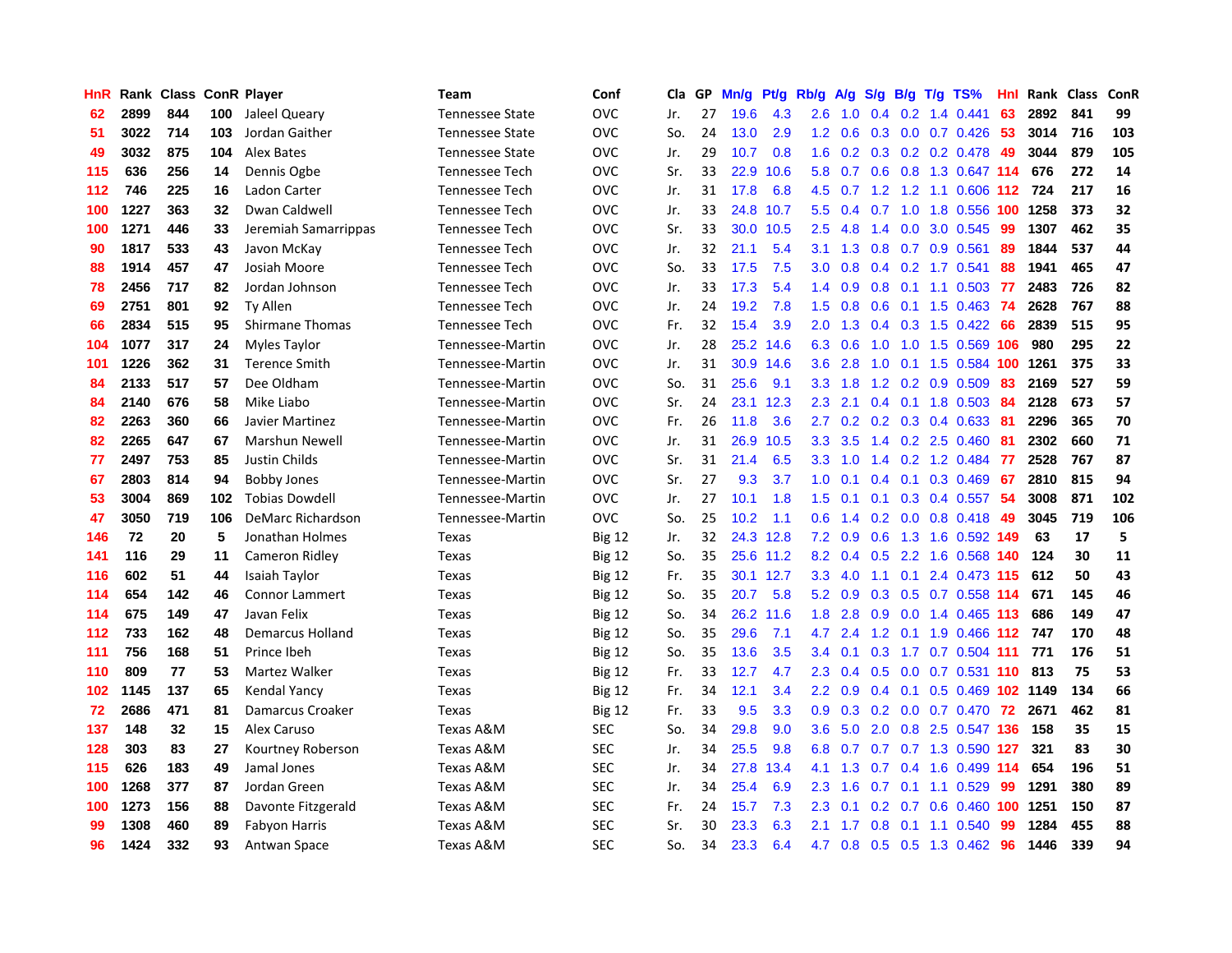| HnR |      | Rank Class ConR Player |     |                         | <b>Team</b>            | Conf          | Cla | GP | Mn/g | Pt/g      | Rb/g             | A/g | S/g           | B/g | $T/g$ TS%                 | Hnl  | Rank | Class | ConR           |
|-----|------|------------------------|-----|-------------------------|------------------------|---------------|-----|----|------|-----------|------------------|-----|---------------|-----|---------------------------|------|------|-------|----------------|
| 89  | 1894 | 272                    | 106 | Shawn Smith             | Texas A&M              | <b>SEC</b>    | Fr. | 27 | 22.2 | 5.7       | 3.2              | 1.3 | 0.5           |     | $0.2$ 0.9 0.414           | 92   | 1697 | 231   | 103            |
| 75  | 2589 | 440                    | 114 | <b>Tavario Miller</b>   | Texas A&M              | <b>SEC</b>    | Fr. | 31 | 9.8  | 1.8       | $2.4^{\circ}$    |     |               |     | 0.2 0.2 0.3 0.5 0.427 75  |      | 2571 | 432   | 114            |
| 142 | 105  | 29                     | 10  | Kyan Anderson           | Texas Christian        | <b>Big 12</b> | Jr. | 31 |      | 34.6 17.0 | $2.4^{\circ}$    | 4.5 |               |     | 1.4 0.0 2.9 0.605 141     |      | 118  | 31    | 10             |
| 99  | 1283 | 381                    | 71  | <b>Amric Fields</b>     | <b>Texas Christian</b> | <b>Big 12</b> | Jr. | 18 | 31.3 | 13.1      | 6.1              | 1.2 |               |     | 0.4 0.9 1.8 0.509 106     |      | 982  | 296   | 60             |
| 95  | 1486 | 191                    | 73  | Karviar Shepherd        | Texas Christian        | <b>Big 12</b> | Fr. | 30 | 30.8 | 9.1       | 6.8              | 0.8 | 0.7           |     | 1.6 1.4 0.479             | 94   | 1523 | 191   | 73             |
| 94  | 1575 | 547                    | 74  | Jarvis Ray              | <b>Texas Christian</b> | <b>Big 12</b> | Sr. | 31 | 27.1 | 9.3       | 4.3              | 1.3 | 1.3           |     | 0.4 1.8 0.482 93          |      | 1628 | 556   | 75             |
| 87  | 1993 | 290                    | 76  | <b>Brandon Parrish</b>  | <b>Texas Christian</b> | <b>Big 12</b> | Fr. | 31 | 29.5 | 8.0       | 3.1              | 0.8 | 0.5           |     | $0.2$ 1.1 0.457           | 86   | 2034 | 304   | 77             |
| 84  | 2123 | 513                    | 78  | <b>Christian Gore</b>   | <b>Texas Christian</b> | <b>Big 12</b> | So. | 31 | 17.8 | 4.1       | 2.5              | 1.3 | 0.5           |     | $0.1$ 0.9 0.498           | 83   | 2166 | 525   | 79             |
| 66  | 2814 | 506                    | 83  | <b>Michael Williams</b> | <b>Texas Christian</b> | <b>Big 12</b> | Fr. | 30 | 15.4 | 3.5       | 1.2              | 0.8 | 0.4           |     | $0.0$ $0.9$ $0.424$       | 66   | 2821 | 507   | 83             |
| 58  | 2952 | 556                    | 84  | <b>Hudson Price</b>     | <b>Texas Christian</b> | <b>Big 12</b> | Fr. | 25 | 15.4 | 2.4       | 2.0              | 0.5 |               |     | 0.4 0.3 0.7 0.394 62      |      | 2926 | 540   | 84             |
| 130 | 259  | 115                    | 1   | Aaric Murray            | <b>Texas Southern</b>  | <b>SWAC</b>   | Sr. | 34 | 32.0 | 21.6      | 7.5              |     |               |     | 1.2 0.9 2.5 2.6 0.574 128 |      | 286  | 125   | $\overline{2}$ |
| 89  | 1893 | 558                    | 26  | Jose Rodriguez          | <b>Texas Southern</b>  | <b>SWAC</b>   | Jr. | 34 | 25.5 | 11.4      | 5.7              | 1.6 |               |     | $0.4$ 0.1 2.0 0.556       | -88  | 1928 | 569   | 26             |
| 89  | 1897 | 615                    | 27  | DeAngelo Scott          | <b>Texas Southern</b>  | SWAC          | Sr. | 34 | 26.6 | 7.3       | 6.2              | 1.2 | 1.1           |     | $0.4$ 1.5 0.654           | 88   | 1936 | 623   | 27             |
| 86  | 2048 | 600                    | 32  | <b>Madarious Gibbs</b>  | <b>Texas Southern</b>  | <b>SWAC</b>   | Jr. | 34 | 34.6 | 9.1       | 3.1              | 5.2 | 0.9           |     | $0.1$ 2.9 $0.570$         | -85  | 2084 | 608   | 32             |
| 82  | 2245 | 702                    | 35  | Ray Penn                | <b>Texas Southern</b>  | <b>SWAC</b>   | Sr. | 25 | 22.5 | 8.4       | 1.6              | 2.9 | 0.3           |     | 0.0 2.0 0.594             | 82   | 2231 | 697   | 35             |
| 80  | 2363 | 723                    | 43  | Lawrence Danner         | <b>Texas Southern</b>  | <b>SWAC</b>   | Sr. | 34 | 26.9 | 7.3       | 2.6              | 1.1 | $0.4^{\circ}$ |     | $0.1$ 0.7 0.610           | -79  | 2393 | 733   | 47             |
| 74  | 2613 | 776                    | 57  | D.D. Scarver            | <b>Texas Southern</b>  | <b>SWAC</b>   | Sr. | 21 | 31.8 | 12.6      | 3.5              | 1.4 | 0.7           |     | $0.1$ 1.3 0.460           | 81   | 2267 | 710   | 39             |
| 74  | 2627 | 781                    | 59  | Aaron Clayborn          | <b>Texas Southern</b>  | <b>SWAC</b>   | Sr. | 34 | 15.9 | 4.5       | 3.5              | 0.5 | 0.1           |     | 0.2 0.8 0.512 73          |      | 2658 | 790   | 59             |
| 107 | 948  | 349                    | 20  | Joel Wright             | <b>Texas State</b>     | Sun Belt      | Sr. | 29 | 27.1 | 14.7      | 6.2              | 1.6 |               |     | 1.1 0.7 4.0 0.502 108     |      | 900  | 341   | 20             |
| 104 | 1051 | 120                    | 22  | Emani Gant              | <b>Texas State</b>     | Sun Belt      | Fr. | 31 | 23.9 | 8.9       | 5.0              | 1.2 | 0.6           |     | 0.6 1.6 0.550 104 1073    |      |      | 123   | 22             |
| 95  | 1515 | 526                    | 36  | Gordon Ball             | <b>Texas State</b>     | Sun Belt      | Sr. | 27 | 10.5 | 3.5       | 2.9              | 0.6 | 0.3           |     | $0.1$ 0.7 0.621           | 96   | 1448 | 507   | 34             |
| 90  | 1847 | 606                    | 46  | Corey Stern             | <b>Texas State</b>     | Sun Belt      | Sr. | 28 | 14.6 | 4.6       | 3.5              | 0.5 | 0.1           |     | 0.4 1.0 0.512 89          |      | 1854 | 607   | 44             |
| 87  | 1983 | 584                    | 52  | <b>Wesley Davis</b>     | <b>Texas State</b>     | Sun Belt      | Jr. | 29 | 28.3 | 8.4       | 2.4              | 1.6 | 1.2           |     | 0.1 1.3 0.525             | 86   | 2009 | 584   | 53             |
| 85  | 2068 | 652                    | 56  | Reid Koenen             | <b>Texas State</b>     | Sun Belt      | Sr. | 30 | 18.9 | 6.0       | 2.2              | 0.7 | 0.3           |     | 0.2 0.9 0.539             | 85   | 2083 | 654   | 56             |
| 84  | 2132 | 319                    | 62  | Kavin Gilder-Tilbury    | <b>Texas State</b>     | Sun Belt      | Fr. | 30 | 21.3 | 6.2       | $2.7^{\circ}$    | 0.8 | 0.6           |     | 0.5 1.4 0.526             | 84   | 2148 | 324   | 61             |
| 84  | 2161 | 682                    | 63  | <b>Phil Hawkins</b>     | <b>Texas State</b>     | Sun Belt      | Sr. | 31 | 29.4 | 6.7       | 2.3              | 1.8 | 0.6           |     | $0.0$ 1.2 0.476           | -83  | 2186 | 686   | 65             |
| 68  | 2772 | 666                    | 82  | Ray Dorsey              | <b>Texas State</b>     | Sun Belt      | So. | 23 | 11.3 | 2.1       | 0.9 <sub>0</sub> | 0.9 |               |     | 0.4 0.0 0.7 0.475 70      |      | 2747 | 660   | 80             |
| 67  | 2799 | 501                    | 83  | Naiel Smith             | <b>Texas State</b>     | Sun Belt      | Fr. | 31 | 14.3 | 1.8       | 1.5              | 1.3 |               |     | 0.8 0.1 1.0 0.425 67      |      | 2815 | 504   | 84             |
| 139 | 132  | 61                     | 13  | Jaye Crockett           | <b>Texas Tech</b>      | <b>Big 12</b> | Sr. | 32 | 29.4 | 13.9      | 6.4              | 1.2 | 1.0           |     | 0.4 1.8 0.585 138         |      | 134  | 59    | 12             |
| 123 | 403  | 116                    | 29  | Jordan Tolbert          | <b>Texas Tech</b>      | <b>Big 12</b> | Jr. | 32 | 26.3 | 10.7      | 5.8              | 0.8 | 0.8           |     | 0.7 1.7 0.593 123         |      | 407  | 119   | 27             |
| 119 | 517  | 202                    | 38  | Dejan Kravic            | <b>Texas Tech</b>      | Big 12        | Sr. | 32 | 21.2 | 7.3       | 4.6              | 0.8 | 0.4           |     | 1.3 1.2 0.528 118         |      | 527  | 205   | 39             |
| 110 | 820  | 79                     | 54  | <b>Aaron Ross</b>       | <b>Texas Tech</b>      | <b>Big 12</b> | Fr. | 29 | 9.8  | 3.7       | 1.9              | 0.4 | 0.1           |     | $0.1$ 0.4 0.590 110       |      | 818  | 78    | 54             |
| 108 | 916  | 270                    | 56  | <b>Robert Turner</b>    | <b>Texas Tech</b>      | <b>Big 12</b> | Jr. | 32 | 28.3 | 9.3       | 2.6              | 2.6 | 1.3           |     | 0.3 1.8 0.474 107         |      | 915  | 271   | 57             |
| 105 | 1028 | 239                    | 61  | <b>Toddrick Gotcher</b> | <b>Texas Tech</b>      | <b>Big 12</b> | So. | 32 | 26.7 | 7.3       | 2.9              | 1.9 | 0.7           |     | 0.1 1.0 0.524 105 1026    |      |      | 235   | 62             |
| 103 | 1109 | 256                    | 62  | Dusty Hannahs           | <b>Texas Tech</b>      | <b>Big 12</b> | So. | 32 | 22.0 | 7.7       | 1.4              | 1.3 | 0.4           |     | 0.0 0.8 0.548 103 1110    |      |      | 257   | 64             |
| 76  | 2559 | 430                    | 80  | Randy Onwuasor          | <b>Texas Tech</b>      | <b>Big 12</b> | Fr. | 32 | 12.6 | 2.9       | 1.3              | 1.3 | 0.6           |     | 0.1 1.4 0.427 76          |      | 2560 | 428   | 80             |
| 68  | 2788 | 811                    | 82  | Jamal Williams Jr.      | Texas Tech             | <b>Big 12</b> | Sr. | 28 | 11.1 | 2.4       | 1.0              | 0.9 | 0.4           |     | $0.0$ 0.8 0.402           | -69  | 2754 | 807   | 82             |
| 134 | 168  | 78                     | 4   | <b>Brandon Edwards</b>  | Texas-Arlington        | Sun Belt      | Sr. | 32 | 34.5 | 16.3      | 9.8              | 0.8 | 0.8           |     | 1.7 1.3 0.620             | -133 | 192  | 90    | 5              |
| 108 | 903  | 338                    | 18  | <b>Reger Dowell</b>     | Texas-Arlington        | Sun Belt      | Sr. | 30 | 30.9 | 20.3      | 2.5              |     |               |     | 2.2 0.7 0.1 2.5 0.542 108 |      | 883  | 336   | 19             |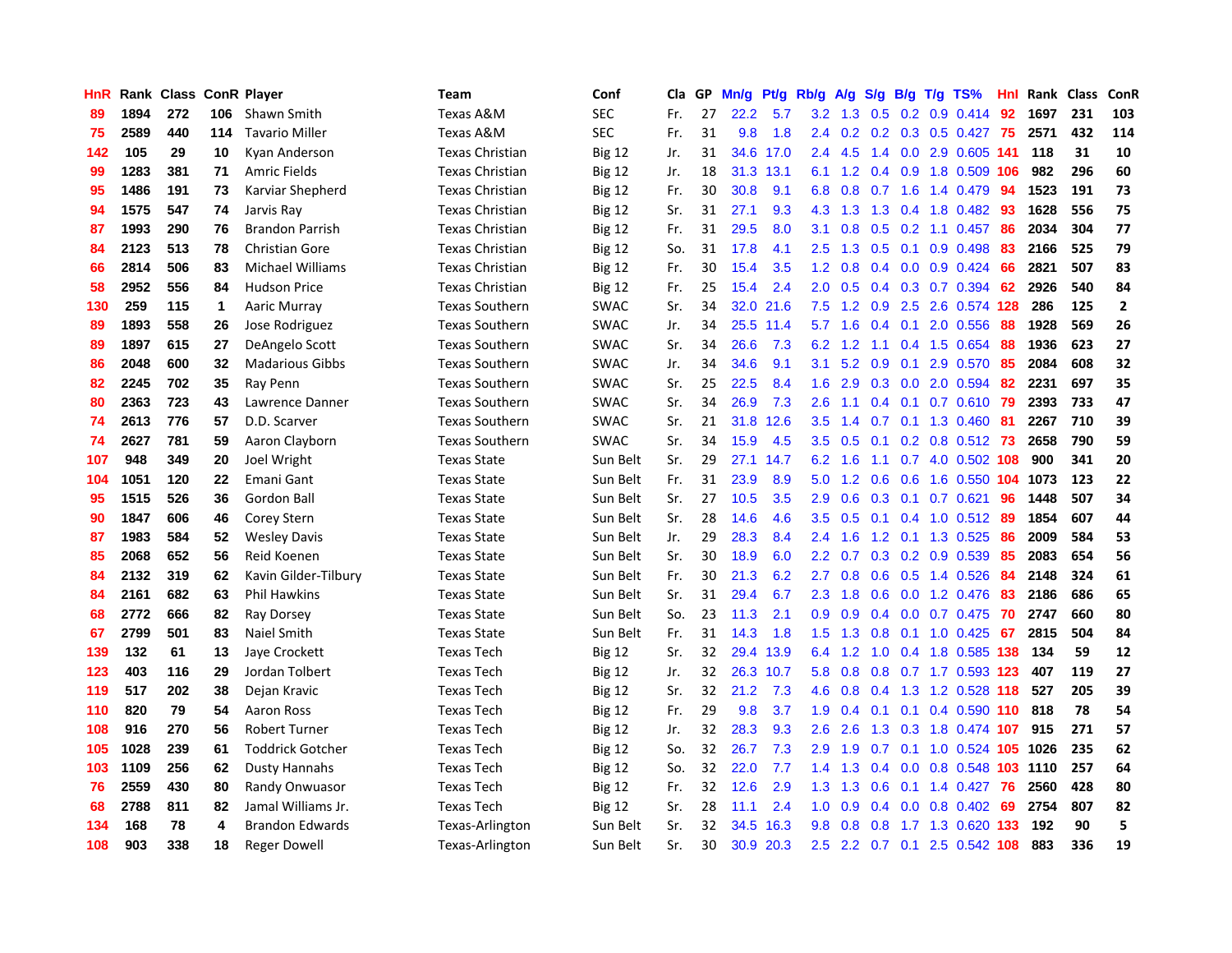| HnR |      | Rank Class |     | <b>ConR Player</b>             | <b>Team</b>              | Conf       | Cla | GP | Mn/g | <b>Pt/g</b> | Rb/g          | A/g | S/g              | B/g | $T/g$ TS%                 | <b>Hnl</b> | Rank | <b>Class</b> | ConR |
|-----|------|------------|-----|--------------------------------|--------------------------|------------|-----|----|------|-------------|---------------|-----|------------------|-----|---------------------------|------------|------|--------------|------|
| 103 | 1123 | 334        | 23  | Lonnie McClanahan              | Texas-Arlington          | Sun Belt   | Jr. | 32 |      | 26.9 14.0   | 4.1           | 3.5 | 0.9              |     | 0.0 3.3 0.514 102 1163    |            |      | 346          | 25   |
| 89  | 1869 | 549        | 47  | Jamel Outler                   | Texas-Arlington          | Sun Belt   | Jr. | 32 |      | 27.6 11.2   | 2.6           | 0.6 |                  |     | $0.7$ 0.1 1.0 0.587       | -88        | 1906 | 560          | 46   |
| 86  | 2026 | 593        | 54  | Anthony Walker                 | Texas-Arlington          | Sun Belt   | Jr. | 28 | 14.9 | 3.5         | 3.4           | 0.2 |                  |     | $0.2$ $0.8$ $0.6$ $0.685$ | -86        | 2049 | 598          | 54   |
| 85  | 2109 | 318        | 58  | <b>Brandon Williams</b>        | Texas-Arlington          | Sun Belt   | Fr. | 31 | 12.2 | 2.8         | $3.4^{\circ}$ | 0.1 | 0.3              |     | $0.5$ 0.5 0.595           | -84        | 2146 | 323          | 60   |
| 76  | 2530 | 762        | 75  | Shaquille White-Miller         | Texas-Arlington          | Sun Belt   | Sr. | 30 | 26.1 | 2.9         | 1.7           | 4.2 | 0.5              |     | 0.0 2.2 0.370             | 78         | 2463 | 752          | 73   |
| 63  | 2880 | 835        | 85  | Vincent Dillard                | Texas-Arlington          | Sun Belt   | Jr. | 28 | 12.2 | 4.0         | 2.1           | 0.2 | 0.5              |     | $0.1$ 1.0 0.435           | 64         | 2873 | 835          | 85   |
| 61  | 2909 | 535        | 86  | Jorge Bilbao                   | Texas-Arlington          | Sun Belt   | Fr. | 30 | 10.8 | 1.5         | 2.8           | 0.4 | 0.4              |     | $0.1$ 0.8 0.393           | 61         | 2927 | 541          | 86   |
| 138 | 145  | 69         | 4   | John Bohannon                  | <b>Texas-El Paso</b>     | Conf. USA  | Sr. | 32 | 28.6 | 11.9        | 8.3           | 2.4 |                  |     | 0.4 1.7 2.3 0.600 138     |            | 150  | 68           | 4    |
| 129 | 261  | 17         | 8   | Vince Hunter                   | <b>Texas-El Paso</b>     | Conf. USA  | Fr. | 34 | 25.8 | 12.3        | 6.5           | 1.3 | 0.8              |     | 0.7 2.0 0.572 127         |            | 317  | 25           | 9    |
| 111 | 786  | 234        | 29  | <b>McKenzie Moore</b>          | <b>Texas-El Paso</b>     | Conf. USA  | Jr. | 11 | 27.3 | 13.1        | 4.5           | 2.6 |                  |     | 0.7 0.5 2.9 0.583 121     |            | 452  | 141          | 14   |
| 109 | 858  | 257        | 33  | Julian Washburn                | <b>Texas-El Paso</b>     | Conf. USA  | Jr. | 34 | 34.4 | 13.1        | 3.5           | 2.5 |                  |     | 1.0 0.4 1.4 0.522 107     |            | 945  | 280          | 41   |
| 108 | 894  | 88         | 40  | <b>Matt Willms</b>             | Texas-El Paso            | Conf. USA  | Fr. | 34 | 17.0 | 5.4         | 3.5           | 1.0 | 0.6              |     | 0.8 1.4 0.572 106 974     |            |      | 103          | 44   |
| 104 | 1047 | 309        | 50  | C.J. Cooper                    | <b>Texas-El Paso</b>     | Conf. USA  | Jr. | 34 | 31.6 | 9.6         | 1.9           | 3.0 | 0.8              |     | 0.0 2.0 0.531 102 1141    |            |      | 338          | 51   |
| 100 | 1240 | 368        | 54  | <b>Cedrick Lang</b>            | Texas-El Paso            | Conf. USA  | Jr. | 33 | 23.1 | 6.5         | 5.4           | 0.8 | 0.4              |     | 0.2 1.2 0.533             | 99         | 1313 | 387          | 54   |
| 82  | 2256 | 706        | 110 | Justin Crosgile                | <b>Texas-El Paso</b>     | Conf. USA  | Sr. | 14 | 21.0 | 5.4         | 2.1           | 1.7 | 0.9 <sub>0</sub> |     | $0.0$ 1.6 0.514           | -90        | 1802 | 598          | 82   |
| 58  | 2956 | 558        | 131 | Jake Flaggert                  | <b>Texas-El Paso</b>     | Conf. USA  | Fr. | 30 | 12.3 | 2.1         | 1.0           | 0.4 | 0.2              |     | $0.1$ 0.5 0.496           | -60        | 2953 | 553          | 129  |
| 109 | 832  | 314        | 14  | Javorn Farrell                 | Texas-Pan American       | <b>WAC</b> | Sr. | 28 | 33.6 | 16.1        | 5.4           | 3.3 | 1.6              | 0.6 | 2.8 0.493 113             |            | 716  | 284          | 11   |
| 108 | 906  | 267        | 16  | Shaquille Boga                 | Texas-Pan American       | <b>WAC</b> | Jr. | 31 | 33.3 | 14.0        | 3.5           | 3.3 | 2.1              |     | 0.1 1.8 0.490 107         |            | 917  | 272          | 18   |
| 91  | 1772 | 418        | 37  | <b>Shaquille Hines</b>         | Texas-Pan American       | <b>WAC</b> | So. | 32 | 32.6 | 12.8        | 6.3           | 1.5 | 0.7              |     | 0.6 2.4 0.509             | -89        | 1845 | 438          | 37   |
| 79  | 2431 | 740        | 53  | Justin Leathers                | Texas-Pan American       | <b>WAC</b> | Sr. | 32 | 24.3 | 6.1         | 3.9           | 1.0 |                  |     | 0.8 0.3 1.3 0.492 77      |            | 2477 | 755          | 56   |
| 77  | 2491 | 751        | 58  | Josh Cleveland                 | Texas-Pan American       | <b>WAC</b> | Sr. | 31 | 20.2 | 5.4         | $3.4^{\circ}$ | 0.6 | 0.4              |     | $0.3$ 1.0 0.540           | -77        | 2527 | 766          | 58   |
| 68  | 2776 | 496        | 64  | Alex Majewski                  | Texas-Pan American       | <b>WAC</b> | Fr. | 32 | 10.3 | 3.2         | 1.3           | 0.3 | 0.2              | 0.1 | $0.6$ $0.521$             | 67         | 2808 | 502          | 66   |
| 68  | 2785 | 809        | 65  | Hurley Johnson                 | Texas-Pan American       | <b>WAC</b> | Sr. | 28 | 13.3 | 3.9         | 1.2           | 0.8 | 0.4              |     | $0.0$ $0.6$ $0.456$       | 68         | 2793 | 813          | 64   |
| 66  | 2821 | 819        | 68  | Lauri Toivonen                 | Texas-Pan American       | <b>WAC</b> | Jr. | 32 | 18.3 | 2.6         | 2.5           | 0.7 | 0.4              |     | $0.4$ 0.6 0.469           | 65         | 2849 | 825          | 70   |
| 93  | 1644 | 564        | 72  | Devon Agusi                    | Texas-San Antonio        | Conf. USA  | Sr. | 30 | 27.7 | 12.2        | 3.1           | 2.3 | 1.1              |     | 0.0 3.0 0.545             | 92         | 1683 | 569          | 74   |
| 90  | 1823 | 259        | 85  | <b>Phillip Jones</b>           | <b>Texas-San Antonio</b> | Conf. USA  | Fr. | 27 | 22.2 | 7.2         | 6.2           | 1.0 | 1.1              |     | 0.7 2.1 0.477             | 90         | 1789 | 254          | 80   |
| 88  | 1927 | 623        | 94  | Jordan Sims                    | <b>Texas-San Antonio</b> | Conf. USA  | Sr. | 30 |      | 32.3 10.5   | 4.1           | 1.0 |                  |     | 1.2 0.1 0.9 0.545 87      |            | 1953 | 626          | 94   |
| 87  | 1971 | 579        | 95  | Keon Lewis                     | <b>Texas-San Antonio</b> | Conf. USA  | Jr. | 27 | 28.2 | 12.6        | 2.3           | 2.6 |                  |     | $0.7$ $0.0$ 2.6 $0.521$   | -87        | 1960 | 576          | 95   |
| 85  | 2074 | 655        | 100 | Edrico McGregor                | Texas-San Antonio        | Conf. USA  | Sr. | 29 | 24.7 | 7.7         | 5.7           | 0.9 | 0.3              |     | 0.4 2.0 0.609             | -85        | 2094 | 661          | 102  |
| 84  | 2129 | 671        | 104 | Hyjii Thomas                   | Texas-San Antonio        | Conf. USA  | Sr. | 30 | 23.9 | 9.3         | 2.9           | 1.7 | 0.8              |     | $0.2$ 2.5 0.519           | -84        | 2159 | 680          | 106  |
| 68  | 2774 | 805        | 123 | Kaj-Bj $\tilde{A}$ ¶rn Sherman | Texas-San Antonio        | Conf. USA  | Jr. | 28 | 16.8 | 4.4         | 3.5           | 0.2 | 0.3              |     | $0.2$ 1.4 $0.555$         | 68         | 2774 | 808          | 123  |
| 61  | 2913 | 834        | 128 | <b>Tyler Wood</b>              | <b>Texas-San Antonio</b> | Conf. USA  | Sr. | 18 | 16.7 | 2.2         | 2.7           | 0.7 | $0.4^{\circ}$    |     | 0.2 0.5 0.476             | 66         | 2834 | 818          | 128  |
| 47  | 3053 | 721        | 136 | James Williams                 | Texas-San Antonio        | Conf. USA  | So. | 26 | 11.8 | 3.3         | 0.9           | 0.5 | 0.2              | 0.0 | $0.7$ 0.417               | 48         | 3048 | 720          | 136  |
| 89  | 1887 | 555        | 35  | <b>Ashton Moore</b>            | The Citadel              | Southern   | Jr. | 33 | 32.4 | 14.1        | 3.4           | 3.6 | 1.0              | 0.1 | 2.5 0.520                 | 88         | 1917 | 563          | 36   |
| 89  | 1901 | 451        | 36  | Matt Van Scyoc                 | The Citadel              | Southern   | So. | 33 | 32.2 | 14.3        | 5.3           | 1.0 | 0.4              |     | $0.7$ 1.6 0.591           | 88         | 1937 | 461          | 37   |
| 85  | 2096 | 315        | 44  | <b>Brian White</b>             | The Citadel              | Southern   | Fr. | 33 | 27.3 | 11.2        | 5.5           | 0.3 |                  |     | 0.2 0.8 1.1 0.579 84      |            | 2132 | 321          | 45   |
| 81  | 2331 | 677        | 54  | <b>Marshall Harris III</b>     | The Citadel              | Southern   | Jr. | 32 | 27.1 | 7.0         | $2.6\,$       | 4.1 | 0.9              | 0.1 | 2.0 0.587                 | -80        | 2363 | 693          | 56   |
| 68  | 2781 | 669        | 79  | <b>Quinton Marshall</b>        | The Citadel              | Southern   | So. | 33 | 23.2 | 6.8         | 3.0           | 1.0 | 0.6              |     | 0.3 1.5 0.466             | -67        | 2804 | 674          | 79   |
| 67  | 2798 | 675        | 80  | Raemond Robinson               | The Citadel              | Southern   | So. | 26 | 11.4 | 2.9         | 1.4           | 1.3 | 0.4              |     | $0.0$ 0.9 0.487           | 67         | 2806 | 675          | 80   |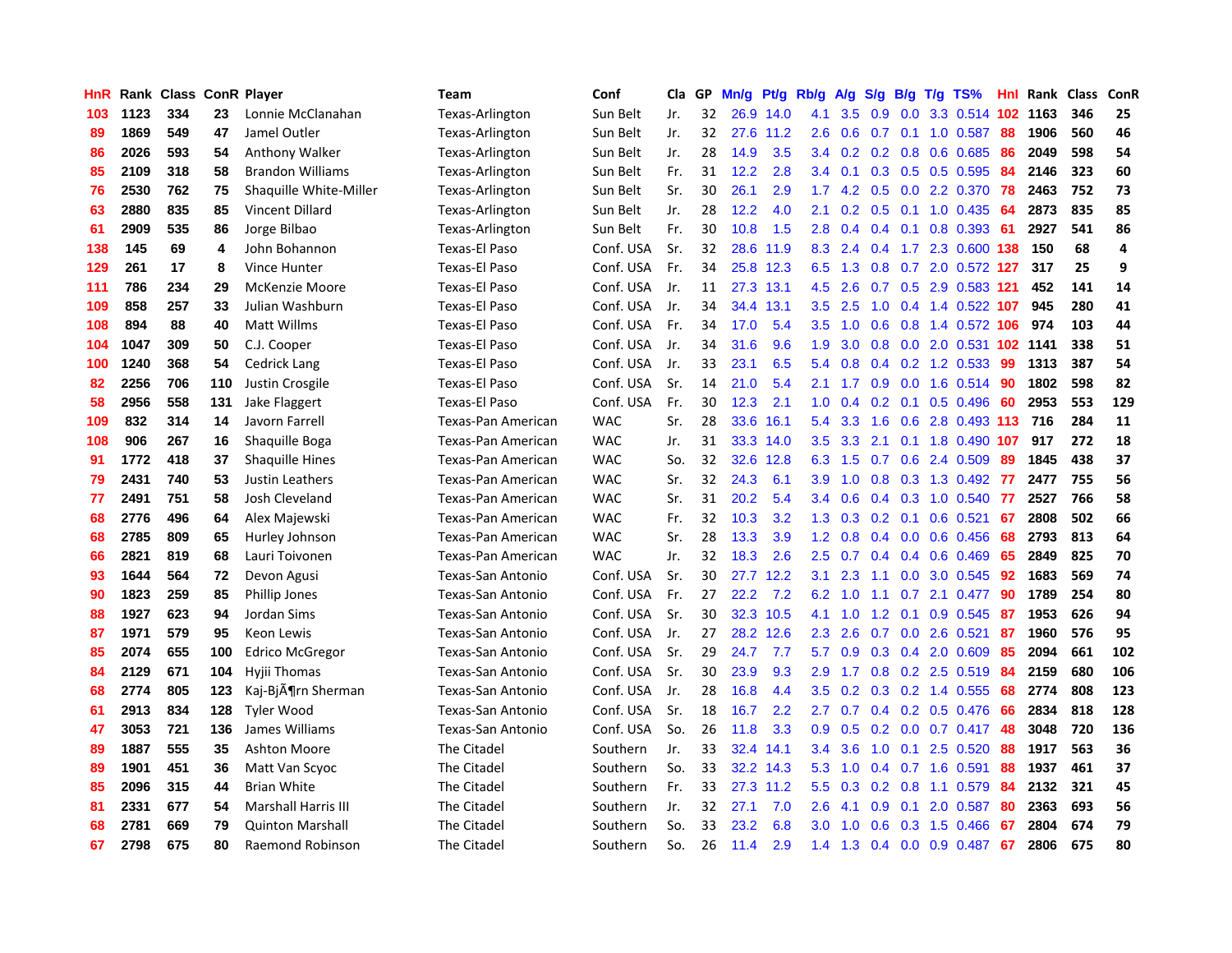| HnR |      | Rank Class |     | <b>ConR Player</b>     | Team        | Conf       | Cla | GP | Mn/g | Pt/g      | Rb/g             | A/g | S/g           | B/g | $T/g$ TS%                    | Hnl | Rank | <b>Class</b> | ConR         |
|-----|------|------------|-----|------------------------|-------------|------------|-----|----|------|-----------|------------------|-----|---------------|-----|------------------------------|-----|------|--------------|--------------|
| 66  | 2833 | 684        | 83  | C.J. Bray              | The Citadel | Southern   | So. | 22 | 12.5 | 3.7       | 2.6              | 0.2 | 0.3           |     | $0.2$ 0.5 0.479              | 66  | 2824 | 680          | 83           |
| 59  | 2937 | 548        | 89  | Warren Sledge          | The Citadel | Southern   | Fr. | 27 | 14.2 | 2.7       | 1.0              | 1.8 |               |     | 0.2 0.0 0.9 0.483 60         |     | 2941 | 548          | 90           |
| 58  | 2959 | 859        | 90  | P.J. Horgan            | The Citadel | Southern   | Jr. | 18 | 20.1 | 3.8       | 5.4              | 0.2 |               |     | 0.2 0.6 0.8 0.413 63         |     | 2900 | 844          | 89           |
| 54  | 3001 | 578        | 93  | Tom Koopman            | The Citadel | Southern   | Fr. | 32 | 12.7 | 2.8       | $2.5^{\circ}$    | 0.4 |               |     | $0.1$ $0.2$ $0.7$ $0.476$ 53 |     | 3012 | 582          | 93           |
| 127 | 308  | 84         | 6   | Justin Drummond        | Toledo      | MAC        | Jr. | 33 | 27.5 | 14.2      | 5.2              | 2.7 | 1.0           |     | 0.4 1.8 0.598 128            |     | 287  | 76           | 5            |
| 119 | 502  | 154        | 13  | Julius Brown           | Toledo      | MAC        | Jr. | 34 | 33.6 | 14.9      | 2.2              | 6.0 | 1.1           |     | 0.1 2.8 0.551 119            |     | 509  | 160          | 13           |
| 118 | 543  | 214        | 15  | Rian Pearson           | Toledo      | MAC        | Sr. | 34 | 30.9 | 14.6      | 5.3              | 1.7 | 1.7           |     | $0.1$ 1.4 0.537 117          |     | 549  | 214          | 15           |
| 106 | 979  | 293        | 20  | J.D. Weatherspoon      | Toledo      | MAC        | Jr. | 34 | 29.2 | 10.6      | 6.5              | 1.0 | 0.8           |     | 0.7 1.0 0.566 106            |     | 969  | 290          | 20           |
| 104 | 1049 | 244        | 25  | Nathan Boothe          | Toledo      | MAC        | So. | 34 | 27.4 | 9.2       | 4.6              | 1.6 | 0.8           | 1.1 | 0.9 0.520 104                |     | 1045 | 240          | 24           |
| 96  | 1453 | 184        | 48  | Jordan Lauf            | Toledo      | <b>MAC</b> | Fr. | 34 | 14.6 | 3.8       | 3.5              | 0.5 | 0.6           |     | $0.0$ 0.5 0.594              | 96  | 1445 | 181          | 48           |
| 91  | 1731 | 237        | 63  | Jonathan Williams      | Toledo      | MAC        | Fr. | 34 | 17.5 | 6.7       | 1.5              | 1.1 |               |     | 0.4 0.1 0.9 0.539 91         |     | 1726 | 237          | 63           |
| 85  | 2105 | 664        | 76  | Matt Smith             | Toledo      | <b>MAC</b> | Sr. | 34 | 11.0 | 3.8       | 1.8              | 0.2 |               |     | $0.2$ 0.2 0.4 0.540          | -85 | 2099 | 663          | 77           |
| 62  | 2903 | 532        | 97  | Zach Garber            | Toledo      | <b>MAC</b> | Fr. | 33 | 10.2 | 1.8       | 1.9              | 0.2 |               |     | $0.2$ 0.2 0.5 0.479          | -62 | 2915 | 536          | 97           |
| 154 | 31   | 16         | 1   | Jerrelle Benimon       | Towson      | Colonial   | Sr. | 36 | 36.3 | 18.7      | 11.2             | 3.6 | 0.7           |     | 1.2 3.4 0.589 153            |     | 38   | 19           | $\mathbf{1}$ |
| 98  | 1335 | 467        | 25  | <b>Marcus Damas</b>    | Towson      | Colonial   | Sr. | 36 | 30.9 | 11.1      | 5.1              | 1.2 | 0.5           |     | 0.9 1.7 0.534                | -98 | 1346 | 472          | 25           |
| 98  | 1359 | 475        | 26  | Mike Burwell           | Towson      | Colonial   | Sr. | 36 | 30.0 | 10.9      | 4.3              | 2.4 | 0.6           | 0.4 | 2.1 0.508                    | 97  | 1372 | 482          | 26           |
| 98  | 1369 | 319        | 27  | Timajh Parker-Rivera   | Towson      | Colonial   | So. | 36 | 25.3 | 6.2       | 5.2              | 0.3 | 0.6           |     | 1.2 0.4 0.547                | -97 | 1386 | 323          | 27           |
| 96  | 1447 | 338        | 29  | Four McGlynn           | Towson      | Colonial   | So. | 36 | 25.2 | 9.2       | 1.5              | 0.8 | 0.4           |     | $0.0$ $0.6$ $0.645$          | 96  | 1459 | 342          | 30           |
| 95  | 1535 | 533        | 34  | Rafriel Guthrie        | Towson      | Colonial   | Sr. | 36 | 25.3 | 11.4      | 2.9              | 0.9 |               |     | 0.7 0.1 1.8 0.504 94         |     | 1549 | 536          | 35           |
| 76  | 2551 | 427        | 64  | <b>Walter Foster</b>   | Towson      | Colonial   | Fr. | 36 | 12.5 | 1.5       | 3.0              | 0.3 |               |     | $0.1$ $0.8$ $0.4$ $0.461$    | -76 | 2561 | 429          | 63           |
| 97  | 1415 | 493        | 29  | <b>Antoine Myers</b>   | Troy        | Sun Belt   | Sr. | 31 | 34.1 | 12.1      | 5.4              | 2.6 | 0.8           |     | $0.0$ 2.1 $0.554$            | -97 | 1404 | 492          | 29           |
| 94  | 1580 | 549        | 38  | Jeff Mullahey          | Troy        | Sun Belt   | Sr. | 31 | 29.9 | 9.2       | 4.6              | 2.0 | 1.4           |     | 0.2 1.0 0.496                | -94 | 1581 | 544          | 38           |
| 92  | 1714 | 578        | 41  | <b>Tevin Calhoun</b>   | Troy        | Sun Belt   | Sr. | 31 | 24.4 | 10.5      | 4.1              | 0.5 | $0.4^{\circ}$ |     | $0.5$ 1.2 0.532              | 92  | 1707 | 578          | 41           |
| 90  | 1825 | 537        | 43  | <b>Kevin Thomas</b>    | Troy        | Sun Belt   | Jr. | 31 | 28.0 | 9.2       | 6.9              | 1.1 | 0.9           | 0.7 | 2.7 0.523                    | 90  | 1807 | 524          | 42           |
| 88  | 1922 | 622        | 49  | <b>Hunter Williams</b> | Troy        | Sun Belt   | Sr. | 31 | 37.0 | 13.9      | 2.8              | 3.2 | 0.9           |     | $0.0$ 2.5 0.511              | 88  | 1912 | 616          | 47           |
| 88  | 1941 | 625        | 50  | Josh Warren            | Troy        | Sun Belt   | Sr. | 31 | 12.5 | 2.1       | 4.4              | 0.2 | 0.3           |     | $0.5$ 0.3 0.464              | 88  | 1935 | 622          | 49           |
| 87  | 2007 | 639        | 53  | <b>Westley Hinton</b>  | Troy        | Sun Belt   | Sr. | 28 | 15.9 | 5.5       | 3.3 <sub>2</sub> | 0.3 |               |     | $0.6$ $0.6$ $0.9$ $0.489$    | -87 | 2003 | 637          | 52           |
| 76  | 2537 | 424        | 76  | Kelton Ford            | Troy        | Sun Belt   | Fr. | 31 | 12.5 | 3.8       | 1.1              | 1.0 |               |     | 0.5 0.0 0.8 0.466 76         |     | 2535 | 421          | 76           |
| 51  | 3021 | 872        | 89  | JC Bonny               | Troy        | Sun Belt   | Jr. | 27 | 11.2 | 3.0       | 1.0              | 0.3 |               |     | 0.2 0.0 1.0 0.516 53         |     | 3017 | 872          | 89           |
| 111 | 763  | 228        | 28  | Jay Hook               | Tulane      | Conf. USA  | Jr. | 34 | 31.8 | 13.9      | 5.1              | 0.7 | 0.7           |     | 0.0 1.8 0.628 111            |     | 774  | 231          | 29           |
| 108 | 904  | 91         | 41  | Jonathan Stark         | Tulane      | Conf. USA  | Fr. | 34 | 37.2 | 14.5      | 2.6              | 4.2 | 0.9           |     | $0.0$ 2.5 0.525 107          |     | 911  | 89           | 38           |
| 105 | 1033 | 241        | 48  | Louis Dabney           | Tulane      | Conf. USA  | So. | 33 | 32.4 | 15.2      | 4.1              | 2.0 | 1.2           | 0.1 | 2.4 0.507 105                |     | 1015 | 229          | 47           |
| 88  | 1907 | 563        | 93  | <b>Trevante Drye</b>   | Tulane      | Conf. USA  | Jr. | 34 | 30.1 | 6.9       | 7.6              | 0.9 | 0.9           |     | $0.3$ 1.6 $0.518$            | 88  | 1909 | 561          | 93           |
| 78  | 2470 | 747        | 118 | Kevin Thomas           | Tulane      | Conf. USA  | Sr. | 33 | 13.0 | 2.4       | 2.2              | 0.2 | 0.2           | 1.3 | $0.8$ 0.523                  | -78 | 2468 | 753          | 119          |
| 76  | 2566 | 432        | 120 | Payton Henson          | Tulane      | Conf. USA  | Fr. | 34 | 15.9 | 3.4       | 2.7              | 0.5 |               |     | $0.4$ 0.2 0.7 0.459          | 75  | 2574 | 434          | 120          |
| 75  | 2577 | 770        | 122 | Tomas Bruha            | Tulane      | Conf. USA  | Sr. | 33 | 11.9 | 2.8       | $2.4^{\circ}$    | 0.2 |               |     | 0.2 0.4 0.8 0.560 75         |     | 2579 | 774          | 122          |
| 60  | 2931 | 546        | 129 | Cameron Reynolds       | Tulane      | Conf. USA  | Fr. | 34 | 17.7 | 3.8       | 2.1              | 0.5 | 0.3           |     | $0.2$ 0.7 0.369              | -59 | 2957 | 556          | 131          |
| 137 | 152  | 35         | 5   | James Woodard          | Tulsa       | Conf. USA  | So. | 34 | 32.4 | 15.5      | 5.9              | 1.8 | 0.9           |     | 0.2 1.4 0.575 135            |     | 168  | 40           | 5            |
| 124 | 386  | 84         | 11  | Rashad Smith           | Tulsa       | Conf. USA  | So. | 28 |      | 24.9 12.0 | 4.9              | 1.1 |               |     | 0.7 0.9 1.4 0.549 127        |     | 316  | 74           | 8            |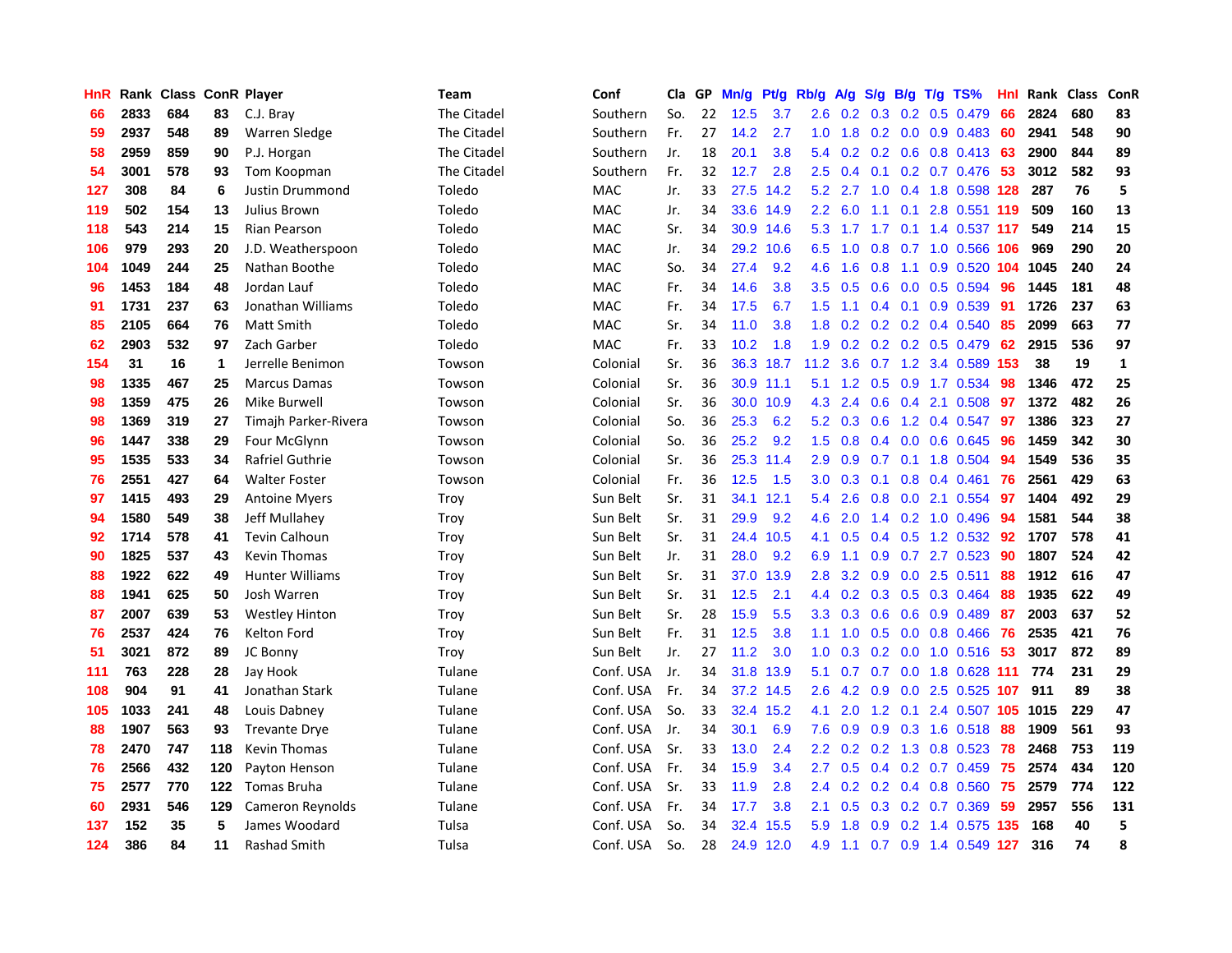| HnR | Rank | <b>Class</b> |                | <b>ConR Player</b>    | <b>Team</b>          | Conf            | Cla | GP | Mn/g | <b>Pt/g</b> | Rb/g             | A/g | S/g           |  | B/g T/g TS%                   | Hnl | Rank | <b>Class</b> | ConR                    |
|-----|------|--------------|----------------|-----------------------|----------------------|-----------------|-----|----|------|-------------|------------------|-----|---------------|--|-------------------------------|-----|------|--------------|-------------------------|
| 114 | 656  | 143          | 25             | Rashad Ray            | Tulsa                | Conf. USA       | So. | 34 | 21.1 | 6.8         | 2.1              | 2.5 | 1.0           |  | 0.0 1.2 0.562 113             |     | 701  | 155          | 26                      |
| 113 | 713  | 155          | 26             | Shaquille Harrison    | Tulsa                | Conf. USA       | So. | 34 | 30.2 | 9.6         | 3.9 <sup>°</sup> |     |               |  | 3.2 1.8 0.2 2.3 0.519 112 746 |     |      | 169          | 28                      |
| 108 | 877  | 199          | 38             | Brandon Swannegan     | Tulsa                | Conf. USA       | So. | 34 | 13.3 | 4.0         | 3.0              |     |               |  | 0.2 0.2 1.5 0.7 0.502 107 913 |     |      | 210          | 39                      |
| 107 | 949  | 221          | 43             | D'Andre Wright        | Tulsa                | Conf. USA       | So. | 34 | 17.1 | 7.4         | 3.9              | 0.4 | 0.3           |  | 0.5 1.4 0.523 106             |     | 983  | 224          | 45                      |
| 105 | 1020 | 371          | 47             | <b>Tim Peete</b>      | Tulsa                | Conf. USA       | Sr. | 34 | 22.3 | 5.3         | 3.3              | 1.7 | 1.1           |  | 0.1 1.2 0.541 104             |     | 1049 | 380          | 49                      |
| 92  | 1716 | 579          | 76             | Patrick Swilling Jr.  | Tulsa                | Conf. USA       | Sr. | 20 | 22.6 | 8.6         | 2.0              | 1.2 | 0.6           |  | 0.1 1.3 0.497                 | 98  | 1349 | 474          | 58                      |
| 86  | 2016 | 486          | 98             | Lew Evans             | Tulsa                | Conf. USA       | So. | 34 | 20.6 | 5.3         | 4.1              | 0.6 | 0.3           |  | $0.1$ 1.1 $0.440$             | 86  | 2053 | 499          | 101                     |
| 121 | 448  | 137          | 8              | Johnathan Jordan      | Tx A&M-CorpusChristi | Southland       | Jr. | 33 | 33.9 | 14.5        | 4.5              | 5.3 | 1.5           |  | 0.1 2.7 0.520 121             |     | 449  | 139          | 8                       |
| 105 | 1032 | 115          | 19             | <b>Rashawn Thomas</b> | Tx A&M-CorpusChristi | Southland       | Fr. | 25 | 21.9 | 10.7        | 5.2              | 0.5 | 0.6           |  | 1.3 2.0 0.590 109             |     | 844  | 81           | 14                      |
| 98  | 1339 | 312          | 25             | Jake Kocher           | Tx A&M-CorpusChristi | Southland       | So. | 32 | 17.2 | 5.7         | 2.5              | 0.8 |               |  | 1.4 0.1 0.8 0.548 98          |     | 1356 | 318          | 25                      |
| 93  | 1605 | 554          | 36             | Zane Knowles          | Tx A&M-CorpusChristi | Southland       | Sr. | 34 | 24.2 | 7.0         | 7.6              |     |               |  | 0.5 0.3 1.0 1.6 0.556 92      |     | 1654 | 560          | 37                      |
| 93  | 1619 | 374          | 37             | <b>Cole Martinez</b>  | Tx A&M-CorpusChristi | Southland       | So. | 32 | 8.7  | 3.1         | 0.8              | 0.6 |               |  | $0.2$ 0.1 0.2 0.550           | 92  | 1669 | 387          | 38                      |
| 93  | 1639 | 475          | 39             | Hameed Ali            | Tx A&M-CorpusChristi | Southland       | Jr. | 34 | 25.6 | 8.0         | 2.0              | 2.4 | 1.1           |  | $0.3$ 1.0 0.511               | 92  | 1687 | 497          | 40                      |
| 93  | 1657 | 566          | 42             | Joy Williamson        | Tx A&M-CorpusChristi | Southland       | Sr. | 33 | 25.3 | 8.0         | 3.9              | 1.1 | 0.8           |  | 0.1 1.4 0.622 92              |     | 1708 | 579          | 42                      |
| 83  | 2179 | 333          | 56             | Jeff Beverly          | Tx A&M-CorpusChristi | Southland       | Fr. | 34 | 19.6 | 8.2         | 3.0              | 0.4 | 0.3           |  | $0.2$ 1.7 $0.524$             | 83  | 2219 | 347          | 59                      |
| 81  | 2329 | 568          | 69             | <b>Brandon Pye</b>    | Tx A&M-CorpusChristi | Southland       | So. | 33 | 19.0 | 5.7         | 0.8              | 0.9 | 0.4           |  | $0.0$ 0.6 0.573               | 80  | 2349 | 569          | 69                      |
| 114 | 652  | 191          | 24             | C.J. Washington       | <b>UAB</b>           | Conf. USA       | Jr. | 28 | 27.2 | 13.0        | 6.9              | 0.6 | 0.9           |  | 0.8 1.3 0.531 116             |     | 593  | 180          | 23                      |
| 108 | 876  | 264          | 37             | <b>Chad Frazier</b>   | <b>UAB</b>           | Conf. USA       | Jr. | 31 |      | 35.3 17.7   | 3.3              | 4.3 | 1.1           |  | 0.3 4.0 0.522 108             |     | 890  | 265          | 35                      |
| 100 | 1229 | 437          | 53             | Robert Williams       | <b>UAB</b>           | Conf. USA       | Sr. | 31 | 25.5 | 8.6         | 6.4              | 1.4 |               |  | 0.7 0.2 1.5 0.490 100 1237    |     |      | 438          | 53                      |
| 95  | 1508 | 524          | 62             | Rod Rucker            | <b>UAB</b>           | Conf. USA       | Sr. | 30 | 30.6 | 10.9        | 7.1              | 2.1 | 0.4           |  | $0.4$ 2.0 0.439               | 95  | 1503 | 526          | 63                      |
| 95  | 1510 | 525          | 63             | Fahro Alihodzic       | <b>UAB</b>           | Conf. USA       | Sr. | 31 | 24.7 | 8.8         | 6.3              | 0.5 | 0.6           |  | 1.0 1.5 0.473                 | 95  | 1513 | 529          | 64                      |
| 93  | 1591 | 552          | 67             | Jordan Swing          | <b>UAB</b>           | Conf. USA       | Sr. | 31 | 21.8 | 6.0         | 3.5              | 2.0 | 0.7           |  | $0.2$ 1.0 0.477               | 93  | 1606 | 551          | 69                      |
| 90  | 1802 | 253          | 80             | <b>Tosin Mehinti</b>  | <b>UAB</b>           | Conf. USA       | Fr. | 31 | 12.5 | 2.9         | 3.4              | 0.1 | 0.3           |  | 1.1 0.7 0.494                 | 90  | 1810 | 258          | 83                      |
| 83  | 2229 | 349          | 107            | Denzell Watts         | <b>UAB</b>           | Conf. USA       | Fr. | 31 | 15.2 | 3.5         | 1.8              | 1.4 | 0.5           |  | $0.0$ 0.8 0.505               | 82  | 2233 | 351          | 110                     |
| 119 | 504  | 156          | 8              | Corey Hawkins         | <b>UC Davis</b>      | <b>Big West</b> | Jr. | 30 | 33.8 | 18.0        | 4.5              | 3.0 | 1.5           |  | 0.4 2.0 0.550 117             |     | 572  | 175          | 10                      |
| 96  | 1441 | 503          | 38             | Josh Ritchart         | <b>UC Davis</b>      | Big West        | Sr. | 9  |      | 28.9 17.3   | 6.6              | 0.8 |               |  | 1.0 1.3 1.4 0.700 138         |     | 135  | 60           | $\mathbf{2}$            |
| 85  | 2079 | 657          | 55             | Ryan Sypkens          | <b>UC Davis</b>      | Big West        | Sr. | 31 |      | 27.5 11.4   | 2.0              | 0.9 |               |  | 0.6 0.4 1.1 0.592 82          |     | 2237 | 700          | 59                      |
| 80  | 2364 | 377          | 62             | Georgi Funtarov       | <b>UC Davis</b>      | Big West        | Fr. | 26 | 24.2 | 8.7         | 4.9              | 0.8 |               |  | 0.3 0.3 1.3 0.513 78          |     | 2476 | 407          | 63                      |
| 76  | 2558 | 429          | 65             | Darius Graham         | <b>UC Davis</b>      | Big West        | Fr. | 31 | 25.5 | 6.5         | $2.2\phantom{0}$ | 3.0 | 0.4           |  | $0.0$ 2.1 $0.504$             | 73  | 2645 | 452          | 69                      |
| 75  | 2578 | 752          | 66             | Avery Johnson         | <b>UC Davis</b>      | Big West        | Jr. | 31 | 24.8 | 4.5         | 2.9              | 1.3 | 1.1           |  | 0.3 1.1 0.537                 | 73  | 2662 | 779          | 70                      |
| 72  | 2697 | 786          | 71             | Clint Bozner          | <b>UC Davis</b>      | Big West        | Jr. | 30 | 16.5 | 5.1         | 2.9              | 0.3 | 0.2           |  | 0.2 1.2 0.569                 | 69  | 2755 | 802          | 73                      |
| 71  | 2714 | 479          | 72             | <b>BRYNTON LEMAR</b>  | <b>UC Davis</b>      | Big West        | Fr. | 25 | 23.7 | 7.9         | 1.9              | 1.7 | $0.4^{\circ}$ |  | $0.1$ 1.4 $0.456$             | -71 | 2722 | 477          | 71                      |
| 68  | 2786 | 808          | 74             | Igor Nujic            | <b>UC Davis</b>      | Big West        | Jr. | 25 | 21.1 | 7.0         | $3.4^{\circ}$    | 0.7 | 0.3           |  | 0.2 1.5 0.493                 | 68  | 2789 | 811          | 74                      |
| 122 | 438  | 32           | 6              | Mamadou Ndiaye        | UC Irvine            | <b>Big West</b> | Fr. | 34 | 21.0 | 8.0         | 6.2              | 0.2 | 0.1           |  | 3.1 1.7 0.633 122             |     | 433  | 32           | $\overline{\mathbf{z}}$ |
| 120 | 491  | 150          | $\overline{7}$ | Will Davis II         | UC Irvine            | <b>Big West</b> | Jr. | 32 | 25.6 | 11.0        | 6.4              | 0.8 |               |  | 0.5 1.0 1.4 0.579 121         |     | 457  | 144          | 8                       |
| 110 | 801  | 240          | 13             | John Ryan             | UC Irvine            | Big West        | Jr. | 35 | 14.3 | 4.3         | 3.8              | 1.0 | 0.3           |  | 0.9 1.0 0.563 110             |     | 805  | 240          | 14                      |
| 108 | 880  | 201          | 16             | Alex Young            | UC Irvine            | <b>Big West</b> | So. | 35 | 28.7 | 8.9         | 3.3              | 4.6 | 1.0           |  | $0.2$ 2.0 0.486 108           |     | 888  | 203          | 18                      |
| 108 | 889  | 334          | 18             | Chris McNealy         | UC Irvine            | Big West        | Sr. | 35 | 28.5 | 11.0        | 4.3              | 2.1 | 0.8           |  | 0.3 1.4 0.524 108             |     | 896  | 338          | 19                      |
| 108 | 898  | 90           | 19             | Luke Nelson           | UC Irvine            | <b>Big West</b> | Fr. | 35 |      | 29.0 11.8   | 2.5              | 2.9 |               |  | 1.1 0.3 2.2 0.545 108         |     | 903  | 87           | 20                      |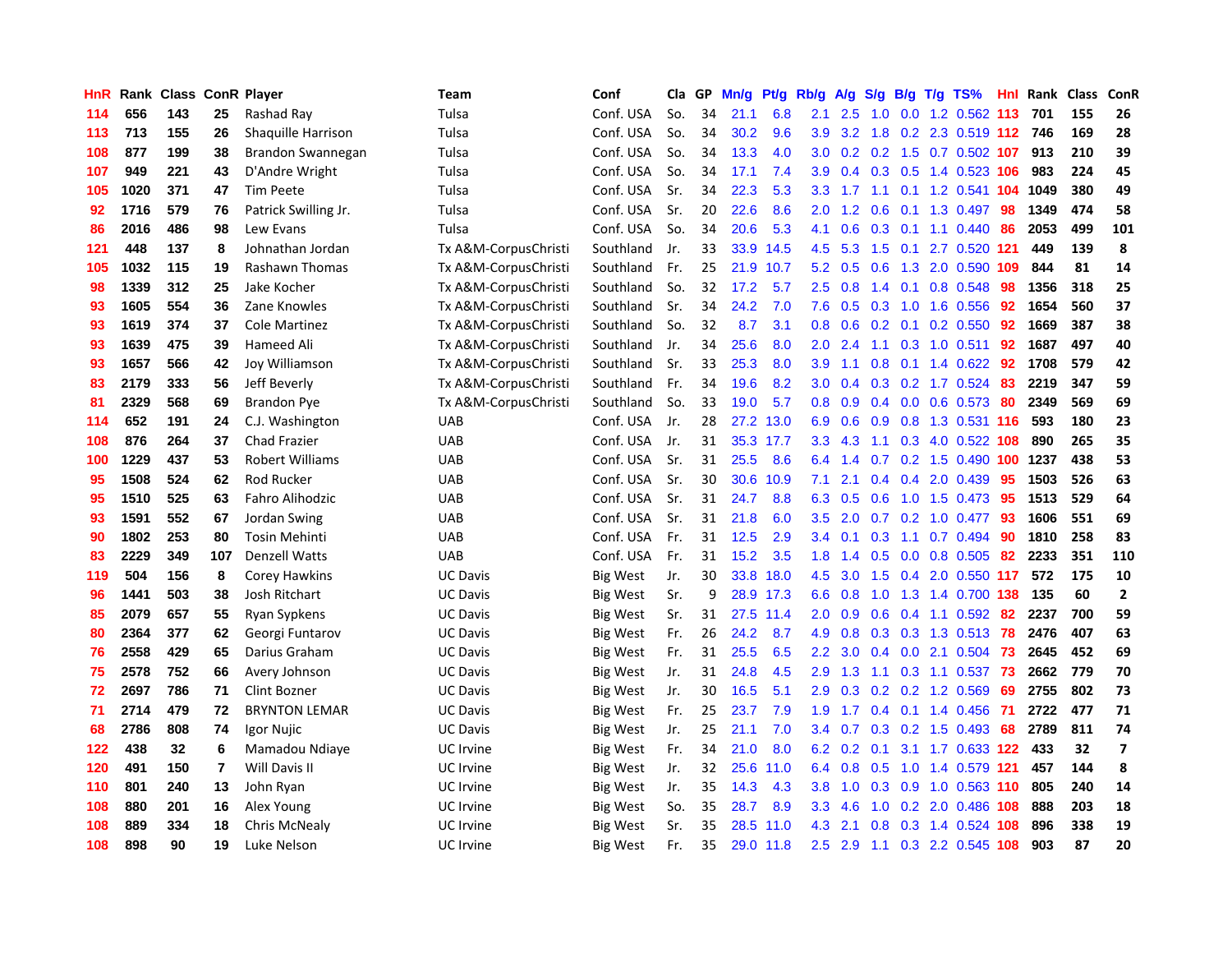| HnR |      | Rank Class ConR Player |              |                         | <b>Team</b>             | Conf            | Cla | GP | Mn/g | Pt/g | Rb/g             | A/g | S/g              | B/g | $T/g$ TS%                 | <b>Hnl</b> | Rank Class     |     | ConR         |
|-----|------|------------------------|--------------|-------------------------|-------------------------|-----------------|-----|----|------|------|------------------|-----|------------------|-----|---------------------------|------------|----------------|-----|--------------|
| 105 | 1016 | 236                    | 21           | Dominique Dunning       | UC Irvine               | <b>Big West</b> | So. | 29 | 11.8 | 4.3  | 2.6              | 0.5 | 0.4              | 0.0 | $0.6$ 0.538               | 105        | 1017           | 230 | 23           |
| 99  | 1306 | 302                    | 33           | Aaron Wright            | UC Irvine               | <b>Big West</b> | So. | 35 | 14.7 | 4.1  | 1.9              | 1.8 | 0.8              |     | 0.1 1.1 0.516 99          |            | 1311           | 304 | 35           |
| 92  | 1693 | 492                    | 41           | <b>Travis Souza</b>     | UC Irvine               | <b>Big West</b> | Jr. | 35 | 14.7 | 3.5  | 1.7              | 1.1 |                  |     | 0.2 0.0 0.3 0.530 92      |            | 1691           | 498 | 41           |
| 88  | 1950 | 471                    | 53           | Mike Best               | UC Irvine               | <b>Big West</b> | So. | 34 | 10.5 | 3.0  | $2.4^{\circ}$    | 0.2 |                  |     | $0.2$ $0.5$ $0.6$ $0.498$ | 88         | 1939           | 463 | 53           |
| 108 | 886  | 203                    | 17           | Taylor Johns            | <b>UC Riverside</b>     | Big West        | So. | 31 | 31.9 | 12.0 | 7.8              | 1.3 | 0.8              |     | 2.3 2.8 0.549 107         |            | 907            | 207 | 21           |
| 103 | 1102 | 397                    | 26           | <b>Chris Patton</b>     | <b>UC Riverside</b>     | Big West        | Sr. | 29 | 26.4 | 13.0 | 5.8              | 1.2 | 0.6              |     | 0.7 2.3 0.545 104         |            | 1046           | 378 | 24           |
| 92  | 1699 | 231                    | 42           | Sam Finlay              | <b>UC Riverside</b>     | <b>Big West</b> | Fr. | 30 | 22.3 | 12.5 | 2.1              | 0.8 | 0.6              |     | $0.2$ 1.6 0.522           | 92         | 1701           | 232 | 42           |
| 89  | 1856 | 544                    | 49           | Nick Gruninger          | <b>UC Riverside</b>     | <b>Big West</b> | Jr. | 29 | 22.3 | 6.3  | 2.6              | 2.6 | 1.2              |     | 0.0 1.3 0.516             | 89         | 1864           | 542 | 49           |
| 89  | 1859 | 608                    | 51           | Lucas Devenny           | <b>UC Riverside</b>     | <b>Big West</b> | Sr. | 31 | 14.7 | 3.6  | 3.7              | 0.3 | 0.3              |     | $0.3$ 0.4 0.633           | -89        | 1880           | 611 | 52           |
| 85  | 2082 | 610                    | 56           | <b>Austin Quick</b>     | <b>UC Riverside</b>     | <b>Big West</b> | Jr. | 31 | 17.5 | 4.7  | 1.9              | 1.8 | 1.1              |     | 0.1 1.5 0.505 85          |            | 2095           | 611 | 55           |
| 84  | 2158 | 629                    | 58           | <b>Steven Thornton</b>  | <b>UC Riverside</b>     | <b>Big West</b> | Jr. | 31 | 28.3 | 8.9  | 2.5              | 1.0 |                  |     | 0.9 0.3 1.1 0.550 83      |            | 2177           | 631 | 57           |
| 67  | 2795 | 673                    | 75           | Steven Jones            | <b>UC Riverside</b>     | <b>Big West</b> | So. | 31 | 20.8 | 4.0  | 2.1              | 1.8 |                  |     | $0.4$ 0.1 1.2 0.402 67    |            | 2811           | 676 | 75           |
| 59  | 2945 | 839                    | 82           | <b>Chris Harriel</b>    | <b>UC Riverside</b>     | <b>Big West</b> | Sr. | 27 | 16.2 | 4.0  | 2.0              | 0.7 |                  |     | $0.4$ 0.2 0.9 0.377       | -61        | 2932           | 837 | 82           |
| 168 | 8    | 3                      | 1            | Alan Williams           | <b>UC Santa Barbara</b> | <b>Big West</b> | Jr. | 28 | 31.1 | 21.3 | 11.5             | 1.2 | 1.2              |     | 2.4 2.1 0.564 172         |            | $\overline{7}$ | 3   | $\mathbf{1}$ |
| 104 | 1052 | 245                    | 23           | Michael Bryson          | <b>UC Santa Barbara</b> | Big West        | So. | 29 | 29.1 | 11.5 | 4.3              | 1.6 | 0.7              |     | 0.7 2.0 0.603 103 1089    |            |                | 251 | 25           |
| 104 | 1069 | 314                    | 24           | Zalmico Harmon          | <b>UC Santa Barbara</b> | Big West        | Jr. | 30 | 30.8 | 7.8  | 2.1              | 5.1 | 0.6              |     | 0.0 1.1 0.498 103 1111    |            |                | 328 | 26           |
| 104 | 1083 | 390                    | 25           | Kyle Boswell            | <b>UC Santa Barbara</b> | Big West        | Sr. | 30 | 27.7 | 10.4 | 1.7              | 2.6 | 0.4              |     | 0.0 1.3 0.613 103 1129    |            |                | 405 | 27           |
| 101 | 1183 | 273                    | 29           | <b>Taran Brown</b>      | <b>UC Santa Barbara</b> | <b>Big West</b> | So. | 30 | 26.3 | 7.2  | 4.4              | 1.5 | 0.5              |     | 0.8 0.8 0.544 100 1220    |            |                | 282 | 31           |
| 98  | 1346 | 169                    | 35           | <b>Eric Childress</b>   | <b>UC Santa Barbara</b> | <b>Big West</b> | Fr. | 30 | 20.9 | 5.4  | 2.2              | 3.1 | 0.9 <sub>0</sub> |     | 0.0 1.9 0.518 97          |            | 1393           | 174 | 37           |
| 90  | 1821 | 430                    | 48           | Mitch Brewe             | <b>UC Santa Barbara</b> | <b>Big West</b> | So. | 27 | 17.1 | 4.1  | 3.4              | 0.4 | 0.4              |     | 0.3 0.6 0.598             | 90         | 1784           | 423 | 45           |
| 75  | 2579 | 620                    | 67           | Sam Beeler              | <b>UC Santa Barbara</b> | <b>Big West</b> | So. | 30 | 10.9 | 2.8  | 2.1              | 0.1 |                  |     | 0.2 0.7 0.7 0.532 75      |            | 2603           | 623 | 67           |
| 75  | 2596 | 773                    | 69           | Shawn Moore             | <b>UC Santa Barbara</b> | <b>Big West</b> | Sr. | 25 | 11.0 | 2.0  | 1.5              | 0.6 | 0.1              |     | $0.0$ $0.3$ $0.630$       | 76         | 2558           | 771 | 65           |
| 161 | 19   | 4                      | $\mathbf{2}$ | Kyle Anderson           | <b>UCLA</b>             | Pac 12          | So. | 36 | 33.2 | 14.6 | 8.8              | 6.5 | 1.8              |     | 0.8 3.1 0.561 162         |            | 19             | 3   | 3            |
| 158 | 22   | 5                      | 3            | Jordan Adams            | <b>UCLA</b>             | Pac 12          | So. | 36 | 30.0 | 17.4 | 5.3              | 2.3 | 2.6              |     | 0.1 1.5 0.598 159         |            | 27             | 5   | 4            |
| 125 | 365  | 104                    | 28           | Norman Powell           | <b>UCLA</b>             | Pac 12          | Jr. | 37 | 25.7 | 11.4 | 2.8              | 1.7 | 1.4              |     | 0.4 1.0 0.605 124         |            | 373            | 105 | 28           |
| 116 | 606  | 52                     | 42           | <b>Bryce Alford</b>     | <b>UCLA</b>             | Pac 12          | Fr. | 37 | 23.1 | 8.0  | 1.8              | 2.8 | 0.8              |     | 0.1 1.3 0.552 115         |            | 615            | 52  | 41           |
| 116 | 608  | 53                     | 43           | Zach Lavine             | <b>UCLA</b>             | Pac 12          | Fr. | 37 | 24.4 | 9.4  | 2.5              | 1.8 |                  |     | 0.9 0.2 1.1 0.542 115     |            | 619            | 53  | 43           |
| 114 | 646  | 259                    | 46           | <b>Travis Wear</b>      | <b>UCLA</b>             | Pac 12          | Sr. | 34 | 23.9 | 7.2  | 3.2              | 1.4 |                  |     | 0.7 0.7 0.4 0.577 115     |            | 620            | 245 | 44           |
| 114 | 677  | 150                    | 50           | <b>Tony Parker</b>      | <b>UCLA</b>             | Pac 12          | So. | 37 | 17.2 | 6.9  | 4.4              | 0.1 |                  |     | $0.4$ 0.6 1.0 0.579 113   |            | 697            | 152 | 49           |
| 109 | 828  | 312                    | 57           | David Wear              | <b>UCLA</b>             | Pac 12          | Sr. | 37 | 22.9 | 6.5  | 3.8              | 0.8 | 0.6              |     | 0.2 0.9 0.589 109         |            | 845            | 322 | 57           |
| 106 | 998  | 365                    | $12 \,$      | Akeem Williams          | <b>UMass Lowell</b>     | <b>AEC</b>      | Sr. | 28 | 32.0 | 15.8 | 4.1              | 3.4 | 1.3              |     | 0.1 3.2 0.502 103 1083    |            |                | 390 | 15           |
| 97  | 1372 | 478                    | 20           | <b>Antonio Bivins</b>   | <b>UMass Lowell</b>     | <b>AEC</b>      | Sr. | 16 | 27.5 | 13.8 | 5.9              | 0.4 | 1.3              |     | 0.3 1.7 0.574 112         |            | 739            | 290 | 9            |
| 86  | 2054 | 650                    | 38           | Paris Massey            | <b>UMass Lowell</b>     | <b>AEC</b>      | Sr. | 27 | 11.5 | 2.4  | 2.6              | 0.3 | 0.2              | 1.0 | $0.2$ 0.574               | 84         | 2114           | 667 | 40           |
| 80  | 2350 | 685                    | 47           | <b>Mark Cornelius</b>   | <b>UMass Lowell</b>     | <b>AEC</b>      | Jr. | 28 | 21.8 | 5.2  | 3.3 <sub>2</sub> | 1.7 | 0.7              |     | 0.2 1.3 0.502             | 79         | 2415           | 705 | 47           |
| 80  | 2380 | 698                    | 48           | Chad Holley             | <b>UMass Lowell</b>     | <b>AEC</b>      | Jr. | 26 | 33.2 | 10.3 | 2.5              | 3.4 | 1.1              |     | $0.0$ 2.4 $0.492$         | -78        | 2443           | 715 | 49           |
| 78  | 2476 | 749                    | 54           | Kerry Weldon            | <b>UMass Lowell</b>     | <b>AEC</b>      | Sr. | 28 | 23.1 | 4.1  | 5.4              | 0.9 | 1.0              |     | 0.8 1.5 0.434             | -76        | 2546           | 768 | 55           |
| 77  | 2510 | 600                    | 56           | DJ Mlachnik             | <b>UMass Lowell</b>     | <b>AEC</b>      | So. | 28 | 30.6 | 7.8  | 3.4              | 1.4 | 0.5              |     | $0.0$ 1.9 $0.476$         | -75        | 2569           | 617 | 58           |
| 74  | 2614 | 446                    | 64           | <b>Tyler Livingston</b> | UMass Lowell            | <b>AEC</b>      | Fr. | 28 | 26.6 | 6.9  | 3.1              | 0.8 | 0.3 <sub>0</sub> |     | $0.2$ 0.9 0.494           | 73         | 2667           | 459 | 64           |
| 108 | 884  | 85                     | 10           | <b>Rodney Elliott</b>   | <b>UMBC</b>             | <b>AEC</b>      | Fr. | 30 | 31.4 | 15.0 | 3.9              | 3.6 |                  |     | 1.3 0.0 3.6 0.562 107     |            | 937            | 96  | 13           |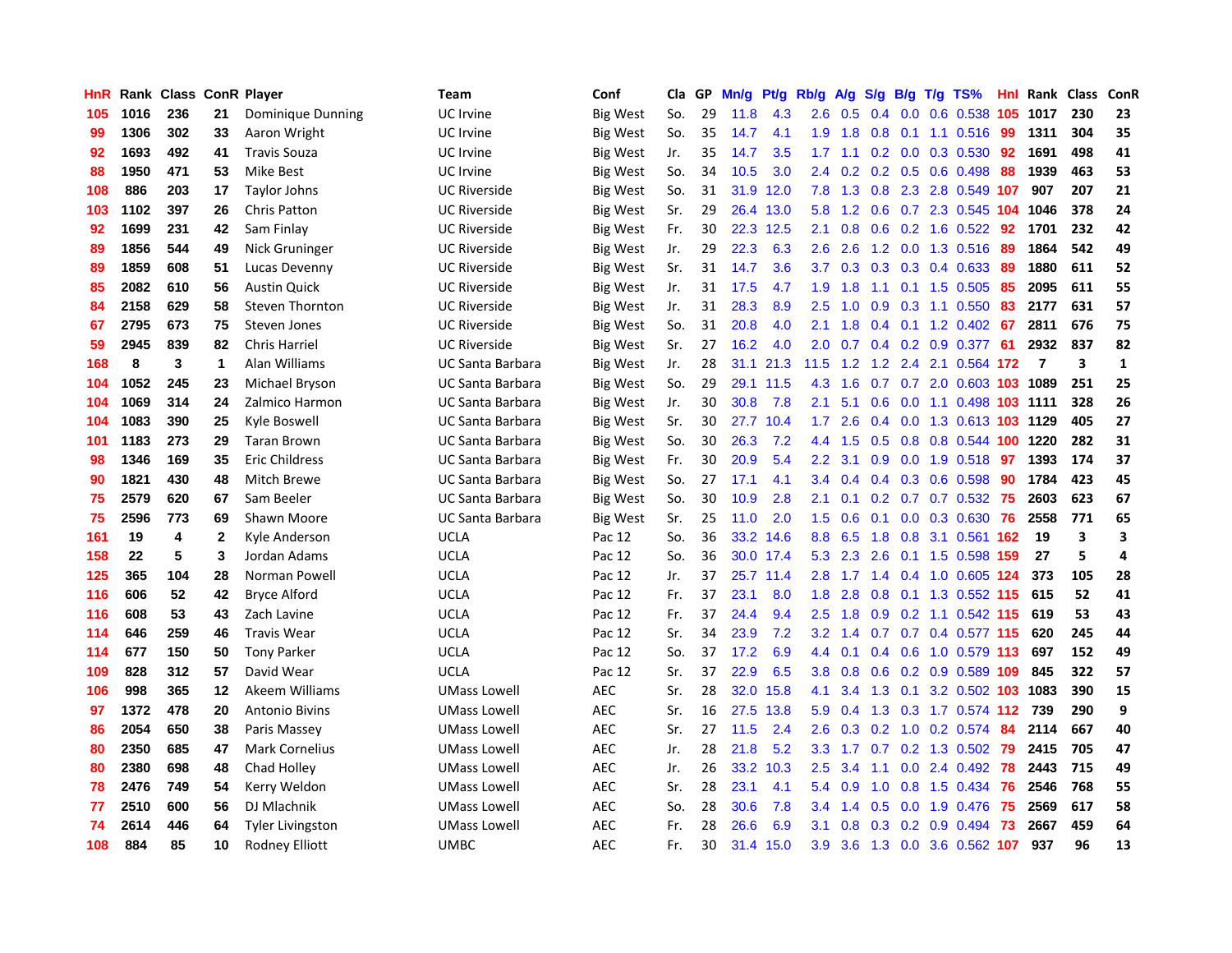| HnR |      | Rank Class ConR Player |    |                           | <b>Team</b>        | Conf       | <b>Cla</b> | GP | Mn/g | Pt/g      | Rb/g             | A/g    | S/g              |     | B/g T/g TS%               | Hnl | Rank | <b>Class</b> | ConR         |
|-----|------|------------------------|----|---------------------------|--------------------|------------|------------|----|------|-----------|------------------|--------|------------------|-----|---------------------------|-----|------|--------------|--------------|
| 97  | 1394 | 487                    | 22 | <b>Chase Plummer</b>      | <b>UMBC</b>        | <b>AEC</b> | Sr.        | 28 | 19.1 | 10.5      | 5.0              | 1.0    | 1.1              | 0.1 | 1.8 0.473                 | 97  | 1366 | 480          | 23           |
| 84  | 2165 | 683                    | 40 | <b>Brett Roseboro</b>     | <b>UMBC</b>        | <b>AEC</b> | Sr.        | 29 | 16.7 | 6.0       | 4.4              | 0.3    | 0.5              |     | 0.8 1.7 0.519 83          |     | 2209 | 692          | 42           |
| 79  | 2400 | 733                    | 50 | Quentin Jones             | <b>UMBC</b>        | <b>AEC</b> | Sr.        | 26 | 24.6 | 7.3       | 1.7 <sub>z</sub> | $-1.5$ | 0.9              |     | $0.0$ 1.5 $0.576$         | 78  | 2430 | 743          | 48           |
| 78  | 2464 | 409                    | 53 | <b>Malik Garner</b>       | <b>UMBC</b>        | <b>AEC</b> | Fr.        | 30 | 21.7 | 6.0       | $2.7^{\circ}$    | 1.2    |                  |     | $0.5$ 0.2 1.0 0.493       | -77 | 2504 | 414          | 53           |
| 77  | 2515 | 736                    | 58 | <b>Devarick Houston</b>   | <b>UMBC</b>        | <b>AEC</b> | Jr.        | 29 | 25.4 | 4.4       | 4.8              | 1.1    | 1.5              |     | $0.9$ 1.4 $0.410$         | 76  | 2542 | 746          | 54           |
| 69  | 2750 | 486                    | 68 | David Kadiri              | UMBC               | <b>AEC</b> | Fr.        | 27 | 14.1 | 3.9       | 2.4              | 0.1    |                  |     | $0.3$ 0.5 0.7 0.491       | 69  | 2762 | 488          | 68           |
| 66  | 2816 | 679                    | 70 | Aaron Morgan              | <b>UMBC</b>        | <b>AEC</b> | So.        | 20 | 15.8 | 3.5       | 1.4              | 1.4    | 0.9 <sup>°</sup> |     | $0.1$ 1.0 0.457           | 68  | 2781 | 668          | 69           |
| 64  | 2869 | 524                    | 77 | Charles Taylor Jr.        | <b>UMBC</b>        | <b>AEC</b> | Fr.        | 29 | 18.1 | 5.0       | 2.8              | 0.6    | 0.5              |     | 0.3 1.1 0.409             | 63  | 2887 | 526          | 76           |
| 57  | 2973 | 865                    | 79 | Joey Getz                 | <b>UMBC</b>        | <b>AEC</b> | Jr.        | 17 | 19.5 | 3.5       | 1.9              | 1.8    | 1.0              |     | 0.1 1.3 0.321             | 63  | 2893 | 842          | 77           |
| 54  | 2996 | 574                    | 81 | <b>Will Darley</b>        | <b>UMBC</b>        | <b>AEC</b> | Fr.        | 24 | 14.2 | 2.8       | 1.4              | 0.7    |                  |     | $0.3$ 0.0 0.8 0.449       | -56 | 2991 | 569          | 81           |
| 149 | 56   | 13                     | 3  | Khem Birch                | <b>UNLV</b>        | <b>MWC</b> | Jr.        | 33 |      | 31.4 11.5 | 10.2             |        |                  |     | 1.2 0.6 3.8 1.3 0.561 148 |     | 66   | 19           | 4            |
| 124 | 391  | 113                    | 15 | Roscoe Smith              | <b>UNLV</b>        | <b>MWC</b> | Jr.        | 31 |      | 29.1 11.1 | 10.9             | 0.5    |                  |     | 0.3 0.7 1.3 0.562 124     |     | 374  | 106          | 15           |
| 119 | 499  | 153                    | 21 | <b>Bryce Dejean-Jones</b> | <b>UNLV</b>        | <b>MWC</b> | Jr.        | 31 | 27.4 | 13.6      | 3.7              | 3.0    |                  |     | 0.7 0.3 1.7 0.504 120     |     | 501  | 158          | 21           |
| 109 | 830  | 80                     | 30 | Christian Wood            | <b>UNLV</b>        | <b>MWC</b> | Fr.        | 30 | 13.0 | 4.5       | 3.2              | 0.3    | 0.3              |     | 1.0 0.5 0.502 109         |     | 846  | 82           | 31           |
| 106 | 974  | 290                    | 34 | Deville Smith             | <b>UNLV</b>        | <b>MWC</b> | Jr.        | 32 | 25.3 | 9.7       | 1.7 <sub>z</sub> | 2.7    | 1.0              |     | 0.2 2.0 0.533 106         |     | 987  | 298          | 34           |
| 106 | 988  | 361                    | 36 | Kevin Olekaibe            | <b>UNLV</b>        | <b>MWC</b> | Sr.        | 33 | 30.6 | 10.2      | 2.3              | 2.1    | 0.7              |     | $0.1$ 0.9 0.521 105       |     | 1009 | 370          | 35           |
| 93  | 1655 | 480                    | 60 | Jelan Kendrick            | <b>UNLV</b>        | <b>MWC</b> | Jr.        | 32 | 20.8 | 6.3       | 2.4              | 1.4    | 0.6              |     | 0.2 1.4 0.487             | 93  | 1638 | 480          | 59           |
| 78  | 2449 | 404                    | 80 | Kendall Smith             | <b>UNLV</b>        | <b>MWC</b> | Fr.        | 31 | 14.4 | 3.8       | 1.3              | 1.5    |                  |     | 0.4 0.1 1.3 0.445 79      |     | 2413 | 389          | 82           |
| 120 | 466  | 184                    | 4  | Ricardo Glenn             | <b>USC Upstate</b> | A-Sun      | Sr.        | 33 | 28.8 | 13.4      | 8.0              | 1.8    |                  |     | 0.6 0.3 2.1 0.654 120     |     | 467  | 182          | 4            |
| 107 | 953  | 351                    | 17 | <b>Torrey Craig</b>       | <b>USC Upstate</b> | A-Sun      | Sr.        | 34 | 32.8 | 16.7      | 7.0              | 2.3    |                  |     | 0.9 0.8 2.5 0.494 106     |     | 978  | 359          | 18           |
| 105 | 1027 | 372                    | 20 | Jodd Maxey                | <b>USC Upstate</b> | A-Sun      | Sr.        | 34 | 25.6 | 8.8       | 6.2              | 1.2    | $1.1 -$          |     | 1.1 1.1 0.559 104         |     | 1047 | 379          | 21           |
| 101 | 1188 | 353                    | 25 | Ty Greene                 | <b>USC Upstate</b> | A-Sun      | Jr.        | 26 | 34.2 | 14.3      | 3.0 <sub>2</sub> | 3.5    | 1.0              |     | 0.2 1.2 0.538 103 1131    |     |      | 334          | 24           |
| 98  | 1354 | 172                    | 28 | Michael Buchanan          | <b>USC Upstate</b> | A-Sun      | Fr.        | 28 | 10.1 | 4.3       | 2.8              | 0.3    |                  |     | $0.2$ 0.5 0.6 0.513       | -97 | 1364 | 169          | 28           |
| 95  | 1507 | 436                    | 33 | <b>Fred Miller</b>        | <b>USC Upstate</b> | A-Sun      | Jr.        | 34 | 24.2 | 7.4       | 2.4              | 3.3    | 1.4              |     | $0.1$ 1.9 0.506           | 94  | 1531 | 448          | 33           |
| 81  | 2300 | 662                    | 59 | Mario Blessing            | <b>USC Upstate</b> | A-Sun      | Jr.        | 34 | 23.6 | 3.8       | 1.9              | 2.3    | 0.7              |     | $0.1$ 1.2 0.491           | 80  | 2329 | 675          | 61           |
| 77  | 2499 | 597                    | 67 | ShunQuez Stephens         | USC Upstate        | A-Sun      | So.        | 32 | 13.5 | 2.9       | $3.4^{\circ}$    | 0.5    |                  |     | 0.5 0.2 0.6 0.465 77      |     | 2496 | 596          | 67           |
| 76  | 2560 | 431                    | 70 | Karim Mawuenyega          | USC Upstate        | A-Sun      | Fr.        | 31 | 13.6 | 4.2       | 1.0 <sub>1</sub> | 1.1    |                  |     | 0.5 0.0 0.9 0.492 76      |     | 2540 | 423          | 68           |
| 165 | 12   | 5                      | 1  | Delon Wright              | Utah               | Pac 12     | Jr.        | 33 | 36.4 | 15.5      | 6.7              | 5.3    |                  |     | 2.5 1.3 2.5 0.631 165     |     | 13   | 5            | $\mathbf{1}$ |
| 120 | 471  | 145                    | 35 | Dallin Bachynski          | Utah               | Pac 12     | Jr.        | 30 | 18.0 | 6.8       | 4.9              | 0.6    | 0.6              |     | 0.9 0.9 0.658 121         |     | 456  | 143          | 35           |
| 115 | 618  | 248                    | 44 | Renan Lenz                | Utah               | Pac 12     | Sr.        | 30 | 11.3 | 4.6       | $2.2^{\circ}$    | 0.4    |                  |     | 0.3 0.9 0.5 0.584 115     |     | 617  | 243          | 42           |
| 113 | 692  | 153                    | 51 | Jordan Loveridge          | Utah               | Pac 12     | So.        | 33 | 34.4 | 14.7      | 7.0              | 2.3    | 0.8              |     | 0.5 2.0 0.528 113         |     | 704  | 158          | 50           |
| 111 | 770  | 175                    | 55 | <b>Brandon Taylor</b>     | Utah               | Pac 12     | So.        | 33 | 31.4 | 10.6      | 2.1              | 3.5    | 0.9              | 0.1 | 2.2 0.571 111             |     | 776  | 177          | 55           |
| 99  | 1298 | 298                    | 68 | Dakarai Tucker            | Utah               | Pac 12     | So.        | 33 | 20.1 | 6.8       | 1.8              | 0.8    | 0.3              | 0.1 | 0.4 0.577                 | 99  | 1301 | 302          | 69           |
| 96  | 1467 | 343                    | 73 | Jeremy Olsen              | Utah               | Pac 12     | So.        | 32 | 13.8 | 5.2       | $2.7^{\circ}$    | 0.3    |                  |     | $0.2$ 0.6 1.1 0.580       | 96  | 1451 | 341          | 74           |
| 90  | 1797 | 524                    | 81 | Princeton Onwas           | Utah               | Pac 12     | Jr.        | 31 | 17.9 | 4.8       | 2.6              | 0.8    |                  |     | 0.8 0.3 1.0 0.509         | -91 | 1727 | 505          | 80           |
| 88  | 1916 | 275                    | 85 | Kenneth Ogbe              | Utah               | Pac 12     | Fr.        | 30 | 9.3  | 2.9       | 1.1              | 0.5    |                  |     | $0.2$ 0.0 0.4 0.592       | -89 | 1887 | 274          | 83           |
| 127 | 320  | 138                    | 13 | Spencer Butterfield       | Utah State         | MWC        | Sr.        | 32 | 30.5 | 13.0      | 6.2              | 2.5    | 0.6              |     | 0.3 1.8 0.606 126         |     | 345  | 151          | 14           |
| 120 | 487  | 110                    | 20 | Kyle Davis                | <b>Utah State</b>  | <b>MWC</b> | So.        | 29 | 25.0 | 9.0       | 7.6              | 1.3    | 0.4              |     | 1.3 1.6 0.547 121         |     | 463  | 104          | 18           |
| 119 | 511  | 201                    | 22 | Jarred Shaw               | <b>Utah State</b>  | <b>MWC</b> | Sr.        | 27 |      | 27.2 14.1 | 8.3              | 0.9    |                  |     | 0.2 1.1 1.9 0.518 121     |     | 460  | 180          | 17           |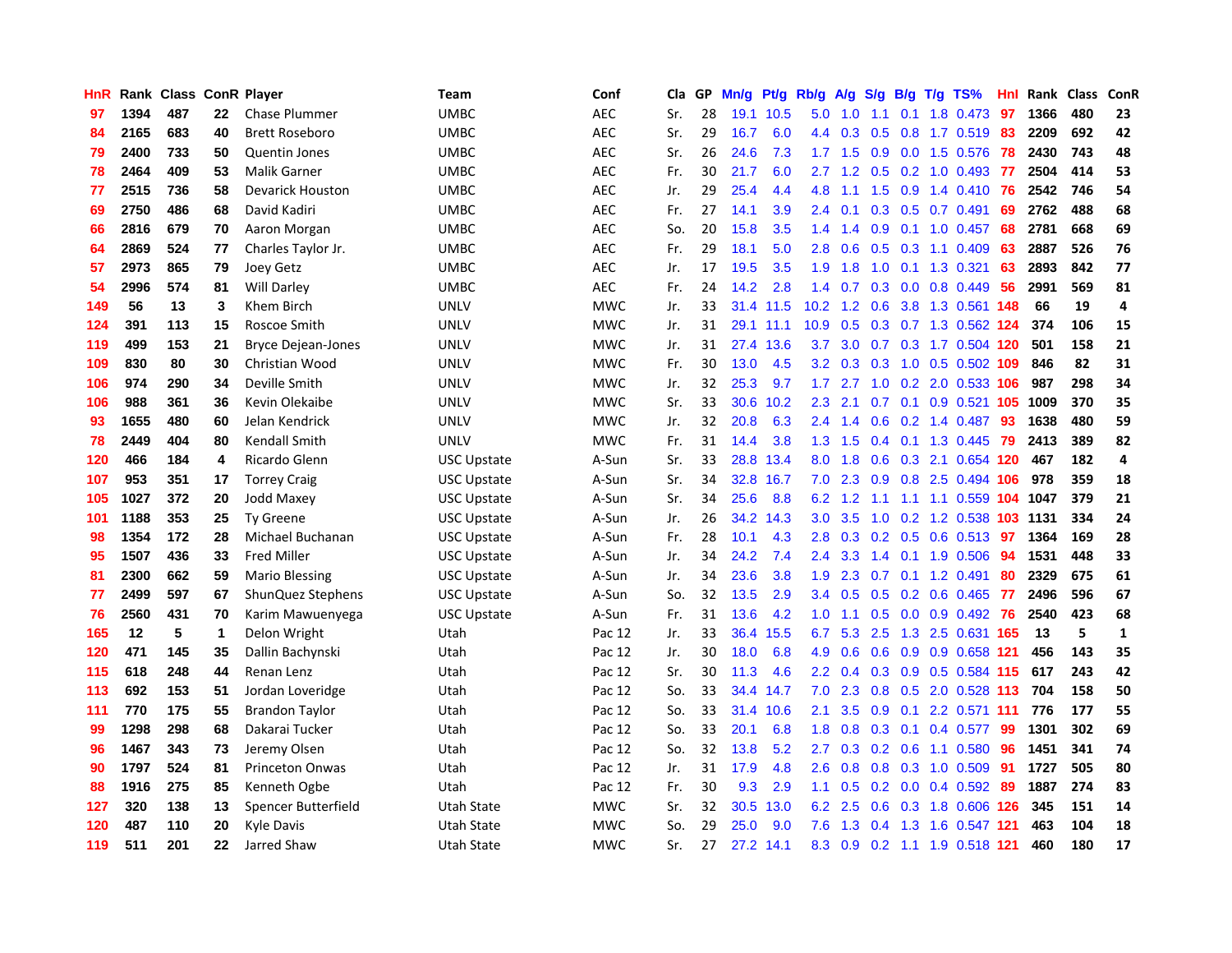| HnR |      | Rank Class ConR Player |              |                         | Team              | Conf       | Cla | GP | Mn/g | Pt/g      | Rb/g          | A/g | S/g              | B/g | $T/g$ TS%              | Hnl | Rank | <b>Class</b> | ConR                    |
|-----|------|------------------------|--------------|-------------------------|-------------------|------------|-----|----|------|-----------|---------------|-----|------------------|-----|------------------------|-----|------|--------------|-------------------------|
| 112 | 749  | 291                    | 29           | <b>Preston Medlin</b>   | <b>Utah State</b> | <b>MWC</b> | Sr. | 32 | 33.1 | 12.4      | 2.7           | 4.1 | 0.3              | 0.1 | 1.4 0.557 111          |     | 779  | 299          | 28                      |
| 104 | 1057 | 122                    | 38           | Jalen Moore             | Utah State        | <b>MWC</b> | Fr. | 32 | 17.5 | 5.6       | 2.7           | 0.8 | $0.4^{\circ}$    |     | 0.3 0.6 0.603 103 1091 |     |      | 127          | 39                      |
| 99  | 1288 | 455                    | 49           | <b>TeNale Roland</b>    | Utah State        | <b>MWC</b> | Sr. | 32 | 22.7 | 5.5       | $1.7^{\circ}$ | 2.8 | $0.4^{\circ}$    |     | $0.0$ 0.8 0.540        | 98  | 1320 | 464          | 48                      |
| 98  | 1348 | 314                    | 51           | <b>Marcel Davis</b>     | Utah State        | <b>MWC</b> | So. | 27 | 17.0 | 3.5       | 1.6           | 2.7 | 0.6              |     | $0.0$ 1.0 $0.480$      | -98 | 1337 | 310          | 49                      |
| 81  | 2303 | 664                    | 77           | Jordan Stone            | <b>Utah State</b> | <b>MWC</b> | Jr. | 32 | 11.9 | 2.7       | 2.8           | 0.2 | 0.3 <sub>0</sub> |     | $0.2$ 0.9 0.620        | 80  | 2342 | 680          | 77                      |
| 80  | 2391 | 703                    | 79           | Danny Berger            | Utah State        | <b>MWC</b> | Jr. | 28 | 11.8 | 3.2       | 1.9           | 0.8 |                  |     | $0.2$ 0.1 0.8 0.486    | -80 | 2351 | 685          | 79                      |
| 114 | 640  | 258                    | 8            | <b>Ben Aird</b>         | Utah Valley       | <b>WAC</b> | Sr. | 32 | 29.6 | 11.8      | 8.3           | 1.6 | 0.8              |     | 1.2 1.4 0.517 114      |     | 643  | 253          | $\overline{\mathbf{z}}$ |
| 111 | 757  | 70                     | 10           | Zach Nelson             | Utah Valley       | <b>WAC</b> | Fr. | 32 | 30.9 | 10.5      | 6.3           | 3.4 |                  |     | 0.7 1.0 2.3 0.563 111  |     | 764  | 66           | 13                      |
| 98  | 1350 | 470                    | 24           | <b>Holton Hunsaker</b>  | Utah Valley       | <b>WAC</b> | Sr. | 32 | 33.6 | 14.2      | 2.3           | 4.2 | 1.0              |     | $0.0$ 2.7 $0.518$      | 98  | 1347 | 473          | 25                      |
| 97  | 1419 | 417                    | 25           | Mitch Bruneel           | Utah Valley       | <b>WAC</b> | Jr. | 32 |      | 31.9 10.3 | 5.2           | 1.1 |                  |     | 0.7 0.2 0.9 0.594 96   |     | 1408 | 410          | 26                      |
| 94  | 1586 | 370                    | 30           | <b>Hayes Garrity</b>    | Utah Valley       | <b>WAC</b> | So. | 32 | 21.7 | 8.7       | 2.7           | 1.6 |                  |     | 0.5 0.0 1.2 0.497 94   |     | 1584 | 373          | 30                      |
| 92  | 1688 | 574                    | 34           | Keawe Enos              | Utah Valley       | <b>WAC</b> | Sr. | 32 | 29.7 | 7.8       | 2.5           | 1.9 | 0.6              |     | $0.0$ 1.1 $0.642$      | -92 | 1675 | 567          | 32                      |
| 76  | 2541 | 744                    | 60           | <b>B</b> Evans          | Utah Valley       | <b>WAC</b> | Jr. | 32 | 10.3 | 2.5       | 2.5           | 0.1 | 0.3              |     | 0.2 0.7 0.541          | 76  | 2538 | 745          | 59                      |
| 111 | 790  | 301                    | 15           | LaVonte Dority          | Valparaiso        | Horizon    | Sr. | 34 | 31.2 | 15.7      | $2.5\,$       | 2.4 | 0.6              |     | $0.1$ 2.1 0.591 110    |     | 788  | 303          | 14                      |
| 106 | 989  | 105                    | 23           | Alec Peters             | Valparaiso        | Horizon    | Fr. | 34 | 29.6 | 12.7      | 4.8           | 1.4 | 0.9              |     | 0.1 1.9 0.605 106      |     | 985  | 104          | 23                      |
| 99  | 1278 | 450                    | 35           | <b>Bobby Capobianco</b> | Valparaiso        | Horizon    | Sr. | 33 | 17.6 | 6.3       | 3.8           | 1.1 | $0.4^{\circ}$    |     | $0.3$ 1.4 0.605        | 99  | 1276 | 450          | 33                      |
| 97  | 1385 | 484                    | 40           | Moussa Gueve            | Valparaiso        | Horizon    | Sr. | 34 | 16.4 | 4.5       | 4.9           | 0.4 | $0.4^{\circ}$    | 2.1 | 2.2 0.610              | -97 | 1382 | 485          | 39                      |
| 97  | 1391 | 486                    | 41           | Jordan Coleman          | Valparaiso        | Horizon    | Sr. | 31 | 20.9 | 8.1       | 3.5           | 1.1 |                  |     | $0.4$ 0.5 1.2 0.539    | -97 | 1388 | 487          | 40                      |
| 94  | 1545 | 361                    | 43           | <b>Keith Carter</b>     | Valparaiso        | Horizon    | So. | 22 | 18.5 | 5.7       | 1.8           | 2.3 |                  |     | 1.0 0.1 1.7 0.536      | -95 | 1498 | 351          | 43                      |
| 92  | 1707 | 498                    | 46           | Vashil Fernandez        | Valparaiso        | Horizon    | Jr. | 34 | 19.3 | 4.3       | 5.1           | 0.2 |                  |     | $0.4$ 1.7 1.1 0.545    | -92 | 1704 | 502          | 47                      |
| 91  | 1762 | 243                    | 50           | Jubril Adekoya          | Valparaiso        | Horizon    | Fr. | 34 | 19.1 | 5.8       | 3.4           | 1.3 | 0.4              |     | $0.1$ 1.3 0.568        | -91 | 1760 | 245          | 51                      |
| 90  | 1791 | 251                    | 52           | Lexus Williams          | Valparaiso        | Horizon    | Fr. | 34 | 23.4 | 6.5       | 2.1           | 2.4 | 1.0              |     | $0.1$ 1.7 0.505        | 90  | 1783 | 252          | 53                      |
| 85  | 2072 | 310                    | 61           | Clay Yeo                | Valparaiso        | Horizon    | Fr. | 28 | 12.9 | 4.1       | 1.4           | 1.0 | 0.3              |     | $0.1$ 0.9 0.566        | 86  | 2021 | 302          | 61                      |
| 127 | 333  | 90                     | 31           | James Siakam            | Vanderbilt        | <b>SEC</b> | Jr. | 31 | 24.1 | 7.2       | 5.3           | 1.2 | 0.9              |     | 1.3 1.3 0.618 126      |     | 349  | 92           | 31                      |
| 116 | 580  | 48                     | 47           | Damian Jones            | Vanderbilt        | <b>SEC</b> | Fr. | 31 | 25.9 | 11.3      | 5.7           | 0.2 | 0.3              |     | 1.4 1.8 0.544 116      |     | 606  | 48           | 49                      |
| 113 | 680  | 273                    | 52           | Rod Odom                | Vanderbilt        | <b>SEC</b> | Sr. | 31 | 36.0 | 13.6      | 5.2           | 1.2 | 0.6              |     | 0.6 1.4 0.545 113      |     | 713  | 282          | 55                      |
| 111 | 788  | 181                    | 62           | Eric McClellan          | Vanderbilt        | <b>SEC</b> | So. | 12 | 30.8 | 14.3      | 4.4           | 3.2 |                  |     | 1.3 0.2 3.5 0.493 118  |     | 542  | 125          | 46                      |
| 107 | 936  | 276                    | 67           | Dai-Jon Parker          | Vanderbilt        | <b>SEC</b> | Jr. | 31 | 34.5 | 8.3       | 4.4           | 3.2 | 0.8              |     | 0.3 2.3 0.530 106      |     | 957  | 286          | 68                      |
| 107 | 952  | 350                    | 69           | Kyle Fuller             | Vanderbilt        | <b>SEC</b> | Sr. | 31 | 31.7 | 11.0      | 3.7           | 4.2 | 0.7              |     | 0.1 3.0 0.476 106      |     | 976  | 358          | 69                      |
| 92  | 1673 | 226                    | 101          | Luke Kornet             | Vanderbilt        | <b>SEC</b> | Fr. | 30 | 15.3 | 4.0       | 2.3           | 0.8 | 0.3              |     | $0.6$ 0.7 0.430        | -92 | 1678 | 229          | 102                     |
| 57  | 2964 | 862                    | 118          | <b>Shelby Moats</b>     | Vanderbilt        | <b>SEC</b> | Jr. | 31 | 10.7 | 1.5       | 1.6           | 0.3 | 0.2              |     | $0.1$ 0.7 0.465        | 57  | 2982 | 866          | 118                     |
| 148 | 61   | 17                     | $\mathbf{2}$ | <b>Treveon Graham</b>   | <b>VCU</b>        | $A-10$     | Jr. | 35 | 28.3 | 15.8      | 7.0           | 2.0 | 0.9 <sup>°</sup> |     | 0.2 1.8 0.539 147      |     | 70   | 20           | 4                       |
| 146 | 73   | 21                     | 4            | <b>Briante Weber</b>    | VCU               | $A-10$     | Jr. | 35 | 28.9 | 9.4       | 4.1           | 3.9 | 3.5              |     | 0.1 1.9 0.527 145      |     | 81   | 23           | 6                       |
| 139 | 131  | 60                     | 6            | Juvonte Reddic          | <b>VCU</b>        | $A-10$     | Sr. | 35 | 27.9 | 11.8      | 8.4           | 0.7 |                  |     | 1.3 1.2 1.7 0.520 138  |     | 142  | 64           | 7                       |
| 120 | 485  | 36                     | 29           | Mo Alie-Cox             | VCU               | $A-10$     | Fr. | 35 | 14.4 | 3.3       | 3.6           | 0.3 |                  |     | 0.3 1.4 0.5 0.544 119  |     | 503  | 37           | 30                      |
| 118 | 534  | 210                    | 31           | Rob Brandenberg         | VCU               | $A-10$     | Sr. | 35 | 26.6 | 9.6       | 2.1           | 1.5 |                  |     | 1.2 0.3 0.9 0.523 118  |     | 545  | 211          | 31                      |
| 117 | 576  | 127                    | 37           | Melvin Johnson          | VCU               | $A-10$     | So. | 33 | 22.4 | 10.4      | 2.2           | 1.2 | 0.9              |     | $0.1$ 1.4 0.525 116    |     | 575  | 128          | 37                      |
| 115 | 615  | 54                     | 42           | JeQuan Lewis            | <b>VCU</b>        | $A-10$     | Fr. | 35 | 16.1 | 5.9       | 1.3           | 2.0 | 1.1              |     | 0.0 1.8 0.558 115      |     | 631  | 55           | 43                      |
| 92  | 1684 | 230                    | 84           | Jordan Burgess          | VCU               | $A-10$     | Fr. | 31 | 21.7 | 4.9       | 2.6           | 1.0 |                  |     | 0.9 0.3 1.1 0.418 96   |     | 1438 | 180          | 77                      |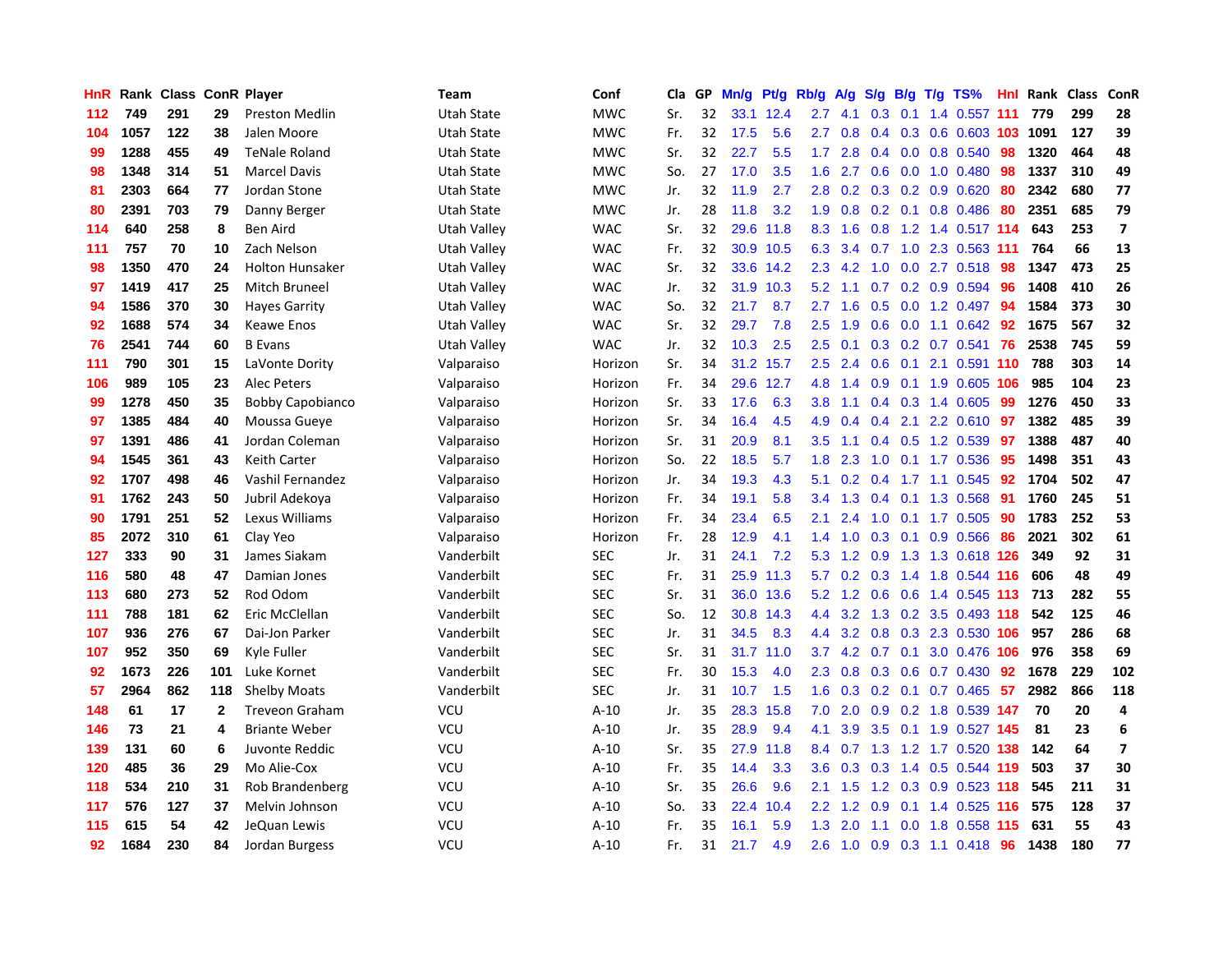| HnR |      | Rank Class |              | <b>ConR Player</b>     | <b>Team</b>   | Conf            | <b>Cla</b> | GP | Mn/g | Pt/g | Rb/g             | A/g | S/g              | B/g             | $T/g$ TS%                  | Hnl | Rank | <b>Class</b> | ConR                    |
|-----|------|------------|--------------|------------------------|---------------|-----------------|------------|----|------|------|------------------|-----|------------------|-----------------|----------------------------|-----|------|--------------|-------------------------|
| 83  | 2212 | 637        | 100          | Jarred Guest           | <b>VCU</b>    | $A-10$          | Jr.        | 35 | 9.1  | 1.6  | 2.3              | 0.2 | 0.4              |                 | $0.3$ 0.5 0.376            | 83  | 2220 | 638          | 100                     |
| 133 | 187  | 87         | $\mathbf{2}$ | <b>Brian Voelkel</b>   | Vermont       | <b>AEC</b>      | Sr.        | 33 | 30.5 | 6.5  | 8.1              | 5.8 |                  |                 | 1.5 0.2 2.5 0.545 133      |     | 196  | 92           | $\mathbf{2}$            |
| 128 | 287  | 125        | 3            | <b>Clancy Rugg</b>     | Vermont       | <b>AEC</b>      | Sr.        | 33 | 28.0 | 13.0 | 5.9              | 0.8 |                  |                 | 0.8 1.2 2.0 0.640 128      |     | 294  | 129          | 3                       |
| 112 | 727  | 161        | 6            | Ethan O'Day            | Vermont       | <b>AEC</b>      | So.        | 25 | 20.4 | 7.4  | 3.8 <sub>2</sub> | 0.5 |                  |                 | $0.7$ 1.6 1.2 0.559 113    |     | 691  | 150          | $\overline{\mathbf{z}}$ |
| 109 | 845  | 318        | 9            | Sandro Carissimo       | Vermont       | <b>AEC</b>      | Sr.        | 33 | 32.0 | 12.5 | 3.3              | 2.1 | 1.1              |                 | 0.5 1.3 0.538 109          |     | 856  | 328          | 11                      |
| 105 | 1011 | 110        | 13           | Kurt Steidl            | Vermont       | <b>AEC</b>      | Fr.        | 32 | 14.3 | 5.9  | 2.0 <sub>1</sub> | 0.5 | 0.3              |                 | 0.2 0.8 0.602 105 1019     |     |      | 110          | 14                      |
| 101 | 1199 | 423        | 16           | Candon Rusin           | Vermont       | <b>AEC</b>      | Sr.        | 33 | 25.5 | 9.6  | 1.5              | 0.7 | 0.5              |                 | 0.1 1.2 0.582 101          |     | 1199 | 426          | 19                      |
| 101 | 1200 | 424        | 17           | Luke Apfeld            | Vermont       | <b>AEC</b>      | Sr.        | 32 | 18.3 | 7.8  | 2.5              | 0.4 | 0.4              |                 | $0.3$ 0.8 0.532 101        |     | 1192 | 424          | 18                      |
| 96  | 1422 | 496        | 24           | Josh Elbaum            | Vermont       | <b>AEC</b>      | Sr.        | 33 | 11.0 | 1.4  | 1.1              | 1.2 | 0.9              |                 | $0.0$ $0.6$ $0.657$        | 96  | 1424 | 502          | 25                      |
| 82  | 2272 | 649        | 45           | <b>Hector Harold</b>   | Vermont       | <b>AEC</b>      | Jr.        | 33 | 15.3 | 5.0  | 2.0 <sub>1</sub> | 0.5 |                  |                 | 0.5 0.3 1.2 0.494 81       |     | 2270 | 651          | 43                      |
| 149 | 60   | 16         | 4            | JayVaughn Pinkston     | Villanova     | <b>Big East</b> | Jr.        | 34 | 27.1 | 14.1 | 6.1              |     |                  |                 | 1.4 0.9 0.6 1.7 0.586 149  |     | 62   | 16           | 3                       |
| 146 | 68   | 19         | 5            | Darrun Hilliard        | Villanova     | <b>Big East</b> | Jr.        | 34 | 29.1 | 14.3 | 3.6 <sub>2</sub> | 2.6 |                  |                 | 1.3 0.5 2.2 0.616 146      |     | 73   | 22           | 5                       |
| 144 | 83   | 32         | 6            | James Bell             | Villanova     | <b>Big East</b> | Sr.        | 34 | 29.5 | 14.4 | 6.1              | 1.6 | 1.3              |                 | 0.6 1.7 0.575 144          |     | 87   | 34           | $\overline{\mathbf{z}}$ |
| 129 | 272  | 21         | 10           | Josh Hart              | Villanova     | <b>Big East</b> | Fr.        | 34 | 21.4 | 7.8  | 4.4              | 0.9 | 0.6              |                 | 0.3 0.6 0.597 129          |     | 272  | 19           | 11                      |
| 127 | 324  | 72         | 13           | Daniel Ochefu          | Villanova     | <b>Big East</b> | So.        | 34 | 21.7 | 5.7  | 6.1              | 1.4 | 0.7              |                 | 1.5 1.9 0.585 127          |     | 327  | 75           | 14                      |
| 126 | 340  | 74         | 14           | Ryan Arcidiacono       | Villanova     | <b>Big East</b> | So.        | 34 | 31.1 | 9.9  | 2.4              | 3.5 | 1.1              |                 | $0.0$ 1.4 $0.532$ 126      |     | 338  | 76           | 15                      |
| 112 | 742  | 66         | 39           | Kris Jenkins           | Villanova     | <b>Big East</b> | Fr.        | 34 | 11.7 | 4.1  | 1.8              | 0.6 | 0.2 <sub>0</sub> |                 | $0.3$ 0.4 0.532 112        |     | 745  | 64           | 39                      |
| 109 | 840  | 192        | 47           | <b>Dylan Ennis</b>     | Villanova     | <b>Big East</b> | So.        | 30 | 16.0 | 5.1  | 1.7 <sup>2</sup> | 1.6 |                  |                 | $0.3$ 0.3 0.7 0.494 110    |     | 784  | 180          | 42                      |
| 99  | 1294 | 457        | 67           | <b>Tony Chennault</b>  | Villanova     | <b>Big East</b> | Sr.        | 34 | 14.3 | 2.7  | 1.4              | 1.8 |                  |                 | 0.6 0.1 1.0 0.482 99       |     | 1288 | 457          | 67                      |
| 154 | 35   | 8          | 5            | Malcolm Brogdon        | Virginia      | <b>ACC</b>      | So.        | 37 | 31.4 | 12.7 | 5.4              | 2.7 |                  |                 | 1.2 0.1 1.4 0.540 153      |     | 37   | 8            | 6                       |
| 142 | 108  | 47         | 13           | Joe Harris             | Virginia      | ACC             | Sr.        | 37 | 28.8 | 12.0 | 2.9              | 2.3 | 0.9 <sup>°</sup> |                 | 0.2 1.3 0.561 142          |     | 113  | 49           | 14                      |
| 138 | 138  | 31         | 16           | Anthony Gill           | Virginia      | $\mathsf{ACC}$  | So.        | 37 | 19.8 | 8.6  | 4.0              | 0.4 |                  |                 | 0.3 0.5 1.1 0.599 138      |     | 143  | 33           | 17                      |
| 132 | 200  | 91         | 22           | <b>Akil Mitchell</b>   | Virginia      | ACC             | Sr.        | 37 | 25.7 | 6.8  | 7.0              | 1.2 | 0.8              |                 | 0.6 1.3 0.534 132          |     | 207  | 96           | 24                      |
| 129 | 278  | 62         | 28           | Mike Tobey             | Virginia      | <b>ACC</b>      | So.        | 37 | 18.1 | 6.4  | 3.8              | 0.3 |                  | $0.2 \quad 1.1$ | 0.9 0.506 129              |     | 278  | 63           | 30                      |
| 128 | 290  | 66         | 29           | <b>Justin Anderson</b> | Virginia      | <b>ACC</b>      | So.        | 37 | 21.5 | 7.8  | 3.2              | 1.5 | 0.4              |                 | 0.8 1.4 0.511 128          |     | 293  | 67           | 31                      |
| 128 | 299  | 23         | 30           | London Perrantes       | Virginia      | ACC             | Fr.        | 37 | 29.9 | 5.5  | $2.2\phantom{0}$ | 3.8 | 0.9              |                 | 0.1 1.1 0.552 128          |     | 300  | 22           | 33                      |
| 113 | 697  | 207        | 59           | <b>Darion Atkins</b>   | Virginia      | ACC             | Jr.        | 37 | 10.4 | 3.0  | $2.2\phantom{0}$ | 0.3 |                  |                 | 0.2 0.5 0.7 0.500 113      |     | 696  | 209          | 56                      |
| 101 | 1218 | 280        | 89           | Evan Nolte             | Virginia      | <b>ACC</b>      | So.        | 32 | 9.3  | 2.8  | 0.8              | 0.3 |                  |                 | 0.2 0.1 0.3 0.557 102 1156 |     |      | 265          | 85                      |
| 113 | 714  | 215        | 62           | C.J. Barksdale         | Virginia Tech | ACC             | Jr.        | 21 | 20.0 | 8.1  | 4.2              | 0.6 | 0.3              |                 | 0.7 0.9 0.588 120          |     | 498  | 157          | 46                      |
| 104 | 1059 | 381        | 79           | Jarell Eddie           | Virginia Tech | <b>ACC</b>      | Sr.        | 31 | 32.6 | 13.3 | 5.4              | 1.2 | $0.4^{\circ}$    |                 | 0.4 1.7 0.492 103 1113     |     |      | 399          | 82                      |
| 103 | 1106 | 129        | 82           | Ben Emelogu            | Virginia Tech | ACC             | Fr.        | 22 | 27.2 | 10.5 | 3.1              | 1.9 | 0.6              |                 | 0.2 1.5 0.514 104          |     | 1039 | 116          | 79                      |
| 100 | 1228 | 282        | 90           | Joey van Zegeren       | Virginia Tech | <b>ACC</b>      | So.        | 31 | 22.0 | 6.4  | 5.0              | 0.3 | $0.4^{\circ}$    |                 | $1.7$ $1.4$ $0.472$        | 99  | 1282 | 296          | 95                      |
| 100 | 1230 | 438        | 91           | <b>Cadarian Raines</b> | Virginia Tech | ACC             | Sr.        | 22 | 15.9 | 5.2  | 3.2              | 0.5 | 0.3              |                 | $0.7$ 1.0 0.509 100        |     | 1225 | 435          | 92                      |
| 100 | 1251 | 289        | 92           | Adam Smith             | Virginia Tech | <b>ACC</b>      | So.        | 14 | 25.8 | 11.0 | 2.3              | 2.1 | 0.1              |                 | 0.0 1.4 0.490 101 1170     |     |      | 267          | 86                      |
| 98  | 1329 | 165        | 97           | Devin Wilson           | Virginia Tech | ACC             | Fr.        | 31 | 34.9 | 9.2  | 3.2 <sub>2</sub> | 4.8 | 0.8              |                 | $0.2$ 2.9 $0.487$          | -97 | 1381 | 171          | 97                      |
| 94  | 1546 | 201        | 103          | <b>Trevor Thompson</b> | Virginia Tech | <b>ACC</b>      | Fr.        | 30 | 16.2 | 5.0  | 4.7              | 0.2 | 0.3              |                 | 0.9 1.5 0.467              | -93 | 1593 | 208          | 102                     |
| 85  | 2092 | 506        | 114          | Marshall Wood          | Virginia Tech | <b>ACC</b>      | So.        | 26 | 15.7 | 4.0  | 3.5              | 0.4 | 0.1              |                 | 0.3 1.0 0.486              | 85  | 2068 | 504          | 114                     |
| 80  | 2387 | 701        | 121          | Will Johnston          | Virginia Tech | <b>ACC</b>      | Jr.        | 30 | 19.9 | 3.2  | 2.1              | 0.7 | 0.3              | 0.0             | 0.5 0.530                  | 79  | 2391 | 702          | 122                     |
| 76  | 2572 | 749        | 124          | <b>Christian Beyer</b> | Virginia Tech | <b>ACC</b>      | Jr.        | 28 | 9.6  | 1.1  | 2.3              |     |                  |                 | 0.4 0.2 0.0 0.5 0.525      | 75  | 2575 | 752          | 124                     |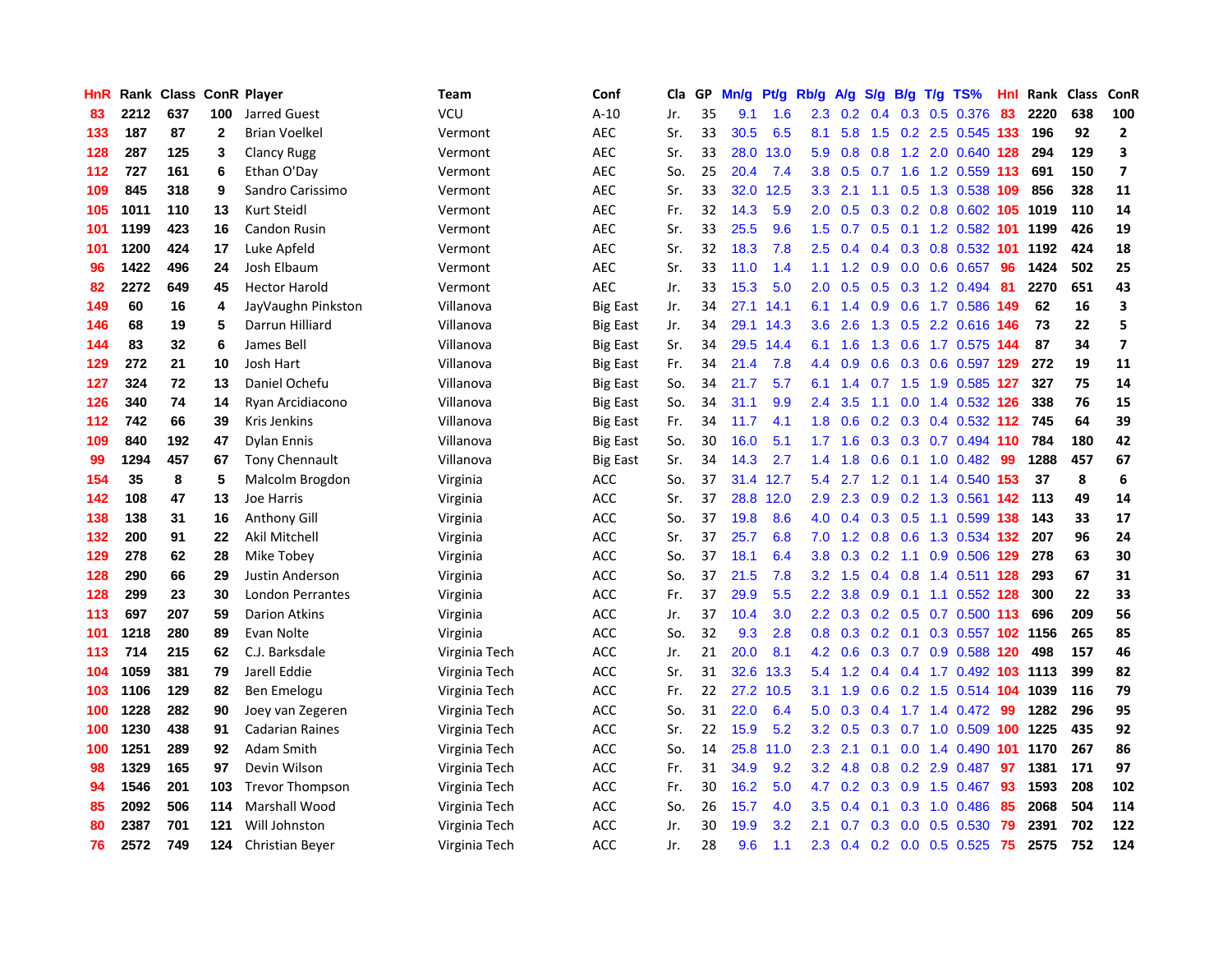| HnR |      | Rank Class ConR Player |                |                           | Team                    | Conf             | Cla | GP | Mn/g | Pt/g      | Rb/g             | A/g | S/g              | B/g | T/g TS%                    | <b>Hnl</b> | Rank | Class | ConR           |
|-----|------|------------------------|----------------|---------------------------|-------------------------|------------------|-----|----|------|-----------|------------------|-----|------------------|-----|----------------------------|------------|------|-------|----------------|
| 132 | 195  | 89                     | $\mathbf{2}$   | D.J. Covington            | VMI                     | <b>Big South</b> | Sr. | 35 | 29.7 | 20.1      | 9.3              | 0.8 | 1.0              | 3.0 | 2.1 0.615 132              |            | 209  | 97    | $\mathbf{2}$   |
| 120 | 495  | 197                    | 4              | Rodney Glasgow            | VMI                     | <b>Big South</b> | Sr. | 35 | 36.9 | 18.9      | 4.0              | 5.9 | 1.3              |     | 0.0 1.8 0.606 119          |            | 508  | 197   | 5              |
| 99  | 1296 | 159                    | 21             | QJ Peterson               | VMI                     | <b>Big South</b> | Fr. | 35 | 32.9 | 19.0      | 5.6              | 2.1 |                  |     | 1.7 0.3 2.2 0.512 99       |            | 1304 | 159   | 21             |
| 87  | 1989 | 480                    | 53             | Phillip Anglade           | <b>VMI</b>              | <b>Big South</b> | So. | 35 | 15.3 | 3.4       | 4.3              | 0.3 |                  |     | $0.7$ 1.2 0.4 0.509        | 87         | 2005 | 487   | 53             |
| 84  | 2166 | 526                    | 64             | Jordan Weethee            | VMI                     | <b>Big South</b> | So. | 35 | 18.2 | 6.7       | 3.7              | 0.9 | 0.5              |     | $0.4$ 0.7 0.494            | 83         | 2180 | 530   | 65             |
| 84  | 2169 | 528                    | 65             | <b>Tim Marshall</b>       | <b>VMI</b>              | <b>Big South</b> | So. | 34 | 9.8  | 4.3       | 1.3              | 0.7 | 0.5              |     | $0.0$ 0.4 0.507            | 83         | 2174 | 529   | 64             |
| 79  | 2396 | 704                    | 75             | <b>Brian Brown</b>        | VMI                     | <b>Big South</b> | Jr. | 33 | 25.0 | 6.8       | 1.9              | 1.7 | 0.5              |     | $0.0$ 0.8 0.520            | -81        | 2323 | 671   | 73             |
| 68  | 2779 | 498                    | 91             | Trey Chapman              | VMI                     | Big South        | Fr. | 35 | 17.2 | 4.0       | 3.0 <sub>2</sub> | 0.9 | 0.4              |     | $0.4$ 0.9 0.420            | 68         | 2794 | 498   | 91             |
| 115 | 620  | 250                    | $\overline{7}$ | Kenneth Ortiz             | Wagner                  | Northeast        | Sr. | 31 | 32.2 | 13.9      | 4.5              | 4.2 | 1.8              |     | 0.2 2.9 0.498 114          |            | 645  | 255   | $\overline{7}$ |
| 103 | 1098 | 395                    | $12 \,$        | <b>Latif Rivers</b>       | Wagner                  | Northeast        | Sr. | 29 | 27.8 | 13.3      | 2.8              | 2.0 | 0.9 <sub>0</sub> |     | 0.3 1.8 0.535 103 1092     |            |      | 393   | 12             |
| 103 | 1113 | 329                    | 14             | Mario Moody               | Wagner                  | Northeast        | Jr. | 29 | 22.3 | 8.9       | 5.9              | 0.5 |                  |     | 0.7 1.3 1.4 0.497 103 1101 |            |      | 325   | 14             |
| 103 | 1115 | 330                    | 15             | <b>Marcus Burton</b>      | Wagner                  | Northeast        | Jr. | 28 | 22.4 | 11.0      | 2.0 <sub>1</sub> | 1.6 |                  |     | 0.6 0.1 1.5 0.568 103 1095 |            |      | 322   | 13             |
| 95  | 1493 | 519                    | 21             | Naofall Folahan           | Wagner                  | Northeast        | Sr. | 31 | 21.1 | 4.2       | 5.3              | 0.1 |                  |     | 0.2 2.9 0.7 0.504          | 95         | 1511 | 528   | 21             |
| 93  | 1603 | 466                    | 24             | <b>Jay Harris</b>         | Wagner                  | Northeast        | Jr. | 21 | 29.5 | 10.3      | 2.8              | 2.8 | 0.9              |     | $0.0$ 2.3 0.547            | 95         | 1519 | 442   | 23             |
| 93  | 1627 | 559                    | 25             | Orlando Parker            | Wagner                  | Northeast        | Sr. | 28 | 25.1 | 7.0       | 6.9              | 0.5 | 0.6              |     | 0.9 1.2 0.484              | 93         | 1607 | 552   | 26             |
| 81  | 2302 | 558                    | 52             | Dwaun Anderson            | Wagner                  | Northeast        | So. | 31 | 22.1 | 5.5       | 3.0              | 0.9 | 0.8              |     | $0.5$ 1.2 0.415            | -81        | 2326 | 562   | 55             |
| 116 | 585  | 236                    | 48             | Coron Williams            | <b>Wake Forest</b>      | <b>ACC</b>       | Sr. | 33 | 25.3 | 10.2      | 2.2              | 1.2 | 0.7              | 0.1 | 0.3 0.623 116              |            | 584  | 232   | 49             |
| 115 | 635  | 139                    | 51             | Devin Thomas              | <b>Wake Forest</b>      | <b>ACC</b>       | So. | 33 |      | 28.2 11.1 | 7.5              | 1.5 | 0.6              |     | 0.9 2.5 0.537 114          |            | 639  | 140   | 53             |
| 112 | 726  | 284                    | 64             | <b>Travis McKie</b>       | <b>Wake Forest</b>      | <b>ACC</b>       | Sr. | 33 |      | 29.0 10.7 | 4.1              | 1.3 | 0.9              |     | 0.6 1.2 0.558 112 727      |            |      | 287   | 61             |
| 111 | 751  | 167                    | 66             | Codi Miller-McIntyre      | <b>Wake Forest</b>      | <b>ACC</b>       | So. | 32 | 32.3 | 12.6      | 3.1              | 4.2 | 0.8              |     | $0.0$ 2.0 0.484 112        |            | 751  | 171   | 63             |
| 102 | 1156 | 265                    | 84             | <b>Tyler Cavanaugh</b>    | <b>Wake Forest</b>      | <b>ACC</b>       | So. | 33 | 21.2 | 8.8       | 3.8              | 0.7 |                  |     | 0.2 0.3 1.5 0.547 102 1153 |            |      | 263   | 84             |
| 100 | 1259 | 292                    | 94             | Arnaud William Adala Moto | <b>Wake Forest</b>      | <b>ACC</b>       | So. | 33 | 19.6 | 6.9       | 5.2              | 0.6 | 0.5              |     | 0.1 1.6 0.512 100 1247     |            |      | 288   | 94             |
| 91  | 1775 | 419                    | 109            | <b>Madison Jones</b>      | <b>Wake Forest</b>      | <b>ACC</b>       | So. | 33 | 20.9 | 3.3       | 1.9              | 2.8 | 1.2              |     | $0.2$ 2.2 0.464            | 91         | 1766 | 418   | 109            |
| 83  | 2235 | 545                    | 118            | Aaron Rountree III        | <b>Wake Forest</b>      | <b>ACC</b>       | So. | 32 | 10.2 | 1.6       | 1.5              | 0.5 | $0.4^{\circ}$    |     | $0.5$ 0.4 0.439            | 83         | 2211 | 540   | 118            |
| 141 | 115  | 48                     | 13             | C.J. Wilcox               | Washington              | Pac 12           | Sr. | 32 | 34.9 | 18.3      | 3.7              | 2.5 | 1.0              |     | 1.0 1.7 0.594 140          |            | 125  | 54    | 15             |
| 117 | 546  | 44                     | 39             | Nigel Williams-Goss       | Washington              | Pac 12           | Fr. | 32 | 33.2 | 13.4      | 4.4              | 4.4 | 1.1              |     | 0.2 2.9 0.530 117          |            | 566  | 45    | 39             |
| 114 | 639  | 257                    | 45             | Perris Blackwell          | Washington              | Pac 12           | Sr. | 31 |      | 27.5 10.2 | 6.8              | 0.9 |                  |     | 0.5 0.8 1.3 0.556 114      |            | 650  | 260   | 47             |
| 108 | 912  | 214                    | 59             | <b>Andrew Andrews</b>     | Washington              | Pac 12           | So. | 32 | 30.2 | 12.3      | 3.9              | 2.6 |                  |     | 1.2 0.1 1.6 0.494 107      |            | 923  | 215   | 59             |
| 101 | 1209 | 357                    | 64             | Mike Anderson             | Washington              | Pac 12           | Jr. | 32 | 25.5 | 5.5       | 5.5              | 1.8 | 0.5              |     | 0.3 1.1 0.541 100 1223     |            |      | 360   | 64             |
| 90  | 1835 | 538                    | 82             | <b>Desmond Simmons</b>    | Washington              | Pac 12           | Jr. | 22 | 21.0 | 5.2       | 4.6              | 0.6 | 0.6              | 0.1 | $0.9$ 0.502                | 94         | 1563 | 453   | 76             |
| 84  | 2138 | 320                    | 89             | Darin Johnson             | Washington              | Pac 12           | Fr. | 31 | 16.1 | 5.9       | 1.6              | 0.6 | 0.4              |     | 0.2 1.0 0.474              | 84         | 2122 | 320   | 90             |
| 78  | 2450 | 715                    | 95             | Shawn Kemp Jr.            | Washington              | Pac 12           | Jr. | 32 | 15.4 | 4.4       | 1.8              | 0.1 | 0.2              |     | $0.2$ 0.5 0.573            | 78         | 2460 | 722   | 94             |
| 133 | 185  | 46                     | 21             | DaVonte Lacy              | <b>Washington State</b> | Pac 12           | Jr. | 23 | 34.2 | 19.4      | 4.2              | 1.4 | 1.2              | 0.1 | 2.0 0.600                  | 147        | 71   | 21    | 9              |
| 117 | 561  | 225                    | 41             | D.J. Shelton              | Washington State        | Pac 12           | Sr. | 31 | 30.8 | 10.1      | 9.5              | 1.5 | 0.7              |     | 0.4 1.9 0.495 115          |            | 635  | 251   | 46             |
| 95  | 1528 | 198                    | 75             | Que Johnson               | Washington State        | Pac 12           | Fr. | 31 | 23.8 | 9.5       | 2.4              | 0.6 | 0.5              |     | $0.1$ 1.0 0.511            | 93         | 1641 | 220   | 79             |
| 92  | 1686 | 394                    | 79             | Junior Longrus            | Washington State        | Pac 12           | So. | 31 | 20.0 | 3.4       | 3.5              | 1.0 | 0.6              |     | 0.7 0.7 0.473              | -90        | 1797 | 425   | 81             |
| 91  | 1774 | 519                    | 80             | Royce Woolridge           | Washington State        | Pac 12           | Jr. | 31 | 28.2 | 7.3       | 1.9              | 2.7 | 0.8 <sub>0</sub> |     | $0.2$ 1.9 0.440            | -89        | 1890 | 552   | 84             |
| 89  | 1872 | 268                    | 84             | Ike Iroegbu               | <b>Washington State</b> | Pac 12           | Fr. | 31 | 18.1 | 5.5       | 1.9              | 1.5 | 0.5              | 0.1 | 1.3 0.470                  | -87        | 1965 | 287   | 87             |
| 86  | 2038 | 596                    | 88             | Dexter Kernich-Drew       | <b>Washington State</b> | Pac 12           | Jr. | 30 | 22.2 | 6.3       | 1.7              | 0.8 |                  |     | $0.4$ 0.2 0.9 0.530        | 85         | 2100 | 613   | 89             |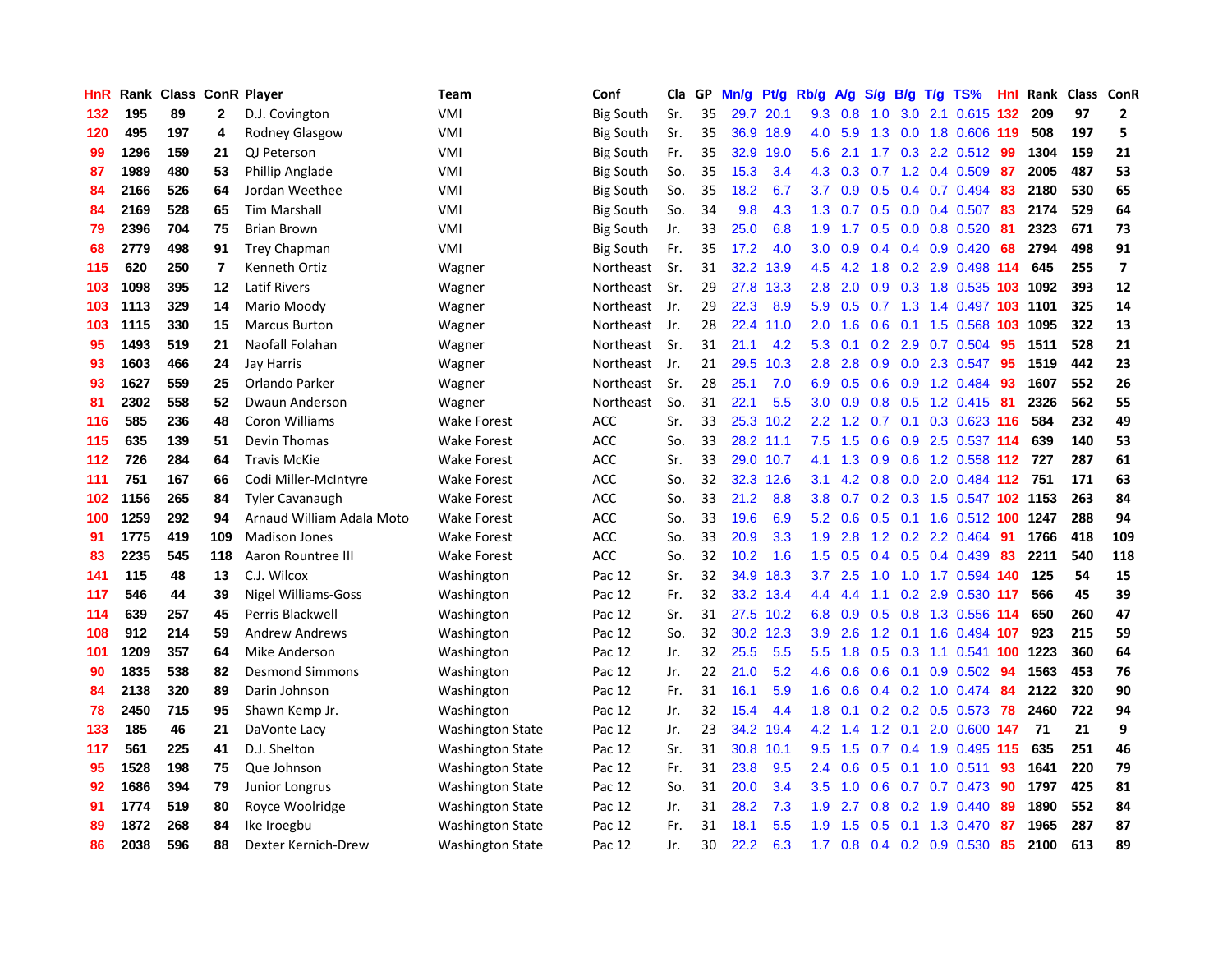| HnR | Rank |     |    | <b>Class ConR Player</b> | <b>Team</b>             | Conf           | Cla | GP | Mn/g | <b>Pt/g</b> | Rb/g          | A/g | S/g              | B/g | $T/g$ TS%                  | Hnl | Rank | <b>Class</b> | ConR |
|-----|------|-----|----|--------------------------|-------------------------|----------------|-----|----|------|-------------|---------------|-----|------------------|-----|----------------------------|-----|------|--------------|------|
| 79  | 2423 | 709 | 94 | Jordan Railey            | <b>Washington State</b> | Pac 12         | Jr. | 31 | 16.2 | 3.0         | $2.5^{\circ}$ | 0.8 | 0.4              | 1.0 | 1.0 0.388                  | 77  | 2503 | 734          | 95   |
| 132 | 208  | 96  | 3  | Davion Berry             | <b>Weber State</b>      | <b>Big Sky</b> | Sr. | 31 |      | 33.3 19.2   | 4.2           | 3.9 | 1.0              |     | 0.2 2.8 0.623 132 211      |     |      | 98           | 3    |
| 103 | 1087 | 392 | 9  | Kyle Tresnak             | Weber State             | Big Sky        | Sr. | 31 |      | 27.3 11.5   | 4.7           | 0.7 |                  |     | 0.5 1.8 1.5 0.612 103 1085 |     |      | 392          | 9    |
| 99  | 1303 | 301 | 16 | Joel Bolomboy            | <b>Weber State</b>      | <b>Big Sky</b> | So. | 30 | 30.1 | 8.7         | 11.0          | 0.6 | 0.5              |     | 0.8 1.5 0.557              | -99 | 1285 | 297          | 16   |
| 92  | 1671 | 225 | 28 | Jeremy Senglin           | <b>Weber State</b>      | <b>Big Sky</b> | Fr. | 31 | 29.7 | 10.9        | 2.2           | 2.2 |                  |     | 0.7 0.2 1.5 0.600          | 92  | 1668 | 228          | 27   |
| 88  | 1952 | 628 | 42 | Jordan Richardson        | <b>Weber State</b>      | <b>Big Sky</b> | Sr. | 31 | 29.0 | 7.1         | 2.3           | 2.5 | 0.5              |     | $0.1$ 1.6 0.519            | 87  | 1944 | 624          | 42   |
| 87  | 1974 | 287 | 45 | <b>Richaud Gittens</b>   | <b>Weber State</b>      | <b>Big Sky</b> | Fr. | 31 | 22.7 | 6.9         | 2.9           | 2.2 | 0.6              |     | 0.2 1.9 0.538              | -87 | 1961 | 286          | 44   |
| 79  | 2392 | 380 | 67 | Kyndahl Hill             | Weber State             | <b>Big Sky</b> | Fr. | 31 | 18.3 | 4.6         | 3.5           | 0.5 |                  |     | $0.2$ 0.5 0.9 0.574        | 79  | 2388 | 380          | 67   |
| 152 | 42   | 11  | 4  | Juwan Staten             | West Virginia           | <b>Big 12</b>  | Jr. | 33 | 37.3 | 18.1        | 5.6           | 5.8 | 1.2              | 0.1 | 2.1 0.545 152              |     | 45   | 12           | 4    |
| 120 | 483  | 109 | 35 | <b>Eron Harris</b>       | West Virginia           | <b>Big 12</b>  | So. | 33 | 31.4 | 17.2        | 3.5           | 1.6 |                  |     | 0.7 0.2 2.1 0.587 120      |     | 487  | 111          | 35   |
| 111 | 758  | 169 | 52 | <b>Terry Henderson</b>   | West Virginia           | <b>Big 12</b>  | So. | 28 |      | 27.0 11.7   | 2.9           | 1.1 |                  |     | 0.8 0.6 1.1 0.568 112 752  |     |      | 172          | 49   |
| 106 | 993  | 106 | 60 | Nathan Adrian            | West Virginia           | <b>Big 12</b>  | Fr. | 33 | 18.9 | 5.4         | 2.9           | 0.7 | 0.9              |     | 0.6 0.5 0.549 106          |     | 991  | 105          | 61   |
| 103 | 1117 | 130 | 64 | Devin Williams           | West Virginia           | Big 12         | Fr. | 33 | 23.3 | 8.4         | 7.2           | 0.8 | 0.5              |     | 0.2 1.6 0.450 103 1119     |     |      | 130          | 65   |
| 102 | 1177 | 348 | 68 | Gary Browne              | West Virginia           | <b>Big 12</b>  | Jr. | 32 | 20.4 | 5.9         | 2.4           | 1.5 | 0.9              |     | 0.0 0.9 0.530 102 1158     |     |      | 343          | 67   |
| 101 | 1186 | 351 | 69 | Remi Dibo                | West Virginia           | Big 12         | Jr. | 32 | 19.4 | 7.3         | 3.1           | 0.7 | 0.4              |     | 0.2 0.6 0.545 102 1168     |     |      | 347          | 68   |
| 94  | 1577 | 207 | 75 | <b>Brandon Watkins</b>   | West Virginia           | <b>Big 12</b>  | Fr. | 32 | 11.3 | 2.7         | 2.8           | 0.3 | 0.3              | 0.8 | 0.3 0.440                  | 94  | 1562 | 203          | 74   |
| 85  | 2075 | 608 | 77 | Kevin Noreen             | West Virginia           | <b>Big 12</b>  | Jr. | 33 | 15.5 | 2.0         | 2.7           | 0.7 | 0.5              | 0.5 | 0.6 0.625                  | 85  | 2072 | 603          | 78   |
| 113 | 706  | 281 | 9  | <b>Trey Sumler</b>       | Western Carolina        | Southern       | Sr. | 32 | 35.6 | 17.4        | 4.0           | 4.3 | 1.1              |     | 0.0 2.3 0.546 114          |     | 656  | 264          | 9    |
| 99  | 1310 | 387 | 18 | James Sinclair           | Western Carolina        | Southern       | Jr. | 33 | 27.4 | 11.8        | 4.7           | 1.9 | 1.7              |     | $0.3$ 2.0 0.508            | -99 | 1310 | 385          | 18   |
| 96  | 1460 | 511 | 24 | <b>Brandon Boggs</b>     | Western Carolina        | Southern       | Sr. | 34 | 26.8 | 12.5        | 3.8           | 1.2 | 1.0              |     | 0.8 1.7 0.522 95           |     | 1465 | 513          | 23   |
| 91  | 1759 | 416 | 32 | Mike Brown               | Western Carolina        | Southern       | So. | 34 | 16.6 | 5.1         | 3.4           | 1.1 | 0.6              |     | $0.3$ 0.7 0.478            | -91 | 1770 | 419          | 32   |
| 91  | 1783 | 594 | 33 | <b>Tom Tankelewicz</b>   | Western Carolina        | Southern       | Sr. | 34 | 19.4 | 8.9         | 2.0           | 0.6 | 0.6              |     | 0.1 1.1 0.578              | 90  | 1792 | 594          | 33   |
| 87  | 1979 | 477 | 40 | <b>Justin Browning</b>   | Western Carolina        | Southern       | So. | 32 | 13.2 | 2.6         | 2.1           | 0.6 | 0.9 <sup>°</sup> |     | 0.9 0.6 0.569              | 87  | 1987 | 480          | 40   |
| 85  | 2115 | 619 | 45 | Kenneth Hall             | Western Carolina        | Southern       | Jr. | 34 | 15.6 | 2.5         | 3.5           | 0.8 | 0.3              |     | 1.7 0.8 0.525              | 84  | 2124 | 620          | 44   |
| 83  | 2219 | 697 | 51 | Tawaski King             | Western Carolina        | Southern       | Sr. | 34 | 25.6 | 7.6         | 4.8           | 0.6 | 0.6              |     | 0.2 1.6 0.491              | 82  | 2223 | 695          | 49   |
| 76  | 2561 | 615 | 65 | <b>Torrion Brummitt</b>  | Western Carolina        | Southern       | So. | 33 | 11.4 | 3.6         | 2.7           | 0.5 | 0.3              |     | $0.4$ 0.6 0.454            | 76  | 2565 | 615          | 65   |
| 69  | 2744 | 657 | 74 | <b>Rhett Harrelson</b>   | Western Carolina        | Southern       | So. | 34 | 8.7  | 2.7         | 0.7           | 0.6 | 0.1              |     | $0.0$ 0.6 0.565            | -69 | 2758 | 663          | 74   |
| 111 | 753  | 68  | 8  | <b>Garret Covington</b>  | Western Illinois        | Summit         | Fr. | 29 | 32.9 | 14.6        | 4.7           | 1.9 |                  |     | 1.0 0.1 1.9 0.566 111      |     | 767  | 67           | 9    |
| 99  | 1285 | 453 | 26 | Michael Ochereobia       | Western Illinois        | Summit         | Sr. | 30 | 25.2 | 8.9         | 5.4           | 0.8 |                  |     | $0.4$ 1.4 1.7 0.588        | 98  | 1332 | 467          | 27   |
| 98  | 1355 | 472 | 28 | Adam Link                | Western Illinois        | Summit         | Sr. | 30 | 28.9 | 9.2         | 4.7           | 1.7 |                  |     | $0.7$ $0.5$ 1.7 $0.580$    | -97 | 1405 | 493          | 31   |
| 85  | 2069 | 309 | 47 | Jabari Sandifer          | Western Illinois        | Summit         | Fr. | 30 | 28.9 | 9.0         | 2.5           | 3.1 | 1.2              |     | $0.0$ 2.8 $0.494$          | -84 | 2108 | 318          | 48   |
| 82  | 2240 | 353 | 52 | Mike Miklusak            | Western Illinois        | Summit         | Fr. | 29 | 20.6 | 5.2         | 2.9           | 1.1 | 0.7              |     | 0.2 0.8 0.476              | 82  | 2259 | 358          | 53   |
| 80  | 2373 | 576 | 55 | <b>Tate Stensgaard</b>   | Western Illinois        | Summit         | So. | 27 | 20.2 | 6.2         | 3.6           | 0.8 | $0.4^{\circ}$    |     | 0.2 1.9 0.596              | 80  | 2379 | 575          | 56   |
| 73  | 2648 | 773 | 60 | <b>Mohamed Conde</b>     | Western Illinois        | Summit         | Jr. | 24 | 19.7 | 3.6         | 2.9           | 0.7 | 0.8              | 0.3 | 0.8 0.437                  | 75  | 2601 | 761          | 60   |
| 70  | 2723 | 652 | 62 | Jordan Foster            | Western Illinois        | Summit         | So. | 30 | 15.9 | 3.1         | 1.2           | 1.6 | 0.5              |     | $0.0$ 1.3 0.492            | -70 | 2750 | 661          | 65   |
| 62  | 2902 | 845 | 66 | Remy Roberts-Burnett     | Western Illinois        | Summit         | Jr. | 15 | 22.7 | 4.9         | 1.6           | 1.4 | 0.8              |     | 0.3 0.9 0.379              | -71 | 2704 | 792          | 63   |
| 124 | 385  | 112 | 8  | George Fant              | Western Kentucky        | Sun Belt       | Jr. | 31 | 29.5 | 13.3        | 6.6           | 0.9 | 0.9 <sup>°</sup> |     | 0.9 1.7 0.535 123          |     | 410  | 121          | 8    |
| 123 | 419  | 122 | 9  | T.J. Price               | Western Kentucky        | Sun Belt       | Jr. | 30 | 29.6 | 15.5        | 4.4           | 1.9 | 0.9              | 0.1 | 2.1 0.544 123              |     | 420  | 125          | 9    |
| 101 | 1203 | 426 | 24 | O'Karo Akamune           | Western Kentucky        | Sun Belt       | Sr. | 18 | 17.1 | 4.1         | $5.0^{\circ}$ | 0.8 | 0.6              |     | 0.4 0.7 0.497 102 1146     |     |      | 412          | 24   |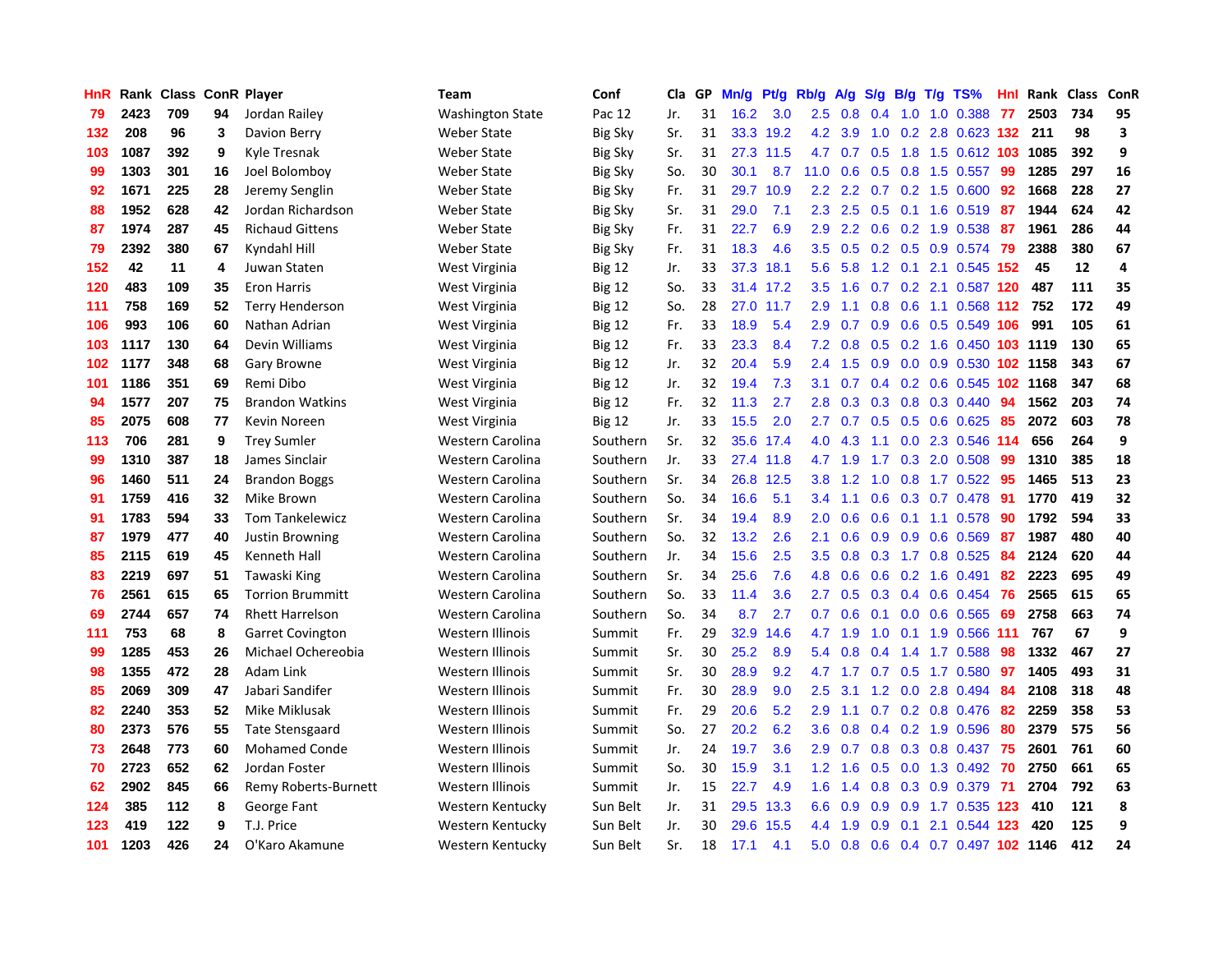| HnR |      | Rank Class ConR Player |                |                             | Team             | Conf             | Cla | GP | Mn/g | Pf/g      | Rb/g             | A/g              | S/g | B/g | $T/g$ TS%              | Hnl | Rank Class |     | ConR                    |
|-----|------|------------------------|----------------|-----------------------------|------------------|------------------|-----|----|------|-----------|------------------|------------------|-----|-----|------------------------|-----|------------|-----|-------------------------|
| 100 | 1254 | 151                    | 25             | Payton Hulsey               | Western Kentucky | Sun Belt         | Fr. | 31 | 13.5 | 3.1       | 2.7              | 1.5              | 0.6 | 0.1 | 1.2 0.519              | 98  | 1322       | 162 | 26                      |
| 99  | 1319 | 388                    | 26             | <b>Trency Jackson</b>       | Western Kentucky | Sun Belt         | Jr. | 24 | 24.9 | 10.2      | $2.4^{\circ}$    | 1.8              | 1.0 |     | 0.1 1.9 0.490 97       |     | 1380       | 405 | 28                      |
| 98  | 1341 | 468                    | 27             | <b>Brandon Harris</b>       | Western Kentucky | Sun Belt         | Sr. | 29 | 19.0 | 5.8       | 3.3              | 1.1              | 0.6 |     | 0.1 0.9 0.473 96       |     | 1412       | 496 | 32                      |
| 92  | 1712 | 234                    | 40             | <b>Chris Harrison-Docks</b> | Western Kentucky | Sun Belt         | Fr. | 24 | 26.3 | 9.9       | 1.9              | $2.2^{\circ}$    | 0.3 |     | $0.0$ 2.3 0.529        | -93 | 1630       | 217 | 40                      |
| 85  | 2071 | 607                    | 57             | Aaron Adeoye                | Western Kentucky | Sun Belt         | Jr. | 32 | 15.2 | 3.6       | 4.3              | 0.4              | 0.3 |     | $0.5$ 1.0 0.425        | -84 | 2136       | 624 | 59                      |
| 84  | 2122 | 670                    | 60             | Caden Dickerson             | Western Kentucky | Sun Belt         | Sr. | 30 | 24.9 | 4.7       | 2.1              | 1.2              | 0.3 |     | $0.0$ 1.1 0.543        | 85  | 2097       | 662 | 57                      |
| 66  | 2827 | 681                    | 84             | Aleksejs Rostov             | Western Kentucky | Sun Belt         | So. | 20 | 17.3 | 4.7       | 3.3              | 0.4              |     |     | $0.2$ 0.4 1.4 0.460    | 72  | 2680       | 640 | 79                      |
| 139 | 127  | 57                     | $\mathbf{2}$   | Shayne Whittington          | Western Michigan | MAC              | Sr. | 31 | 31.8 | 16.1      | 8.9              | 1.1              | 0.8 |     | 1.5 1.9 0.576 141      |     | 117        | 52  | $\mathbf{2}$            |
| 121 | 445  | 177                    | 11             | David Brown                 | Western Michigan | MAC              | Sr. | 33 | 34.1 | 19.1      | 3.5              | 1.8              | 1.4 |     | 0.2 2.8 0.566 120      |     | 468        | 183 | 11                      |
| 119 | 506  | 113                    | 14             | Connar Tava                 | Western Michigan | <b>MAC</b>       | So. | 33 | 29.6 | 11.8      | 5.7              | 2.9              | 1.2 |     | 0.5 3.3 0.605 118      |     | 530        | 122 | 14                      |
| 99  | 1279 | 379                    | 39             | <b>Austin Richie</b>        | Western Michigan | MAC              | Jr. | 33 | 33.3 | 7.9       | $2.2^{\circ}$    | 2.3              |     |     | 0.9 0.1 1.3 0.588      | -99 | 1312       | 386 | 40                      |
| 89  | 1868 | 266                    | 69             | Tucker Haymond              | Western Michigan | MAC              | Fr. | 29 | 23.9 | 7.1       | 3.8 <sub>2</sub> |                  |     |     | 0.9 0.5 0.1 1.5 0.520  | -90 | 1780       | 250 | 68                      |
| 77  | 2527 | 606                    | 89             | Jared Klein                 | Western Michigan | MAC              | So. | 33 | 11.6 | 3.4       | 1.1              | 0.5              |     |     | 0.2 0.0 0.8 0.612 76   |     | 2552       | 608 | 90                      |
| 73  | 2658 | 637                    | 94             | <b>Taylor Perry</b>         | Western Michigan | MAC              | So. | 33 | 16.9 | 1.2       | 3.2              | 1.2              | 0.5 |     | $0.2$ 1.0 0.357        | -72 | 2681       | 641 | 94                      |
| 66  | 2825 | 680                    | 96             | A.J. Avery                  | Western Michigan | MAC              | So. | 32 | 9.8  | 1.8       | 1.8              | 0.2              | 0.2 |     | $0.6$ 0.5 0.441        | 66  | 2837       | 684 | 96                      |
| 162 | 18   | 3                      | 1              | Fred VanVleet               | Wichita State    | <b>MVC</b>       | So. | 36 | 31.7 | 11.6      | 3.9              | 5.4              | 1.9 |     | 0.1 1.3 0.607 162      |     | 22         | 4   | $\mathbf 1$             |
| 154 | 30   | 15                     | $\mathbf{2}$   | Cleanthony Early            | Wichita State    | <b>MVC</b>       | Sr. | 36 | 27.4 | 16.4      | 5.9              | 0.8              | 0.8 |     | 0.8 1.9 0.621 154      |     | 35         | 18  | $\mathbf 2$             |
| 150 | 54   | 16                     | 3              | Ron Baker                   | Wichita State    | <b>MVC</b>       | So. | 36 | 29.9 | 13.1      | 3.8              | 3.1              | 1.4 |     | 0.6 1.7 0.611 150      |     | 56         | 14  | 3                       |
| 133 | 193  | 49                     | $\overline{7}$ | <b>Darius Carter</b>        | Wichita State    | <b>MVC</b>       | Jr. | 35 | 18.2 | 7.9       | 4.5              | 0.3              | 0.3 |     | 0.8 0.5 0.554 133      |     | 197        | 49  | $\boldsymbol{7}$        |
| 129 | 271  | 74                     | 10             | <b>Tekele Cotton</b>        | Wichita State    | <b>MVC</b>       | Jr. | 36 | 30.1 | 10.3      | 4.0              | 2.4              |     |     | 1.4 0.3 1.1 0.554 129  |     | 269        | 71  | 9                       |
| 125 | 357  | 152                    | 12             | Chadrack Lufile             | Wichita State    | <b>MVC</b>       | Sr. | 36 | 16.7 | 5.9       | 5.0              | 0.2 <sub>0</sub> | 0.3 |     | 0.8 1.1 0.561 125      |     | 355        | 157 | 12                      |
| 96  | 1429 | 499                    | 41             | Nick Wiggins                | Wichita State    | <b>MVC</b>       | Sr. | 36 | 15.2 | 5.1       | 2.3              | 0.6              | 0.3 |     | $0.3$ 0.8 0.458        | 96  | 1416       | 500 | 38                      |
| 93  | 1635 | 561                    | 51             | Kadeem Coleby               | Wichita State    | <b>MVC</b>       | Sr. | 36 | 12.9 | 2.6       | 2.8              | 0.2              | 0.1 |     | 1.3 0.6 0.461          | 93  | 1622       | 555 | 50                      |
| 69  | 2745 | 658                    | 86             | Evan Wessel                 | Wichita State    | <b>MVC</b>       | So. | 35 | 12.4 | 1.2       | 1.9              | 0.3              | 0.3 |     | 0.2 0.4 0.408          | 70  | 2738       | 658 | 86                      |
| 115 | 625  | 56                     | 10             | <b>Omar Prewitt</b>         | William & Mary   | Colonial         | Fr. | 32 | 24.6 | 11.4      | 4.6              | 2.0              | 0.9 |     | 0.5 1.7 0.587 114      |     | 640        | 56  | 10                      |
| 113 | 684  | 275                    | 11             | Tim Rusthoven               | William & Mary   | Colonial         | Sr. | 30 | 25.2 | 12.1      | 4.8              | 1.8              | 0.3 |     | 0.8 1.7 0.605 114      |     | 657        | 265 | 12                      |
| 111 | 782  | 232                    | 14             | <b>Marcus Thornton</b>      | William & Mary   | Colonial         | Jr. | 32 |      | 35.6 18.7 | $2.3^{\circ}$    | 2.8              | 1.1 |     | $0.2$ 2.4 0.573 110    |     | 790        | 233 | 13                      |
| 103 | 1096 | 394                    | 20             | <b>Brandon Britt</b>        | William & Mary   | Colonial         | Sr. | 23 |      | 23.4 10.7 | 1.9              | 1.4              | 0.7 |     | 0.0 0.9 0.609 104 1036 |     |            | 375 | 18                      |
| 100 | 1250 | 288                    | 21             | <b>Terry Tarpey</b>         | William & Mary   | Colonial         | So. | 32 | 24.8 | 5.4       | 6.1              | 1.8              | 1.1 |     | 0.8 1.3 0.575 100 1255 |     |            | 290 | 21                      |
| 94  | 1541 | 537                    | 35             | Kyle Gaillard               | William & Mary   | Colonial         | Sr. | 32 | 25.6 | 6.9       | 3.7              | 1.5              | 0.6 |     | $0.3$ 0.8 0.553        | -94 | 1552       | 537 | 36                      |
| 89  | 1865 | 610                    | 47             | Julian Boatner              | William & Mary   | Colonial         | Sr. | 32 | 20.8 | 5.1       | 1.4              | 1.5              | 0.5 |     | $0.1$ 0.7 0.633        | 89  | 1877       | 610 | 47                      |
| 89  | 1883 | 447                    | 48             | Sean Sheldon                | William & Mary   | Colonial         | So. | 32 | 14.7 | 3.4       | 3.0              | 0.8              |     |     | $0.2$ 0.3 0.6 0.583    | -89 | 1896       | 454 | 48                      |
| 84  | 2171 | 329                    | 57             | Daniel Dixon                | William & Mary   | Colonial         | Fr. | 26 | 12.8 | 3.5       | 1.6              | 0.7              | 0.4 |     | $0.3$ 0.5 0.551        | 85  | 2098       | 315 | 56                      |
| 110 | 812  | 242                    | 7              | Keon Moore                  | Winthrop         | <b>Big South</b> | Jr. | 29 | 27.5 | 14.0      | 3.9              | 1.0              | 1.2 |     | 0.2 1.4 0.578 112      |     | 740        | 221 | $\overline{\mathbf{z}}$ |
| 104 | 1081 | 318                    | 11             | Andre Smith                 | Winthrop         | <b>Big South</b> | Jr. | 33 | 26.5 | 10.1      | 2.7              | 2.5              | 1.0 |     | 0.1 1.4 0.584 103 1115 |     |            | 330 | 11                      |
| 103 | 1125 | 403                    | 12             | Joab Jerome                 | Winthrop         | Big South        | Sr. | 31 |      | 28.7 12.3 | 4.1              | 2.5              | 0.9 |     | 0.4 2.7 0.567 102 1133 |     |            | 407 | 12                      |
| 102 | 1163 | 140                    | 15             | Keon Johnson                | Winthrop         | Big South        | Fr. | 33 | 25.4 | 12.3      | 1.9              | 1.4              | 0.6 |     | 0.0 1.2 0.576 101 1191 |     |            | 142 | 15                      |
| 91  | 1737 | 240                    | 36             | Josh Davenport              | Winthrop         | Big South        | Fr. | 32 | 12.5 | 3.9       | 2.0 <sub>2</sub> | 1.0              | 0.5 |     | $0.2$ 1.0 0.496        | -91 | 1762       | 246 | 37                      |
| 91  | 1741 | 509                    | 37             | Brandon Vega                | Winthrop         | <b>Big South</b> | Jr. | 32 | 13.0 | 3.5       | 1.5              | 1.9              |     |     | $0.3$ 0.0 1.2 0.533    | 91  | 1768       | 514 | 38                      |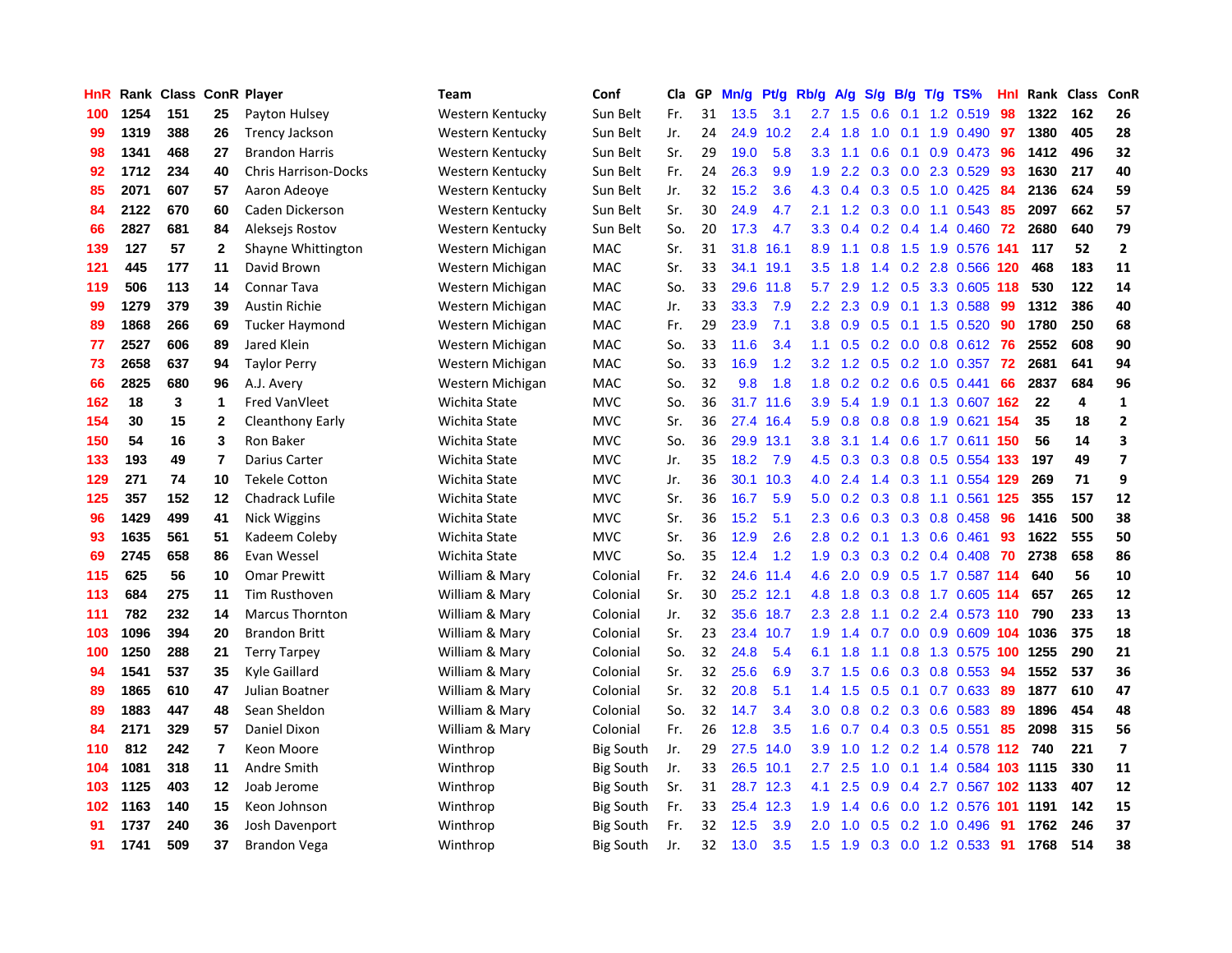| HnR |      | Rank Class ConR Player |                         |                            | Team                | Conf             | Cla | GP | Mn/g | Pt/g | Rb/g             | A/g           | S/g              | B/g              | $T/g$ TS%                  | Hnl  | Rank | <b>Class</b>   | ConR                    |
|-----|------|------------------------|-------------------------|----------------------------|---------------------|------------------|-----|----|------|------|------------------|---------------|------------------|------------------|----------------------------|------|------|----------------|-------------------------|
| 90  | 1803 | 428                    | 41                      | <b>Tevin Prescott</b>      | Winthrop            | <b>Big South</b> | So. | 32 | 16.5 | 5.0  | 2.9              | 0.2           | 0.4              | 0.4              | $0.5$ 0.593                | 90   | 1830 | 433            | 42                      |
| 89  | 1890 | 557                    | 48                      | Larry Brown                | Winthrop            | <b>Big South</b> | Jr. | 33 | 19.9 | 5.0  | 4.5              | 0.5           | 0.9              |                  | 0.9 1.3 0.490              | 88   | 1913 | 562            | 48                      |
| 81  | 2312 | 668                    | 72                      | James Bourne               | Winthrop            | <b>Big South</b> | Jr. | 30 | 19.5 | 5.0  | 3.8              | 0.2           |                  |                  | 0.3 0.2 0.9 0.552 82       |      | 2262 | 647            | 70                      |
| 72  | 2696 | 473                    | 85                      | Jarad Scott                | Winthrop            | <b>Big South</b> | Fr. | 30 | 9.4  | 2.4  | $2.2^{\circ}$    | 0.2           | 0.1              |                  | $0.3$ 0.5 0.486            | -72  | 2692 | 467            | 83                      |
| 173 | 5    | 2                      | 1                       | Frank Kaminsky             | Wisconsin           | Big Ten          | Jr. | 38 | 27.2 | 13.9 | 6.3              | 1.3           |                  |                  | 0.7 1.7 1.0 0.606 172      |      | 6    | $\overline{2}$ | $\mathbf{1}$            |
| 143 | 103  | 25                     | 10                      | Sam Dekker                 | Wisconsin           | <b>Big Ten</b>   | So. | 38 | 29.8 | 12.4 | 6.1              | 1.4           | 0.8              |                  | 0.6 1.1 0.553 142          |      | 106  | 26             | 10                      |
| 132 | 199  | 14                     | 22                      | Nigel Hayes                | Wisconsin           | Big Ten          | Fr. | 38 | 17.4 | 7.7  | 2.8              | 0.9           | 0.8              |                  | 0.5 1.2 0.533 132          |      | 208  | 13             | 20                      |
| 131 | 238  | 107                    | 26                      | <b>Ben Brust</b>           | Wisconsin           | <b>Big Ten</b>   | Sr. | 38 | 34.7 | 12.8 | 4.5              | 1.3           | 0.8              |                  | 0.1 0.7 0.586 130          |      | 240  | 107            | 25                      |
| 130 | 246  | 67                     | 29                      | Josh Gasser                | Wisconsin           | Big Ten          | Jr. | 38 | 33.4 | 8.8  | 4.0              | 1.9           | 0.7              |                  | 0.2 0.8 0.635 130          |      | 248  | 66             | 27                      |
| 130 | 252  | 69                     | 31                      | Traevon Jackson            | Wisconsin           | <b>Big Ten</b>   | Jr. | 38 | 30.8 | 10.7 | 3.8              | 4.0           | 0.7              |                  | $0.1$ 2.2 0.532 130        |      | 257  | 69             | 30                      |
| 122 | 440  | 134                    | 46                      | Duje Dukan                 | Wisconsin           | Big Ten          | Jr. | 38 | 8.1  | 2.8  | 1.5              | 0.3           |                  |                  | 0.1 0.0 0.2 0.601 121      |      | 440  | 134            | 45                      |
| 103 | 1097 | 128                    | 84                      | <b>Bronson Koenig</b>      | Wisconsin           | <b>Big Ten</b>   | Fr. | 37 | 15.5 | 3.5  | 1.2              | 1.1           |                  |                  | 0.3 0.1 0.5 0.546 104 1071 |      |      | 122            | 83                      |
| 131 | 235  | 63                     | $\mathbf{2}$            | Karl Cochran               | Wofford             | Southern         | Jr. | 33 | 30.6 | 15.7 | 5.0              | 3.0           | 1.7              |                  | 0.6 1.9 0.513 130          |      | 244  | 64             | $\overline{2}$          |
| 111 | 780  | 231                    | 10                      | Lee Skinner                | Wofford             | Southern         | Jr. | 33 | 31.8 | 11.1 | 8.5              | 2.0           | 0.9              |                  | 0.2 2.0 0.521 110          |      | 785  | 232            | 10                      |
| 96  | 1448 | 182                    | 23                      | Jaylen Allen               | Wofford             | Southern         | Fr. | 33 | 13.3 | 5.2  | 1.5              | 0.5           | 0.8 <sub>0</sub> |                  | $0.0$ 0.8 0.550            | 96   | 1455 | 182            | 22                      |
| 95  | 1482 | 348                    | 26                      | <b>Spencer Collins</b>     | Wofford             | Southern         | So. | 33 | 30.1 | 12.5 | 3.1              | 1.3           | 0.6              |                  | $0.2$ 1.4 0.528            | 95   | 1489 | 349            | 24                      |
| 94  | 1548 | 202                    | 27                      | Eric Garcia                | Wofford             | Southern         | Fr. | 31 | 26.6 | 7.3  | 1.8              | 2.5           | 0.6              | 0.0              | $0.9$ 0.577                | 94   | 1538 | 195            | 27                      |
| 88  | 1942 | 468                    | 39                      | Justin Gordon              | Wofford             | Southern         | So. | 33 | 18.0 | 5.5  | 3.3              | 0.8           | 0.5              |                  | $0.2$ 1.2 $0.500$          | 87   | 1947 | 468            | 39                      |
| 85  | 2066 | 502                    | 43                      | C.J. Neumann               | Wofford             | Southern         | So. | 33 | 19.8 | 4.4  | 3.2              | 0.4           |                  |                  | $0.4$ 0.2 0.5 0.575        | 85   | 2073 | 507            | 43                      |
| 81  | 2337 | 679                    | 56                      | John Swinton               | Wofford             | Southern         | Jr. | 31 | 11.4 | 1.7  | 1.1              | 1.0           | 0.4              |                  | 0.1 0.4 0.568 81           |      | 2324 | 672            | 53                      |
| 63  | 2872 | 825                    | 85                      | Aerris Smith               | Wofford             | Southern         | Sr. | 31 | 8.8  | 1.5  | 1.8              | 0.1           | 0.1              |                  | $0.0$ $0.2$ $0.523$        | 64   | 2876 | 825            | 87                      |
| 118 | 531  | 207                    | 6                       | A.J. Pacher                | <b>Wright State</b> | Horizon          | Sr. | 36 | 23.1 | 11.4 | 4.9              | 0.8           | 0.5              |                  | 0.3 2.0 0.648 117          |      | 568  | 224            | 6                       |
| 116 | 609  | 245                    | 8                       | Jerran Young               | <b>Wright State</b> | Horizon          | Sr. | 35 | 20.8 | 7.9  | 3.6              | 1.3           | 1.5              |                  | 1.2 1.7 0.543 115          |      | 633  | 249            | $\overline{\mathbf{z}}$ |
| 112 | 743  | 289                    | $12 \,$                 | <b>Matt Vest</b>           | <b>Wright State</b> | Horizon          | Sr. | 34 | 27.1 | 7.5  | 3.2              | 2.2           | 1.1              |                  | 0.3 0.9 0.645              | -111 | 768  | 298            | 12                      |
| 104 | 1079 | 388                    | 26                      | <b>Cole Darling</b>        | <b>Wright State</b> | Horizon          | Sr. | 32 | 18.7 | 8.5  | 3.3 <sub>2</sub> | 0.6           | 0.9              |                  | 0.6 1.3 0.484 103 1122     |      |      | 402            | 28                      |
| 101 | 1217 | 279                    | 32                      | J.T. Yoho                  | <b>Wright State</b> | Horizon          | So. | 33 | 20.5 | 7.9  | 3.1              | 1.4           | 0.3              |                  | 0.0 1.5 0.554 100 1250     |      |      | 289            | 32                      |
| 100 | 1260 | 373                    | 33                      | Reggie Arceneaux           | Wright State        | Horizon          | Jr. | 35 | 23.7 | 7.1  | 1.7              | $2.2^{\circ}$ | 0.8              |                  | 0.0 1.6 0.588              | -99  | 1298 | 382            | 34                      |
| 100 | 1262 | 443                    | 34                      | Miles Dixon                | <b>Wright State</b> | Horizon          | Sr. | 35 | 24.3 | 8.5  | 2.3              | 2.1           |                  |                  | $0.5$ 0.2 1.4 0.499        | 99   | 1299 | 459            | 35                      |
| 91  | 1763 | 515                    | 51                      | <b>Kendall Griffin</b>     | <b>Wright State</b> | Horizon          | Jr. | 23 | 24.7 | 5.1  | 2.7              | 2.1           | 0.9              |                  | $0.2$ 1.3 0.541            | 95   | 1506 | 438            | 44                      |
| 87  | 1963 | 575                    | 59                      | Chrishawn Hopkins          | <b>Wright State</b> | Horizon          | Jr. | 25 | 20.3 | 5.3  | 1.9              | 2.1           | 0.6              |                  | $0.0$ 1.8 $0.562$          | 91   | 1769 | 515            | 52                      |
| 143 | 100  | 28                     | $\overline{\mathbf{r}}$ | Larry Nance Jr.            | Wyoming             | <b>MWC</b>       | Jr. | 26 | 34.7 | 15.4 | 8.5              | 1.6           | 1.4              |                  | 2.1 1.7 0.599 153          |      | 39   | 9              | $\overline{\mathbf{3}}$ |
| 112 | 721  | 218                    | 28                      | Derek Cooke Jr.            | Wyoming             | <b>MWC</b>       | Jr. | 33 | 22.6 | 6.1  | 5.8              | 1.0           | 0.7              |                  | 0.9 0.8 0.588 110          |      | 802  | 238            | 29                      |
| 106 | 980  | 227                    | 35                      | Josh Adams                 | Wyoming             | <b>MWC</b>       | So. | 32 | 32.4 | 12.7 | 3.1              | 2.9           | 0.8              | 0.3              | 2.4 0.563 104              |      | 1056 | 242            | 37                      |
| 102 | 1162 | 342                    | 44                      | <b>Riley Grabau</b>        | Wyoming             | <b>MWC</b>       | Jr. | 33 | 35.3 | 10.1 | 2.5              | 2.1           | $0.4^{\circ}$    |                  | 0.0 1.3 0.637 100          |      | 1253 | 372            | 47                      |
| 100 | 1269 | 445                    | 47                      | Nathan Sobey               | Wyoming             | <b>MWC</b>       | Sr. | 33 | 30.2 | 9.8  | 3.4              | 1.9           | 0.5              |                  | 0.2 1.3 0.508              | 97   | 1367 | 481            | 50                      |
| 94  | 1544 | 540                    | 56                      | Jerron Granberry           | Wyoming             | <b>MWC</b>       | Sr. | 33 | 25.2 | 6.1  | 2.1              | 1.2           | 0.7              |                  | 0.5 1.1 0.582 92           |      | 1667 | 564            | 61                      |
| 84  | 2124 | 623                    | 72                      | Charles Hankerson Jr.      | Wyoming             | <b>MWC</b>       | Jr. | 27 | 17.1 | 5.1  | 1.3              | 1.3           | 0.3              |                  | $0.0$ 1.1 0.535            | 85   | 2096 | 612            | 72                      |
| 78  | 2457 | 407                    | 82                      | <b>Trey Washington III</b> | Wyoming             | <b>MWC</b>       | Fr. | 29 | 9.7  | 3.0  | 0.9              | 0.7           | 0.1              | 0.0 <sub>1</sub> | $0.6$ 0.527                | -77  | 2494 | 411            | 85                      |
| 144 | 85   | 25                     | $\overline{7}$          | <b>Matt Stainbrook</b>     | Xavier              | <b>Big East</b>  | Jr. | 33 | 24.5 | 10.6 | 7.4              |               |                  |                  | 2.2 0.7 0.9 1.8 0.576 145  |      | 82   | 24             | 6                       |